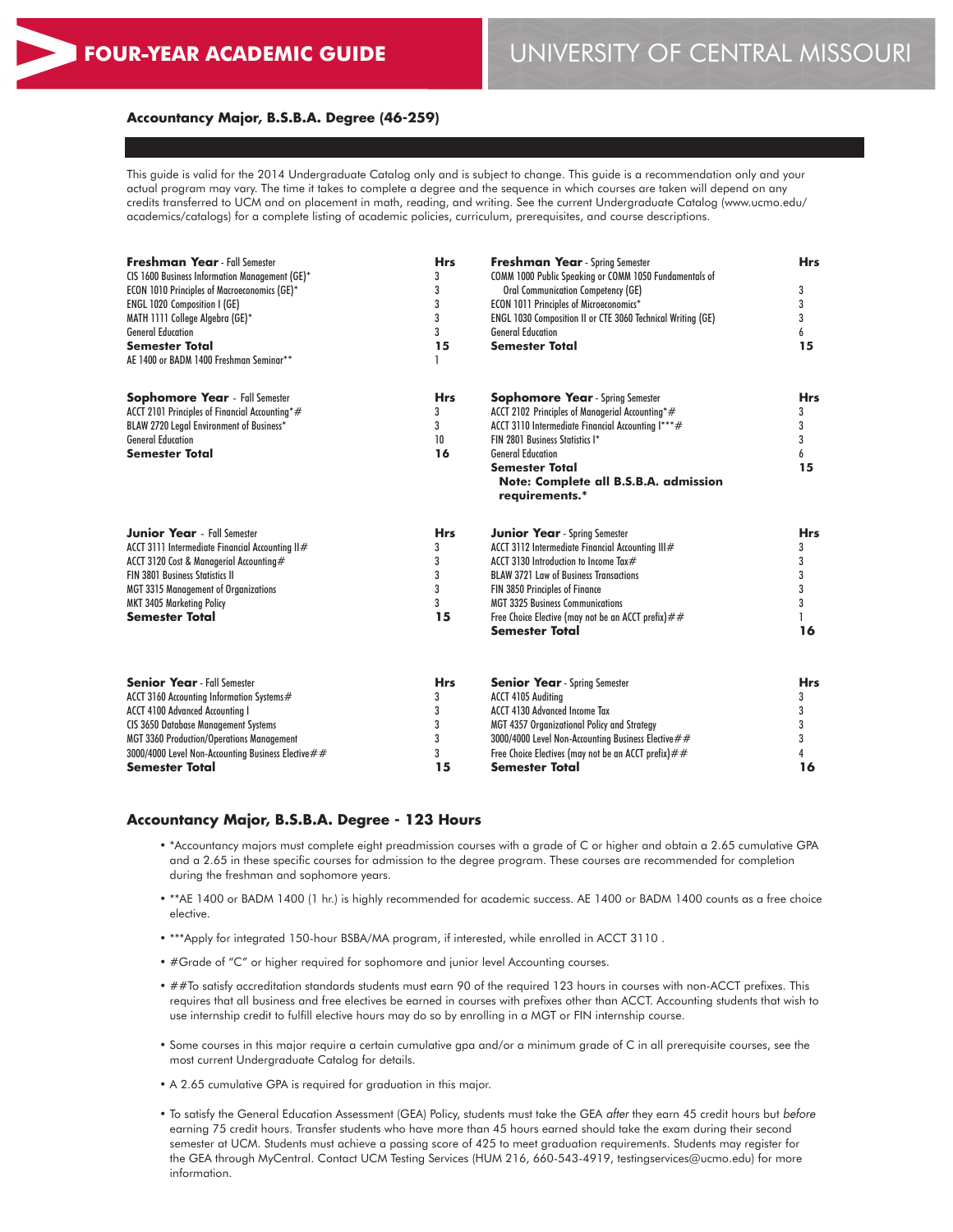# **Actuarial Science and Statistics Major - Option 1 Actuarial Science, B.S. Degree (43-01576)**

This guide is valid for the 2014 Undergraduate Catalog only and is subject to change. This guide is a recommendation only and your actual program may vary. The time it takes to complete a degree and the sequence in which courses are taken will depend on any credits transferred to UCM and on placement in math, reading, and writing. See the current Undergraduate Catalog (www.ucmo.edu/ academics/catalogs) for a complete listing of academic policies, curriculum, prerequisites, and course descriptions.

| <b>Freshman Year - Fall Semester</b>                  | <b>Hrs</b> | <b>Freshman Year</b> - Spring Semester                         | Hrs |
|-------------------------------------------------------|------------|----------------------------------------------------------------|-----|
| CS 1100 Computer Programming I                        |            | CS 3800 Applications Development with VB.NET                   |     |
| <b>ECON 1010 Principles of Macroeconomics (GE)</b>    |            | <b>MATH 1152 Calculus &amp; Analytic Geometry II</b>           |     |
| <b>MATH 1300 Basic Statistics (GE)</b>                |            | <b>MATH 2410 Discrete Mathematics</b>                          |     |
| MATH 1151 Calculus & Analytic Geometry I (GE)         |            | Free Choice Electives # (ECON 1011 Microeconomics $\hat{\ }$ ) |     |
| <b>Semester Total</b>                                 | 14         | <b>Semester Total</b>                                          | 14  |
| AE 1400 Freshman Seminar*                             |            |                                                                |     |
| <b>Sophomore Year</b> - Fall Semester                 | <b>Hrs</b> | <b>Sophomore Year</b> - Spring Semester                        | Hrs |
| <b>ENGL 1020 Composition I (GE)</b>                   |            | ENGL 1030 Composition II or CTE 3060 Technical Writing (GE)    |     |
| <b>MATH 2153 Calculus &amp; Analytic Geometry III</b> |            | MATH 4312 Probability Models**                                 |     |
| MATH 3311 Introduction to Math Statistics**           |            | MATH 4501 Actuarial Exam Review Problem Set I**                |     |
| <b>General Education</b>                              |            | MATH 4510 Mathematics of Finance***                            |     |
| <b>Semester Total</b>                                 | 15         | <b>General Education</b>                                       |     |
|                                                       |            | <b>Semester Totals</b>                                         | 16  |

| <b>Junior Year</b> - Fall Semester               | <b>Hrs</b> | <b>Junior Year</b> - Spring Semester                                      | <b>Hrs</b> |
|--------------------------------------------------|------------|---------------------------------------------------------------------------|------------|
| <b>ECON 3010 Intermediate Macroeconomics**</b>   |            | <b>FIN 3861 Financial Management I</b>                                    |            |
| FIN 4817 Managing Financial Derivatives**        |            | FIN 4803 Principles of Insurance                                          |            |
| MATH 4321 Applied Statistics I**                 |            | MATH 4322 Applied Statistics II**                                         |            |
| MATH 4511 Actuarial Exam Review Problem Set II** |            | Major Elective $\#$ # (ECON 3030 Intermediate Microeconomics $\hat{\ }$ ) |            |
| <b>General Education</b>                         | h          | Free Choice Elective#                                                     |            |
| <b>Semester Total</b>                            | 16         | <b>Semester Total</b>                                                     |            |
| <b>Senior Year</b> - Fall Semester               | <b>Hrs</b> | <b>Senior Year</b> - Spring Semester                                      | <b>Hrs</b> |
| MATH 4520 Life Contingencies I**                 |            | MATH 4530 Statistical Modelina**                                          |            |
| Maior Elective $\# \#$                           |            | MATH 4645 Senior Projects in Actuarial Science & Statistics               |            |
| <b>General Education</b>                         |            | Major Elective $\# \#$                                                    |            |
| <b>Semester Total</b>                            | 15         | Free Choice Electives#                                                    |            |
|                                                  |            | <b>Semester Total</b>                                                     |            |

#### **Actuarial Science and Statistics Major - Option 1 Actuarial Science, B.S. Degree - 120 hours**

- \*AE 1400 is a free choice elective and is highly recommended for academic success. If AE 1400 is chosen, 1 less hour of free choice electives will be needed.
- \*\*This course is only offered during the semester indicated.
- #The number of free choice electives required will depend on selections made in the major and general education.
- ##This major Option requires 9 hours of major electives. See the Undergraduate Catalog for a list of appropriate choices.
- ^To qualify for actuarial certification, the department recommends taking ECON 1011 for 3 hours of free choice electives and ECON 3030 for 3 hours of major electives.
- To satisfy the General Education Assessment (GEA) Policy, students must take the GEA *after* they earn 45 credit hours but *before* earning 75 credit hours. Transfer students who have more than 45 hours earned should take the exam during their second semester at UCM. Students must achieve a passing score of 425 to meet graduation requirements. Students may register for the GEA through MyCentral. Contact UCM Testing Services (HUM 216, 660-543-4919, testingservices@ucmo.edu) for more information.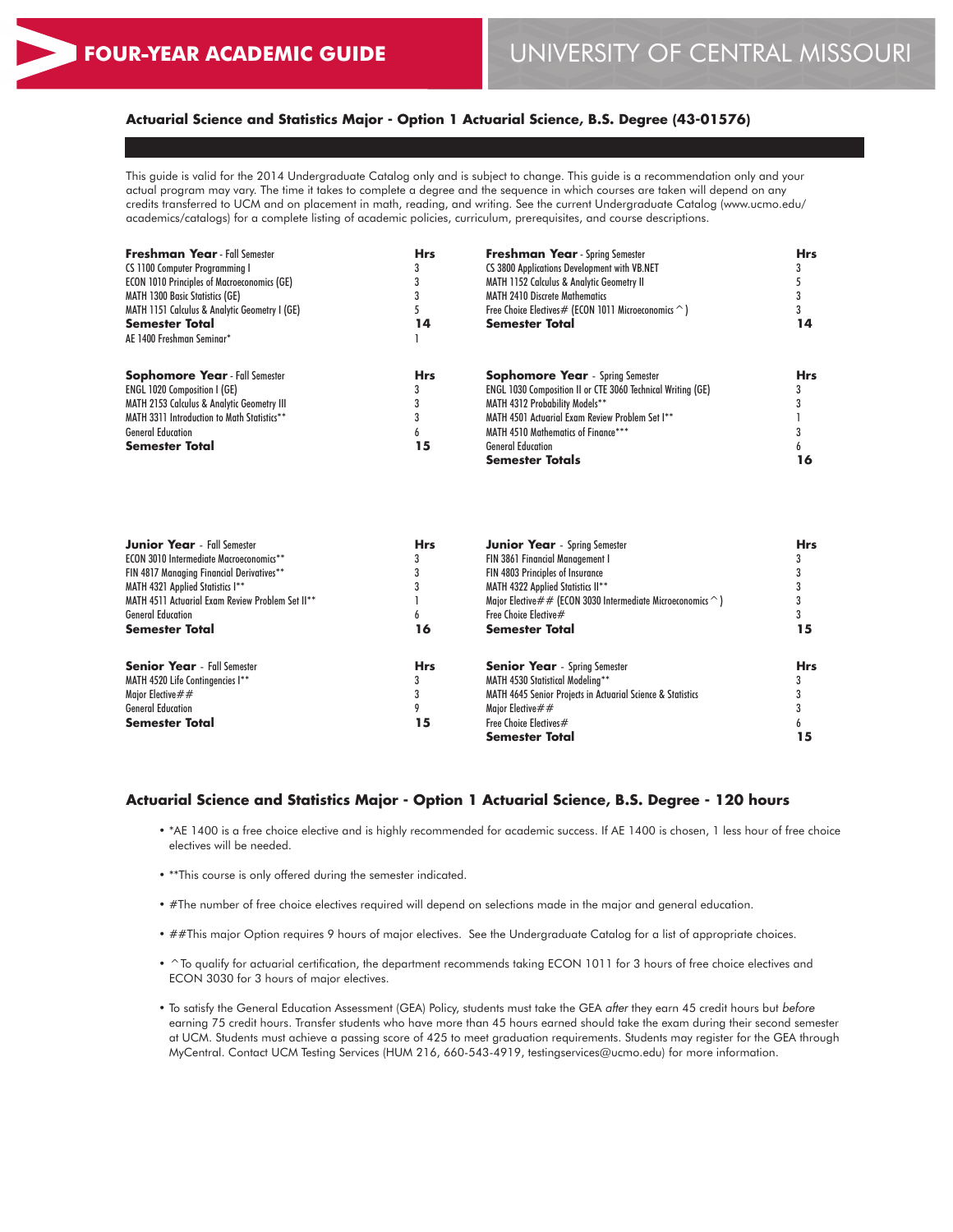# **Actuarial Science and Statistics Major - Option 2 Statistics, B.S. Degree (43-02576)**

This guide is valid for the 2014 Undergraduate Catalog only and is subject to change. This guide is a recommendation only and your actual program may vary. The time it takes to complete a degree and the sequence in which courses are taken will depend on any credits transferred to UCM and on placement in math, reading, and writing. See the current Undergraduate Catalog (www.ucmo.edu/ academics/catalogs) for a complete listing of academic policies, curriculum, prerequisites, and course descriptions.

| <b>Freshman Year</b> - Fall Semester                  | <b>Hrs</b> | <b>Freshman Year</b> - Spring Semester                             | <b>Hrs</b> |
|-------------------------------------------------------|------------|--------------------------------------------------------------------|------------|
| CS 1100 Computer Programming I                        |            | CS 1110 Computer Programming II                                    |            |
| <b>ENGL 1020 Composition I (GE)</b>                   |            | <b>ENGL 1030 Composition II or CTE 3060 Technical Writing (GE)</b> |            |
| MATH 1151 Calculus & Analytic Geometry I (GE)         |            | MATH 1152 Calculus & Analytic Geometry II                          |            |
| <b>MATH 1300 Basic Statistics (GE)</b>                |            | <b>MATH 2410 Discrete Mathematics</b>                              |            |
| <b>Semester Total</b>                                 | 14         | <b>General Education</b>                                           |            |
| AE 1400 Freshman Seminar*                             |            | <b>Semester Total</b>                                              |            |
| <b>Sophomore Year</b> - Fall Semester                 | <b>Hrs</b> | <b>Sophomore Year</b> - Spring Semester                            | <b>Hrs</b> |
| <b>MATH 2153 Calculus &amp; Analytic Geometry III</b> |            | <b>MATH 3151 Differential Equations**</b>                          |            |
| MATH 3311 Introduction to Math Statistics**           |            | MATH 4312 Probability Models**                                     |            |
| MATH 3710 Linear Algebra                              |            | <b>General Education</b>                                           |            |
| <b>General Education</b>                              |            | <b>Semester Totals</b>                                             | 15         |
| <b>Semester Total</b>                                 | 15         |                                                                    |            |

| <b>Junior Year</b> - Fall Semester<br>MATH 4321 Applied Statistics I**<br>Maior Electives# | <b>Hrs</b> | <b>Junior Year</b> - Spring Semester<br>MATH 4322 Applied Statistics II**<br><b>General Education</b> | <b>Hrs</b> |
|--------------------------------------------------------------------------------------------|------------|-------------------------------------------------------------------------------------------------------|------------|
| <b>General Education</b><br><b>Semester Total</b>                                          | 16         | Free Choice Electives $##$<br><b>Semester Total</b>                                                   |            |

| <b>Senior Year</b> - Fall Semester                        | <b>Hrs</b> | <b>Senior Year</b> - Spring Semester                                         | <b>Hrs</b> |
|-----------------------------------------------------------|------------|------------------------------------------------------------------------------|------------|
| MATH 4323 Statistical Aspects of Experimental Design**    |            | <b>MATH 4530 Statistical Modeling**</b>                                      |            |
| <b>MATH 4331 SAS Programming for Statistical Analysis</b> |            | MATH 4645 Senior Projects in Actuarial Science & Statistics Major Elective # |            |
| Maior Electives#                                          |            | Free Choice Electives $\# \#$                                                |            |
| Free Choice Electives $##$                                |            | <b>Semester Total</b>                                                        |            |
| <b>Semester Total</b>                                     | 15         |                                                                              |            |

# **Actuarial Science and Statistics Major - Option 2 Statistics, B.S. Degree - 120 hours**

- \*AE 1400 is a free choice elective and is highly recommended for academic success. If AE 1400 is chosen, 1 less hour of free choice electives will be needed.
- \*\*This course is only offered during the semester indicated.
- # This major Option requires 14-15 hours of major electives. See the Undergraduate Catalog for a list of appropriate choices.
- ##The number of free choice electives required will depend on selections made in the major and general education.
- To satisfy the General Education Assessment (GEA) Policy, students must take the GEA *after* they earn 45 credit hours but *before* earning 75 credit hours. Transfer students who have more than 45 hours earned should take the exam during their second semester at UCM. Students must achieve a passing score of 425 to meet graduation requirements. Students may register for the GEA through MyCentral. Contact UCM Testing Services (HUM 216, 660-543-4919, testingservices@ucmo.edu) for more information.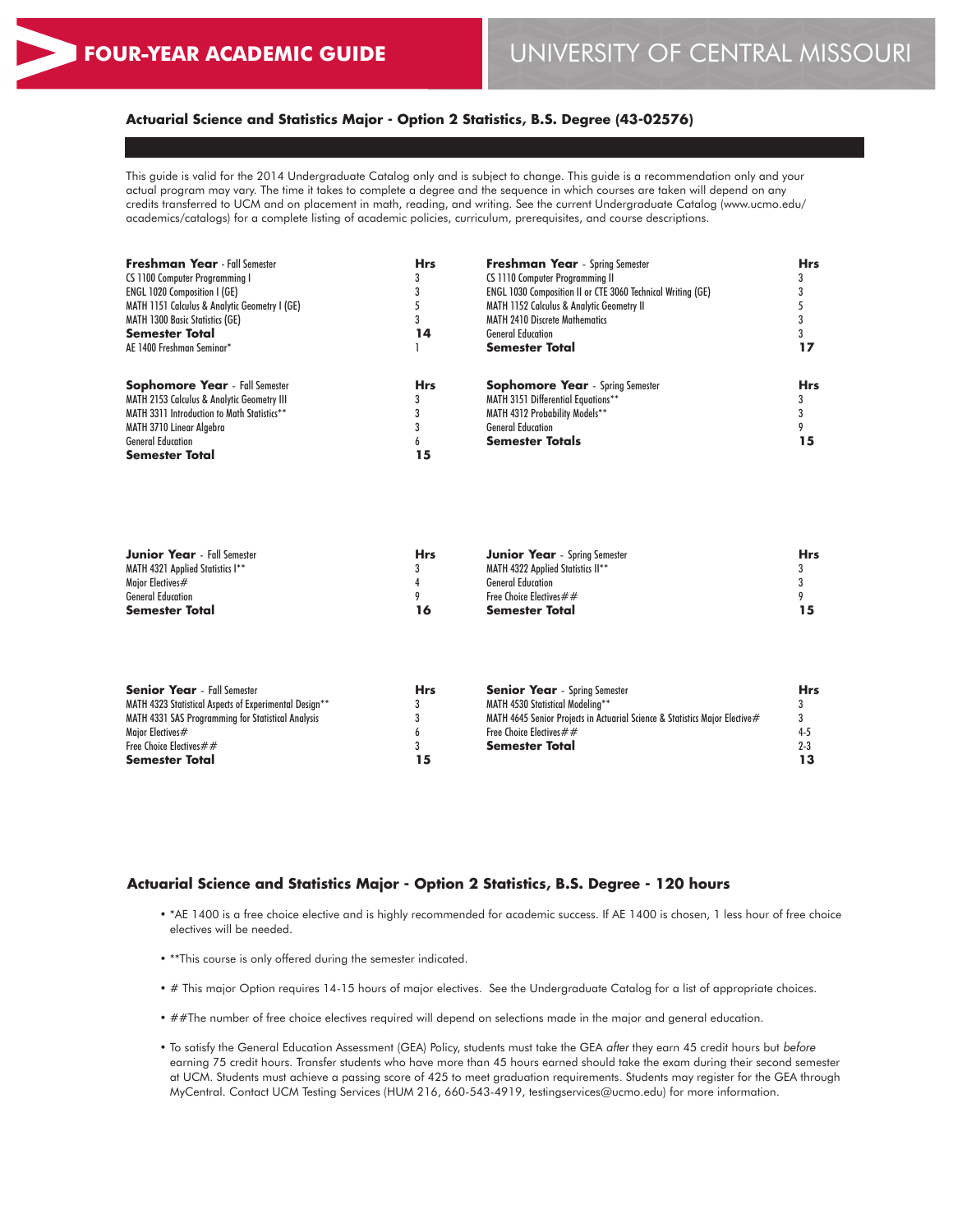# **Agricultural Science Major - Area 1: Agribusiness Management, B.S. Degree (43-277)**

This guide is valid for the 2014 Undergraduate Catalog only and is subject to change. This guide is a recommendation only and your actual program may vary. The time it takes to complete a degree and the sequence in which courses are taken will depend on any credits transferred to UCM and on placement in math, reading, and writing. See the current Undergraduate Catalog (www.ucmo.edu/ academics/catalogs) for a complete listing of academic policies, curriculum, prerequisites, and course descriptions.

| <b>Freshman Year</b> - Fall Semester                             | <b>Hrs</b>     | <b>Freshman Year</b> - Spring Semester                       | <b>Hrs</b>  |  |
|------------------------------------------------------------------|----------------|--------------------------------------------------------------|-------------|--|
| <b>AGRI 1100 Introduction to Agriculture</b>                     | 3              | AGRI 1600 Introduction to Horticulture Science (Lab)         | 4<br>3      |  |
| <b>AGRI 1420 Animal Husbandry</b>                                |                | AGRI 2425 Livestock Evaluation (Lab)                         |             |  |
| COMM 1000 Public Speaking (GE)                                   | 3              | CHEM 1104 Introduction to the Sciences: Chemistry (Lab) (GE) | 4           |  |
| <b>ECON 1010 Principles of Macroeconomics (GE)</b>               | 3              | ENGL 1030 Composition II or CTE 3060 Technical Writing (GE)  | 3           |  |
| <b>ENGL 1020 Composition I (GE)</b>                              | 3              | MATH 1111 College Algebra (GE)                               | 3           |  |
| LIS 1600 University Library and Research Skills (GE)             | $\overline{2}$ | <b>Semester Total</b>                                        | 17          |  |
| Semester Total                                                   | 15             |                                                              |             |  |
| <b>Sophomore Year</b> - Fall Semester                            | <b>Hrs</b>     | <b>Sophomore Year</b> - Spring Semester                      | <b>Hrs</b>  |  |
| AGRI 2330 Introduction to Soil Science (Lab)                     | 3              | ACCT 2101 Principles of Financial Accounting or              |             |  |
| <b>General Education</b>                                         | 9              | ACCT 2100 Survey of Accounting                               | 3           |  |
| <b>Semester Total</b>                                            | 12             | AGRI 2130 Global Agriculture (GE)                            | 3           |  |
|                                                                  |                | AGRI 1310 Agronomy I: Row Crops (fall only) or               |             |  |
|                                                                  |                | AGRI 2315 Agronomy II: Forages (spring only)                 | 2           |  |
|                                                                  |                | <b>ECON 1011 Principles of Microeconomics</b>                | 3           |  |
|                                                                  |                | <b>General Education</b>                                     | 6           |  |
|                                                                  |                | <b>Semester Total</b>                                        | 17          |  |
| <b>Junior Year</b> - Fall Semester                               | <b>Hrs</b>     | <b>Junior Year</b> - Spring Semester                         | <b>Hrs</b>  |  |
| <b>AGRI 3110 Agri-Business Management</b>                        | 3              | <b>AGRI 4140 Agricultural Policy</b>                         | 3           |  |
| AGRI 3140 Agricultural Analysis and Statistics                   | 3              | <b>AGRI 4300 Soil Fertility &amp; Fertilizers</b>            | 3           |  |
| AGRI 3410 Animal Breeding or AGRI 4310 Plant Breeding & Genetics | 3              | <b>General Education</b>                                     | 3           |  |
| <b>MGT 3325 Business Communications</b>                          | 3              | <b>Free Choice Electives</b>                                 | 6           |  |
| <b>MKT 3430 Professional Sales</b>                               | 3              | <b>Semester Total</b>                                        | 15          |  |
| <b>Semester Total</b>                                            | $12 \$         |                                                              |             |  |
| <b>Senior Year</b> - Fall Semester                               | <b>Hrs</b>     | <b>Senior Year</b> - Spring Semester                         | <b>Hrs</b>  |  |
| AGRI 3120 Distrib. and Marketing of Agriculture Products         | 3              | <b>AGRI 4101 Agricultural Capstone Experience</b>            | 3           |  |
| <b>AGRI 3610 Agriculture Pest Management</b>                     | 3              | <b>AGRI 4110 Agricultural Futures Trading</b>                | 3           |  |
| AGRI 3810 Internship in Agriculture                              | 3              | <b>AGRI 4120 International Agriculture</b>                   | 3           |  |
| <b>BLAW 2720 Legal Environment of Business</b>                   | 3              | <b>AGRI 4150 Natural Resources Economics</b>                 | 3           |  |
| <b>Free Choice Electives</b>                                     | 3              | <b>Free Choice Electives</b>                                 | $\mathbf 2$ |  |
| Semester Total                                                   | 15             | <b>Semester Total</b>                                        | 14          |  |
|                                                                  |                |                                                              |             |  |

#### **Agricultural Science Major, Area 1: Agribusiness Management B.S. Degree - 120 hours**

• Your four-year guide will vary depending on the year (odd or even) and semester that you begin coursework. See your department chair for current curriculum information.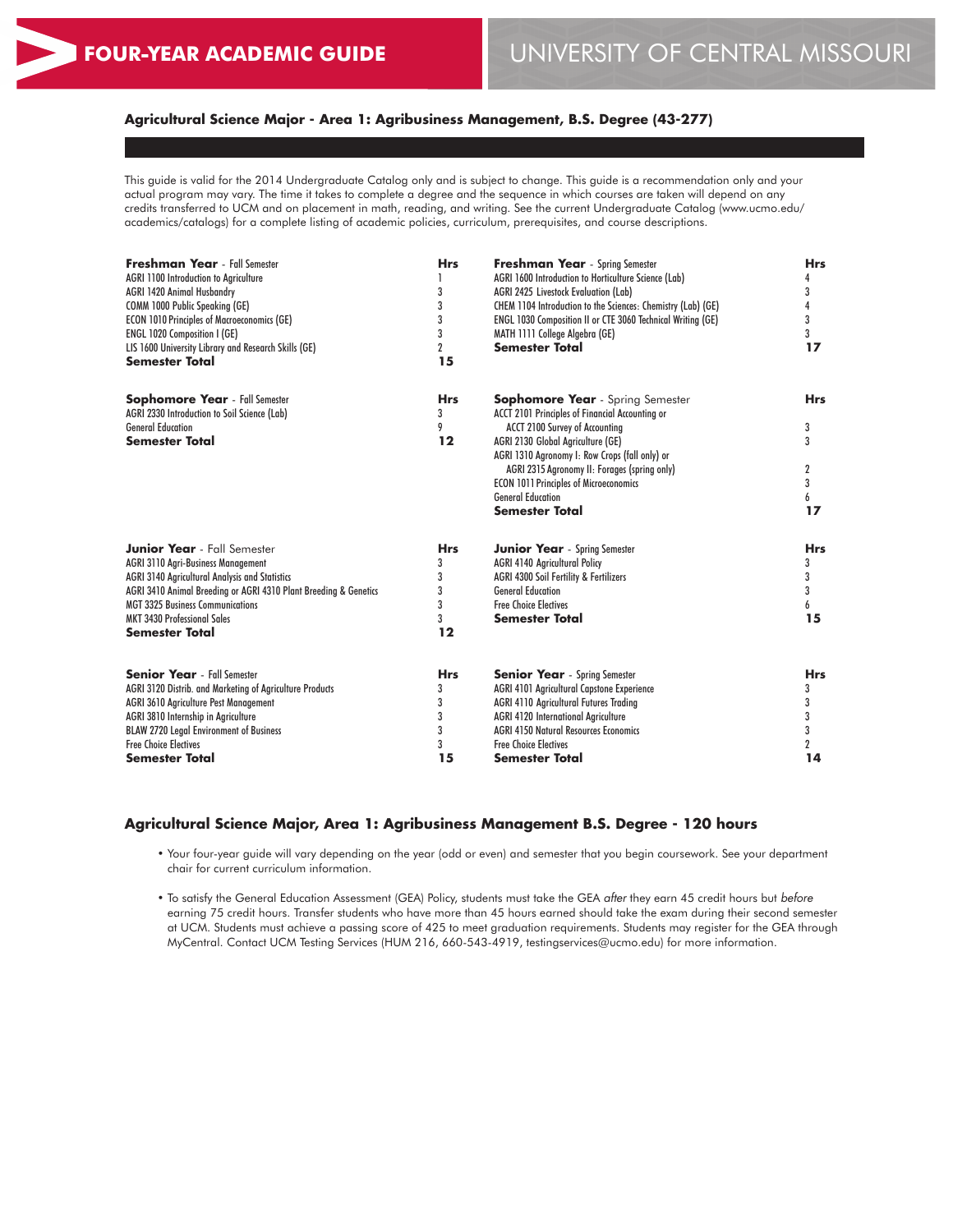# **Agricultural Science Major - Area 2: Animal Sciences, B.S. Degree (43-277)**

This guide is valid for the 2014 Undergraduate Catalog only and is subject to change. This guide is a recommendation only and your actual program may vary. The time it takes to complete a degree and the sequence in which courses are taken will depend on any credits transferred to UCM and on placement in math, reading, and writing. See the current Undergraduate Catalog (www.ucmo.edu/ academics/catalogs) for a complete listing of academic policies, curriculum, prerequisites, and course descriptions.

| <b>Freshman Year</b> - Fall Semester                             | <b>Hrs</b>     | <b>Freshman Year</b> - Spring Semester                       | <b>Hrs</b> |  |
|------------------------------------------------------------------|----------------|--------------------------------------------------------------|------------|--|
| <b>AGRI 1100 Introduction to Agriculture</b>                     | 3              | AGRI 1600 Introduction to Horticulture Science (Lab)         | 4<br>3     |  |
| <b>AGRI 1420 Animal Husbandry</b>                                |                | AGRI 2425 Livestock Evaluation (Lab)                         |            |  |
| COMM 1000 Public Speaking (GE)                                   | 3              | CHEM 1104 Introduction to the Sciences: Chemistry (Lab) (GE) | 4          |  |
| <b>ECON 1010 Principles of Macroeconomics (GE)</b>               | 3              | ENGL 1030 Composition II or CTE 3060 Technical Writing (GE)  | 3          |  |
| ENGL 1020 Composition I (GE)                                     | 3              | MATH 1111 College Algebra (GE)                               | 3          |  |
| LIS 1600 University Library and Research Skills (GE)             | $\overline{2}$ | <b>Semester Total</b>                                        | 17         |  |
| Semester Total                                                   | 15             |                                                              |            |  |
| <b>Sophomore Year</b> - Fall Semester                            | <b>Hrs</b>     | <b>Sophomore Year</b> - Spring Semester                      | <b>Hrs</b> |  |
| AGRI 2130 Global Agriculture (GE)                                | 3              | AGRI 1310 Agronomy I: Row Crops (fall only) or               |            |  |
| AGRI 2330 Introduction to Soil Science (Lab)                     | 3              | AGRI 2315 Agronomy II: Forages (spring only)                 | 2          |  |
| <b>AGRI 3420 Animal Nutrition</b>                                | 3              | <b>General Education</b>                                     | 15         |  |
| <b>ECON 1011 Principles of Microeconomics</b>                    | 3              | <b>Semester Total</b>                                        | 17         |  |
| <b>General Education</b>                                         | 3              |                                                              |            |  |
| Semester Total                                                   | 15             |                                                              |            |  |
|                                                                  |                |                                                              |            |  |
| <b>Junior Year</b> - Fall Semester                               | <b>Hrs</b>     | <b>Junior Year</b> - Spring Semester                         | <b>Hrs</b> |  |
| <b>AGRI 3110 Agri-Business Management</b>                        | 3              | <b>AGRI 4110 Agricultural Futures Trading</b>                | 3          |  |
| AGRI 3120 Distribution and Marketing of Agriculture Products     | 3              | AGRI 4300 Soil Fertility & Fertilizers                       | 3          |  |
| <b>AGRI 3415 Meat Science</b>                                    | 3              | AGRI 4435 Animal Science: Pork                               | 3          |  |
| <b>AGRI 4415 Reproduction of Farm Animals</b>                    | 3              | <b>Free Choice Electives</b>                                 | 6          |  |
| <b>Free Choice Electives</b>                                     | 3              | <b>Semester Total</b>                                        | 15         |  |
| Semester Total                                                   | 15             |                                                              |            |  |
| <b>Senior Year</b> - Fall Semester                               | <b>Hrs</b>     | <b>Senior Year</b> - Spring Semester                         | <b>Hrs</b> |  |
| AGRI 3410 Animal Breeding or AGRI 4310 Plant Breeding & Genetics | 3              | AGRI 4101 Agricultural Capstone Experience                   | 3          |  |
| AGRI 3610 Agriculture Pest Management                            | 3              | <b>AGRI 4410 General Veterinary Science</b>                  | 3          |  |
| AGRI 3810 Internship in Agriculture                              | 3              | AGRI 4430 Animal Science: Beef                               | 3          |  |
| <b>Free Choice Electives</b>                                     | 5              | <b>Free Choice Electives</b>                                 | 3          |  |
| Semester Total                                                   | 14             | <b>Semester Total</b>                                        | 12         |  |
|                                                                  |                |                                                              |            |  |

#### **Agricultural Science Major - Area 2: Animal Sciences, B.S. Degree - 120 hours**

• Your four-year guide will vary depending on the year (odd or even) and semester that you begin coursework. See your department chair for current curriculum information.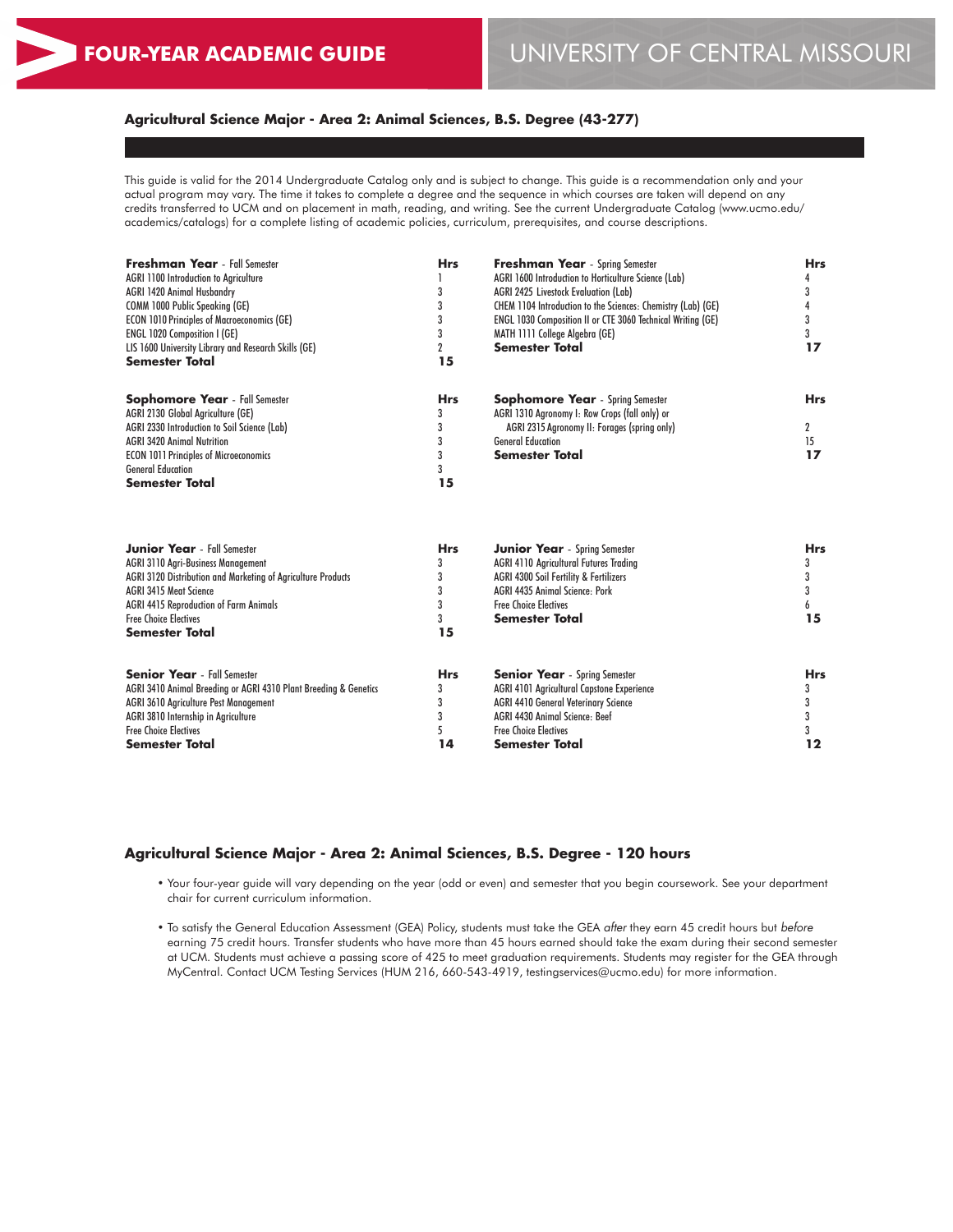# **Agricultural Science Major - Area 3: Agronomy, B.S. Degree (43-277)**

This guide is valid for the 2014 Undergraduate Catalog only and is subject to change. This guide is a recommendation only and your actual program may vary. The time it takes to complete a degree and the sequence in which courses are taken will depend on any credits transferred to UCM and on placement in math, reading, and writing. See the current Undergraduate Catalog (www.ucmo.edu/ academics/catalogs) for a complete listing of academic policies, curriculum, prerequisites, and course descriptions.

| <b>Freshman Year</b> - Fall Semester<br><b>AGRI 1100 Introduction to Agriculture</b><br><b>AGRI 1420 Animal Husbandry</b><br>CHEM 1104 Introduction to the Sciences: Chemistry (Lab) (GE)<br><b>COMM 1000 Public Speaking (GE)</b><br><b>ENGL 1020 Composition I (GE)</b><br><b>Semester Total</b>                   | <b>Hrs</b><br>3<br>4<br>3<br>3<br>14              | <b>Freshman Year</b> - Spring Semester<br>AGRI 1600 Introduction to Horticulture Science (Lab)<br><b>ECON 1010 Principles of Macroeconomics (GE)</b><br>ENGL 1030 Composition II or CTE 3060 Technical Writing (GE)<br>MATH 1111 College Algebra (GE)<br><b>General Education</b><br><b>Semester Total</b> | <b>Hrs</b><br>4<br>3<br>3<br>3<br>3<br>16         |
|----------------------------------------------------------------------------------------------------------------------------------------------------------------------------------------------------------------------------------------------------------------------------------------------------------------------|---------------------------------------------------|------------------------------------------------------------------------------------------------------------------------------------------------------------------------------------------------------------------------------------------------------------------------------------------------------------|---------------------------------------------------|
| <b>Sophomore Year</b> - Fall Semester<br>AGRI 1310 Agronomy I: Row Crops (fall only) or<br>AGRI 2315 Agronomy II: Forages (spring only)<br>AGRI 2330 Introduction to Soil Science (Lab)<br><b>ECON 1011 Principles of Microeconomics</b><br><b>General Education</b><br>Semester Total                               | <b>Hrs</b><br>$\overline{2}$<br>3<br>3<br>6<br>14 | <b>Sophomore Year</b> - Spring Semester<br>AGRI 2130 Global Agriculture (GE)<br>AGRI 2425 Livestock Evaluation (Lab)<br>LIS 1600 University Library and Research Skills (GE)<br><b>General Education</b><br><b>Semester Total</b>                                                                          | <b>Hrs</b><br>3<br>3<br>$\overline{2}$<br>6<br>14 |
| <b>Junior Year</b> - Fall Semester<br><b>AGRI 3110 Agri-Business Management</b><br>AGRI 3610 Agriculture Pest Management (Lab)<br>GEOG 4220 Geographic Information Systems I<br><b>General Education</b><br><b>Free Choice Electives</b><br>Semester Total                                                           | <b>Hrs</b><br>3<br>3<br>3<br>3<br>3<br>15         | <b>Junior Year</b> - Spring Semester<br>AGRI 2331 Soils<br>AGRI 3210 Soil & Water Management<br>AGRI 4300 Soil Fertility & Fertilizers<br><b>Free Choice Electives</b><br><b>Semester Total</b>                                                                                                            | <b>Hrs</b><br>3<br>3<br>3<br>$\overline{7}$<br>16 |
| <b>Senior Year</b> - Fall Semester<br>AGRI 3120 Distribution and Marketing of Agriculture Products<br>AGRI 3410 Animal Breeding or AGRI 4310 Plant Breeding & Genetics<br>AGRI 3810 Internship in Agriculture<br>AGRI 4340 Agricultural Sprays and Chemicals (Lab)<br><b>Free Choice Electives</b><br>Semester Total | <b>Hrs</b><br>3<br>3<br>3<br>3<br>4<br>16         | <b>Senior Year</b> - Spring Semester<br><b>AGRI 3320 Field Crop Management</b><br>AGRI 4101 Agricultural Capstone Experience<br><b>AGRI 4110 Agricultural Futures Trading</b><br><b>AGRI 4120 International Agriculture</b><br><b>Free Choice Electives</b><br><b>Semester Total</b>                       | <b>Hrs</b><br>3<br>3<br>3<br>3<br>3<br>15         |

#### **Agricultural Science Major - Area 3: Agronomy, B.S. Degree - 120 hours**

• Your four-year guide will vary depending on the year (odd or even) and semester that you begin coursework. See your department chair for current curriculum information.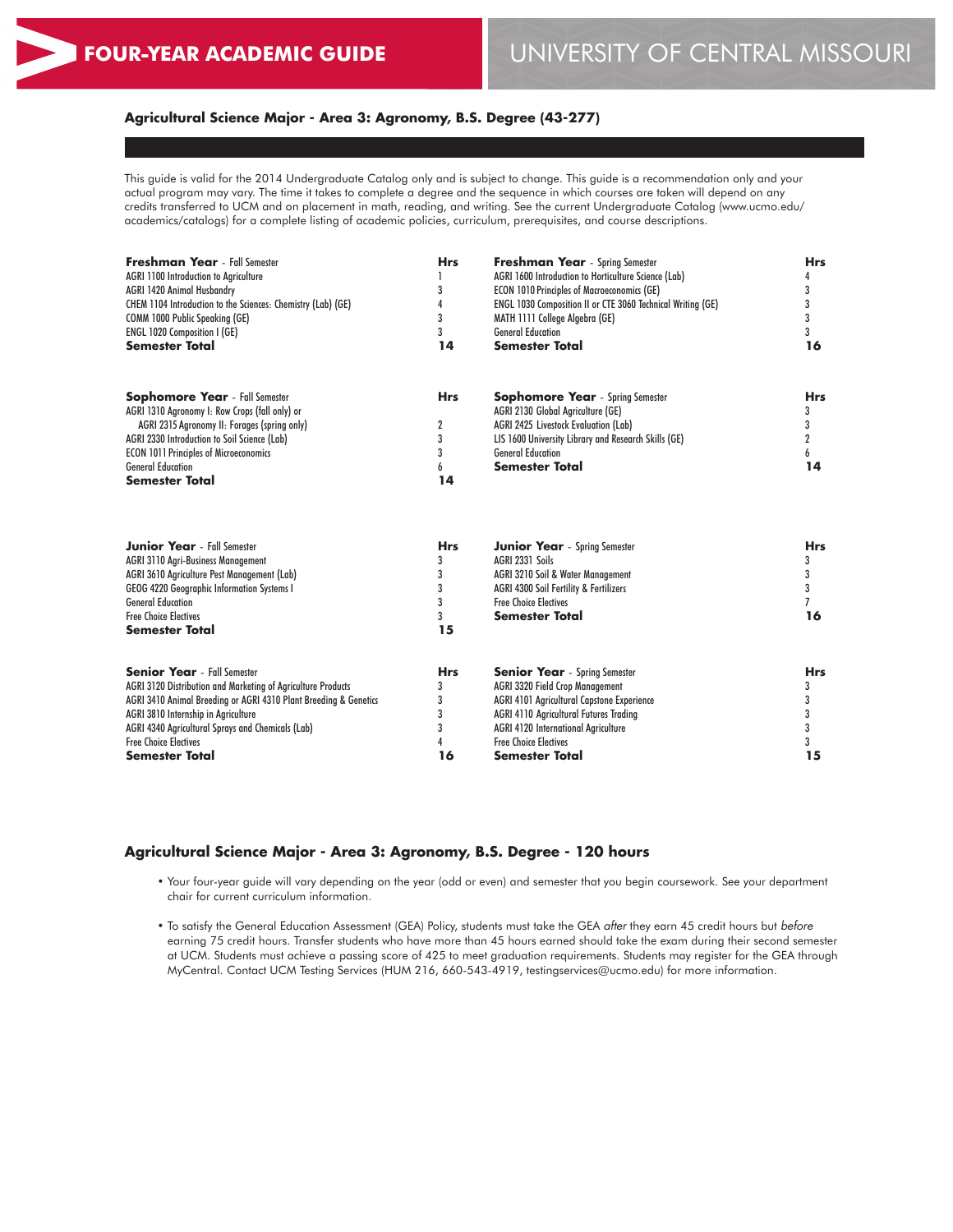# **Agricultural Science Major - Area 4: Horticultural Science, B.S. Degree (43-277)**

This guide is valid for the 2014 Undergraduate Catalog only and is subject to change. This guide is a recommendation only and your actual program may vary. The time it takes to complete a degree and the sequence in which courses are taken will depend on any credits transferred to UCM and on placement in math, reading, and writing. See the current Undergraduate Catalog (www.ucmo.edu/ academics/catalogs) for a complete listing of academic policies, curriculum, prerequisites, and course descriptions.

| AGRI 1600 Introduction to Horticulture Science (Lab)<br><b>AGRI 1100 Introduction to Agriculture</b><br>4<br>3<br>3<br><b>AGRI 1420 Animal Husbandry</b><br>COMM 1000 Public Speaking (GE)<br>3<br>4<br><b>ECON 1010 Principles of Macroeconomics (GE)</b><br>CHEM 1104 Introduction to the Sciences: Chemistry (Lab) (GE)<br>3<br>3<br><b>ENGL 1020 Composition I (GE)</b><br>ENGL 1030 Composition II or CTE 3060 Technical Writing (GE)<br>2<br>3<br>LIS 1600 University Library and Research Skills (GE)<br>MATH 1111 College Algebra (GE)<br>3<br><b>Semester Total</b><br>16<br><b>General Education</b><br><b>Semester Total</b><br>16<br><b>Sophomore Year</b> - Spring Semester<br><b>Sophomore Year</b> - Fall Semester<br><b>Hrs</b><br><b>Hrs</b><br>AGRI 2330 Introduction to Soil Science (Lab)<br>3<br>AGRI 1310 Agronomy I: Row Crops (fall only) or<br>3<br><b>ECON 1011 Principles of Microeconomics</b><br>AGRI 2315 Agronomy II: Forages (spring only)<br>2<br>9<br>3<br><b>General Education</b><br>AGRI 2130 Global Agriculture (GE)<br>15<br>3<br><b>Semester Total</b><br>AGRI 2425 Livestock Evaluation (Lab)<br><b>General Education</b><br>6<br><b>Semester Total</b><br>14<br><b>Junior Year</b> - Fall Semester<br><b>Hrs</b><br><b>Junior Year</b> - Spring Semester<br><b>Hrs</b><br>AGRI 3610 Agricultural Pest Management (Lab)<br><b>AGRI 3110 Agri-Business Management</b><br>3<br>3<br>AGRI 4600 Horticultural Plants I: Woody (Lab)<br>3<br>AGRI 3620 Residential Landscape Design (Lab)<br>3<br>3<br>AGRI 4610 Turfgrass Science (Lab)<br><b>AGRI 4300 Soil Fertility &amp; Fertilizers</b><br>3<br><b>Free Choice Electives</b><br>AGRI 4605 Horticultural Plants II: Herbaceous<br>6<br>3<br>15<br><b>Semester Total</b><br><b>Free Choice Electives</b><br>3<br>15<br><b>Semester Total</b><br><b>Between Junior and Senior Year - Summer</b><br><b>Hrs</b><br>AGRI 3810 Internship in Agriculture<br>3<br>3<br><b>Semester Total</b><br><b>Senior Year</b> - Fall Semester<br><b>Senior Year</b> - Spring Semester<br><b>Hrs</b><br><b>Hrs</b><br>AGRI 3120 Distribution and Marketing of Agriculture Products<br>3<br>AGRI 3640 Horticultural Propagation Materials (Lab)<br>3<br>3<br>3<br>AGRI 3410 Animal Breeding or AGRI 4310 Plant Breeding & Genetics<br>AGRI 4000 Special Projects in Agriculture<br>3<br>AGRI 4101 Agricultural Capstone Experience<br>3<br><b>AGRI 4340 Agricultural Sprays and Chemicals</b><br>5<br><b>Free Choice Electives</b><br><b>Free Choice Electives</b><br>3<br>14<br>12<br><b>Semester Total</b><br><b>Semester Total</b> | <b>Freshman Year</b> - Fall Semester | <b>Hrs</b> | <b>Freshman Year</b> - Spring Semester | <b>Hrs</b> |  |
|------------------------------------------------------------------------------------------------------------------------------------------------------------------------------------------------------------------------------------------------------------------------------------------------------------------------------------------------------------------------------------------------------------------------------------------------------------------------------------------------------------------------------------------------------------------------------------------------------------------------------------------------------------------------------------------------------------------------------------------------------------------------------------------------------------------------------------------------------------------------------------------------------------------------------------------------------------------------------------------------------------------------------------------------------------------------------------------------------------------------------------------------------------------------------------------------------------------------------------------------------------------------------------------------------------------------------------------------------------------------------------------------------------------------------------------------------------------------------------------------------------------------------------------------------------------------------------------------------------------------------------------------------------------------------------------------------------------------------------------------------------------------------------------------------------------------------------------------------------------------------------------------------------------------------------------------------------------------------------------------------------------------------------------------------------------------------------------------------------------------------------------------------------------------------------------------------------------------------------------------------------------------------------------------------------------------------------------------------------------------------------------------------------------------------------------------------------------------------------------------------------------------------------------------------------------------------------------------------------|--------------------------------------|------------|----------------------------------------|------------|--|
|                                                                                                                                                                                                                                                                                                                                                                                                                                                                                                                                                                                                                                                                                                                                                                                                                                                                                                                                                                                                                                                                                                                                                                                                                                                                                                                                                                                                                                                                                                                                                                                                                                                                                                                                                                                                                                                                                                                                                                                                                                                                                                                                                                                                                                                                                                                                                                                                                                                                                                                                                                                                            |                                      |            |                                        |            |  |
|                                                                                                                                                                                                                                                                                                                                                                                                                                                                                                                                                                                                                                                                                                                                                                                                                                                                                                                                                                                                                                                                                                                                                                                                                                                                                                                                                                                                                                                                                                                                                                                                                                                                                                                                                                                                                                                                                                                                                                                                                                                                                                                                                                                                                                                                                                                                                                                                                                                                                                                                                                                                            |                                      |            |                                        |            |  |
|                                                                                                                                                                                                                                                                                                                                                                                                                                                                                                                                                                                                                                                                                                                                                                                                                                                                                                                                                                                                                                                                                                                                                                                                                                                                                                                                                                                                                                                                                                                                                                                                                                                                                                                                                                                                                                                                                                                                                                                                                                                                                                                                                                                                                                                                                                                                                                                                                                                                                                                                                                                                            |                                      |            |                                        |            |  |
|                                                                                                                                                                                                                                                                                                                                                                                                                                                                                                                                                                                                                                                                                                                                                                                                                                                                                                                                                                                                                                                                                                                                                                                                                                                                                                                                                                                                                                                                                                                                                                                                                                                                                                                                                                                                                                                                                                                                                                                                                                                                                                                                                                                                                                                                                                                                                                                                                                                                                                                                                                                                            |                                      |            |                                        |            |  |
|                                                                                                                                                                                                                                                                                                                                                                                                                                                                                                                                                                                                                                                                                                                                                                                                                                                                                                                                                                                                                                                                                                                                                                                                                                                                                                                                                                                                                                                                                                                                                                                                                                                                                                                                                                                                                                                                                                                                                                                                                                                                                                                                                                                                                                                                                                                                                                                                                                                                                                                                                                                                            |                                      |            |                                        |            |  |
|                                                                                                                                                                                                                                                                                                                                                                                                                                                                                                                                                                                                                                                                                                                                                                                                                                                                                                                                                                                                                                                                                                                                                                                                                                                                                                                                                                                                                                                                                                                                                                                                                                                                                                                                                                                                                                                                                                                                                                                                                                                                                                                                                                                                                                                                                                                                                                                                                                                                                                                                                                                                            |                                      |            |                                        |            |  |
|                                                                                                                                                                                                                                                                                                                                                                                                                                                                                                                                                                                                                                                                                                                                                                                                                                                                                                                                                                                                                                                                                                                                                                                                                                                                                                                                                                                                                                                                                                                                                                                                                                                                                                                                                                                                                                                                                                                                                                                                                                                                                                                                                                                                                                                                                                                                                                                                                                                                                                                                                                                                            |                                      |            |                                        |            |  |
|                                                                                                                                                                                                                                                                                                                                                                                                                                                                                                                                                                                                                                                                                                                                                                                                                                                                                                                                                                                                                                                                                                                                                                                                                                                                                                                                                                                                                                                                                                                                                                                                                                                                                                                                                                                                                                                                                                                                                                                                                                                                                                                                                                                                                                                                                                                                                                                                                                                                                                                                                                                                            |                                      |            |                                        |            |  |
|                                                                                                                                                                                                                                                                                                                                                                                                                                                                                                                                                                                                                                                                                                                                                                                                                                                                                                                                                                                                                                                                                                                                                                                                                                                                                                                                                                                                                                                                                                                                                                                                                                                                                                                                                                                                                                                                                                                                                                                                                                                                                                                                                                                                                                                                                                                                                                                                                                                                                                                                                                                                            |                                      |            |                                        |            |  |
|                                                                                                                                                                                                                                                                                                                                                                                                                                                                                                                                                                                                                                                                                                                                                                                                                                                                                                                                                                                                                                                                                                                                                                                                                                                                                                                                                                                                                                                                                                                                                                                                                                                                                                                                                                                                                                                                                                                                                                                                                                                                                                                                                                                                                                                                                                                                                                                                                                                                                                                                                                                                            |                                      |            |                                        |            |  |
|                                                                                                                                                                                                                                                                                                                                                                                                                                                                                                                                                                                                                                                                                                                                                                                                                                                                                                                                                                                                                                                                                                                                                                                                                                                                                                                                                                                                                                                                                                                                                                                                                                                                                                                                                                                                                                                                                                                                                                                                                                                                                                                                                                                                                                                                                                                                                                                                                                                                                                                                                                                                            |                                      |            |                                        |            |  |
|                                                                                                                                                                                                                                                                                                                                                                                                                                                                                                                                                                                                                                                                                                                                                                                                                                                                                                                                                                                                                                                                                                                                                                                                                                                                                                                                                                                                                                                                                                                                                                                                                                                                                                                                                                                                                                                                                                                                                                                                                                                                                                                                                                                                                                                                                                                                                                                                                                                                                                                                                                                                            |                                      |            |                                        |            |  |
|                                                                                                                                                                                                                                                                                                                                                                                                                                                                                                                                                                                                                                                                                                                                                                                                                                                                                                                                                                                                                                                                                                                                                                                                                                                                                                                                                                                                                                                                                                                                                                                                                                                                                                                                                                                                                                                                                                                                                                                                                                                                                                                                                                                                                                                                                                                                                                                                                                                                                                                                                                                                            |                                      |            |                                        |            |  |
|                                                                                                                                                                                                                                                                                                                                                                                                                                                                                                                                                                                                                                                                                                                                                                                                                                                                                                                                                                                                                                                                                                                                                                                                                                                                                                                                                                                                                                                                                                                                                                                                                                                                                                                                                                                                                                                                                                                                                                                                                                                                                                                                                                                                                                                                                                                                                                                                                                                                                                                                                                                                            |                                      |            |                                        |            |  |
|                                                                                                                                                                                                                                                                                                                                                                                                                                                                                                                                                                                                                                                                                                                                                                                                                                                                                                                                                                                                                                                                                                                                                                                                                                                                                                                                                                                                                                                                                                                                                                                                                                                                                                                                                                                                                                                                                                                                                                                                                                                                                                                                                                                                                                                                                                                                                                                                                                                                                                                                                                                                            |                                      |            |                                        |            |  |
|                                                                                                                                                                                                                                                                                                                                                                                                                                                                                                                                                                                                                                                                                                                                                                                                                                                                                                                                                                                                                                                                                                                                                                                                                                                                                                                                                                                                                                                                                                                                                                                                                                                                                                                                                                                                                                                                                                                                                                                                                                                                                                                                                                                                                                                                                                                                                                                                                                                                                                                                                                                                            |                                      |            |                                        |            |  |
|                                                                                                                                                                                                                                                                                                                                                                                                                                                                                                                                                                                                                                                                                                                                                                                                                                                                                                                                                                                                                                                                                                                                                                                                                                                                                                                                                                                                                                                                                                                                                                                                                                                                                                                                                                                                                                                                                                                                                                                                                                                                                                                                                                                                                                                                                                                                                                                                                                                                                                                                                                                                            |                                      |            |                                        |            |  |
|                                                                                                                                                                                                                                                                                                                                                                                                                                                                                                                                                                                                                                                                                                                                                                                                                                                                                                                                                                                                                                                                                                                                                                                                                                                                                                                                                                                                                                                                                                                                                                                                                                                                                                                                                                                                                                                                                                                                                                                                                                                                                                                                                                                                                                                                                                                                                                                                                                                                                                                                                                                                            |                                      |            |                                        |            |  |
|                                                                                                                                                                                                                                                                                                                                                                                                                                                                                                                                                                                                                                                                                                                                                                                                                                                                                                                                                                                                                                                                                                                                                                                                                                                                                                                                                                                                                                                                                                                                                                                                                                                                                                                                                                                                                                                                                                                                                                                                                                                                                                                                                                                                                                                                                                                                                                                                                                                                                                                                                                                                            |                                      |            |                                        |            |  |
|                                                                                                                                                                                                                                                                                                                                                                                                                                                                                                                                                                                                                                                                                                                                                                                                                                                                                                                                                                                                                                                                                                                                                                                                                                                                                                                                                                                                                                                                                                                                                                                                                                                                                                                                                                                                                                                                                                                                                                                                                                                                                                                                                                                                                                                                                                                                                                                                                                                                                                                                                                                                            |                                      |            |                                        |            |  |
|                                                                                                                                                                                                                                                                                                                                                                                                                                                                                                                                                                                                                                                                                                                                                                                                                                                                                                                                                                                                                                                                                                                                                                                                                                                                                                                                                                                                                                                                                                                                                                                                                                                                                                                                                                                                                                                                                                                                                                                                                                                                                                                                                                                                                                                                                                                                                                                                                                                                                                                                                                                                            |                                      |            |                                        |            |  |
|                                                                                                                                                                                                                                                                                                                                                                                                                                                                                                                                                                                                                                                                                                                                                                                                                                                                                                                                                                                                                                                                                                                                                                                                                                                                                                                                                                                                                                                                                                                                                                                                                                                                                                                                                                                                                                                                                                                                                                                                                                                                                                                                                                                                                                                                                                                                                                                                                                                                                                                                                                                                            |                                      |            |                                        |            |  |
|                                                                                                                                                                                                                                                                                                                                                                                                                                                                                                                                                                                                                                                                                                                                                                                                                                                                                                                                                                                                                                                                                                                                                                                                                                                                                                                                                                                                                                                                                                                                                                                                                                                                                                                                                                                                                                                                                                                                                                                                                                                                                                                                                                                                                                                                                                                                                                                                                                                                                                                                                                                                            |                                      |            |                                        |            |  |
|                                                                                                                                                                                                                                                                                                                                                                                                                                                                                                                                                                                                                                                                                                                                                                                                                                                                                                                                                                                                                                                                                                                                                                                                                                                                                                                                                                                                                                                                                                                                                                                                                                                                                                                                                                                                                                                                                                                                                                                                                                                                                                                                                                                                                                                                                                                                                                                                                                                                                                                                                                                                            |                                      |            |                                        |            |  |
|                                                                                                                                                                                                                                                                                                                                                                                                                                                                                                                                                                                                                                                                                                                                                                                                                                                                                                                                                                                                                                                                                                                                                                                                                                                                                                                                                                                                                                                                                                                                                                                                                                                                                                                                                                                                                                                                                                                                                                                                                                                                                                                                                                                                                                                                                                                                                                                                                                                                                                                                                                                                            |                                      |            |                                        |            |  |
|                                                                                                                                                                                                                                                                                                                                                                                                                                                                                                                                                                                                                                                                                                                                                                                                                                                                                                                                                                                                                                                                                                                                                                                                                                                                                                                                                                                                                                                                                                                                                                                                                                                                                                                                                                                                                                                                                                                                                                                                                                                                                                                                                                                                                                                                                                                                                                                                                                                                                                                                                                                                            |                                      |            |                                        |            |  |
|                                                                                                                                                                                                                                                                                                                                                                                                                                                                                                                                                                                                                                                                                                                                                                                                                                                                                                                                                                                                                                                                                                                                                                                                                                                                                                                                                                                                                                                                                                                                                                                                                                                                                                                                                                                                                                                                                                                                                                                                                                                                                                                                                                                                                                                                                                                                                                                                                                                                                                                                                                                                            |                                      |            |                                        |            |  |
|                                                                                                                                                                                                                                                                                                                                                                                                                                                                                                                                                                                                                                                                                                                                                                                                                                                                                                                                                                                                                                                                                                                                                                                                                                                                                                                                                                                                                                                                                                                                                                                                                                                                                                                                                                                                                                                                                                                                                                                                                                                                                                                                                                                                                                                                                                                                                                                                                                                                                                                                                                                                            |                                      |            |                                        |            |  |
|                                                                                                                                                                                                                                                                                                                                                                                                                                                                                                                                                                                                                                                                                                                                                                                                                                                                                                                                                                                                                                                                                                                                                                                                                                                                                                                                                                                                                                                                                                                                                                                                                                                                                                                                                                                                                                                                                                                                                                                                                                                                                                                                                                                                                                                                                                                                                                                                                                                                                                                                                                                                            |                                      |            |                                        |            |  |
|                                                                                                                                                                                                                                                                                                                                                                                                                                                                                                                                                                                                                                                                                                                                                                                                                                                                                                                                                                                                                                                                                                                                                                                                                                                                                                                                                                                                                                                                                                                                                                                                                                                                                                                                                                                                                                                                                                                                                                                                                                                                                                                                                                                                                                                                                                                                                                                                                                                                                                                                                                                                            |                                      |            |                                        |            |  |

#### **Agricultural Science Major - Area 4: Horticultural Science, B.S. Degree - 120 hours**

• Your four-year guide will vary depending on the year (odd or even) and semester that you begin coursework. See your department chair for current curriculum information.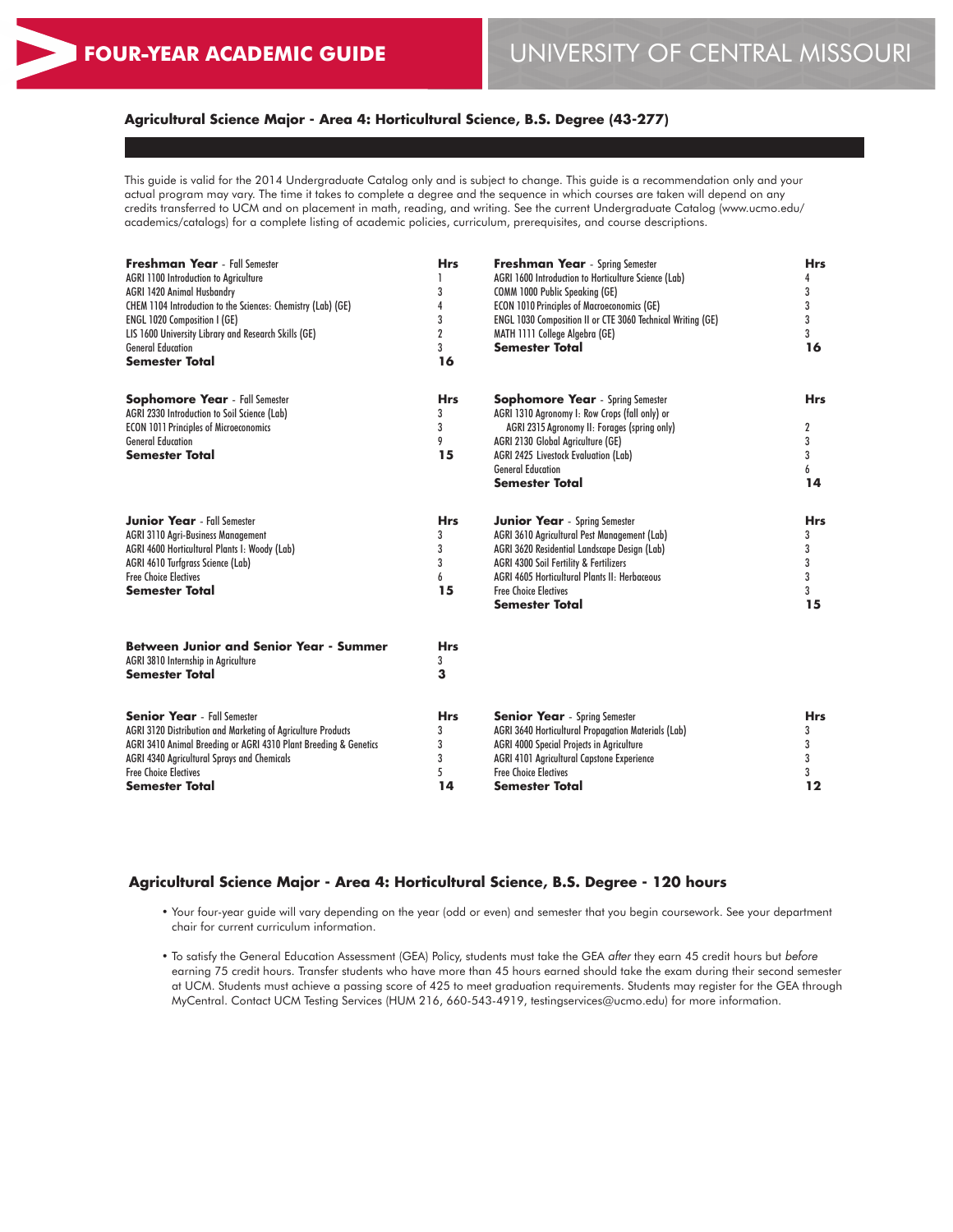#### **Art Major, B.S. in Ed. Degree (41-260)**

This guide is valid for the 2014 Undergraduate Catalog only and is subject to change. This guide is a recommendation only and your actual program may vary. The time it takes to complete a degree and the sequence in which courses are taken will depend on any credits transferred to UCM and on placement in math, reading, and writing. See the current Undergraduate Catalog (www.ucmo.edu/ academics/catalogs) for a complete listing of academic policies, curriculum, prerequisites, and course descriptions.

| Freshman Year - Fall Semester<br>ART 1110 Drawina I<br>ART 1315 2-D Design<br>ART 1800 Ideas & the Visual Arts (GE)<br><b>ENGL 1020 Composition I (GE)</b><br><b>General Education</b><br><b>Semester Total</b><br>AE 1400 Freshman Seminar*                                                                                                                         | <b>Hrs</b><br>3<br>3<br>3<br>3<br>3<br>15<br>ı                                         | <b>Freshman Year</b> - Spring Semester<br>ART 1120 Drawing II<br>ART 1325 Color and Design<br><b>ENGL 1030 Composition II or CTE 3060 Technical Writing (GE)</b><br>HIST 1350 or 1351 History of the United States (GE)<br><b>General Education MATH</b><br><b>Semester Total</b>                                                                                                                       | <b>Hrs</b><br>3<br>3<br>3<br>3<br>3<br>15      |
|----------------------------------------------------------------------------------------------------------------------------------------------------------------------------------------------------------------------------------------------------------------------------------------------------------------------------------------------------------------------|----------------------------------------------------------------------------------------|---------------------------------------------------------------------------------------------------------------------------------------------------------------------------------------------------------------------------------------------------------------------------------------------------------------------------------------------------------------------------------------------------------|------------------------------------------------|
| <b>Sophomore Year</b> - Fall Semester<br>ART 1815 Art History Survey I (fall)<br>ART 2412 Ceramics I<br><b>EDFL 2100 Foundations of Education</b><br>FLDX 2150 Introductory Field Experience<br><b>EDFL 2240 Educational Psychology</b><br>EDSP 2100 Education of the Exceptional Child<br><b>POLS 1510 American Government (GE)</b><br><b>Semester Total</b>        | <b>Hrs</b><br>3<br>3<br>$\overline{\mathbf{2}}$<br>1<br>3<br>$\overline{2}$<br>3<br>17 | <b>Sophomore Year</b> - Spring Semester<br>ART 1825 Art History Survey II<br>ART 2420 Sculpture I<br>ART 2710 Printmaking I<br><b>General Education Science w/lab</b><br><b>General Education</b><br><b>Semester Total</b><br>(Successfully complete MoGEA exam by end of this semester)                                                                                                                | <b>Hrs</b><br>3<br>3<br>3<br>4<br>5<br>18      |
| <b>Junior Year</b> - Fall Semester<br>ART 2511 Paintina I<br>ART 3314 Fibers<br>PHOT 1203 Introduction to Photography<br><b>General Education</b><br><b>Semester Total</b>                                                                                                                                                                                           | <b>Hrs</b><br>3<br>3<br>3<br>9<br>18                                                   | <b>Junior Year</b> - Spring Semester<br>ART 3209 Figure Construction<br>ART 3915 Methods of Teaching Art I: Elementary<br>ART 4850 20th Century Art & Architecture (fall) or<br>ART 4860 Contemporary Art & Design (spring)<br>EDFL 4210 The Teaching of Reading in the Secondary School<br>PSY 4230 Psychology of Adolescence (GE)<br><b>Upper Level Studio Concentration</b><br><b>Semester Total</b> | <b>Hrs</b><br>3<br>3<br>3<br>2<br>3<br>3<br>17 |
| <b>Senior Year</b> - Fall Semester<br>ART 3920 Methods of Teaching Art II: Secondary (fall)<br>ART 4221 Art Theory and Criticism<br>EDFL 3500 Secondary Teaching & Behavior Management<br>FLDX 3550 Practicum in Secondary Instruction<br><b>EDFL 4300 Educational Measures &amp; Evaluation</b><br><b>Upper Level Studio Concentration</b><br><b>Semester Total</b> | <b>Hrs</b><br>3<br>3<br>3<br><sub>1</sub><br>$\boldsymbol{2}$<br>3<br>15               | <b>Senior Year</b> - Spring Semester**<br>ART 4920 Methods of Teaching Art III: Seminar for Student Teaching<br>FLDX 4495 Student Teaching Elementary I<br>FLDX 4468 Student Teaching Secondary II<br><b>Semester Total</b>                                                                                                                                                                             | <b>Hrs</b><br>3<br>5<br>4<br>12                |

#### **Art Major, B.S. in Ed. Degree - 127 hours**

- \*AE 1400 (1 hr) is highly recommended for academic success. AE 1400 is a free choice elective, however, this program does not require free choice electives.
- \*\*The courses listed for this semester constitute the professional education (student teaching) block. The student should not take any other courses during this semester.
- The Missouri General Education Assessment (MoGEA) is an exam required of all Teacher Education students. Students must pass all five areas of the MoGEA for admission to the Teacher Education Program. Students should take and successfully complete the MoGEA before completion of their sophomore year (60 earned hours). See your academic advisor to discuss the classes needed to prepare for the exam.
- See www.ucmo.edu/cert for statement and information (including application) on admission to teacher education. Full admission is required before enrollment in professional education classes and student teaching. The application for student teaching is due approximately one year in advance.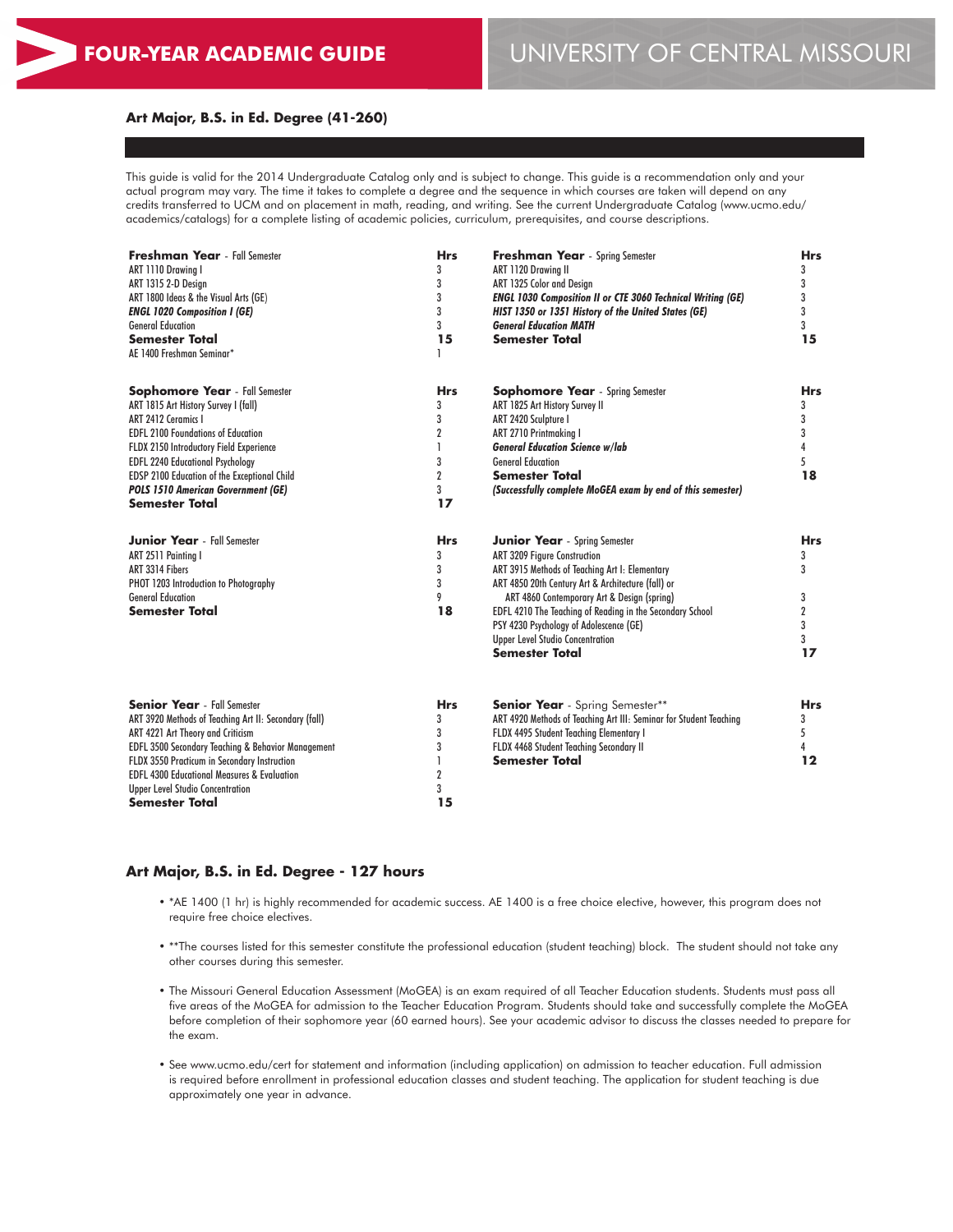#### **Athletic Training Major, B.S. Degree (43-853)**

This guide is valid for the 2014 Undergraduate Catalog only and is subject to change. This guide is a recommendation only and your actual program may vary. The time it takes to complete a degree and the sequence in which courses are taken will depend on any credits transferred to UCM and on placement in math, reading, and writing. See the current Undergraduate Catalog (www.ucmo.edu/ academics/catalogs) for a complete listing of academic policies, curriculum, prerequisites, and course descriptions.

| Freshman Year - Fall Semester                          | <b>Hrs</b>       | <b>Freshman Year</b> - Spring Semester (apply to major)          | <b>Hrs</b>     |
|--------------------------------------------------------|------------------|------------------------------------------------------------------|----------------|
| AT 1610 Introduction to Athletic Training              | $\overline{2}$   | AT 1630 Foundations of Athletic Training                         | $\overline{2}$ |
| AT 1611 Introduction to Athletic Training Lab I        | 1                | AT 1631 Foundations of Athletic Training Lab II                  | 1              |
| AT 1625 CPR/AED for Health Care Professionals          | 1                | AT 1640 Medical Terminology                                      | 1              |
| CHEM 1104 Introduction to the Sciences: Chemistry (GE) | 4                | AT 1650 Responding to Emergencies for the Profess. Rescuer       | 3              |
| <b>ENGL 1020 Composition I (GE)</b>                    | 3                | <b>BIOL 3401 Human Anatomy</b>                                   | 3              |
| MATH 1111 College Algebra (GE)                         | 3                | LIS 1600 University Library and Research Skills (GE)             | $\overline{2}$ |
| <b>Semester Total</b>                                  | 14               | PE 1800 Functional Anatomy                                       | 3              |
| AE 1400 Freshman Seminar*                              | ı                | <b>Semester Total</b>                                            | 15             |
| <b>Sophomore Year</b> - Fall Semester                  | <b>Hrs</b>       | <b>Sophomore Year</b> - Spring Semester                          | Hrs            |
| AT 2610 Orthopedic Assessment: Lower Extremity         | $\mathbf 2$      | AT 2620 Orthopedic Assessment: Upper Extremity                   | 2              |
| AT 2611 Orthopedic Assessment: Lower Extremity Lab III | 1                | AT 2621 Orthopedic Assessment: Upper Extremity Lab IV            | 1              |
| AT 2640 Introduction to Therapeutic Exercise           | $\boldsymbol{2}$ | AT 2630 Therapeutic Modalities                                   | $\overline{2}$ |
| <b>BIOL 3402 Human Physiology</b>                      | 5                | AT 2631 Therapeutic Modalities Lab                               | 1              |
| HED 1100 Personal Health (GE)                          | 3                | PE 2472 Communicating Ideas on Sport (GE)                        | 3              |
| PE 2850 Foundations of Exercise Physiology             | 3                | PE 2800 Biomechanics                                             | 3              |
| <b>Semester Total</b>                                  | 16               | PSY 1100 General Psychology (GE)                                 | 3              |
|                                                        |                  | <b>Semester Total</b>                                            | 15             |
| Summer Semester                                        | <b>Hrs</b>       |                                                                  |                |
| (during even numbered years only)                      |                  |                                                                  |                |
| PE 4340 Adapted Physical Education                     | 3                |                                                                  |                |
| <b>Semester Total</b>                                  | 3                |                                                                  |                |
| <b>Junior Year</b> - Fall Semester                     | <b>Hrs</b>       | <b>Junior Year</b> - Spring Semester                             | <b>Hrs</b>     |
| AT 3620 Clinical Athletic Training Lab V               | $\overline{2}$   | AT 3640 Clinical Athletic Training Lab VI                        | $\overline{2}$ |
| AT 3630 Therapeutic Rehabilitation                     | $\overline{2}$   | AT 4630 Organization & Administration of Athletic Training       | 3              |
| AT 3631 Therapeutic Rehabilitation Lab                 | 1                | PE 4740 Legal Liability in Fit./Well., PE, Rec, & Sport Settings | $\overline{2}$ |
| AT 3650 Sport & Exercise Pharmacology                  | $\overline{2}$   | <b>General Education</b>                                         | 6              |
| AT 4650 Human Disease Lab for Athletic Training        | 1                | <b>Free Choice Elective</b>                                      |                |
| <b>CTE 3060 Technical Writing (GE)</b>                 | 3                | <b>Semester Total</b>                                            | 14             |
| <b>HED 4370 Human Diseases</b>                         | 3                |                                                                  |                |
| <b>Semester Total</b>                                  | 14               |                                                                  |                |
| <b>Senior Year</b> - Fall Semester                     | <b>Hrs</b>       | <b>Senior Year</b> - Spring Semester                             | <b>Hrs</b>     |
| AT 4610 Clinical Athletic Training Lab VII             | $\overline{2}$   | AT 4620 Clinical Athletic Training Lab VIII                      | $\overline{2}$ |
| AT 4640 Senior Seminar in Athletic Training            | $\overline{2}$   | HED 4300 Nutrition & Human Performance                           | 3              |
| PE 4830 Psychological Aspects of Physical Education    | $\boldsymbol{2}$ | PE 4850 Assessment & Evaluation of Fitness/Wellness              | 3              |
| PSY 4520 Statistics for the Behavioral Sciences        | 3                | <b>General Education</b>                                         | 6              |
| <b>General Education</b>                               | 6                | <b>Semester Total</b>                                            | 14             |
| Semester Total                                         | 15               |                                                                  |                |

#### **Athletic Training Major, B.S. Degree - 120 hours**

- AE 1400 is a free choice elective and is highly recommended for academic success. If AE 1400 is chosen, 1 less hour of free choice electives will be needed.
- Admission to the Athletic Training major is a competitive process. Students apply to the program during the spring semester of their freshman year. Visit www.ucmo.edu/at for more details on the admissions process.
- UCM is fully accredited by the Commission on Accreditation of Athletic Training Education (CAATE).
- To satisfy the General Education Assessment (GEA) Policy, students must take the GEA *after* they earn 45 credit hours but *before* earning 75 credit hours. Transfer students who have more than 45 hours earned should take the exam during their second semester at UCM. Students must achieve a passing score of 425 to meet graduation requirements. Students may register for the GEA through MyCentral. Contact UCM Testing Services (HUM 216, 660-543-4919, testingservices@ucmo.edu) for more information.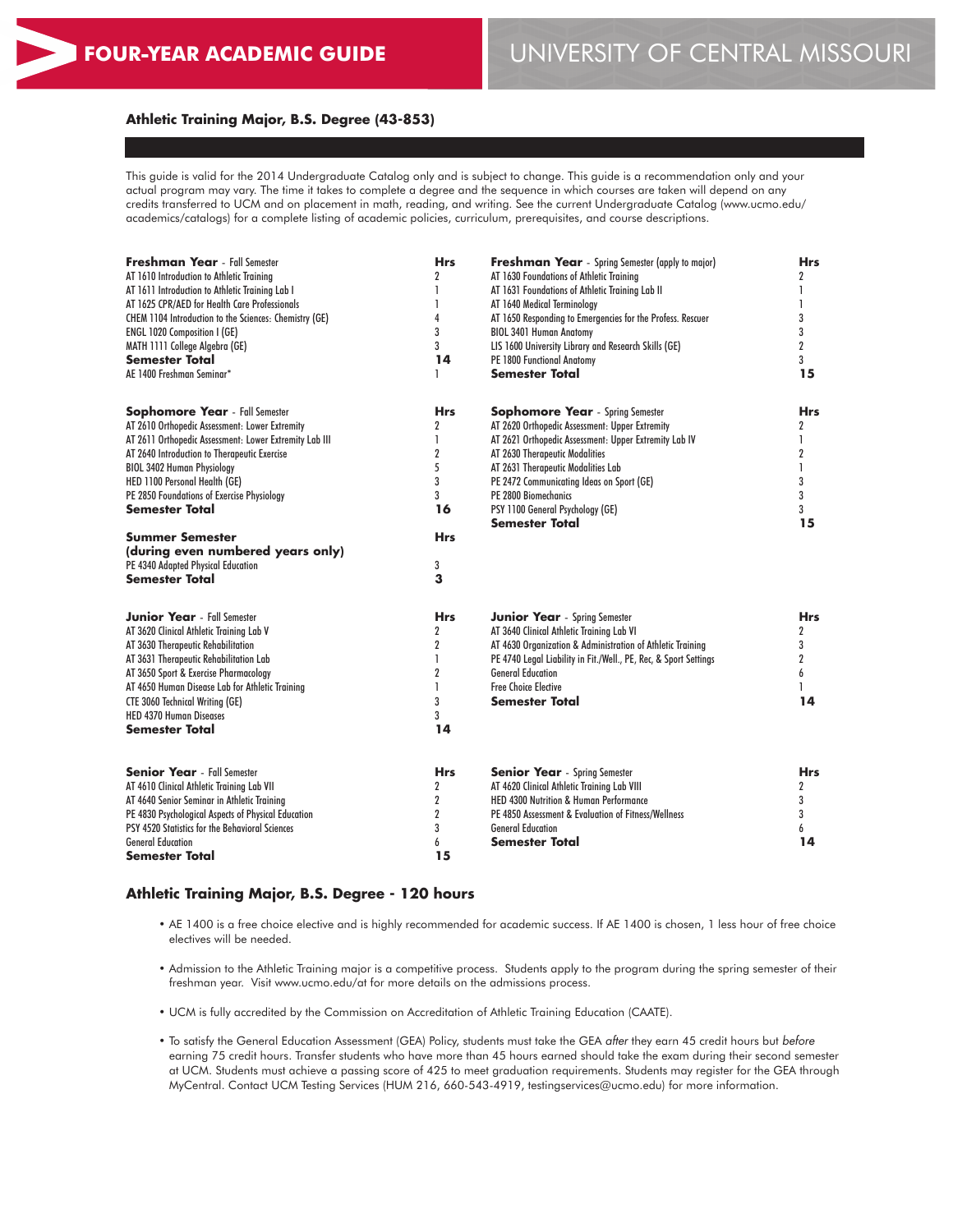# **Automotive Technology Management Major (Area 1 - Automotive Tech.), B.S. Degree (43-01838)**

This guide is valid for the 2014 Undergraduate Catalog only and is subject to change. This guide is a recommendation only and your actual program may vary. The time it takes to complete a degree and the sequence in which courses are taken will depend on any credits transferred to UCM and on placement in math, reading, and writing. See the current Undergraduate Catalog (www.ucmo.edu/ academics/catalogs) for a complete listing of academic policies, curriculum, prerequisites, and course descriptions.

| <b>Freshman Year</b> - Fall Semester | <b>Hrs</b> | <b>Freshman Year</b> - Spring Semester                   | Hrs |
|--------------------------------------|------------|----------------------------------------------------------|-----|
| ATM 1010 Contemporary Power Systems* | 3          | ATM 2124 Automotive Braking Systems*                     |     |
| <b>ENGL 1020 Composition I (GE)</b>  |            | <b>CIS 1600 Business Information Management (GE)</b>     |     |
| <b>ET 1010 Applied Electricity</b>   |            | <b>ECON 1010 Principles of Macroeconomics (GE)</b>       |     |
| MATH 1111 College Algebra (GE)       |            | MATH 1131 Applied Calculus or MATH 1300 Basic Statistics |     |
| <b>Semester Total</b>                | 13         | <b>General Education</b>                                 |     |
|                                      |            | <b>Semester Total</b>                                    | 16  |
|                                      |            |                                                          |     |

| <b>Sophomore Year</b> - Fall Semester                | <b>Hrs</b> | <b>Sophomore Year</b> - Spring Semester                                            | <b>Hrs</b> |
|------------------------------------------------------|------------|------------------------------------------------------------------------------------|------------|
| ATM 2110 Engine Theory & Maintenance*                | 4          | ACCT 2100 Survey of Accounting or ACCT 2101 Principles of Financial Accounting** 3 |            |
| ATM 2130 Automotive Electrical Systems*              |            | ATM 2132 Fuel Systems & Emission Controls*                                         |            |
| ET 2060 Microprocessors: Theory and Applications     |            | ATM 2150 Mobile HVAC*                                                              |            |
| PHYS 1104 Introduction to the Sciences: Physics (GE) |            | ATM 3110 Automotive Engine Overhaul                                                |            |
| <b>Semester Total</b>                                | 16         | <b>CHEM 1103 Introduction to the Sciences: Chemistry (GE)</b>                      |            |
|                                                      |            | <b>Semester Total</b>                                                              |            |

| <b>Junior Year</b> - Fall Semester                                        |            | <b>Junior Year</b> - Spring Semester              | <b>Hrs</b> |
|---------------------------------------------------------------------------|------------|---------------------------------------------------|------------|
| ATM 3120 Steering and Suspension Systems*                                 |            | ATM 3150 Diesel Technology*                       |            |
| ATM 3130 Computerized Engine Diagnostics*                                 |            | <b>BLAW 2720 Legal Environment of Business</b>    |            |
| <b>COMM 1000 Public Speaking (GE)</b>                                     |            | <b>CTE 3060 Technical Writing (GE)</b>            |            |
| INDM 4210 Industrial Management or MGT 3315 Management of Organizations** |            | <b>General Education</b>                          |            |
| <b>General Education</b>                                                  |            | <b>Semester Total</b>                             | 16         |
| <b>Semester Total</b>                                                     | 17         |                                                   |            |
| Summer - Between Junior & Senior Year                                     | <b>Hrs</b> |                                                   |            |
| SOT 3022 Internship in Technology***                                      |            |                                                   |            |
| <b>Semester Total</b>                                                     |            |                                                   |            |
| <b>Senior Year</b> - Fall Semester                                        | <b>Hrs</b> | <b>Senior Year</b> - Spring Semester              | <b>Hrs</b> |
| ATM 3134 Advanced Powerplant Systems*                                     |            | ATM 3140 Transmissions & Drivelines*              |            |
| ATM 4032 Hydraulics & Pneumatics                                          |            | ATM 4112 ATM Capstone Experience*                 |            |
| MKT 3405 Marketing Policy** or HRM 3920 Human Resource Management         |            | ATM 4134 Advanced Vehicle Systems*                |            |
| <b>General Education</b>                                                  |            | <b>COMM 3340 Intercultural Communication (GE)</b> |            |
| <b>Semester Total</b>                                                     | 12         | Semester Total                                    | 12         |

#### **Automotive Technology Management Major - Area 1 Automotive Technology, B.S. Degree Automotive Technology Option - 122 hrs**

- \*This class is only offered during the semester indicated.
- \*\*By selecting ACCT 2101, MGT 3315, and MKT 3405 in the major students can complete a minor in Business Administration.
- \*\*\*SOT 3022 Internship (3 hours) should be done during the summer between junior/senior year.
- To satisfy the General Education Assessment (GEA) Policy, students must take the GEA *after* they earn 45 credit hours but *before* earning 75 credit hours. Transfer students who have more than 45 hours earned should take the exam during their second semester at UCM. Students must achieve a passing score of 425 to meet graduation requirements. Students may register for the GEA through MyCentral. Contact UCM Testing Services (HUM 216, 660-543-4919, testingservices@ucmo.edu) for more information.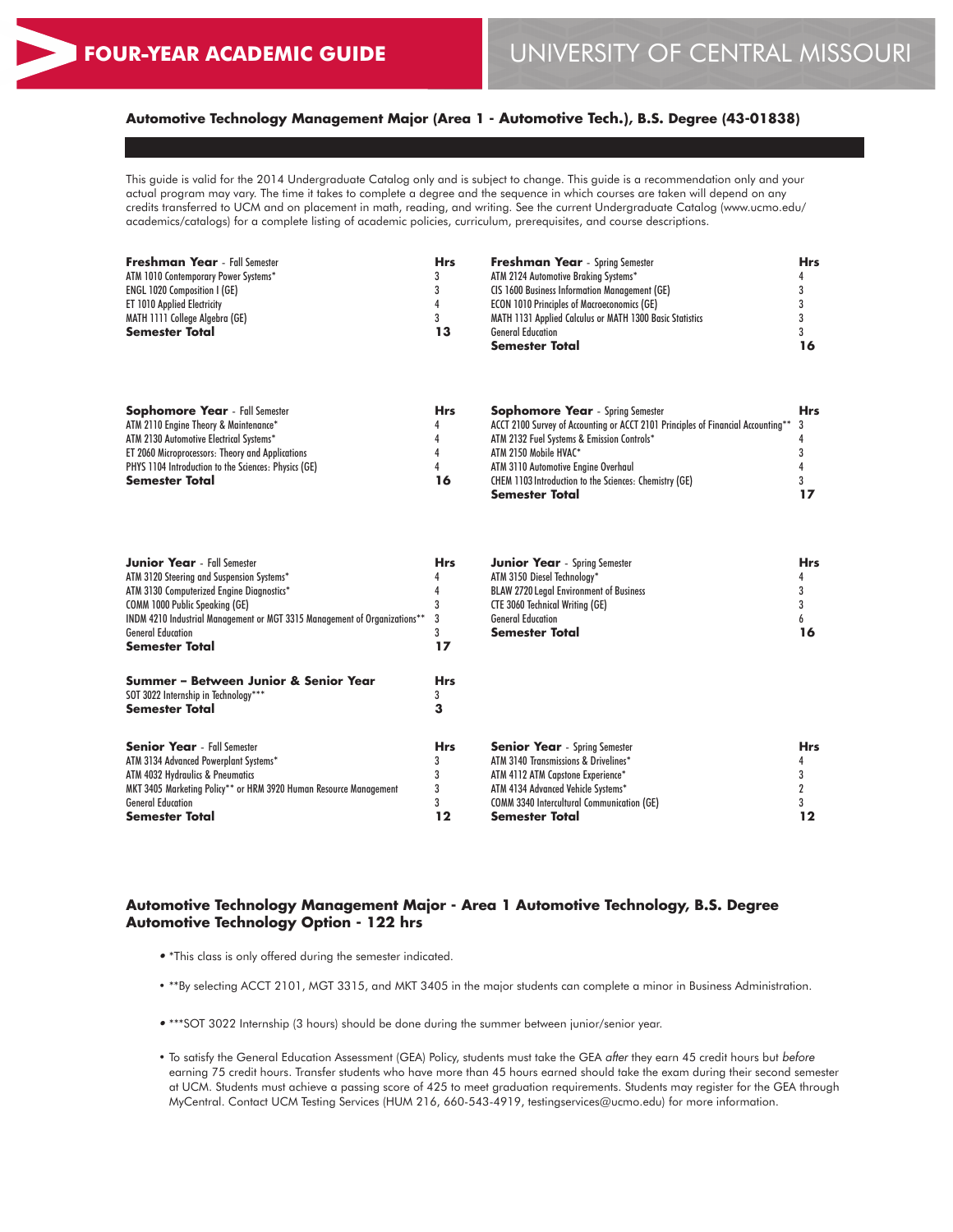**15**

# **Automotive Technology Management Major (Area 2 - Design Technology), B.S. Degree (43-02838)**

This guide is valid for the 2014 Undergraduate Catalog only and is subject to change. This guide is a recommendation only and your actual program may vary. The time it takes to complete a degree and the sequence in which courses are taken will depend on any credits transferred to UCM and on placement in math, reading, and writing. See the current Undergraduate Catalog (www.ucmo.edu/ academics/catalogs) for a complete listing of academic policies, curriculum, prerequisites, and course descriptions.

| <b>Freshman Year</b> - Fall Semester                 | <b>Hrs</b> | <b>Freshman Year</b> - Spring Semester                        | <b>Hrs</b> |
|------------------------------------------------------|------------|---------------------------------------------------------------|------------|
| ATM 1010 Contemporary Power Systems*                 |            | ATM 2124 Automotive Braking Systems*                          |            |
| <b>CIS 1600 Business Information Management (GE)</b> |            | <b>CADD 1105 Basic AutoCAD</b>                                |            |
| <b>ENGL 1020 Composition I (GE)</b>                  |            | <b>CADD 1110 Fundamentals of Drafting</b>                     |            |
| ET 1010 Applied Electricity                          |            | <b>COMM 1000 Public Speaking (GE)</b>                         |            |
| MATH 1111 College Algebra (GE)                       |            | MATH 1131 Applied Calculus or MATH 1300 Basic Statistics      |            |
| <b>Semester Total</b>                                | 16         | <b>Semester Total</b>                                         | 14         |
|                                                      |            |                                                               |            |
| <b>Sophomore Year</b> - Fall Semester                | <b>Hrs</b> | <b>Sophomore Year</b> - Spring Semester                       | <b>Hrs</b> |
| ATM 2110 Engine Theory & Maintenance*                |            | ATM 2132 Fuel Systems & Emission Controls*                    |            |
| ATM 2130 Automotive Electrical Systems*              |            | CADD 1170 Introduction to Computer-Aided Drafting             |            |
| <b>ECON 1010 Principles of Macroeconomics (GE)</b>   |            | <b>CHEM 1103 Introduction to the Sciences: Chemistry (GE)</b> |            |
| PHYS 1104 Introduction to the Sciences: Physics (GE) |            | <b>CTE 3060 Technical Writing (GE)</b>                        |            |
| <b>Semester Total</b>                                | 15         | <b>General Education</b>                                      |            |

| <b>Junior Year</b> - Fall Semester               | Hrs | <b>Junior Year</b> - Spring Semester                                               | <b>Hrs</b> |
|--------------------------------------------------|-----|------------------------------------------------------------------------------------|------------|
| ATM 3120 Steering & Suspension Systems*          |     | ACCT 2100 Survey of Accounting or ACCT 2101 Principles of Financial Accounting** 3 |            |
| ATM 3130 Computerized Engine Diagnostics*        |     | ATM 3150 Diesel Technology*                                                        |            |
| ET 2060 Microprocessors: Theory and Applications |     | <b>BLAW 2720 Legal Environment of Business</b>                                     |            |
| <b>General Education</b>                         |     | <b>General Education</b>                                                           |            |
| <b>Semester Total</b>                            | 15  | Semester Total                                                                     |            |

**Semester Total**

| Summer - Between Junior & Senior Year<br>SOT 3022 Internship in Technology***<br><b>Semester Total</b> | Hrs |                                                                   |            |
|--------------------------------------------------------------------------------------------------------|-----|-------------------------------------------------------------------|------------|
| <b>Senior Year</b> - Fall Semester                                                                     | Hrs | <b>Senior Year</b> - Spring Semester                              | <b>Hrs</b> |
| ATM 3134 Advanced Powerplant Systems*                                                                  |     | ATM 4112 ATM Capstone Experience*                                 |            |
| ATM 4032 Hydraulics & Pneumatics                                                                       |     | ATM 4134 Advanced Vehicle Systems*                                |            |
| INDM 4210 Industrial Management or MGT 3315 Management of Organizations** 3                            |     | <b>COMM 3340 Intercultural Communication (GE)</b>                 |            |
| <b>General Education</b>                                                                               |     | HRM 3920 Human Resource Management or MKT 3405 Marketing Policy** |            |
| <b>Semester Total</b>                                                                                  | 12  | Maior Area 2 Elective#                                            | $3-4$      |
|                                                                                                        |     | <b>Semester Total</b>                                             | 14-15      |

#### **Automotive Technology Management Major - Area 2 Design Technology, B.S. Degree Design Technology Option - 120-121 hours**

- \*This class is offered only during the semester indicated.
- \*\*By selecting ACCT 2101, MGT 3315, and MKT 3405 in the major, students can complete a minor in Business Administration.
- \*\*\*SOT 3022 Internship (3 hours) should be done during the summer between junior/senior year.
- #See the 2014 Undergraduate Catalog for acceptable courses for Major Option Area 2 Electives. Three to four hours are required.
- To satisfy the General Education Assessment (GEA) Policy, students must take the GEA *after* they earn 45 credit hours but *before* earning 75 credit hours. Transfer students who have more than 45 hours earned should take the exam during their second semester at UCM. Students must achieve a passing score of 425 to meet graduation requirements. Students may register for the GEA through MyCentral. Contact UCM Testing Services (HUM 216, 660-543-4919, testingservices@ucmo.edu) for more information.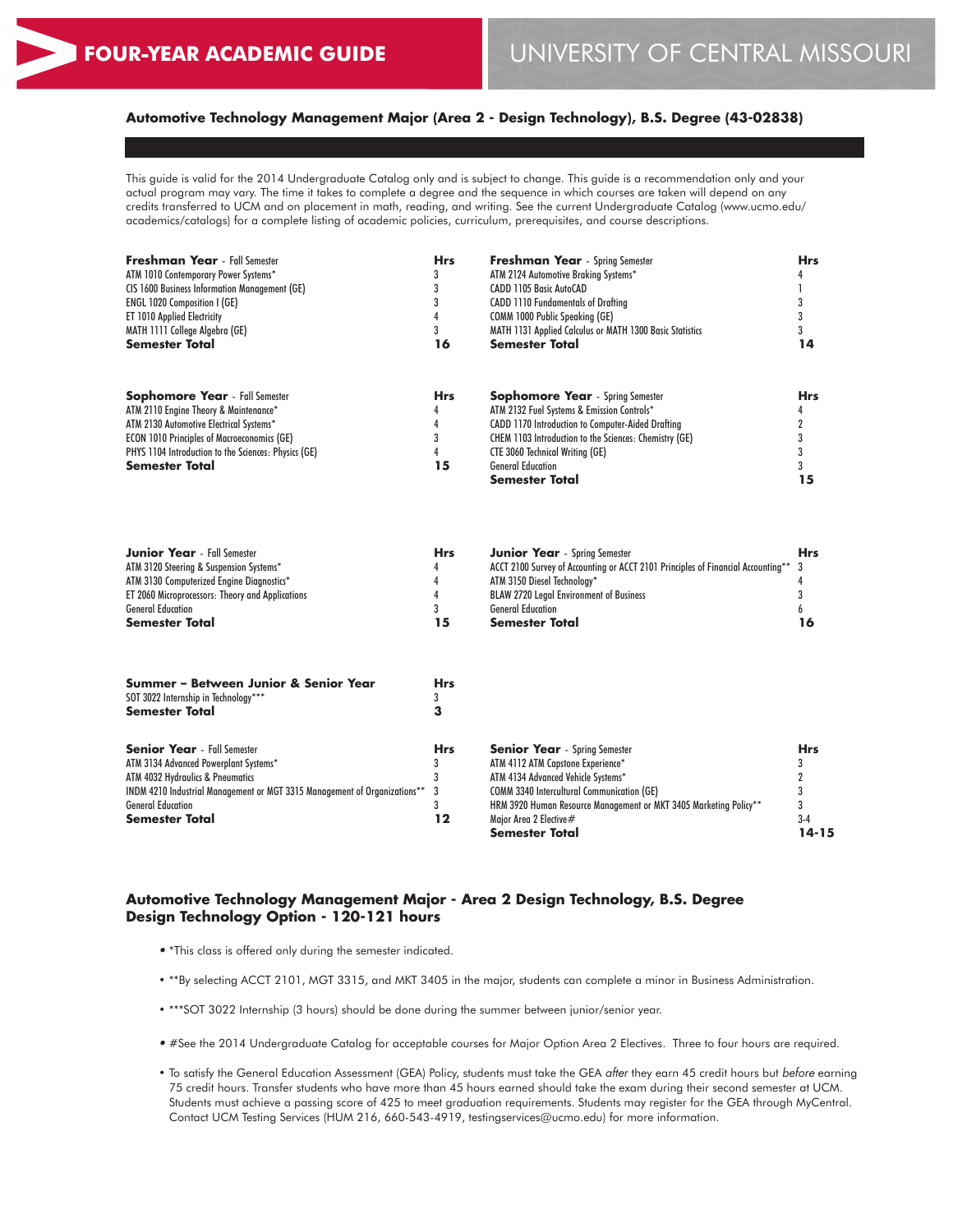# **Automotive Technology Management Major (Area 3 Service Management), B.S. Degree (43-03838)**

This guide is valid for the 2014 Undergraduate Catalog only and is subject to change. This guide is a recommendation only and your actual program may vary. The time it takes to complete a degree and the sequence in which courses are taken will depend on any credits transferred to UCM and on placement in math, reading, and writing. See the current Undergraduate Catalog (www.ucmo.edu/ academics/catalogs) for a complete listing of academic policies, curriculum, prerequisites, and course descriptions.

| <b>Freshman Year</b> - Fall Semester          | Hrs | <b>Freshman Year</b> - Spring Semester                          | Hrs |
|-----------------------------------------------|-----|-----------------------------------------------------------------|-----|
| ATM 1010 Contemporary Power Systems*          |     | ATM 2124 Automotive Braking Systems*                            |     |
| CIS 1600 Business Information Management (GE) |     | COMM 1000 Public Speaking (GE)                                  |     |
| <b>ENGL 1020 Composition I (GE)</b>           |     | <b>ECON 1010 Principles of Macroeconomics (GE)</b>              |     |
| <b>ET 1010 Applied Electricity</b>            |     | <b>MATH 1131 Applied Calculus or MATH 1300 Basic Statistics</b> |     |
| MATH 1111 College Algebra (GE)                |     | <b>General Education</b>                                        |     |
| <b>Semester Total</b>                         | 16  | <b>Semester Total</b>                                           | 16  |

| <b>Sophomore Year</b> - Fall Semester                                              | <b>Hrs</b> | <b>Sophomore Year</b> - Spring Semester                       | Hrs |
|------------------------------------------------------------------------------------|------------|---------------------------------------------------------------|-----|
| ACCT 2100 Survey of Accounting or ACCT 2101 Principles of Financial Accounting** 3 |            | ATM 2132 Fuel Systems & Emission Controls*                    |     |
| ATM 2110 Engine Theory*                                                            |            | <b>BLAW 2720 Legal Environment of Business</b>                |     |
| ATM 2130 Automotive Electrical Systems*                                            |            | <b>CHEM 1103 Introduction to the Sciences: Chemistry (GE)</b> |     |
| PHYS 1104 Introduction to the Sciences: Physics (GE)                               |            | ET 2060 Microprocessors: Theory and Applications              |     |
| <b>Semester Total</b>                                                              | 15         | <b>Semester Total</b>                                         | 14  |

| <b>Junior Year</b> - Fall Semester                                                                     | <b>Hrs</b> | <b>Junior Year</b> - Spring Semester                                        | <b>Hrs</b> |
|--------------------------------------------------------------------------------------------------------|------------|-----------------------------------------------------------------------------|------------|
| ATM 3120 Steering & Suspension Systems*                                                                |            | ATM 3150 Diesel Technology*                                                 |            |
| ATM 3130 Computerized Engine Diagnostics*                                                              |            | <b>COMM 3340 Intercultural Communication (GE)</b>                           |            |
| <b>CTE 3060 Technical Writing (GE)</b>                                                                 |            | INDM 4210 Industrial Management or MGT 3315 Management of Organizations** 3 |            |
| <b>General Education</b>                                                                               |            | Major Option Area 3 Elective#                                               |            |
| <b>Semester Total</b>                                                                                  | 14         | <b>General Education</b>                                                    |            |
|                                                                                                        |            | Semester Total                                                              | 16         |
| Summer – Between Junior & Senior Year<br>SOT 3022 Internship in Technology***<br><b>Semester Total</b> | <b>Hrs</b> |                                                                             |            |
| <b>Senior Year</b> - Fall Semester                                                                     | <b>Hrs</b> | <b>Senior Year</b> - Spring Semester                                        | <b>Hrs</b> |
| ATM 3134 Advanced Powerplant Systems*                                                                  |            | ATM 4032 Hydraulics & Pneumatics                                            |            |
| MKT 3405 Marketing Policy** or HRM 3920 Human Resource Management                                      |            | ATM 4112 ATM Capstone Experience*                                           |            |

ATM 4134 Advanced Vehicle Systems\* Major Option Area 3 Elective # General Education **Semester Total**

# **Automotive Technology Management Major - Area 3 Service Management, B.S. Degree**

3 3 **12**

• \*This class is only offered the semester indicated.

**Service Management Option - 120 hrs**

Major Option Area 3 Elective# General Education **Semester Total**

- \*\*By selecting ACCT 2101, MGT 3315, and MKT 3405 in the major students can complete a minor in Business Administration.
- \*\*\*SOT 3022 Internship (3.0 hrs) should be completed in the summer of the Junior/Senior year.
- #See the 2014 Undergraduate Catalog for a listing of the approved elective courses within Option Area 3 of the major.
- To satisfy the General Education Assessment (GEA) Policy, students must take the GEA *after* they earn 45 credit hours but *before* earning 75 credit hours. Transfer students who have more than 45 hours earned should take the exam during their second semester at UCM. Students must achieve a passing score of 425 to meet graduation requirements. Students may register for the GEA through MyCentral. Contact UCM Testing Services (HUM 216, 660-543-4919, testingservices@ucmo.edu) for more information.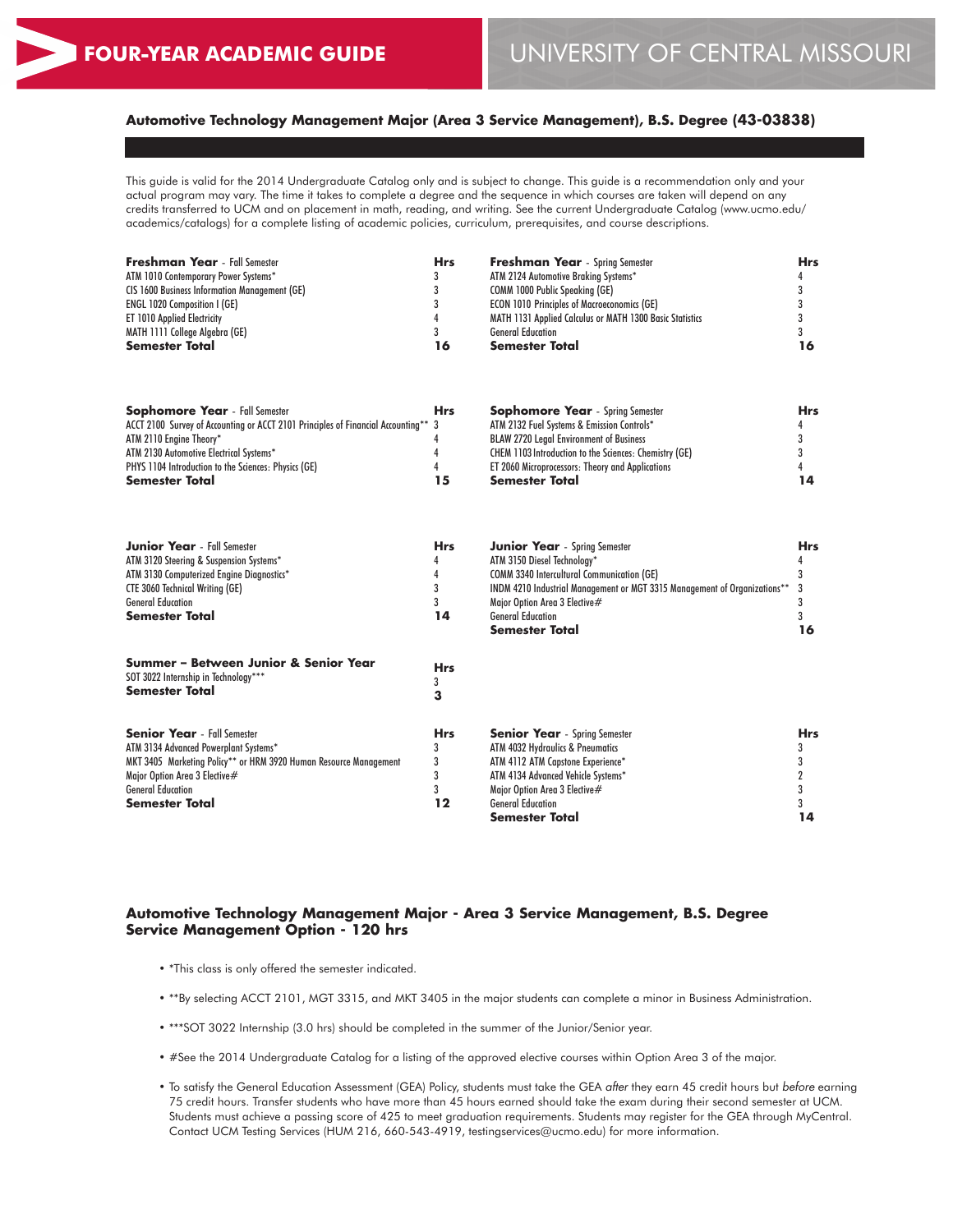#### **Aviation Maintenance Management 2+2 Major, B.S. Degree (43-562)**

This guide is valid for the 2014 Undergraduate Catalog only and is subject to change. This guide is a recommendation only and your actual program may vary. The time it takes to complete a degree and the sequence in which courses are taken will depend on any credits transferred to UCM and on placement in math, reading, and writing. See the current Undergraduate Catalog (www.ucmo.edu/ academics/catalogs) for a complete listing of academic policies, curriculum, prerequisites, and course descriptions.

**The first four semesters (approximately 69 credit hours) are to be completed at a Community College or Technical Institute.**

| <b>Junior Year</b> - Fall Semester                                           | Hrs        | <b>Junior Year</b> - Spring Semester                                   | <b>Hrs</b> |
|------------------------------------------------------------------------------|------------|------------------------------------------------------------------------|------------|
| <b>AVIA 3710 Professional Ethics in Aviation</b>                             |            | AVIA 4090 Aviation Law                                                 |            |
| AVIA 4042 Aviation Maintenance Management or AVIA 4040 Aviation Management 3 |            | <b>ECON 1010 Principles of Macroeconomics (GE)</b>                     |            |
| <b>ENGL 1030 Composition II (GE)</b>                                         |            | <b>MATH 1131 Applied Calculus (GE)</b>                                 |            |
| <b>General Education*</b>                                                    |            | MGT 3315 Management of Organizations or NDM 4210 Industrial Management |            |
| <b>Semester Total</b>                                                        | 14         | Major Area Elective**                                                  |            |
|                                                                              |            | <b>Semester Total</b>                                                  | 15         |
| <b>Senior Year</b> - Fall Semester                                           | <b>Hrs</b> | <b>Senior Year</b> - Spring Semester                                   | <b>Hrs</b> |
|                                                                              |            |                                                                        |            |
| <b>AVIA 4500 Aviation Safety</b>                                             |            | AVIA 4420 Air Transportation or AVIA 4430 Corporate Aviations          |            |
| <b>MGT 3325 Business Communications</b>                                      |            | <b>AVIA 4999 Integrative Studies Capstone</b>                          |            |
| GEOG 3201 Cultural Landscape                                                 |            | Major Area Elective**                                                  | $6 - 7$    |
| Major Area Elective**                                                        |            | <b>General Education*</b>                                              |            |
| <b>General Education*</b>                                                    |            | <b>Semester Total</b>                                                  | 15-16      |
| <b>Semester Total</b>                                                        | 15         |                                                                        |            |

#### **Aviation Maintenance Management 2+2, B.S. Degree – 120 hours (minimum)**

- \*The number of general education hours remaining for the degree will depend on the amount of general education completed as part of the Associates degree earned. UCM requires 42 hours of General Education. This major requires these specific general education classes: ECON 1010, ENGL 1030, MATH 1131, and PHYS 1104.
- \*\*Students will choose an area of concentration from the following options: Area 1 Management Focus (12 hours), Area 2 Maintenance Focus (12 hours), or Area 3 Flight Focus (13 hours). See the 2014 Undergraduate Catalog for the required courses in each area.
- The above suggested plan contains exactly 30 upper-level hours (3000/4000). If some of the courses are transferred from a 2 year institution, they will not count as upper-level hours. Students must earn 30 upper-level hours overall to graduate. Twenty of these hours must be earned at UCM and the major must contain 15 upper-level hours overall (9 of them from UCM).
- A two-year technology related Associate in Aviation Maintenance from an accredited community college or technical institute in this field of study will be accepted for admission into this program.
- The Federal Aviation Administration's Airframe and Powerplant Certificate is required for admission into this program.
- Forty-two hours of the degree transferred should apply toward the major and the remainder towards General Education. The General Education requirements transferred must be equivalent to UCM's requirements.
- To satisfy the General Education Assessment (GEA) Policy, students must take the GEA *after* they earn 45 credit hours but *before* earning 75 credit hours. Transfer students who have more than 45 hours earned should take the exam during their second semester at UCM. Students must achieve a passing score of 425 to meet graduation requirements. Students may register for the GEA through MyCentral. Contact UCM Testing Services (HUM 216, 660-543-4919, testingservices@ucmo.edu) for more information.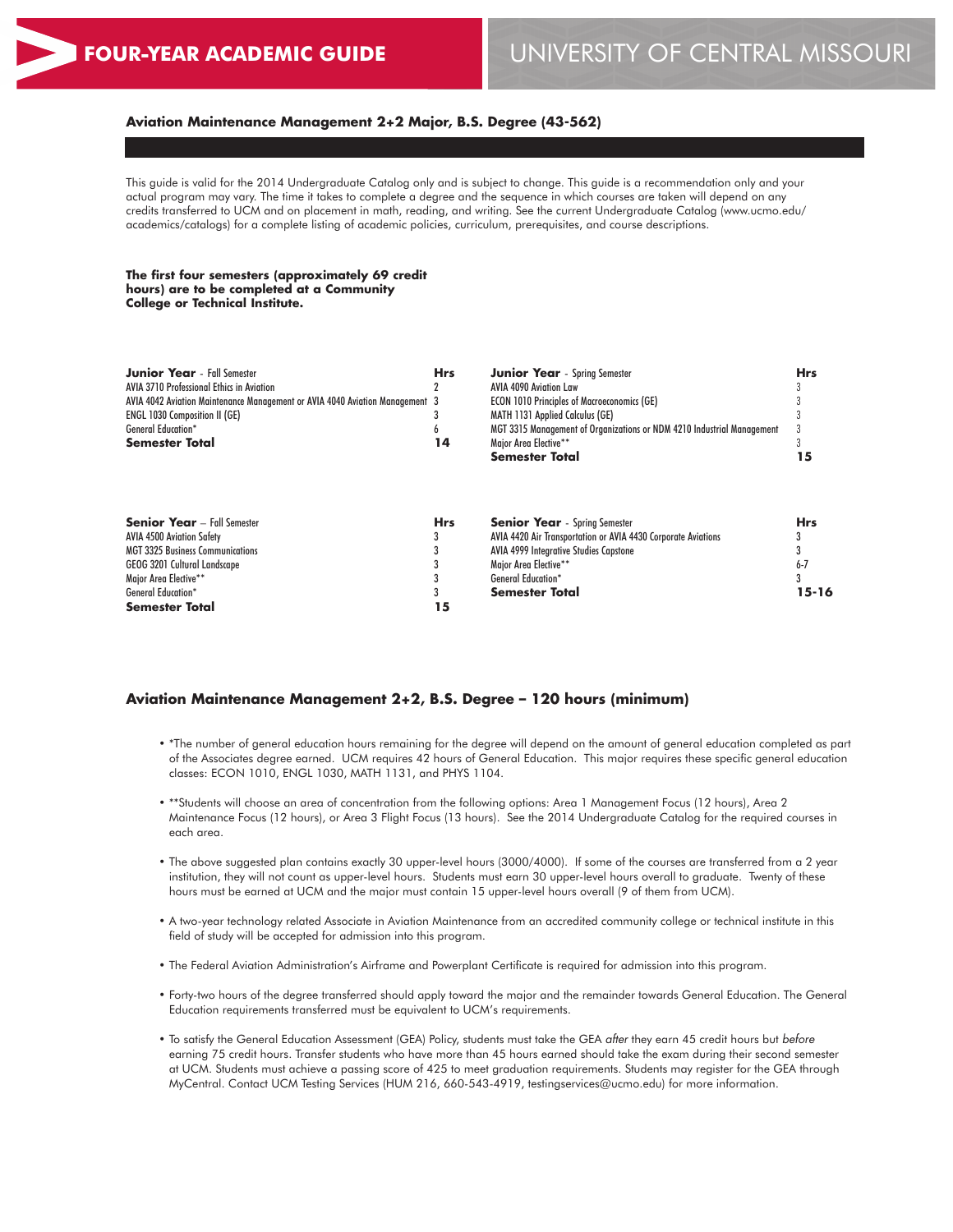# **Aviation Management Major (Option 1: Flight Operations Management), B.S. Degree (43-01570)**

This guide is valid for the 2014 Undergraduate Catalog only and is subject to change. This guide is a recommendation only and your actual program may vary. The time it takes to complete a degree and the sequence in which courses are taken will depend on any credits transferred to UCM and on placement in math, reading, and writing. See the current Undergraduate Catalog (www.ucmo.edu/ academics/catalogs) for a complete listing of academic policies, curriculum, prerequisites, and course descriptions.

| <b>Freshman Year</b> - Fall Semester | <b>Hrs</b> | <b>Freshman Year</b> - Spring Semester              | <b>Hrs</b> |
|--------------------------------------|------------|-----------------------------------------------------|------------|
| <b>AVIA 1020 Aerongutics</b>         |            | <b>ACCT 2101 Principles of Financial Accounting</b> |            |
| AVIA 1310 FAA Private Requirement    |            | FLYA 1321 Private Flight B                          |            |
| FLYA 1320 Private Flight A           |            | <b>ECON 1010 Principles of Macroeconomics (GE)</b>  |            |
| <b>ENGL 1020 Composition I (GE)</b>  |            | <b>ENGL 1030 Composition II (GE)</b>                |            |
| <b>General Education</b>             |            | MATH 1131 Applied Calculus (GE)                     |            |
| <b>Semester Total</b>                | 14         | <b>General Education</b>                            |            |
| AE 1400 Freshman Seminar**           |            | <b>Semester Total</b>                               | 16         |
|                                      |            |                                                     |            |

| <b>Sophomore Year</b> - Fall Semester          | <b>Hrs</b> | <b>Sophomore Year</b> - Spring Semester              | Hrs |
|------------------------------------------------|------------|------------------------------------------------------|-----|
| FLYA 3313 Instrument Flight A                  |            | AVIA 4350 Aviation Weather                           |     |
| <b>FLYA 3314 Instrument Flight B</b>           |            | <b>COMM 2620 Introduction to Public Relations</b>    |     |
| AVIA 3325 FAA Instrument Requirement           |            | PHYS 1104 Introduction to the Sciences: Physics (GE) |     |
| <b>BLAW 2720 Legal Environment of Business</b> |            | <b>General Education</b>                             |     |
| <b>General Education</b>                       |            | Semester Total                                       | 16  |
| <b>Semester Total</b>                          | 14         |                                                      |     |

| <b>Junior Year</b> - Fall Semester                                       | <b>Hrs</b> | <b>Junior Year</b> - Spring Semester          | <b>Hrs</b> |
|--------------------------------------------------------------------------|------------|-----------------------------------------------|------------|
| AVIA 4010 Aerodynamics                                                   |            | AVIA 3710 Professional Ethics in Aviation     |            |
| MGT 3315 Management of Organizations or INDM 4210 Industrial Management* | 3          | <b>AVIA 4310 Air Traffic Control</b>          |            |
| <b>MKT 3405 Marketing Policy</b>                                         |            | <b>FIN 2801 Business Statistics</b>           |            |
| Major Option 1 Electives*                                                |            | HRM 3920 Human Resource Management            |            |
| <b>General Education</b>                                                 |            | <b>MGT 3325 Business Communications</b>       |            |
| <b>Semester Total</b>                                                    | 15         | <b>General Education</b>                      |            |
|                                                                          |            | <b>Semester Total</b>                         | 16         |
| <b>Senior Year</b> - Fall Semester                                       | <b>Hrs</b> | <b>Senior Year</b> - Spring Semester          | <b>Hrs</b> |
| <b>AVIA 4040 Aviation Management</b>                                     |            | <b>AVIA 4380 Flight Operations Management</b> |            |
| <b>AVIA 4090 Aviation Law</b>                                            |            | <b>AVIA 4999 Integrative Studies Capstone</b> |            |
| <b>AVIA 4420 Air Transportation</b>                                      |            | <b>FIN 3850 Principles of Finance</b>         |            |
| <b>AVIA 4430 Corporate Aviation Management</b>                           |            | Major Option 1 Electives*                     |            |
| <b>AVIA 4500 Aviation Safety</b>                                         |            | <b>Free Choice Elective</b>                   |            |
| <b>Semester Total</b>                                                    | 15         | <b>Semester Total</b>                         | 14         |

# **Aviation Management Major (Option 1: Flight Operations Management), B.S. Degree – 120 hours**

- \*Students are encouraged to consider adding a Business Administration minor. If interested in the minor option, students should take MGT 3315 instead of INDM 4210. In addition, CIS 1600 would be needed in general education to complete the minor.
- \*\*AE 1400 is a free choice elective and is highly recommended for academic success. If AE 1400 is chosen, 1 less hour of free choice electives will be needed.
- To satisfy the General Education Assessment (GEA) Policy, students must take the GEA *after* they earn 45 credit hours but *before* earning 75 credit hours. Transfer students who have more than 45 hours earned should take the exam during their second semester at UCM. Students must achieve a passing score of 425 to meet graduation requirements. Students may register for the GEA through MyCentral. Contact UCM Testing Services (HUM 216, 660-543-4919, testingservices@ucmo.edu) for more information.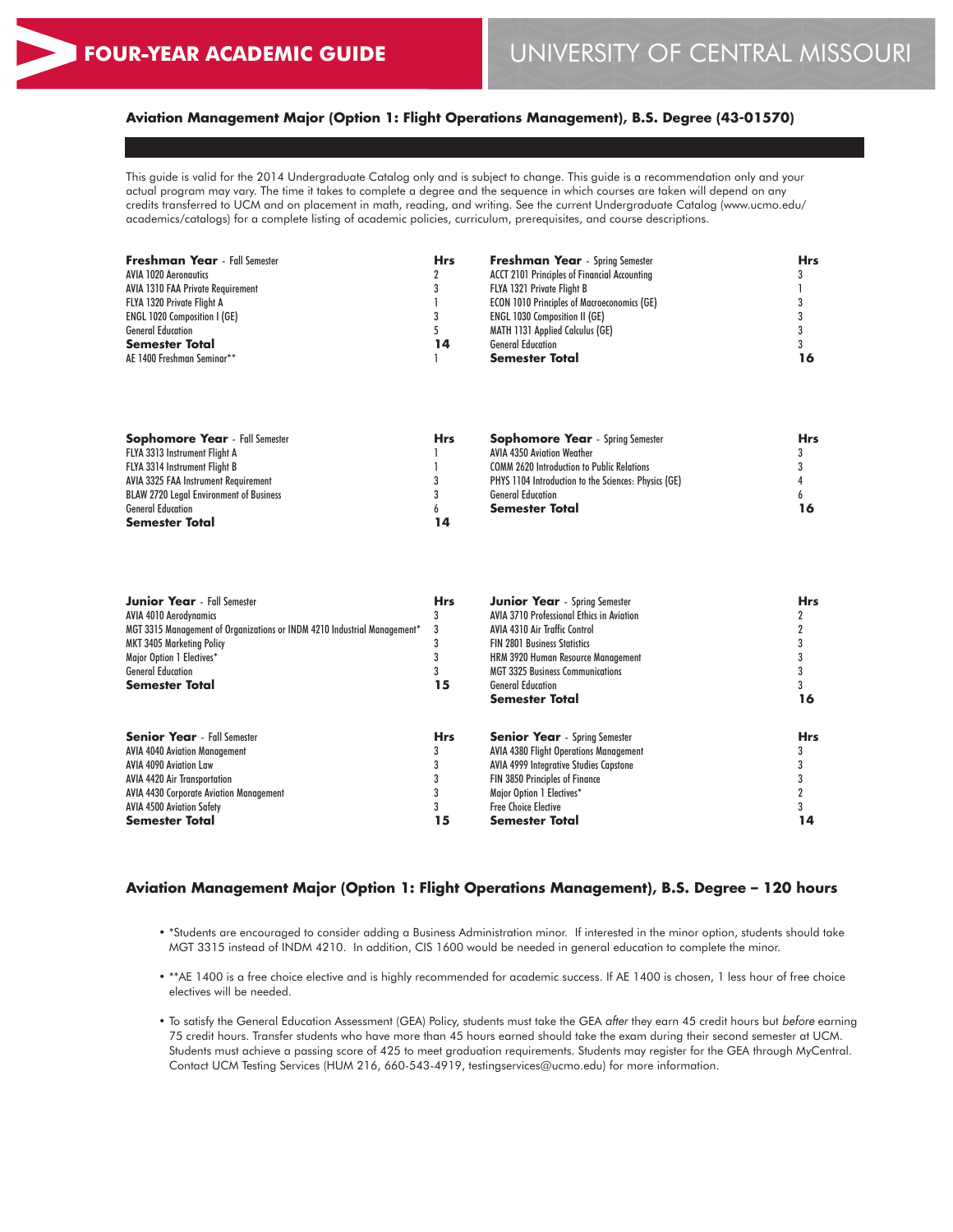# **Aviation Management Major (Option 2: Airport Management), B.S. Degree (43-02570)**

This guide is valid for the 2014 Undergraduate Catalog only and is subject to change. This guide is a recommendation only and your actual program may vary. The time it takes to complete a degree and the sequence in which courses are taken will depend on any credits transferred to UCM and on placement in math, reading, and writing. See the current Undergraduate Catalog (www.ucmo.edu/ academics/catalogs) for a complete listing of academic policies, curriculum, prerequisites, and course descriptions.

| Freshman Year - Fall Semester                       | <b>Hrs</b> | <b>Freshman Year</b> - Spring Semester                  | <b>Hrs</b>     |
|-----------------------------------------------------|------------|---------------------------------------------------------|----------------|
| <b>AVIA 1020 Aeronautics</b>                        | 2          | <b>ENGL 1030 Composition II (GE)</b>                    | 3              |
| ENGL 1020 Composition I (GE)                        | 3          | CADD 1105 Basic AutoCAD                                 | 1              |
| <b>MATH 1131 Applied Calculus (GE)</b>              | 3          | <b>CADD 1110 Fundamentals of Drafting</b>               | 3              |
| <b>General Education</b>                            | 6          | CADD 1170 Introduction to Computer-Aided Drafting       | $\overline{2}$ |
| <b>Semester Total</b>                               | 14         | PHYS 1104 Introduction to the Sciences: Physics (GE)    | 4              |
| AE 1400 Freshman Seminar*                           | 1          | <b>General Education</b>                                | 3              |
|                                                     |            | <b>Semester Total</b>                                   | 16             |
| <b>Sophomore Year</b> - Fall Semester               | Hrs        | <b>Sophomore Year</b> - Spring Semester                 | <b>Hrs</b>     |
| <b>ACCT 2101 Principles of Financial Accounting</b> | 3          | <b>COMM 2620 Public Relations</b>                       | 3              |
| ATM 3010 Transportation Systems                     | 3          | <b>FIN 2801 Business Statistics I</b>                   | 3              |
| <b>BLAW 2720 Legal Environment of Business</b>      | 3          | <b>General Education</b>                                | 9              |
| <b>General Education</b>                            | 5          | Semester Total                                          | 15             |
| <b>Semester Total</b>                               | 14         |                                                         |                |
|                                                     |            |                                                         |                |
| <b>Junior Year</b> - Fall Semester                  | <b>Hrs</b> | Junior Year - Spring Semester                           | <b>Hrs</b>     |
| <b>ECON 1010 Principles of Macroeconomics (GE)</b>  | 3          | AVIA 3620 Principles of Aviation Accident Causation or  |                |
| MGT 3315 Management of Organizations or             | 3          | SAFE 3000 Principles of Accident Causation & Prevention | 3              |
| INDM 4210 Industrial Management**                   | 3          | <b>AVIA 3710 Professional Ethics in Aviation</b>        | $\overline{2}$ |
| <b>MKT 3405 Marketing Policy</b>                    | 3          | <b>AVIA 4310 Air Traffic Control</b>                    | $\mathbf 2$    |
| <b>Semester Total</b>                               | 12         | FIN 3850 Principles of Finance                          | 3              |
|                                                     |            | HRM 3920 Human Resource Management                      | 3              |
|                                                     |            | <b>MGT 3325 Business Communications</b>                 | 3              |
|                                                     |            | Semester Total                                          | 16             |
| <b>Summer</b> - Between Junior/Senior Year          | <b>Hrs</b> |                                                         |                |
| <b>AVIA 3022 Aviation Internship</b>                | 3          |                                                         |                |
| Semester Total                                      | 3          |                                                         |                |
| <b>Senior Year</b> - Fall Semester                  | Hrs        | <b>Senior Year</b> - Spring Semester                    | <b>Hrs</b>     |
| <b>AVIA 4010 Aerodynamics</b>                       | 3          | <b>AVIA 4045 Airport Management</b>                     | 3              |
| <b>AVIA 4040 Aviation Management</b>                | 3          | <b>AVIA 4090 Aviation Law</b>                           | 3              |
| <b>AVIA 4430 Corporate Aviation Management</b>      | 3          | <b>AVIA 4420 Air Transportation</b>                     | 3              |
| <b>AVIA 4500 Aviation Safety</b>                    | 3          | <b>AVIA 4999 Integrative Studies Capstone</b>           | 3              |
| <b>Free Choice Elective</b>                         | 3          | Major Option 2 Electives                                | 3              |
| Semester Total                                      | 15         | Semester Total                                          | 15             |

# **Aviation Management Major (Option 2: Airport Management), B.S. Degree – 120 hours**

- \*AE 1400 (1 hr) is highly recommended for academic success. AE 1400 is a free choice elective, however this major does not require any free choice electives.
- \*\*Students are encouraged to consider adding a Business Administration minor. If interested in the minor option, students should take MGT 3315 instead of INDM 4210. In addition, CIS 1600 would be needed in general education to complete the minor.
- To satisfy the General Education Assessment (GEA) Policy, students must take the GEA *after* they earn 45 credit hours but *before* earning 75 credit hours. Transfer students who have more than 45 hours earned should take the exam during their second semester at UCM. Students must achieve a passing score of 425 to meet graduation requirements. Students may register for the GEA through MyCentral. Contact UCM Testing Services (HUM 216, 660-543-4919, testingservices@ucmo.edu) for more information.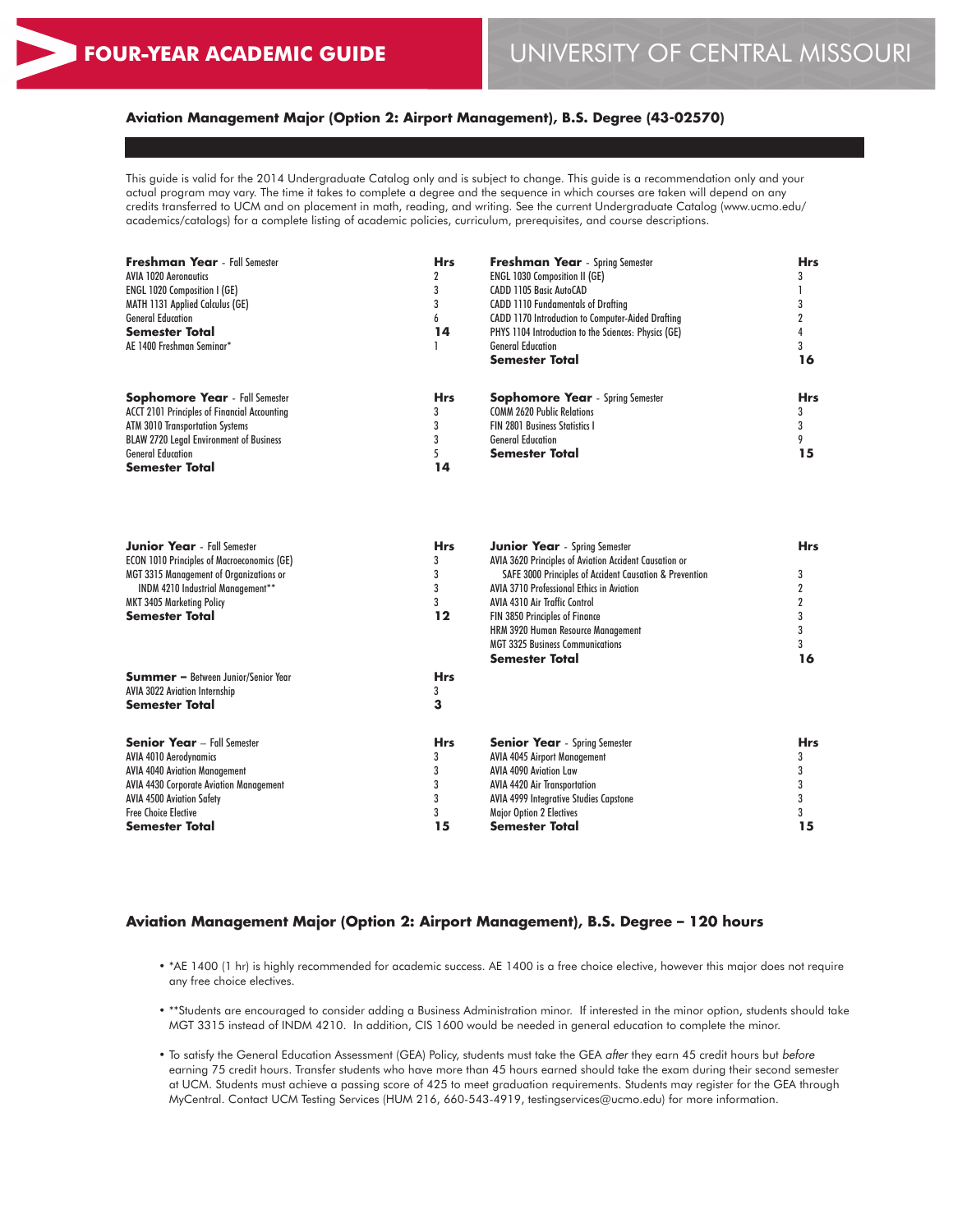# **FOUR-YEAR ACADEMIC GUIDE** UNIVERSITY OF CENTRAL MISSOURI

#### **Biochemistry Major, B.S. Degree (43-295)**

This guide is valid for the 2014 Undergraduate Catalog only and is subject to change. This guide is a recommendation only and your actual program may vary. The time it takes to complete a degree and the sequence in which courses are taken will depend on any credits transferred to UCM and on placement in math, reading, and writing. See the current Undergraduate Catalog (www.ucmo.edu/ academics/catalogs) for a complete listing of academic policies, curriculum, prerequisites, and course descriptions.

| <b>Freshman Year</b> - Fall Semester<br>CHEM 1131 General Chemistry I (GE)<br><b>ENGL 1020 Composition I (GE)</b><br>MATH 1151 Calculus & Analytical Geometry I (GE)<br><b>General Education Managing Information</b><br><b>Semester Total</b><br>AE 1400 Freshman Seminar* | <b>Hrs</b><br>$2 - 3$<br>15-16 | <b>Freshman Year</b> - Spring Semester<br><b>BIOL 1110 Principles of Biology</b><br><b>CHEM 1132 General Chemistry II</b><br>ENGL 1030 Composition II or CTE 3060 Technical Writing (GE)<br><b>General Education</b><br><b>Semester Total</b> | <b>Hrs</b><br>14                      |
|-----------------------------------------------------------------------------------------------------------------------------------------------------------------------------------------------------------------------------------------------------------------------------|--------------------------------|-----------------------------------------------------------------------------------------------------------------------------------------------------------------------------------------------------------------------------------------------|---------------------------------------|
| <b>Sophomore Year</b> - Fall Semester<br>BIOL 2512 Cell Biology<br><b>CHEM 3341 Organic Chemistry I</b><br>PHYS 1101 (GE) or PHYS 2121 (GE) or PHYS 2123/1123<br><b>General Education</b><br><b>Semester Total</b>                                                          | <b>Hrs</b><br>$4 - 5$<br>14-15 | <b>Sophomore Year</b> - Spring Semester<br><b>CHEM 3212 Quantitative Analysis</b><br><b>CHEM 3342 Organic Chemistry II</b><br>PHYS 1102 or PHYS 2122 or PHYS 2124/1124<br><b>General Education</b><br><b>Semester Total</b>                   | <b>Hrs</b><br>$4-5$<br>3<br>$14 - 15$ |

| <b>Junior Year</b> - Fall Semester                        | <b>Hrs</b> | <b>Junior Year</b> - Spring Semester             | <b>Hrs</b> |
|-----------------------------------------------------------|------------|--------------------------------------------------|------------|
| <b>BIOL 3511 Genetics</b>                                 |            | <b>BIOL 4514 Molecular Biology</b>               |            |
| CHEM 4531 Physical Chemistry: Thermodynamics & Kinetics** |            | <b>BIOL 4515 Molecular Technology Laboratory</b> |            |
| <b>General Education</b>                                  | 6          | CHEM 3920 Communication Skills in Chemistry**    |            |
| <b>Semester Total</b>                                     | 14         | BIOL/CHEM Maior Electives#                       | $2 - 4$    |
|                                                           |            | <b>General Education</b>                         | h.         |
|                                                           |            | Semester Total                                   | $15 - 17$  |
| <b>Senior Year</b> - Fall Semester                        | <b>Hrs</b> | <b>Senior Year</b> - Spring Semester             | <b>Hrs</b> |
| <b>CHEM 3421 Intermediate Biochemistry</b>                |            | <b>CHEM 4421 Advanced Biochemistry</b>           |            |
| BIOL/CHEM Major Electives#                                | $2 - 4$    | <b>CHEM 4431 Biochemistry Laboratory</b>         |            |
| <b>General Education</b>                                  |            | Free Choice Electives***                         | 10         |
| Free Choice Electives***                                  |            | <b>Semester Total</b>                            | 15         |
| <b>Semester Total</b>                                     | 15-17      |                                                  |            |

#### **Biochemistry Major, B.S. Degree - 120 hours**

- \*AE 1400 is a free choice elective and is highly recommended for academic success. If AE 1400 is chosen, 1 less hour of free choice electives will be needed.
- \*\*Upper level chemistry courses offered variably check department for actual offerings.

• \*\*\*BIOL 1111/1112 should be taken as free choice electives if students are pre-medical, pre-dental, or pre-pharmacy students. The number of free choice electives required will depend on the PHYS choice made in the major. This plan assumes that the PHYS chosen will overlap with general education.

• #Six hours of major electives are required. Three of the six hours must be CHEM. See the 2014 Undergraduate Catalog for a listing of appropriate Major Electives.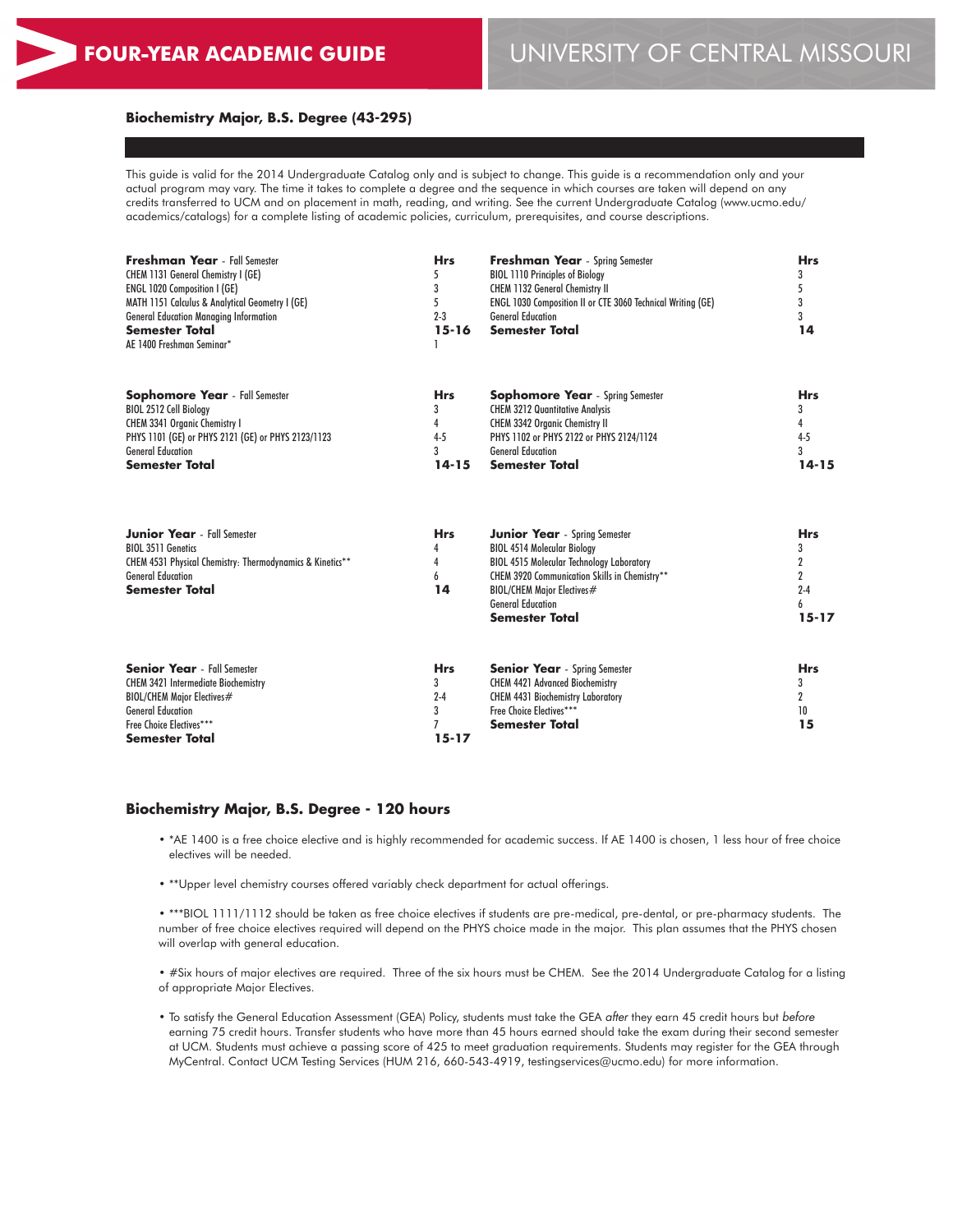## **Biology Major (Area 1: General Biology), B.S. Degree (43-01380)**

This guide is valid for the 2014 Undergraduate Catalog only and is subject to change. This guide is a recommendation only and your actual program may vary. The time it takes to complete a degree and the sequence in which courses are taken will depend on any credits transferred to UCM and on placement in math, reading, and writing. See the current Undergraduate Catalog (www.ucmo.edu/ academics/catalogs) for a complete listing of academic policies, curriculum, prerequisites, and course descriptions.

| <b>Freshman Year</b> - Fall Semester                  | Hrs | <b>Freshman Year</b> - Spring Semester | Hrs |
|-------------------------------------------------------|-----|----------------------------------------|-----|
| BIOL 1000 The Discipline of Biology and Earth Science |     | <b>BIOL 1111 Plant Biology</b>         |     |
| <b>BIOL 1110 Principles of Biology</b>                |     | <b>ENGL 1020 Composition I (GE)</b>    |     |
| <b>General Education</b>                              |     | <b>General Education</b>               |     |
| Semester Total                                        | 15  | <b>Semester Total</b>                  | 16  |
|                                                       |     |                                        |     |

| <b>Sophomore Year</b> - Fall Semester                              | <b>Hrs</b> | <b>Sophomore Year</b> - Spring Semester | Hrs |
|--------------------------------------------------------------------|------------|-----------------------------------------|-----|
| <b>BIOL 1112 Animal Biology</b>                                    |            | <b>BIOL 2020 General Ecology</b>        |     |
| <b>CHEM 1131 General Chemistry I (GE)</b>                          |            | <b>CHEM 1132 General Chemistry II</b>   |     |
| <b>ENGL 1030 Composition II or CTE 3060 Technical Writing (GE)</b> |            | <b>General Education</b>                |     |
| <b>General Education</b>                                           |            | <b>Semester Total</b>                   | 14  |
| <b>Semester Total</b>                                              |            |                                         |     |

| <b>Junior Year</b> - Fall Semester     | <b>Hrs</b> | <b>Junior Year</b> - Spring Semester                             | <b>Hrs</b> |
|----------------------------------------|------------|------------------------------------------------------------------|------------|
| <b>BIOL 3511 Genetics</b>              |            | BIOL 2512 Cell Biology                                           |            |
| <b>BIOL 3712 Field Natural History</b> |            | <b>BIOL 4013 Introductory Experimental Design &amp; Analysis</b> |            |
| <b>General Education</b>               |            | <b>BIOL 4102 Evolution</b>                                       |            |
| <b>Free Choice Electives</b>           |            | <b>Free Choice Electives</b>                                     |            |
| <b>Semester Total</b>                  | 16         | Semester Total                                                   |            |

| <b>Senior Year</b> - Fall Semester       | <b>Hrs</b> | <b>Senior Year</b> - Spring Semester                                      | <b>Hrs</b> |
|------------------------------------------|------------|---------------------------------------------------------------------------|------------|
| BIOL 3431 Animal Physiology (fall only)* | $0 - 4*$   | <b>BIOL 3611 Microbiology</b>                                             |            |
| <b>Free Choice Electives</b>             | $10-14$    | BIOL 4001 Ecology Senior Seminar or BIOL 4002 Life Science Senior Seminar |            |
| <b>Semester Total</b>                    | 14         | BIOL 4411 Plant Physiology (spring only)*                                 | $0 - 4*$   |
|                                          |            | <b>BIOL 4222 The Biological Perspective</b>                               |            |
|                                          |            | <b>Free Choice Electives</b>                                              | $3 - 7$    |
|                                          |            | <b>Semester Total</b>                                                     |            |

# **Biology Major (Area 1: General Biology), B.S. Degree - 120 hours**

- \*Students are required to take a physiology course, either BIOL 3431 or BIOL 4411. Animal Physiology BIOL 3431 is only offered in the fall semesters and Plant Physiology BIOL 4411 is only offered in the spring semesters. Students should consult with their faculty mentor about which course to take.
- This major does not build in the minimum number (30) of upper-level credit hours required for graduation. Be sure to include upperlevel choices (3000/4000) in your general education and/or free choice electives.
- To satisfy the General Education Assessment (GEA) Policy, students must take the GEA *after* they earn 45 credit hours but *before* earning 75 credit hours. Transfer students who have more than 45 hours earned should take the exam during their second semester at UCM. Students must achieve a passing score of 425 to meet graduation requirements. Students may register for the GEA through MyCentral. Contact UCM Testing Services (HUM 216, 660-543-4919, testingservices@ucmo.edu) for more information.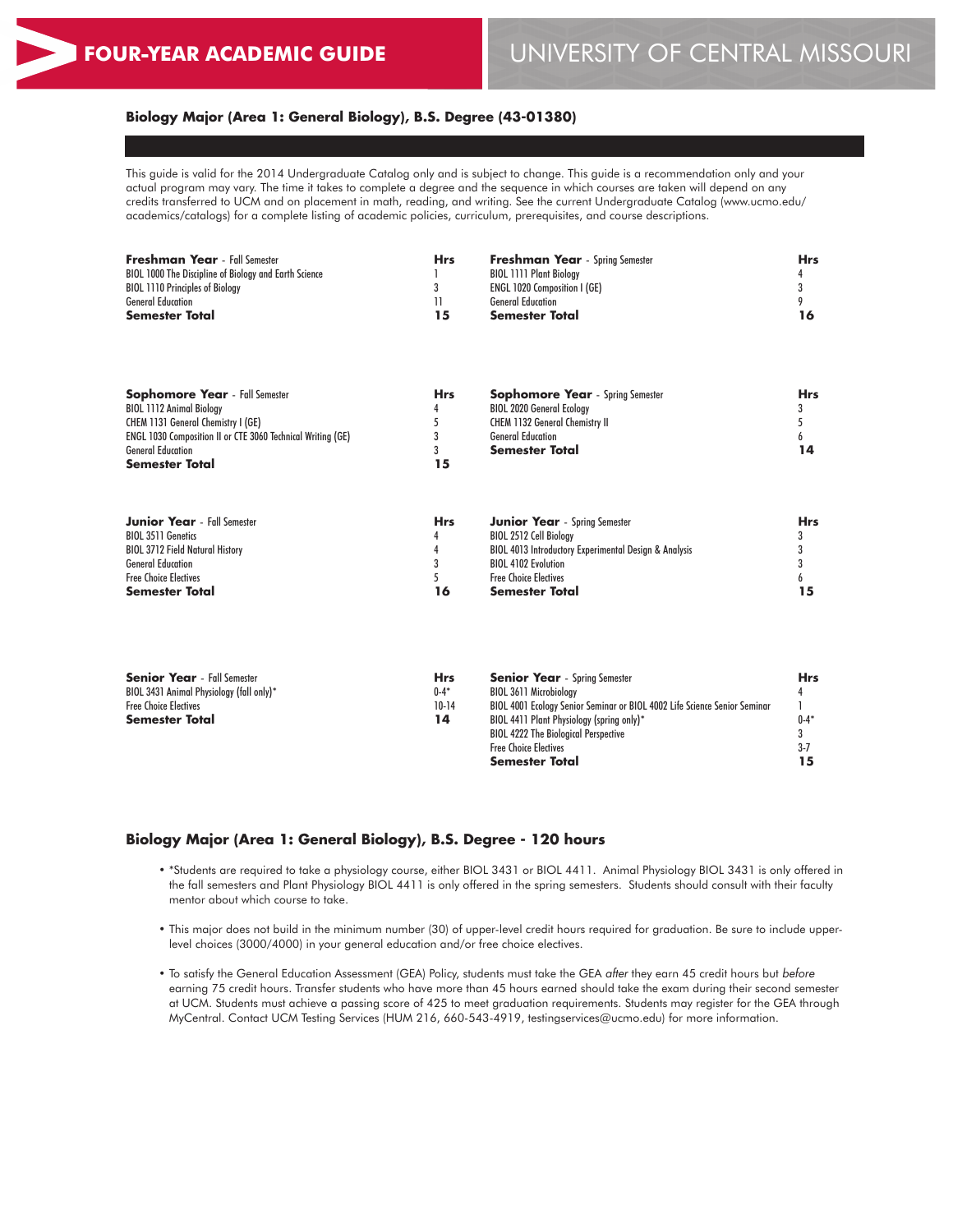# **Biology Major (Area 2: Ecology & Evolutionary Biology), B.S. Degree (43-02380)**

This guide is valid for the 2014 Undergraduate Catalog only and is subject to change. This guide is a recommendation only and your actual program may vary. The time it takes to complete a degree and the sequence in which courses are taken will depend on any credits transferred to UCM and on placement in math, reading, and writing. See the current Undergraduate Catalog (www.ucmo.edu/ academics/catalogs) for a complete listing of academic policies, curriculum, prerequisites, and course descriptions.

| <b>Freshman Year</b> - Fall Semester                                | <b>Hrs</b> | <b>Freshman Year</b> - Spring Semester  | <b>Hrs</b> |  |
|---------------------------------------------------------------------|------------|-----------------------------------------|------------|--|
| BIOL 1000 The Discipline of Biology and Earth Science               |            | <b>BIOL 1111 Plant Biology</b>          |            |  |
| <b>BIOL 1110 Principles of Biology</b>                              |            | CHEM 1131 General Chemistry I (GE)      |            |  |
| <b>General Education</b>                                            | 11         | <b>ENGL 1020 Composition I (GE)</b>     |            |  |
| <b>Semester Total</b>                                               | 15         | <b>General Education</b>                | 15         |  |
|                                                                     |            | Semester Total                          |            |  |
|                                                                     |            |                                         |            |  |
| <b>Sophomore Year</b> - Fall Semester                               | <b>Hrs</b> | <b>Sophomore Year</b> - Spring Semester | <b>Hrs</b> |  |
| <b>BIOL 1112 Animal Biology</b>                                     |            | <b>BIOL 2020 General Ecology</b>        |            |  |
| <b>BIOL 3711 Plant Identification</b>                               |            | <b>BIOL Major Area Electives**</b>      |            |  |
| <b>ENGL 1030 Composition II or CTE 3060 Technical Writing* (GE)</b> |            | <b>CHEM 1132 General Chemistry II</b>   |            |  |
| <b>General Education</b>                                            |            | <b>General Education</b>                |            |  |
| <b>Semester Total</b>                                               | 14         | Semester Total                          | 15         |  |
|                                                                     |            |                                         |            |  |
|                                                                     |            |                                         |            |  |
| $-11n$                                                              |            |                                         |            |  |

| <b>Junior Year</b> - Fall Semester | <b>Hrs</b> | <b>Junior Year</b> - Spring Semester                             | <b>Hrs</b> |
|------------------------------------|------------|------------------------------------------------------------------|------------|
| <b>BIOL 4709 Plant Ecology</b>     |            | <b>BIOL 4013 Introductory Experimental Design &amp; Analysis</b> |            |
| <b>General Education</b>           |            | <b>BIOL 4711 Animal Ecology</b>                                  |            |
| <b>Semester Total</b>              | 16         | <b>Free Choice Electives</b>                                     |            |
|                                    |            | <b>Semester Total</b>                                            |            |

| <b>Senior Year</b> - Fall Semester | <b>Hrs</b> | <b>Senior Year</b> - Spring Semester        | <b>Hrs</b> |
|------------------------------------|------------|---------------------------------------------|------------|
| <b>BIOL Major Area Electives**</b> |            | <b>BIOL 4001 Ecology Senior Seminar</b>     |            |
| Major Area Electives*              |            | <b>BIOL 4102 Evolution</b>                  |            |
| <b>Free Choice Elective</b>        |            | <b>BIOL 4222 The Biological Perspective</b> |            |
| <b>Semester Total</b>              | 14         | <b>Free Choice Electives</b>                |            |
|                                    |            | <b>Semester Total</b>                       |            |

#### **Biology Major (Area 2: Ecology & Evolutionary Biology), B.S. Degree - 120 hours**

- \*See the 2014 Undergraduate Catalog for list of appropriate major area electives (non-BIOL choices). If CTE 3060 is chosen in general education, it will also fulfill the three hours of non-BIOL major electives. This choice would increase Free Choice Electives by 3 hours.
- \*\*See the 2014 Undergraduate Catalog for list of appropriate Biology major area electives (BIOL choices).
- This major does not build in the minimum number (30) of upper-level credit hours required for graduation. Be sure to include upperlevel choices (3000/4000) in your major electives, general education, and/or free choice electives.
- To satisfy the General Education Assessment (GEA) Policy, students must take the GEA *after* they earn 45 credit hours but *before* earning 75 credit hours. Transfer students who have more than 45 hours earned should take the exam during their second semester at UCM. Students must achieve a passing score of 425 to meet graduation requirements. Students may register for the GEA through MyCentral. Contact UCM Testing Services (HUM 216, 660-543-4919, testingservices@ucmo.edu) for more information.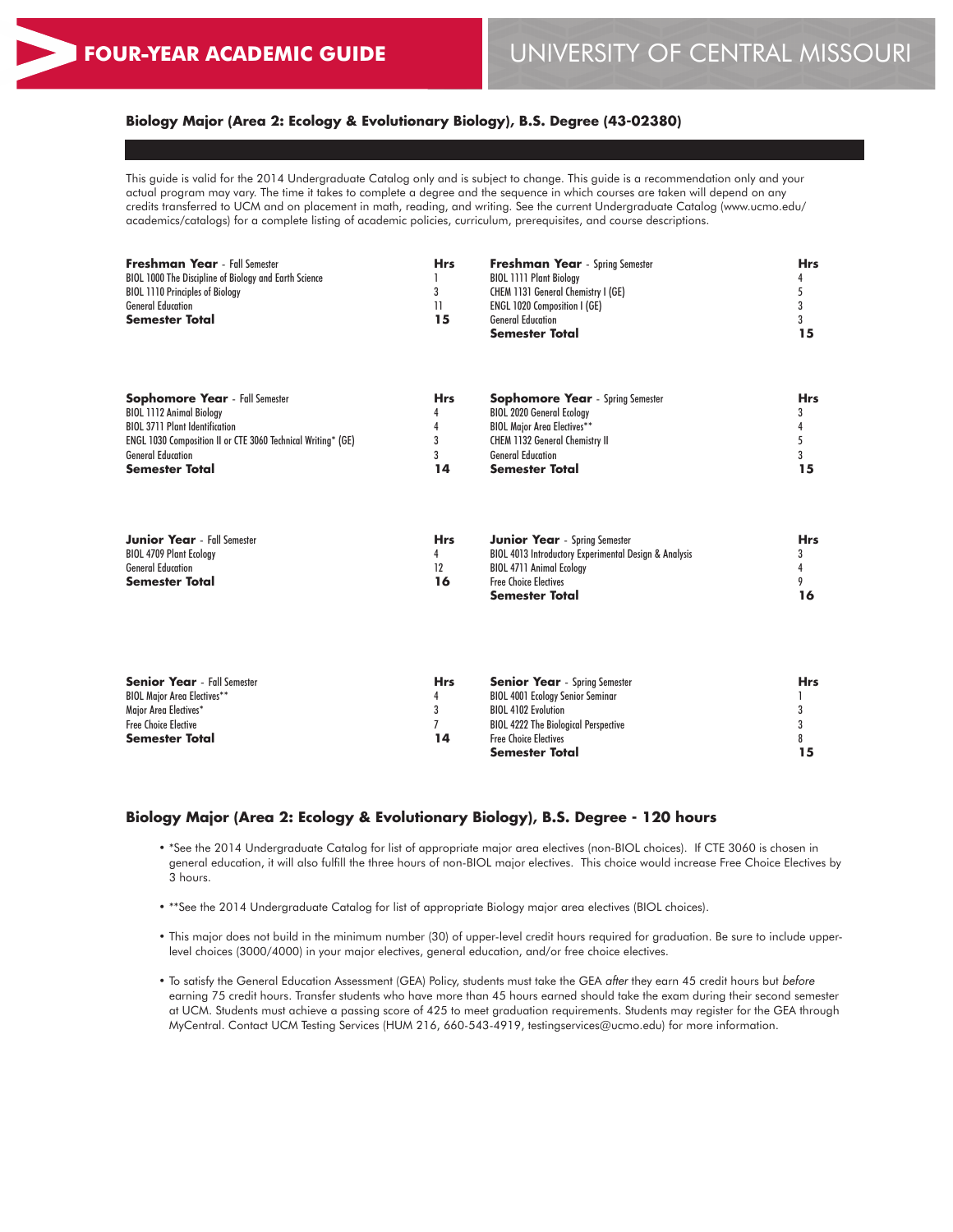6 **14**

#### **Biology Major (Area 3: Wildlife & Natural Resource Conservation), B.S. Degree (43-03380)**

This guide is valid for the 2014 Undergraduate Catalog only and is subject to change. This guide is a recommendation only and your actual program may vary. The time it takes to complete a degree and the sequence in which courses are taken will depend on any credits transferred to UCM and on placement in math, reading, and writing. See the current Undergraduate Catalog (www.ucmo.edu/ academics/catalogs) for a complete listing of academic policies, curriculum, prerequisites, and course descriptions.

| <b>Freshman Year</b> - Fall Semester<br>BIOL 1000 The Discipline of Biology and Earth Science<br><b>BIOL 1110 Principles of Biology</b><br><b>General Education</b><br><b>Semester Total</b>                                                  | <b>Hrs</b><br>3<br>12<br>16          | <b>Freshman Year</b> - Spring Semester<br><b>BIOL 1111 Plant Biology</b><br><b>BIOL 1112 Animal Biology</b><br><b>ENGL 1020 Composition I (GE)</b><br><b>General Education</b><br>Semester Total                                          | <b>Hrs</b><br>4<br>4<br>3<br>3<br>14 |
|-----------------------------------------------------------------------------------------------------------------------------------------------------------------------------------------------------------------------------------------------|--------------------------------------|-------------------------------------------------------------------------------------------------------------------------------------------------------------------------------------------------------------------------------------------|--------------------------------------|
| <b>Sophomore Year</b> - Fall Semester<br><b>BIOL 2020 General Ecology</b><br><b>ENGL 1030 Composition II or CTE 3060 Technical Writing (GE)</b><br>Physical Science Major Area Elective*<br><b>General Education</b><br><b>Semester Total</b> | <b>Hrs</b><br>3<br>3<br>4<br>6<br>16 | <b>Sophomore Year</b> - Spring Semester<br>Physical Science Major Area Elective*<br>Wildlife Management & Conservation Major Area Elective*<br><b>General Education</b><br><b>Semester Total</b>                                          | Hrs<br>5<br>3<br>6<br>14             |
| <b>Junior Year</b> - Fall Semester<br><b>BIOL 3711 Plant Identification</b><br>Wildlife Management & Conservation Major Area Elective*<br><b>General Education or Free Choice Electives**</b><br><b>Semester Total</b>                        | <b>Hrs</b><br>4<br>3<br>9<br>16      | <b>Junior Year</b> - Spring Semester<br>BIOL 4013 Introductory Experimental Design & Analysis or<br>MATH 1300 Basic Statistics**<br>BIOL 4102 Evolution or BIOL 2510 Basic Genetics** +<br><b>Free Choice Electives</b><br>Semester Total | <b>Hrs</b><br>3<br>3<br>9<br>15      |
| <b>Senior Year</b> - Fall Semester<br>Wildlife & Habitat Biology Major Area Elective*<br><b>Free Choice Elective</b><br>Semester Total                                                                                                        | <b>Hrs</b><br>4<br>11<br>15          | <b>Senior Year</b> - Spring Semester<br><b>BIOL 4001 Ecology Senior Seminar</b><br><b>BIOL 4222 The Biological Perspective</b><br>Wildlife & Habitat Biology Major Area Elective*                                                         | <b>Hrs</b><br>3<br>4                 |

# **Biology Major (Area 3: Wildlife & Natural Resource Conservation), B.S. Degree - 120 hours**

• \*See the 2014 Undergraduate Catalog for lists of appropriate major area electives in the following three categories: physical sciences electives (9 hours), wildlife management and conservation electives (6 hours), and wildlife and habitat biology electives (6 hours). If chosen, CHEM 1131, EASC 1004, and/or PHYS 1101 will also count in general education and additional hours of free choice electives will be needed to reach 120 hours for graduation.

Free Choice Electives **Semester Total**

- \*\*If any of the following classes are chosen in the major, they will also count in general education and additional hours of free choice electives will be needed to reach 120 hours for graduation: MATH 1300, BIOL 2510, CHEM 1131, EASC 1004 or PHYS 1101. The plan above assumes no overlap between major and general education classes.
- +Instead of BIOL 4102 or 2510\*\* (3 hour options) students may also opt to take a 9 hour option consisting of BIOL 3511 Genetics (4 hours) with CHEM 1131\*\* (5 hours). If this is chosen CHEM 1131\*\* will fulfill 4 hours of general education. The number of free choice electives will vary depending on choices made.
- This major does not build in the minimum number (30) of upper-level credit hours required for graduation. Be sure to include upperlevel choices (3000/4000) in your major electives, general education, and/or free choice electives.
- To satisfy the General Education Assessment (GEA) Policy, students must take the GEA *after* they earn 45 credit hours but *before* earning 75 credit hours. Transfer students who have more than 45 hours earned should take the exam during their second semester at UCM. Students must achieve a passing score of 425 to meet graduation requirements. Students may register for the GEA through MyCentral. Contact UCM Testing Services (HUM 216, 660-543-4919, testingservices@ucmo.edu) for more information.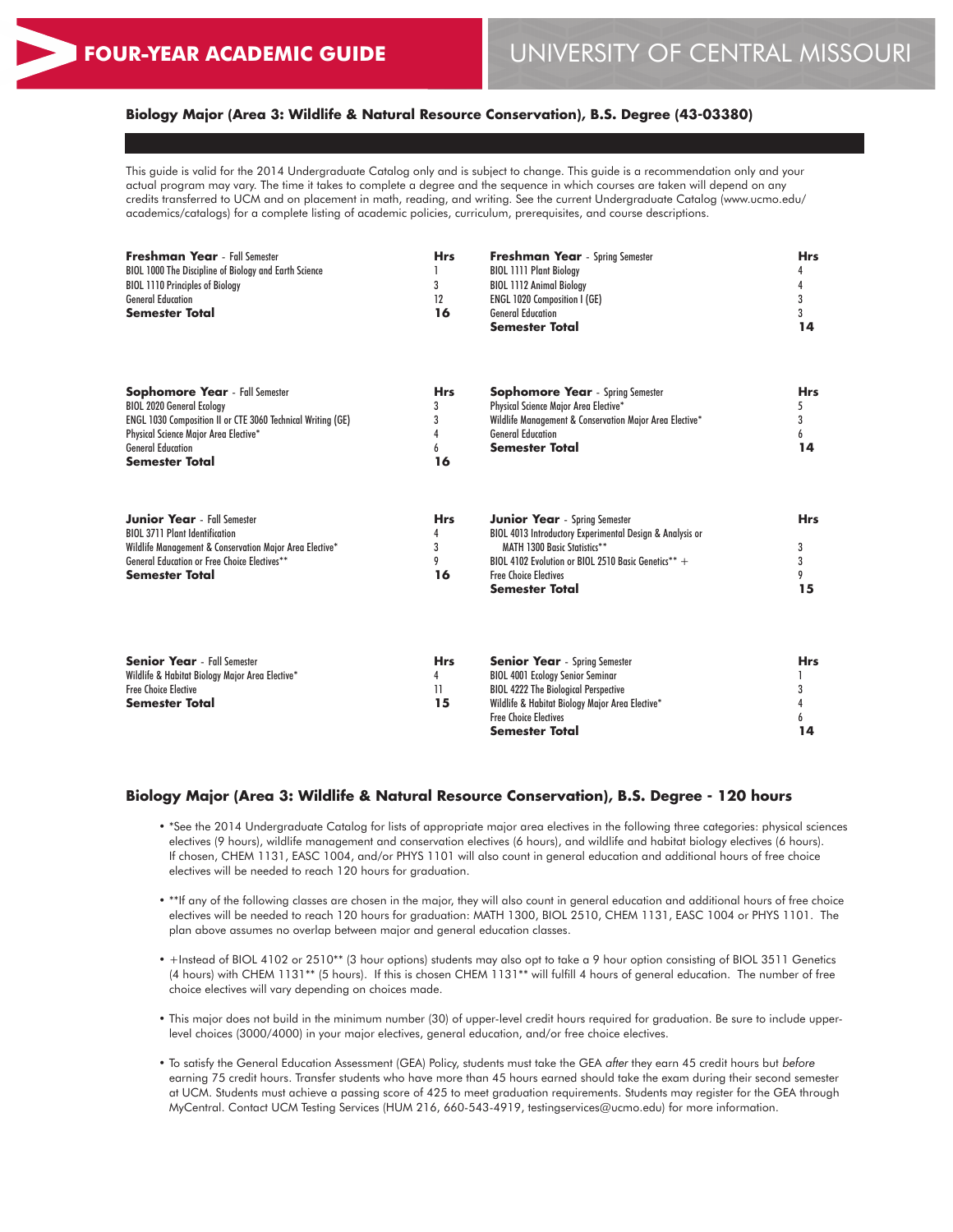# **Biology Major (Area 4: Integrative Biology, Plant Biology Emphasis), B.S. Degree (43-04380)**

This guide is valid for the 2014 Undergraduate Catalog only and is subject to change. This guide is a recommendation only and your actual program may vary. The time it takes to complete a degree and the sequence in which courses are taken will depend on any credits transferred to UCM and on placement in math, reading, and writing. See the current Undergraduate Catalog (www.ucmo.edu/ academics/catalogs) for a complete listing of academic policies, curriculum, prerequisites, and course descriptions.

| <b>Freshman Year</b> - Fall Semester<br>BIOL 1000 The Discipline of Biology and Earth Science<br><b>BIOL 1110 Principles of Biology</b><br><b>General Education</b><br><b>Semester Total</b>                                                     | <b>Hrs</b><br>3<br>11<br>15          | <b>Freshman Year</b> - Spring Semester<br><b>BIOL 1111 Plant Biology</b><br><b>ENGL 1020 Composition I (GE)</b><br><b>General Education</b><br><b>Semester Total</b> | <b>Hrs</b><br>3<br>9<br>16                 |
|--------------------------------------------------------------------------------------------------------------------------------------------------------------------------------------------------------------------------------------------------|--------------------------------------|----------------------------------------------------------------------------------------------------------------------------------------------------------------------|--------------------------------------------|
| <b>Sophomore Year</b> - Fall Semester<br><b>BIOL 2020 General Ecology</b><br><b>BIOL 3711 Plant Identification</b><br>CHEM 1131 General Chemistry I (GE)<br>ENGL 1030 Composition II or CTE 3060 Technical Writing (GE)<br><b>Semester Total</b> | <b>Hrs</b><br>3<br>5<br>3<br>15      | <b>Sophomore Year</b> - Spring Semester<br>BIOL 2512 Cell Biology<br>CHEM 1132 General Chemistry II<br><b>General Education</b><br>Semester Total                    | <b>Hrs</b><br>14                           |
| <b>Junior Year</b> - Fall Semester<br><b>BIOL 3511 Genetics</b><br>PHYS 1101 College Physics I (GE)<br><b>General Education</b><br>Free Choice Electives**<br><b>Semester Total</b>                                                              | <b>Hrs</b><br>4<br>4<br>3<br>3<br>14 | <b>Junior Year</b> - Spring Semester<br><b>BIOL 4102 Evolution</b><br>Major Area Electives*<br>Free Choice Electives**<br><b>Semester Total</b>                      | <b>Hrs</b><br>3<br>$6-8$<br>6<br>$15 - 17$ |

| <b>Hrs</b> | <b>Senior Year</b> - Spring Semester                                      | Hrs. |
|------------|---------------------------------------------------------------------------|------|
|            | BIOL 4001 Ecology Senior Seminar or BIOL 4002 Life Science Senior Seminar |      |
| $10-12$    | <b>BIOL 4411 Plant Physiology</b>                                         |      |
| 14-16      | <b>BIOL 4222 The Biological Perspective</b>                               |      |
|            | <b>Free Choice Electives**</b>                                            |      |
|            | <b>Semester Total</b>                                                     |      |
|            |                                                                           |      |

#### **Biology Major (Area 4: Integrative Biology, Plant Biology Emphasis), B.S. Degree - 120 hours**

- \*See the 2014 Undergraduate Catalog for list of appropriate major area electives for the Plant Biology Emphasis.
- \*\*The number of free choice electives required will depend on selections made in the major and general education.
- This major does not build in the minimum number (30) of upper-level credit hours required for graduation. Be sure to include upper-level choices (3000/4000) in your major electives, general education, and/or free choice electives.
- To satisfy the General Education Assessment (GEA) Policy, students must take the GEA *after* they earn 45 credit hours but *before* earning 75 credit hours. Transfer students who have more than 45 hours earned should take the exam during their second semester at UCM. Students must achieve a passing score of 425 to meet graduation requirements. Students may register for the GEA through MyCentral. Contact UCM Testing Services (HUM 216, 660-543-4919, testingservices@ucmo.edu) for more information.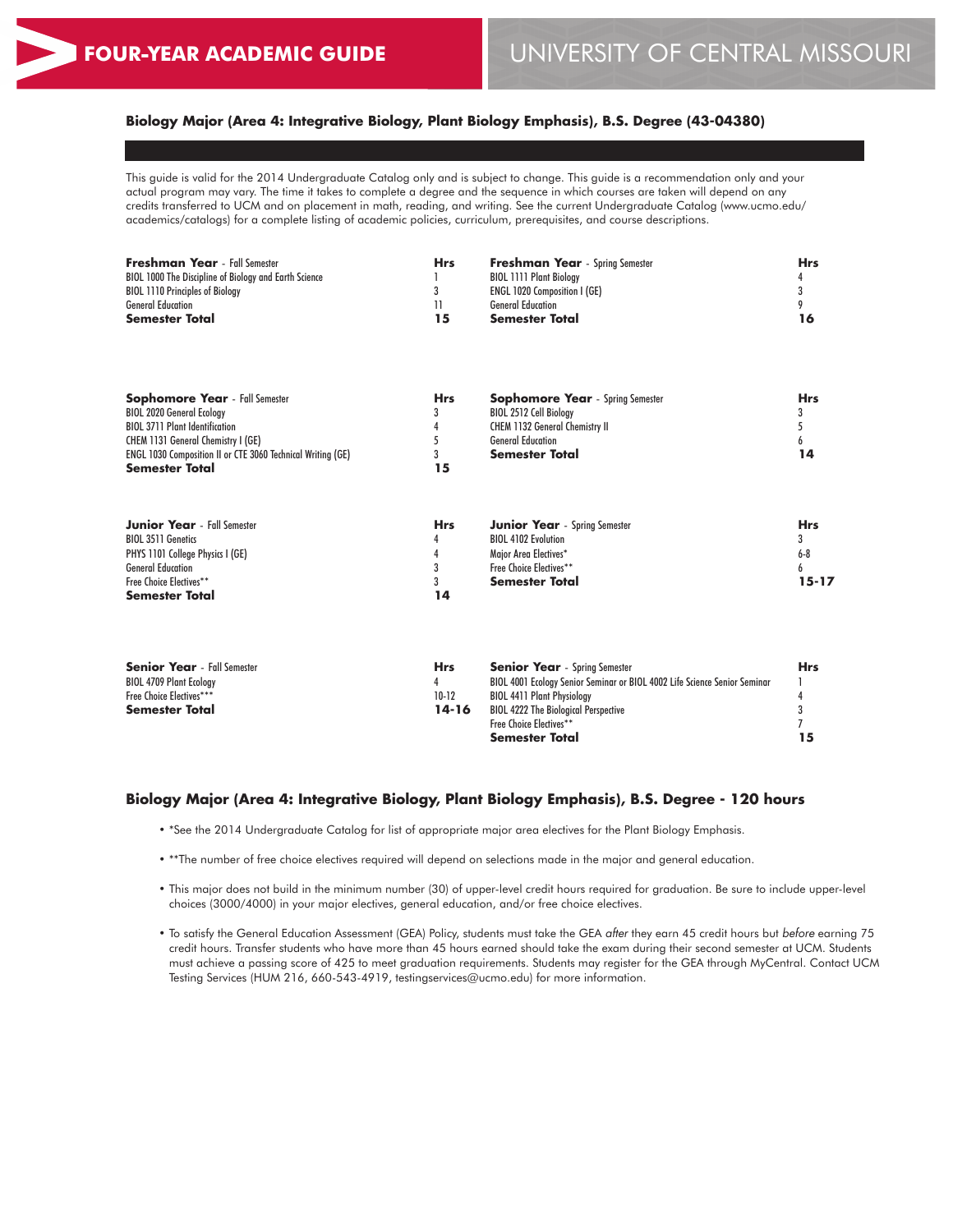**13-15**

# **Biology Major (Area 4: Integrative Biology, Animal Biology Emphasis), B.S. Degree (43-04380)**

This guide is valid for the 2014 Undergraduate Catalog only and is subject to change. This guide is a recommendation only and your actual program may vary. The time it takes to complete a degree and the sequence in which courses are taken will depend on any credits transferred to UCM and on placement in math, reading, and writing. See the current Undergraduate Catalog (www.ucmo.edu/ academics/catalogs) for a complete listing of academic policies, curriculum, prerequisites, and course descriptions.

| <b>Freshman Year</b> - Fall Semester<br>BIOL 1000 The Discipline of Biology and Earth Science<br><b>BIOL 1110 Principles of Biology</b><br><b>General Education</b><br><b>Semester Total</b>                                                  | <b>Hrs</b><br>3<br>11<br>15                       | <b>Freshman Year</b> - Spring Semester<br><b>BIOL 1112 Animal Biology</b><br>CHEM 1131 General Chemistry I (GE)<br><b>ENGL 1020 Composition I (GE)</b><br><b>General Education</b><br><b>Semester Total</b>                                      | <b>Hrs</b><br>5<br>3<br>3<br>15              |
|-----------------------------------------------------------------------------------------------------------------------------------------------------------------------------------------------------------------------------------------------|---------------------------------------------------|--------------------------------------------------------------------------------------------------------------------------------------------------------------------------------------------------------------------------------------------------|----------------------------------------------|
| <b>Sophomore Year</b> - Fall Semester<br><b>BIOL 2020 General Ecology</b><br><b>CHEM 1132 General Chemistry II</b><br><b>ENGL 1030 Composition II or CTE 3060 Technical Writing (GE)</b><br><b>General Education</b><br><b>Semester Total</b> | <b>Hrs</b><br>3<br>5<br>3<br>3<br>14              | <b>Sophomore Year</b> - Spring Semester<br>BIOL 2512 Cell Biology<br>Major Area Elective*<br><b>General Education</b><br><b>Semester Total</b>                                                                                                   | <b>Hrs</b><br>3<br>$2 - 4$<br>9<br>$14 - 16$ |
| <b>Junior Year</b> - Fall Semester<br><b>BIOL 3511 Genetics</b><br>PHYS 1101 College Physics I (GE);<br>Maior Area Electives*<br><b>General Education</b><br><b>Semester Total</b>                                                            | <b>Hrs</b><br>4<br>4<br>$2 - 4$<br>3<br>$13 - 15$ | <b>Junior Year</b> - Spring Semester<br><b>BIOL 3211 Comparative Anatomy</b><br><b>BIOL 4102 Evolution</b><br>Free Choice Electives**<br><b>Semester Total</b>                                                                                   | <b>Hrs</b><br>4<br>3<br>9<br>16              |
| <b>Senior Year</b> - Fall Semester<br><b>BIOL 3431 Animal Physiology</b><br>Free Choice Electives**<br><b>Semester Total</b>                                                                                                                  | <b>Hrs</b><br>4<br>12<br>16                       | <b>Senior Year</b> - Spring Semester<br>BIOL 4001 Ecology Senior Seminar or BIOL 4002 Life Science Senior Seminar<br><b>BIOL 4711 Animal Ecology</b><br><b>BIOL 4222 The Biological Perspective</b><br>Free Choice Electives**<br>Semester Total | <b>Hrs</b><br>3<br>$5 - 7$<br>$13 - 15$      |

#### **Biology Major (Area 4: Integrative Biology, Animal Biology Emphasis), B.S. Degree - 120 hours**

- \*See the 2014 Undergraduate Catalog for list of appropriate major area electives.
- \*\*The number of free choice electives required will depend on selections made in the major and general education.
- This major does not build in the minimum number (30) of upper-level credit hours required for graduation. Be sure to include upper-level choices (3000/4000) in your major electives, general education, and/or free choice electives.
- To satisfy the General Education Assessment (GEA) Policy, students must take the GEA *after* they earn 45 credit hours but *before* earning 75 credit hours. Transfer students who have more than 45 hours earned should take the exam during their second semester at UCM. Students must achieve a passing score of 425 to meet graduation requirements. Students may register for the GEA through MyCentral. Contact UCM Testing Services (HUM 216, 660-543-4919, testingservices@ucmo.edu) for more information.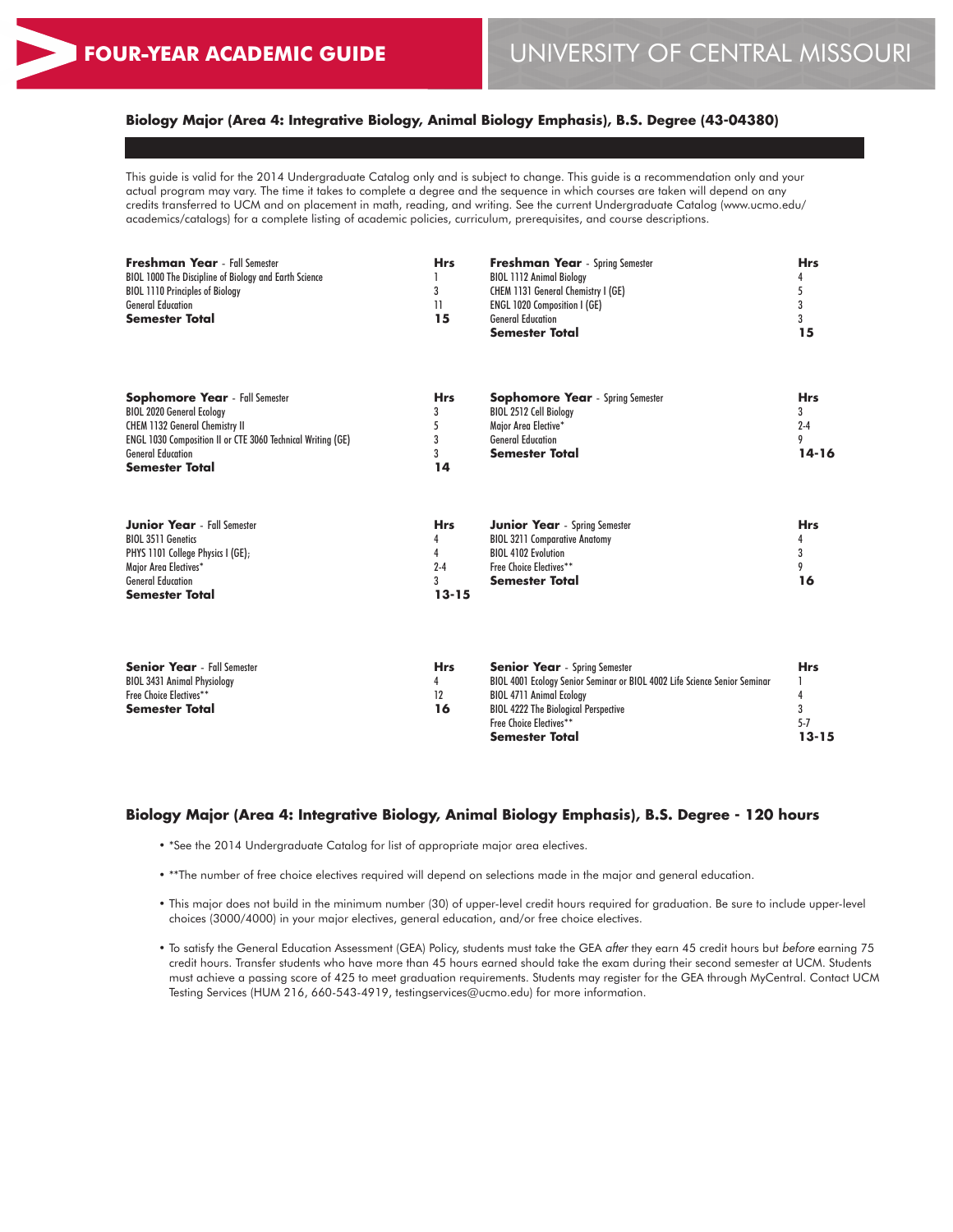# **Biology Major (Area 5: Biomedical/Cellular & Molecular Biology), B.S. Degree (43-05380)**

This guide is valid for the 2014 Undergraduate Catalog only and is subject to change. This guide is a recommendation only and your actual program may vary. The time it takes to complete a degree and the sequence in which courses are taken will depend on any credits transferred to UCM and on placement in math, reading, and writing. See the current Undergraduate Catalog (www.ucmo.edu/ academics/catalogs) for a complete listing of academic policies, curriculum, prerequisites, and course descriptions.

| <b>Freshman Year</b> - Fall Semester<br><b>BIOL 1000 The Discipline of Biology and Earth Science</b><br><b>BIOL 1110 Principles of Biology</b><br>CHEM 1131 General Chemistry I (GE)*<br><b>General Education</b><br><b>Semester Total</b> | <b>Hrs</b><br>6<br>15                | <b>Freshman Year</b> - Spring Semester<br><b>BIOL 1111 Plant Biology</b><br><b>CHEM 1132 General Chemistry II</b><br><b>ENGL 1020 Composition I (GE)</b><br><b>General Education</b><br>Semester Total | <b>Hrs</b><br>4<br>5<br>3<br>3<br>15 |
|--------------------------------------------------------------------------------------------------------------------------------------------------------------------------------------------------------------------------------------------|--------------------------------------|--------------------------------------------------------------------------------------------------------------------------------------------------------------------------------------------------------|--------------------------------------|
| <b>Sophomore Year</b> - Fall Semester<br><b>BIOL 1112 Animal Biology</b><br>BIOL 2512 Cell Biology<br><b>ENGL 1030 Composition II or CTE 3060 Technical Writing (GE)</b><br><b>General Education</b><br><b>Semester Total</b>              | <b>Hrs</b><br>4<br>3<br>3<br>6<br>16 | <b>Sophomore Year</b> - Spring Semester<br>BIOL 3611 Microbiology<br><b>General Education</b><br><b>Semester Total</b>                                                                                 | <b>Hrs</b><br>4<br>11<br>15          |
| <b>Junior Year</b> - Fall Semester<br><b>BIOL 3511 Genetics</b><br><b>General Education</b><br>Free Choice Electives**<br><b>Semester Total</b>                                                                                            | <b>Hrs</b><br>4<br>6<br>5<br>15      | <b>Junior Year</b> - Spring Semester<br><b>BIOL 4514 Molecular Biology</b><br><b>BIOL 4515 Molecular Technology Lab</b><br>Major Area Electives***<br>Free Choice Electives**<br><b>Semester Total</b> | <b>Hrs</b><br>3<br>2<br>15           |

| <b>Senior Year</b> - Fall Semester          | Hrs        | <b>Senior Year</b> - Spring Semester         | <b>Hrs</b> |
|---------------------------------------------|------------|----------------------------------------------|------------|
| BIOL 3431 Animal Physioloay (fall only) $#$ | $0 - 4 \#$ | <b>BIOL 4002 Life Science Senior Seminar</b> |            |
| Maior Area Electives***                     | $3-4$      | BIOL 4411 Plant Physiology (spring only) $#$ | $0 - 4 \#$ |
| Free Choice Electives**                     | $7-12$     | <b>BIOL 4222 The Biological Perspective</b>  |            |
| <b>Semester Total</b>                       | 15         | <b>Free Choice Electives**</b>               | $6 - 10$   |
|                                             |            | <b>Semester Total</b>                        |            |

#### **Biology Major (Area 5: Biomedical/Cellular & Molecular Biology), B.S. Degree - 120 hours**

- \*Placement in CHEM 1131 requires an ACT math score of 21 or higher or an SAT math score of 550 or higher. If this score is not met, take MATH 1111 in the first semester and CHEM 1131 in the second semester. A grade of C or higher in MATH 1111 is required for enrollment in CHEM 1131.
- \*\*The number of free choice electives required will depend on selections made in the major and general education.
- \*\*\*See the 2014 Undergraduate Catalog for list of appropriate major area electives. If PHYS 1101 is chosen, this class will count in both the major and in general education. If chosen, additional hours of free choice electives will be needed to reach 120 hours for graduation.
- #Students are required to take a physiology course, either BIOL 3431 or BIOL 4411. Animal Physiology BIOL 3431 is only offered in the fall semesters and Plant Physiology BIOL 4411 is only offered in the spring semesters. Students should consult with their faculty mentor about which course to take.
- This major does not build in the minimum number (30) of upper-level credit hours required for graduation. Be sure to include upperlevel choices (3000/4000) in your major electives, general education, and/or free choice electives.
- To satisfy the General Education Assessment (GEA) Policy, students must take the GEA *after* they earn 45 credit hours but *before* earning 75 credit hours. Transfer students who have more than 45 hours earned should take the exam during their second semester at UCM. Students must achieve a passing score of 425 to meet graduation requirements. Students may register for the GEA through MyCentral. Contact UCM Testing Services (HUM 216, 660-543-4919, testingservices@ucmo.edu) for more information.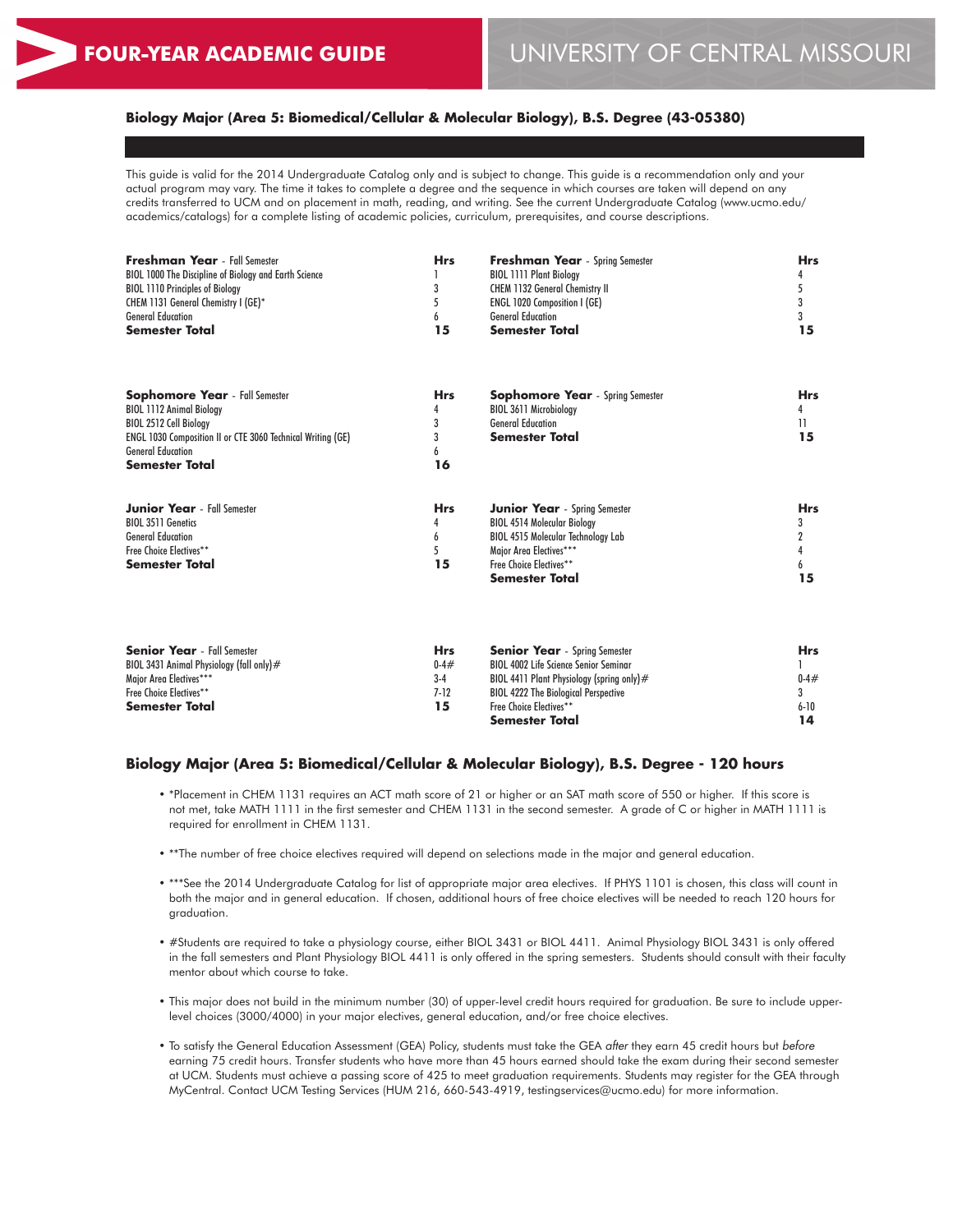# **Biology Major (Area 6: Pre-Med, Pre-Dental, Pre-Vet), B.S. Degree (43-06380)**

This guide is valid for the 2014 Undergraduate Catalog only and is subject to change. This guide is a recommendation only and your actual program may vary. The time it takes to complete a degree and the sequence in which courses are taken will depend on any credits transferred to UCM and on placement in math, reading, and writing. See the current Undergraduate Catalog (www.ucmo.edu/ academics/catalogs) for a complete listing of academic policies, curriculum, prerequisites, and course descriptions.

| <b>Freshman Year</b> - Fall Semester<br><b>BIOL 1000 The Discipline of Biology and Earth Science</b><br><b>BIOL 1110 Principles of Biology</b><br>CHEM 1131 General Chemistry I (GE)*<br><b>General Education</b><br><b>Semester Total</b> | <b>Hrs</b><br>3<br>15           | <b>Freshman Year</b> - Spring Semester<br><b>BIOL 1112 Animal Biology</b><br><b>CHEM 1132 General Chemistry II</b><br><b>ENGL 1020 Composition I (GE)</b><br><b>General Education</b><br><b>Semester Total</b>  | <b>Hrs</b><br>15                 |
|--------------------------------------------------------------------------------------------------------------------------------------------------------------------------------------------------------------------------------------------|---------------------------------|-----------------------------------------------------------------------------------------------------------------------------------------------------------------------------------------------------------------|----------------------------------|
| <b>Sophomore Year</b> - Fall Semester<br>BIOL 2512 Cell Biology<br><b>BIOL 3511 Genetics</b><br><b>CHEM 3341 Organic Chemistry I</b><br><b>ENGL 1030 Composition II or CTE 3060 Technical Writing (GE)</b><br><b>Semester Total</b>        | <b>Hrs</b><br>3<br>14           | <b>Sophomore Year</b> - Spring Semester<br><b>CHEM 3342 Organic Chemistry II</b><br>PHYS 1101 College Physics I (GE)<br><b>General Education</b><br>Semester Total                                              | <b>Hrs</b><br>16                 |
| <b>Junior Year</b> - Fall Semester<br><b>BIOL 3611 Microbiology</b><br><b>General Education</b><br><b>Free Choice Electives</b><br><b>Semester Total</b>                                                                                   | <b>Hrs</b><br>4<br>6<br>5<br>15 | <b>Junior Year</b> - Spring Semester<br>BIOL 3211 Comparative Anatomy or BIOL 3401 Human Anatomy<br>Major Area Electives**<br><b>General Education</b><br><b>Free Choice Electives</b><br><b>Semester Total</b> | <b>Hrs</b><br>$3-4$<br>$15 - 16$ |

| <b>Senior Year</b> - Fall Semester                        | <b>Hrs</b> | <b>Senior Year</b> - Spring Semester         | <b>Hrs</b> |
|-----------------------------------------------------------|------------|----------------------------------------------|------------|
| BIOL 3431 Animal Physiology or BIOL 3402 Human Physiology | $4 - 5$    | <b>BIOL 4002 Life Science Senior Seminar</b> |            |
| Major Area Electives**                                    |            | <b>BIOL 4222 The Biological Perspective</b>  |            |
| <b>Free Choice Electives</b>                              |            | <b>Free Choice Electives</b>                 | 10         |
| <b>Semester Total</b>                                     | $15-16$    | Semester Total                               |            |

#### **Biology Major (Area 6: Pre-Med, Pre-Dental, Pre-Vet), B.S. Degree - 120 hours**

- \*Enrollment in CHEM 1131 requires an ACT math score of 21 (or SAT math score of 550) or a grade of C or higher in MATH 1111.
- \*\*Eight hours of major electives are required. See the 2014 Undergraduate Catalog for list of appropriate major area electives. CHEM 3421 or PHYS 1102 are strongly recommended for admission into professional programs.
- It is highly recommended that students meet with their departmental academic advisor each semester.
- Students seeking professional school admission should complete an average of 15 or more credit hours per semester.
- This major does not build in the minimum number (30) of upper-level credit hours required for graduation. Be sure to include upperlevel choices (3000/4000) in your major electives, general education, and/or free choice electives.
- To satisfy the General Education Assessment (GEA) Policy, students must take the GEA *after* they earn 45 credit hours but *before* earning 75 credit hours. Transfer students who have more than 45 hours earned should take the exam during their second semester at UCM. Students must achieve a passing score of 425 to meet graduation requirements. Students may register for the GEA through MyCentral. Contact UCM Testing Services (HUM 216, 660-543-4919, testingservices@ucmo.edu) for more information.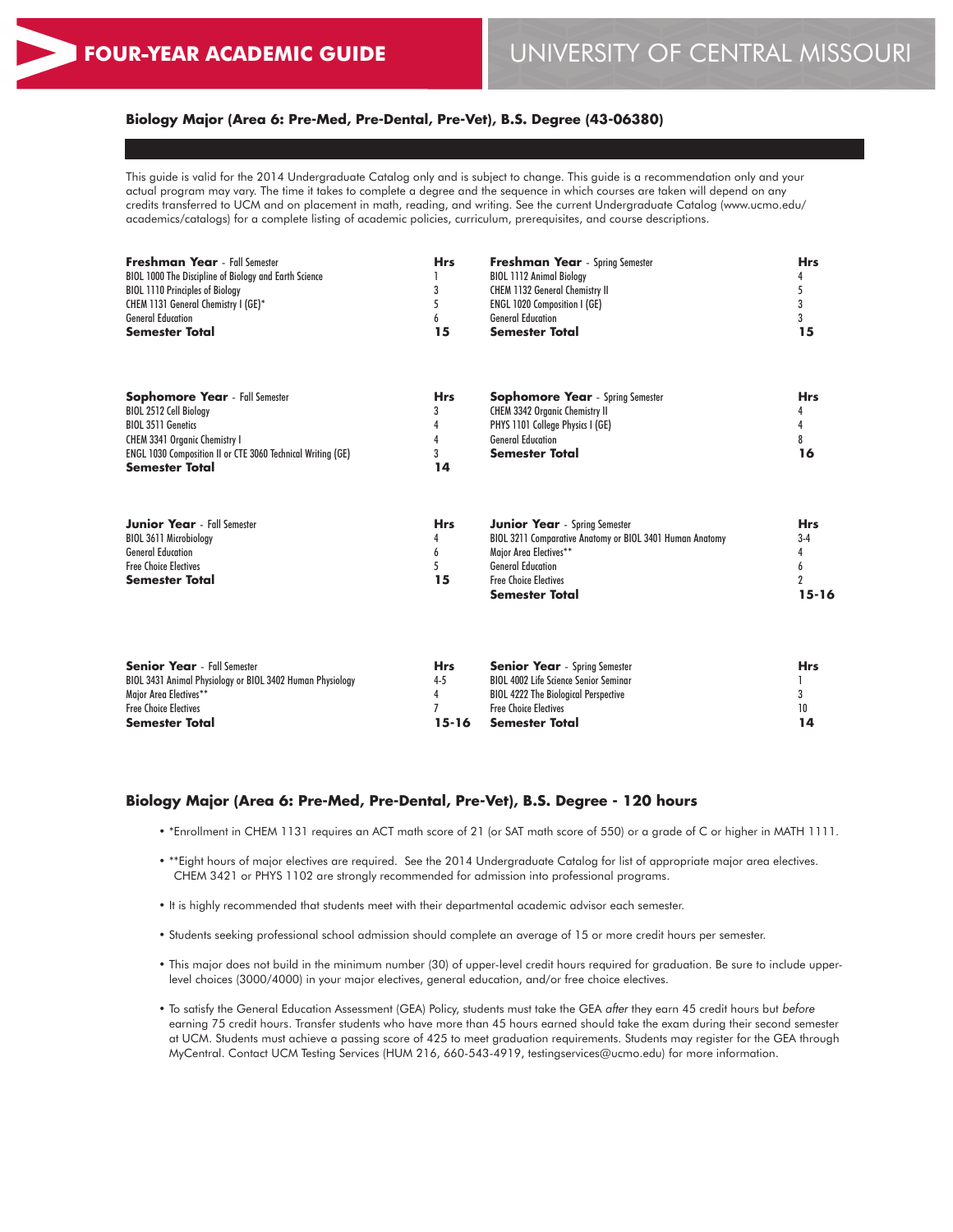# **Biology Major (Area 7: Conservation Enforcement), B.S. Degree (43-07380)**

This guide is valid for the 2014 Undergraduate Catalog only and is subject to change. This guide is a recommendation only and your actual program may vary. The time it takes to complete a degree and the sequence in which courses are taken will depend on any credits transferred to UCM and on placement in math, reading, and writing. See the current Undergraduate Catalog (www.ucmo.edu/ academics/catalogs) for a complete listing of academic policies, curriculum, prerequisites, and course descriptions.

| <b>Freshman Year</b> - Fall Semester<br>BIOL 1000 The Discipline of Biology and Earth Science<br><b>BIOL 1110 Principles of Biology</b><br><b>ENGL 1020 Composition I (GE)</b><br><b>General Education</b><br><b>Semester Total</b> | <b>Hrs</b><br>3<br>3<br>9<br>16         | <b>Freshman Year</b> - Spring Semester<br><b>BIOL 1111 Plant Biology</b><br>CJ 1000 Introduction to Criminal Justice (GE)<br><b>General Education</b><br><b>Semester Total</b>                         | <b>Hrs</b><br>4<br>3<br>9<br>16      |
|-------------------------------------------------------------------------------------------------------------------------------------------------------------------------------------------------------------------------------------|-----------------------------------------|--------------------------------------------------------------------------------------------------------------------------------------------------------------------------------------------------------|--------------------------------------|
| <b>Sophomore Year</b> - Fall Semester<br><b>BIOL 1112 Animal Biology</b><br><b>CTE 3060 Technical Writing (GE)</b><br><b>General Education</b><br><b>Semester Total</b>                                                             | <b>Hrs</b><br>4<br>3<br>9<br>16         | <b>Sophomore Year</b> - Spring Semester<br><b>BIOL 2020 General Ecology</b><br>Major Electives*<br><b>General Education</b><br>Free Choice Electives**<br>Semester Total                               | <b>Hrs</b><br>3<br>3<br>6<br>3<br>15 |
| <b>Junior Year</b> - Fall Semester<br><b>BIOL 3711 Plant Identification</b><br><b>COMM 2620 Public Relations</b><br>CJ 2300 Criminal Law and Procedure<br>Free Choice Electives**<br><b>Semester Total</b>                          | <b>Hrs</b><br>4<br>3<br>3<br>6<br>16    | <b>Junior Year</b> - Spring Semester<br>BIOL 4919 Wildlife Policy and Law<br>Free Choice Electives**<br><b>Semester Total</b>                                                                          | <b>Hrs</b><br>3<br>12<br>15          |
| <b>Senior Year</b> - Fall Semester<br>CJ 4302 Criminal Evidence<br>Major Electives*<br>Free Choice Electives**<br>Semester Total                                                                                                    | <b>Hrs</b><br>3<br>$3-4$<br>$7-8$<br>14 | <b>Senior Year</b> - Spring Semester<br><b>BIOL 4001 Ecology Senior Seminar</b><br><b>BIOL 4222 The Biological Perspective</b><br>Major Electives*<br>Free Choice Electives**<br><b>Semester Total</b> | <b>Hrs</b><br>3<br>4<br>$12 \$       |

#### **Biology Major (Area 7: Conservation Enforcement), B.S. Degree - 120 hours**

- \*See catalog for choices to fulfill this area. If BIOL 2510 is chosen, this course will count in both the major and in general education. If chosen, three additional hours of free choice electives will be needed. This plan assumes BIOL 2510 is not chosen.
- \*\*The number of free choice electives required will depend on selections made in the major and general education.
- This major does not build in the minimum number (30) of upper-level credit hours required for graduation. Be sure to include upper-level choices (3000/4000) in your major electives, general education, and/or free choice electives.
- To satisfy the General Education Assessment (GEA) Policy, students must take the GEA *after* they earn 45 credit hours but *before* earning 75 credit hours. Transfer students who have more than 45 hours earned should take the exam during their second semester at UCM. Students must achieve a passing score of 425 to meet graduation requirements. Students may register for the GEA through MyCentral. Contact UCM Testing Services (HUM 216, 660-543-4919, testingservices@ucmo.edu) for more information.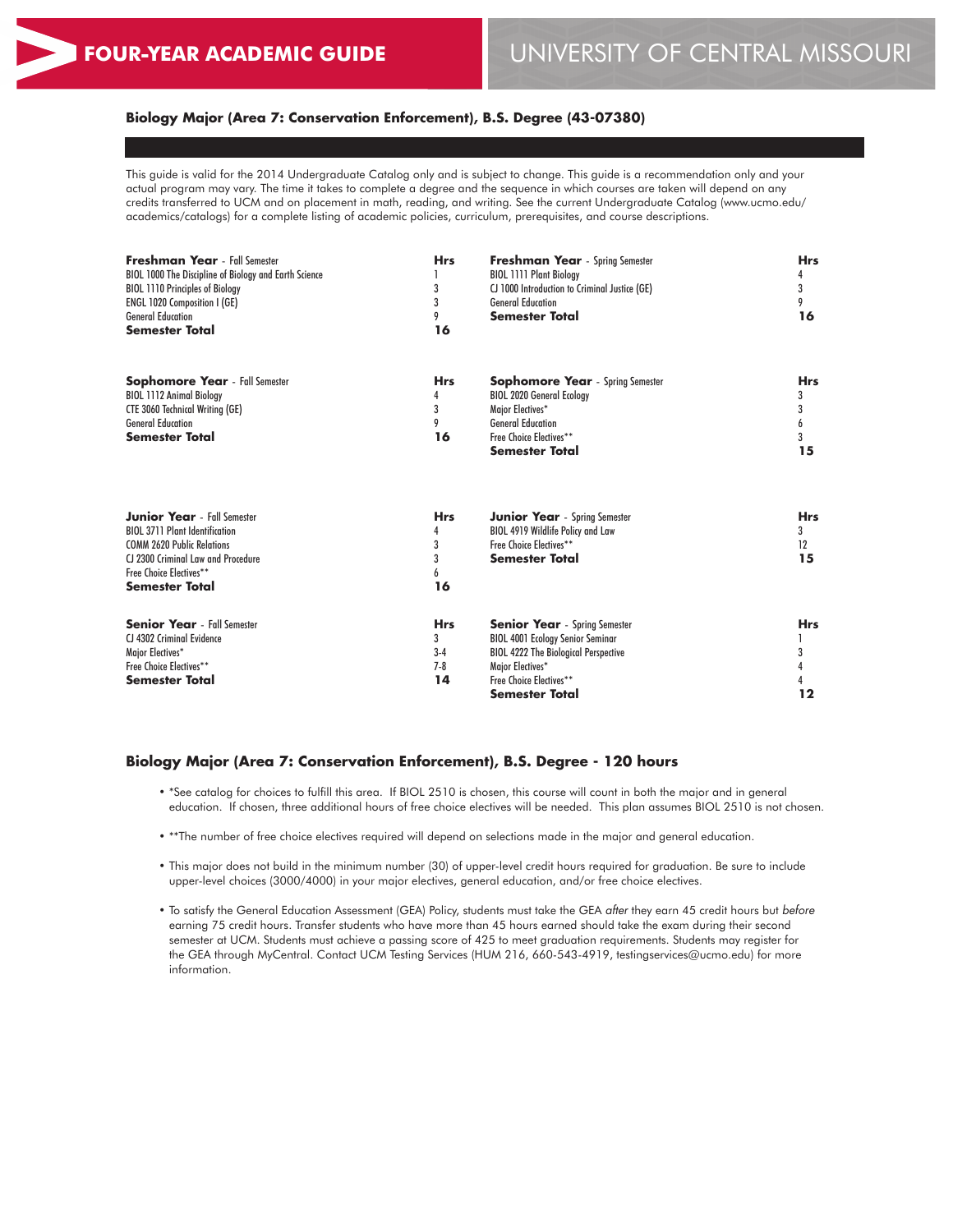#### **Biology Major, B.S. in Ed. Degree (41-487)**

This guide is valid for the 2014 Undergraduate Catalog only and is subject to change. This guide is a recommendation only and your actual program may vary. The time it takes to complete a degree and the sequence in which courses are taken will depend on any credits transferred to UCM and on placement in math, reading, and writing. See the current Undergraduate Catalog (www.ucmo.edu/ academics/catalogs) for a complete listing of academic policies, curriculum, prerequisites, and course descriptions.

| Freshman Year - Fall Semester<br>BIOL 1000 The Discipline of Biology and Earth Science<br><b>BIOL 1111 Plant Biology</b><br><b>EASC 1004 Introduction to Geology (GE)</b><br><b>ENGL 1020 Composition I (GE)</b><br><b>General Education MATH</b><br><b>Semester Total</b> | <b>Hrs</b><br>4<br>4<br>3<br>3<br>15 | <b>Freshman Year</b> - Spring Semester<br><b>BIOL 1112 Animal Biology</b><br><b>CHEM 1131 Chemistry I (GE)</b><br><b>ENGL 1030 Composition II or CTE 3060 Technical Writing (GE)</b><br>POLS 1510 American Government (GE)<br><b>Semester Total</b> | <b>Hrs</b><br>4<br>5<br>3<br>$\overline{3}$<br>15 |
|----------------------------------------------------------------------------------------------------------------------------------------------------------------------------------------------------------------------------------------------------------------------------|--------------------------------------|-----------------------------------------------------------------------------------------------------------------------------------------------------------------------------------------------------------------------------------------------------|---------------------------------------------------|
|                                                                                                                                                                                                                                                                            |                                      |                                                                                                                                                                                                                                                     |                                                   |
| <b>Sophomore Year</b> - Fall Semester<br><b>BIOL 3511 Genetics</b>                                                                                                                                                                                                         | <b>Hrs</b><br>4                      | <b>Sophomore Year</b> - Spring Semester<br><b>BIOL 2020 General Ecology</b>                                                                                                                                                                         | <b>Hrs</b><br>3                                   |
| BIOL 2512 Cell Biology                                                                                                                                                                                                                                                     | 3                                    | PHYS 1101 Physics I (4) or                                                                                                                                                                                                                          |                                                   |
| <b>EDFL 2100 Foundations of Education</b>                                                                                                                                                                                                                                  | $\overline{2}$                       | PHYS 1104 Introduction to Sciences: Physics (4) or                                                                                                                                                                                                  |                                                   |
| FLDX 2150 Introductory Field Experience                                                                                                                                                                                                                                    |                                      | PHYS 2121 University Physics (5)                                                                                                                                                                                                                    | $4 - 5$                                           |
| <b>EDFL 2240 Educational Psychology (GE)</b>                                                                                                                                                                                                                               | 3                                    | <b>General Education</b>                                                                                                                                                                                                                            | 9                                                 |
| HIST 1350 or 1351 History of the United States (GE)                                                                                                                                                                                                                        | 3                                    | <b>Semester Total</b>                                                                                                                                                                                                                               | $16 - 17$                                         |
| <b>Semester Total</b>                                                                                                                                                                                                                                                      | 16                                   | (Successfully complete MoGEA exam by end of this semester)                                                                                                                                                                                          |                                                   |
| <b>Junior Year</b> - Fall Semester                                                                                                                                                                                                                                         | <b>Hrs</b>                           | <b>Junior Year</b> - Spring Semester                                                                                                                                                                                                                | <b>Hrs</b>                                        |
| BIOL 3611 Microbiology                                                                                                                                                                                                                                                     | 4                                    | BIOL 3431 Animal Physiology (fall only)** or                                                                                                                                                                                                        |                                                   |
| <b>BIOL 3712 Field Natural History</b>                                                                                                                                                                                                                                     | 4                                    | BIOL 4411 Plant Physiology (spring only)**                                                                                                                                                                                                          | 4                                                 |
| <b>EDSP 2100 Education of the Exceptional Child</b>                                                                                                                                                                                                                        | $\overline{2}$                       | CTE 2000 Technology & Society (GE)                                                                                                                                                                                                                  | 3                                                 |
| <b>EDFL 4300 Educational Measurement &amp; Evaluation</b>                                                                                                                                                                                                                  | $\overline{2}$                       | EDFL 4210 The Teaching of Reading in the Secondary School                                                                                                                                                                                           | $\overline{2}$                                    |
| Major Electives*                                                                                                                                                                                                                                                           | 3                                    | PSY 4230 Psychology of Adolescence                                                                                                                                                                                                                  | 3                                                 |
| <b>Semester Total</b>                                                                                                                                                                                                                                                      | 15                                   | Major Electives*                                                                                                                                                                                                                                    | $\overline{3}$                                    |
|                                                                                                                                                                                                                                                                            |                                      | <b>Semester Total</b>                                                                                                                                                                                                                               | 15                                                |
| <b>Senior Year</b> - Fall Semester                                                                                                                                                                                                                                         | <b>Hrs</b>                           | <b>Senior Year</b> - Spring Semester***                                                                                                                                                                                                             | <b>Hrs</b>                                        |
| EDFL 3500 Secondary Teaching & Behavior Management                                                                                                                                                                                                                         | 3                                    | FLDX 4595 Student Teaching Secondary I                                                                                                                                                                                                              | 5                                                 |
| FLDX 3550 Practicum in Secondary Instruction                                                                                                                                                                                                                               |                                      | FLDX 4468 Student Teaching Secondary II                                                                                                                                                                                                             | 4                                                 |
| <b>STCH 4050 Science Teaching Methods</b>                                                                                                                                                                                                                                  | 3                                    | STCH 4080 Teaching Secondary Science                                                                                                                                                                                                                | 3                                                 |
| Major Electives*                                                                                                                                                                                                                                                           | $3-4$                                | <b>Semester Total</b>                                                                                                                                                                                                                               | 12                                                |
| <b>General Education</b>                                                                                                                                                                                                                                                   | 6                                    |                                                                                                                                                                                                                                                     |                                                   |
| <b>Semester Total</b>                                                                                                                                                                                                                                                      | $16 - 17$                            |                                                                                                                                                                                                                                                     |                                                   |

# **Biology Major, B.S. in Ed. Degree - 120 hours**

- \*This major requires 9-10 hours of major electives (hours depend on PHYS option selected). See the Undergraduate catalog for appropriate major elective course choices and for the Unified Science Certification requirements.
- \*\*Students are required to take a physiology course, either animal or plant. Animal physiology is a Fall only class and Plant physiology is a Spring only class. Students should consult with their faculty advisor about which course to take.
- \*\*\*The courses listed for this semester constitute the professional education (student teaching) block. The student should not take any other courses during this semester.
- The Missouri General Education Assessment (MoGEA) is an exam required of all Teacher Education students. Students must pass all five areas of the MoGEA for admission to the Teacher Education Program. Students should take and successfully complete the MoGEA before completion of their sophomore year (60 earned hours). See your academic advisor to discuss the classes needed to prepare for the exam.
- See www.ucmo.edu/cert for statement and information (including application) on admission to teacher education. Full admission is required before enrollment in professional education classes and student teaching. The application for student teaching is due approximately one year in advance.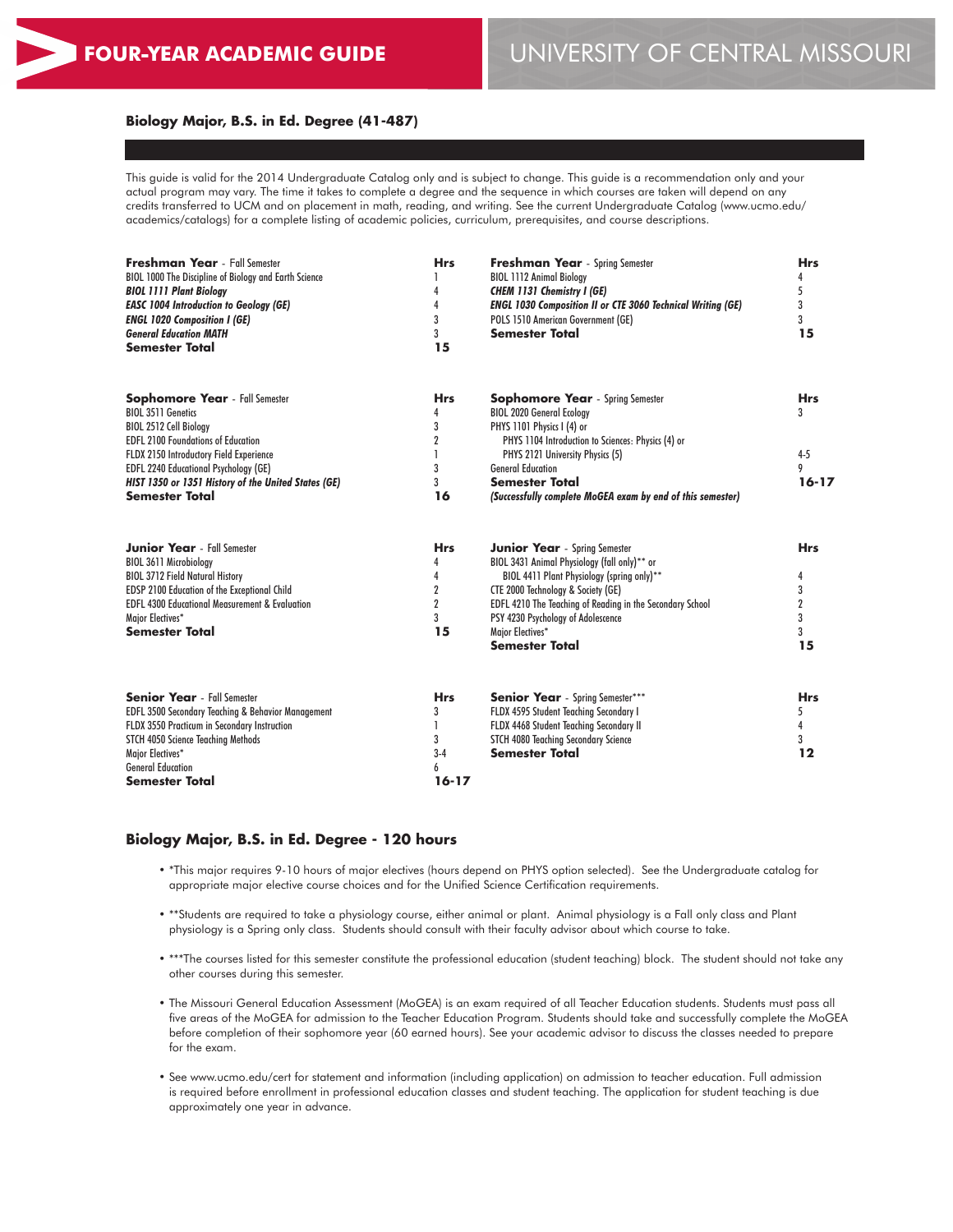**Semester Total**

#### **Career and Tech. Teacher Education Major, B.S. in Ed. Degree - Area 1 Business Teacher Education (41-01564)**  $\overline{a}$

This guide is valid for the 2014 Undergraduate Catalog only and is subject to change. This guide is a recommendation only and your actual program may vary. The time it takes to complete a degree and the sequence in which courses are taken will depend on any credits transferred to UCM and on placement in math, reading, and writing. See the current Undergraduate Catalog (www.ucmo.edu/ academics/catalogs) for a complete listing of academic policies, curriculum, prerequisites, and course descriptions.

| <b>Freshman Year</b> - Fall Semester                       | <b>Hrs</b> | <b>Freshman Year</b> - Spring Semester                             | Hrs |
|------------------------------------------------------------|------------|--------------------------------------------------------------------|-----|
| BTE 1210 Essentials of Managing Information (GE)           |            | <b>ECON 1010 Principles of Macroeconomics (GE)</b>                 |     |
| CTE 1000 Intro. to Career Technology Education (fall only) |            | <b>ENGL 1030 Composition II or CTE 3060 Technical Writing (GE)</b> |     |
| <b>ENGL 1020 Composition I (GE)</b>                        |            | HIST 1350 or 1351 History of the United States (GE)                |     |
| <b>General Education Math</b>                              |            | POLS 1510 American Government (GE)                                 |     |
| <b>General Education Science with laboratory</b>           |            | <b>General Education</b>                                           |     |
| <b>Semester Total</b>                                      | 14         | Semester Total                                                     | 15  |
|                                                            |            |                                                                    |     |

| <b>Sophomore Year</b> - Fall Semester               | <b>Hrs</b> | <b>Sophomore Year</b> - Spring Semester                    | Hrs |
|-----------------------------------------------------|------------|------------------------------------------------------------|-----|
| <b>ACCT 2101 Principles of Financial Accounting</b> |            | <b>BLAW 2720 Legal Environment Business</b>                |     |
| <b>EDFL 2100 Foundations of Education</b>           |            | <b>CTE 3110 Financial Management Education</b>             |     |
| <b>FLDX 2150 Introductory Field Experience</b>      |            | <b>General Education</b>                                   |     |
| <b>EDFL 2240 Educational Psychology</b>             |            | <b>Semester Total</b>                                      | 15  |
| <b>EDSP 2100 Education of Exceptional Child</b>     |            | (Successfully complete MoGEA exam by end of this semester) |     |
| <b>General Education</b>                            |            |                                                            |     |
| <b>Semester Total</b>                               | 17         |                                                            |     |

| <b>Junior Year</b> - Fall Semester                          | <b>Hrs</b> | <b>Junior Year</b> - Spring Semester                             | <b>Hrs</b> |
|-------------------------------------------------------------|------------|------------------------------------------------------------------|------------|
| BTE 4535 Data Input Technologies (fall only)                |            | BTE 4241 Coord. of Cooperative Education Programs (sp. only)     |            |
| <b>MGT 3315 Management of Organizations</b>                 |            | BTE 4536 Integrated Productivity Applications (spring only)      |            |
| <b>MGT 3325 Business Communications</b>                     |            | BTE 4550 Publishing Applications for Business (spring only)      |            |
| <b>MKT 3405 Marketing Policy</b>                            |            | <b>CTE 4145 Curriculum Construction in CTE</b>                   |            |
| PSY 4230 Psychology of Adolescence                          |            | <b>EDFL 4210 The Teaching of Reading in the Secondary School</b> |            |
| Major Elective*                                             |            | Maior Electives*                                                 |            |
| <b>Semester Total</b>                                       | 17         | Semester Total                                                   | 16         |
|                                                             |            | <b>Apply for Student Teaching</b>                                |            |
| <b>Senior Year</b> - Fall Semester                          | <b>Hrs</b> | <b>Senior Year</b> - Spring Semester***                          | <b>Hrs</b> |
| BTE 4210 Methods of Teaching Business Edu. (fall/sum. only) |            | <b>BTE 4220 Secondary Field Experience II</b>                    |            |
| CTE 4280 Implementing CTE Programs and Lab Management**     |            | <b>CTE 4135 Professional Preparation in CTE</b>                  |            |
| CTE 4501 Managing Classroom Technologies (fall/sum. only)   |            | FLDX 4595 Student Teaching I                                     |            |
| <b>EDFL 3500 Behavioral Management</b>                      |            | FLDX 4468 Student Teaching II                                    |            |
| FLDX 3550 Practicum in Secondary Instruction                |            | <b>Semester Total</b>                                            | 12         |
| <b>EDFL 4300 Education Measurement &amp; Evaluation</b>     |            |                                                                  |            |

#### **Career and Technology Teacher Education Major, B.S. in Ed. Degree Area 1 Business Teacher Education (9-12 Certification) - 120 hours**

• \*This major area requires 7 credit hours of major electives. See program coordinator for course suggestions.

**14**

- \*\*CTE 4280 is offered summer only through UCM. During the fall semester it is offered cooperatively through a consortium agreement with SEMO and through MSSU during the spring semester.
- \*\*\* The courses listed for this semester constitute the professional education (student teaching) block. The student should not take any other courses during this semester.
- The Missouri General Education Assessment (MoGEA) is an exam required of all Teacher Education students. Students must pass all five areas of the MoGEA for admission to the Teacher Education Program. Students should take and successfully complete the MoGEA before completion of their sophomore year (60 earned hours). See your academic advisor to discuss the classes needed to prepare for the exam.
- See www.ucmo.edu/cert for statement and information (including application) on admission to teacher education. Full admission is required before enrollment in professional education classes and student teaching. The application for student teaching is due approximately one year in advance.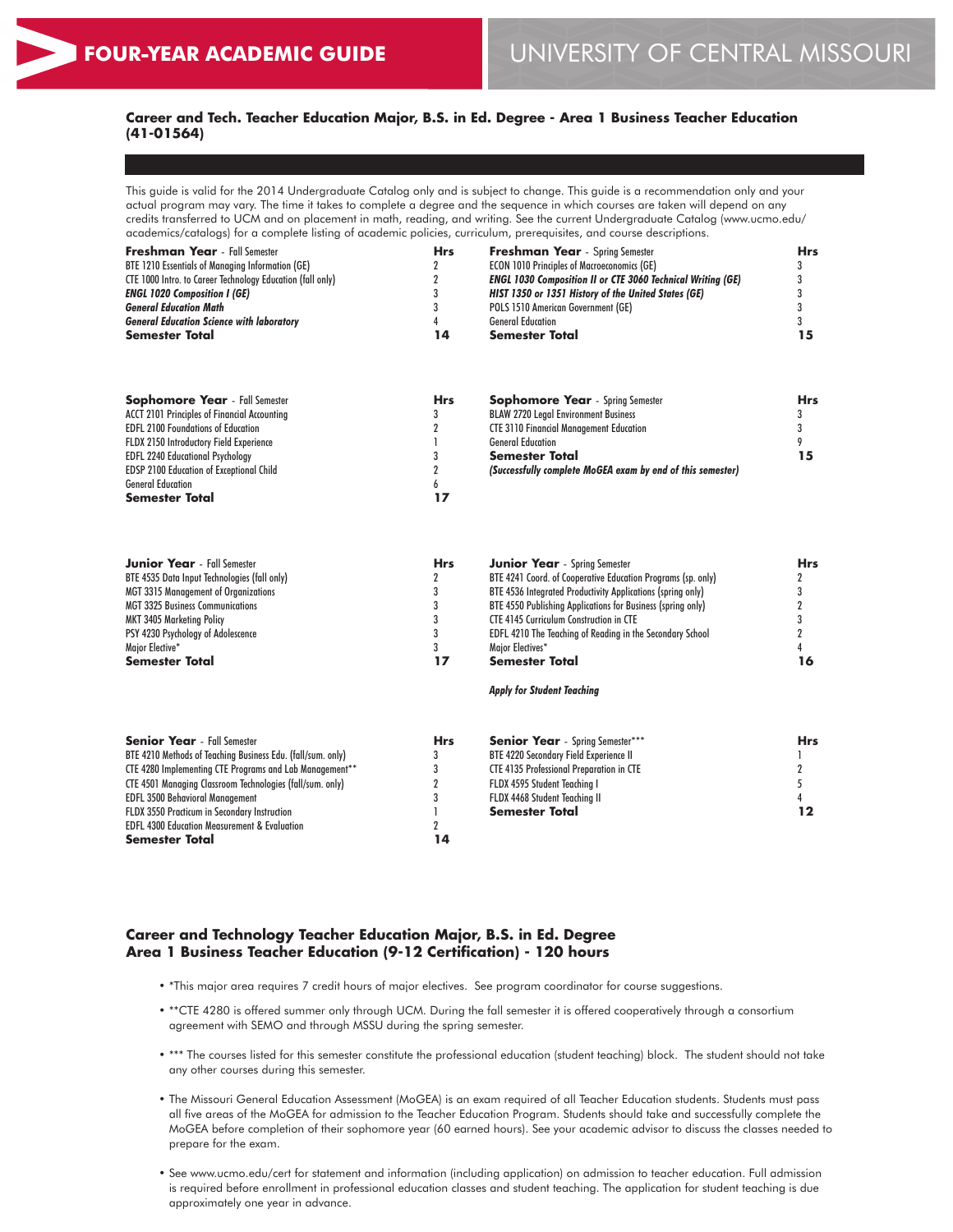# **Career & Tech. Teacher Edu. Major, B.S. in Ed. Degree - Area 2 Family & Consumer Sci. (41-02564)**

This guide is valid for the 2014 Undergraduate Catalog only and is subject to change. This guide is a recommendation only and your actual program may vary. The time it takes to complete a degree and the sequence in which courses are taken will depend on any credits transferred to UCM and on placement in math, reading, and writing. See the current Undergraduate Catalog (www.ucmo.edu/ academics/catalogs) for a complete listing of academic policies, curriculum, prerequisites, and course descriptions.

| <b>Freshman Year</b> - Fall Semester<br>CFD 1010 Individual & Family Relationships (GE)<br>CFD 1220 Child Development<br>CTE 1000 Intro. to Career & Technology Education (fall only)<br><b>ENGL 1020 Composition I (GE)</b><br><b>General Education Math</b><br><b>Semester Total</b><br>AE 1400 Freshman Seminar* | <b>Hrs</b><br>3<br>3<br>$\overline{2}$<br>3<br>3<br>14 | <b>Freshman Year</b> - Spring Semester<br><b>CHEM 1104 Introduction to the Sciences: Chemistry (GE)</b><br><b>ENGL 1030 Composition II or CTE 3060 Technical Writing (GE)</b><br><b>POLS 1510 American Government (GE)</b><br><b>General Education</b><br><b>Semester Total</b> | <b>Hrs</b><br>4<br>3<br>3<br>$5-6$<br>$15 - 16$ |
|---------------------------------------------------------------------------------------------------------------------------------------------------------------------------------------------------------------------------------------------------------------------------------------------------------------------|--------------------------------------------------------|---------------------------------------------------------------------------------------------------------------------------------------------------------------------------------------------------------------------------------------------------------------------------------|-------------------------------------------------|
| <b>Sophomore Year</b> - Fall Semester                                                                                                                                                                                                                                                                               | <b>Hrs</b>                                             | <b>Sophomore Year</b> - Spring Semester                                                                                                                                                                                                                                         | <b>Hrs</b>                                      |
| FAME 1450 Fundamentals of Apparel Design and Construction<br><b>FCSE 2000 FCS Student Organizations</b>                                                                                                                                                                                                             | 3<br>1                                                 | <b>FAME 2442 Textile Science</b><br>FOOD 2322 Food Preparation                                                                                                                                                                                                                  | 3<br>3                                          |
| <b>EDFL 2100 Foundations of Education</b>                                                                                                                                                                                                                                                                           | $\overline{2}$                                         | HIST 1350 or 1351 History of the United States (GE)                                                                                                                                                                                                                             | 3                                               |
| FLDX 2150 Introductory Field Experience                                                                                                                                                                                                                                                                             | 1                                                      | <b>General Education</b>                                                                                                                                                                                                                                                        | 9                                               |
| <b>EDFL 2240 Educational Psychology</b>                                                                                                                                                                                                                                                                             | 3                                                      | Semester Total                                                                                                                                                                                                                                                                  | 18                                              |
| EDSP 2100 Education of the Exceptional Child                                                                                                                                                                                                                                                                        | $\overline{2}$                                         | (Successfully complete MoGEA exam by end of this semester)                                                                                                                                                                                                                      |                                                 |
| <b>General Education</b>                                                                                                                                                                                                                                                                                            | 3                                                      |                                                                                                                                                                                                                                                                                 |                                                 |
| <b>Semester Total</b>                                                                                                                                                                                                                                                                                               | 15                                                     |                                                                                                                                                                                                                                                                                 |                                                 |
| <b>Junior Year</b> - Fall Semester                                                                                                                                                                                                                                                                                  | <b>Hrs</b>                                             | <b>Junior Year</b> - Spring Semester                                                                                                                                                                                                                                            | <b>Hrs</b>                                      |
| CFD 3230 Family Systems & Lifespan Development (fall only)                                                                                                                                                                                                                                                          | 3                                                      | CFD 3240 Parent-Child Interaction (spring only)                                                                                                                                                                                                                                 | 3                                               |
| <b>CTE 3110 Financial Management Education</b>                                                                                                                                                                                                                                                                      | 3                                                      | CFD 4220 Sexuality Across the Lifespan or                                                                                                                                                                                                                                       |                                                 |
| D&N 3340 Nutrition                                                                                                                                                                                                                                                                                                  | 3                                                      | HED 1100 Personal Health (GE) or                                                                                                                                                                                                                                                |                                                 |
| <b>ECEL 3260 Practicum in Child Development</b>                                                                                                                                                                                                                                                                     | $\mathbf{I}$                                           | HED 4320 Teaching Sexuality Education in the School                                                                                                                                                                                                                             | 3                                               |
| FCSE 3710 Found. of Family Consumer Sciences Educ. (fall only)                                                                                                                                                                                                                                                      | 3                                                      | <b>CTE 4145 Curriculum Construction for CTE</b>                                                                                                                                                                                                                                 | 3                                               |
| General Education (if HED 1100 is not chosen) or                                                                                                                                                                                                                                                                    |                                                        | FCSE 3120 Family Resource Management (spring only)                                                                                                                                                                                                                              | 3<br>3                                          |
| Major Elective** (if HED 1100 is chosen)<br><b>Semester Total</b>                                                                                                                                                                                                                                                   | 3<br>16                                                | PSY 4230 Psychology of Adolescence<br><b>Semester Total</b>                                                                                                                                                                                                                     | 15                                              |
|                                                                                                                                                                                                                                                                                                                     |                                                        |                                                                                                                                                                                                                                                                                 |                                                 |
| <b>Senior Year</b> - Fall Semester                                                                                                                                                                                                                                                                                  | <b>Hrs</b>                                             | Senior Year - Spring Semester***                                                                                                                                                                                                                                                | <b>Hrs</b>                                      |
| EDFL 3500 Secondary Teaching & Behavioral Management                                                                                                                                                                                                                                                                | 3                                                      | CTE 4135 Professional Preparation in CTE                                                                                                                                                                                                                                        | 2                                               |
| FLDX 3550 Practicum in Secondary Instruction                                                                                                                                                                                                                                                                        | $\mathbf{I}$                                           | FCSE 4725 Secondary Field Experience II                                                                                                                                                                                                                                         | 1                                               |
| EDFL 4210 The Teaching of Reading in the Secondary School                                                                                                                                                                                                                                                           | $\overline{2}$                                         | FLDX 4595 Student Teaching Secondary I                                                                                                                                                                                                                                          | 5                                               |
| <b>EDFL 4300 Educational Measurement &amp; Evaluation</b>                                                                                                                                                                                                                                                           | $\boldsymbol{2}$                                       | FLDX 4468 Student Teaching Secondary II<br><b>Semester Total</b>                                                                                                                                                                                                                | 4                                               |
| FCSE 4740 Methods of Teaching Fam. Consumer Sci. (fall only)                                                                                                                                                                                                                                                        | 3<br>3                                                 |                                                                                                                                                                                                                                                                                 | $12 \$                                          |
| <b>FAME 4410 Materials for Interior Furnishings</b><br>Major Elective**                                                                                                                                                                                                                                             | 1                                                      |                                                                                                                                                                                                                                                                                 |                                                 |
| Semester Total                                                                                                                                                                                                                                                                                                      | 15                                                     |                                                                                                                                                                                                                                                                                 |                                                 |
|                                                                                                                                                                                                                                                                                                                     |                                                        |                                                                                                                                                                                                                                                                                 |                                                 |

# **Career and Technology Teacher Education Major, B.S. in Ed. Degree Area 2 Family and Consumer Sciences Teacher Education (Birth-12 Certification) 120 hrs**

- \*AE 1400 is a free choice elective and is highly recommended for academic success; however, this major does not require any free choice electives.
- \*\*This major area requires 1-4 credit hours of major electives. See program coordinator for course suggestions.
- \*\*\* The courses listed for this semester constitute the professional education (student teaching) block. The student should not take any other courses during this semester.
- Certification to teach family and consumer sciences from birth to grade 12.
- The Missouri General Education Assessment (MoGEA) is an exam required of all Teacher Education students. Students must pass all five areas of the MoGEA for admission to the Teacher Education Program. Students should take and successfully complete the MoGEA before completion of their sophomore year (60 earned hours). See your academic advisor to discuss the classes needed to prepare for the exam.
- See www.ucmo.edu/cert for statement and information (including application) on admission to teacher education. Full admission is required before enrollment in professional education classes and student teaching. The application for student teaching is due approximately one year in advance.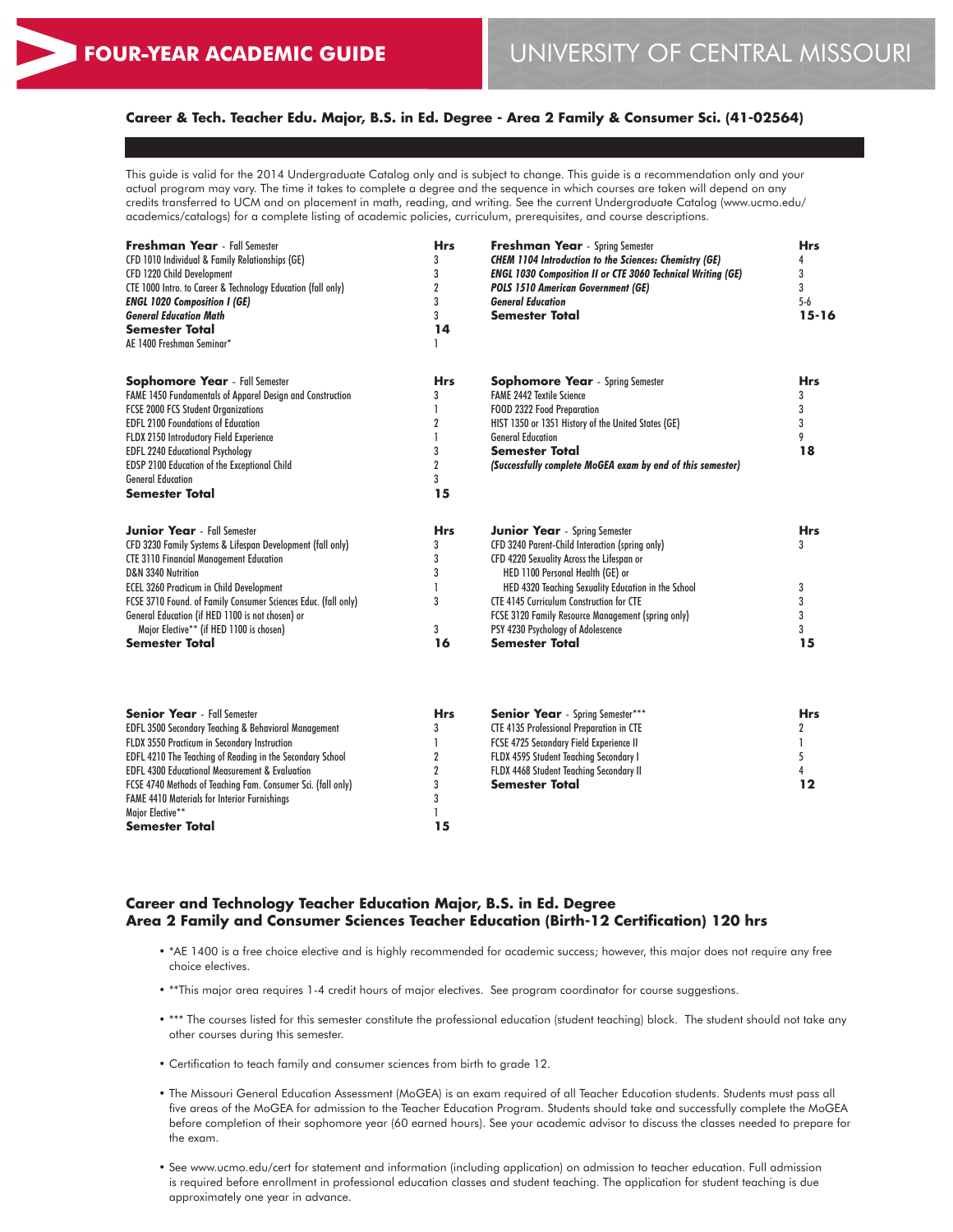# **Career & Technology Teacher Education Major, B.S. in Ed. Degree - Area 3 Engineering & Tech. Teacher Edu. (41-03564)**

This guide is valid for the 2014 Undergraduate Catalog only and is subject to change. This guide is a recommendation only and your actual program may vary. The time it takes to complete a degree and the sequence in which courses are taken will depend on any credits transferred to UCM and on placement in math, reading, and writing. See the current Undergraduate Catalog (www.ucmo.edu/ academics/catalogs) for a complete listing of academic policies, curriculum, prerequisites, and course descriptions.

| <b>Freshman Year</b> - Fall Semester<br>CTE 1000 Intro. to Career & Technical Education (fall only)<br><b>CTE 1300 Introduction to Engineering Design (fall only)</b><br><b>ENGL 1020 Composition I (GE)</b><br>CADD 1105 Basic AutoCAD<br><b>General Education Math*</b><br><b>General Education</b><br><b>Semester Total</b>                                                                               | <b>Hrs</b><br>2<br>3<br>3<br>I.<br>$3 - 5$<br>3<br>$15 - 17$ | <b>Freshman Year</b> - Spring Semester<br>CADD 1170 Introduction to Computer-Aided Drafting<br><b>ENGL 1030 Composition II or CTE 3060 Technical Writing (GE)</b><br>HIST 1350 or 1351 History of the United States (GE)<br>PHYS 1104 Introduction to the Sciences: Physics (Lab) (GE)<br><b>General Education</b><br><b>Semester Total</b> | <b>Hrs</b><br>2<br>3<br>3<br>4<br>3<br>15       |
|--------------------------------------------------------------------------------------------------------------------------------------------------------------------------------------------------------------------------------------------------------------------------------------------------------------------------------------------------------------------------------------------------------------|--------------------------------------------------------------|---------------------------------------------------------------------------------------------------------------------------------------------------------------------------------------------------------------------------------------------------------------------------------------------------------------------------------------------|-------------------------------------------------|
| <b>Sophomore Year</b> - Fall Semester<br><b>EDFL 2100 Foundations of Education</b><br>FLDX 2150 Introductory Field Experience<br><b>EDFL 2240 Educational Psychology (GE)</b><br>EDSP 2100 Education of the Exceptional Child<br><b>ENGT 1510 Introduction to Manufacturing Processes</b><br><b>ET 1020 General Electronics</b><br><b>General Education</b><br><b>Semester Total</b>                         | <b>Hrs</b><br>2<br>3<br>$\overline{2}$<br>3<br>3<br>3<br>17  | <b>Sophomore Year</b> - Spring Semester<br>BIOL 1004 or other Knowledge Area II General Education**<br><b>ENGT 2515 Applied Manufacturing Processes</b><br>POLS 1510 American Government (GE)<br><b>General Education*</b><br><b>Semester Total</b><br>(Successfully complete MoGEA exam by end of this semester)                           | <b>Hrs</b><br>$3-4$<br>3<br>3<br>6<br>$15 - 16$ |
| <b>Junior Year</b> - Fall Semester<br>CTE 2000 Technology & Society (GE)<br>CTE 4280 Implementing CTE Programs and Lab Management +<br>Major Electives***<br><b>Semester Total</b>                                                                                                                                                                                                                           | <b>Hrs</b><br>3<br>3<br>12<br>18                             | <b>Junior Year</b> - Spring Semester<br>BTE 4241 Coord. of Cooperative Educ. Programs (spring only)<br>SOT 4570 Computer Graphics<br><b>IGEN 3116 Creative Problem Solving</b><br>PSY 4230 Psychology of Adolescence<br>Major Electives***<br><b>Semester Total</b>                                                                         | <b>Hrs</b><br>2<br>3<br>3<br>3<br>3<br>14       |
| <b>Senior Year</b> - Fall Semester<br><b>CTE 4125 Methods of Teaching Problem-Based Learning</b><br><b>CTE 4145 Curriculum Construction CTE</b><br>EDFL 3500 Secondary Teaching & Behavioral Management FLDX 3550 Practicum in 3<br><b>Secondary Instruction</b><br>EDFL 4210 The Teaching of Reading in the Secondary School<br><b>EDFL 4300 Educational Measurement &amp; Evaluation</b><br>Semester Total | <b>Hrs</b><br>3<br>2<br>$\overline{2}$<br>14                 | <b>Senior Year</b> - Spring Semester +<br>CTE 4135 Professional Preparation in CTE<br>FLDX 4595 Student Teaching Secondary I<br>FLDX 4468 Student Teaching Secondary II<br><b>T&amp;OE 4120 Secondary Field Experience</b><br><b>Semester Total</b>                                                                                         | <b>Hrs</b><br>2<br>5<br>12                      |

# **Career and Technology Teacher Education Major, B.S. in Ed. Degree Area 3 Engineering and Technology Teacher Education (9-12 Certification) - 120 hours**

- \*Students interested in Project Lead the Way (PLTW) curriculum must have complete a certain level of mathematics. Students may take Option 1 = MATH 1111 and 1112 (elective, not part of general education) or Option 2 = MATH 1150 or 1151.
- \*\*Students interested in PLTW curriculum must have BIOL 1004 as the third choice in Knowledge Area II in General Education.
- \*\*\*Suggested Major Electives (15 hours required) to enhance your degree program are: ATM 1010 CADD 3160 or 4180, CMGT 3010, CTE 3060 (counts in General Education) or 4115, EDFL 4130 and 4340, ENGT 4520, or GRAP 1010.
- +CTE 4280 is offered summer only through UCM. During the fall semester it is offered cooperatively through a consortium agreement with SEMO and through MSSU during the spring semester.
- ++The courses listed for this semester constitute the professional education (student teaching) block. The student should not take any other courses during this semester.
- The Missouri General Education Assessment (MoGEA) is an exam required of all Teacher Education students. Students must pass all five areas of the MoGEA for admission to the Teacher Education Program. Students should take and successfully complete the MoGEA before completion of their sophomore year (60 earned hours). See your academic advisor to discuss the classes needed to prepare for the exam.
- See www.ucmo.edu/cert for statement and information (including application) on admission to teacher education. Full admission is required before enrollment in professional education classes and student teaching. The application for student teaching is due approximately one year in advance.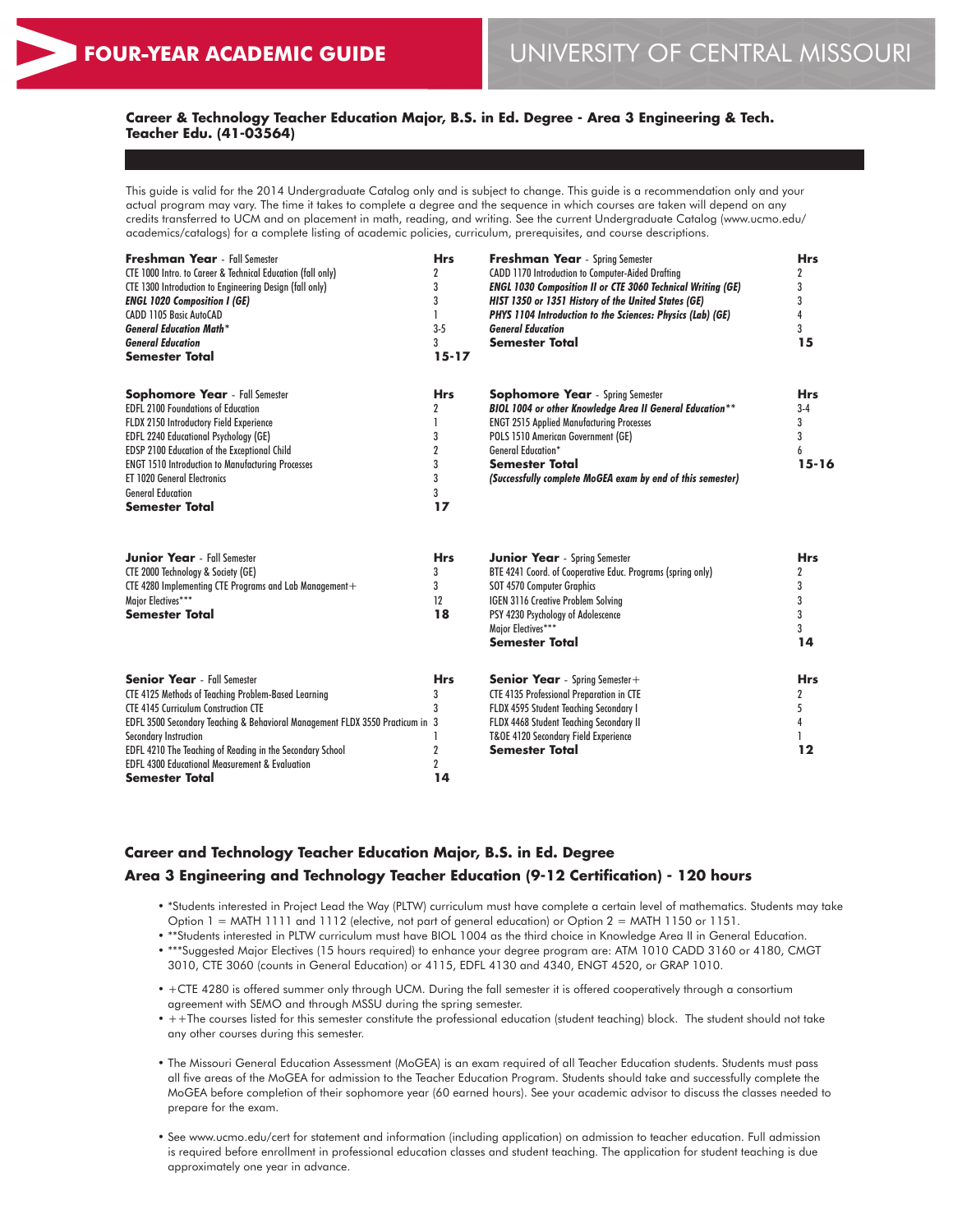# **Chemistry Major - Area 1 General Chemistry, B.S. Degree (43-393)**

This guide is valid for the 2014 Undergraduate Catalog only and is subject to change. This guide is a recommendation only and your actual program may vary. The time it takes to complete a degree and the sequence in which courses are taken will depend on any credits transferred to UCM and on placement in math, reading, and writing. See the current Undergraduate Catalog (www.ucmo.edu/ academics/catalogs) for a complete listing of academic policies, curriculum, prerequisites, and course descriptions.

| <b>Freshman Year</b> - Fall Semester<br>CHEM 1131 General Chemistry I (GE)*<br>ENGL 1020 Composition I (GE)<br>MATH 1151 Calculus & Analytical Geometry I (GE)*<br><b>General Education Managing Information</b><br><b>Semester Total</b><br>AE 1400 Freshman Seminar** | <b>Hrs</b><br>5<br>$2 - 3$<br>$15 - 16$ | <b>Freshman Year</b> - Spring Semester<br><b>CHEM 1132 General Chemistry II</b><br><b>ENGL 1030 Composition II or CTE 3060 Technical Writing (GE)</b><br><b>MATH 1152 Calculus &amp; Analytical Geometry II</b><br><b>General Education</b><br><b>Semester Total</b> | <b>Hrs</b><br>5<br>3<br>5<br>3<br>16 |
|-------------------------------------------------------------------------------------------------------------------------------------------------------------------------------------------------------------------------------------------------------------------------|-----------------------------------------|----------------------------------------------------------------------------------------------------------------------------------------------------------------------------------------------------------------------------------------------------------------------|--------------------------------------|
| <b>Sophomore Year</b> - Fall Semester<br>CHEM 3341 Organic Chemistry I<br>PHYS 1101 College Physics I (GE)<br><b>General Education</b><br><b>Semester Total</b>                                                                                                         | Hrs<br>14                               | <b>Sophomore Year</b> - Spring Semester<br><b>CHEM 3342 Organic Chemistry II</b><br>PHYS 1102 College Physics II<br><b>General Education</b><br><b>Semester Total</b>                                                                                                | <b>Hrs</b><br>14                     |
| <b>Junior Year</b> - Fall Semester<br>CHEM 3111 Intermediate Inorganic Chemistry***<br><b>CHEM 3421 Intermediate Biochemistry</b><br>CHEM 4231 Instrumental Analysis***<br><b>CHEM 4910 Research in Chemistry</b><br><b>General Education</b><br><b>Semester Total</b>  | <b>Hrs</b><br>3<br>15                   | <b>Junior Year</b> - Spring Semester<br><b>CHEM 3212 Quantitative Analysis</b><br><b>CHEM 3920 Communication Skills in Chemistry***</b><br><b>CHEM 4910 Research in Chemistry</b><br><b>General Education</b><br><b>Free Choice Electives</b><br>Semester Total      | <b>Hrs</b><br>3<br>6<br>15           |

| <b>Senior Year</b> - Fall Semester               | <b>Hrs</b> | <b>Senior Year</b> - Spring Semester   | <b>Hrs</b> |
|--------------------------------------------------|------------|----------------------------------------|------------|
| <b>CHEM 4111 Advanced Inorganic Chemistry or</b> |            | <b>CHEM 4421 Advanced Biochemistry</b> |            |
| <b>CHEM 4313 Advanced Organic Chemistry</b>      |            | CHEM 4532 Physical Chemistry II***     |            |
| CHEM 4531 Physical Chemistry I***                |            | <b>CHEM 4910 Research in Chemistry</b> |            |
| <b>CHEM 4910 Research in Chemistry</b>           |            | <b>Free Choice Electives</b>           | $6 - 7$    |
| <b>Free Choice Electives</b>                     |            | <b>Semester Total</b>                  | $14 - 15$  |
| <b>Semester Total</b>                            | 16         |                                        |            |

#### **Chemistry Major - Area 1 General Chemistry, B.S. Degree - 120 hours**

- \*Enrollment in CHEM 1131 and MATH 1151 is dependent upon one or more of the following: math placement level, high school math courses completed, ACT/SAT standardized test scores, and/or a possible mathematics placement examination.
- \*\*AE 1400 is a free choice elective and is highly recommended for academic success. If AE 1400 is chosen, 1 less hour of free choice electives will be needed.
- \*\*\*Upper level chemistry courses offered variably. Check with the department for actual offerings.
- To satisfy the General Education Assessment (GEA) Policy, students must take the GEA *after* they earn 45 credit hours but *before* earning 75 credit hours. Transfer students who have more than 45 hours earned should take the exam during their second semester at UCM. Students must achieve a passing score of 425 to meet graduation requirements. Students may register for the GEA through MyCentral. Contact UCM Testing Services (HUM 216, 660-543-4919, testingservices@ucmo.edu) for more information.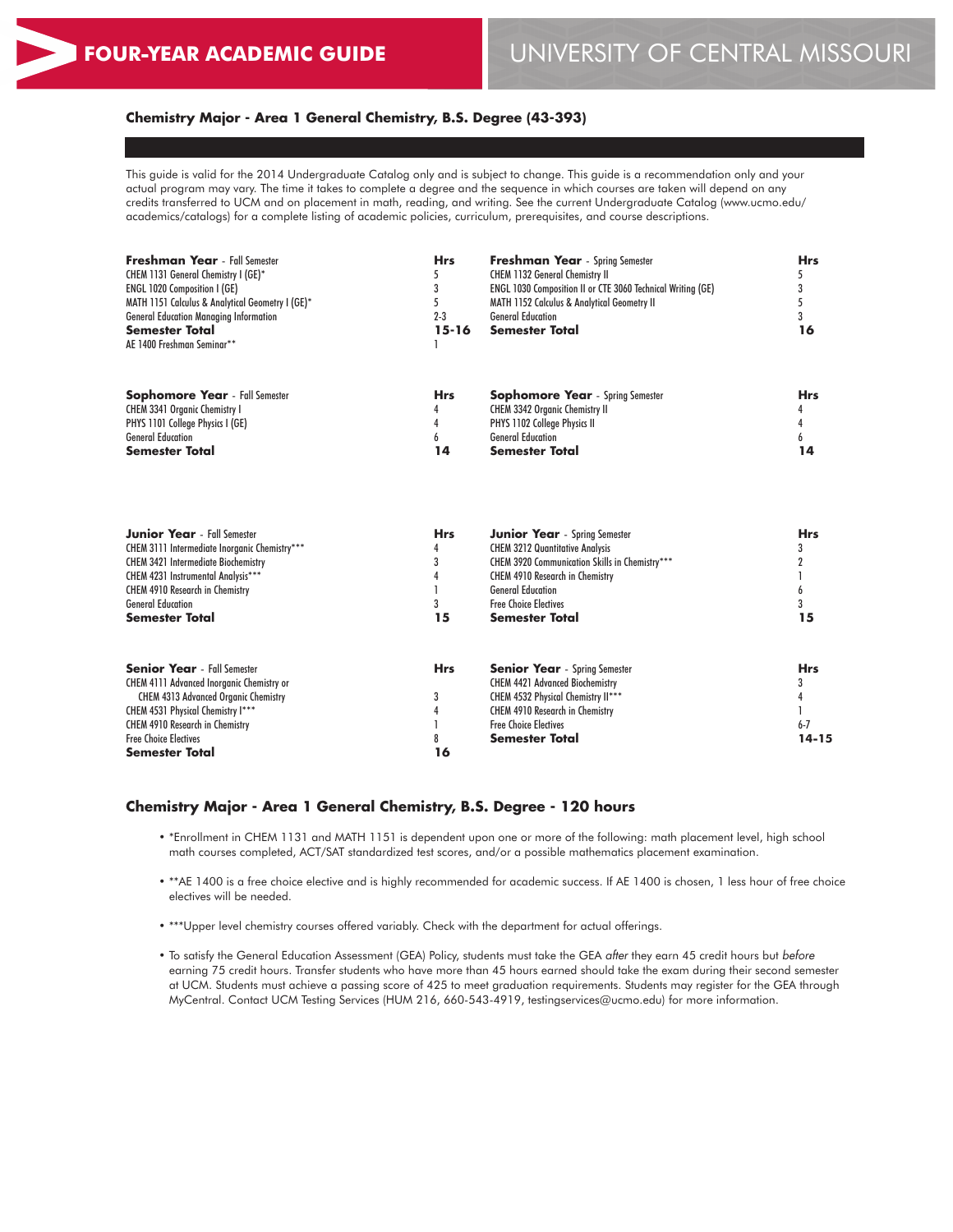# **Chemistry Major - Area 2 Alternative Energy, B.S. Degree (43-393)**

This guide is valid for the 2014 Undergraduate Catalog only and is subject to change. This guide is a recommendation only and your actual program may vary. The time it takes to complete a degree and the sequence in which courses are taken will depend on any credits transferred to UCM and on placement in math, reading, and writing. See the current Undergraduate Catalog (www.ucmo.edu/ academics/catalogs) for a complete listing of academic policies, curriculum, prerequisites, and course descriptions.

| <b>Freshman Year</b> - Fall Semester<br>CHEM 1131 General Chemistry I (GE)*<br>ENGL 1020 Composition I (GE)<br>MATH 1151 Calculus & Analytical Geometry I (GE)*<br><b>General Education Managing Information</b><br><b>Semester Total</b><br>AE 1400 Freshman Seminar** | <b>Hrs</b><br>5<br>3<br>5<br>$2 - 3$<br>$15 - 16$ | <b>Freshman Year</b> - Spring Semester<br><b>CHEM 1132 General Chemistry II</b><br>ENGL 1030 Composition II or CTE 3060 Technical Writing (GE)<br>MATH 1152 Calculus & Analytical Geometry II<br><b>General Education</b><br><b>Semester Total</b> | <b>Hrs</b><br>5<br>3<br>5<br>3<br>16    |
|-------------------------------------------------------------------------------------------------------------------------------------------------------------------------------------------------------------------------------------------------------------------------|---------------------------------------------------|----------------------------------------------------------------------------------------------------------------------------------------------------------------------------------------------------------------------------------------------------|-----------------------------------------|
| <b>Sophomore Year</b> - Fall Semester<br><b>CHEM 3341 Organic Chemistry I</b><br><b>ET 1010 Applied Electricity</b><br>PHYS 1101 College Physics I (GE)<br><b>General Education</b><br><b>Semester Total</b>                                                            | <b>Hrs</b><br>4<br>4<br>3<br>15                   | <b>Sophomore Year</b> - Spring Semester<br><b>CHEM 3342 Organic Chemistry II</b><br>GEOG 2212 World Geography (GE)<br>PHYS 1102 College Physics II<br><b>General Education</b><br><b>Semester Total</b>                                            | <b>Hrs</b><br>4<br>3<br>3<br>14         |
| <b>Junior Year</b> - Fall Semester<br>CHEM 3111 Intermediate Inorganic Chemistry***<br><b>CHEM 3421 Intermediate Biochemistry</b><br>CHEM 4231 Instrumental Analysis***<br><b>CHEM 4910 Research in Chemistry</b><br><b>General Education</b><br><b>Semester Total</b>  | <b>Hrs</b><br>4<br>3<br>4<br>15                   | <b>Junior Year</b> - Spring Semester<br><b>CHEM 3212 Quantitative Analysis</b><br>CHEM 3920 Communication Skills in Chemistry***<br><b>CHEM 4910 Research in Chemistry</b><br><b>General Education</b><br><b>Semester Total</b>                    | <b>Hrs</b><br>3<br>9<br>15              |
| <b>Senior Year</b> - Fall Semester<br>CHEM 4531 Physical Chemistry I***<br><b>CHEM 4910 Research in Chemistry</b><br><b>ET 3017 Industrial Electronics</b><br><b>Free Choice Electives</b><br><b>Semester Total</b>                                                     | <b>Hrs</b><br>4<br>15                             | <b>Senior Year</b> - Spring Semester<br>CHEM 4221 Environmental Chemistry***<br>CHEM 4532 Physical Chemistry II***<br><b>CHEM 4910 Research in Chemistry</b><br><b>Free Choice Electives</b><br><b>Semester Total</b>                              | <b>Hrs</b><br>3<br>$6 - 7$<br>$14 - 15$ |

# **Chemistry Major - Area 2 Alternative Energy, B.S. Degree - 120 hours**

- \*Enrollment in CHEM 1131 and MATH 1151 is dependent upon one or more of the following: math placement level, high school math courses completed, ACT/SAT standardized test scores, and/or a possible mathematics placement examination.
- \*\*AE 1400 is a free choice elective and is highly recommended for academic success. If AE 1400 is chosen, 1 less hour of free choice electives will be needed.
- \*\*\*Upper level chemistry courses offered variably. Check with the department for actual offerings.
- To satisfy the General Education Assessment (GEA) Policy, students must take the GEA *after* they earn 45 credit hours but *before* earning 75 credit hours. Transfer students who have more than 45 hours earned should take the exam during their second semester at UCM. Students must achieve a passing score of 425 to meet graduation requirements. Students may register for the GEA through MyCentral. Contact UCM Testing Services (HUM 216, 660-543-4919, testingservices@ucmo.edu) for more information.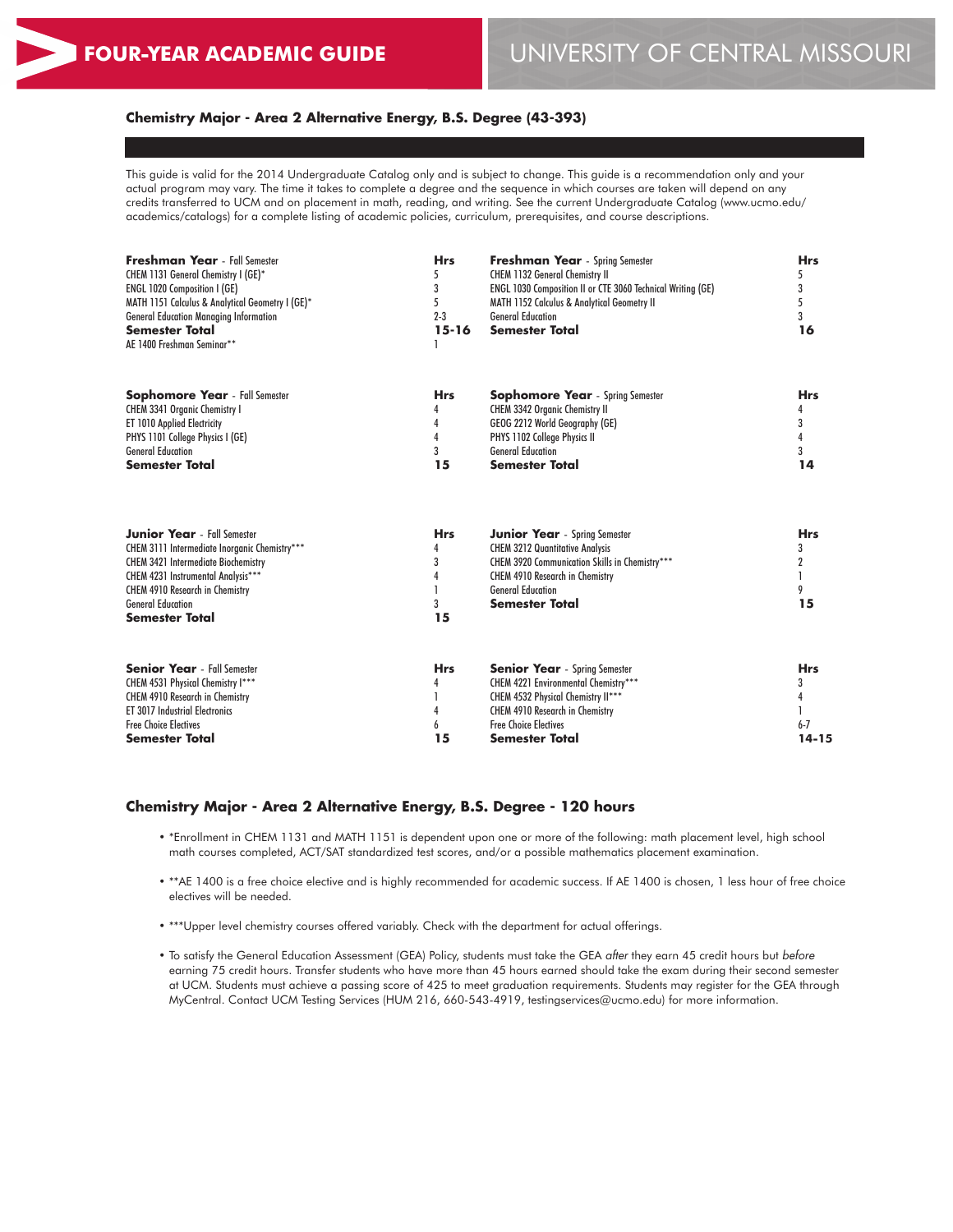# **Chemistry Major - Area 3 Environmental Chemistry, B.S. Degree (43-393)**

This guide is valid for the 2014 Undergraduate Catalog only and is subject to change. This guide is a recommendation only and your actual program may vary. The time it takes to complete a degree and the sequence in which courses are taken will depend on any credits transferred to UCM and on placement in math, reading, and writing. See the current Undergraduate Catalog (www.ucmo.edu/ academics/catalogs) for a complete listing of academic policies, curriculum, prerequisites, and course descriptions.

| <b>Freshman Year</b> - Fall Semester<br>CHEM 1131 General Chemistry I (GE)*<br><b>ENGL 1020 Composition I (GE)</b><br>MATH 1151 Calculus & Analytical Geometry I (GE)*<br><b>General Education Managing Information</b><br><b>Semester Total</b><br>AE 1400 Freshman Seminar** | <b>Hrs</b><br>5<br>3<br>5<br>$2 - 3$<br>$15 - 16$ | <b>Freshman Year</b> - Spring Semester<br><b>CHEM 1132 General Chemistry II</b><br>ENGL 1030 Composition II or CTE 3060 Technical Writing (GE)<br>MATH 1152 Calculus & Analytical Geometry II<br><b>General Education</b><br><b>Semester Total</b>    | <b>Hrs</b><br>5<br>3<br>5<br>3<br>16         |
|--------------------------------------------------------------------------------------------------------------------------------------------------------------------------------------------------------------------------------------------------------------------------------|---------------------------------------------------|-------------------------------------------------------------------------------------------------------------------------------------------------------------------------------------------------------------------------------------------------------|----------------------------------------------|
| <b>Sophomore Year</b> - Fall Semester<br><b>BIOL 1110 Principles of Biology</b><br><b>CHEM 3341 Organic Chemistry I</b><br>PHYS 1101 College Physics I (GE)<br><b>General Education</b><br><b>Semester Total</b>                                                               | <b>Hrs</b><br>3<br>4<br>4<br>3<br>14              | <b>Sophomore Year</b> - Spring Semester<br><b>CHEM 3342 Organic Chemistry II</b><br><b>EASC 3010 Environmental Geology</b><br>PHYS 1102 College Physics II<br><b>General Education</b><br><b>Semester Total</b>                                       | <b>Hrs</b><br>3<br>4<br>6<br>17              |
| <b>Junior Year</b> - Fall Semester<br>CHEM 3111 Intermediate Inorganic Chemistry***<br><b>CHEM 3421 Intermediate Biochemistry</b><br>CHEM 4231 Instrumental Analysis***<br><b>CHEM 4910 Research in Chemistry</b><br><b>General Education</b><br><b>Semester Total</b>         | <b>Hrs</b><br>4<br>3<br>4<br>3<br>15              | <b>Junior Year</b> - Spring Semester<br><b>CHEM 3212 Quantitative Analysis</b><br>CHEM 3920 Communication Skills in Chemistry***<br><b>CHEM 4910 Research in Chemistry</b><br><b>General Education</b><br><b>Semester Total</b>                       | <b>Hrs</b><br>3<br>2<br>9<br>15              |
| <b>Senior Year</b> - Fall Semester<br>CHEM 4531 Physical Chemistry I***<br><b>CHEM 4910 Research in Chemistry</b><br>GEOG 4220 Geographic Information Systems I<br><b>Free Choice Flectives</b><br><b>Semester Total</b>                                                       | <b>Hrs</b><br>4<br>3<br>6<br>14                   | <b>Senior Year</b> - Spring Semester<br>CHEM 4221 Environmental Chemistry***<br>CHEM 4532 Physical Chemistry II***<br><b>CHEM 4910 Research in Chemistry</b><br>SAFE 3120 Industrial Hygiene<br><b>Free Choice Electives</b><br><b>Semester Total</b> | <b>Hrs</b><br>3<br>3<br>$2 - 3$<br>$13 - 14$ |

#### **Chemistry Major - Area 3 Environmental Chemistry, B.S. Degree - 120 hours**

- \*Enrollment in CHEM 1131 and MATH 1151 is dependent upon one or more of the following: math placement level, high school math courses completed, ACT/SAT standardized test scores, and/or a possible mathematics placement examination.
- \*\*AE 1400 is a free choice elective and is highly recommended for academic success. If AE 1400 is chosen, 1 less hour of free choice electives will be needed.
- \*\*\*Upper level chemistry courses offered variably. Check with the department for actual offerings.
- To satisfy the General Education Assessment (GEA) Policy, students must take the GEA *after* they earn 45 credit hours but *before* earning 75 credit hours. Transfer students who have more than 45 hours earned should take the exam during their second semester at UCM. Students must achieve a passing score of 425 to meet graduation requirements. Students may register for the GEA through MyCentral. Contact UCM Testing Services (HUM 216, 660-543-4919, testingservices@ucmo.edu) for more information.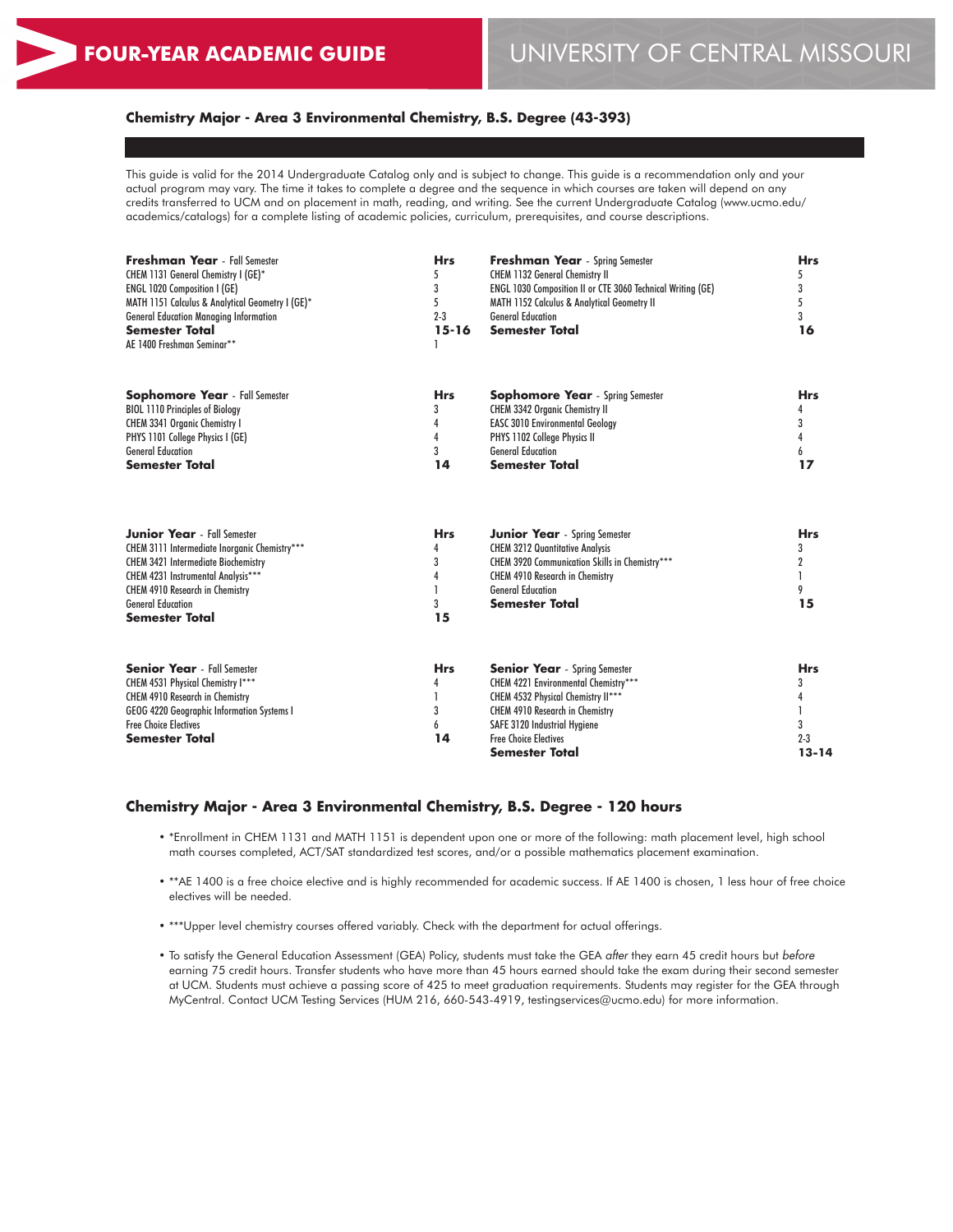# **Chemistry Major - Area 4 Entrepreneurship, B.S. Degree (43-393)**

This guide is valid for the 2014 Undergraduate Catalog only and is subject to change. This guide is a recommendation only and your actual program may vary. The time it takes to complete a degree and the sequence in which courses are taken will depend on any credits transferred to UCM and on placement in math, reading, and writing. See the current Undergraduate Catalog (www.ucmo.edu/ academics/catalogs) for a complete listing of academic policies, curriculum, prerequisites, and course descriptions.

| Freshman Year - Fall Semester<br>CHEM 1131 General Chemistry I (GE)*                      | <b>Hrs</b><br>5 | <b>Freshman Year</b> - Spring Semester<br><b>CHEM 1132 General Chemistry II</b> | <b>Hrs</b><br>5    |  |
|-------------------------------------------------------------------------------------------|-----------------|---------------------------------------------------------------------------------|--------------------|--|
| <b>ENGL 1020 Composition I (GE)</b>                                                       | 3               | ENGL 1030 Composition II or CTE 3060 Technical Writing (GE)                     | 3                  |  |
| MATH 1151 Calculus & Analytical Geometry I (GE)*                                          | 5               | <b>MATH 1152 Calculus &amp; Analytical Geometry II</b>                          | 5                  |  |
| General Education Managing Information (CIS 1600 rec. for IBE Block)#                     | $2 - 3$         | <b>General Education</b>                                                        | 3                  |  |
| <b>Semester Total</b><br>AE 1400 Freshman Seminar**                                       | $15 - 16$       | <b>Semester Total</b>                                                           | 16                 |  |
|                                                                                           |                 |                                                                                 |                    |  |
| <b>Sophomore Year</b> - Fall Semester                                                     | <b>Hrs</b>      | <b>Sophomore Year</b> - Spring Semester                                         | <b>Hrs</b>         |  |
| CHEM 3341 Organic Chemistry I                                                             | 4               | ACCT 2100 Survey of Accounting                                                  | 3                  |  |
| PHYS 1101 College Physics I (GE)                                                          | 4               | CHEM 3342 Organic Chemistry II                                                  |                    |  |
| <b>General Education</b>                                                                  | 6               | PHYS 1102 College Physics II                                                    |                    |  |
| <b>Semester Total</b>                                                                     | 14              | <b>General Education</b><br><b>Semester Total</b>                               | 3<br>14            |  |
|                                                                                           |                 |                                                                                 |                    |  |
| <b>Junior Year</b> - Fall Semester                                                        | <b>Hrs</b>      | <b>Junior Year</b> - Spring Semester                                            | <b>Hrs</b>         |  |
| CHEM 3111 Intermediate Inorganic Chemistry***                                             | 4               | <b>CHEM 3212 Quantitative Analysis</b>                                          | 3                  |  |
| <b>CHEM 3421 Intermediate Biochemistry</b>                                                | 3               | CHEM 3920 Communication Skills in Chemistry***                                  | $\overline{2}$     |  |
| CHEM 4231 Instrumental Analysis***                                                        | 4               | <b>CHEM 4910 Research in Chemistry</b>                                          |                    |  |
| <b>CHEM 4910 Research in Chemistry</b>                                                    |                 | <b>General Education</b>                                                        | 9                  |  |
| <b>General Education</b><br>Semester Total                                                | 3<br>15         | <b>Semester Total</b>                                                           | 15                 |  |
|                                                                                           |                 |                                                                                 |                    |  |
| <b>Senior Year</b> - Fall Semester                                                        | <b>Hrs</b>      | <b>Senior Year</b> - Spring Semester                                            | Hrs                |  |
| CHEM 4531 Physical Chemistry I***                                                         | 4               | CHEM 4532 Physical Chemistry II***                                              | 4                  |  |
| <b>CHEM 4910 Research in Chemistry</b>                                                    |                 | <b>CHEM 4910 Research in Chemistry</b>                                          |                    |  |
| CIS 3630 Management Information Systems#                                                  | 3               | <b>Free Choice Electives</b>                                                    | $8-9$<br>$13 - 14$ |  |
| MGT 3315 Management of Organizations#<br>MGT 3385 or MKT 3485 or CIS 3685 IBE Practicum # | 3               | <b>Semester Total</b>                                                           |                    |  |
|                                                                                           | 3<br>3          |                                                                                 |                    |  |
| MKT 3405 Marketing Policy#<br>Semester Total                                              | 17              |                                                                                 |                    |  |
|                                                                                           |                 |                                                                                 |                    |  |

#### **Chemistry Major - Area 4 Entrepreneurship, B.S. Degree - 120 hours**

- \*Enrollment in CHEM 1131 and MATH 1151 is dependent upon one or more of the following: math placement level, high school math courses completed, ACT/SAT standardized test scores, and/or a possible mathematics placement examination.
- \*\*AE 1400 is a free choice elective and is highly recommended for academic success. If AE 1400 is chosen, 1 less hour of free choice electives will be needed.
- \*\*\*Upper level chemistry courses offered variably. Check with the department for actual offerings.
- #Students pursuing Area 4 must enroll in the IBE Block. This includes the IBE Practicum (MGT 3385, MKT 3485 or CIS 3685) concurrently with the IBE sections of MGT 3315, MKT 3405 and CIS 3630. See CIS department for enrollment in CIS 3630 due to prerequisites (ACCT 2101 and CIS 1600).
- To satisfy the General Education Assessment (GEA) Policy, students must take the GEA *after* they earn 45 credit hours but *before* earning 75 credit hours. Transfer students who have more than 45 hours earned should take the exam during their second semester at UCM. Students must achieve a passing score of 425 to meet graduation requirements. Students may register for the GEA through MyCentral. Contact UCM Testing Services (HUM 216, 660-543-4919, testingservices@ucmo.edu) for more information.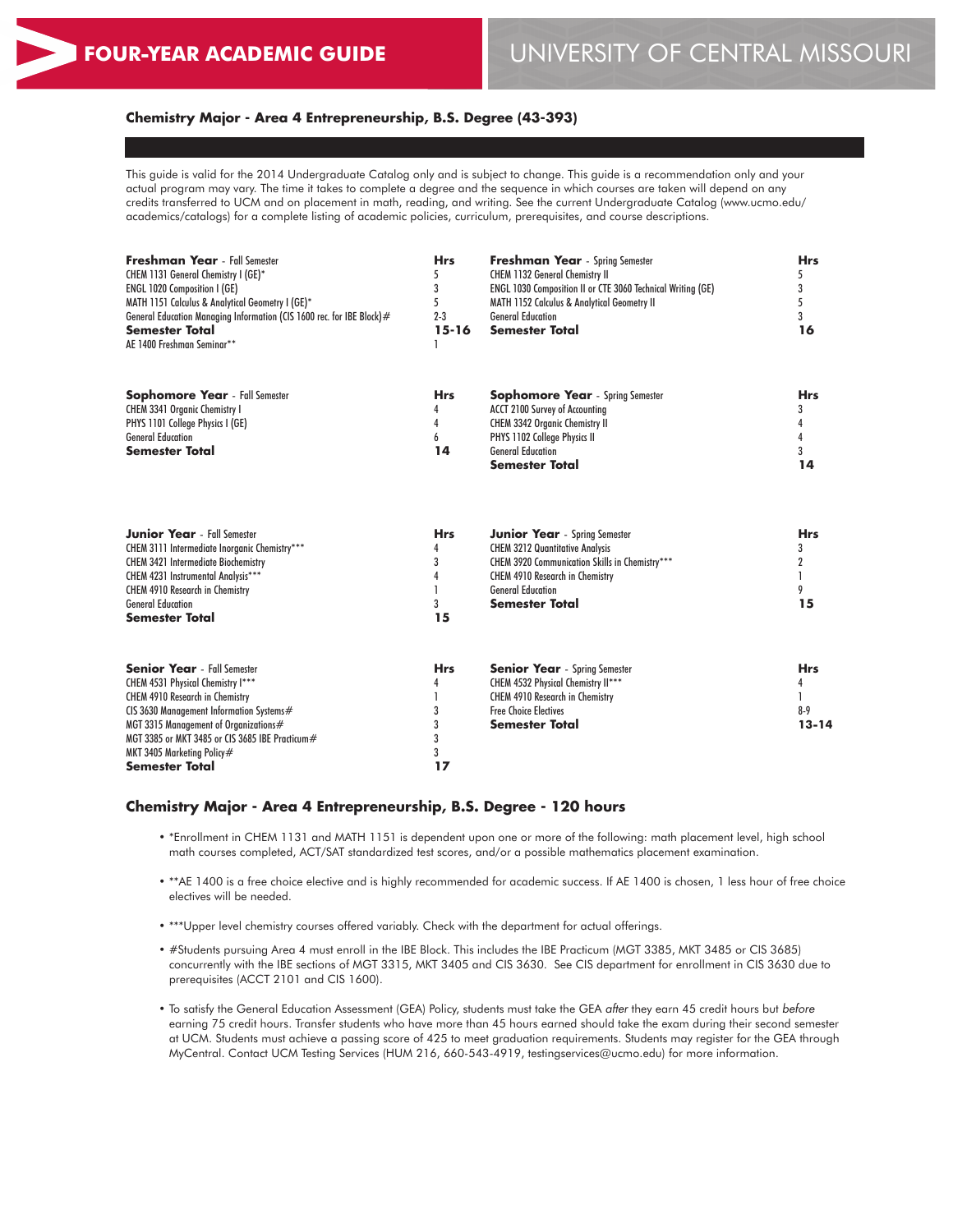#### **Chemistry Major, B.S. in Ed. Degree (41-485)**

This guide is valid for the 2014 Undergraduate Catalog only and is subject to change. This guide is a recommendation only and your actual program may vary. The time it takes to complete a degree and the sequence in which courses are taken will depend on any credits transferred to UCM and on placement in math, reading, and writing. See the current Undergraduate Catalog (www.ucmo.edu/ academics/catalogs) for a complete listing of academic policies, curriculum, prerequisites, and course descriptions.

| <b>Freshman Year</b> - Fall Semester<br>BIOL 1110 Principles of Biology or BIOL 1111 Plant Biology*<br>CHEM 1131 General Chemistry I (GE)**<br>CTE 2000 Technology & Society (GE)<br><b>ENGL 1020 Composition I (GE)</b><br><b>Semester Total</b>                                                                                                | <b>Hrs</b><br>$3-4$<br>5<br>3<br>3<br>$14 - 15$                     | <b>Freshman Year</b> - Spring Semester<br><b>BIOL 1005 Introduction to Environmental Sciences (GE)</b><br><b>CHEM 1132 General Chemistry II</b><br><b>ENGL 1030 Composition II or CTE 3060 Technical Writing (GE)</b><br>HIST 1350 or 1351 History of the United States (GE)<br><b>Semester Total</b>      | <b>Hrs</b><br>5<br>3<br>3<br>14                   |
|--------------------------------------------------------------------------------------------------------------------------------------------------------------------------------------------------------------------------------------------------------------------------------------------------------------------------------------------------|---------------------------------------------------------------------|------------------------------------------------------------------------------------------------------------------------------------------------------------------------------------------------------------------------------------------------------------------------------------------------------------|---------------------------------------------------|
| <b>Sophomore Year</b> - Fall Semester<br>CHEM 3341 Organic Chemistry I<br><b>EDFL 2100 Foundations of Education</b><br>FLDX 2150 Introductory Field Experience<br><b>EDFL 2240 Educational Psychology</b><br>EDSP 2100 Education of the Exceptional Child<br><b>MATH 1151 Calculus &amp; Analytic Geometry I (GE)**</b><br><b>Semester Total</b> | <b>Hrs</b><br>4<br>$\overline{2}$<br>3<br>$\overline{2}$<br>5<br>17 | <b>Sophomore Year</b> - Spring Semester<br><b>CHEM 3212 Quantitative Analysis</b><br><b>EASC 1004 Introduction to Geology</b><br>PHYS 1101 or PHYS 2121 (or PHYS 2123 & 1123)<br>POLS 1510 American Government (GE)<br><b>Semester Total</b><br>(Successfully complete MoGEA exam by end of this semester) | <b>Hrs</b><br>3<br>4<br>$4 - 5$<br>3<br>$14 - 15$ |
| <b>Junior Year</b> - Fall Semester<br>CHEM 3111 Intermediate Inorganic Chemistry***<br>PSY 4230 Psychology of Adolescence (GE)<br>Major Elective#<br><b>General Education</b><br><b>Semester Total</b>                                                                                                                                           | <b>Hrs</b><br>4<br>3<br>3<br>16                                     | <b>Junior Year</b> - Spring Semester<br>CHEM 4531 or 4532 Physical Chemistry***<br>EDFL 4210 The Teaching of Reading in the Secondary School<br><b>EDFL 4300 Educational Measurement &amp; Evaluation</b><br><b>General Education</b><br><b>Free Choice Elective</b><br><b>Semester Total</b>              | <b>Hrs</b><br>4<br>2<br>6<br>3<br>17              |
| <b>Senior Year</b> - Fall Semester<br><b>CHEM 3421 Intermediate Biochemistry</b><br>EDFL 3500 Secondary Teaching & Behavioral Management<br>FLDX 3550 Practicum in Secondary Instruction<br>STCH 4050 Science Teaching Methods<br>Major Elective#<br><b>General Education</b><br>Semester Total                                                  | <b>Hrs</b><br>3<br>3<br>3<br>$1-3$<br>3<br>$14 - 16$                | <b>Senior Year</b> - Spring Semester +<br>FLDX 4595 Student Teaching Secondary I<br>FLDX 4468 Student Teaching Secondary II<br>STCH 4080 Secondary Science Teaching<br><b>Semester Total</b>                                                                                                               | <b>Hrs</b><br>5<br>3<br>12                        |

#### **Chemistry Major, B.S. in Ed. Degree - 120 hours**

- \*Students completing the Unified Science Certification requirements should choose BIOL 1111 instead of BIOL 1110. Meet with a departmental advisor to learn more about Unified Science Certification.
- \*\*Enrollment in CHEM 1131 and MATH 1151 is dependent upon one or more of the following: math placement level, high school math courses completed, ACT/SAT standardized test scores, and/or a possible mathematics placement examination.
- \*\*\* Upper level chemistry courses offered variably. Check with the department for actual offerings.
- #See catalog for major electives and Unified Science Certification requirements. Number of major electives ranges from 4-6 credit hours and will depend on biology and physics choices.
- +The courses listed for this semester constitute the professional education (student teaching) block. The student should not take any other courses during this semester.
- The Missouri General Education Assessment (MoGEA) is an exam required of all Teacher Education students. Students must pass all five areas of the MoGEA for admission to the Teacher Education Program. Students should take and successfully complete the MoGEA before completion of their sophomore year (60 earned hours). See your academic advisor to discuss the classes needed to prepare for the exam.
- See www.ucmo.edu/cert for statement and information (including application) on admission to teacher education. Full admission is required before enrollment in professional education classes and student teaching. The application for student teaching is due approximately one year in advance.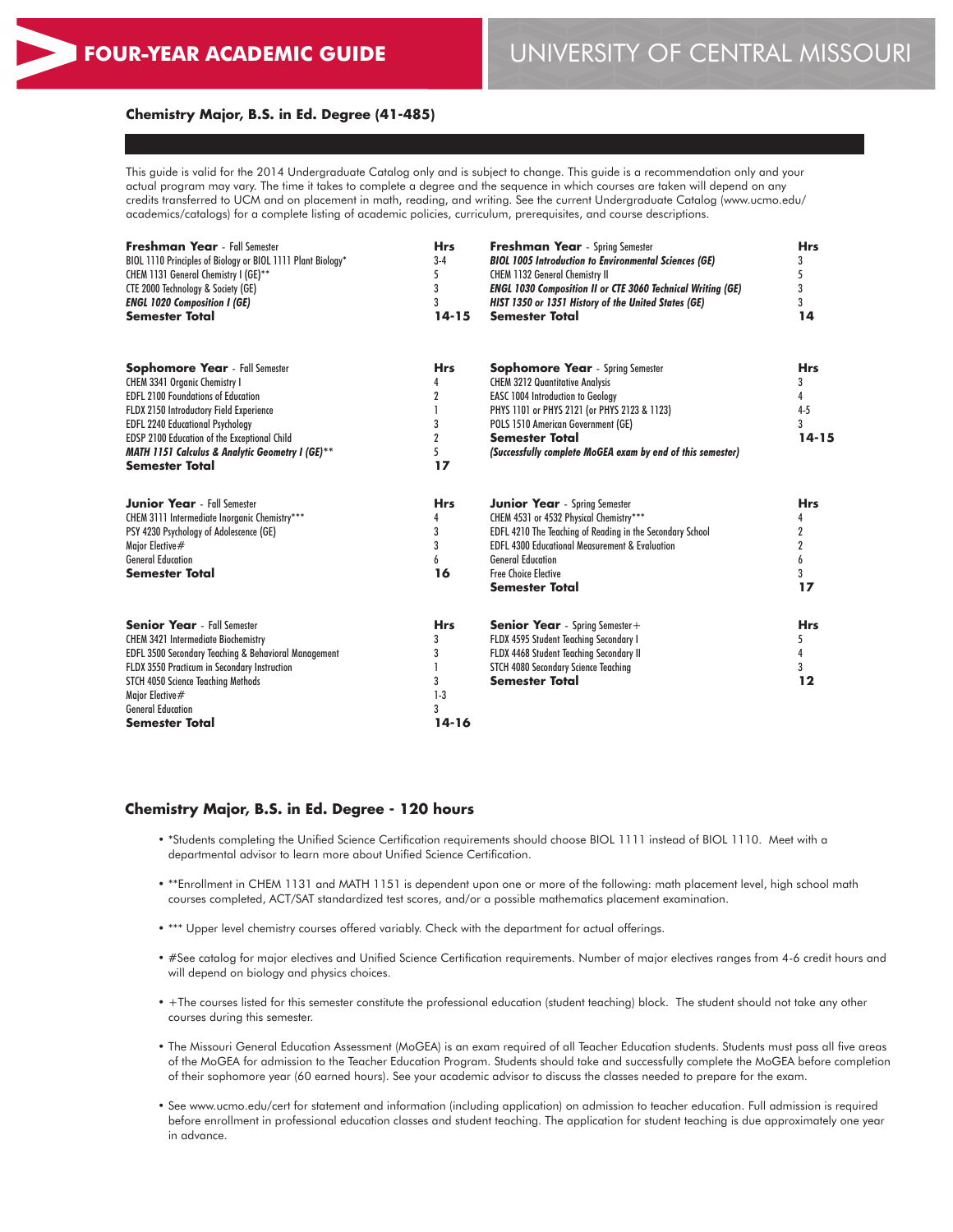# **FOUR-YEAR ACADEMIC GUIDE** UNIVERSITY OF CENTRAL MISSOURI

#### **Child and Family Development Major, B.S. Degree (43-121)**

This guide is valid for the 2014 Undergraduate Catalog only and is subject to change. This guide is a recommendation only and your actual program may vary. The time it takes to complete a degree and the sequence in which courses are taken will depend on any credits transferred to UCM and on placement in math, reading, and writing. See the current Undergraduate Catalog (www.ucmo.edu/ academics/catalogs) for a complete listing of academic policies, curriculum, prerequisites, and course descriptions.

| <b>Freshman Year</b> - Fall Semester<br>AE 1450 Valuing Differences<br>CFD 1010 Individual & Family Relationships (GE)<br>ENGL 1020 Composition I (GE)<br>PSY 1100 General Psychology or SOC 1800 Gen. Sociology (GE)<br><b>General Education</b><br><b>Semester Total</b><br>AE 1400 Freshman Seminar* | <b>Hrs</b><br>3<br>3<br>3<br>6<br>16         | Freshman Year - Spring Semester<br>CFD 1220 Child Development<br><b>ECEL 2110 Diversity and Social Justice (GE)</b><br>ENGL 1030 Composition II or CTE 3060 Technical Writing (GE)<br><b>General Education</b><br><b>Semester Total</b>                          | <b>Hrs</b><br>3<br>3<br>3<br>6<br>15 |
|---------------------------------------------------------------------------------------------------------------------------------------------------------------------------------------------------------------------------------------------------------------------------------------------------------|----------------------------------------------|------------------------------------------------------------------------------------------------------------------------------------------------------------------------------------------------------------------------------------------------------------------|--------------------------------------|
| <b>Sophomore Year</b> - Fall Semester<br>CFD 1230 Observation of Children<br>HIST 1350 or 1351 History of the United States (GE)<br><b>General Education</b><br><b>Semester Total</b>                                                                                                                   | <b>Hrs</b><br>$\overline{2}$<br>3<br>9<br>14 | <b>Sophomore Year</b> - Spring Semester<br><b>CTE 3110 Financial Management Education or</b><br>FCSE 3120 Family Resource Management<br>SOC 2805 Introduction to Social Research<br><b>General Education</b><br>Free Choice Electives**<br><b>Semester Total</b> | <b>Hrs</b><br>3<br>3<br>3<br>6<br>15 |
| <b>Junior Year</b> - Fall Semester<br>CFD 3230 Family Systems & Life Span Development<br>CFD 3710 Field Experience in Child & Family Development<br>Free Choice Electives**<br><b>Semester Total</b>                                                                                                    | <b>Hrs</b><br>3<br>3<br>9<br>15              | <b>Junior Year</b> - Second Semester<br><b>CFD 3240 Parent-Child Interaction</b><br>CFD 3250 Org. & Admin. of Programs for Young Children<br>CFD 4220 Sexuality Across the Lifespan<br>Free Choice Electives**<br><b>Semester Total</b>                          | <b>Hrs</b><br>3<br>3<br>3<br>6<br>15 |
| <b>Summer Semester</b><br>CFD 4710 Internship***<br><b>Semester Total</b>                                                                                                                                                                                                                               | <b>Hrs</b><br>3<br>3                         |                                                                                                                                                                                                                                                                  |                                      |
| <b>Senior Year</b> - Fall Semester<br>CFD 3260 Youth Culture and Development<br>CFD 4260 Adulthood<br>CFD 4850 Family Policy and Advocacy<br><b>CFD Major Elective (see Catalog for course choices)</b><br>Free Choice Electives**<br><b>Semester Total</b>                                             | <b>Hrs</b><br>3<br>3<br>3<br>3<br>3<br>15    | <b>Senior Year</b> - Spring Semester<br>CFD 4745 Senior Seminar<br><b>CFD Major Elective (see Catalog for course choices)</b><br>Free Choice Electives**<br><b>Semester Total</b>                                                                                | <b>Hrs</b><br>3<br>3<br>6<br>12      |

#### **Child and Family Development Major, B.S. Degree - 120 hrs**

- \*AE 1400 is a free choice elective and is highly recommended for academic success. If AE 1400 is chosen, 1 less hour of free choice electives will be needed.
- \*\*For free choice elective hours please work with CFD faculty advisor to find the most appropriate options.
- \*\*\*Internship is to be completed during the summer semester before the senior year. Students must complete the Internship Application form by February 1st. Contact your faculty advisor for more information.
- A grade of C or higher is required in all CFD prefix courses.
- To satisfy the General Education Assessment (GEA) Policy, students must take the GEA *after* they earn 45 credit hours but *before* earning 75 credit hours. Transfer students who have more than 45 hours earned should take the exam during their second semester at UCM. Students must achieve a passing score of 425 to meet graduation requirements. Students may register for the GEA through MyCentral. Contact UCM Testing Services (HUM 216, 660-543-4919, testingservices@ucmo.edu) for more information.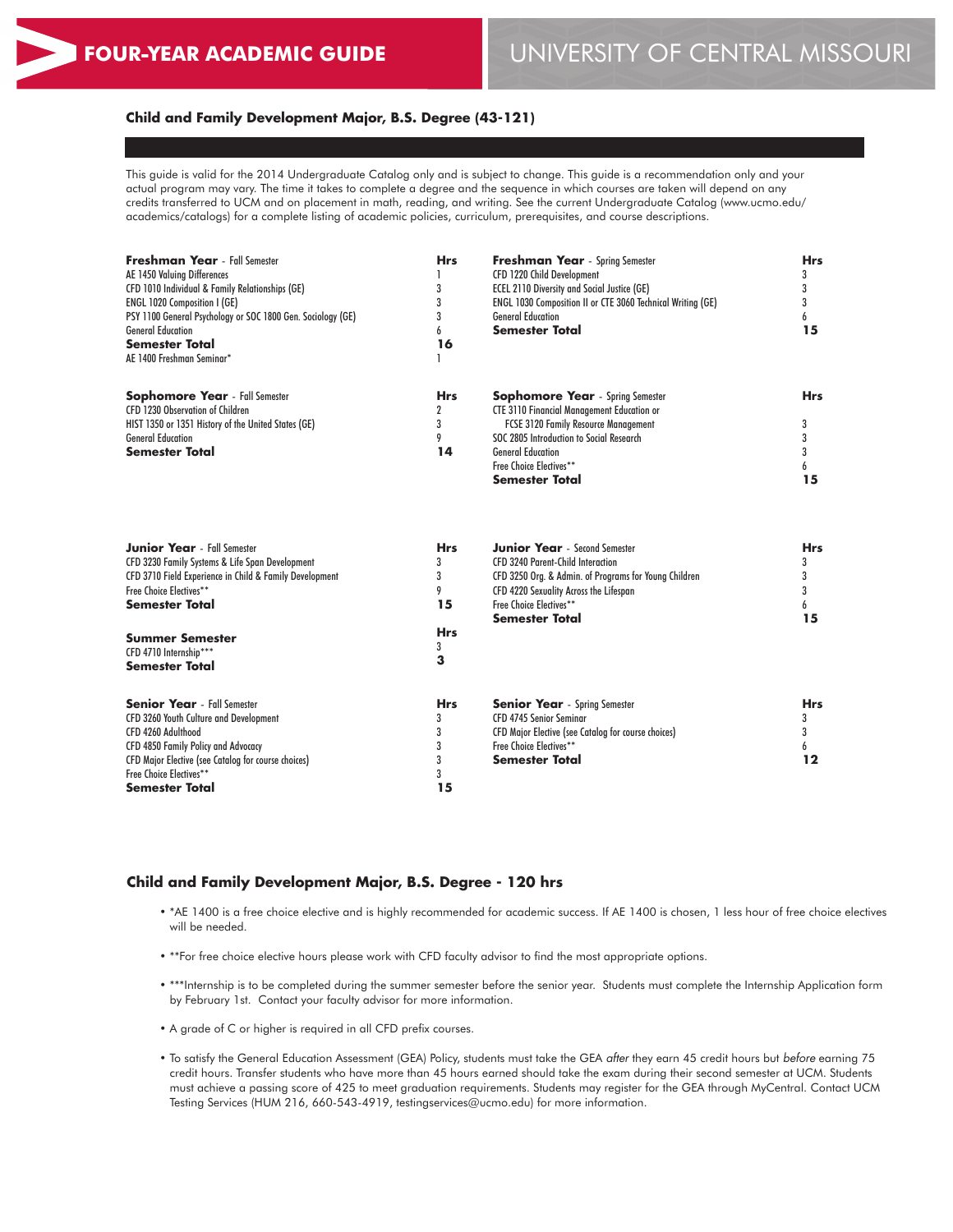# **FOUR-YEAR ACADEMIC GUIDE** UNIVERSITY OF CENTRAL MISSOURI

#### **Communication Studies Major, B.S. Degree (43-602)**

This guide is valid for the 2014 Undergraduate Catalog only and is subject to change. This guide is a recommendation only and your actual program may vary. The time it takes to complete a degree and the sequence in which courses are taken will depend on any credits transferred to UCM and on placement in math, reading, and writing. See the current Undergraduate Catalog (www.ucmo.edu/ academics/catalogs) for a complete listing of academic policies, curriculum, prerequisites, and course descriptions.

| <b>Freshman Year</b> - Fall Semester                                          | <b>Hrs</b> | <b>Freshman Year</b> - Spring Semester                             | <b>Hrs</b> |
|-------------------------------------------------------------------------------|------------|--------------------------------------------------------------------|------------|
| <b>COMM 1100 Introduction to Communication</b>                                |            | COMM 1000 Public Speaking (GE)                                     |            |
| <b>COMM 2330 Communication in Small Groups/Teams</b>                          |            | <b>COMM 2100 Introduction to Communication Theory</b>              |            |
|                                                                               |            |                                                                    |            |
| <b>ENGL 1020 Composition I (GE)</b>                                           |            | COMM 2320 Foundations of Rhetorical Theory (spring only)#          |            |
| <b>General Education</b>                                                      |            | or General Education                                               |            |
| <b>Semester Total</b>                                                         | 16         | <b>ENGL 1030 Composition II or CTE 3060 Technical Writing (GE)</b> |            |
|                                                                               |            | <b>General Education</b>                                           |            |
|                                                                               |            | <b>Semester Total</b>                                              | 15         |
| <b>Sophomore Year</b> - Fall Semester                                         | <b>Hrs</b> | <b>Sophomore Year</b> - Spring Semester                            | <b>Hrs</b> |
| COMM 1520 Reporting or COMM 2200 Writing Across the                           |            | <b>COMM 3010 Interpersonal Communication</b>                       |            |
| Media or COMM 2625 Writing & Editing for Public Relations                     |            | <b>COMM 3100 Communication Research Methods</b>                    |            |
| COMM 2000 Media Literacy (GE)                                                 |            | Major Area Electives**                                             |            |
| COMM 2380 Intro. to Organizational Comm. (fall only) $#$ or General Education | 3          | <b>General Education</b>                                           |            |
| <b>General Education</b>                                                      | h          | <b>Semester Total</b>                                              | 15         |
| <b>Semester Total</b>                                                         | 5          |                                                                    |            |

| <b>Junior Year</b> - Fall Semester              | <b>Hrs</b> | <b>Junior Year</b> - Spring Semester | <b>Hrs</b> |
|-------------------------------------------------|------------|--------------------------------------|------------|
| <b>COMM 3000 Film Appreciation (GE)</b>         |            | COMM 4320 Social Influence*          |            |
| <b>COMM 3315 Improving Listening Abilities*</b> |            | Maior Area Elective**                |            |
| Major Area Electives**                          |            | <b>Free Choice Electives</b>         |            |
| <b>Free Choice Electives</b>                    |            | Semester Total                       |            |
| <b>Semester Total</b>                           | 15         |                                      |            |

| <b>Senior Year</b> - Fall Semester | Hrs | <b>Senior Year</b> - Spring Semester | <b>Hrs</b> |
|------------------------------------|-----|--------------------------------------|------------|
| Maior Area Elective**              |     | <b>COMM 4790 Senior Capstone</b>     |            |
| Free Choice Electives***           |     | Maior Area Elective**                |            |
| <b>Semester Total</b>              | 15  | <b>Free Choice Electives***</b>      | 10         |
|                                    |     | Semester Total                       |            |

#### **Communication Studies Major, B.S. Degree - 120 hours**

- #Students will choose between COMM 2320 (spring semester only) or COMM 2380 (fall semester only). During the term when one is not taken, students should take a general education course.
- \*Course if offered only in the semester indicated.
- \*\*This major requires 15 credit hours of Major Area Electives from one of three content areas: Communication Consultancy; Social Influence and Media; Relational. See the Undergraduate Catalog for the approved courses in each area.
- \*\*\*Depending on the choices made for the 15 hour of major area electives, the minimum number (30) of upper level credit hours required for graduation may not be met. If needed, include upper level choices (3000/4000) in your general education and/or free choice electives.
- To satisfy the General Education Assessment (GEA) Policy, students must take the GEA *after* they earn 45 credit hours but *before* earning 75 credit hours. Transfer students who have more than 45 hours earned should take the exam during their second semester at UCM. Students must achieve a passing score of 425 to meet graduation requirements. Students may register for the GEA through MyCentral. Contact UCM Testing Services (HUM 216, 660-543-4919, testingservices@ucmo.edu) for more information.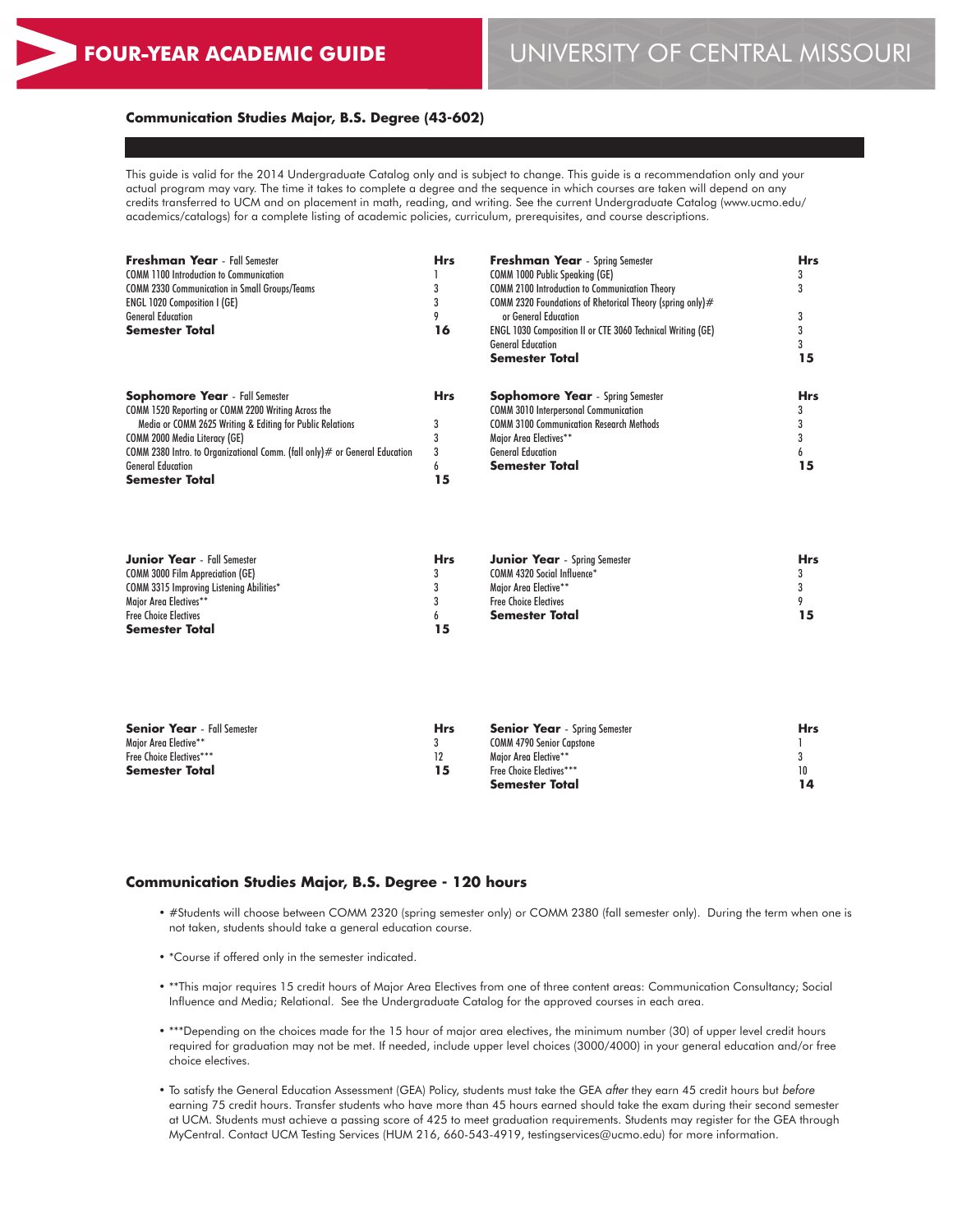# **Computer Information Systems Major (Software Development), B.S.B.A. Degree (46-266)**

This guide is valid for the 2014 Undergraduate Catalog only and is subject to change. This guide is a recommendation only and your actual program may vary. The time it takes to complete a degree and the sequence in which courses are taken will depend on any credits transferred to UCM and on placement in math, reading, and writing. See the current Undergraduate Catalog (www.ucmo.edu/ academics/catalogs) for a complete listing of academic policies, curriculum, prerequisites, and course descriptions.

| <b>Freshman Year</b> - Fall Semester<br>CIS 1600 Business Information Management (GE)*<br><b>ENGL 1020 Composition I (GE)</b><br>MATH 1111 College Algebra (GE)*<br><b>General Education</b><br><b>Semester Total</b><br>AE 1400 or BADM 1400 Freshman Seminar**                                         | <b>Hrs</b><br>3<br>3<br>3<br>6<br>15      | <b>Freshman Year</b> - Spring Semester<br>CIS 1612 Ethics in Information Technology (GE)<br>COMM 1000 Public Speaking or<br>COMM 1050 Fundamentals of Oral Communication Competency (GE)<br>ECON 1010 Principles of Macroeconomics (GE)*<br><b>ENGL 1030 Composition II or CTE 3060 Technical Writing (GE)</b><br><b>General Education</b><br><b>Semester Total</b> | <b>Hrs</b><br>3<br>3<br>3<br>3<br>3<br>15 |
|----------------------------------------------------------------------------------------------------------------------------------------------------------------------------------------------------------------------------------------------------------------------------------------------------------|-------------------------------------------|---------------------------------------------------------------------------------------------------------------------------------------------------------------------------------------------------------------------------------------------------------------------------------------------------------------------------------------------------------------------|-------------------------------------------|
| <b>Sophomore Year</b> - Fall Semester<br>ACCT 2101 Principles of Financial Accounting*<br>CIS 2605 Programming with Visual C#<br>ECON 1011 Principles of Microeconomics*<br><b>General Education</b><br><b>Semester Total</b>                                                                            | <b>Hrs</b><br>3<br>3<br>3<br>7<br>16      | <b>Sophomore Year</b> - Spring Semester<br>ACCT 2102 Principles of Managerial Accounting*<br>BLAW 2720 Legal Environment of Business*<br>CIS 2665 Principles of Data Communications & LAN<br>FIN 2801 Business Statistics I*<br><b>General Education</b><br><b>Semester Total</b><br>Note: Complete all B.S.B.A. Admission<br>requirements.*                        | <b>Hrs</b><br>3<br>3<br>3<br>3<br>3<br>15 |
| <b>Junior Year</b> - Fall Semester<br>CIS 2615 Introduction to JAVA<br>(IBE Block-below)***<br>CIS 3630 Management Information Systems***<br>MGT 3315 Management of Organizations***<br>MKT 3405 Marketing Policy***<br>IBE Practicum (CIS 3685/MKT 3485/MGT 3385)***<br><b>Semester Total</b>           | <b>Hrs</b><br>3<br>3<br>3<br>3<br>3<br>15 | <b>Junior Year</b> - Spring Semester<br><b>CIS 3650 Database Management Systems</b><br>CIS 3660 Analysis & Design of Computer Information Systems<br><b>FIN 3801 Business Statistics II</b><br>FIN 3850 Principles of Finance<br><b>MGT 3325 Business Communications</b><br><b>Semester Total</b>                                                                   | <b>Hrs</b><br>3<br>3<br>3<br>3<br>3<br>15 |
| <b>Senior Year</b> - Fall Semester<br>CIS 3670 User Interface Design<br>CIS 4660 Applications Development Using JAVA or<br>CIS 4670 Applications Development Using VB.net<br>CIS 4680 Data Resource Management<br>MGT 4357 Organization Policy & Strategy<br><b>CIS Major Elective</b><br>Semester Total | <b>Hrs</b><br>3<br>3<br>3<br>3<br>3<br>15 | <b>Senior Year</b> - Spring Semester<br>CIS 4690 Systems Architecture & Development<br><b>MGT 3360 Production/Operations Management</b><br><b>CIS Major Electives</b><br><b>General Education</b><br><b>Semester Total</b>                                                                                                                                          | <b>Hrs</b><br>3<br>3<br>5<br>3<br>14      |

# **Computer Information Systems Major (Software Development), B.S.B.A. Degree - 120 Hours**

- \*Students in this major must complete eight preadmission courses with a grade of C or higher and obtain a 2.25 cumulative GPA, and a 2.25 in these specific courses, for admission to the degree program. These courses are recommended for completion during the freshman and sophomore years. These courses are indicated with an (\*).
- \*\*AE or BADM 1400 (1 hr.) is highly recommended for academic success. AE or BADM 1400 counts as a free choice elective.
- \*\*\*All CIS majors must enroll in the IBE Block. This includes the IBE practicum (CIS 3685, MKT 3485 or MGT 3385) concurrently with the IBE sections of MGT 3315, MKT 3405, and CIS 3630. This is typically done during the fall of the junior year. Prerequisites for the IBE block include: ACCT 2101, CIS 1600, and junior standing.
- A 2.25 GPA on all coursework is required for graduation in this major.
- To satisfy the General Education Assessment (GEA) Policy, students must take the GEA *after* they earn 45 credit hours but *before* earning 75 credit hours. Transfer students who have more than 45 hours earned should take the exam during their second semester at UCM. Students must achieve a passing score of 425 to meet graduation requirements. Students may register for the GEA through MyCentral. Contact UCM Testing Services (HUM 216, 660-543-4919, testingservices@ucmo.edu) for more information.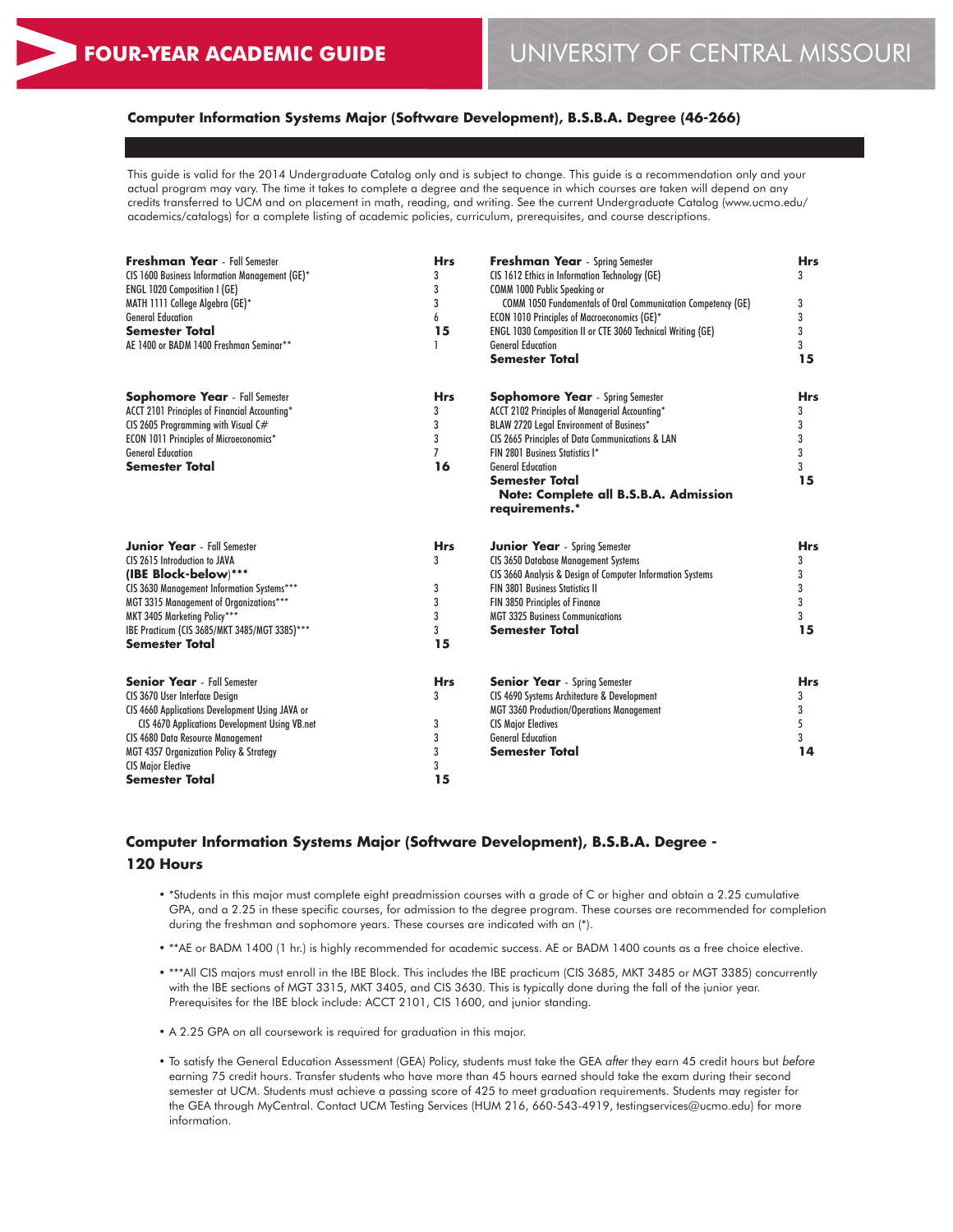## **Computer Information Systems Major (Networking), B.S.B.A. Degree (46-266)**

This guide is valid for the 2014 Undergraduate Catalog only and is subject to change. This guide is a recommendation only and your actual program may vary. The time it takes to complete a degree and the sequence in which courses are taken will depend on any credits transferred to UCM and on placement in math, reading, and writing. See the current Undergraduate Catalog (www.ucmo.edu/ academics/catalogs) for a complete listing of academic policies, curriculum, prerequisites, and course descriptions.

| <b>Freshman Year</b> - Fall Semester<br>CIS 1600 Business Information Management (GE)* | <b>Hrs</b><br>3 | <b>Freshman Year</b> - Spring Semester<br>COMM 1000 Public Speaking or | <b>Hrs</b> |
|----------------------------------------------------------------------------------------|-----------------|------------------------------------------------------------------------|------------|
| CIS 1612 Ethics in Information Technology (GE)                                         | 3               | <b>COMM 1050 Fundamentals of Oral Communication Competency (GE)</b>    | 3          |
| ECON 1010 Principles of Macroeconomics (GE)*                                           | 3               | <b>ECON 1011 Principles of Microeconomics*</b>                         | 3          |
| ENGL 1020 Composition I (GE)                                                           | 3               | ENGL 1030 Composition II or CTE 3060 Technical Writing (GE)            | 3          |
| MATH 1111 College Algebra (GE)*                                                        | 3               | <b>General Education</b>                                               | 6          |
| <b>Semester Total</b>                                                                  | 15              | <b>Semester Total</b>                                                  | 15         |
| AE 1400 or BADM 1400 Freshman Seminar**                                                |                 |                                                                        |            |
| <b>Sophomore Year</b> - Fall Semester                                                  | <b>Hrs</b>      | <b>Sophomore Year</b> - Spring Semester                                | <b>Hrs</b> |
| ACCT 2101 Principles of Financial Accounting*                                          | 3               | ACCT 2102 Principles of Managerial Accounting*                         | 3          |
| CIS 2605 Programming with Visual C#                                                    | 3               | BLAW 2720 Legal Environment of Business*                               | 3          |
| <b>General Education</b>                                                               | 10              | CIS 2615 Introduction to JAVA                                          | 3          |
| <b>Semester Total</b>                                                                  | 16              | CIS 2665 Prin. of Data Communications & Local Area Network             | 3          |
|                                                                                        |                 | FIN 2801 Business Statistics I*                                        | 3          |
|                                                                                        |                 | <b>Semester Total</b>                                                  | 15         |
|                                                                                        |                 | Note: Complete all B.S.B.A. Admission                                  |            |
|                                                                                        |                 | requirements.*                                                         |            |
| <b>Junior Year</b> - Fall Semester                                                     | <b>Hrs</b>      | <b>Junior Year</b> - Spring Semester                                   | <b>Hrs</b> |
| CIS 3665 Data Communication Technologies (fall only)                                   | 3               | <b>CIS 3650 Database Management Systems</b>                            | 3          |
| (IBE Block-below)***                                                                   |                 | CIS 3660 Analysis & Design of Computer Information Systems             | 3          |
| CIS 3630 Management Information Systems***                                             | 3               | <b>FIN 3801 Business Statistics II</b>                                 | 3          |
| MGT 3315 Management of Organizations***                                                | 3               | <b>MGT 3325 Business Communications</b>                                | 3          |
| MKT 3405 Marketing Policy***                                                           | 3               | <b>General Education</b>                                               | 3          |
| IBE Practicum (CIS 3685/MKT 3485/MGT 3385)***                                          | 3               | <b>Semester Total</b>                                                  | 15         |
| <b>Semester Total</b>                                                                  | 15              |                                                                        |            |
| <b>Senior Year</b> - Fall Semester                                                     | <b>Hrs</b>      | <b>Senior Year</b> - Spring Semester                                   | <b>Hrs</b> |
| CIS 4665 Data Communication & Distributed Data Processina                              |                 | CIS 4685 Network Planning, Design and Security (spring only)           | 3          |
| (fall and summer semesters only)                                                       | 3               | CIS 4690 Systems Architecture & Development                            | 3          |
| FIN 3850 Principles of Finance                                                         | 3               | <b>CIS Electives</b>                                                   | 5          |
| <b>MGT 3360 Production/Operations Management</b>                                       | 3               | <b>General Education</b>                                               | 3          |
| MGT 4357 Organization Policy & Strategy                                                | 3               | <b>Semester Total</b>                                                  | 14         |
| <b>CIS Elective</b>                                                                    | 3               |                                                                        |            |
| <b>Semester Total</b>                                                                  | 15              |                                                                        |            |

#### **Computer Information Systems Major (Networking), B.S.B.A. Degree - 120 Hours**

- \*Students in this major must complete eight preadmission courses with a grade of C or higher and obtain a 2.25 cumulative GPA, and a 2.25 in these specific courses, for admission to the degree program. These courses are recommended for completion during the freshman and sophomore years. These courses are indicated with an (\*).
- \*\*AE or BADM 1400 (1 hr.) is highly recommended for academic success. AE or BADM 1400 counts as a free choice elective.
- \*\*\*All CIS majors must enroll in the IBE Block. This includes the IBE practicum (CIS 3685, MKT 3485 or MGT 3385) concurrently with the IBE sections of MGT 3315, MKT 3405, and CIS 3630. This is typically done during the fall of the junior year. Prerequisites for the IBE block include: ACCT 2101, CIS 1600, and junior standing.
- A 2.25 GPA on all coursework is required for graduation in this major.
- To satisfy the General Education Assessment (GEA) Policy, students must take the GEA *after* they earn 45 credit hours but *before* earning 75 credit hours. Transfer students who have more than 45 hours earned should take the exam during their second semester at UCM. Students must achieve a passing score of 425 to meet graduation requirements. Students may register for the GEA through MyCentral. Contact UCM Testing Services (HUM 216, 660-543-4919, testingservices@ucmo.edu) for more information.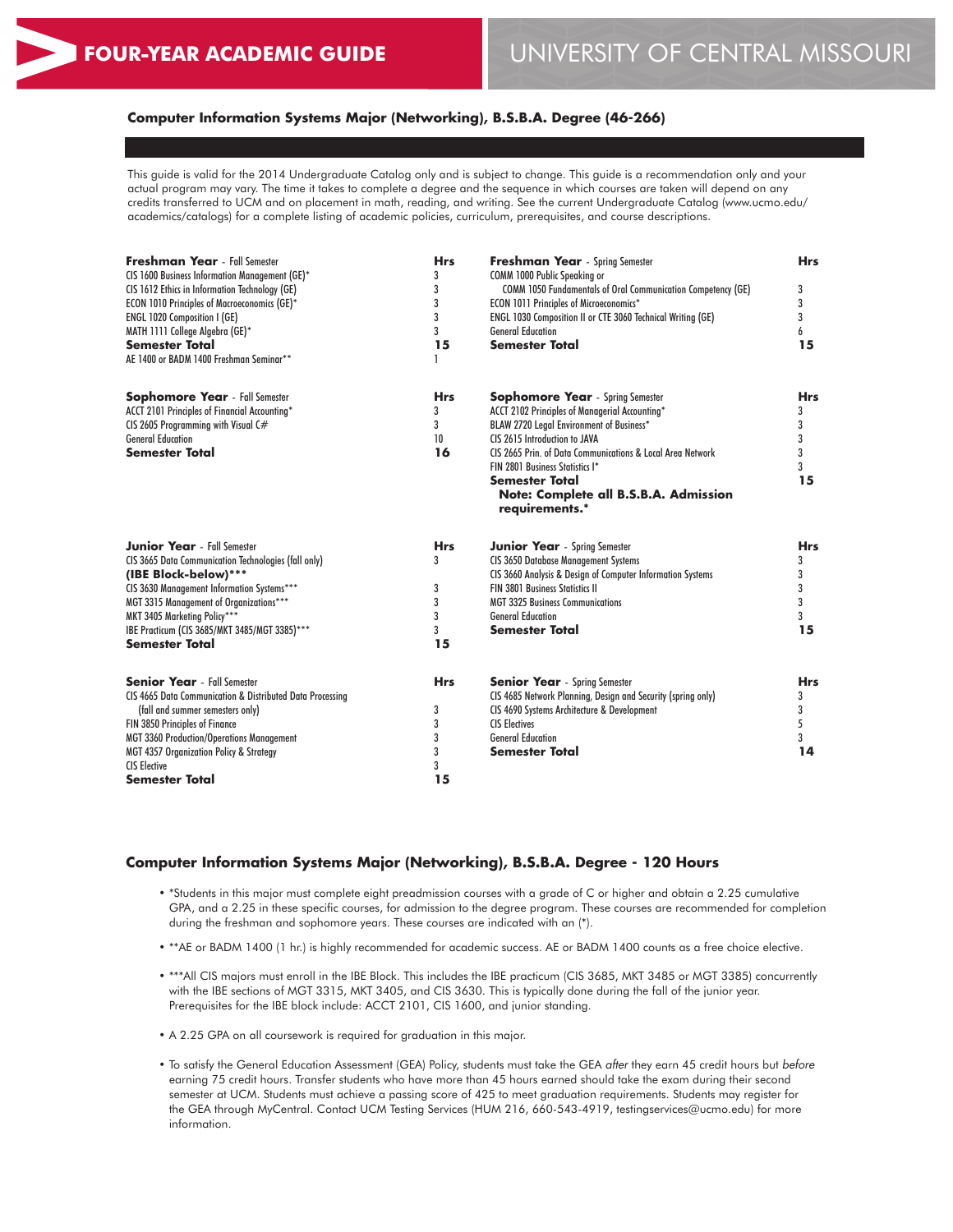## **Computer Science Major (Option 1 Software Design), B.S. Degree (43-01281)**

This guide is valid for the 2014 Undergraduate Catalog only and is subject to change. This guide is a recommendation only and your actual program may vary. The time it takes to complete a degree and the sequence in which courses are taken will depend on any credits transferred to UCM and on placement in math, reading, and writing. See the current Undergraduate Catalog (www.ucmo.edu/ academics/catalogs) for a complete listing of academic policies, curriculum, prerequisites, and course descriptions.

| <b>Freshman Year</b> - Fall Semester<br>COMM 1000 Public Speaking (GE)<br>CS 1000 Computers and Modern Society (GE)<br>CS 1100 Computer Programming I<br>ENGL 1020 Composition I (GE)<br><b>General Education</b><br><b>Semester Total</b><br>AE 1400 Freshman Seminar*                                             | <b>Hrs</b><br>3<br>3<br>3<br>3<br>3<br>15       | <b>Freshman Year</b> - Spring Semester<br>CS 1110 Computer Programming II<br><b>General Education</b><br><b>Semester Total</b>                                                                                                                                                                                                                                                                         | <b>Hrs</b><br>3<br>12<br>15                             |
|---------------------------------------------------------------------------------------------------------------------------------------------------------------------------------------------------------------------------------------------------------------------------------------------------------------------|-------------------------------------------------|--------------------------------------------------------------------------------------------------------------------------------------------------------------------------------------------------------------------------------------------------------------------------------------------------------------------------------------------------------------------------------------------------------|---------------------------------------------------------|
| <b>Sophomore Year</b> - Fall Semester<br><b>CS 2300 Data Structures</b><br>CS 3500 C and UNIX Environment**<br>MATH 1131 Applied Calculus (GE) or<br>MATH 1151 Calculus & Analytic Geometry I (GE)<br><b>General Education</b><br><b>Semester Total</b>                                                             | <b>Hrs</b><br>3<br>3<br>$3-5$<br>6<br>$15 - 17$ | <b>Sophomore Year</b> - Spring Semester<br>CS 2200 Introduction to Computer Organization<br><b>CS 2400 Discrete Structures</b><br>CS 3110 Applications Programming in C# and .NET** or<br>CS 3800 Applications Development w/ VB.NET***<br>CTE 3060 Technical Writing (GE)<br>MATH 1300 Basic Statistics (GE) $+$ + or<br>MATH 3311 Introduction to Mathematical Statistics**<br><b>Semester Total</b> | <b>Hrs</b><br>3<br>3<br>3<br>3<br>3<br>15               |
| <b>Junior Year</b> - Fall Semester<br>CS 3200 Computer Architecture**<br>CS 4110 Mobile Applications Programming with Android or<br>CS 4120 Advanced Applications Programming in Java***<br>CS 4300 Algorithm Design & Analysis**<br>Option 1 Major Elective +<br><b>General Education</b><br><b>Semester Total</b> | <b>Hrs</b><br>3<br>3<br>3<br>3<br>3<br>15       | Junior Year - Spring Semester<br>CS 3100 Programming Languages**<br>CS 3110, CS3800, CS 4110, and/or CS 4120***<br>CS 4500 Operating Systems**<br>Option 1 Major Elective +<br><b>Semester Total</b>                                                                                                                                                                                                   | <b>Hrs</b><br>3<br>$3-6$<br>$\mathbf{3}$<br>$3-6$<br>15 |
| <b>Senior Year</b> - Fall Semester<br>CS 4600 Database Theory & Applications**<br>CS 4910 Software Engineering**<br>Option 1 Major Elective +<br><b>General Education</b><br>Free Choice Electives $++$<br><b>Semester Total</b>                                                                                    | <b>Hrs</b><br>3<br>3<br>3<br>3<br>3<br>15       | <b>Senior Year</b> - Spring Semester<br>CS 4920 Senior Project**<br>Option 1 Major Elective +<br>Free Choice Electives $++$<br><b>Semester Total</b>                                                                                                                                                                                                                                                   | <b>Hrs</b><br>3<br>3<br>$7 - 9$<br>$13 - 15$            |

### **Computer Science Major (Option 1 Software Design), B.S. Degree - 120 hours**

- \*AE 1400 is a free choice elective and is highly recommended for academic success. If AE 1400 is chosen, 1 less hour of free choice electives will be needed.
- \*\*This class is only offered during the semester indicated.
- \*\*\*Option 1 requires 9-12 credit hours of major electives from CS 3110, 3800, 4110, and/or 4120. The number of hours chosen among these classes will determine the number of major electives needed from the second major electives area (see below)
- +Option 1 requires 12-15 credit hours of major electives (15 required if only 9 hours were chosen from CS 3110, 3800, 4110, and 4120 - see above). See the 2014 Undergraduate Catalog for the list of appropriate course choices.
- ++If MATH 1300 is chosen, it will count in both the major and in general education. If chosen, three additional hours of free choice electives will be needed to reach 120 hours for graduation. This plan assumes MATH 1300 is not chosen.
- +++The number of free choice electives will depend on the selections made in the two required MATH classes.
- To satisfy the General Education Assessment (GEA) Policy, students must take the GEA *after* they earn 45 credit hours but *before* earning 75 credit hours. Transfer students who have more than 45 hours earned should take the exam during their second semester at UCM. Students must achieve a passing score of 425 to meet graduation requirements. Students may register for the GEA through MyCentral. Contact UCM Testing Services (HUM 216, 660-543-4919, testingservices@ucmo.edu) for more information.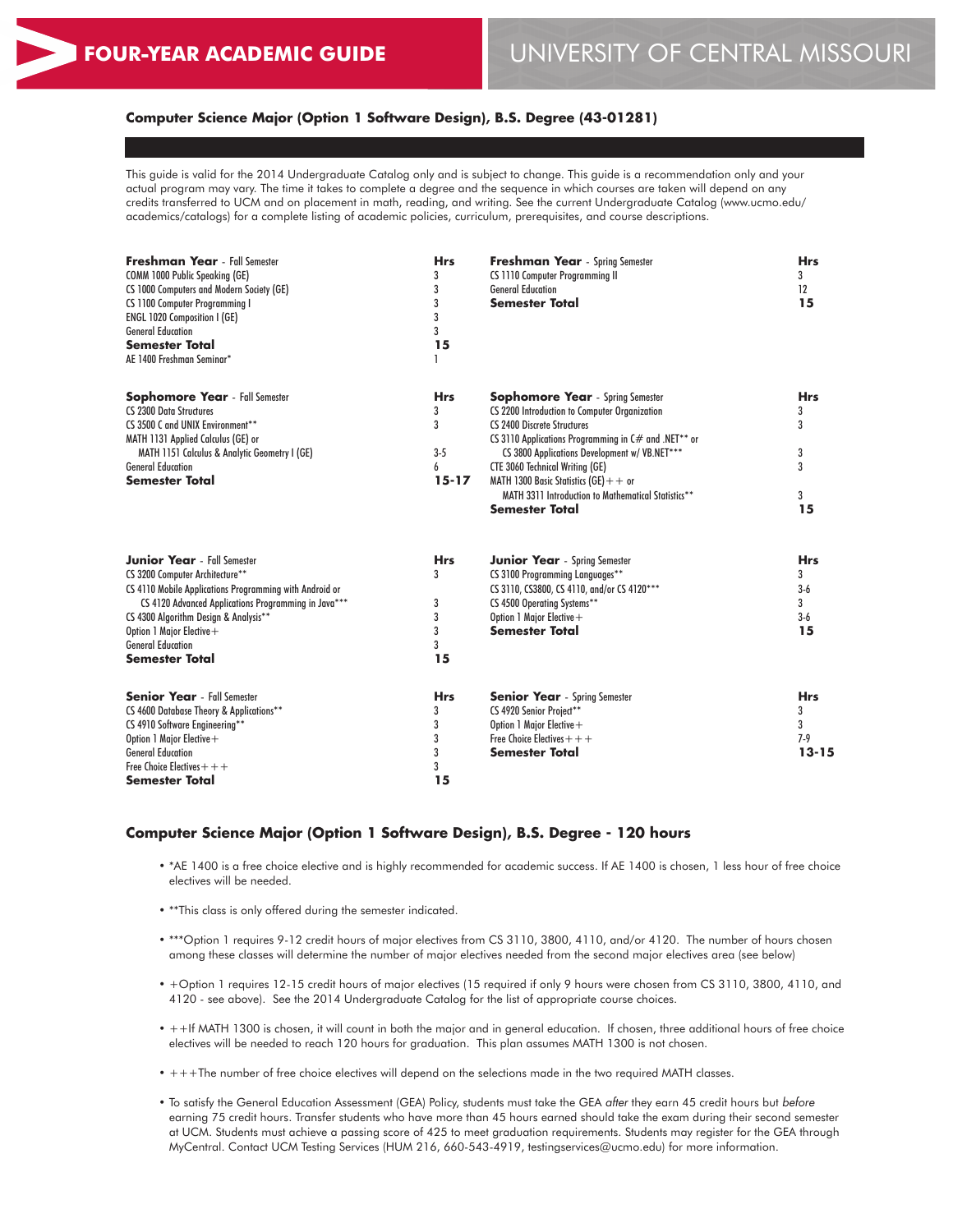## **Computer Science Major (Missouri Innovation Campus (MIC) Option 1 Software Design), B.S. Degree (43-01281)**

This guide is valid for the 2014 Undergraduate Catalog only and is subject to change. This guide is a recommendation only and your actual program may vary. The time it takes to complete a degree and the sequence in which courses are taken will depend on any credits transferred to UCM and on placement in math, reading, and writing. See the current Undergraduate Catalog (www.ucmo.edu/ academics/catalogs) for a complete listing of academic policies, curriculum, prerequisites, and course descriptions.

Courses listed in the first seven semesters include the course prefix, number, and titles used by the Metropolitan Community Colleges (MCC). The UCM equivalents are listed in parenthesis after the MCC course title. If there is no UCM equivalency, (N/A) is listed. Transfer course articulations may be found on the UCM website at www.ucmo.edu/corequiv/transferSearch.cfm.

| <b>High School Junior Year/MCC</b> - Summer Semester<br><b>COLL 100 First-Year Seminar</b><br>CSIS 110 Technology and Info. Management (BTE 1210) (GE)<br><b>Semester Total</b>                                                                                                                                                                   | <b>Hrs</b><br>1<br>3<br>4                 | <b>High School Junior Year/MCC</b> - Fall Semester<br>CSIS 123 Programming Fundamentals (CS 1100)<br>CSIS 223 Object-Oriented Programming (CS 3110)**<br>CSIS 143 Database Design and Management (CIS 3650)<br>HIST 120, HIST 121, POLS 135, POLS 136, or POLS 137 (GE)<br>MATH 110 Intermediate Algebra or MATH 120 College Algebra<br><b>Semester Total</b> | <b>Hrs</b><br>3<br>3<br>3<br>3<br>3<br>15 |
|---------------------------------------------------------------------------------------------------------------------------------------------------------------------------------------------------------------------------------------------------------------------------------------------------------------------------------------------------|-------------------------------------------|---------------------------------------------------------------------------------------------------------------------------------------------------------------------------------------------------------------------------------------------------------------------------------------------------------------------------------------------------------------|-------------------------------------------|
| <b>High School Junior Year/MCC</b> - Spring Semester<br>CSIS 222 Java (substitute for CS 1110)<br>MATH 115 (MATH 1300) (GE) + +<br>SPDR 100 Fundamentals of Speech (COMM 1000) (GE)<br><b>General Education</b><br><b>Semester Total</b>                                                                                                          | <b>Hrs</b><br>3<br>3<br>3<br>3<br>$12 \,$ | <b>High School Senior Year/MCC</b> - Summer Semester<br><b>BSAD 120 Organizational Behavior</b><br><b>CSIS 170 Principles of Information Assurance</b><br><b>Semester Total</b>                                                                                                                                                                               | <b>Hrs</b><br>3<br>3<br>6                 |
| <b>High School Senior Year/MCC</b> - Fall Semester<br>CSIS 115 Intro. to Microcomputer Applications (CIS 1600)<br><b>CSIS 161 Networking Fundamentals</b><br>ENGL 101 Composition and Reading I (ENGL 1020) (GE)<br>PHYS 130 General Physics I (PHYS 1101) (GE) or<br><b>CHEM 107 Preparatory General Chemistry (GE)</b><br><b>Semester Total</b> | <b>Hrs</b><br>3<br>3<br>3<br>5<br>14      | <b>High School Senior Year/MCC</b> - Spring Semester<br>CSIS 128 Web Development<br>CSIS 152 Linux Operating Systems (CS 3500)<br>ENGL 215 Technical Writing (CTE 3060) (GE)<br>MATH 141 Discrete Structures for CS I (CS 2400)<br><b>General Education</b><br><b>Semester Total</b><br>(graduate from high school this semester)                             | <b>Hrs</b><br>3<br>3<br>3<br>3<br>3<br>15 |
| <b>MCC/UCM Junior Year</b> - Summer Semester<br>BSAD 127/221 Management Internship I<br>CSIS 228 Advanced Web Development (CS 3120) +<br><b>Semester Total</b>                                                                                                                                                                                    | <b>Hrs</b><br>3<br>3<br>6                 | <b>MCC/UCM Junior Year</b> - Fall Semester<br>CSIS 221 Introduction to Computer Architecture (CS 2200)<br>CSIS 271 Data Structures and Algorithm Analysis (CS 2300)<br><b>CSIS 279 Web Database Programming</b><br>CSIS 290 Field Competencies and Employment Strategies<br><b>General Education</b><br><b>Semester Total</b>                                 | <b>Hrs</b><br>3<br>3<br>3<br>3<br>3<br>15 |
| <b>MCC/UCM Junior Year</b> - Spring Semester<br>CS 1000 Computers and Modern Society (GE)<br>CS 3100 Programming Languages*<br>CS 3800 Applications Development w/ VB.NET**<br>MATH 175 Calculus for Business & Social Sci. (MATH 1131) (GE)<br><b>General Education</b><br><b>Semester Total</b>                                                 | <b>Hrs</b><br>3<br>3<br>3<br>3<br>3<br>15 | <b>UCM Senior Year</b> - Summer Semester<br>CS 4020 Internship in $CS +$<br>CS 4110 Mobile Applications Programming with Android**<br><b>Semester Total</b>                                                                                                                                                                                                   | Hrs<br>3<br>3<br>6                        |
| <b>UCM Senior Year</b> - Fall Semester<br>CS 3200 Computer Architecture*<br>CS 4300 Algorithm Design & Analysis*<br>CS 4800 Computer Networking+<br>CS 4910 Software Engineering*<br><b>General Education</b><br><b>Semester Total</b>                                                                                                            | <b>Hrs</b><br>3<br>3<br>3<br>3<br>3<br>15 | <b>UCM Senior Year</b> - Spring Semester<br>CS 4120 Advanced Applications Programming in Java**<br>CS 4500 Operating Systems*<br>CS 4600 Database Theory & Applications*<br>CS 4820 Computer Security+<br>CS 4920 Senior Project*<br><b>Semester Total</b>                                                                                                    | Hrs<br>3<br>3<br>3<br>3<br>3<br>15        |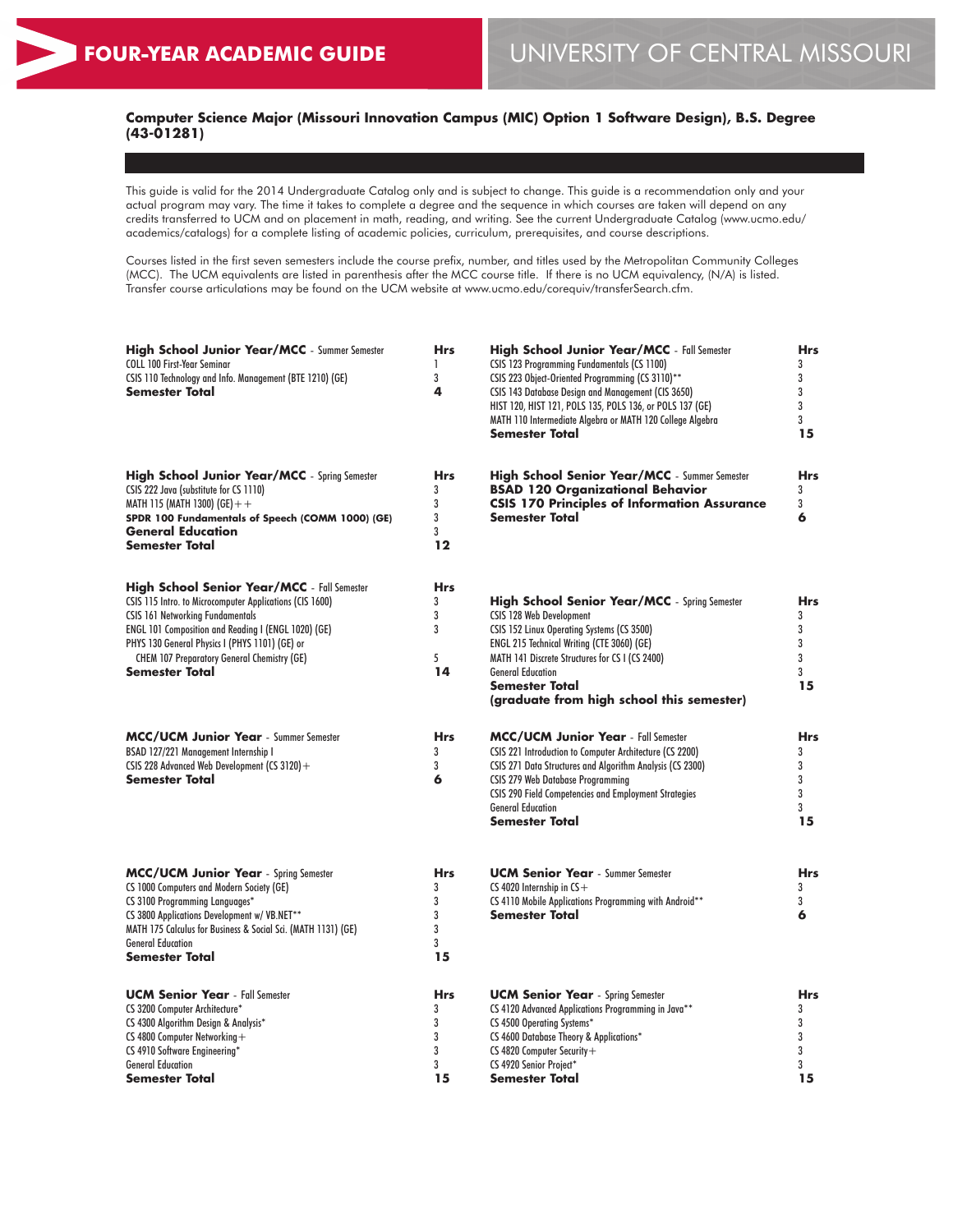## **Computer Science Major (Missouri Innovation Campus (MIC) Option 1 Software Design), B.S. Degree (43-01281)**

This guide is valid for the 2014 Undergraduate Catalog only and is subject to change. This guide is a recommendation only and your actual program may vary. The time it takes to complete a degree and the sequence in which courses are taken will depend on any credits transferred to UCM and on placement in math, reading, and writing. See the current Undergraduate Catalog (www.ucmo.edu/ academics/catalogs) for a complete listing of academic policies, curriculum, prerequisites, and course descriptions.

#### **Computer Science Major (Missouri Innovation Campus (MIC) Option 1 Software Design), B.S. Degree - 138 hours**

- This program is offered in cooperation with the Lee's Summit R-7 School District and the Metropolitan Community College (MCC). Students begin the program during their junior year in high school and will earn an AAS degree from MCC-Longview with a major in Computer Science and Information Systems: Software Development Emphasis.
- Students must be accepted into this program. Go to www.ucmo.edu/mic or call 660-543-8256 for more information.
- \*This class is only offered during the semester indicated.
- \*\*Option 1 requires 9-12 credit hours of major electives from CS 3110, 3800, 4110, and/or 4120. It is recommended that MIC students take all 12 credit hours from this list.
- +Option 1 requires 12-15 credit hours of major electives (15 required if only 9 hours were chosen from CS 3110, 3800, 4110, and 4120 - see above). It is recommended that MIC students take the following 12 credit hours: CS 3120, 4020, 4800, and 4820 from this list.
- Please note that the credit hours from any course taken at a community college that articulates or substitutes for an upper-level (3000/4000) UCM course will not count towards the upper-level hours needed for graduation. The same rule applies to any 1000/2000 level courses at four-year institutions, even if the course(s) articulates or substitutes for an upper-level (3000/4000) UCM course. Learn more at www.ucmo.edu/registrar/standards/upper.cfm.
- To satisfy the General Education Assessment (GEA) Policy, students must take the GEA *after* they earn 45 credit hours but *before* earning 75 credit hours. Transfer students who have more than 45 hours earned should take the exam during their second semester at UCM. Students must achieve a passing score of 425 to meet graduation requirements. Students may register for the GEA through MyCentral. Contact UCM Testing Services (HUM 216, 660-543-4919, testingservices@ucmo.edu) for more information.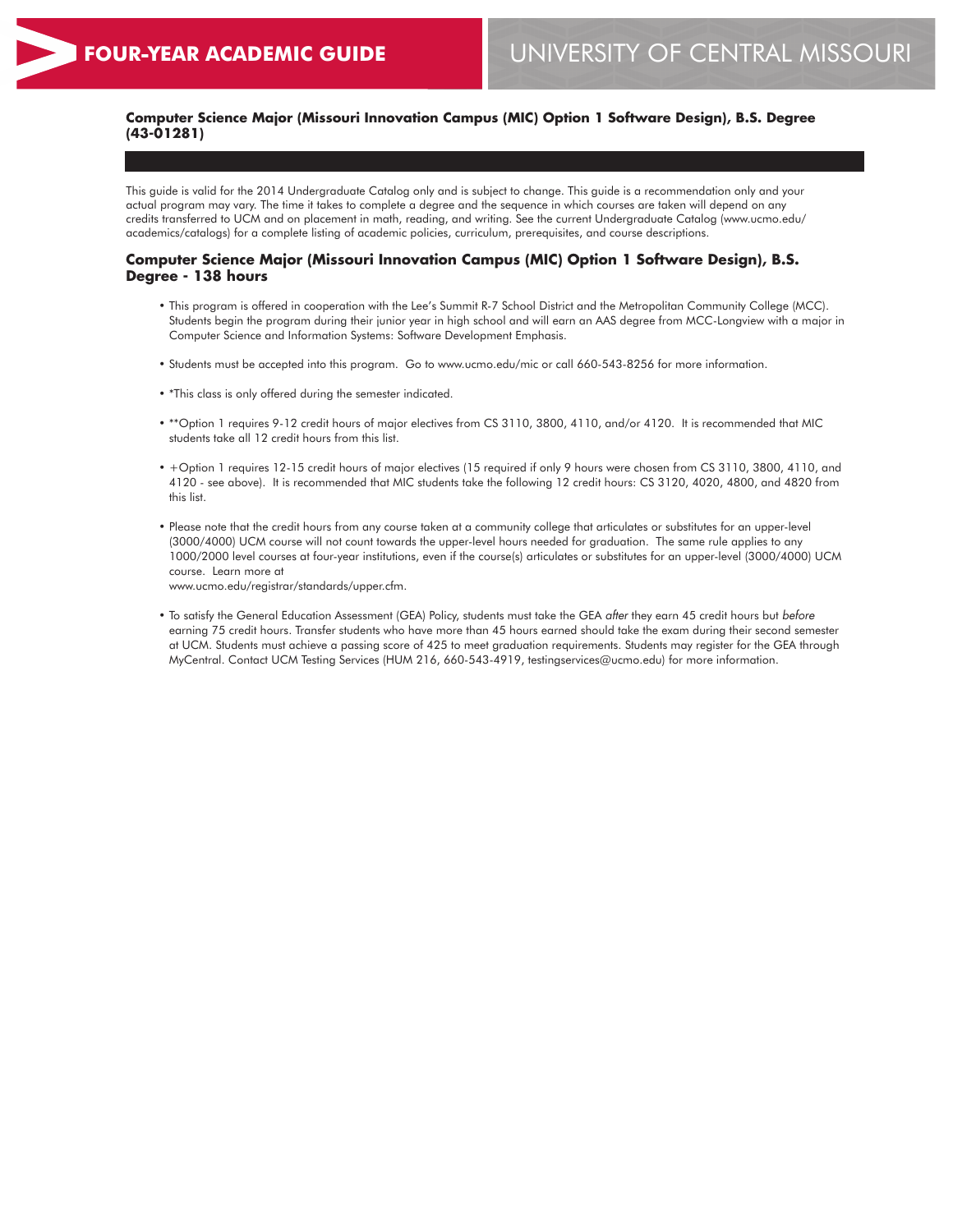## **Computer Science Major (Option 2 Computer Science), B.S. Degree (43-02281)**

This guide is valid for the 2014 Undergraduate Catalog only and is subject to change. This guide is a recommendation only and your actual program may vary. The time it takes to complete a degree and the sequence in which courses are taken will depend on any credits transferred to UCM and on placement in math, reading, and writing. See the current Undergraduate Catalog (www.ucmo.edu/academics/catalogs) for a complete listing of academic policies, curriculum, prerequisites, and course descriptions.

| Freshman Year - Fall Semester<br><b>CS 1000 Computers and Modern Society (GE)</b> | <b>Hrs</b><br>3 | <b>Freshman Year</b> - Spring Semester<br><b>COMM 1000 Public Speaking (GE)</b> | <b>Hrs</b><br>3 |  |
|-----------------------------------------------------------------------------------|-----------------|---------------------------------------------------------------------------------|-----------------|--|
| CS 1100 Computer Programming I                                                    | 3               | CS 1110 Computer Programming II                                                 | 3               |  |
| <b>ENGL 1020 Composition I (GE)</b>                                               | 3               | MATH 1151 Calculus & Analytic Geometry I (GE)                                   | 5               |  |
| <b>General Education</b>                                                          | 6               | <b>General Education</b>                                                        | 3               |  |
| <b>Semester Total</b>                                                             | 15              | <b>Semester Total</b>                                                           | 14              |  |
| AE 1400 Freshman Seminar*                                                         |                 |                                                                                 |                 |  |
| <b>Sophomore Year</b> - Fall Semester                                             | <b>Hrs</b>      | <b>Sophomore Year</b> - Spring Semester                                         | <b>Hrs</b>      |  |
| <b>CS 2300 Data Structures</b>                                                    | 3               | BIOL 1005, 1110, 2010, 2510, CHEM 1103,                                         |                 |  |
| CS 3500 C and UNIX Environment**                                                  | 3               | EASC 3010, 3112, 3114, or PHYS 1103+                                            | 3               |  |
| <b>MATH 1152 Calculus &amp; Analytic Geometry II</b>                              | 5               | CS 2200 Introduction to Computer Organization                                   | 3               |  |
| <b>General Education</b>                                                          | 3               | CS 2400 Discrete Structures                                                     | 3               |  |
| <b>Semester Total</b>                                                             | 14              | <b>CTE 3060 Technical Writing (GE)</b>                                          | 3               |  |
|                                                                                   |                 | <b>General Education</b>                                                        | 3               |  |
|                                                                                   |                 | <b>Semester Total</b>                                                           | 15              |  |
| <b>Junior Year</b> - Fall Semester                                                | <b>Hrs</b>      | <b>Junior Year</b> - Spring Semester                                            | <b>Hrs</b>      |  |
| BIOL 1007, EASC 1004, or PHYS 1101++                                              | 4               | BIOL 1112, EASC 1114, or PHYS $1102 + +$                                        | 4               |  |
| CS 3200 Computer Architecture**                                                   | 3<br>3          | CS 3100 Programming Languages**                                                 | 3<br>3          |  |
| CS 4300 Algorithm Design & Analysis**<br><b>General Education</b>                 | 6               | CS 4500 Operating Systems**<br>Option 2 Major Elective***                       | 3               |  |
| Semester Total                                                                    | 16              | <b>General Education</b>                                                        | 3               |  |
|                                                                                   |                 | <b>Semester Total</b>                                                           | 16              |  |
| <b>Senior Year</b> - Fall Semester                                                | <b>Hrs</b>      | <b>Senior Year</b> - Spring Semester                                            | <b>Hrs</b>      |  |
| CS 4600 Database Theory & Applications**                                          | 3               | CS 4920 Senior Project**                                                        | 3               |  |
| CS 4910 Software Engineering**                                                    | 3               | MATH 2153 Calculus & Analytic Geometry III or                                   |                 |  |
| MATH 3311 Introduction to Mathematical Statistics**                               | 3               | MATH 3710 Linear Algebra or MATH 4450 Intro. to Graph Theory                    | 3               |  |
| Option 2 Major Elective***                                                        | 3               | Free Choice Electives $++$                                                      | 9               |  |
| <b>General Education</b>                                                          | 3               | Semester Total                                                                  | 15              |  |
| Semester Total                                                                    | 15              |                                                                                 |                 |  |

#### **Computer Science Major (Option 2 Computer Science), B.S. Degree - 120 hours**

- \*AE 1400 is a free choice elective and is highly recommended for academic success. If AE 1400 is chosen, 1 less hour of free choice electives will be needed.
- \*\*This class is only offered during the semester indicated.
- \*\*\*Option 2 requires 6 hours of CS major electives. See the 2014 Undergraduate Catalog for the list of appropriate course choices.
- +If chosen, BIOL 1005, 2010, 2510, CHEM 1103, or PHYS 1103 will count both in the major and in general education.
- ++Students must choose one set from : BIOL 1007/1112, EASC 1004/1114, or PHYS 1101/1102. If chosen, BIOL 1007, EASC 1004, 1114, or PHYS 1101 will count both in the major and in general education.
- +++The number of free choice electives required will depend on the selections made in the Option 2 courses. Up to seven hours of overlap between major and general education is possible. This plan assumes no overlap.
- To satisfy the General Education Assessment (GEA) Policy, students must take the GEA *after* they earn 45 credit hours but *before* earning 75 credit hours. Transfer students who have more than 45 hours earned should take the exam during their second semester at UCM. Students must achieve a passing score of 425 to meet graduation requirements. Students may register for the GEA through MyCentral. Contact UCM Testing Services (HUM 216, 660-543-4919, testingservices@ucmo.edu) for more information.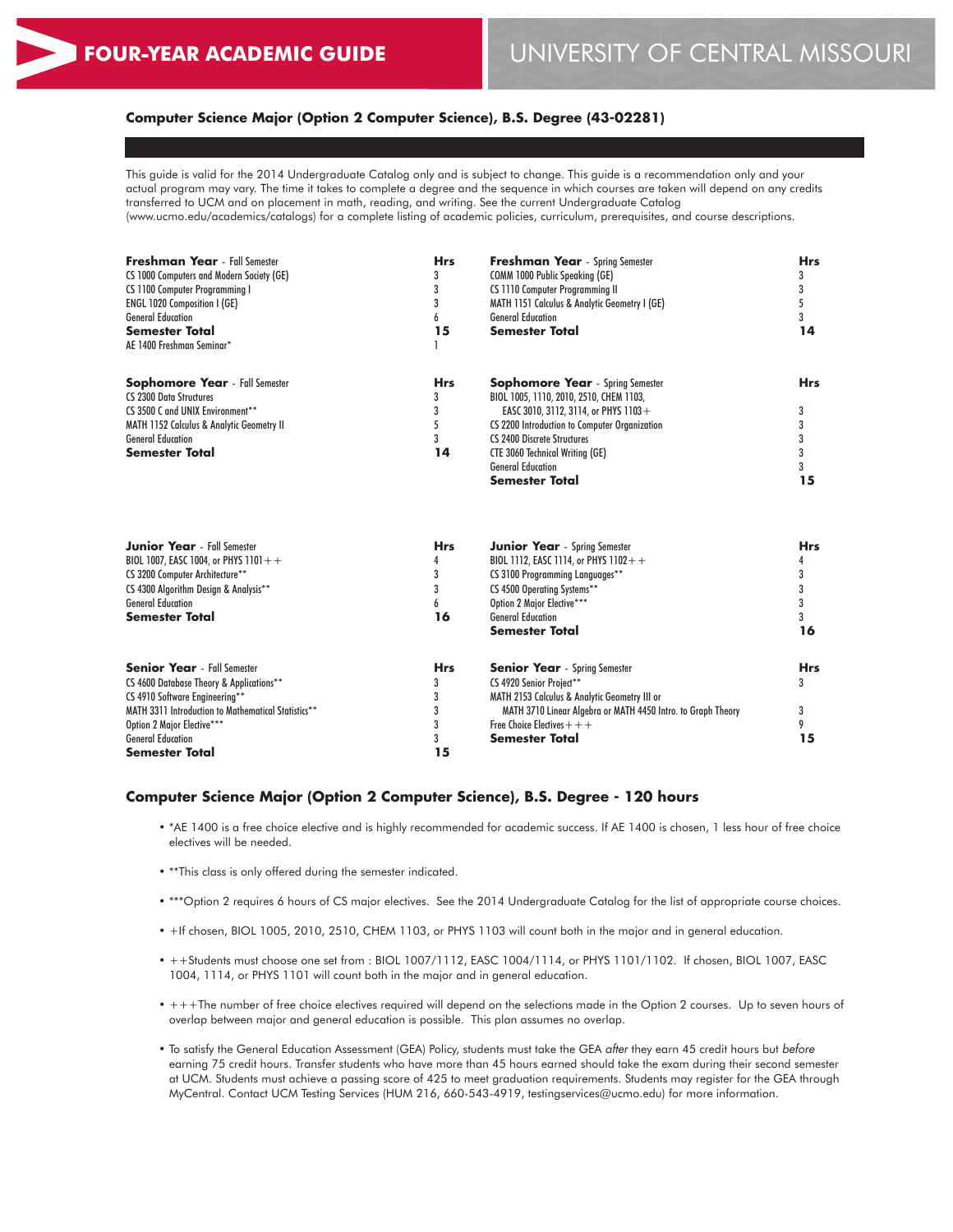General Education **Semester Total** **13-15**

### **Computer Science Major (Option 3 Computer Networking and Security - Applications Development), B.S. Degree (43-03281)**

This guide is valid for the 2014 Undergraduate Catalog only and is subject to change. This guide is a recommendation only and your actual program may vary. The time it takes to complete a degree and the sequence in which courses are taken will depend on any credits transferred to UCM and on placement in math, reading, and writing. See the current Undergraduate Catalog (www.ucmo.edu/ academics/catalogs) for a complete listing of academic policies, curriculum, prerequisites, and course descriptions.

| <b>Freshman Year</b> - Fall Semester<br>CS 1000 Computers and Modern Society (GE)<br>CS 1100 Computer Programming I<br><b>ENGL 1020 Composition I (GE)</b><br><b>General Education</b><br><b>Semester Total</b><br>AE 1400 Freshman Seminar*      | <b>Hrs</b><br>3<br>3<br>15             | <b>Freshman Year</b> - Spring Semester<br>COMM 1000 Public Speaking (GE)<br>CS 1110 Computer Programming II<br><b>General Education</b><br><b>Semester Total</b>                                                                                                                                                          | <b>Hrs</b><br>3<br>3<br>9<br>15           |
|---------------------------------------------------------------------------------------------------------------------------------------------------------------------------------------------------------------------------------------------------|----------------------------------------|---------------------------------------------------------------------------------------------------------------------------------------------------------------------------------------------------------------------------------------------------------------------------------------------------------------------------|-------------------------------------------|
| <b>Sophomore Year</b> - Fall Semester<br><b>CS 2300 Data Structures</b><br>CS 3500 C and UNIX Environment***<br>MATH 1131 Applied Calculus (GE) or<br>MATH 1151 Calculus & Analytic Geometry I (GE)<br><b>General Education</b><br>Semester Total | <b>Hrs</b><br>3<br>3<br>$3-5$<br>15-17 | <b>Sophomore Year</b> - Spring Semester<br>CS 2200 Introduction to Computer Organization<br>CS 2400 Discrete Structures<br><b>CTE 3060 Technical Writing (GE)</b><br>MATH 1300 Basic Statistics $(GE) + or$<br>MATH 3311 Introduction to Mathematical Statistics***<br>Option 3 Major Elective**<br><b>Semester Total</b> | <b>Hrs</b><br>3<br>3<br>3<br>3<br>3<br>15 |
| <b>Junior Year</b> - Fall Semester<br>CS 3200 Computer Architecture***<br>CS 4300 Algorithm Design & Analysis***<br>Option 3 Major Elective**<br><b>General Education</b><br><b>Semester Total</b>                                                | <b>Hrs</b><br>3<br>3<br>6<br>3<br>15   | <b>Junior Year</b> - Spring Semester<br>CS 3100 Programming Languages***<br>CS 4500 Operating Systems***<br>Option 3 Major Elective**<br>Free Choice Electives $+$ +<br>Semester Total                                                                                                                                    | <b>Hrs</b><br>3<br>3<br>6<br>3<br>15      |
| <b>Senior Year</b> - Fall Semester<br>CS 4600 Database Theory & Applications***<br>CS 4910 Software Engineering***<br>Option 3 Major Electives**                                                                                                  | <b>Hrs</b><br>3<br>6                   | <b>Senior Year</b> - Spring Semester<br>CS 4920 Senior Project***<br>Option 3 Major Elective**<br>Free Choice Electives $+$ +                                                                                                                                                                                             | <b>Hrs</b><br>3<br>3<br>$7-9$             |

### **Computer Science Major (Option 3 Computer Networking and Security - Applications Development), B.S. Degree - 120 hours**

3 **15**

• \*AE 1400 is a free choice elective and is highly recommended for academic success. If AE 1400 is chosen, 1 less hour of free choice electives will be needed.

**Semester Total**

- \*\*Option 3 requires a total of 24 hours of major electives: 9-15 hours from set one and 9-15 hours from set two. See the 2014 Undergraduate Catalog for the list of appropriate course choices in each set.
- \*\*\*This class is only offered during the semester indicated.
- +If MATH 1300 is chosen, it will count in both the major and in general education. If chosen, three additional hours of free choice electives will be needed to reach 120 hours for graduation. This plan assumes MATH 1300 is not chosen.
- ++The number of free choice electives will depend on the selections made in the two required MATH classes.
- To satisfy the General Education Assessment (GEA) Policy, students must take the GEA *after* they earn 45 credit hours but *before* earning 75 credit hours. Transfer students who have more than 45 hours earned should take the exam during their second semester at UCM. Students must achieve a passing score of 425 to meet graduation requirements. Students may register for the GEA through MyCentral. Contact UCM Testing Services (HUM 216, 660-543-4919, testingservices@ucmo.edu) for more information.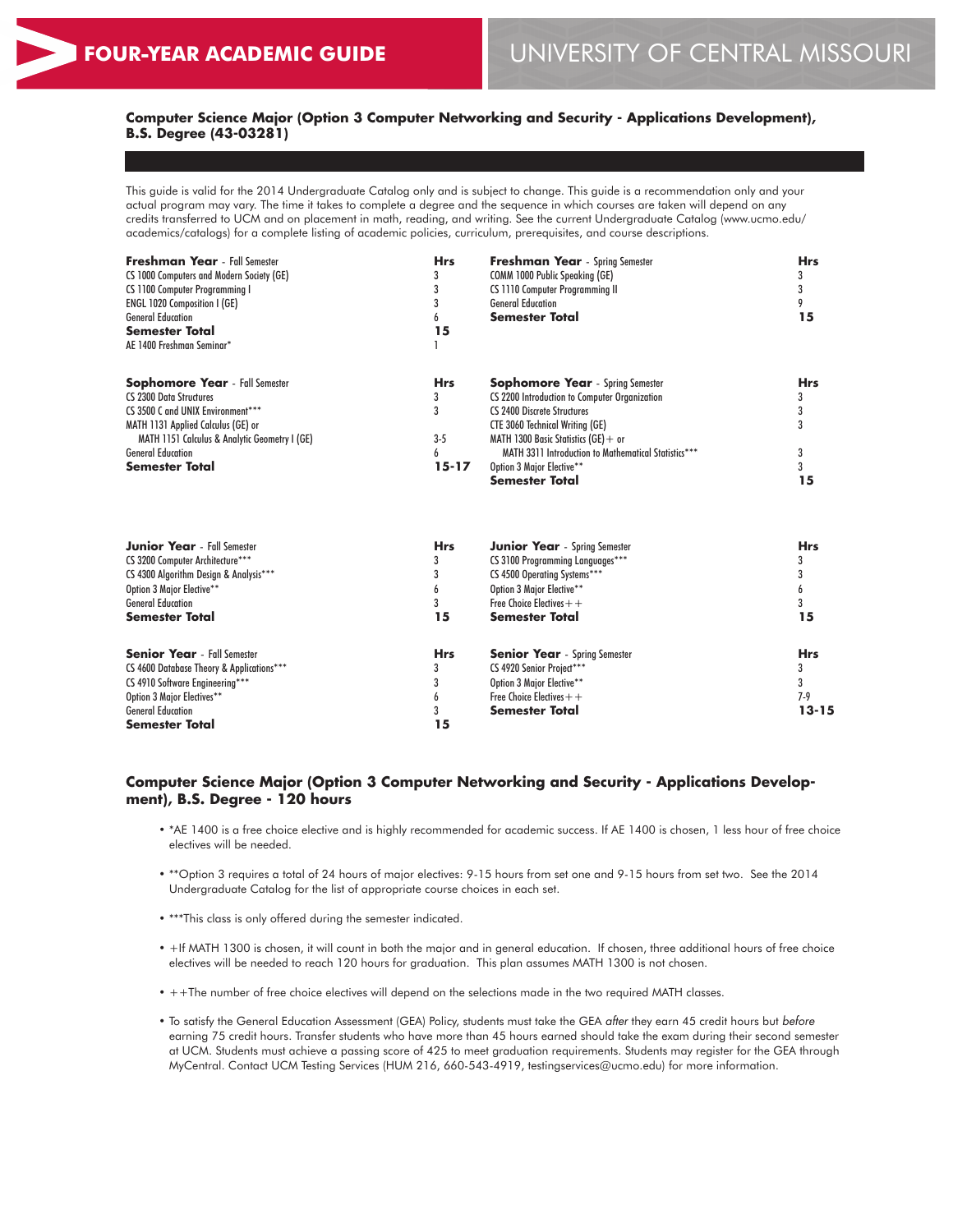#### **Computer Science Major (Option 4 Game Development), B.S. Degree (43-04281)**

This guide is valid for the 2014 Undergraduate Catalog only and is subject to change. This guide is a recommendation only and your actual program may vary. The time it takes to complete a degree and the sequence in which courses are taken will depend on any credits transferred to UCM and on placement in math, reading, and writing. See the current Undergraduate Catalog (www.ucmo.edu/ academics/catalogs) for a complete listing of academic policies, curriculum, prerequisites, and course descriptions.

| <b>Freshman Year</b> - Fall Semester          | <b>Hrs</b> | <b>Freshman Year</b> - Spring Semester               | <b>Hrs</b> |  |
|-----------------------------------------------|------------|------------------------------------------------------|------------|--|
| CS 1000 Computers and Modern Society (GE)     | 3          | COMM 1000 Public Speaking (GE)                       | 3          |  |
| CS 1100 Computer Programming I                | 3          | CS 1110 Computer Programming II                      | 3          |  |
| <b>ENGL 1020 Composition I (GE)</b>           | 3          | <b>General Education</b>                             | 9          |  |
| <b>General Education</b>                      | 6          | <b>Semester Total</b>                                | 15         |  |
| <b>Semester Total</b>                         | 15         |                                                      |            |  |
| AE 1400 Freshman Seminar*                     |            |                                                      |            |  |
| <b>Sophomore Year</b> - Fall Semester         | <b>Hrs</b> | <b>Sophomore Year</b> - Spring Semester              | <b>Hrs</b> |  |
| <b>CS 2300 Data Structures</b>                | 3          | CS 2200 Introduction to Computer Organization        | 3          |  |
| CS 3500 C and UNIX Environment***             | 3          | <b>CS 2400 Discrete Structures</b>                   | 3          |  |
| MATH 1131 Applied Calculus (GE) or            |            | <b>CTE 3060 Technical Writing (GE)</b>               | 3          |  |
| MATH 1151 Calculus & Analytic Geometry I (GE) | $3-5$      | MATH 1300 Basic Statistics (GE) + or                 |            |  |
| <b>General Education</b>                      | 6          | MATH 3311 Introduction to Mathematical Statistics*** | 3          |  |
| <b>Semester Total</b>                         | $15 - 17$  | Option 4 Major Elective**                            | 3          |  |
|                                               |            | <b>Semester Total</b>                                | 15         |  |
| <b>Junior Year</b> - Fall Semester            | <b>Hrs</b> | <b>Junior Year</b> - Spring Semester                 | <b>Hrs</b> |  |
| CS 3810 Introduction to Game Design           | 3          | CS 3100 Programming Languages***                     | 3          |  |
| CS 3200 Computer Architecture***              | 3          | CS 4110 Mobile Applications Programming with Android | 3          |  |
| CS 4300 Algorithm Design & Analysis***        | 3          | CS 4500 Operating Systems***                         | 3          |  |
| Option 4 Major Elective**                     | 3          | Option 4 Major Elective**                            | 3          |  |
| <b>General Education</b>                      | 3          | Free Choice Electives $++$                           | 3          |  |
| Semester Total                                | 15         | <b>Semester Total</b>                                | 15         |  |
| <b>Senior Year</b> - Fall Semester            | <b>Hrs</b> | <b>Senior Year</b> - Spring Semester                 | <b>Hrs</b> |  |
| CS 4600 Database Theory & Applications***     | 3          | CS 4830 Game Development                             | 3          |  |
| CS 4910 Software Engineering***               | 3          | CS 4920 Senior Project***                            | 3          |  |
| Option 4 Major Elective**                     | 3          | Option 4 Major Elective**                            | 3          |  |
| <b>General Education</b>                      | 3          | Free Choice Electives $++$                           | $4-6$      |  |
| Free Choice Electives $+$ +                   | 3          | <b>Semester Total</b>                                | $13 - 15$  |  |
| Semester Total                                | 15         |                                                      |            |  |

#### **Computer Science Major (Option 4 Game Development), B.S. Degree - 120 hours**

- \*AE 1400 is a free choice elective and is highly recommended for academic success. If AE 1400 is chosen, 1 less hour of free choice electives will be needed.
- \*\*Option 4 requires 15 hours of major electives. See the 2014 Undergraduate Catalog for the list of appropriate course choices.
- \*\*\*This class is only offered during the semester indicated.
- +If MATH 1300 is chosen, it will count in both the major and in general education. If chosen, three additional hours of free choice electives will be needed to reach 120 hours for graduation. This plan assumes MATH 1300 is not chosen.
- ++The number of free choice electives will depend on the selections made in the two required MATH classes.
- To satisfy the General Education Assessment (GEA) Policy, students must take the GEA *after* they earn 45 credit hours but *before* earning 75 credit hours. Transfer students who have more than 45 hours earned should take the exam during their second semester at UCM. Students must achieve a passing score of 425 to meet graduation requirements. Students may register for the GEA through MyCentral. Contact UCM Testing Services (HUM 216, 660-543-4919, testingservices@ucmo.edu) for more information.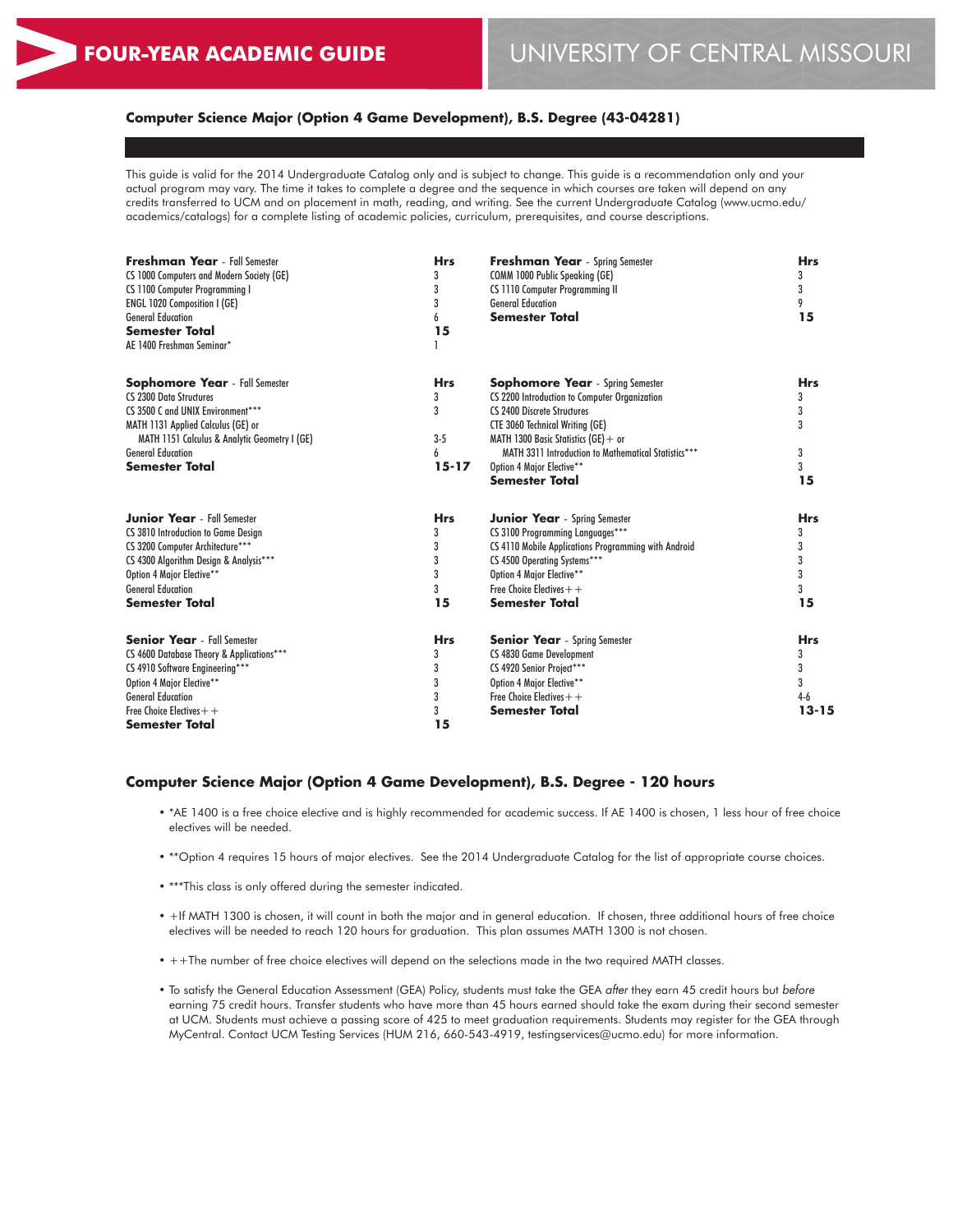# **FOUR-YEAR ACADEMIC GUIDE** UNIVERSITY OF CENTRAL MISSOURI

#### **Construction Management Major, B.S. Degree (43-239)**

This guide is valid for the 2014 Undergraduate Catalog only and is subject to change. This guide is a recommendation only and your actual program may vary. The time it takes to complete a degree and the sequence in which courses are taken will depend on any credits transferred to UCM and on placement in math, reading, and writing. See the current Undergraduate Catalog (www.ucmo.edu/ academics/catalogs) for a complete listing of academic policies, curriculum, prerequisites, and course descriptions.

| <b>Freshman Year</b> - Fall Semester                                       | <b>Hrs</b>     | <b>Freshman Year</b> - Spring Semester                                      | <b>Hrs</b>       |
|----------------------------------------------------------------------------|----------------|-----------------------------------------------------------------------------|------------------|
| CIS 1600 Business Information Management (GE)                              | 3              | CADD 1105 Basic AutoCAD                                                     | 1                |
| <b>CMGT 1300 Introduction to Construction Management</b>                   | 3              | <b>CADD 1110 Fundamentals of Drafting</b>                                   | 3                |
| <b>CMGT 1301 Seminar in Construction Management</b>                        | $\overline{5}$ | <b>CMGT 2310 Construction Plans &amp; Specifications</b>                    | 3                |
| <b>ENGL 1020 Composition I (GE)</b>                                        | 3              | <b>ECON 1010 Principles of Macroeconomics (GE)</b>                          | 3                |
| MATH 1111 College Algebra (GE)                                             | 3              | <b>MATH 1112 College Trigonometry</b>                                       | $\boldsymbol{2}$ |
| <b>General Education</b>                                                   | 3              | PHYS 1103 Introduction to the Sciences: Physics (GE)                        | 3                |
| <b>Semester Total</b>                                                      | 15.5           | <b>Semester Total</b>                                                       | 15               |
| <b>Sophomore Year</b> - Fall Semester                                      | <b>Hrs</b>     | <b>Sophomore Year</b> - Spring Semester                                     | <b>Hrs</b>       |
| <b>CMGT 1301 Seminar in Construction Management</b>                        | .5             | <b>BLAW 2720 Legal Environment of Business</b>                              | 3                |
| <b>CMGT 2020 Statics</b>                                                   | 3              | <b>CMGT 3020 Applied Strength Materials</b>                                 | 3                |
| <b>CMGT 2325 Project Cost Estimating</b>                                   | 3              | <b>CTE 3060 Technical Writing (GE)</b>                                      | 3                |
| <b>CMGT 2340 Surveying &amp; Construction Layout</b>                       | 3              | <b>EASC 2100 Engineering Geology</b>                                        | 4                |
| EASC 1004 Introduction to Geology (GE)                                     | $\overline{4}$ | <b>General Education</b>                                                    | 3                |
| <b>MATH 1300 Basic Statistics</b>                                          | 3              | <b>Semester Total</b>                                                       | 16               |
| <b>Semester Total</b>                                                      | 16.5           |                                                                             |                  |
| <b>Junior Year</b> - Fall Semester                                         | <b>Hrs</b>     | <b>Junior Year</b> - Spring Semester                                        | <b>Hrs</b>       |
| <b>ACCT 2101 Principles of Financial Accounting</b>                        | 3              | ACCT 2102 Principles of Managerial Accounting or MKT 3405 Marketing Policy* | 3                |
| <b>CMGT 1301 Seminar in Construction Management</b>                        | .5             | CADD 3150 Civil Drafting or                                                 |                  |
| <b>CMGT 3330 Building Codes &amp; Code Administration</b>                  | 3              | CADD 4162 Commercial Architecture Design/Drafting (BIM)                     | 3                |
| <b>CMGT 3355 Construction Planning &amp; Scheduling</b>                    | 3              | <b>CMGT 3320 Principles of Construction Management</b>                      | 3                |
| MGT 3315 Management of Organizations* or INDM 4210 Industrial Management   | 3              | <b>ENGT 2040 Engineering Material Science</b>                               | 4                |
| <b>General Education</b>                                                   | 3              | <b>General Education</b>                                                    | 3                |
| <b>Semester Total</b>                                                      | 15.5           | Semester Total                                                              | 16               |
| Summer - Between Junior & Senior Year                                      | <b>Hrs</b>     |                                                                             |                  |
| SOT 3022 Internship in Technology**                                        | 1              |                                                                             |                  |
| <b>Semester Total</b>                                                      | ı              |                                                                             |                  |
| <b>Senior Year</b> - Fall Semester                                         | <b>Hrs</b>     | <b>Senior Year</b> - Spring Semester                                        | <b>Hrs</b>       |
| <b>CMGT 1301 Seminar in Construction Management</b>                        | .5             | <b>CMGT 4310 Construction Safety</b>                                        | 3                |
| <b>CMGT 3350 Building Structures: Methods &amp; Materials</b>              | 3              | <b>CMGT 4325 Advanced Estimating &amp; Cost Analysis</b>                    | 3                |
| CMGT 4355 Computer-Based Project Control                                   | 3              | <b>CMGT 4330 Mechanical Systems for Buildings or</b>                        |                  |
| HRM 3920 Human Resources Management or INDM 4260 Organizational Dynamics 3 |                | <b>CMGT 4380 Heavy Construction: Methods and Materials</b>                  | 3                |
| <b>General Education</b>                                                   | 6              | <b>CMGT 4400 Construction Operations</b>                                    | 3                |
| <b>Semester Total</b>                                                      | 15.5           | <b>General Education</b>                                                    | 3                |
|                                                                            |                | <b>Semester Total</b>                                                       | 15               |

#### **Construction Management Major, B.S. Degree - Minimum hours 126**

- \*Students can complete a Business Administration minor by choosing MGT 3315 and MKT 3405 in the major.
- \*\*SOT 3022 Internship in Technology should be done during the summer between the junior/senior years.
- To satisfy the General Education Assessment (GEA) Policy, students must take the GEA *after* they earn 45 credit hours but *before* earning 75 credit hours. Transfer students who have more than 45 hours earned should take the exam during their second semester at UCM. Students must achieve a passing score of 425 to meet graduation requirements. Students may register for the GEA through MyCentral. Contact UCM Testing Services (HUM 216, 660-543-4919, testingservices@ucmo.edu) for more information.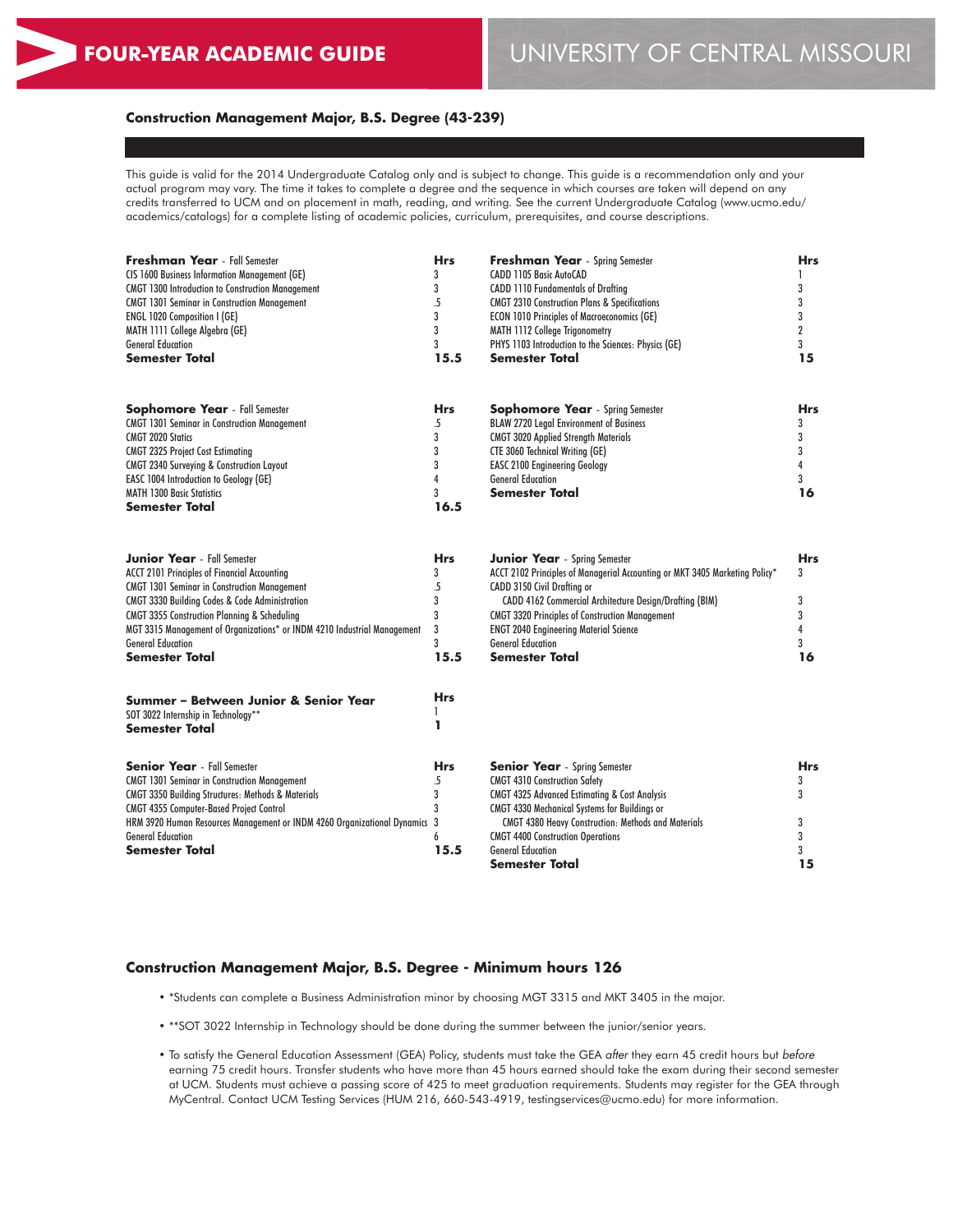#### **Criminal Justice Major, B.S. Degree (43-842)**

This guide is valid for the 2014 Undergraduate Catalog only and is subject to change. This guide is a recommendation only and your actual program may vary. The time it takes to complete a degree and the sequence in which courses are taken will depend on any credits transferred to UCM and on placement in math, reading, and writing. See the current Undergraduate Catalog (www.ucmo.edu/ academics/catalogs) for a complete listing of academic policies, curriculum, prerequisites, and course descriptions.

| <b>Freshman Year</b> - Fall Semester<br>CJ 1000 Introduction to Criminal Justice (GE)<br>CJ 1605 Orientation to the Criminal Justice Major<br><b>ENGL 1020 Composition I (GE)</b><br><b>General Education</b><br><b>Semester Total</b><br>AE 1400 Freshman Seminar* | <b>Hrs</b><br>3<br>3<br>9<br>16 | <b>Freshman Year</b> - Spring Semester<br>CJ 3010 Policing a Democratic Society<br>ENGL 1030 Composition II or CTE 3060 Technical Writing (GE)<br><b>General Education</b><br>Semester Total | <b>Hrs</b><br>3<br>3<br>9<br>15 |
|---------------------------------------------------------------------------------------------------------------------------------------------------------------------------------------------------------------------------------------------------------------------|---------------------------------|----------------------------------------------------------------------------------------------------------------------------------------------------------------------------------------------|---------------------------------|
| <b>Sophomore Year</b> - Fall Semester<br>CJ 2300 Criminal Law and Procedure<br><b>CJ Major Elective</b><br><b>General Education</b><br><b>Semester Total</b>                                                                                                        | <b>Hrs</b><br>3<br>3<br>9<br>15 | <b>Sophomore Year</b> - Spring Semester<br>CL3006 Corrections<br><b>CJ Major Elective</b><br><b>General Education</b><br><b>Free Choice Electives</b><br>Semester Total                      | <b>Hrs</b><br>3<br>3<br>3<br>15 |
| <b>Junior Year</b> - Fall Semester<br>CJ 3605 Junior Seminar in Criminal Justice<br>CJ 4503 Dynamics of Criminal Behavior<br><b>Free Choice Electives</b><br><b>Semester Total</b>                                                                                  | <b>Hrs</b><br>3<br>11<br>15     | <b>Junior Year</b> - Spring Semester<br><b>CJ Major Elective</b><br><b>Free Choice Elective</b><br><b>Semester Total</b>                                                                     | <b>Hrs</b><br>3<br>12<br>15     |

| <b>Senior Year</b> - Fall Semester<br>CJ 3600 Introduction to CJ Research & Statistics<br><b>CJ Major Elective</b> | <b>Hrs</b> | <b>Senior Year</b> - Spring Semester<br>CJ 4605 Senior Seminar in Criminal Justice<br><b>CJ Maior Elective</b> | <b>Hrs</b> |
|--------------------------------------------------------------------------------------------------------------------|------------|----------------------------------------------------------------------------------------------------------------|------------|
| <b>Free Choice Electives</b>                                                                                       |            | <b>Free Choice Flectives</b>                                                                                   |            |
| <b>Semester Total</b>                                                                                              | 15         | Semester Total                                                                                                 | 14         |

#### **Criminal Justice Major, B.S. Degree - 120 hours**

- \*AE 1400 is a free choice elective and is highly recommended for academic success. If AE 1400 is chosen, 1 less hour of free choice electives will be needed.
- A grade of C or higher (including transfer classes) is required in all CJ major required classes, but not the 15 hours of CJ major elective courses.
- This major does not require a minor, but one is strongly recommended. Most minors are between 18-24 credit hours. This major contains 39 hours of free choice electives, this gives a lot of flexibility for the addition of a minor, double minor, or double major. The number of free choice electives required will vary depending on the minor chosen.
- This major does not build in the minimum number (30) of upper-level credit hours required for graduation. Be sure to include upper-level choices (3000/4000) in your major electives, general education, and/or free choice electives.
- To satisfy the General Education Assessment (GEA) Policy, students must take the GEA *after* they earn 45 credit hours but *before* earning 75 credit hours. Transfer students who have more than 45 hours earned should take the exam during their second semester at UCM. Students must achieve a passing score of 425 to meet graduation requirements. Students may register for the GEA through MyCentral. Contact UCM Testing Services (HUM 216, 660-543-4919, testingservices@ucmo.edu) for more information.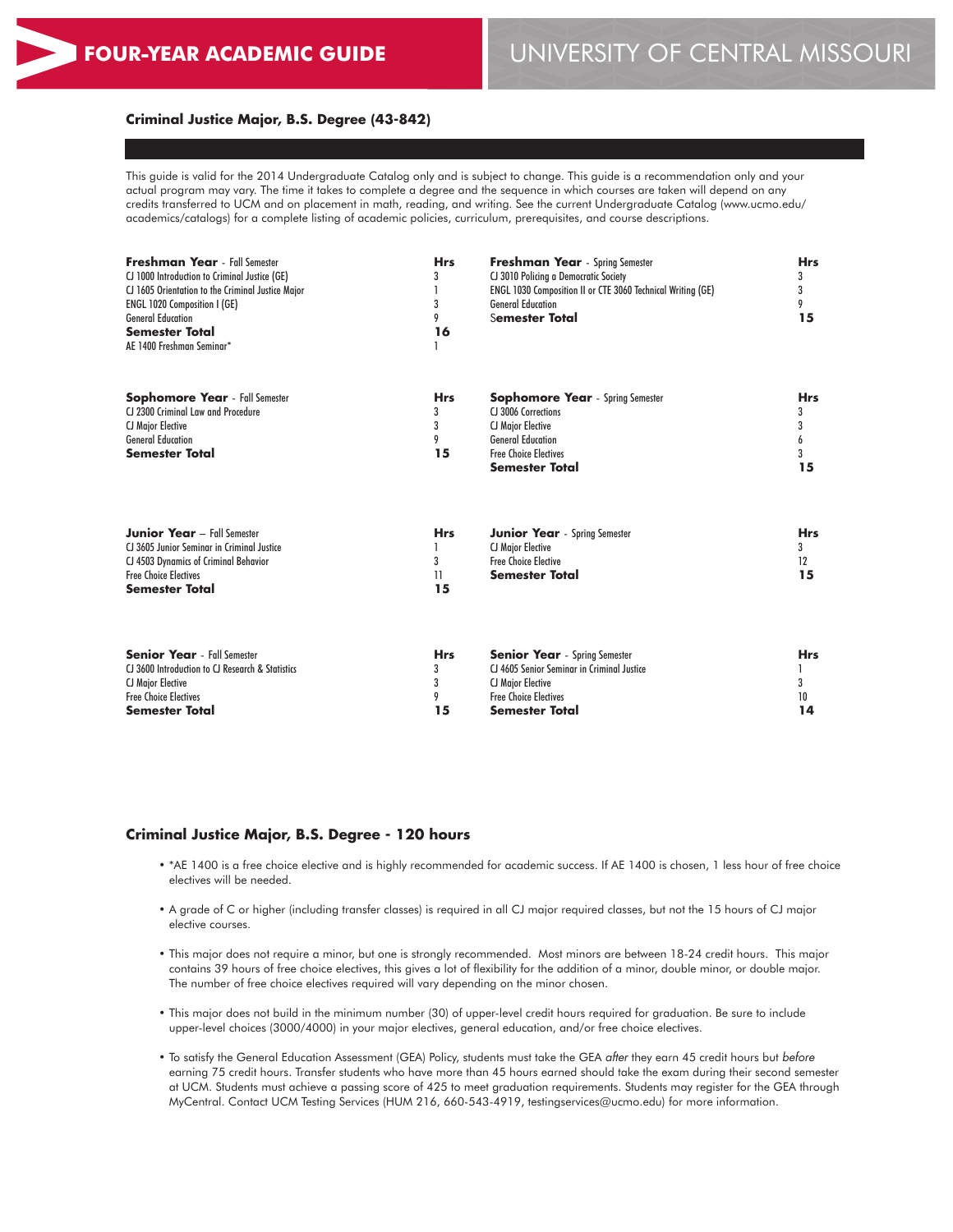## **Crisis and Disaster Management, B.S. Degree (43-248, 250, 251, 886)**

This guide is valid for the 2014 Undergraduate Catalog only and is subject to change. This guide is a recommendation only and your actual program may vary. The time it takes to complete a degree and the sequence in which courses are taken will depend on any credits transferred to UCM and on placement in math, reading, and writing. See the current Undergraduate Catalog (www.ucmo.edu/ academics/catalogs) for a complete listing of academic policies, curriculum, prerequisites, and course descriptions.

| <b>Freshman Year</b> - Fall Semester<br>ENGL 1020 Composition I (GE)<br><b>General Education</b><br><b>Semester Total</b><br>AE 1400 Freshman Seminar*                                                             | <b>Hrs</b><br>3<br>12<br>15             | <b>Freshman Year</b> - Spring Semester<br>ENGL 1030 Composition II or CTE 3060 Technical Writing (GE)<br><b>General Education</b><br><b>Semester Total</b>             | <b>Hrs</b><br>3<br>12<br>15     |
|--------------------------------------------------------------------------------------------------------------------------------------------------------------------------------------------------------------------|-----------------------------------------|------------------------------------------------------------------------------------------------------------------------------------------------------------------------|---------------------------------|
| <b>Sophomore Year</b> - Fall Semester<br>CDM 3000 Introduction to Crisis & Disaster Management<br>CHEM 1103 or 1104 Intro. to the Sciences: Chemistry (GE)<br><b>General Education</b><br><b>Semester Total</b>    | <b>Hrs</b><br>3<br>$3-4$<br>$8-9$<br>15 | <b>Sophomore Year</b> - Spring Semester<br>CDM 3400 Community Mitigation & Recovery<br><b>Free Choice Electives</b><br><b>Semester Total</b>                           | <b>Hrs</b><br>3<br>9<br>12      |
| <b>Junior Year</b> - Fall Semester<br>Major Area Course**<br><b>Free Choice Electives</b><br><b>Semester Total</b>                                                                                                 | <b>Hrs</b><br>3<br>12<br>15             | <b>Junior Year</b> - Spring Semester<br><b>CDM 4200 Disaster Management Technology</b><br>Major Area Course**<br><b>Free Choice Electives</b><br><b>Semester Total</b> | <b>Hrs</b><br>3<br>3<br>9<br>15 |
| <b>Summer</b> - Between Junior & Senior Year<br>CDM 4900 Technology Application Studies***<br>CDM 4990 Practicum in CDM<br>Major Area Course**<br><b>Semester Total</b>                                            | <b>Hrs</b><br>3<br>3<br>3<br>9          |                                                                                                                                                                        |                                 |
| <b>Senior Year</b> - Fall Semester<br>CDM 4400 Research Issues in CDM<br>CDM 4910 Field Exercise Project***<br><b>Departmentally Approved Technical Elective</b><br><b>Free Choice Electives</b><br>Semester Total | <b>Hrs</b><br>3<br>3<br>3<br>3<br>12    | <b>Senior Year</b> - Spring Semester<br><b>CDM 4800 Integrated Emergency Management</b><br><b>Free Choice Electives</b><br><b>Semester Total</b>                       | <b>Hrs</b><br>3<br>9<br>12      |

#### **Crisis and Disaster Management, B.S. Degree – 120 hrs**

- \*AE 1400 is a free choice elective and is highly recommended for academic success. If AE 1400 is chosen, 1 less hour of free choice electives will be needed.
- \*\*Course choice will depend on the Major Area chosen: Business Continuity Area, Emergency Management Area, Emergency Services Management Area, or the Environmental Hazards Area. Each area requires 9 specific hours of CDM courses. See the Undergraduate Catalog for more information.
- \*\*\*CDM 4900 and 4910 can be taken any semester after the sophomore year.
- Some CDM major courses may be offered only once per year. Contact the program office in Humphreys 200 at 660-543-4971 for the most up to date course offering schedule.
- To satisfy the General Education Assessment (GEA) Policy, students must take the GEA *after* they earn 45 credit hours but *before* earning 75 credit hours. Transfer students who have more than 45 hours earned should take the exam during their second semester at UCM. Students must achieve a passing score of 425 to meet graduation requirements. Students may register for the GEA through MyCentral. Contact UCM Testing Services (HUM 216, 660-543-4919, testingservices@ucmo.edu) for more information.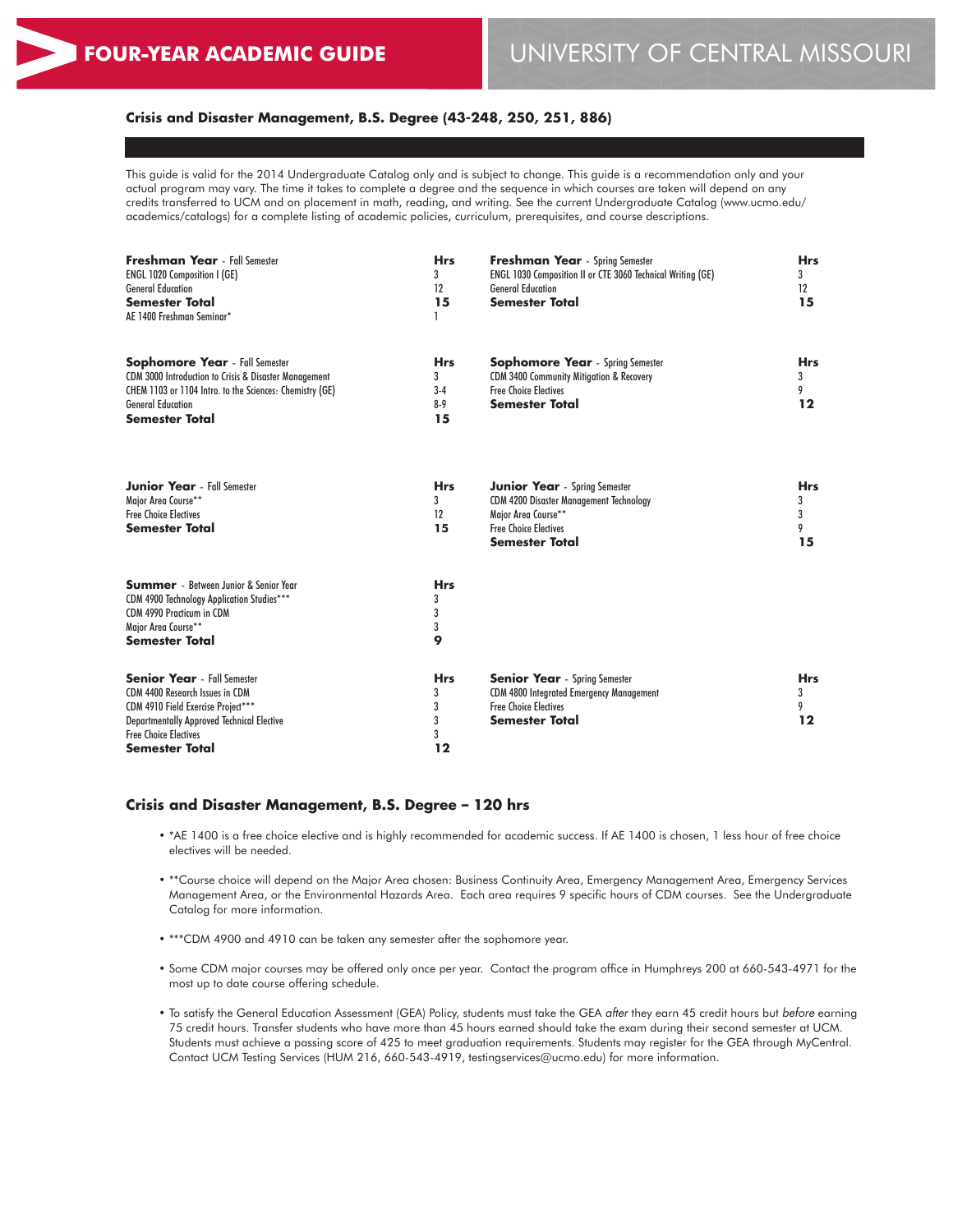## **Design & Drafting Technology Major, B.S. Degree (43-568)**

This guide is valid for the 2014 Undergraduate Catalog only and is subject to change. This guide is a recommendation only and your actual program may vary. The time it takes to complete a degree and the sequence in which courses are taken will depend on any credits transferred to UCM and on placement in math, reading, and writing. See the current Undergraduate Catalog (www.ucmo.edu/ academics/catalogs) for a complete listing of academic policies, curriculum, prerequisites, and course descriptions.

| <b>Freshman Year</b> - Fall Semester                                    | <b>Hrs</b>     | <b>Freshman Year</b> - Spring Semester               | <b>Hrs</b>                    |  |
|-------------------------------------------------------------------------|----------------|------------------------------------------------------|-------------------------------|--|
| BTE 1210 Essentials of Managing Information (GE)                        | $\overline{2}$ | CADD 2120 Machine Drafting*                          | 3<br>3<br>4<br>$\overline{2}$ |  |
| CADD 1100 Orientation to Drafting*                                      |                | <b>CADD 2171 Introduction to MicroStation</b>        |                               |  |
| CADD 1105 Basic AutoCAD                                                 |                | EASC 1004 Introduction to Geology (GE)               |                               |  |
| CADD 1110 Fundamentals of Drafting or                                   |                | <b>MATH 1112 College Trigonometry</b>                |                               |  |
| <b>CTE 1300 Introduction to Engineering Design</b>                      | 3              | <b>General Education</b>                             | 3                             |  |
| <b>CADD 1170 Introduction Computer-Aided Drafting</b>                   | $\overline{2}$ | <b>Semester Total</b>                                | 15                            |  |
| <b>ENGL 1020 Composition I (GE)</b>                                     | 3              |                                                      |                               |  |
| MATH 1111 College Algebra (GE)                                          | 3              |                                                      |                               |  |
| Semester Total                                                          | 15             |                                                      |                               |  |
| <b>Sophomore Year</b> - Fall Semester                                   | <b>Hrs</b>     | <b>Sophomore Year</b> - Spring Semester              | <b>Hrs</b>                    |  |
| CADD 2100 Sophomore Design/Drafting Seminar*                            | .5             | <b>CADD 2160 Structural Drafting</b>                 | 3                             |  |
| CADD 2150 Descriptive Geometry for Engin. Technology                    | 3              | <b>CADD 2180 Technical Illustration</b>              | 3                             |  |
| <b>CMGT 2020 Statics</b>                                                | 3              | <b>CTE 3060 Technical Writing (GE)</b>               | 3                             |  |
| <b>General Education</b>                                                | 9              | PHYS 1103 Introduction to the Sciences: Physics (GE) | 3                             |  |
| <b>Semester Total</b>                                                   | 15.5           | <b>General Education</b>                             | 3                             |  |
|                                                                         |                | <b>Semester Total</b>                                | 15                            |  |
|                                                                         |                |                                                      |                               |  |
| <b>Junior Year</b> - Fall Semester                                      | <b>Hrs</b>     | <b>Junior Year</b> - Spring Semester                 | <b>Hrs</b>                    |  |
| CADD 3100 Junior Design/Drafting Seminar*                               | .5             | <b>CADD 3150 Civil Draftina</b>                      | 3                             |  |
| <b>CADD 3170 Computer Drafting Systems</b>                              | 3              | <b>CADD 3175 Advanced MicroStation</b>               | 3                             |  |
| <b>ENGT 2530 Machine Tool Technology</b>                                | 3              | CADD 4170 CADD for Engineering Technology            | 3                             |  |
| GEOG 2212 World Geography (GE)                                          | 3              | Major Area Electives**                               | 6                             |  |
| <b>General Education</b>                                                | 6              | <b>Semester Total</b>                                | 15                            |  |
| <b>Semester Total</b>                                                   | 15.5           |                                                      |                               |  |
| <b>Senior Year</b> - Fall Semester                                      | <b>Hrs</b>     | <b>Senior Year</b> - Spring Semester                 | <b>Hrs</b>                    |  |
| CADD 4100 Senior Design/Drafting Seminar*                               |                | CADD 4180 Industrial Design                          | 3                             |  |
| IGEN 3116 Creative Problem Solving                                      | 3              | <b>INDM 4260 Organizational Dynamics or</b>          |                               |  |
| INDM 4250 Project Management or MGT 3315 Management of Organizations*** | 3              | HRM 3920 Human Resource Management***                | 3                             |  |
| SOT 3022 Internship in Technology                                       |                | Major Area Electives**                               | 6                             |  |
| SOT 4570 Computer Graphics                                              | 3              | <b>Free Choice Electives</b>                         | 3                             |  |
| Major Area Electives**                                                  | 3              | <b>Semester Total</b>                                | 15                            |  |
| Semester Total                                                          | 14             |                                                      |                               |  |
|                                                                         |                |                                                      |                               |  |

## **Design & Drafting Technology Major, B.S. Degree - 120 hours**

- \*This class is only offered the semester indicated.
- \*\*Students choose an area of specialty from the following five areas: Area 1 Mechanical (Product/Machine) Design, Area 2 Architectural/Structural, Area 3 MEP (Mechanical, Electrical & Plumbing) & Industrial Piping Systems, Area 4 Civil/GIS, or Area 5 Computer Graphics. Fifteen credit hours of Major Area Electives are required. See the Undergraduate Catalog for the list of classes required in each area.
- \*\*\*Students either take INDM 4250 and INDM 4260 or MGT 3315 and HRM 3920.
- To satisfy the General Education Assessment (GEA) Policy, students must take the GEA *after* they earn 45 credit hours but *before* earning 75 credit hours. Transfer students who have more than 45 hours earned should take the exam during their second semester at UCM. Students must achieve a passing score of 425 to meet graduation requirements. Students may register for the GEA through MyCentral. Contact UCM Testing Services (HUM 216, 660-543-4919, testingservices@ucmo.edu) for more information.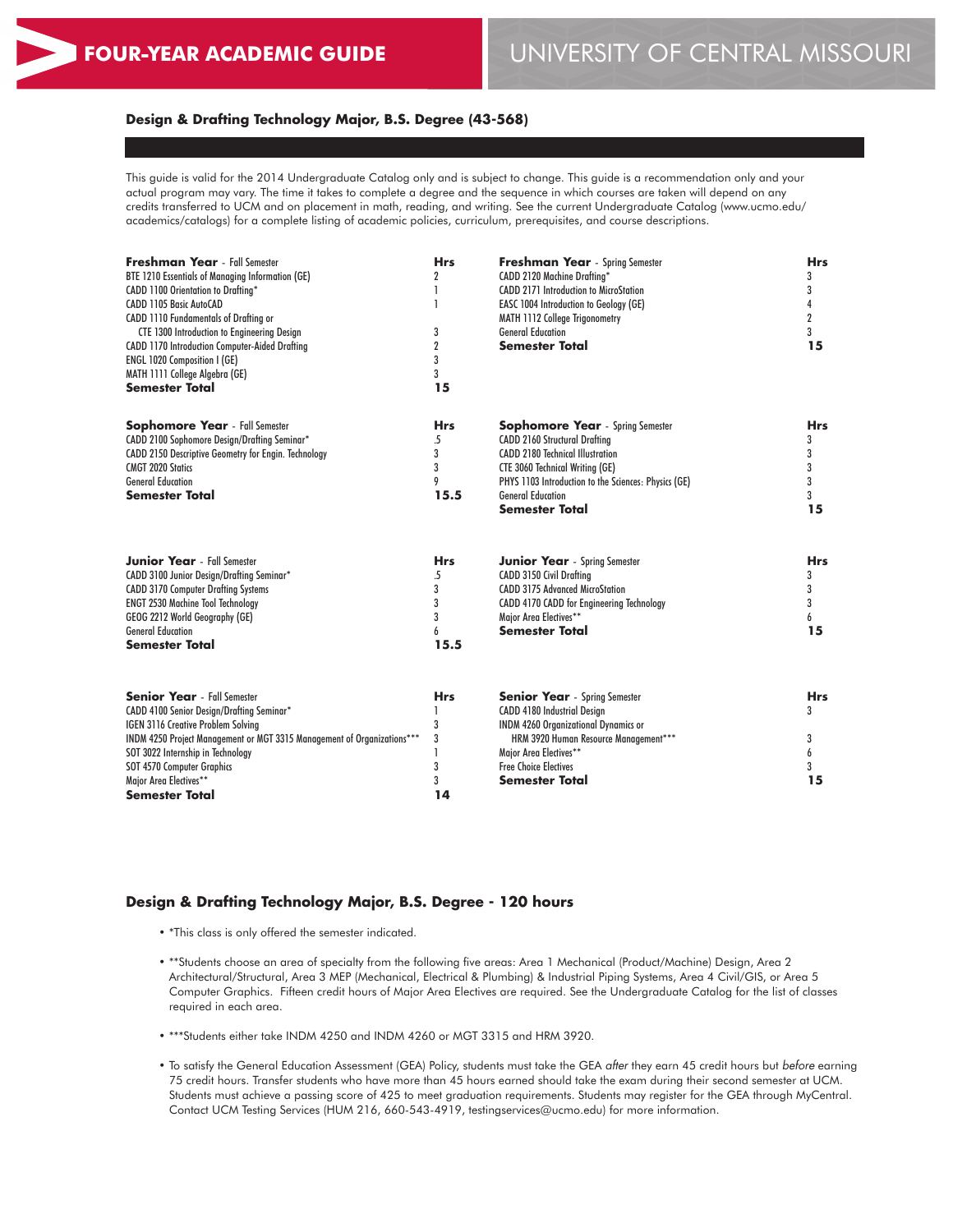# **Design & Drafting Technology Major, Missouri Innovation Campus (MIC), B.S. Degree (43-568)**

This guide is valid for the 2014 Undergraduate Catalog only and is subject to change. This guide is a recommendation only and your actual program may vary. The time it takes to complete a degree and the sequence in which courses are taken will depend on any credits transferred to UCM and on placement in math, reading, and writing. See the current Undergraduate Catalog (www.ucmo.edu/academics/ catalogs) for a complete listing of academic policies, curriculum, prerequisites, and course descriptions.

Courses listed in the first seven semesters include the course prefix, number, and titles used by the Metropolitan Community Colleges (MCC). The eighth semester is partially at both MCC and UCM. The UCM equivalents are listed in parenthesis after the MCC course title. If there is no UCM equivalency, (N/A) is listed. Transfer course articulations may be found on the UCM website at www.ucmo.edu/ corequiv/transferSearch.cfm. The (GE) following some classes denotes that they will fulfill a UCM general education requirement. See the current Undergraduate Catalog (www.ucmo.edu/academics/catalogs) for a complete listing of the 42 hours of general education.

| <b>High School Junior Year/MCC</b> - Summer Semester<br>EHSS 111 Intro. to Health and Safety General Industry (N/A)<br>ENGR 101 Introduction to Engineering Profession (ENGT 1500)<br>SPDR 100 Fundamentals of Speech (COMM 1000) (GE)#<br><b>Semester Total</b>                                                                                                 | <b>Hrs</b><br>1<br>$\mathbf{I}$<br>3<br>5         | <b>High School Junior Year/MCC</b> - Fall Semester<br>ETEC 152 Eng. Graphics and CADD I (CADD 1105, 1110, & 1170)<br>HIST 120 or 121 American History (HIST 1350 or 1351) or<br>POLS 135, 136, or 137 (POLS 1500, 1510, or 2511) (GE)<br>MATH 120 College Algebra (MATH 1111) (GE)<br>(course not needed if tested into MATH 130 or 150)<br><b>Semester Total</b> | <b>Hrs</b><br>5<br>3<br>3<br>8 or 11                |
|------------------------------------------------------------------------------------------------------------------------------------------------------------------------------------------------------------------------------------------------------------------------------------------------------------------------------------------------------------------|---------------------------------------------------|-------------------------------------------------------------------------------------------------------------------------------------------------------------------------------------------------------------------------------------------------------------------------------------------------------------------------------------------------------------------|-----------------------------------------------------|
| <b>High School Junior Year/MCC</b> - Spring Semester<br>ETEC 265 Introduction to Civil Design (CADD 3150)<br>ETEC 269 CADD II (CADD 1170) ##<br>MATH 130 Trigonometry (MATH 1112) or MATH 150 Precalculus (MATH 1150)<br><b>Semester Total</b>                                                                                                                   | Hrs<br>3<br>4<br>3 or 5<br>10 or 12               | <b>High School Senior Year/MCC</b> - Summer Semester<br>ETEC 170 Microstation (CADD 2171)<br>ETEC 290 Internship (N/A)<br><b>Semester Total</b>                                                                                                                                                                                                                   | <b>Hrs</b><br>3<br>3<br>6                           |
| <b>High School Senior Year/MCC</b> - Fall Semester<br>CSIS 110 Technology and Information Mgmt. (BTE 1210) (GE)<br><b>ENGL 101 Composition and Reading I (ENGL 1020) (GE)</b><br>ETEC 153 Descriptive Geometry (N/A) $# ##$<br>PHYS 130 General Physics (PHYS 1101) (GE) +<br><b>Semester Total</b><br>(must have completed MATH 130 or 150 by this<br>semester) | <b>Hrs</b><br>3<br>3<br>$\overline{4}$<br>5<br>15 | <b>High School Senior Year/MCC</b> - Spring Semester<br>ENGL 215 Technical Writing (CTE 3060) (GE)<br><b>ETEC 200 Applied Statics and Mechanics (CMGT 2020)</b><br>ETEC 210 Commercial Design $(N/A)$ + +<br>SRVY 135 Elementary Surveying (N/A) + + +<br><b>Semester Total</b><br>(graduate from high school this semester)                                      | <b>Hrs</b><br>3<br>3<br>3<br>3<br>$12 \ \mathsf{ }$ |
| <b>MCC Junior Year</b> - Summer Semester<br>ETEC 211 Building Information Modeling, Revit (N/A)*<br>ETEC 268 (CADD 2160)<br><b>Semester Total</b>                                                                                                                                                                                                                | <b>Hrs</b><br>3<br>3<br>6                         | <b>MCC/UCM Junior Year</b> - Fall Semester<br>CADD 2120 Machine Drafting**<br>EASC 1004 Introduction to Geology (GE)<br>MATH 180 Analytic Geometry and Calculus I (MATH 1151)<br><b>General Education</b><br><b>Semester Total</b><br>(graduate from MCC with A.A.S. degree this<br>semester)                                                                     | <b>Hrs</b><br>3<br>4<br>5<br>3<br>15                |
| <b>UCM Junior Year</b> - Spring Semester<br><b>CADD 3170 Computer Drafting Systems</b><br><b>CADD 3175 Advanced MicroStation</b><br><b>ENGT 2530 Machine Tool Technology</b><br><b>General Education</b><br>Semester Total                                                                                                                                       | <b>Hrs</b><br>3<br>3<br>3<br>6<br>15              | <b>UCM Senior Year</b> - Summer Semester<br>SOT 4570 Computer Graphics<br><b>Semester Total</b>                                                                                                                                                                                                                                                                   | <b>Hrs</b><br>3<br>3                                |
| <b>UCM Senior Year</b> - Fall Semester<br>CADD 4170 CADD for Engineering Technology<br>GEOG 2212 World Geography (GE)<br>IGEN 3116 Creative Problem Solving<br><b>General Education</b><br><b>Semester Total</b>                                                                                                                                                 | <b>Hrs</b><br>3<br>3<br>3<br>6<br>15              | <b>UCM Senior Year</b> - Spring Semester<br><b>CADD 4180 Industrial Design</b><br><b>INDM 4260 Organizational Dynamics or</b><br>HRM 3920 Human Resource Management***<br><b>INDM 4250 Project Management or</b><br>MGT 3315 Management of Organizations***<br>SOT 3022 Internship in Technology<br>Upper-Level Free Choice Electives ^<br><b>Semester Total</b>  | <b>Hrs</b><br>3<br>3<br>3<br>$1-3$<br>$3 - 5$<br>15 |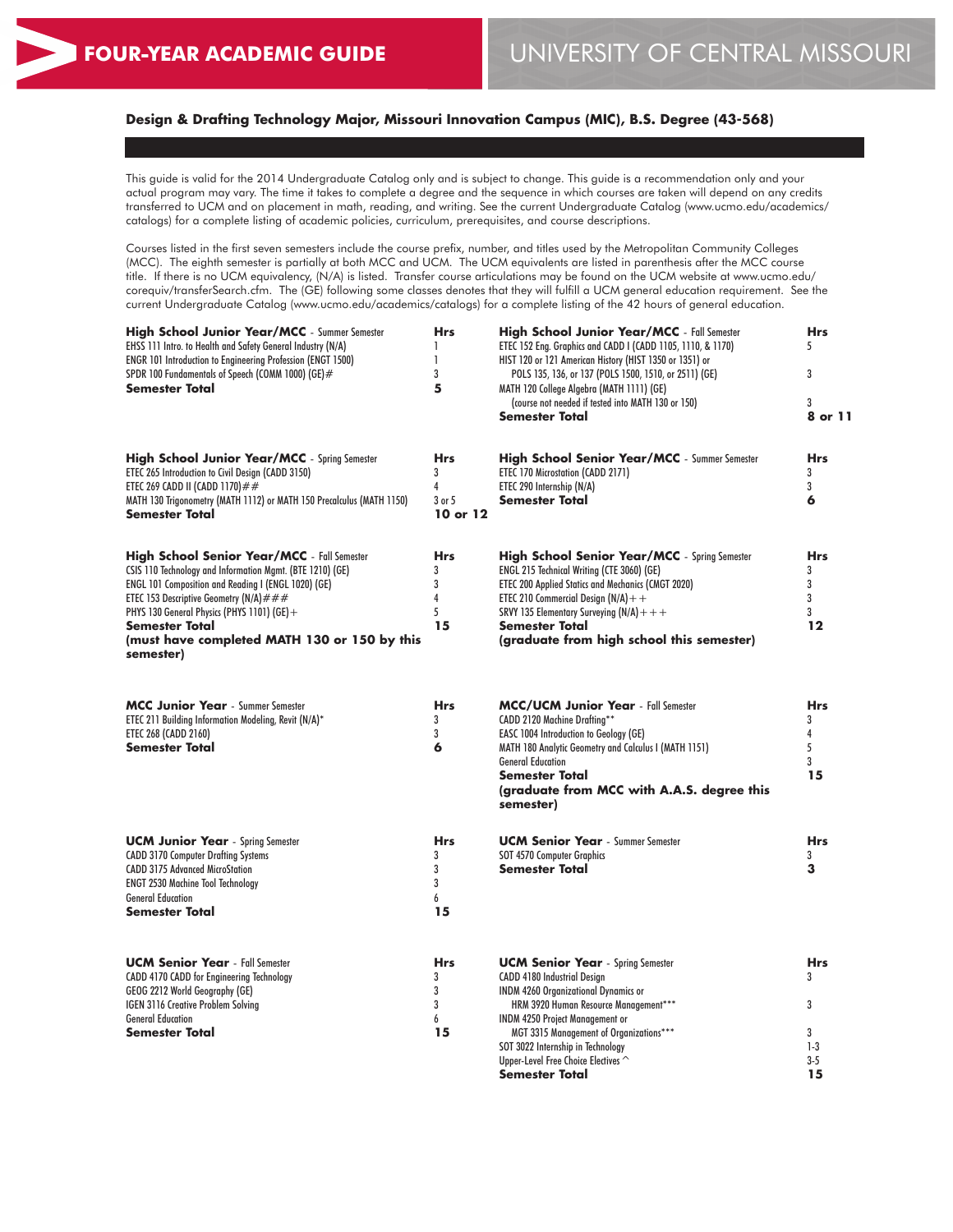## **Design & Drafting Technology Major, Missouri Innovation Campus (MIC), B.S. Degree (43-568)**

This guide is valid for the 2014 Undergraduate Catalog only and is subject to change. This guide is a recommendation only and your actual program may vary. The time it takes to complete a degree and the sequence in which courses are taken will depend on any credits transferred to UCM and on placement in math, reading, and writing. See the current Undergraduate Catalog (www.ucmo.edu/ academics/catalogs) for a complete listing of academic policies, curriculum, prerequisites, and course descriptions.

#### **General Information**

- This program is offered in cooperation with the Lee's Summit R-7 School District and the Metropolitan Community College (MCC). Students begin the program during their junior year in high school and will earn an AAS degree from MCC-BTC with a major in Engineering Technology: Architecture Emphasis.
- Students must be accepted into this program. Go to www.ucmo.edu/mic or call 660-543-8256 for more information.
- The following major classes will be waived for MIC students at UCM: CADD 1100 (1 hour), 2100 (.5 hour), 3100 (.5 hour), and 4100 (1 hour). These three credit hour will be fulfilled using free elective credit or extra transfer credit.
- Please note that the credit hours from any course taken at a community college that articulates or substitutes for an upper-level (3000/4000) UCM course will not count towards the upper-level hours needed for graduation. The same rule applies to any 1000/2000 level courses at four-year institutions, even if the course(s) articulates or substitutes for an upper-level (3000/4000) UCM course. Learn more at www.ucmo.edu/registrar/standards/upper.cfm.
- To satisfy the General Education Assessment (GEA) Policy, students must take the GEA *after* they earn 45 credit hours but *before* earning 75 credit hours. Transfer students who have more than 45 hours earned should take the exam during their second semester at UCM. Students must achieve a passing score of 425 to meet graduation requirements. Students may register for the GEA through MyCentral. Contact UCM Testing Services (HUM 216, 660-543-4919, testingservices@ucmo.edu) for more information.

#### **Key to Curriculum Notes on Four Year Guide**

- #After summer 2014, this class will become SPDR 102.
- ##While this course articulates to CADD 1170, it will also substitute for CADD 2180 which is also required in the UCM major.
- ###This course will substitute for CADD 2150 which is required in the UCM major.
- +This course will substitute for PHYS 1103 which is required in the UCM major.
- ++This course will substitute for CADD 3160 which is required in Area 2 of the UCM major.
- +++This course will substitute for CMGT 3330 which is required in Area 2 of the UCM major.
- \*This course will substitute for CADD 4162 which is required in Area 2 of the UCM major.
- \*\*This class is only offered the semester indicated.
- \*\*\*Students either take MGT 3315 and HRM 3920 OR INDM 4250 and INDM 4260.

• ^All students must earn a minimum of 30 upper-level credits for graduation. These are classes taken at the 3000/4000 level. Courses taken at a community college may not count for these hours, even if the course is articulated or substituted for an upper-level UCM course. Students are encouraged to choose upper-level courses in the general education where available. Depending on choices made in the general education and internship, students may need additional hours of upper-level free choice electives for graduation.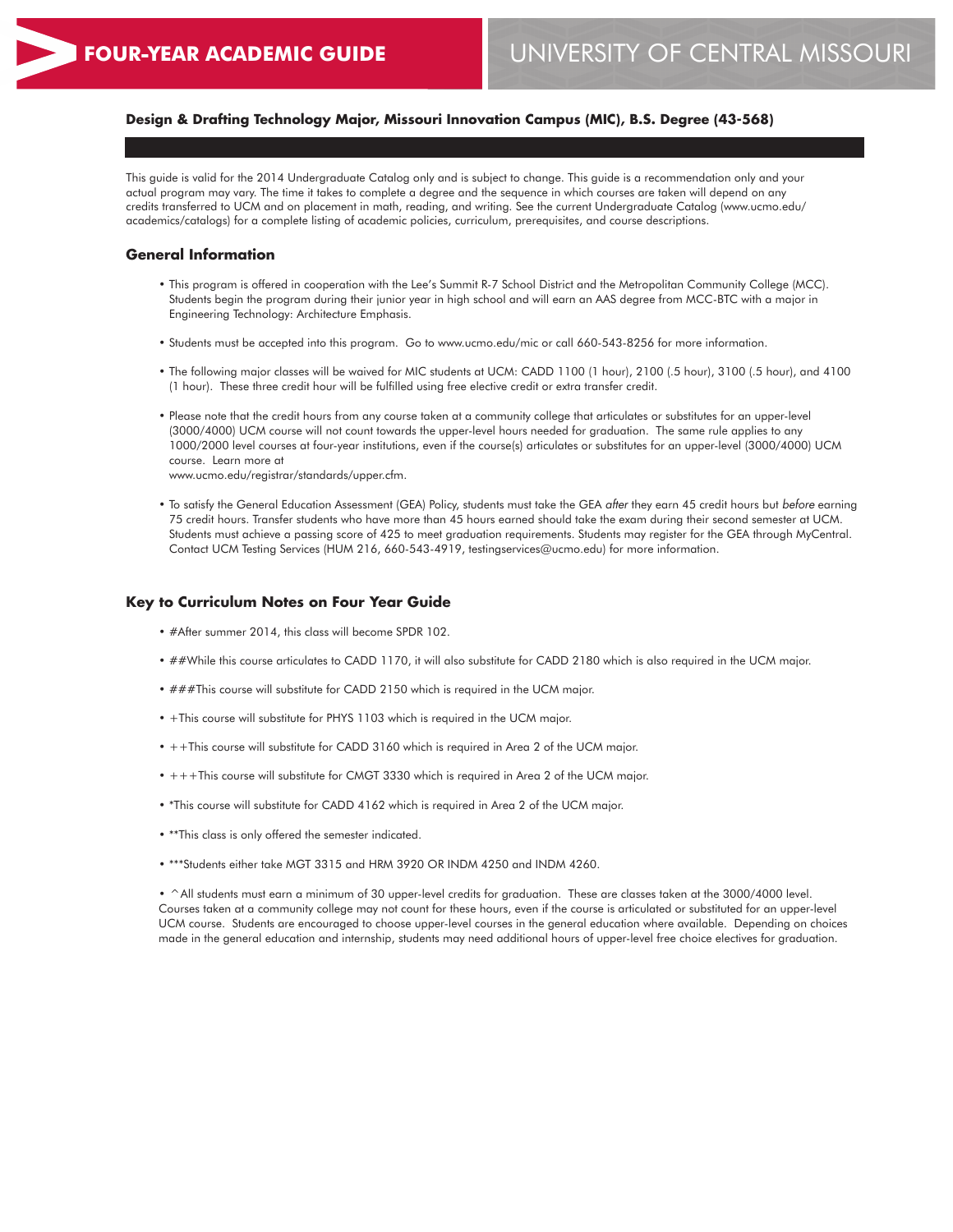## **Dietetics Major, B.S. Degree (43-274)**

This guide is valid for the 2014 Undergraduate Catalog only and is subject to change. This guide is a recommendation only and your actual program may vary. The time it takes to complete a degree and the sequence in which courses are taken will depend on any credits transferred to UCM and on placement in math, reading, and writing. See the current Undergraduate Catalog (www.ucmo.edu/ academics/catalogs) for a complete listing of academic policies, curriculum, prerequisites, and course descriptions.

| <b>Freshman Year</b> - Fall Semester<br>CHEM 1104 Introduction to the Sciences: Chemistry (GE)#<br>D&N 1300 Introduction to Dietetics#<br><b>ENGL 1020 Composition I (GE)</b><br>PSY 1100 General Psychology (GE)#<br><b>General Education Managing Information</b><br><b>Semester Total</b><br>AE 1400 Freshman Seminar* | <b>Hrs</b><br>3<br>3 | <b>Freshman Year</b> - Spring Semester<br>MATH 1111 College Algebra (GE)#<br>PE 2472 Communicating Ideas on Sport (GE)#<br>SOC 1800 General Sociology (GE)#<br><b>General Education</b> | <b>Hrs</b><br>3<br>3<br>3<br>6 |
|---------------------------------------------------------------------------------------------------------------------------------------------------------------------------------------------------------------------------------------------------------------------------------------------------------------------------|----------------------|-----------------------------------------------------------------------------------------------------------------------------------------------------------------------------------------|--------------------------------|
|                                                                                                                                                                                                                                                                                                                           | $2 - 3$<br>$13 - 14$ | <b>Semester Total</b>                                                                                                                                                                   | 15                             |
| <b>Sophomore Year</b> - Fall Semester                                                                                                                                                                                                                                                                                     | <b>Hrs</b>           | <b>Sophomore Year</b> - Spring Semester                                                                                                                                                 | <b>Hrs</b>                     |
| BIOL 3401 Human Anatomy#                                                                                                                                                                                                                                                                                                  | 3                    | ACCT 2100 Survey of Accounting#                                                                                                                                                         | 3                              |
| FOOD 2320 Sanitation and Safety#                                                                                                                                                                                                                                                                                          |                      | BIOL 3402 Human Physiology#                                                                                                                                                             | 5<br>3<br>3<br>3<br>17         |
| FOOD 2322 Food Preparation#                                                                                                                                                                                                                                                                                               | 3                    | CTE 3060 Technical Writing (GE)#                                                                                                                                                        |                                |
| HIST 1350 or 1351 US History<br><b>General Education</b>                                                                                                                                                                                                                                                                  | 3                    | D&N 3340 Nutrition#                                                                                                                                                                     |                                |
| <b>Semester Total</b>                                                                                                                                                                                                                                                                                                     | 16                   | <b>Free Choice Elective</b><br>6<br><b>Semester Total</b>                                                                                                                               |                                |
| <b>Junior Year</b> - Fall Semester                                                                                                                                                                                                                                                                                        | <b>Hrs</b>           | <b>Junior Year</b> - Spring Semester                                                                                                                                                    | <b>Hrs</b>                     |
| BIOL 3611 Microbiology#                                                                                                                                                                                                                                                                                                   | 4                    | CHEM 1604 Elementary Organic & Biochemistry#                                                                                                                                            | 4                              |
| FOOD 3332 Quantity Food Production & Service#                                                                                                                                                                                                                                                                             | 3                    | FOOD 3334 Advanced Food Systems Management#**                                                                                                                                           | 3                              |
| FOOD 3333 Food Systems Management#**<br><b>Free Choice Electives</b>                                                                                                                                                                                                                                                      | 3                    | PSY 4520 Statistics for the Behavioral Sciences#<br><b>Free Choice Electives</b>                                                                                                        | 3<br>$4 - 5$                   |
| Semester Total                                                                                                                                                                                                                                                                                                            | 6<br>16              | Semester Total                                                                                                                                                                          | $14 - 15$                      |
| <b>Senior Year</b> - Fall Semester                                                                                                                                                                                                                                                                                        | <b>Hrs</b>           | <b>Senior Year</b> - Spring Semester                                                                                                                                                    | <b>Hrs</b>                     |
| D&N 4340 Advanced Nutrition#**                                                                                                                                                                                                                                                                                            | 3                    | BIOL 2510 Basic Genetics (GE)#                                                                                                                                                          | 3                              |
| D&N 4342 Medical Nutrition I#**                                                                                                                                                                                                                                                                                           | 3                    | D&N 3350 Community Nutrition#                                                                                                                                                           | 3                              |
| D&N 4345 Senior Dietetics Seminar#**                                                                                                                                                                                                                                                                                      | 3                    | D&N 4343 Medical Nutrition II#**                                                                                                                                                        | 3                              |
| FOOD 4326 Experimental Foods#                                                                                                                                                                                                                                                                                             | 3                    | D&N 4344 Nutrition Education & Counseling#**                                                                                                                                            | $\overline{2}$                 |
| <b>Semester Total</b>                                                                                                                                                                                                                                                                                                     | 12                   | <b>Free Choice Elective</b>                                                                                                                                                             |                                |
|                                                                                                                                                                                                                                                                                                                           |                      | Semester Total                                                                                                                                                                          | 16                             |

## **Dietetics Major, B.S. Degree - 120 hours**

- #A grade of C or better is required in these courses.
- \*AE 1400 is a free choice elective and is highly recommended for academic success. If AE 1400 is chosen, 1 less hour of free choice electives will be needed.
- \*\*These classes are only offered during the term indicated.
- Registration as a dietitian requires an internship beyond BS degree. This degree fulfills the "Didactic Program in Dietetics Academic Requirements" of the Academy of Nutrition and Dietetics.
- To satisfy the General Education Assessment (GEA) Policy, students must take the GEA *after* they earn 45 credit hours but *before* earning 75 credit hours. Transfer students who have more than 45 hours earned should take the exam during their second semester at UCM. Students must achieve a passing score of 425 to meet graduation requirements. Students may register for the GEA through MyCentral. Contact UCM Testing Services (HUM 216, 660-543-4919, testingservices@ucmo.edu) for more information.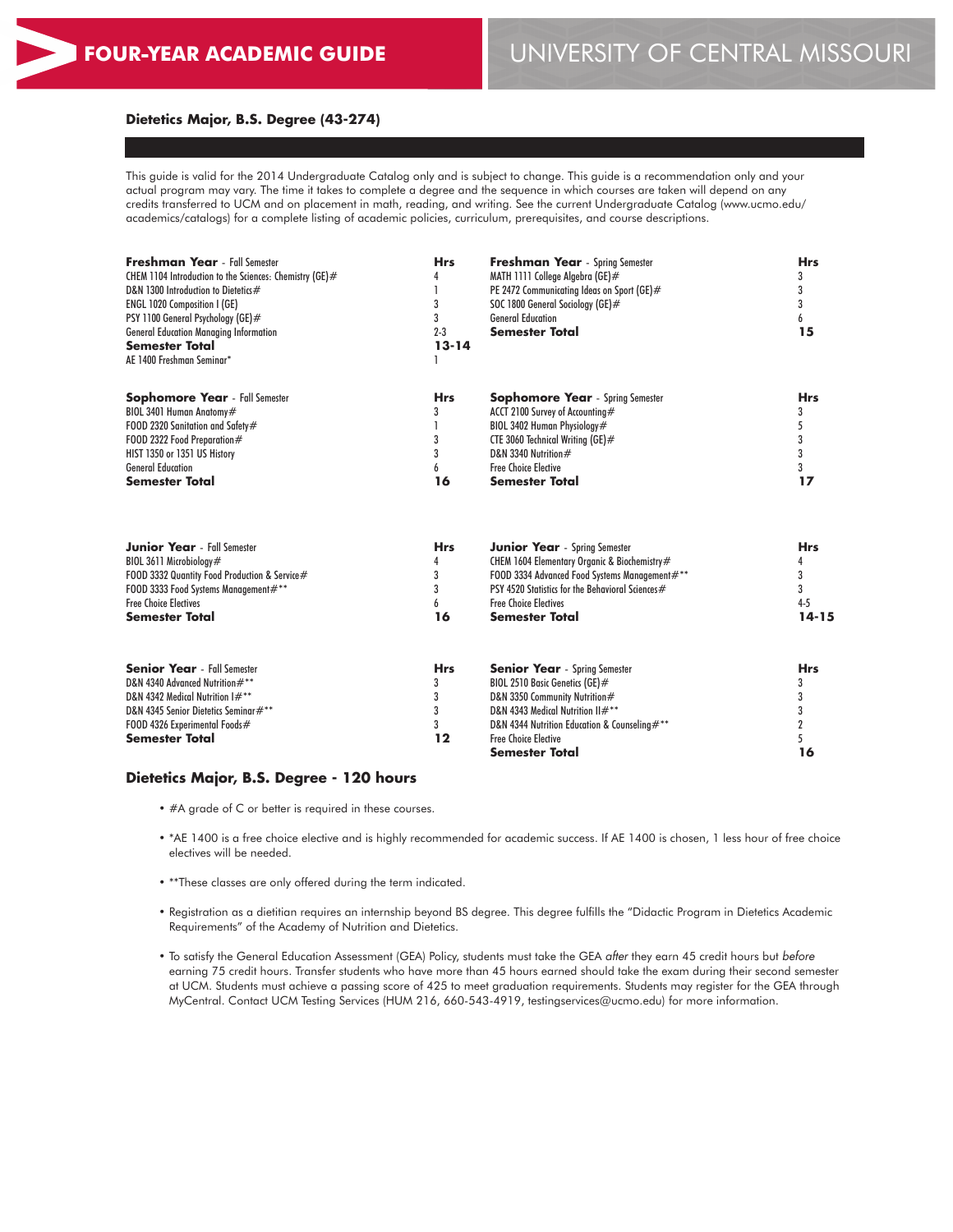# **FOUR-YEAR ACADEMIC GUIDE** UNIVERSITY OF CENTRAL MISSOURI

#### **Digital Media Production Major, B.S. Degree (43-604)**

This guide is valid for the 2014 Undergraduate Catalog only and is subject to change. This guide is a recommendation only and your actual program may vary. The time it takes to complete a degree and the sequence in which courses are taken will depend on any credits transferred to UCM and on placement in math, reading, and writing. See the current Undergraduate Catalog (www.ucmo.edu/ academics/catalogs) for a complete listing of academic policies, curriculum, prerequisites, and course descriptions.

| <b>Freshman Year</b> - Fall Semester<br>COMM 1000 Public Speaking (GE)                                                                                                  | <b>Hrs</b><br>3 | <b>Freshman Year</b> - Spring Semester<br><b>COMM 2100 Introduction to Communication Theory</b>                                                                         | <b>Hrs</b><br>3 |
|-------------------------------------------------------------------------------------------------------------------------------------------------------------------------|-----------------|-------------------------------------------------------------------------------------------------------------------------------------------------------------------------|-----------------|
| <b>COMM 1100 Introduction to Communication</b><br><b>COMM 1200 Introduction to Mass Communication (GE)</b><br>(required GE for students doing Audio and Live Studio and | 1               | <b>COMM 2200 Writing Across the Media</b><br>ENGL 1030 Composition II or CTE 3060 Technical Writing (GE)<br>MUS 1450 Audio and Acoustics (GE) (required GE for students | 3<br>3          |
| Remote Production major areas) or General Education                                                                                                                     | 3               | doing Audio and Digital Journalism major areas) or General Education                                                                                                    | 3               |
| <b>COMM 1275 Introduction to Media Technology</b>                                                                                                                       | 1               | <b>General Education</b>                                                                                                                                                | 3               |
| <b>ENGL 1020 Composition I (GE)</b>                                                                                                                                     | 3               | <b>Semester Total</b>                                                                                                                                                   | 15              |
| <b>General Education</b>                                                                                                                                                | 3               |                                                                                                                                                                         |                 |
| <b>Semester Total</b>                                                                                                                                                   | 14              |                                                                                                                                                                         |                 |
| <b>Sophomore Year</b> - Fall Semester                                                                                                                                   | <b>Hrs</b>      | <b>Sophomore Year</b> - Spring Semester                                                                                                                                 | <b>Hrs</b>      |
| <b>COMM 2250 Media Aesthetics</b>                                                                                                                                       | 3               | <b>COMM 2411 Audio Production</b>                                                                                                                                       | 3               |
| <b>COMM 2410 Multimedia Production</b>                                                                                                                                  | 3               | Major Area Course*                                                                                                                                                      | 3               |
| <b>COMM 3100 Communication Research Methods</b>                                                                                                                         | 3               | <b>General Education</b>                                                                                                                                                | 9               |
| Major Area Course*                                                                                                                                                      | 3               | <b>Semester Total</b>                                                                                                                                                   | 15              |
| <b>General Education</b>                                                                                                                                                | 3               |                                                                                                                                                                         |                 |
| <b>Semester Total</b>                                                                                                                                                   | 15              |                                                                                                                                                                         |                 |
| <b>Junior Year</b> - Fall Semester                                                                                                                                      | <b>Hrs</b>      | <b>Junior Year</b> - Spring Semester                                                                                                                                    | <b>Hrs</b>      |
| <b>COMM 2412 Introduction to Digital Video</b>                                                                                                                          | 3               | COMM 2000 Media Literacy (GE)                                                                                                                                           | 3               |
| <b>COMM 3000 Film Appreciation (GE)</b>                                                                                                                                 | 3               | Major Area Course*                                                                                                                                                      | 3               |
| Major Area Course*                                                                                                                                                      | 3               | <b>Free Choice Electives</b>                                                                                                                                            | 9               |
| <b>General Education</b>                                                                                                                                                | 3               | <b>Semester Total</b>                                                                                                                                                   | 15              |
| <b>Free Choice Electives</b><br><b>Semester Total</b>                                                                                                                   | 3<br>15         |                                                                                                                                                                         |                 |
| <b>Summer</b> - Between Junior/Senior Year                                                                                                                              | <b>Hrs</b>      |                                                                                                                                                                         |                 |
| COMM 3200 Digital Media Practicum or                                                                                                                                    |                 |                                                                                                                                                                         |                 |
| COMM 4295 Internship**                                                                                                                                                  |                 |                                                                                                                                                                         |                 |
| <b>Semester Total</b>                                                                                                                                                   | 3<br>3          |                                                                                                                                                                         |                 |
|                                                                                                                                                                         |                 |                                                                                                                                                                         |                 |
| <b>Senior Year-Fall Semester</b>                                                                                                                                        | <b>Hrs</b>      | <b>Senior Year</b> - Spring Semester                                                                                                                                    | <b>Hrs</b>      |
| COMM 4250 The Law & Digital Media                                                                                                                                       | 3               | COMM 4490 Senior Capstone Seminar***                                                                                                                                    |                 |
| Major Area Course*                                                                                                                                                      | 3               | Major Area Course*                                                                                                                                                      | 6               |
| <b>Free Choice Electives</b>                                                                                                                                            | 9               | <b>Free Choice Electives</b>                                                                                                                                            | 6               |
| <b>Semester Total</b>                                                                                                                                                   | 15              | <b>Semester Total</b>                                                                                                                                                   | 13              |

#### **Digital Media Production Major, B.S. Degree - 120 hours**

- \*Students will choose a major area (21 credit hours) from: Audio, Live Studio and Remote Production, Digital Cinema, or Digital Journalism. See the 2014 Undergraduate Catalog for the list of courses to fulfill the major area.
- \*\*Students must complete, in any combination, a total of three credit hours of COMM 3200 (practicum) or COMM 4295 (internship).
- \*\*\*COMM 4490 must be taken during the student's final semester.
- See the 2014 Undergraduate Catalog or the Department of Communication for the statement of policy for admission to the major program.
- To satisfy the General Education Assessment (GEA) Policy, students must take the GEA *after* they earn 45 credit hours but *before* earning 75 credit hours. Transfer students who have more than 45 hours earned should take the exam during their second semester at UCM. Students must achieve a passing score of 425 to meet graduation requirements. Students may register for the GEA through MyCentral. Contact UCM Testing Services (HUM 216, 660-543-4919, testingservices@ucmo.edu) for more information.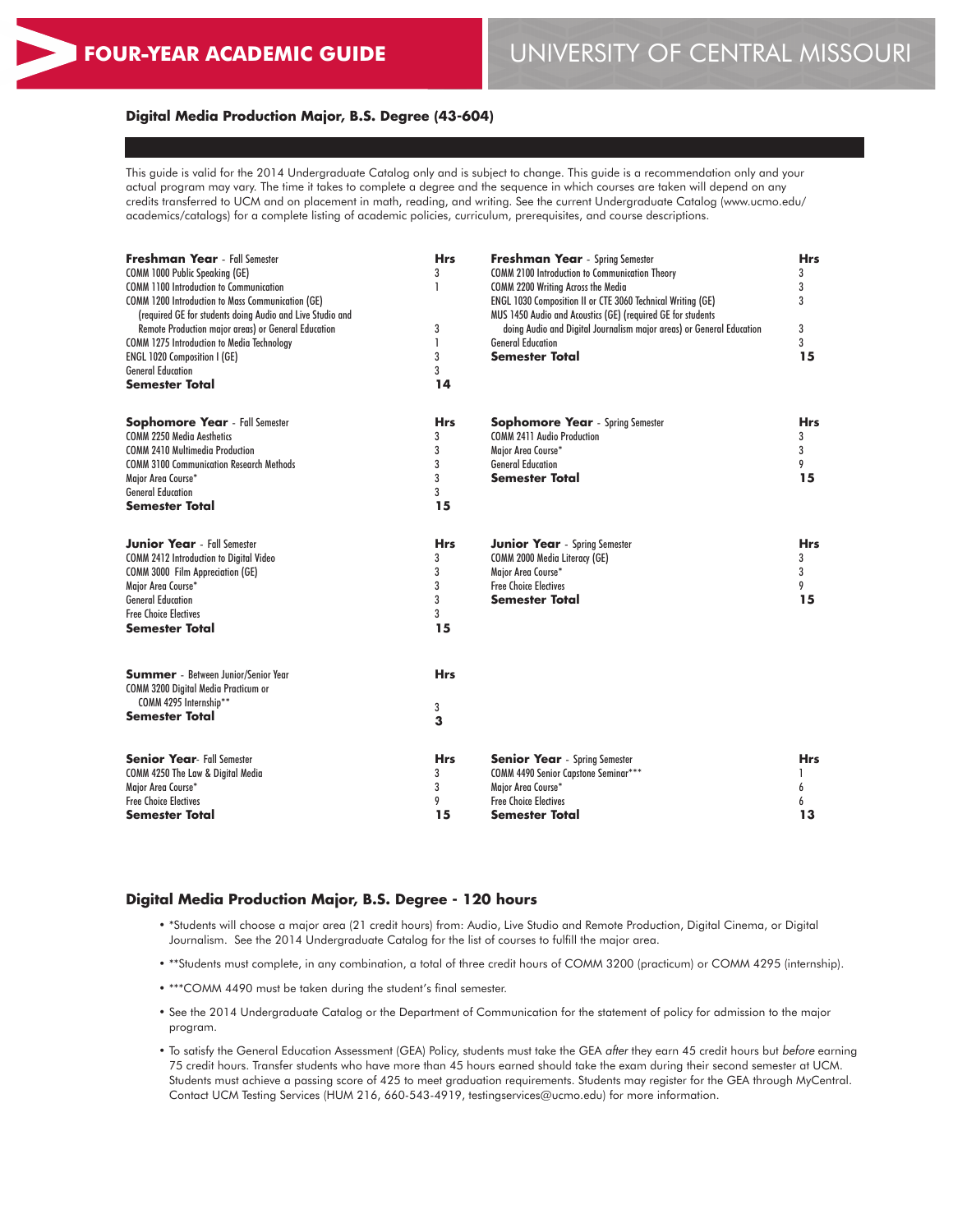## **Earth Science Major, Area 1: Standard Earth Science Certificate; B.S. in Ed. Degree (41-280)**

This guide is valid for the 2014 Undergraduate Catalog only and is subject to change. This guide is a recommendation only and your actual program may vary. The time it takes to complete a degree and the sequence in which courses are taken will depend on any credits transferred to UCM and on placement in math, reading, and writing. See the current Undergraduate Catalog (www.ucmo.edu/ academics/catalogs) for a complete listing of academic policies, curriculum, prerequisites, and course descriptions.

| <b>Freshman Year</b> - Fall Semester<br><b>EASC 1004 Introduction to Geology (GE)</b><br><b>ENGL 1020 Composition I (GE)</b><br><b>General Education MATH</b><br><b>General Education</b><br><b>Semester Total</b><br>AE 1400 Freshman Seminar*                                                                                                                       | <b>Hrs</b><br>4<br>3<br>3<br>6<br>16                        | <b>Freshman Year</b> - Spring Semester<br><b>BIOL 1112 Animal Biology</b><br><b>EASC 1114 or GEOG 1114 Weather and Climate</b><br><b>ENGL 1030 Composition II or CTE 3060 Technical Writing (GE)</b><br>HIST 1350 or HIST 1351 History of the United States (GE)<br><b>Semester Total</b>                                                    | <b>Hrs</b><br>4<br>4<br>3<br>3<br>14                                                |
|-----------------------------------------------------------------------------------------------------------------------------------------------------------------------------------------------------------------------------------------------------------------------------------------------------------------------------------------------------------------------|-------------------------------------------------------------|----------------------------------------------------------------------------------------------------------------------------------------------------------------------------------------------------------------------------------------------------------------------------------------------------------------------------------------------|-------------------------------------------------------------------------------------|
| <b>Sophomore Year</b> - Fall Semester<br><b>EASC 2200 Historical Geology**</b><br>CHEM 1131 General Chemistry I (GE)<br><b>POLS 1510 American Government (GE)</b><br><b>General Education Managing Information</b><br><b>Semester Total</b>                                                                                                                           | <b>Hrs</b><br>4<br>5<br>3<br>$2 - 3$<br>$14 - 15$           | <b>Sophomore Year</b> - Spring Semester<br>EASC 3112 Astronomy<br>EASC 3115 Oceanography<br><b>EDFL 2100 Foundations of Education</b><br>FLDX 2150 Introductory Field Experience<br>EDFL 2240 Educational Psychology (GE)<br><b>General Education</b><br><b>Semester Total</b><br>(Successfully complete MoGEA exam by end of this semester) | <b>Hrs</b><br>3<br>3<br>$\overline{2}$<br>3<br>3<br>15                              |
| <b>Junior Year</b> - Fall Semester<br>EASC 2100 Engineering Geology or EASC 3501 Invertebrate<br>Paleontology** or EASC 4300 Earth Resources<br>PHYS 1101 College Physics I or<br>PHYS 1104 Introduction to the Sciences: Physics<br><b>EDSP 2100 Education of Exceptional Child</b><br>Area 1 Major Elective***<br><b>General Education</b><br><b>Semester Total</b> | <b>Hrs</b><br>4<br>4<br>$\overline{2}$<br>3<br>3<br>16      | <b>Junior Year</b> - Spring Semester<br><b>BIOL 4102 Evolution</b><br><b>EASC 3010 Environmental Geology</b><br>PSY 4230 Psychology of Adolescence<br>EDFL 4210 The Teaching of Reading in the Secondary School<br><b>EDFL 4300 Educational Measurement &amp; Evaluation</b><br>Area 1 Major Elective***<br><b>Semester Total</b>            | <b>Hrs</b><br>3<br>3<br>3<br>$\overline{2}$<br>$\overline{2}$<br>$3-4$<br>$16 - 17$ |
| <b>Senior Year</b> - Fall Semester<br>EDFL 3500 Secondary Teaching & Behavioral Management<br>FLDX 3550 Practicum in Secondary Instruction<br>STCH 4050 Science Teaching Methods<br>Area 1 Major Elective***<br><b>General Education</b><br>Free Choice Electives#<br><b>Semester Total</b>                                                                           | <b>Hrs</b><br>3<br>1<br>3<br>3<br>3<br>$2 - 4$<br>$15 - 17$ | <b>Senior Year</b> - Spring Semester<br>FLDX 4595 Student Teaching Secondary I<br>FLDX 4468 Student Teaching Secondary II<br><b>STCH 4080 Teaching Secondary Science</b><br><b>Semester Total</b>                                                                                                                                            | <b>Hrs</b><br>5<br>4<br>3<br>12                                                     |

### **Earth Science Major, Area 1: Standard Earth Science Certificate; B.S. in Ed. Degree - 120 hours**

- \*AE 1400 (1 hr) is highly recommended for academic success. AE 1400 is a free choice elective, however this major does not require any free choice electives.
- \*\*These courses are offered in alternate Fall semesters if one is not available, take the other.
- \*\*\*Students must choose 9 hour of Area 1 Major Electives from the following list: any course with a BIOL, CHEM, EASC, or PHYS prefix, AGRI 2330 Introduction to Soil Science, GEOG 4280 Natural Disasters, or GEOG 4291 Conservation of Natural Resources.
- #The number of free choice electives required will depend on choices in the General Education Managing Information class and major electives.
- The Missouri General Education Assessment (MoGEA) is an exam required of all Teacher Education students. Students must pass all five areas of the MoGEA for admission to the Teacher Education Program. Students should take and successfully complete the MoGEA before completion of their sophomore year (60 earned hours). See your academic advisor to discuss the classes needed to prepare for the exam.
- See www.ucmo.edu/cert for statement and information (including application) on admission to teacher education. Full admission is required before student teaching and enrollment in professional education classes. The application for student teaching is due approximately one year in advance.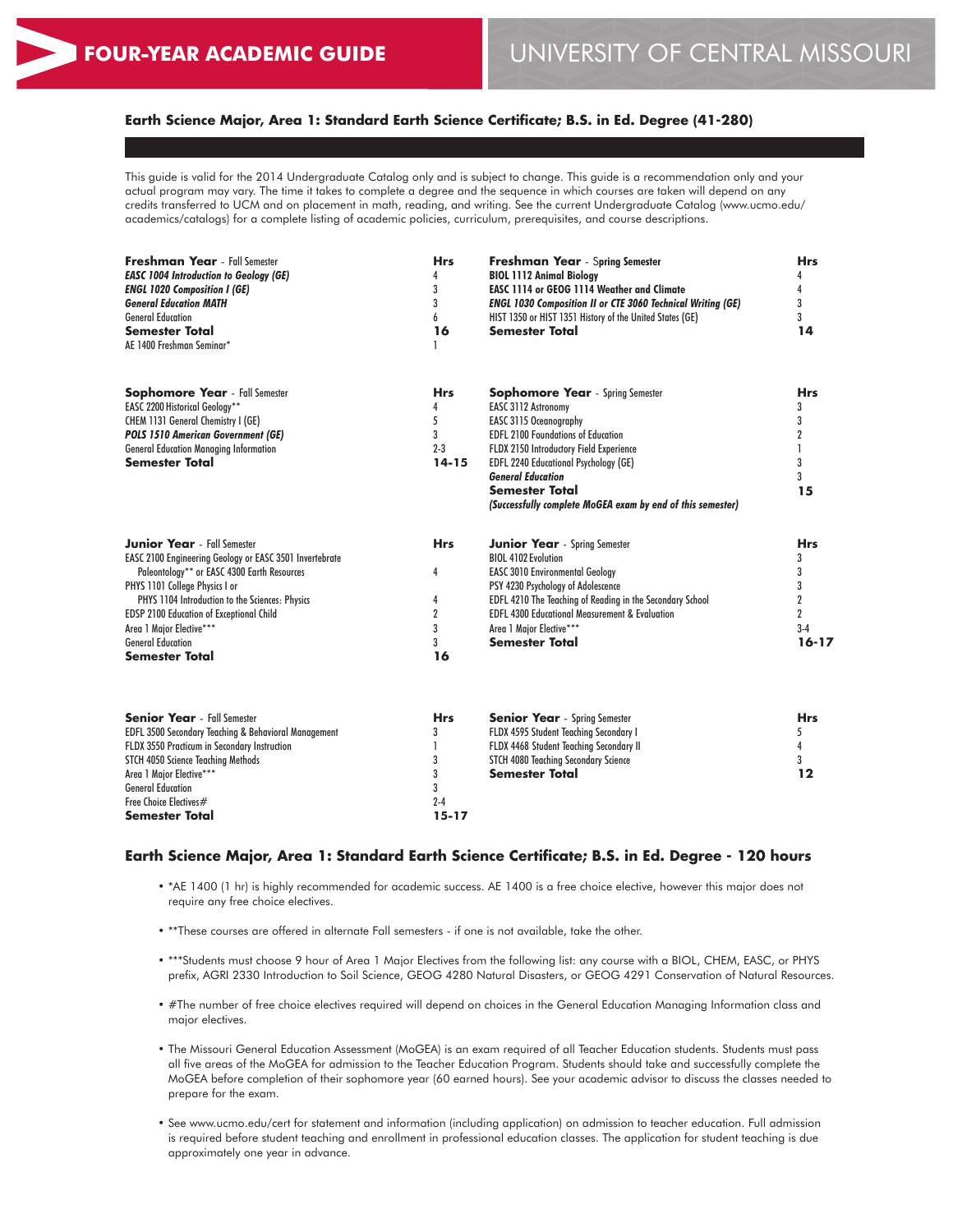## **Earth Science Major, Area 2: Earth Science - Unified Science Certificate; B.S. in Ed. Degree (41-280)**

This guide is valid for the 2014 Undergraduate Catalog only and is subject to change. This guide is a recommendation only and your actual program may vary. The time it takes to complete a degree and the sequence in which courses are taken will depend on any credits transferred to UCM and on placement in math, reading, and writing. See the current Undergraduate Catalog (www.ucmo.edu/ academics/catalogs) for a complete listing of academic policies, curriculum, prerequisites, and course descriptions.

| <b>Freshman Year</b> - Fall Semester<br><b>EASC 1004 Introduction to Geology (GE)</b>     | <b>Hrs</b><br>4<br>3 | <b>Freshman Year</b> - Spring Semester<br><b>BIOL 1112 Animal Biology</b><br>EASC 1114 or GEOG 1114 Weather and Climate      | <b>Hrs</b>   |
|-------------------------------------------------------------------------------------------|----------------------|------------------------------------------------------------------------------------------------------------------------------|--------------|
| <b>ENGL 1020 Composition I (GE)</b><br><b>General Education MATH</b>                      | 3                    | <b>ENGL 1030 Composition II or CTE 3060 Technical Writing (GE)</b>                                                           |              |
| <b>General Education</b>                                                                  | 6                    | HIST 1350 or HIST 1351 History of the United States (GE)                                                                     | 3            |
| Semester Total                                                                            | 16                   | <b>General Education Managing Information</b>                                                                                | $2 - 3$      |
| AE 1400 Freshman Seminar*                                                                 |                      | <b>Semester Total</b>                                                                                                        | $16 - 17$    |
| <b>Sophomore Year</b> - Fall Semester                                                     | <b>Hrs</b>           | <b>Sophomore Year</b> - Spring Semester                                                                                      | <b>Hrs</b>   |
| CHEM 1131 General Chemistry I (GE)                                                        | 5                    | <b>CHEM 1132 General Chemistry II</b>                                                                                        | 5            |
| <b>EASC 2200 Historical Geology**</b>                                                     |                      | <b>EASC 3115 Oceanography</b>                                                                                                |              |
| EASC 3112 Astronomy                                                                       | 3                    | <b>EDFL 2100 Foundations of Education</b>                                                                                    |              |
| <b>POLS 1510 American Government (GE)</b>                                                 | 3                    | FLDX 2150 Introductory Field Experience                                                                                      |              |
| <b>Semester Total</b>                                                                     | 15                   | <b>EDFL 2240 Educational Psychology (GE)</b>                                                                                 | 3            |
|                                                                                           |                      | <b>General Education</b><br><b>Semester Total</b>                                                                            | 3            |
|                                                                                           |                      | (Successfully complete MoGEA exam by end of this semester)                                                                   | 17           |
| <b>Junior Year</b> - Fall Semester                                                        | <b>Hrs</b>           | <b>Junior Year</b> - Spring Semester                                                                                         | <b>Hrs</b>   |
| <b>EASC 2100 Engineering Geology or EASC 3501 Invertebrate</b>                            |                      | <b>BIOL 4102 Evolution</b>                                                                                                   | 3            |
| Paleontology** or EASC 4300 Earth Resources                                               | 4                    | <b>EASC 3010 Environmental Geology</b>                                                                                       |              |
| <b>EDSP 2100 Education of Exceptional Child</b>                                           | $\overline{2}$       | EDFL 4210 The Teaching of Reading in the Secondary School                                                                    | 2            |
| PHYS 1101 College Physics I or PHYS 2121 University Physics I<br><b>General Education</b> | $4 - 5$<br>3         | <b>EDFL 4300 Educational Measurement &amp; Evaluation</b><br>PHYS 1102 College Physics II or PHYS 2122 University Physics II | 2<br>$4 - 5$ |
| <b>Semester Total</b>                                                                     | $13 - 14$            | PSY 4230 Psychology of Adolescence                                                                                           | 3            |
|                                                                                           |                      | <b>Semester Total</b>                                                                                                        | $17 - 18$    |
|                                                                                           |                      |                                                                                                                              |              |
|                                                                                           |                      |                                                                                                                              |              |

| <b>Senior Year</b> - Fall Semester                              | <b>Hrs</b> | <b>Senior Year</b> - Spring Semester        | <b>Hrs</b> |
|-----------------------------------------------------------------|------------|---------------------------------------------|------------|
| <b>BIOL 1111 Plant Biology</b>                                  |            | FLDX 4595 Student Teaching Secondary I      |            |
| <b>EDFL 3500 Secondary Teaching &amp; Behavioral Management</b> |            | FLDX 4468 Student Teaching Secondary II     |            |
| FLDX 3550 Practicum in Secondary Instruction                    |            | <b>STCH 4080 Teaching Secondary Science</b> |            |
| STCH 4050 Science Teaching Methods                              |            | <b>Semester Total</b>                       |            |
| <b>General Education</b>                                        |            |                                             |            |
| <b>Semester Total</b>                                           | 14         |                                             |            |

## **Earth Science Major, Area 2: Earth Science - Unified Science Certificate; B.S. in Ed. Degree - 120- 122 hours**

- \*AE 1400 (1 hr) is highly recommended for academic success. AE 1400 is a free choice elective, however this major does not require any free choice electives.
- \*\*These courses are offered in alternate Fall semesters if one is not available, take the other.
- The Missouri General Education Assessment (MoGEA) is an exam required of all Teacher Education students. Students must pass all five areas of the MoGEA for admission to the Teacher Education Program. Students should take and successfully complete the MoGEA before completion of their sophomore year (60 earned hours). See your academic advisor to discuss the classes needed to prepare for the exam.
- See www.ucmo.edu/cert for statement and information (including application) on admission to teacher education. Full admission is required before student teaching and enrollment in professional education classes. The application for student teaching is due approximately one year in advance.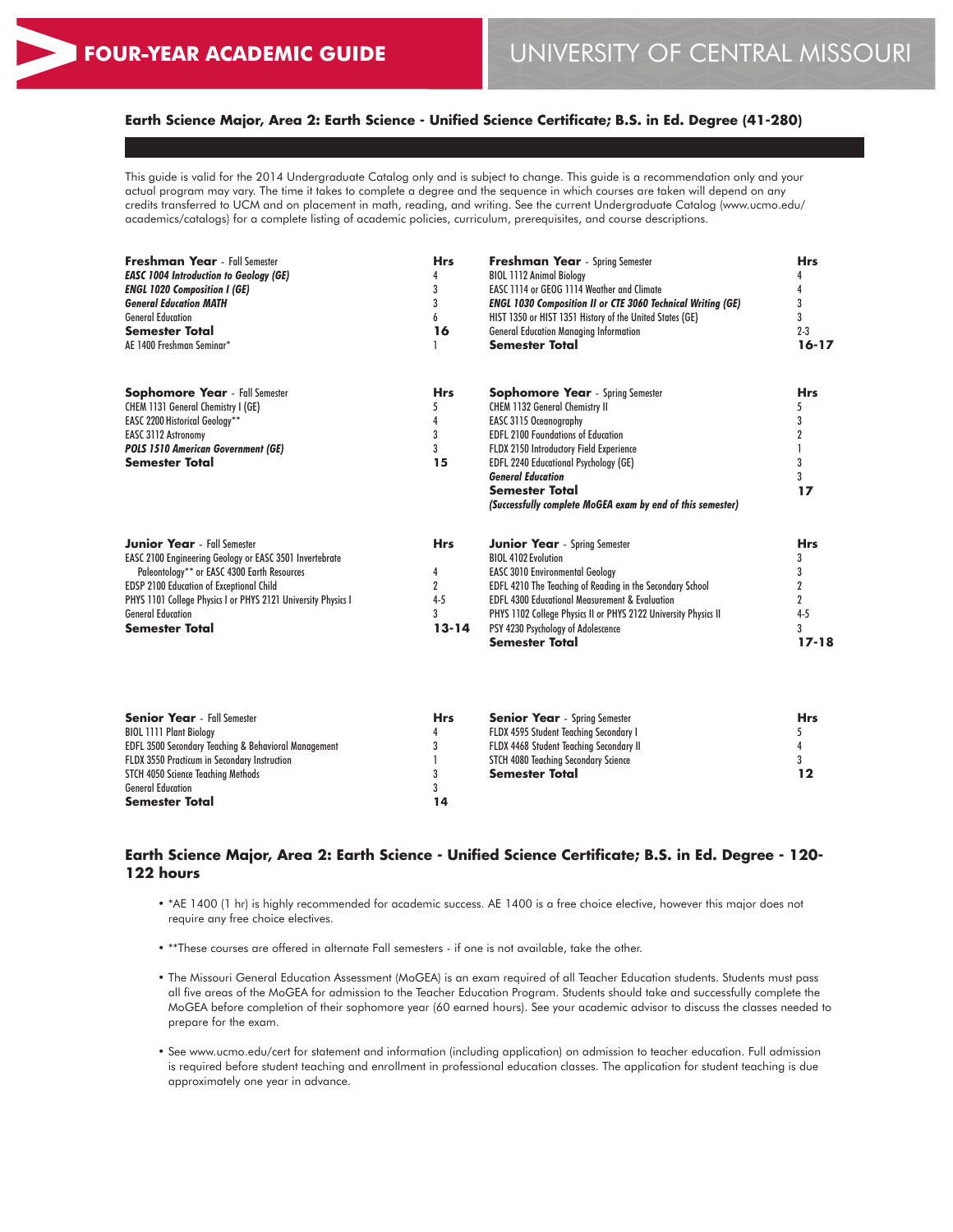#### **Economics Major, B.S.B.A. Degree (46-611)**

This guide is valid for the 2014 Undergraduate Catalog only and is subject to change. This guide is a recommendation only and your actual program may vary. The time it takes to complete a degree and the sequence in which courses are taken will depend on any credits transferred to UCM and on placement in math, reading, and writing. See the current Undergraduate Catalog (www.ucmo.edu/ academics/catalogs) for a complete listing of academic policies, curriculum, prerequisites, and course descriptions.

| <b>Freshman Year</b> - Fall Semester                | <b>Hrs</b> | <b>Freshman Year</b> - Spring Semester                             | <b>Hrs</b>     |
|-----------------------------------------------------|------------|--------------------------------------------------------------------|----------------|
| CIS 1600 Business Information Management (GE)*      | 3          | COMM 1000 Public Speaking or COMM 1050 Fundamentals of             |                |
| <b>ECON 1010 Principles of Macroeconomics (GE)*</b> | 3          | <b>Oral Communication Competency (GE)</b>                          | 3              |
| <b>ENGL 1020 Composition I (GE)</b>                 | 3          | <b>ECON 1011 Principles of Microeconomics*</b>                     | 3              |
| MATH 1111 College Algebra (GE)*                     | 3          | <b>ENGL 1030 Composition II or CTE 3060 Technical Writing (GE)</b> | 3              |
| <b>General Education</b>                            | 3          | <b>General Education</b>                                           | 6              |
| <b>Semester Total</b>                               | 15         | <b>Semester Total</b>                                              | 15             |
| AE 1400 or BADM 1400 Freshman Seminar**             |            |                                                                    |                |
| <b>Sophomore Year</b> - Fall Semester               | <b>Hrs</b> | <b>Sophomore Year</b> - Spring Semester                            | <b>Hrs</b>     |
| ACCT 2101 Principles of Financial Accounting*       | 3          | ACCT 2102 Principles of Managerial Accounting*                     | 3              |
| BLAW 2720 Legal Environment of Business*            | 3          | FIN 2801 Business Statistics I*                                    | 3              |
| <b>General Education</b>                            | 9          | <b>General Education</b>                                           |                |
| <b>Semester Total</b>                               | 15         | <b>Free Choice Electives</b>                                       | $\overline{2}$ |
|                                                     |            | Semester Total                                                     | 15             |
|                                                     |            | Note: Complete all B.S.B.A. admission                              |                |
|                                                     |            | requirements.*                                                     |                |
| <b>Junior Year</b> - Fall Semester                  | <b>Hrs</b> | <b>Junior Year</b> - Spring Semester                               | <b>Hrs</b>     |
| ECON 3010 Intermediate Macroeconomics (fall only)   | 3          | <b>CIS 3630 Management Information Systems</b>                     | 3              |
| <b>FIN 3801 Business Statistics II</b>              | 3          | <b>ECON 3030 Intermediate Microeconomics</b>                       | 3              |
| FIN 3850 Principles of Finance                      | 3          | <b>MGT 3325 Business Communication</b>                             | 3              |
| <b>MGT 3315 Management of Organizations</b>         | 3          | <b>MGT 3360 Production/Operations Management</b>                   | 3              |
| <b>Free Choice Flectives</b>                        | 3          | <b>MKT 3405 Marketing Policy</b>                                   | 3              |
| <b>Semester Total</b>                               | 15         | <b>Semester Total</b>                                              | 15             |
| <b>Senior Year</b> - Fall Semester                  | <b>Hrs</b> | <b>Senior Year</b> - Spring Semester                               | <b>Hrs</b>     |
| MGT 4357 Organizational Policy and Strategy         | 3          | <b>ECON 4000 Senior Seminar in Economics</b>                       | 3              |
| <b>ECON Major Electives***</b>                      | 6          | <b>ECON Major Electives***</b>                                     | 6              |
| <b>Free Choice Elective</b>                         | 6          | <b>Free Choice Electives</b>                                       | 6              |
| Semester Total                                      | 15         | Semester Total                                                     | 15             |

#### **Economics Major, B.S.B.A. Degree - 120 Hours**

- \*Students in this major must complete eight preadmission courses with a grade of C or higher and must obtain a 2.25 cumulative GPA and a 2.25 in these specific courses, for admission to the degree program. These courses are recommended for completion during the freshman and sophomore years. These courses are indicated with an  $(*)$ .
- \*\*AE 1400 or BADM 1400 (1 hr.) are free choice electives and are highly recommended for academic success. If AE 1400 or BADM 1400 is chosen, 1 less hour of free choice electives will be needed.
- \*\*\*Some ECON major electives are offered fall or spring semester only, or are only taught online check with the department for course offerings. Students may choose from the following ECON prefix classes: 3020, 3035, 3065, 4010, 4020, 4050, 4054, 4060, 4065, 4075, and 4080. Some of these courses are only offered online as part of the Missouri Association for Collaboration in Economics (MACE). See the Undergraduate Catalog for more information.
- A 2.25 cumulative GPA is required for graduation in this major.
- To satisfy the General Education Assessment (GEA) Policy, students must take the GEA *after* they earn 45 credit hours but *before* earning 75 credit hours. Transfer students who have more than 45 hours earned should take the exam during their second semester at UCM. Students must achieve a passing score of 425 to meet graduation requirements. Students may register for the GEA through MyCentral. Contact UCM Testing Services (HUM 216, 660-543-4919, testingservices@ucmo.edu) for more information.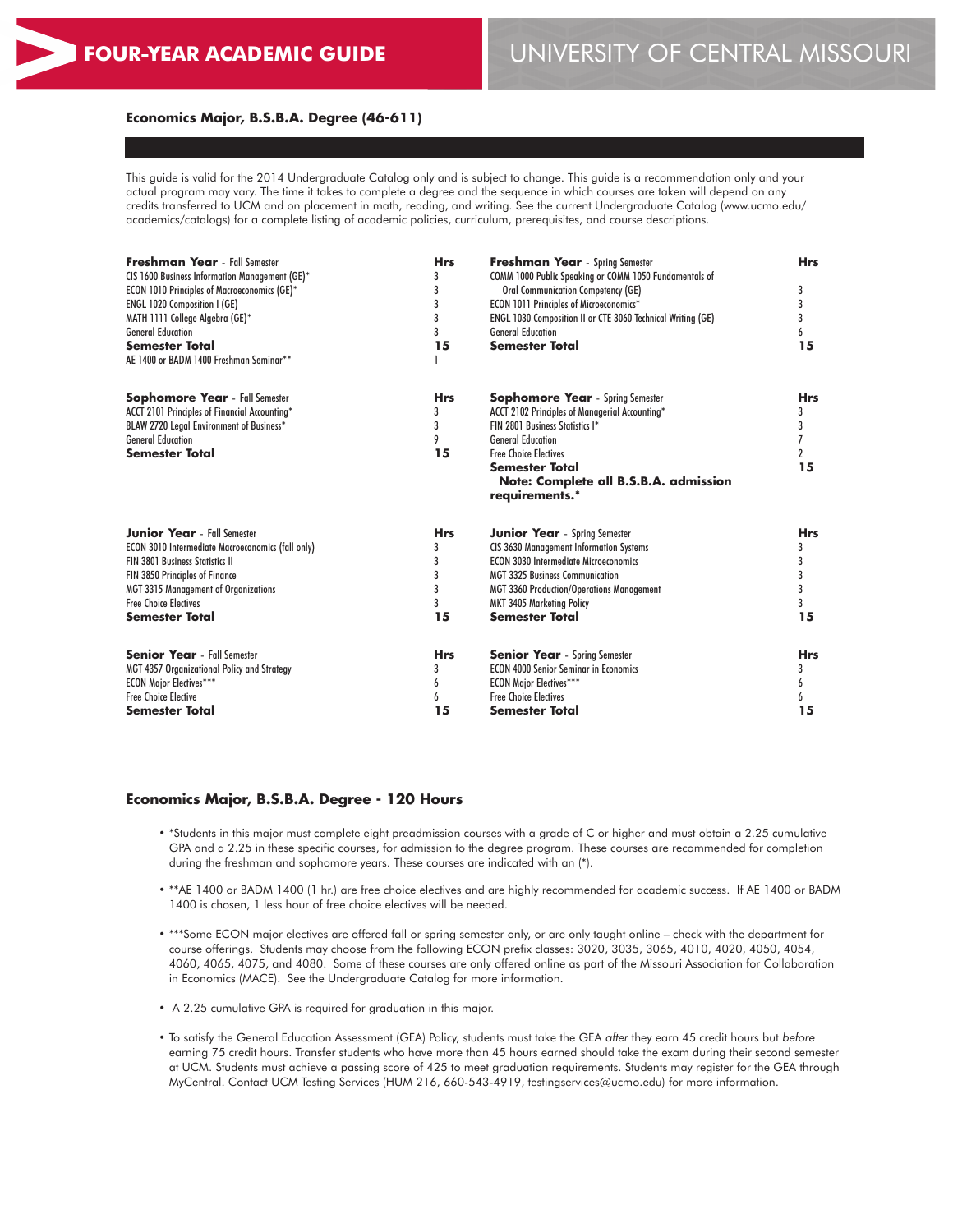## **Electronics Technology Major (Area 1 Electrical/Electronic Communication Technology), B.S. Degree (43-01221)**

This guide is valid for the 2014 Undergraduate Catalog only and is subject to change. This guide is a recommendation only and your actual program may vary. The time it takes to complete a degree and the sequence in which courses are taken will depend on any credits transferred to UCM and on placement in math, reading, and writing. See the current Undergraduate Catalog (www.ucmo.edu/ academics/catalogs) for a complete listing of academic policies, curriculum, prerequisites, and course descriptions.

| <b>Freshman Year</b> - Fall Semester                            | Hrs | <b>Freshman Year</b> - Spring Semester                               | <b>Hrs</b> |
|-----------------------------------------------------------------|-----|----------------------------------------------------------------------|------------|
| <b>ENGL 1020 Composition I (GE)</b>                             |     | <b>CTE 3060 Technical Writing (GE)</b>                               |            |
| ET 1026 DC Circuit Analysis*                                    |     | ET 1027 AC Circuit Analysis*                                         |            |
| ET 1050 Digital Principles & Applications*                      |     | ET 2048 Active Electronic Devices*                                   |            |
| MATH 1111 College Algebra (GE)                                  |     | MATH 1112 College Trigonometry or TECH 1042 Technical Mathematics II | $2 - 3$    |
| <b>General Education Managing Information</b>                   |     | <b>Semester Total</b>                                                | 13-14      |
| <b>Semester Total</b>                                           | 16  |                                                                      |            |
| AE 1400 Freshman Seminar**                                      |     |                                                                      |            |
| <b>Sophomore Year</b> - Fall Semester                           | Hrs | <b>Sophomore Year</b> - Spring Semester                              | <b>Hrs</b> |
| <b>CHEM 1103 Introduction to the Sciences: Chemistry (GE)</b>   |     | <b>COMM 1000 Public Speaking (GE)</b>                                |            |
| ET 2060 Microprocessors: Theory & Applications*                 |     | ET 2065 Computer Programming for Electronics Technology*             |            |
| ET 3020 Circuit Analysis & Implementation*                      |     | PHYS 1104 Introduction to the Sciences: Physics (GE)                 |            |
| MATH 1131 Applied Calculus or TECH 2040 Calculus for Technology |     | <b>General Education</b>                                             |            |
| <b>Semester Total</b>                                           | 14  | <b>Semester Total</b>                                                | 14         |

| <b>Hrs</b> | <b>Junior Year</b> - Spring Semester                    | <b>Hrs</b> |
|------------|---------------------------------------------------------|------------|
|            | ET 3014 Analog-Digital Circuitry*                       |            |
|            | <b>IGEN 3116 Creative Problem Solving or</b>            |            |
|            | <b>ENGT 4110 Engineering Technology Problem Solving</b> |            |
| 3          | Departmentally Approved Area 1 Electives***             |            |
| 14         | <b>General Education</b>                                |            |
|            | Semester Total                                          | 16         |
| <b>Hrs</b> |                                                         |            |
| 3          |                                                         |            |
| <b>Hrs</b> | <b>Senior Year</b> - Spring Semester                    | <b>Hrs</b> |
|            | Departmentally Approved Area 1 Elective***              | $8-9$      |
|            | <b>Free Choice Electives</b>                            | 6          |
|            | Semester Total                                          | $14 - 15$  |
| 15         |                                                         |            |
|            |                                                         |            |

## **Electronics Technology Major (Area 1 Electrical/Electronic Communication Technology) B.S. Degree - 120 hours**

- \*This class is only offered during the semester indicated.
- \*\* AE 1400 is a free choice elective and is highly recommended for academic success. If AE 1400 is chosen, 1 less hour of free choice electives will be needed.
- \*\*\*See department chairperson for appropriate choices for the Departmentally Approved Area 1 Electives. Fourteen to fifteen hours are required, at least two hours must be at the upper-level (3000/4000). The number of electives needed will depend on the choice made between MATH 1112 and TECH 2040.
- #See department chairperson for appropriate choices for the Management Elective.
- To satisfy the General Education Assessment (GEA) Policy, students must take the GEA *after* they earn 45 credit hours but *before* earning 75 credit hours. Transfer students who have more than 45 hours earned should take the exam during their second semester at UCM. Students must achieve a passing score of 425 to meet graduation requirements. Students may register for the GEA through MyCentral. Contact UCM Testing Services (HUM 216, 660-543-4919, testingservices@ucmo.edu) for more information.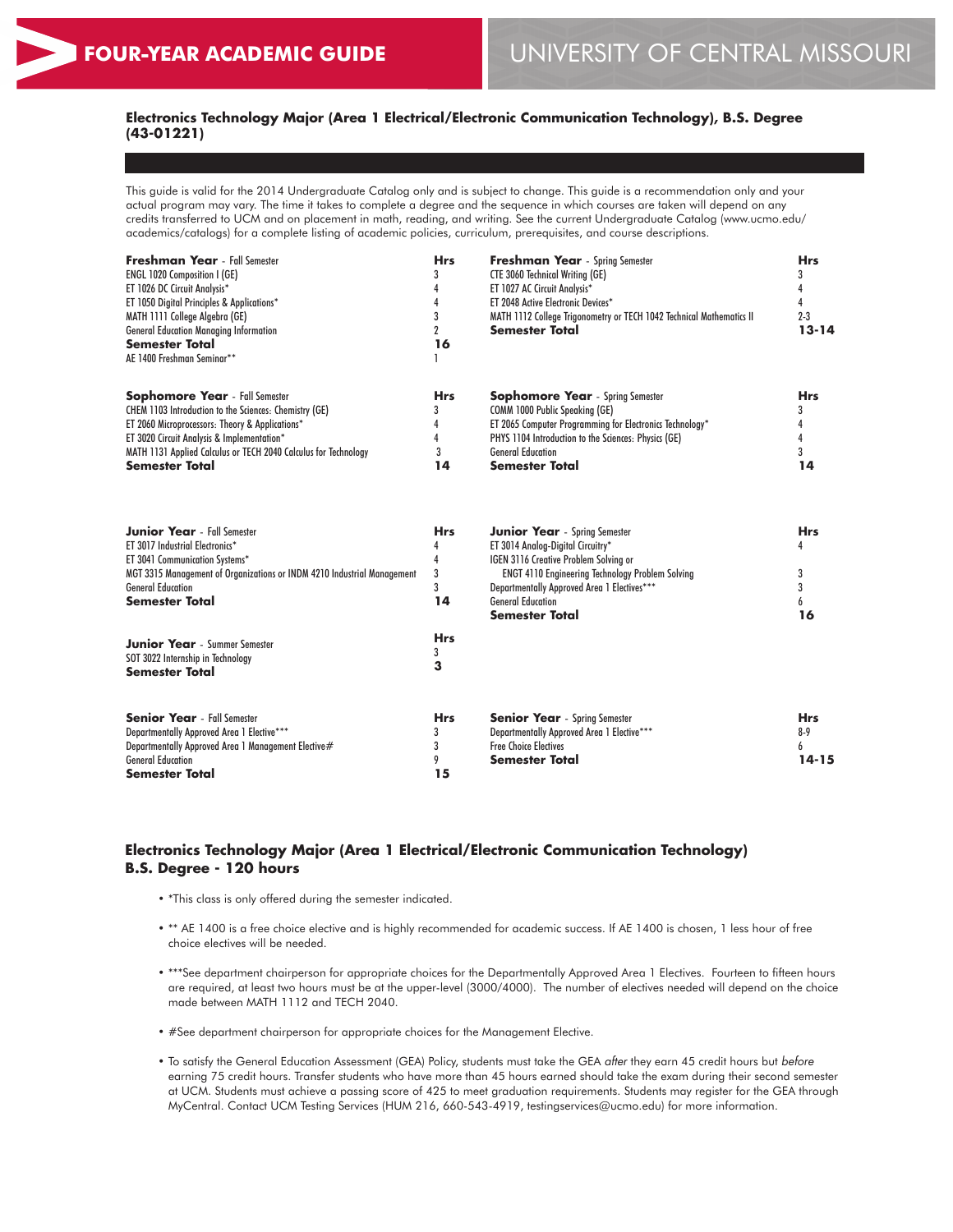## **Electronics Technology Major (Area 2 Computer/Networking Electronics Technology) B.S. Degree (43- 02221)**

This guide is valid for the 2014 Undergraduate Catalog only and is subject to change. This guide is a recommendation only and your actual program may vary. The time it takes to complete a degree and the sequence in which courses are taken will depend on any credits transferred to UCM and on placement in math, reading, and writing. See the current Undergraduate Catalog (www.ucmo.edu/ academics/catalogs) for a complete listing of academic policies, curriculum, prerequisites, and course descriptions.

| <b>Hrs</b><br>3<br>4                         | <b>Freshman Year</b> - Spring Semester<br><b>CTE 3060 Technical Writing (GE)</b><br>ET 1027 AC Circuit Analysis*<br>ET 2048 Active Electronic Devices*                                                                                                                                                        | <b>Hrs</b><br>3<br>4<br>4<br>3       |
|----------------------------------------------|---------------------------------------------------------------------------------------------------------------------------------------------------------------------------------------------------------------------------------------------------------------------------------------------------------------|--------------------------------------|
| $\overline{2}$<br>16                         | <b>Semester Total</b>                                                                                                                                                                                                                                                                                         | 14                                   |
| <b>Hrs</b><br>3<br>3<br>4<br>3<br>3<br>16    | <b>Sophomore Year</b> - Spring Semester<br>ET 2065 Computer Programming For Electronics Technology*<br>NET 2060 Switching Basics and Intermediate Routing*<br>NET 2061 WAN Technologies*<br>PHYS 1104 Introduction to the Sciences: Physics (GE)<br><b>Semester Total</b>                                     | <b>Hrs</b><br>4<br>3<br>3<br>4<br>14 |
| <b>Hrs</b><br>3<br>$\overline{2}$<br>9<br>14 | <b>Junior Year</b> - Spring Semester<br>IGEN 3116 Creative Problem Solving or<br><b>ENGT 4110 Engineering Technology Problem Solving</b><br>NET 3068 Network Security I<br>NET 4040 Fundamentals of Network Operating Systems or<br>NET 3000 Fundamentals of Wireless Networks***<br><b>General Education</b> | <b>Hrs</b><br>3<br>4<br>3<br>6       |
| <b>Hrs</b><br>3<br>3                         | Semester Total                                                                                                                                                                                                                                                                                                | 16                                   |
| <b>Hrs</b><br>3<br>3<br>3<br>6               | <b>Senior Year</b> - Spring Semester<br>NET 4043 Network Servers and Infrastructure or<br>NET 4064 Advanced Network Design***<br>NET 4063 Network Support*<br><b>Free Choice Electives</b><br><b>Semester Total</b>                                                                                           | <b>Hrs</b><br>3<br>3<br>6<br>12      |
|                                              | 3<br>15                                                                                                                                                                                                                                                                                                       | NET 1058 Computer Technologies*      |

## **Electronics Technology Major (Area 2 Computer/Networking Electronics Technology) B.S. Degree - 120 hours**

- \*This class is only offered during the semester indicated.
- \*\*AE 1400 is a free choice elective and is highly recommended for academic success. If AE 1400 is chosen, 1 less hour of free choice electives will be needed.
- \*\*\*This major requires a nine hour set of NET courses. The two options include: NET 4040, 4042, and 4043 OR NET 3000, 3062, and 4064.
- #See department chairperson for appropriate choices for the Departmentally Approved Elective. Five hours are required.
- To satisfy the General Education Assessment (GEA) Policy, students must take the GEA *after* they earn 45 credit hours but *before* earning 75 credit hours. Transfer students who have more than 45 hours earned should take the exam during their second semester at UCM. Students must achieve a passing score of 425 to meet graduation requirements. Students may register for the GEA through MyCentral. Contact UCM Testing Services (HUM 216, 660-543-4919, testingservices@ucmo.edu) for more information.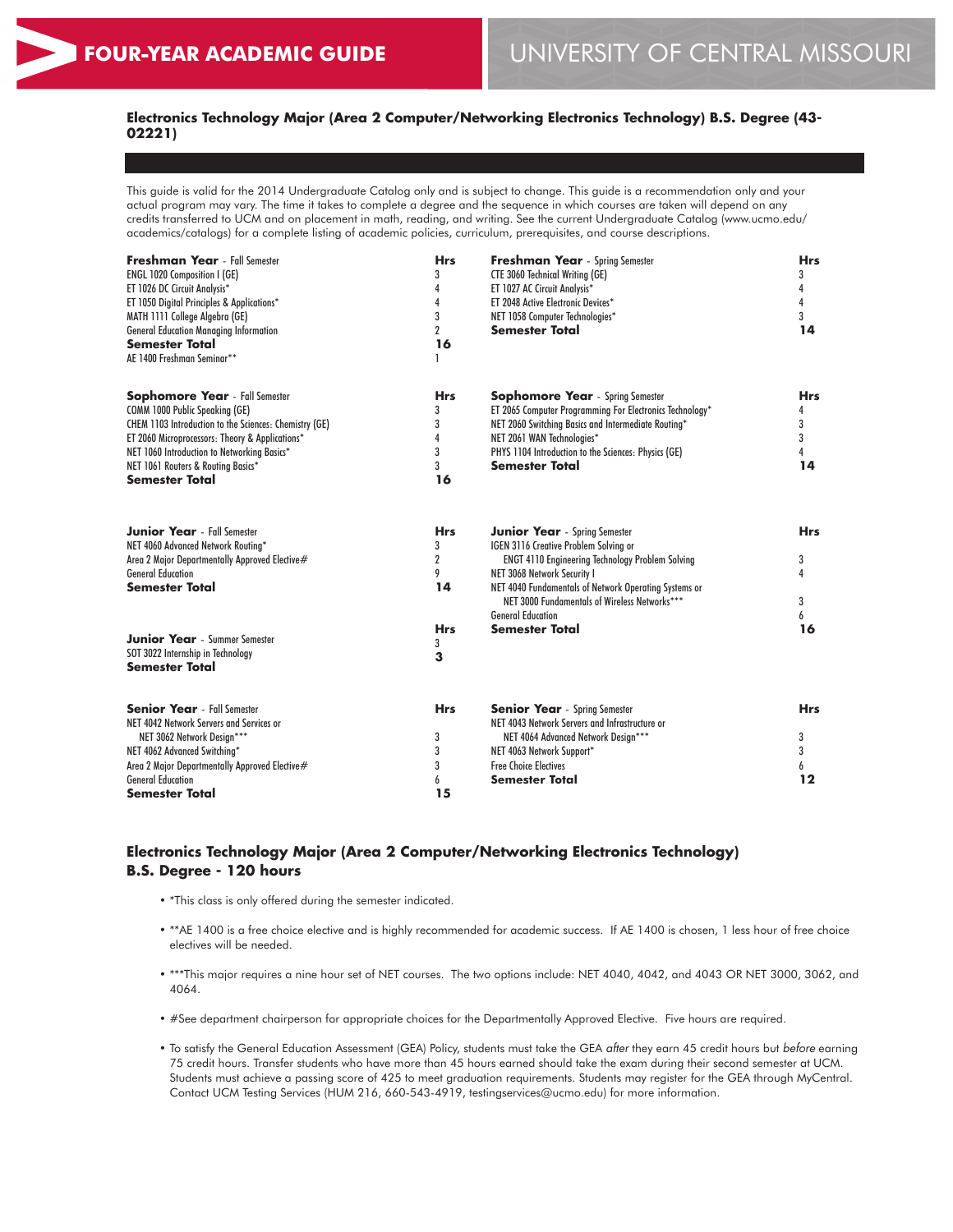## **Elementary Education Major (Birth - Grade 3), Traditional Pathway, B.S. in Ed. Degree (41-286)**

This guide is valid for the 2014 Undergraduate Catalog only and is subject to change. This guide is a recommendation only and your actual program may vary. The time it takes to complete a degree and the sequence in which courses are taken will depend on any credits transferred to UCM and on placement in math, reading, and writing. See the current Undergraduate Catalog (www.ucmo.edu/ academics/catalogs) for a complete listing of academic policies, curriculum, prerequisites, and course descriptions.

| Freshman Year - Fall Semester      | <b>Hrs</b> | <b>Freshman Year</b> - Spring Semester                             | <b>Hrs</b> |
|------------------------------------|------------|--------------------------------------------------------------------|------------|
| ENGL 1020 Composition I (GE)       |            | <b>ENGL 1030 Composition II or CTE 3060 Technical Writing (GE)</b> |            |
| POLS 1510 American Government (GE) |            | HIST 1350 or 1351 History of the United States (GE)                |            |
| <b>General Education</b>           |            | <b>MATH 1620 Contemporary Math (GE)</b>                            |            |
| Semester Total                     | 15         | <b>General Education Science w/lab</b>                             |            |
|                                    |            | <b>General Education Managing Information</b>                      | $2 - 3$    |
|                                    |            | <b>Semester Total</b>                                              | 15-16      |
|                                    |            |                                                                    |            |
|                                    |            |                                                                    |            |

| <b>Sophomore Year</b> - Fall Semester                | <b>Hrs</b> | <b>Sophomore Year</b> - Spring Semester                                   | <b>Hrs</b> |
|------------------------------------------------------|------------|---------------------------------------------------------------------------|------------|
| CFD 1220 Child Development                           |            | ART 3910 Art for Elementary Schools                                       |            |
| D&N 2310 Early Childhood Nutrition & Health          |            | ECEL 1310 or 1320 Science for Teachers                                    |            |
| <b>EDFL 2100 Foundations of Education</b>            |            | <b>ECEL 2830 Early Childhood Principles</b>                               |            |
| FLDX 2150 Introductory Field Experience              |            | <b>ECEL 2110 Diversity and Social Justice (GE)</b>                        |            |
| <b>EDFL 2240 Educational Psychology (GE)</b>         |            | <b>EDFL 3410 Children's Literature</b>                                    |            |
| <b>EDSP 2100 Education of the Exceptional Child</b>  |            | PE 2410 Movement Skills & Activities for Primary Grades General Education |            |
| MATH 1820 Introduction to Mathematical Modeling (GE) |            | <b>Semester Total</b>                                                     |            |
| <b>Semester Total</b>                                | 16         | (Successfully complete MoGEA exam by end of this semester)                |            |

| <b>Junior Year</b> - Fall Semester                        | <b>Hrs</b> | <b>Junior Year</b> - Spring Semester                         | <b>Hrs</b> |
|-----------------------------------------------------------|------------|--------------------------------------------------------------|------------|
| CD 2000 Bases of Speech & Language $#$                    |            | ECEL 2310 Computer/Technology in Education $#$               |            |
| ECEL 3260 Practicum in Child Development#                 |            | ECEL 3420 Teaching Social Studies & Economics#               |            |
| ECEL 3850 Development & Learning Through Play#            |            | <b>EDSP 3150 Community &amp; Family Resources</b>            |            |
| ECEL 3220 The Teaching of Language Arts $#$               |            | EDSP 3151 Community & Family Resources Practicum             |            |
| EDFL 3210 Methods of Reading Instruction#                 |            | EDSP 4370 Screening, Diagnosing, & Prescribing Instruction # |            |
| MATH 3800 Introduction to Elementary & M.S. Math#         |            | HED 3310 Methods in Elementary School Health                 |            |
| MATH 3801 Conc. & Meth. in Elementary School Math#        |            | <b>MUS 3301 Music for Elementary Schools</b>                 |            |
| <b>Semester Total</b>                                     | 17         | PSY 2220 Child Psychology or PSY 3220 Lifespan Development   |            |
|                                                           |            | <b>Semester Total</b>                                        | 18         |
| <b>Senior Year</b> - Fall Semester                        | <b>Hrs</b> | <b>Senior Year</b> - Spring Semester**                       | <b>Hrs</b> |
| CFD 3250 Org. & Admin. of Programs for Young Children     |            | <b>ECEL 4150 Student Teaching Professional Seminar</b>       |            |
| ECEL 3468 Community, School, & Family Connections         |            | FLDX 4493 Student Teaching Early Childhood                   |            |
| ECEL 4350 Elementary Science Teaching Strategies#         |            | FLDX 4496 Student Teaching Elementary II                     |            |
| <b>ECEL 4400 Classroom Management &amp; Interactions*</b> |            | Semester Total                                               | 12         |
| ECEL 4830 Early Childhood Curriculum#                     |            |                                                              |            |
| HED 4330 First Aid and CPR                                |            |                                                              |            |
| <b>Semester Total</b>                                     | 16         |                                                              |            |

#### **Elementary Education Major (Birth - Grade 3), Traditional Pathway, B.S. in Ed. Degree - 127 hours**

- \*A grade of C or higher is required in all professional education courses including ECEL 4400 for departmental recommendation for student teaching.
- \*\*The courses listed for this semester constitute the professional education (student teaching) block. The student should not take any other courses during this semester.
- #There may be an option for students to pursue a Clinical Pathway experience; a series of field-embedded blocks during Junior and Senior years in which all the teaching methods courses are tied to elementary classroom practica. To be eligible for the Clinical Pathway, students need to maintain a strong GPA; complete the majority of general education courses; complete EDFL 2100, 2240, FLDX 2150; and pass the Entry Level General Knowledge and Skills Assessment (or scores in progress) by the end of Sophomore Year. Students do not take any of the methods courses prior to Junior year. Methods courses are indicated by a #.
- The Missouri General Education Assessment (MoGEA) is an exam required of all Teacher Education students. Students must pass all five areas of the MoGEA for admission to the Teacher Education Program. Students should take and successfully complete the MoGEA before completion of their sophomore year (60 earned hours). See your academic advisor to discuss the classes needed to prepare for the exam.
- See www.ucmo.edu/cert for statement and information (including application) on admission to teacher education. Full admission is required before enrollment in professional education classes and student teaching. The application for student teaching is due approximately one year in advance.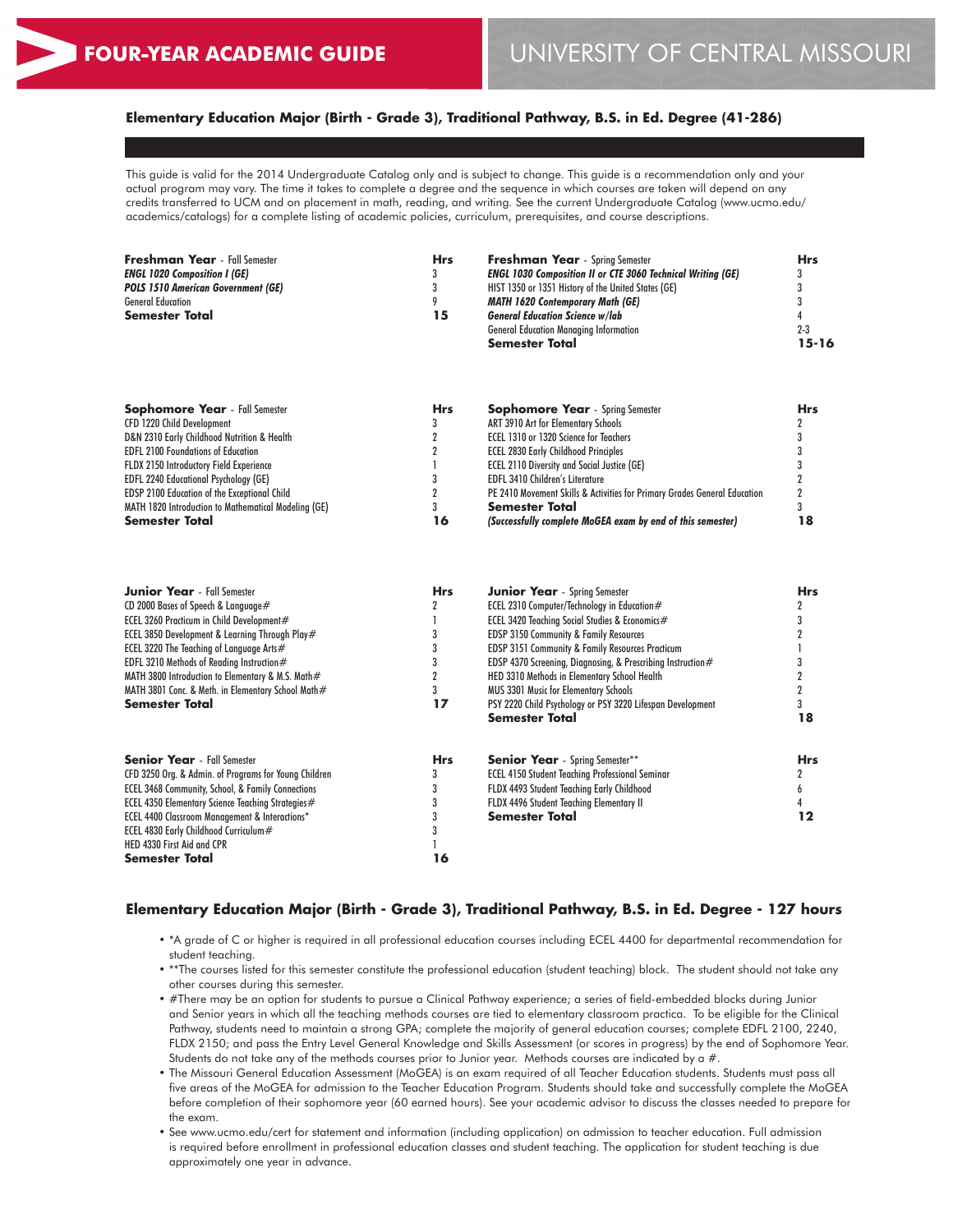## **Elementary Education Major (Birth - Grade 3), Clinical Pathways, B.S. in Ed. Degree (41-286)**

This guide is valid for the 2014 Undergraduate Catalog only and is subject to change. This guide is a recommendation only and your actual program may vary. The time it takes to complete a degree and the sequence in which courses are taken will depend on any credits transferred to UCM and on placement in math, reading, and writing. See the current Undergraduate Catalog (www.ucmo.edu/ academics/catalogs) for a complete listing of academic policies, curriculum, prerequisites, and course descriptions.

| Freshman Year - Fall Semester      | <b>Hrs</b> | <b>Freshman Year</b> - Spring Semester                             | Hrs     |
|------------------------------------|------------|--------------------------------------------------------------------|---------|
| ENGL 1020 Composition I (GE)       | 3          | <b>ENGL 1030 Composition II or CTE 3060 Technical Writing (GE)</b> | 3       |
| POLS 1510 American Government (GE) |            | HIST 1350 or 1351 History of the United States (GE)                |         |
| <b>General Education</b>           | Q          | <b>MATH 1620 Contemporary Math (GE)</b>                            |         |
| Semester Total                     | 15         | <b>General Education Science w/lab</b>                             |         |
|                                    |            | <b>General Education Managing Information</b>                      | $2 - 3$ |
|                                    |            | <b>Semester Total</b>                                              | 15-16   |
|                                    |            |                                                                    |         |

| <b>Sophomore Year</b> - Fall Semester                | <b>Hrs</b> | <b>Sophomore Year</b> - Spring Semester                                   | Hrs |
|------------------------------------------------------|------------|---------------------------------------------------------------------------|-----|
| CFD 1220 Child Development                           |            | ART 3910 Art for Elementary Schools                                       |     |
| D&N 2310 Early Childhood Nutrition & Health          |            | ECEL 1310 or 1320 Science for Teachers                                    |     |
| <b>EDFL 2100 Foundations of Education</b>            |            | <b>ECEL 2830 Early Childhood Principles and Observation</b>               |     |
| FLDX 2150 Introductory Field Experience              |            | <b>ECEL 2110 Diversity and Social Justice (GE)</b>                        |     |
| <b>EDFL 2240 Educational Psychology (GE)</b>         |            | <b>EDFL 3410 Children's Literature</b>                                    |     |
| <b>EDSP 2100 Education of the Exceptional Child</b>  |            | PE 2410 Movement Skills & Activities for Primary Grades General Education |     |
| MATH 1820 Introduction to Mathematical Modeling (GE) |            | <b>Semester Total</b>                                                     |     |
| <b>Semester Total</b>                                | 16         | (Successfully complete MoGEA exam by end of this semester)                |     |

| <b>Junior Year</b> - Fall Semester - Jr. Block 1 - PreK-K               | <b>Hrs</b> | <b>Junior Year</b> - Spring Semester - Jr. Block 2 - Grades 1-3     | <b>Hrs</b> |
|-------------------------------------------------------------------------|------------|---------------------------------------------------------------------|------------|
| <b>ECEL 3100 Early Childhood Assessment and Screening</b>               |            | ECEL 3151 Young Learner Practicum (Grades 1-3)                      |            |
| <b>ECEL 3150 Early Childhood Practicum</b>                              |            | <b>ECEL 3310 Literacy and Communication Arts for the YL</b>         |            |
| <b>ECEL 3300 Literacy and Communication Arts for EC</b>                 |            | <b>ECEL 3510 Social Studies and Economics for the Young Learner</b> |            |
| <b>ECEL 3400 Language Development</b>                                   |            | <b>ECEL 3610 Science for the Young Learner</b>                      |            |
| <b>ECEL 3500 Social Studies for Early Childhood</b>                     |            | MATH 3810 Math for the Young Learner                                |            |
| <b>ECEL 3600 Science for Early Childhood</b>                            |            | CFD 3250 Org. & Admin. of Programs for Young Children               |            |
| <b>ECEL 3800 Math for Early Childhood</b>                               |            | <b>EDSP 3150 Community &amp; Family Resources</b>                   |            |
| <b>MUS 3301 Music for Elementary Schools</b>                            |            | <b>EDSP 3151 Community &amp; Family Resources Practicum</b>         |            |
| PSY 2220 Child Psychology or PSY 3220 Lifespan Development              |            | HED 3310 Methods in Elementary School Health                        |            |
| <b>Semester Total</b>                                                   | 15         | <b>Semester Total</b>                                               | 16         |
|                                                                         |            |                                                                     |            |
| <b>Senior Year</b> - Fall Semester - Senior Block 1 - Senior Experience | <b>Hrs</b> | <b>Senior Year</b> - Spring Semester**                              | <b>Hrs</b> |
| <b>ECEL 4120 Curriculum Design and Assessment</b>                       |            | <b>ECEL 4150 Student Teaching Professional Seminar</b>              |            |
| <b>ECEL 4140 Communication Arts Integration</b>                         |            | FLDX 4493 Student Teaching Early Childhood                          |            |
| <b>ECEL 4400 Classroom Management &amp; Interactions*</b>               |            | <b>FLDX 4496 Student Teaching Elementary II</b>                     |            |
| <b>MATH 4800 Curriculum Design and Assessment in Math</b>               |            | <b>Semester Total</b>                                               | 12         |
| HED 4330 First Aid and CPR                                              |            |                                                                     |            |
| ECEL 3468 Community, School, & Family Connections                       |            |                                                                     |            |
| <b>Semester Total</b>                                                   | 16         |                                                                     |            |

## **Elementary Education Major (Birth - Grade 3), Clinical Pathways, B.S. in Ed. Degree - 123 hours**

- \*A grade of C or higher is required in all professional education courses including ECEL 4400 for departmental recommendation for student teaching.
- \*\*The courses listed for this semester constitute the professional education (student teaching) block. The student should not take any other courses during this semester.
- Courses in italics are the Clinical Pathways blocks. The department will enroll you in these courses, and you will self-enroll in any non-CP course you plan to take in that semester. Students pursuing the double certification clinical pathways option will have the opportunity to complete all three Junior Blocks. Please see your Academic Advisor for course planning assistance.
- The Missouri General Education Assessment (MoGEA) is an exam required of all Teacher Education students. Students must pass all five areas of the MoGEA for admission to the Teacher Education Program. Students should take and successfully complete the MoGEA before completion of their sophomore year (60 earned hours). See your academic advisor to discuss the classes needed to prepare for the exam.
- See www.ucmo.edu/cert for statement and information (including application) on admission to teacher education. Full admission is required before enrollment in professional education classes and student teaching. The application for student teaching is due approximately one year in advance.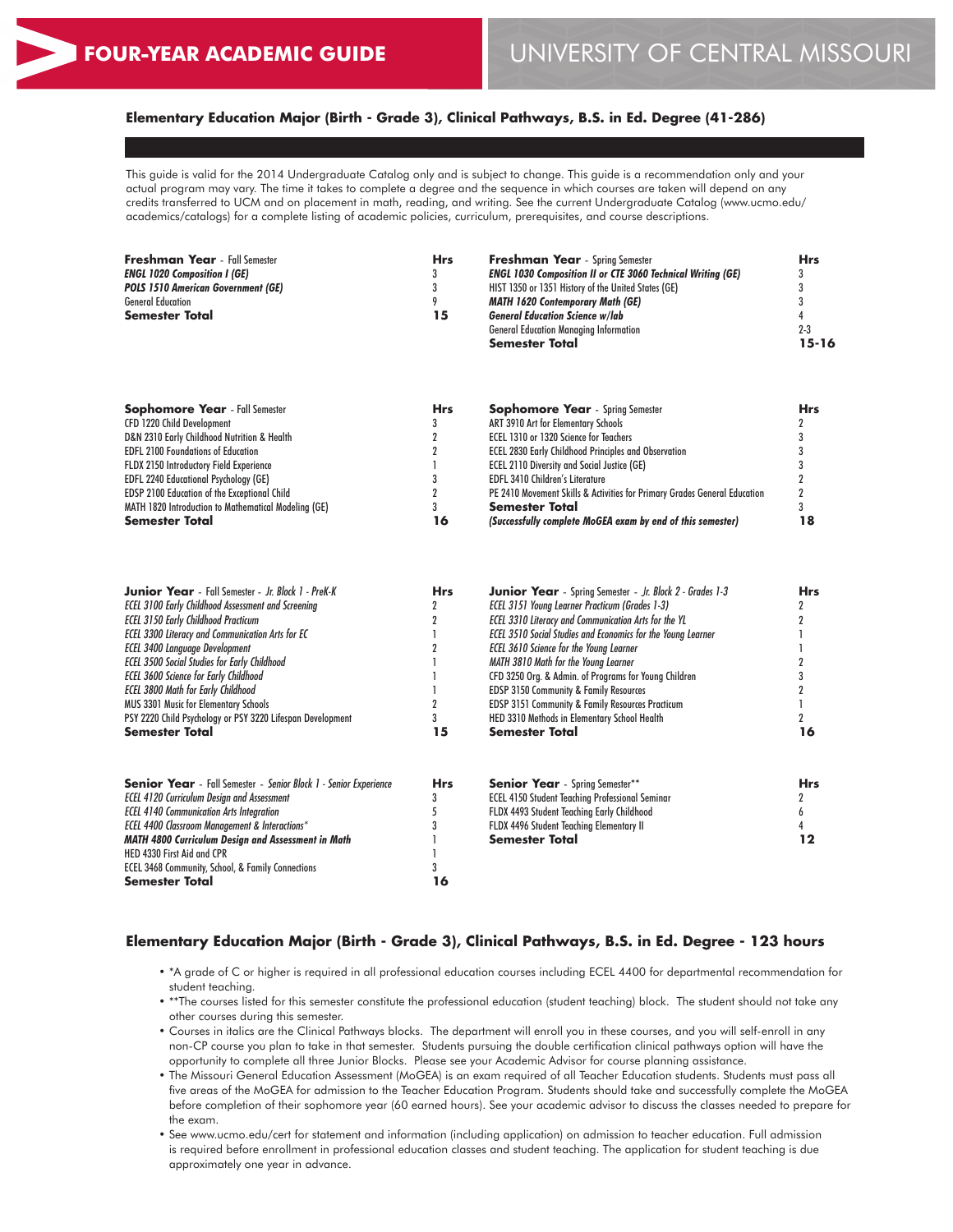## **Elementary Education Major (Grades 1 - 6), Traditional Pathway, B.S. in Ed. Degree (41-285)**

This guide is valid for the 2014 Undergraduate Catalog only and is subject to change. This guide is a recommendation only and your actual program may vary. The time it takes to complete a degree and the sequence in which courses are taken will depend on any credits transferred to UCM and on placement in math, reading, and writing. See the current Undergraduate Catalog (www.ucmo.edu/ academics/catalogs) for a complete listing of academic policies, curriculum, prerequisites, and course descriptions.

| 3<br><b>MATH 1620 Contemporary Math</b><br>3<br><b>POLS 1510 American Government (GE)</b><br><b>General Education</b><br>6<br>15<br><b>Semester Total</b><br><b>Semester Total</b><br><b>Hrs</b><br><b>Sophomore Year</b> - Fall Semester<br><b>ECEL 2110 Diversity and Social Justice (GE)</b><br>3<br><b>EDFL 2240 Educational Psychology (GE)</b><br>3<br><b>EDFL 2100 Foundations of Education</b><br>$\boldsymbol{2}$<br><b>General Education</b><br>FLDX 2150 Introductory Field Experience<br>$\overline{2}$<br><b>EDSP 2100 Education of Exceptional Child</b><br><b>Semester Total</b><br>Teaching area of concentration*<br>3 | HIST 1350 or 1351 History of the United States (GE)<br>3<br>MATH 1820 Introduction to Mathematical Modeling (GE)<br><b>General Education Science w/lab</b><br>$2 - 3$<br><b>General Education Managing Information</b><br>$15 - 16$<br>Sophomore Year - Spring Semester<br><b>Hrs</b><br>ECEL 1310 or 1320 Science for Teachers<br>3 |
|-----------------------------------------------------------------------------------------------------------------------------------------------------------------------------------------------------------------------------------------------------------------------------------------------------------------------------------------------------------------------------------------------------------------------------------------------------------------------------------------------------------------------------------------------------------------------------------------------------------------------------------------|--------------------------------------------------------------------------------------------------------------------------------------------------------------------------------------------------------------------------------------------------------------------------------------------------------------------------------------|
|                                                                                                                                                                                                                                                                                                                                                                                                                                                                                                                                                                                                                                         |                                                                                                                                                                                                                                                                                                                                      |
|                                                                                                                                                                                                                                                                                                                                                                                                                                                                                                                                                                                                                                         |                                                                                                                                                                                                                                                                                                                                      |
|                                                                                                                                                                                                                                                                                                                                                                                                                                                                                                                                                                                                                                         |                                                                                                                                                                                                                                                                                                                                      |
|                                                                                                                                                                                                                                                                                                                                                                                                                                                                                                                                                                                                                                         |                                                                                                                                                                                                                                                                                                                                      |
|                                                                                                                                                                                                                                                                                                                                                                                                                                                                                                                                                                                                                                         |                                                                                                                                                                                                                                                                                                                                      |
|                                                                                                                                                                                                                                                                                                                                                                                                                                                                                                                                                                                                                                         |                                                                                                                                                                                                                                                                                                                                      |
|                                                                                                                                                                                                                                                                                                                                                                                                                                                                                                                                                                                                                                         | PE 3420 Elementary School PE Activities                                                                                                                                                                                                                                                                                              |
|                                                                                                                                                                                                                                                                                                                                                                                                                                                                                                                                                                                                                                         | Teaching area of concentration*<br>6                                                                                                                                                                                                                                                                                                 |
|                                                                                                                                                                                                                                                                                                                                                                                                                                                                                                                                                                                                                                         | 6                                                                                                                                                                                                                                                                                                                                    |
|                                                                                                                                                                                                                                                                                                                                                                                                                                                                                                                                                                                                                                         | 17                                                                                                                                                                                                                                                                                                                                   |
|                                                                                                                                                                                                                                                                                                                                                                                                                                                                                                                                                                                                                                         | (Successfully complete MoGEA exam by end of this semester)                                                                                                                                                                                                                                                                           |
| <b>Semester Total</b><br>14                                                                                                                                                                                                                                                                                                                                                                                                                                                                                                                                                                                                             |                                                                                                                                                                                                                                                                                                                                      |
| <b>Junior Year</b> - Fall Semester<br><b>Hrs</b>                                                                                                                                                                                                                                                                                                                                                                                                                                                                                                                                                                                        | <b>Hrs</b><br><b>Junior Year</b> - Spring Semester                                                                                                                                                                                                                                                                                   |
| ECEL 3220 The Teaching of Language Arts#<br>3                                                                                                                                                                                                                                                                                                                                                                                                                                                                                                                                                                                           | ART 3910 Art for Elementary Schools                                                                                                                                                                                                                                                                                                  |
| 3<br>EDFL 3210 Methods of Reading Instruction#                                                                                                                                                                                                                                                                                                                                                                                                                                                                                                                                                                                          | ECEL 3420 Teaching Social Studies & Economics#                                                                                                                                                                                                                                                                                       |
| $\overline{2}$<br><b>EDFL 3410 Children's Literature</b>                                                                                                                                                                                                                                                                                                                                                                                                                                                                                                                                                                                | 3<br>EDFL 3215 Reading in the Content Fields $#$                                                                                                                                                                                                                                                                                     |
| $\overline{2}$<br>MATH 3800 Intro. to Teaching Elementary & M.S. Math#                                                                                                                                                                                                                                                                                                                                                                                                                                                                                                                                                                  | $\overline{2}$<br>HED 3310 Methods in Elementary School Health                                                                                                                                                                                                                                                                       |
| 3<br>MATH 3801 Concepts & Methods in Elementary Sch. Math#                                                                                                                                                                                                                                                                                                                                                                                                                                                                                                                                                                              | $\overline{2}$<br>MUS 3301 Music for Elementary Schools                                                                                                                                                                                                                                                                              |
| 3<br>Teachina area of concentration*                                                                                                                                                                                                                                                                                                                                                                                                                                                                                                                                                                                                    | 3<br>PSY 2220 Child Psychology or PSY 3220 Lifespan Development                                                                                                                                                                                                                                                                      |
| <b>Semester Total</b><br>16                                                                                                                                                                                                                                                                                                                                                                                                                                                                                                                                                                                                             | Teachina area of concentration*                                                                                                                                                                                                                                                                                                      |
| <b>Semester Total</b>                                                                                                                                                                                                                                                                                                                                                                                                                                                                                                                                                                                                                   | 18                                                                                                                                                                                                                                                                                                                                   |

| <b>Senior Year</b> - Fall Semester                         | <b>Hrs</b> | <b>Senior Year</b> - Spring Semester +                 | <b>Hrs</b> |
|------------------------------------------------------------|------------|--------------------------------------------------------|------------|
| ECEL 2310 Computer/Technology in Education#                |            | <b>ECEL 4150 Student Teaching Professional Seminar</b> |            |
| ECEL 4350 Elementary Science Teaching Strategies#          |            | <b>FLDX 4495 Student Teaching Elementary I</b>         |            |
| <b>ECEL 4400 Classroom Management &amp; Interactions**</b> |            | FLDX 4496 Student Teaching Elementary II               |            |
| EDFL 4220 Analysis & Correction of Reading Disabilities#   |            | <b>Semester Total</b>                                  |            |
| EDFL 4250 Practicum in Reading#                            |            |                                                        |            |
| HED 4330 First Aid & CPR                                   |            |                                                        |            |
| <b>ECEL 3468 Community, School, and Family Connections</b> |            |                                                        |            |
| <b>Semester Total</b>                                      | . 5        |                                                        |            |

#### **Elementary Education Major (Grades 1 - 6), Traditional Pathway, B.S. in Ed. Degree - 122 hours**

• \*A second approved area of concentration in a teaching/specialty area is required for Elementary (Grades 1-6) majors. Select 15 hours of coursework from one of the following approved areas of concentration: Art, English, Instructional Technology, Mathematics, Science, Social Studies, and Speech Communication/Theatre.

• \*For Elementary Education (Grades 1-6) majors, one of the following areas may be completed as a second area of certification in lieu of choosing a 15 hour area of concentration. These range in hours from 22 to 27. Students may choose from Early Childhood Birth-Grade 3, Family and Consumer Science B-12, Special Education Cross-Cat K-12, or Modern Language (FREN, GER, SPAN) K-12. If students would like to add a Middle School endorsement (9 hours) they will need to choose from Math, Science, Social Studies, Speech/Comm Theatre. See your academic advisor for requirements.

• \*\*A grade of C or higher is required in all professional education courses including ECEL 4400 for departmental recommendation for student teaching.

• +The courses listed for this semester constitute the professional education (student teaching) block. The student should not take any other courses during this semester.

• #There may be an option for students to pursue a Clinical Pathway experience; a series of field-embedded blocks during Junior and Senior years in which all the teaching methods courses are tied to elementary classroom practica. To be eligible for the Clinical Pathway, students need to maintain a strong GPA; complete the majority of general education courses; complete EDFL 2100, 2240, FLDX 2150; and pass the Entry Level General Knowledge and Skills Assessment (or scores in progress) by the end of Sophomore Year. Students do not take any of the methods courses prior to Junior year. Methods courses are indicated by a #.

• The Missouri General Education Assessment (MoGEA) is an exam required of all Teacher Education students. Students must pass all five areas of the MoGEA for admission to the Teacher Education Program. Students should take and successfully complete the MoGEA before completion of their sophomore year (60 earned hours). See your academic advisor to discuss the classes needed to prepare for the exam.

• See www.ucmo.edu/cert for statement and information (including application) on admission to teacher education. Full admission is required before enrollment in professional education classes and student teaching. The application for student teaching is due approximately one year in advance.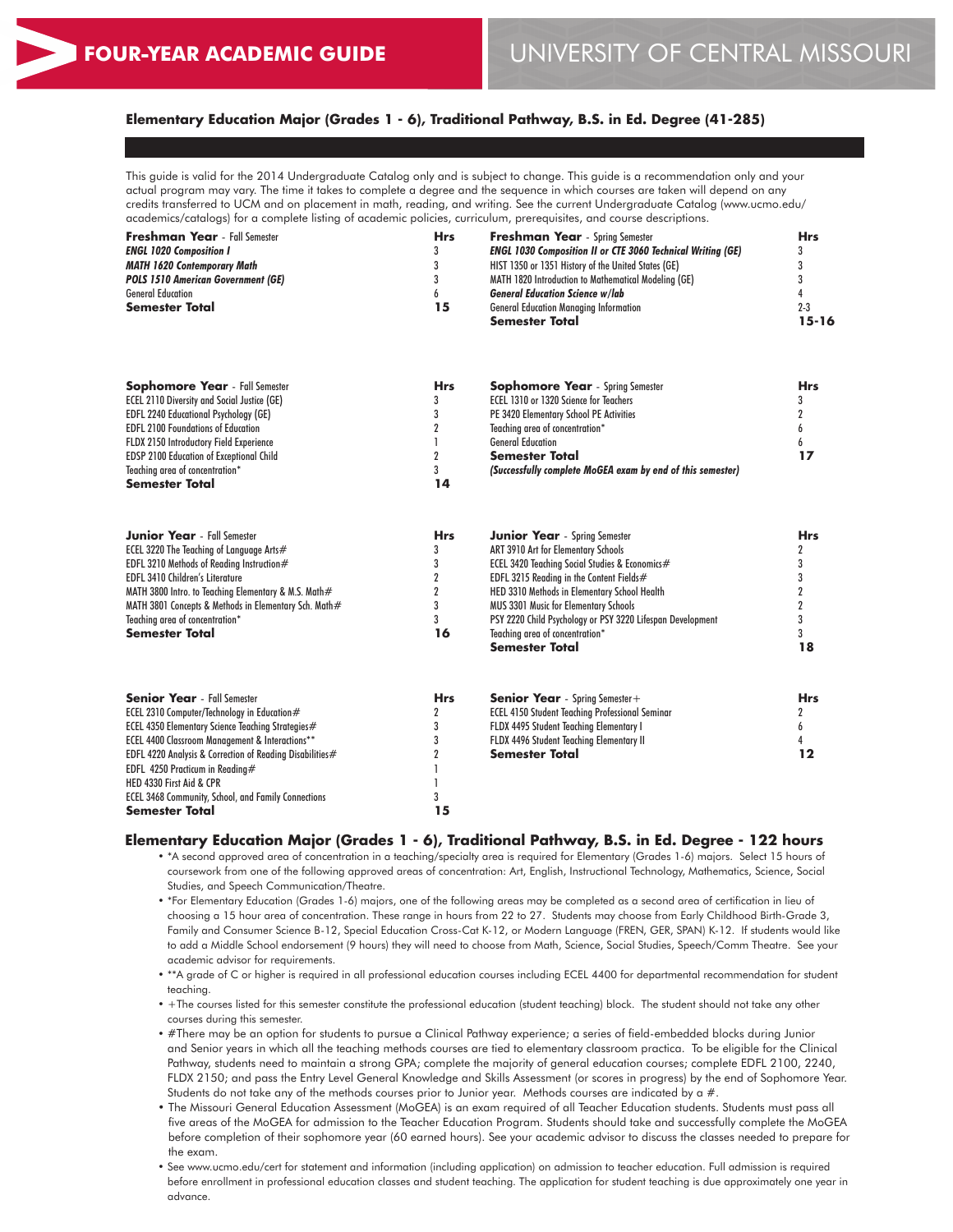## **Elementary Education Major (Grades 1 - 6), Clinical Pathways, B.S. in Ed. Degree (41-285)**

This guide is valid for the 2014 Undergraduate Catalog only and is subject to change. This guide is a recommendation only and your actual program may vary. The time it takes to complete a degree and the sequence in which courses are taken will depend on any credits transferred to UCM and on placement in math, reading, and writing. See the current Undergraduate Catalog (www.ucmo.edu/ academics/catalogs) for a complete listing of academic policies, curriculum, prerequisites, and course descriptions.

| <b>Hrs</b> | <b>Freshman Year</b> - Spring Semester                             | Hrs     |
|------------|--------------------------------------------------------------------|---------|
|            | <b>ENGL 1030 Composition II or CTE 3060 Technical Writing (GE)</b> |         |
|            | HIST 1350 or 1351 History of the United States (GE)                |         |
|            | MATH 1820 Introduction to Mathematical Modeling (GE)               |         |
|            | <b>General Education Science w/lab</b>                             |         |
| 15         | <b>General Education Managing Information</b>                      | $2 - 3$ |
|            | <b>Semester Total</b>                                              | 15-16   |
|            |                                                                    |         |

| <b>Sophomore Year</b> - Fall Semester                                      | <b>Hrs</b>     | <b>Sophomore Year</b> - Spring Semester                               | <b>Hrs</b>     |
|----------------------------------------------------------------------------|----------------|-----------------------------------------------------------------------|----------------|
| <b>ECEL 2110 Diversity and Social Justice (GE)</b>                         | 3              | ART 3910 Art for Elementary Schools                                   | $\overline{2}$ |
| <b>EDFL 2240 Educational Psychology (GE)</b>                               | 3              | ECEL 1310 or 1320 Science for Teachers                                | 3              |
| <b>EDFL 2100 Foundations of Education</b>                                  | $\overline{2}$ | Teaching area of concentration*                                       |                |
| FLDX 2150 Introductory Field Experience                                    |                | <b>General Education</b>                                              | 6              |
| <b>EDSP 2100 Education of Exceptional Child</b>                            | $\overline{2}$ | <b>Semester Total</b>                                                 | 17             |
| PE 3420 Elementary School PE Activities                                    | $\overline{2}$ | (Successfully complete MoGEA exam by end of this semester)            |                |
| Teaching area of concentration*                                            | 3              |                                                                       |                |
| <b>Semester Total</b>                                                      | 16             |                                                                       |                |
| <b>Junior Year</b> - Fall Semester - <i>Iunior Block 2 - YL Grades 1-3</i> | <b>Hrs</b>     | <b>Junior Year</b> - Spring Semester - Junior Block 3 - IL Grades 4-6 | <b>Hrs</b>     |
| <b>ECEL 3151 Young Learner Practicum (Grades 1-3)</b>                      | $\overline{2}$ | <b>ECEL 3152 Intermediate Learner Practicum Grades 4-6</b>            | 2              |
| <b>ECEL 3310 Literacy and Communication Arts for the YL</b>                |                | <b>ECEL 3320 Literacy and Communication Arts for the IL</b>           |                |
| <b>ECEL 3510 Social Studies and Economics for the Young Learner</b>        |                | <b>ECEL 3520 Social Studies and Economics for the IL</b>              |                |
| <b>ECEL 3610 Science for the Young Learner</b>                             |                | <b>ECEL 3620 Science for the Intermediate Learner</b>                 |                |
| MATH 3810 Math for the Young Learner                                       | 2              | <b>MATH 3820 Mathematics for the Intermediate Learner</b>             | 2              |
| HED 3310 Methods in Elementary School Health                               | $\overline{2}$ | MUS 3301 Music for Elementary Schools                                 | $\overline{2}$ |
| <b>EDFL 3410 Children's Literature</b>                                     | $\overline{2}$ | PSY 2220 Child Psychology or PSY 3220 Lifespan Development            | 3              |
| Teaching area of concentration**                                           | 3              | Teachina area of concentration**                                      | 3              |
| <b>Semester Total</b>                                                      | 15             | <b>Semester Total</b>                                                 | 16             |
| <b>Senior Year</b> - Fall Semester - Senior Block 1 - Senior Experience    | <b>Hrs</b>     | <b>Senior Year</b> - Spring Semester +                                | <b>Hrs</b>     |
| <b>ECEL 4120 Curriculum Design and Assessment</b>                          | 3              | <b>ECEL 4150 Student Teaching Professional Seminar</b>                | 2              |
| <b>ECEL 4140 Communication Arts Integration</b>                            | 5              | FLDX 4495 Student Teaching Elementary I                               | 6              |
| <b>ECEL 4400 Classroom Management &amp; Interactions*</b>                  | 3              | FLDX 4496 Student Teaching Elementary II                              | 4              |
| <b>MATH 4800 Curriculum Design and Assessment in Math</b>                  |                | <b>Semester Total</b>                                                 | $12 \$         |
| HED 4330 First Aid and CPR                                                 |                |                                                                       |                |
| ECEL 3468 Community, School, & Family Connections                          | 3              |                                                                       |                |
| Semester Total                                                             | 16             |                                                                       |                |
|                                                                            |                |                                                                       |                |

#### **Elementary Education Major (Grades 1 - 6), Clinical Pathways, B.S. in Ed. Degree - 122 hours**

- \*A second approved area of concentration in a teaching/specialty area is required for Elementary (Grades 1-6) majors. Select 15 hours of coursework from one of the following approved areas of concentration: Art, English, Instructional Technology, Mathematics, Science, Social Studies, and Speech Communication/Theatre.
- \*For Elementary Education (Grades 1-6) majors, one of the following areas may be completed as a second area of certification in lieu of choosing a 15 hour area of concentration. These range in hours from 22 to 27. Students may choose from Early Childhood Birth-Grade 3, Family and Consumer Science B-12, Special Education Cross-Cat K-12, or Modern Language (FREN, GER, SPAN) K-12. If students would like to add a Middle School endorsement (9 hours) they will need to choose from Math, Science, Social Studies, Speech/Comm Theatre. See your academic advisor for requirements.
- •• \*\*\*A grade of C or higher is required in all professional education courses including ECEL 4400 for departmental recommendation for student teaching.
- +The courses listed for this semester constitute the professional education (student teaching) block. The student should not take any other courses during this semester.
- Courses in italics are the Clinical Pathways blocks. The department will enroll you in these courses, and you will self-enroll in any non-CP course you plan to take in that semester. Students pursuing the double certification clinical pathways option will have the opportunity to complete all three Junior Blocks. Please see your Academic Advisor for course planning assistance.
- The Missouri General Education Assessment (MoGEA) is an exam required of all Teacher Education students. Students must pass all five areas of the MoGEA for admission to the Teacher Education Program. Students should take and successfully complete the MoGEA before completion of their sophomore year (60 earned hours). See your academic advisor to discuss the classes needed to prepare for the exam.
- See www.ucmo.edu/cert for statement and information (including application) on admission to teacher education. Full admission is required before enrollment in professional education classes and student teaching. The application for student teaching is due approximately one year in advance.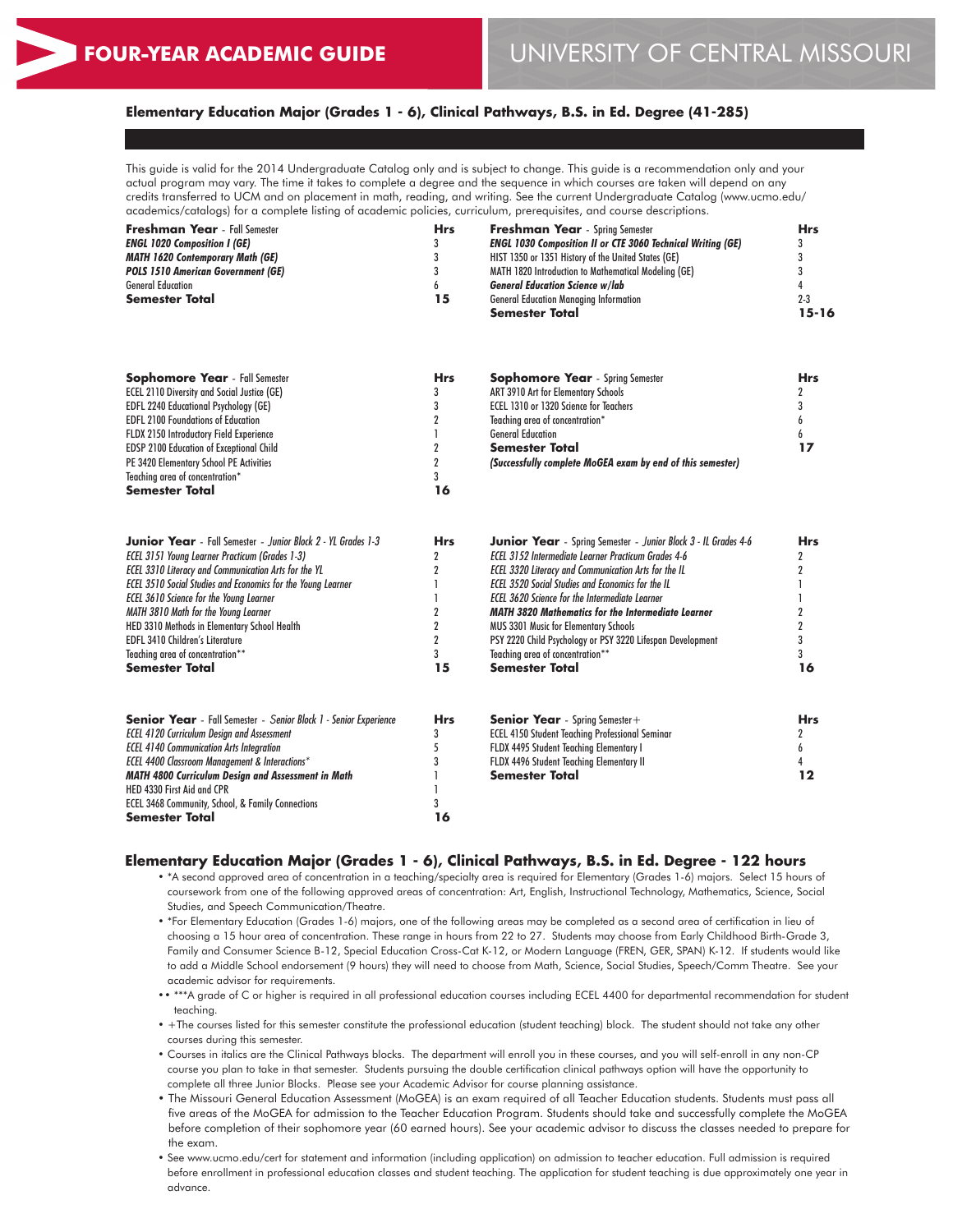## **Engineering Technology, Option 1 (Electronics Engineering Technology) B.S. Degree (43-01282)**

This guide is valid for the 2014 Undergraduate Catalog only and is subject to change. This guide is a recommendation only and your actual program may vary. The time it takes to complete a degree and the sequence in which courses are taken will depend on any credits transferred to UCM and on placement in math, reading, and writing. See the current Undergraduate Catalog (www.ucmo.edu/ academics/catalogs) for a complete listing of academic policies, curriculum, prerequisites, and course descriptions.

| <b>Freshman Year</b> - Fall Semester<br><b>ENGL 1020 Composition I (GE)</b><br>ENGT 1500 Orientation to Engineering Technology*<br>ET 1010 Applied Electricity<br>ET 1026 DC Circuit Analysis*<br>MATH 1112 College Trigonometry**<br>Semester Total                                                   | <b>Hrs</b><br>3<br>1<br>4<br>4<br>$\overline{2}$<br>14 | <b>Freshman Year</b> - Spring Semester<br>CADD 1105 Basic AutoCAD<br>CTE 1300 Introduction to Engineering Design or<br><b>CADD 1110 Fundamentals of Drafting</b><br><b>CTE 3060 Technical Writing (GE)</b><br>ENGT 1000 Principles of Engineering or ENGT 1120 Welding<br>ET 1027 AC Circuit Analysis*<br><b>MATH 1131 Applied Calculus (GE)</b><br><b>Semester Total</b> | <b>Hrs</b><br>3<br>3<br>3<br>$\overline{4}$<br>3<br>17 |
|--------------------------------------------------------------------------------------------------------------------------------------------------------------------------------------------------------------------------------------------------------------------------------------------------------|--------------------------------------------------------|---------------------------------------------------------------------------------------------------------------------------------------------------------------------------------------------------------------------------------------------------------------------------------------------------------------------------------------------------------------------------|--------------------------------------------------------|
| <b>Sophomore Year</b> - Fall Semester<br><b>ECON 1010 Principles of Macroeconomics (GE)</b><br><b>ENGT 1501 Seminar in Engineering Technology</b><br>ET 1050 Digital Principles & Applications*<br>PHYS 1101 College Physics I (GE)<br><b>General Education Managing Information</b><br>Semester Total | <b>Hrs</b><br>3<br>1<br>4<br>4<br>$2 - 3$<br>$14 - 15$ | <b>Sophomore Year</b> - Spring Semester<br>CHEM 1103 Introduction to the Sciences: Chemistry (GE)<br>COMM 1000 Public Speaking (GE)<br>ET 2048 Active Electronic Devices*<br>ET 2065 Computer Programming for Electronics Tech.*<br><b>Semester Total</b>                                                                                                                 | <b>Hrs</b><br>3<br>3<br>4<br>4<br>14                   |
| <b>Junior Year</b> - Fall Semester<br><b>ENGT 1501 Seminar in Engineering Technology</b><br><b>ENGT 3520 Engineering Economy</b><br>ET 2060 Microprocessors: Theory & Applications*<br>ET 3017 Industrial Electronics*<br><b>General Education</b><br>Semester Total                                   | <b>Hrs</b><br>3<br>4<br>4<br>3<br>15                   | <b>Junior Year</b> - Spring Semester<br><b>ENGT 4580 Quality Systems</b><br>ET 3014 Analog-Digital Circuitry*<br><b>General Education</b><br><b>Semester Total</b>                                                                                                                                                                                                        | <b>Hrs</b><br>3<br>4<br>9<br>16                        |
| <b>Junior Year</b> - Summer Semester<br>SOT 3022 Internship in Technology<br>Semester Total                                                                                                                                                                                                            | <b>Hrs</b><br>3<br>3                                   |                                                                                                                                                                                                                                                                                                                                                                           |                                                        |
| <b>Senior Year</b> - Fall Semester<br><b>ENGT 4520 Robotics and Automation</b><br>ET 3020 Circuit Analysis & Implementation*<br>ET 3041 Communication Systems*<br>Departmentally Approved Option 1 Elective***<br><b>Semester Total</b>                                                                | <b>Hrs</b><br>3<br>4<br>4<br>3<br>14                   | <b>Senior Year</b> - Spring Semester<br><b>ENGT 3530 Inspection and Quality Control</b><br><b>ENGT 4110 Engineering Technology Problem Solving</b><br><b>CMGT 3320 Principles of Construction Management or</b><br><b>INDM 4250 Project Management</b><br><b>General Education</b><br>Semester Total                                                                      | <b>Hrs</b><br>3<br>3<br>3<br>6<br>15                   |

## **Engineering Technology, Option 1 (Electronics Engineering Technology) B.S. Degree - 122 hours**

- \*This class is only offered during the semester indicated.
- \*\*Enrollment in MATH 1112 assumes you have met the prerequisite MATH requirements in your high school curriculum. If you have not met these requirements MATH 1111 or proper MATH placement will be required per University planned placement guidelines.
- •\*\*\*See departmental advisor for course recommendations.
- To satisfy the General Education Assessment (GEA) Policy, students must take the GEA *after* they earn 45 credit hours but *before* earning 75 credit hours. Transfer students who have more than 45 hours earned should take the exam during their second semester at UCM. Students must achieve a passing score of 425 to meet graduation requirements. Students may register for the GEA through MyCentral. Contact UCM Testing Services (HUM 216, 660-543-4919, testingservices@ucmo.edu) for more information.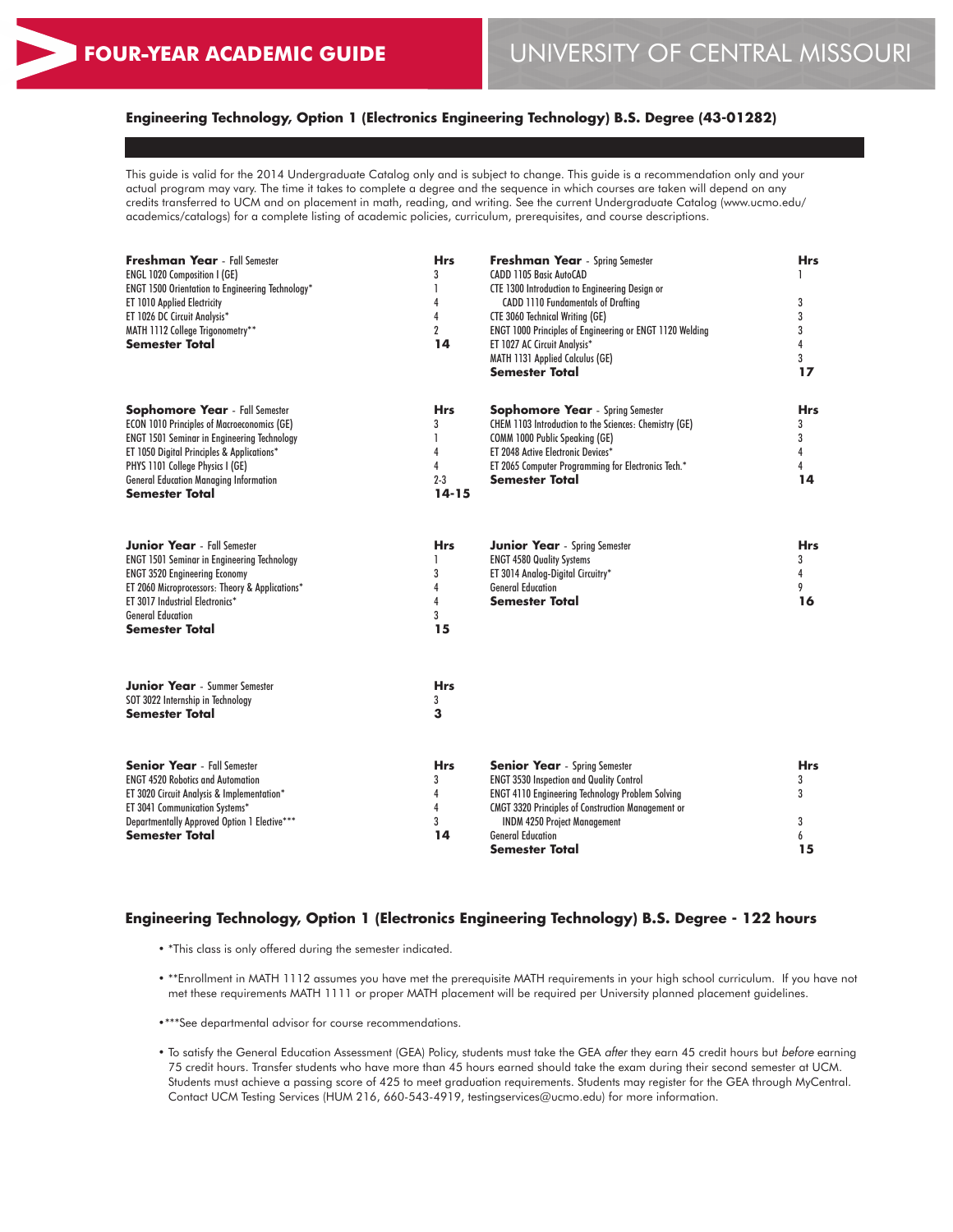## **Engineering Technology, Option 2 (Mechanical Engineering Technology - Product Design) B.S. Degree (43- 02282)**

This guide is valid for the 2014 Undergraduate Catalog only and is subject to change. This guide is a recommendation only and your actual program may vary. The time it takes to complete a degree and the sequence in which courses are taken will depend on any credits transferred to UCM and on placement in math, reading, and writing. See the current Undergraduate Catalog (www.ucmo.edu/academics/catalogs) for a complete listing of academic policies, curriculum, prerequisites, and course descriptions.

| <b>Freshman Year</b> - Fall Semester<br>CADD 1105 Basic AutoCAD<br>CADD 1170 Introduction to Computer-Aided Drafting<br>CADD 1110 Fundamentals of Drafting or<br><b>CTE 1300 Introduction to Engineering Design</b><br>ENGT 1000 Principles of Engineering or ENGT 1120 Welding<br>ENGT 1500 Orientation to Engineering Technology*<br>MATH 1112 College Trigonometry**<br><b>General Education Managing Information</b><br>Semester Total | <b>Hrs</b><br>1<br>$\boldsymbol{2}$<br>3<br>3<br>1<br>$\overline{2}$<br>$2 - 3$<br>$14 - 15$ | <b>Freshman Year</b> - Spring Semester<br>CADD 2120 Machine Drafting*<br>ENGL 1020 Composition I (GE)<br><b>ENGT 1510 Introduction to Manufacturing Processes*</b><br>ET 1010 Applied Electricity<br>MATH 1131 Applied Calculus (GE)<br>Semester Total                                                                    | <b>Hrs</b><br>3<br>3<br>3<br>$\overline{4}$<br>3<br>16 |
|--------------------------------------------------------------------------------------------------------------------------------------------------------------------------------------------------------------------------------------------------------------------------------------------------------------------------------------------------------------------------------------------------------------------------------------------|----------------------------------------------------------------------------------------------|---------------------------------------------------------------------------------------------------------------------------------------------------------------------------------------------------------------------------------------------------------------------------------------------------------------------------|--------------------------------------------------------|
| <b>Sophomore Year</b> - Fall Semester<br><b>CMGT 2020 Statics</b><br><b>ENGT 1501 Seminar in Engineering Technology</b><br><b>ENGT 2040 Engineering Materials Science</b><br><b>ENGT 2530 Machine Tool Technology</b><br>PHYS 1101 College Physics I (GE)<br><b>Semester Total</b>                                                                                                                                                         | <b>Hrs</b><br>3<br>1<br>4<br>3<br>4<br>15                                                    | <b>Sophomore Year</b> - Spring Semester<br>CADD 4170 CAD & Design for Engineering Technology<br>CHEM 1103 Introduction to the Sciences: Chemistry (GE)<br><b>CMGT 3020 Applied Strength of Materials</b><br>COMM 1000 Public Speaking (GE)<br><b>ECON 1010 Principles of Macroeconomics (GE)</b><br><b>Semester Total</b> | <b>Hrs</b><br>3<br>3<br>3<br>3<br>3<br>15              |
| <b>Junior Year</b> - Fall Semester<br>CADD 4171 Production Design Drafting*<br><b>CTE 3060 Technical Writing (GE)</b><br><b>ENGT 1501 Seminar in Engineering Technology</b><br><b>ENGT 2600 Lean Enterprises</b><br><b>ENGT 3520 Engineering Economy</b><br><b>General Education</b><br>Semester Total                                                                                                                                     | <b>Hrs</b><br>3<br>3<br>1<br>3<br>3<br>3<br>16                                               | <b>Junior Year</b> - Spring Semester<br>CADD 4124 Geometric Dimen. & Toler. for Engineering Tech.*<br>CADD 4174 Machine Design*<br><b>ENGT 3530 Inspection and Quality Control</b><br><b>ENGT 3562 Computer Numerical Control (CNC)</b><br><b>General Education</b><br><b>Semester Total</b>                              | <b>Hrs</b><br>3<br>3<br>3<br>3<br>3<br>15              |
| <b>Junior Year</b> - Summer Semester<br>SOT 3022 Internship in Technology<br>Semester Total                                                                                                                                                                                                                                                                                                                                                | <b>Hrs</b><br>3<br>3                                                                         |                                                                                                                                                                                                                                                                                                                           |                                                        |
| <b>Senior Year</b> - Fall Semester<br>ATM 4032 Hydraulics & Pneumatics<br><b>CMGT 3320 Principles of Construction Management or</b><br><b>INDM 4250 Project Management</b><br><b>General Education</b><br>Semester Total                                                                                                                                                                                                                   | <b>Hrs</b><br>3<br>3<br>9<br>15                                                              | <b>Senior Year</b> - Spring Semester<br><b>ENGT 4110 Engineering Technology Problem Solving</b><br><b>ENGT 4580 Quality Systems</b><br>Departmentally Approved Option 2 Elective***<br><b>General Education</b><br>Semester Total                                                                                         | <b>Hrs</b><br>3<br>3<br>3<br>3<br>$12 \$               |

## **Engineering Technology, Option 2 (Mechanical Engineering Technology - Product Design) B.S. Degree - 121 hours**

- \*This class is only offered during the semester indicated.
- \*\*Enrollment in MATH 1112 assumes you have met the prerequisite MATH requirements in your high school curriculum. If you have not met these requirements MATH 1111 or proper MATH placement will be required per University planned placement guidelines.
- •\*\*\*See departmental advisor for course recommendations.
- To satisfy the General Education Assessment (GEA) Policy, students must take the GEA *after* they earn 45 credit hours but *before* earning 75 credit hours. Transfer students who have more than 45 hours earned should take the exam during their second semester at UCM. Students must achieve a passing score of 425 to meet graduation requirements. Students may register for the GEA through MyCentral. Contact UCM Testing Services (HUM 216, 660-543-4919, testingservices@ucmo.edu) for more information.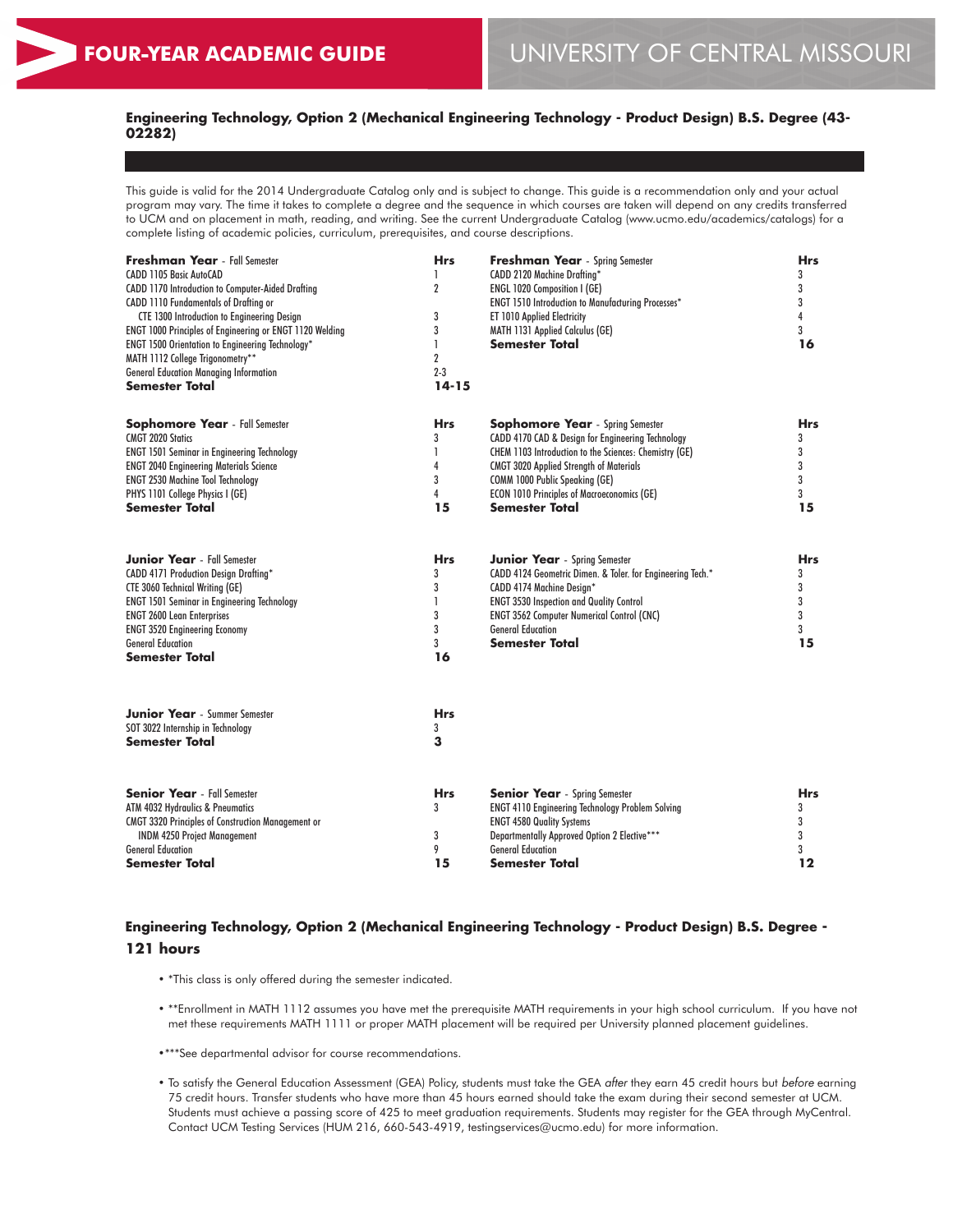## **Engineering Technology, Option 3 (Industrial Engineering Technology), B.S. Degree (43-03282)**

This guide is valid for the 2014 Undergraduate Catalog only and is subject to change. This guide is a recommendation only and your actual program may vary. The time it takes to complete a degree and the sequence in which courses are taken will depend on any credits transferred to UCM and on placement in math, reading, and writing. See the current Undergraduate Catalog (www.ucmo.edu/ academics/catalogs) for a complete listing of academic policies, curriculum, prerequisites, and course descriptions.

| Freshman Year - Fall Semester<br><b>ENGL 1020 Composition I (GE)</b> | <b>Hrs</b><br>3 | <b>Freshman Year</b> - Spring Semester<br>CADD 1105 Basic AutoCAD     | <b>Hrs</b> |
|----------------------------------------------------------------------|-----------------|-----------------------------------------------------------------------|------------|
| <b>ENGT 1120 Welding</b>                                             | 3               | CADD 1110 Fundamentals of Drafting or                                 |            |
| ENGT 1500 Orientation to Engineering Technology*                     | 1               | <b>CTE 1300 Introduction to Engineering Design</b>                    | 3          |
| <b>ENGT 1510 Introduction to Manufacturing Processes</b>             | 3               | <b>CTE 3060 Technical Writing (GE)</b>                                | 3          |
| MATH 1112 College Trigonometry**                                     | $\overline{2}$  | <b>ENGT 2040 Engineering Materials Science</b>                        | 4          |
| <b>General Education</b>                                             | 3               | <b>ENGT 2530 Machine Tool Technology</b>                              | 3          |
| <b>Semester Total</b>                                                | 15              | MATH 1131 Applied Calculus (GE)                                       | 3          |
|                                                                      |                 | <b>Semester Total</b>                                                 | 17         |
| <b>Sophomore Year</b> - Fall Semester                                | <b>Hrs</b>      | <b>Sophomore Year</b> - Spring Semester                               | <b>Hrs</b> |
| COMM 1000 Public Speaking (GE)                                       | 3               | CADD 2120 Machine Drafting (prerequisite of CADD 1170 will be waived) | 3          |
| <b>ENGT 1501 Seminar in Engineering Technology</b>                   | 1               | CHEM 1103 Introduction to the Sciences: Chemistry (GE)                | 3          |
| <b>ENGT 2600 Lean Enterprises</b>                                    | 3               | <b>ECON 1010 Principles of Macroeconomics (GE)</b>                    | 3          |
| ET 1010 Applied Electricity                                          | 4               | ENGT 3530 Inspection & Quality Control*                               | 3          |
| PHYS 1101 College Physics I (GE)                                     | 4               | ENGT 3562 Computer Numerical Control (CNC)*                           | 3          |
| Semester Total                                                       | 15              | <b>Semester Total</b>                                                 | 15         |
|                                                                      |                 |                                                                       |            |
| <b>Junior Year</b> - Fall Semester                                   | <b>Hrs</b>      | <b>Junior Year</b> - Spring Semester                                  | <b>Hrs</b> |
| <b>ENGT 1501 Seminar in Engineering Technology</b>                   |                 | CADD 4124 Geometric Dimen. & Toler. Principles for Eng. Tech.         | 3          |
| ET 1050 Digital Principles & Applications*                           | 4               | <b>ENGT 3120 Advanced Welding Technology I</b>                        | 3          |
| <b>INDM 4240 Facilities Engineering</b>                              | 3               | <b>ENGT 3520 Engineering Economy</b>                                  | 3          |
| <b>General Education</b>                                             | 6               | <b>General Education</b>                                              | $5-6$      |
| Semester Total                                                       | 14              | <b>Semester Total</b>                                                 | $14 - 15$  |
| <b>Junior Year</b> - Summer Semester                                 | <b>Hrs</b>      |                                                                       |            |
| SOT 3022 Internship in Technology                                    | 3               |                                                                       |            |
| <b>Semester Total</b>                                                | 3               |                                                                       |            |
| <b>Senior Year</b> - Fall Semester                                   | <b>Hrs</b>      | <b>Senior Year</b> - Spring Semester                                  | <b>Hrs</b> |
| ATM 4032 Hydraulics & Pneumatics                                     | 3               | ENGT 4110 Engineering Technology Problem Solving*                     | 3          |
| <b>CMGT 3320 Principles of Construction Management or</b>            |                 | <b>ENGT 4580 Quality Systems</b>                                      | 3          |
| <b>INDM 4250 Project Management</b>                                  | 3               | ENGT 4750 Lean Six Sigma                                              | 3          |
| <b>ENGT 4520 Robotics &amp; Automation*</b>                          | 3               | Departmentally Approved Option 3 Elective***                          | 3          |
| ENGT 4590 Computer Integrated Manufacturing (CIM)*                   | 3               | <b>General Education</b>                                              | 3          |
| <b>General Education</b>                                             | 3               | <b>Semester Total</b>                                                 | 15         |
| <b>Semester Total</b>                                                | 15              |                                                                       |            |

## **Engineering Technology, Option 3 (Industrial Engineering Technology), B.S. Degree – 123 hours**

- \*This class is only offered during the semester indicated.
- \*\*Enrollment in MATH 1112 assumes you have met the prerequisite MATH requirements in your high school curriculum. If you have not met these requirements MATH 1111 or proper MATH placement will be required per University planned placement guidelines.
- •\*\*\*See departmental advisor for course recommendations.
- To satisfy the General Education Assessment (GEA) Policy, students must take the GEA *after* they earn 45 credit hours but *before* earning 75 credit hours. Transfer students who have more than 45 hours earned should take the exam during their second semester at UCM. Students must achieve a passing score of 425 to meet graduation requirements. Students may register for the GEA through MyCentral. Contact UCM Testing Services (HUM 216, 660-543-4919, testingservices@ucmo.edu) for more information.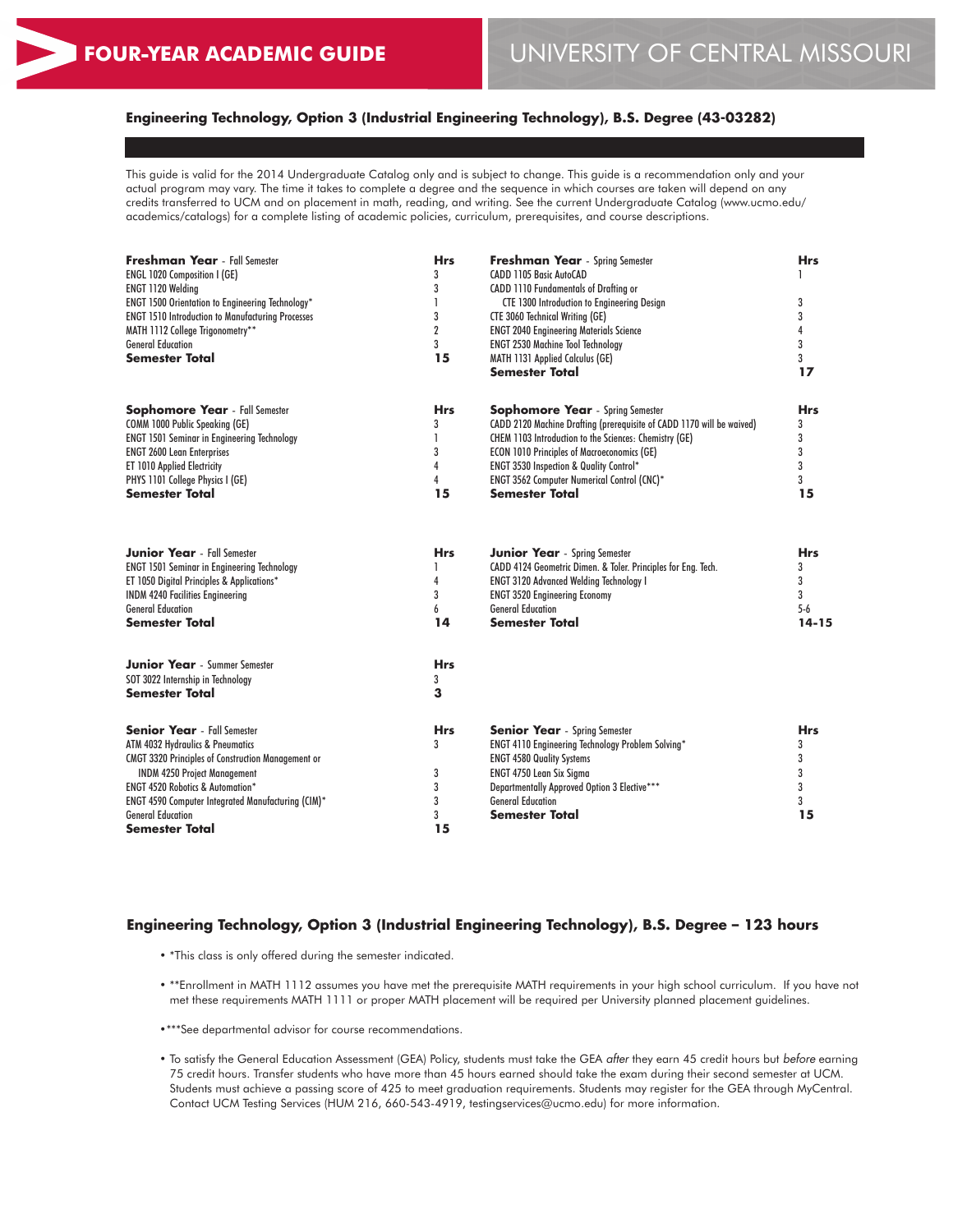## **Engineering Technology, Option 4 (Civil Engineering Tech., Infrastructure Project Admin. Emphasis) B.S. Degree (43-04282)**

This guide is valid for the 2014 Undergraduate Catalog only and is subject to change. This guide is a recommendation only and your actual program may vary. The time it takes to complete a degree and the sequence in which courses are taken will depend on any credits transferred to UCM and on placement in math, reading, and writing. See the current Undergraduate Catalog (www.ucmo.edu/ academics/catalogs) for a complete listing of academic policies, curriculum, prerequisites, and course descriptions.

| <b>Freshman Year</b> - Fall Semester                            | <b>Hrs</b> | <b>Freshman Year</b> - Spring Semester          | <b>Hrs</b> |  |
|-----------------------------------------------------------------|------------|-------------------------------------------------|------------|--|
| CADD 1105 Basic AutoCAD                                         |            | <b>CADD 2160 Structural Draftina</b>            |            |  |
| <b>CADD 1110 Fundamentals of Drafting or</b>                    |            | <b>COMM 1000 Public Speaking (GE)</b>           |            |  |
| <b>CTE 1300 Introduction to Engineering Design</b>              |            | <b>CTE 3060 Technical Writing (GE)</b>          |            |  |
| <b>ENGL 1020 Composition I (GE)</b>                             |            | <b>EASC 1004 Introduction to Geology (GE)</b>   |            |  |
| <b>ENGT 1000 Principles of Engineering or ENGT 1120 Welding</b> |            | <b>MATH 1131 Applied Calculus (GE)</b>          |            |  |
| <b>ENGT 1500 Orientation to Engineering Technology*</b>         |            | Semester Total                                  | 16         |  |
| MATH 1112 College Trigonometry**                                |            |                                                 |            |  |
| <b>General Education Managing Information</b>                   | $2 - 3$    |                                                 |            |  |
| Semester Total                                                  | 15-16      |                                                 |            |  |
| <b>Sophomore Year</b> - Fall Semester                           | <b>Hrs</b> | <b>Sophomore Year</b> - Spring Semester         | <b>Hrs</b> |  |
| <b>CMGT 2020 Statics</b>                                        |            | <b>CMGT 2325 Project Cost Estimating</b>        |            |  |
| <b>ENGT 1501 Seminar in Engineering Technology</b>              |            | <b>CMGT 3020 Applied Strengths of Materials</b> |            |  |
| <b>ENGT 2040 Engineering Material Sciences</b>                  |            | <b>EASC 2100 Engineering Geology</b>            |            |  |
| PHYS 1101 College Physics I (GE)                                |            | <b>ET 1010 Applied Electricity</b>              |            |  |
| <b>General Education</b>                                        |            | Semester Total                                  | 14         |  |
| Semester Total                                                  | 15         |                                                 |            |  |

| <b>Junior Year</b> - Fall Semester                                                                  | <b>Hrs</b> | <b>Junior Year</b> - Spring Semester                      | Hrs |
|-----------------------------------------------------------------------------------------------------|------------|-----------------------------------------------------------|-----|
| <b>CADD 2171 Introduction to MicroStation</b><br><b>CMGT 2340 Surveying and Construction Layout</b> | 3          | <b>CADD 3150 Civil Drafting</b>                           |     |
|                                                                                                     | 3          | <b>CMGT 4380 Heavy Construction Methods and Materials</b> |     |
| <b>CMGT 3320 Principles of Construction Management or</b>                                           |            | <b>ECON 1010 Principles of Macroeconomics (GE)</b>        |     |
| <b>INDM 4250 Project Management</b>                                                                 | 3          | <b>ENGT 4120 Hydrology and Drainage Design*</b>           |     |
| <b>ENGT 1501 Seminar in Engineering Technology</b>                                                  |            | <b>General Education</b>                                  |     |
| <b>ENGT 3520 Engineering Economy*</b>                                                               |            | Semester Total                                            | 15  |
| <b>ENGT 4140 Soils and Foundation Design*</b>                                                       |            |                                                           |     |
| <b>Semester Total</b>                                                                               | 16         |                                                           |     |
| <b>Junior Year</b> - Summer Semester                                                                | <b>Hrs</b> |                                                           |     |
| SOT 3022 Internship in Technology                                                                   |            |                                                           |     |
| <b>Semester Total</b>                                                                               | 3          |                                                           |     |
| <b>Senior Year</b> - Fall Semester                                                                  | <b>Hrs</b> | <b>Senior Year</b> - Spring Semester                      | Hrs |
| <b>CMGT 4310 Construction Safety</b>                                                                |            | <b>ENGT 4110 Engineering Technology Problem Solving</b>   |     |
| <b>ENGT 4160 Transportation Systems Design*</b>                                                     |            | <b>ENGT 4580 Quality Systems</b>                          |     |
| <b>ENGT 4180 Water and Wastewater Systems Design*</b>                                               |            | <b>General Education</b>                                  |     |
| <b>General Education</b>                                                                            |            | Semester Total                                            | 12  |
| <b>Semester Total</b>                                                                               | 15         |                                                           |     |

# **Engineering Technology, Option 4 (Civil Engineering Technology, Infrastructure Project Administration) B.S. Degree - 121 hours**

- \*This class is only offered during the semester indicated.
- \*\*Enrollment in MATH 1112 assumes you have met the prerequisite MATH requirements in your high school curriculum. If you have not met these requirements MATH 1111 or proper MATH placement will be required per University planned placement guidelines.
- To satisfy the General Education Assessment (GEA) Policy, students must take the GEA *after* they earn 45 credit hours but *before* earning 75 credit hours. Transfer students who have more than 45 hours earned should take the exam during their second semester at UCM. Students must achieve a passing score of 425 to meet graduation requirements. Students may register for the GEA through MyCentral. Contact UCM Testing Services (HUM 216, 660-543-4919, testingservices@ucmo.edu) for more information.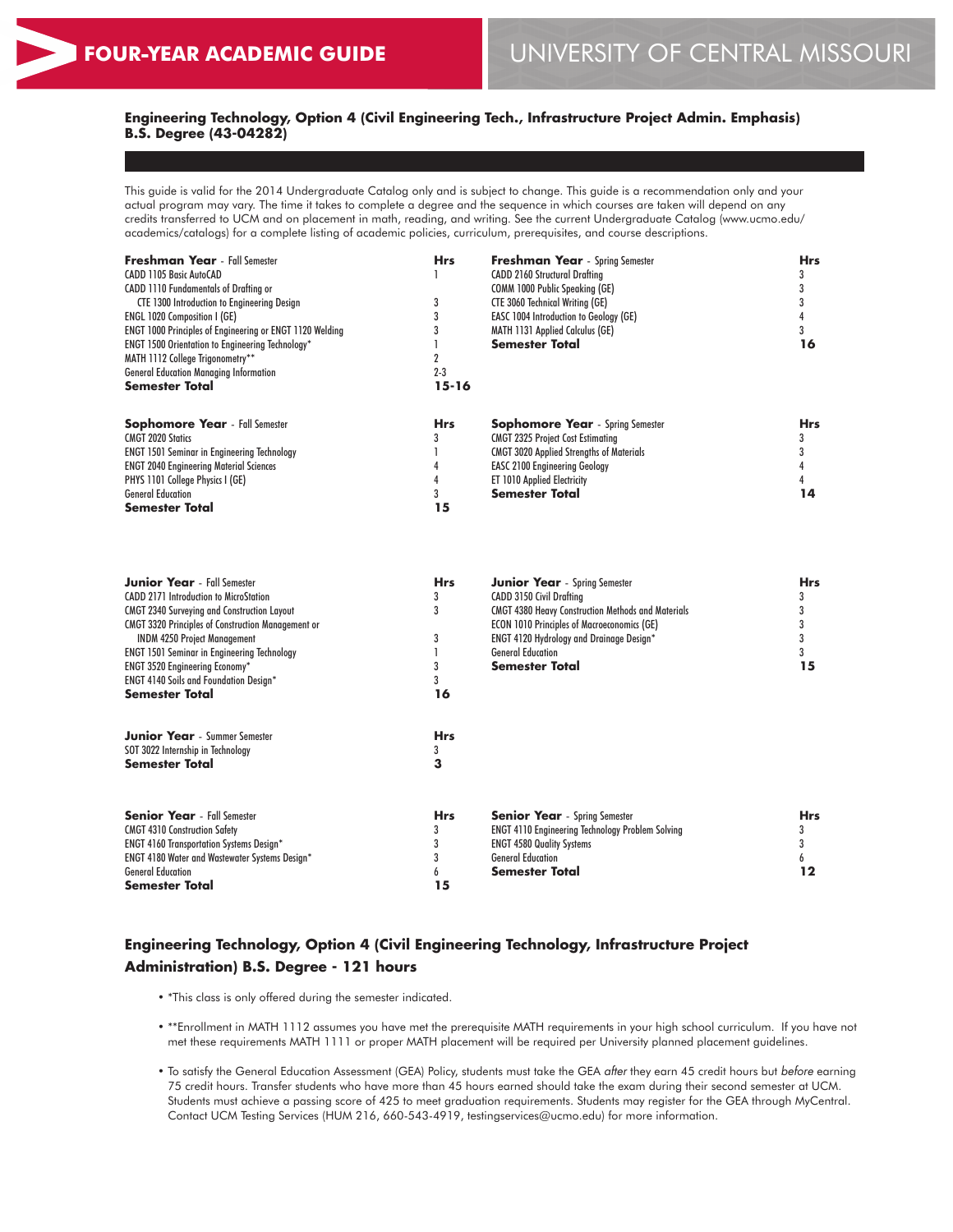## **Engineering Technology, Option 4 (Civil Engineering Technology, Design Emphasis) B.S. Degree (43- 04282)**

This guide is valid for the 2014 Undergraduate Catalog only and is subject to change. This guide is a recommendation only and your actual program may vary. The time it takes to complete a degree and the sequence in which courses are taken will depend on any credits transferred to UCM and on placement in math, reading, and writing. See the current Undergraduate Catalog (www.ucmo.edu/ academics/catalogs) for a complete listing of academic policies, curriculum, prerequisites, and course descriptions.

| <b>Freshman Year</b> - Fall Semester                            | <b>Hrs</b> | <b>Freshman Year</b> - Spring Semester             | Hrs |
|-----------------------------------------------------------------|------------|----------------------------------------------------|-----|
| CADD 1105 Basic AutoCAD                                         |            | <b>CADD 2160 Structural Drafting</b>               |     |
| <b>CTE 1300 Introduction to Engineering Design or</b>           |            | <b>COMM 1000 Public Speaking (GE)</b>              |     |
| <b>CADD 1110 Fundamentals of Drafting</b>                       |            | <b>CTE 3060 Technical Writing (GE)</b>             |     |
| <b>ENGL 1020 Composition I (GE)</b>                             |            | <b>EASC 1004 Introduction to Geology (GE)</b>      |     |
| <b>ENGT 1000 Principles of Engineering or ENGT 1120 Welding</b> |            | <b>MATH 1131 Applied Calculus (GE)</b>             |     |
| <b>ENGT 1500 Orientation to Engineering Technology*</b>         |            | <b>Semester Total</b>                              | 16  |
| MATH 1112 College Trigonometry**                                |            |                                                    |     |
| <b>General Education Managing Information</b>                   | $2 - 3$    |                                                    |     |
| <b>Semester Total</b>                                           | 15-16      |                                                    |     |
| <b>Sophomore Year</b> - Fall Semester                           | <b>Hrs</b> | <b>Sophomore Year</b> - Spring Semester            | Hrs |
| <b>CMGT 2020 Statics</b>                                        |            | <b>CMGT 2325 Project Cost Estimating</b>           |     |
| <b>ENGT 1501 Seminar in Engineering Technology</b>              |            | <b>CMGT 3020 Applied Strengths of Materials</b>    |     |
| PHYS 1101 College Physics I (GE)                                |            | <b>EASC 2100 Engineering Geology</b>               |     |
| <b>General Education</b>                                        | n          | <b>ECON 1010 Principles of Macroeconomics (GE)</b> |     |
| <b>Semester Total</b>                                           | 14         | <b>ET 1010 Applied Electricity</b>                 |     |
|                                                                 |            | Semester Total                                     |     |

| <b>Junior Year</b> - Fall Semester                        | <b>Hrs</b> | <b>Junior Year</b> - Spring Semester                        | Hrs |
|-----------------------------------------------------------|------------|-------------------------------------------------------------|-----|
| <b>CADD 2171 Introduction to MicroStation</b>             | 3          | <b>CADD 3150 Civil Drafting</b>                             |     |
| <b>CMGT 2340 Surveying and Construction Layout</b>        | 3          | <b>CADD 3175 Advanced MicroStation</b>                      |     |
| <b>CMGT 3320 Principles of Construction Management or</b> |            | <b>CMGT 3350 Building Structures: Methods and Materials</b> |     |
| <b>INDM 4250 Project Management</b>                       | 3          | <b>ENGT 4120 Hydrology and Drainage Design*</b>             |     |
| <b>ENGT 1501 Seminar in Engineering Technology</b>        |            | <b>General Education</b>                                    |     |
| <b>ENGT 3520 Engineering Economy*</b>                     |            | Semester Total                                              | 15  |
| <b>ENGT 4140 Soils and Foundation Design*</b>             |            |                                                             |     |
| <b>Semester Total</b>                                     | 16         |                                                             |     |
| <b>Junior Year</b> - Summer Semester                      | <b>Hrs</b> |                                                             |     |
| SOT 3022 Internship in Technology                         |            |                                                             |     |
| <b>Semester Total</b>                                     | 3          |                                                             |     |
| <b>Senior Year</b> - Fall Semester                        | <b>Hrs</b> | <b>Senior Year</b> - Spring Semester                        | Hrs |
| <b>CADD 4150 Applied Civil Design/Drafting</b>            | 3          | CADD 4162 Commercial Architecture Design/Drafting (BIM)     |     |
| <b>ENGT 4160 Transportation Systems Design*</b>           |            | <b>ENGT 4110 Engineering Technology Problem Solving</b>     |     |
| GEOG 4220 Geographic Information Systems I*               |            | <b>ENGT 4580 Quality Systems</b>                            |     |
| <b>General Education</b>                                  |            | <b>General Education</b>                                    |     |
| Semester Total                                            | 15         | <b>Semester Total</b>                                       | 12  |

# **Engineering Technology, Option 4 (Civil Engineering Technology, Design Emphasis) B.S. Degree - 123 hours**

- \*This class is only offered during the semester indicated.
- \*\*Enrollment in MATH 1112 assumes you have met the prerequisite MATH requirements in your high school curriculum. If you have not met these requirements MATH 1111 or proper MATH placement will be required per University planned placement guidelines.
- To satisfy the General Education Assessment (GEA) Policy, students must take the GEA *after* they earn 45 credit hours but *before* earning 75 credit hours. Transfer students who have more than 45 hours earned should take the exam during their second semester at UCM. Students must achieve a passing score of 425 to meet graduation requirements. Students may register for the GEA through MyCentral. Contact UCM Testing Services (HUM 216, 660-543-4919, testingservices@ucmo.edu) for more information.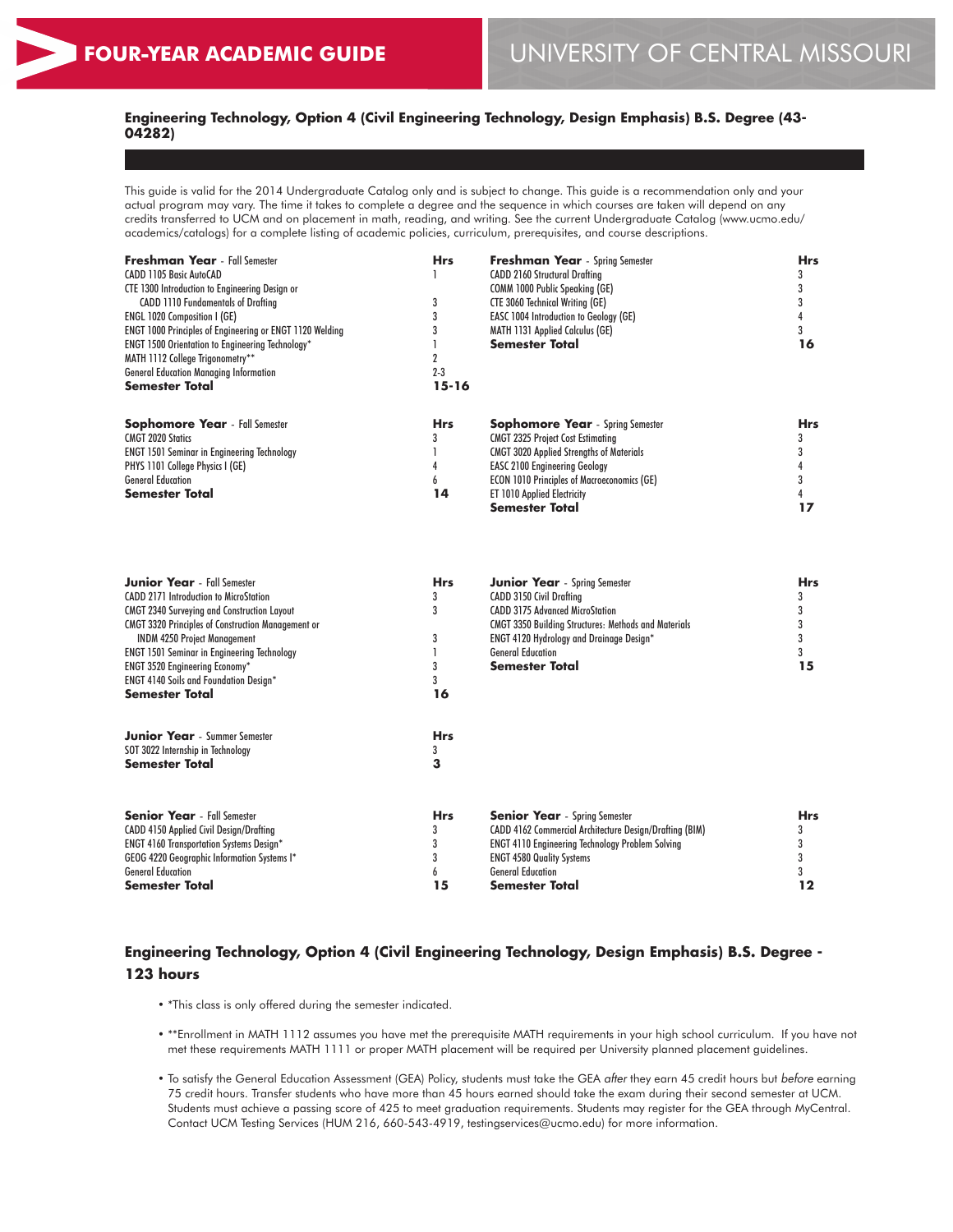#### **English Major, B.A. Degree (42-303)**

This guide is valid for the 2014 Undergraduate Catalog only and is subject to change. This guide is a recommendation only and your actual program may vary. The time it takes to complete a degree and the sequence in which courses are taken will depend on any credits transferred to UCM and on placement in math, reading, and writing. See the current Undergraduate Catalog (www.ucmo.edu/ academics/catalogs) for a complete listing of academic policies, curriculum, prerequisites, and course descriptions.

| <b>Freshman Year</b> - Fall Semester<br>ENGL 1020 Composition I (GE)<br>Modern Language Requirement (GE)*<br><b>General Education</b><br><b>Semester Total</b><br>AE 1400 Freshman Seminar**                                                                         | <b>Hrs</b><br>3<br>3<br>9<br>15           | <b>Freshman Year</b> - Spring Semester<br><b>ENGL 1030 Composition II (GE)</b><br>Modern Language Requirement*<br><b>General Education</b><br><b>Semester Total</b>                                     | <b>Hrs</b><br>3<br>3<br>9<br>15      |
|----------------------------------------------------------------------------------------------------------------------------------------------------------------------------------------------------------------------------------------------------------------------|-------------------------------------------|---------------------------------------------------------------------------------------------------------------------------------------------------------------------------------------------------------|--------------------------------------|
| <b>Sophomore Year</b> - Fall Semester                                                                                                                                                                                                                                | <b>Hrs</b>                                | <b>Sophomore Year</b> - Spring Semester                                                                                                                                                                 | <b>Hrs</b>                           |
| ENGL 2210 or 2215 British Literature (GE)                                                                                                                                                                                                                            | 3                                         | <b>ENGL 2200 or 2205 American Literature</b>                                                                                                                                                            | 3                                    |
| <b>Minor Coursework</b>                                                                                                                                                                                                                                              | 3                                         | ENGL 2220 World Masterpieces*                                                                                                                                                                           | 3                                    |
| <b>General Education</b>                                                                                                                                                                                                                                             | 6                                         | Minor Coursework                                                                                                                                                                                        | 3                                    |
| <b>Free Choice Elective</b>                                                                                                                                                                                                                                          | 3                                         | <b>General Education</b>                                                                                                                                                                                | 6                                    |
| <b>Semester Total</b>                                                                                                                                                                                                                                                | 15                                        | <b>Semester Total</b>                                                                                                                                                                                   | 15                                   |
| <b>Junior Year</b> - Fall Semester                                                                                                                                                                                                                                   | <b>Hrs</b>                                | <b>Junior Year</b> - Spring Semester                                                                                                                                                                    | <b>Hrs</b>                           |
| <b>ENGL 3240 Critical Approaches to Literature</b>                                                                                                                                                                                                                   | 3                                         | <b>ENGL 3120 History of English Language</b>                                                                                                                                                            | 3                                    |
| <b>ENGL British Literature A or B Elective***</b>                                                                                                                                                                                                                    | 3                                         | <b>ENGL 4360 Shakespeare</b>                                                                                                                                                                            | 3                                    |
| Minor Coursework                                                                                                                                                                                                                                                     | 3                                         | <b>ENGL American Literature A or B Elective***</b>                                                                                                                                                      | 3                                    |
| <b>Free Choice Electives</b>                                                                                                                                                                                                                                         | 6                                         | Minor Coursework                                                                                                                                                                                        | 6                                    |
| <b>Semester Total</b>                                                                                                                                                                                                                                                | 15                                        | <b>Semester Total</b>                                                                                                                                                                                   | 15                                   |
| <b>Senior Year</b> - Fall Semester<br><b>ENGL American Literature A or B Elective***</b><br><b>ENGL British Literature A or B Elective***</b><br><b>Upper-Level ENGL Elective</b><br><b>Minor Coursework</b><br><b>Free Choice Elective</b><br><b>Semester Total</b> | <b>Hrs</b><br>3<br>3<br>3<br>3<br>3<br>15 | <b>Senior Year</b> - Spring Semester<br><b>ENGL 4240 Senior Capstone in Literature</b><br><b>Upper-Level ENGL Electives</b><br>Minor Coursework<br><b>Free Choice Elective</b><br><b>Semester Total</b> | <b>Hrs</b><br>3<br>6<br>3<br>3<br>15 |

#### **English Major, B.A. Degree - 120 hours**

- \*Refer to the Bachelor's Degree Requirements section of the catalog for the BA Modern Language requirements. This plan is based on 6 hours of modern language and 3 hours of ENGL 2220 World Masterpieces.
- \*\*AE 1400 is a free choice elective and is highly recommended for academic success.
- \*\*\*See the Undergraduate Catalog for the choices that fulfill this requirement.
- This guide is based on a 21 hour minor. The number of free choice electives required will depend on the minor chosen.
- To satisfy the General Education Assessment (GEA) Policy, students must take the GEA *after* they earn 45 credit hours but *before* earning 75 credit hours. Transfer students who have more than 45 hours earned should take the exam during their second semester at UCM. Students must achieve a passing score of 425 to meet graduation requirements. Students may register for the GEA through MyCentral. Contact UCM Testing Services (HUM 216, 660-543-4919, testingservices@ucmo.edu) for more information.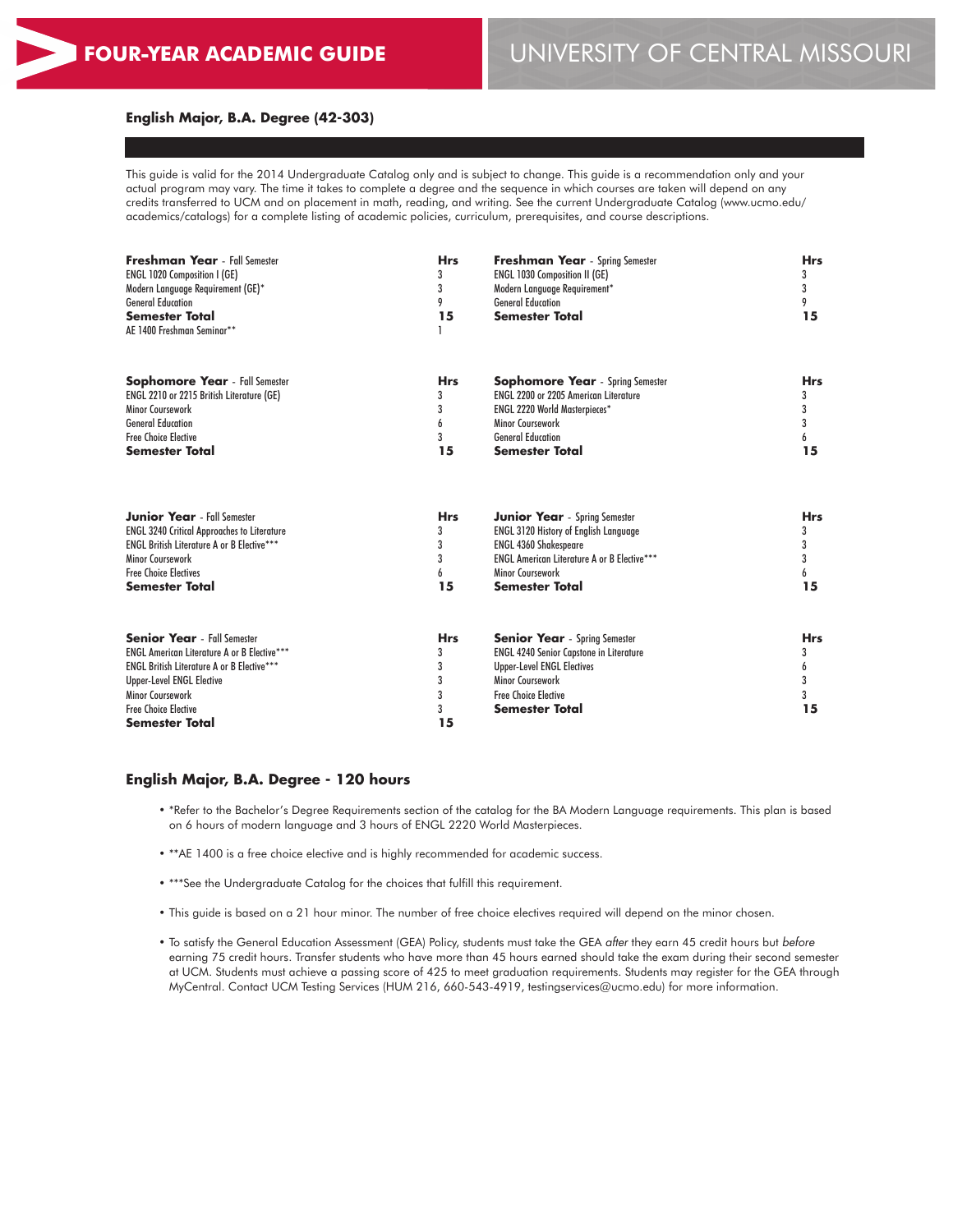#### **English Education Major, B.S. in Ed. Degree (41-311)**

This guide is valid for the 2014 Undergraduate Catalog only and is subject to change. This guide is a recommendation only and your actual program may vary. The time it takes to complete a degree and the sequence in which courses are taken will depend on any credits transferred to UCM and on placement in math, reading, and writing. See the current Undergraduate Catalog (www.ucmo.edu/ academics/catalogs) for a complete listing of academic policies, curriculum, prerequisites, and course descriptions.

| <b>Freshman Year</b> - Fall Semester<br><b>ENGL 1020 Composition I (GE)</b><br><b>General Education</b><br><b>Semester Total</b><br>AE 1400 Freshman Seminar*                                                                                                                                                                                                                                | <b>Hrs</b><br>3<br>12<br>15<br>1                                         | <b>Freshman Year</b> - Spring Semester<br><b>ENGL 1030 Composition II (GE)</b><br><b>POLS 1510 American Government (GE)</b><br><b>General Education Math</b><br><b>General Education</b><br><b>Semester Total</b>                                                                                                                                                           | <b>Hrs</b><br>3<br>3<br>3<br>6<br>15           |
|----------------------------------------------------------------------------------------------------------------------------------------------------------------------------------------------------------------------------------------------------------------------------------------------------------------------------------------------------------------------------------------------|--------------------------------------------------------------------------|-----------------------------------------------------------------------------------------------------------------------------------------------------------------------------------------------------------------------------------------------------------------------------------------------------------------------------------------------------------------------------|------------------------------------------------|
| <b>Sophomore Year</b> - Fall Semester<br><b>EDFL 2240 Educational Psychology</b><br><b>EDFL 2100 Foundations of Education</b><br>FLDX 2150 Introductory Field Experience<br><b>EDSP 2100 Education of the Exceptional Child</b><br>ENGL 2210 or 2215 British Literature (GE)<br>HIST 1350 or 1351 History of the United States (GE)<br><b>Free Choice Electives</b><br><b>Semester Total</b> | <b>Hrs</b><br>3<br>2<br>$\overline{2}$<br>3<br>3<br>$\overline{2}$<br>16 | <b>Sophomore Year</b> - Spring Semester<br><b>ENGL 2200 or 2205 American Literature</b><br><b>ENGL 2830 Literature for Adolescents (spring only)</b><br><b>ENGL 2220 World Masterpieces (GE)</b><br><b>ENGL 3120 History of the English Language</b><br><b>Free Choice Electives</b><br><b>Semester Total</b><br>(Successfully complete MoGEA exam by end of this semester) | Hrs<br>3<br>3<br>3<br>3<br>3<br>15             |
| <b>Junior Year</b> - Fall Semester<br><b>ENGL 3110 English Grammar (fall only)</b><br><b>ENGL 3240 Critical Approaches to Literature</b><br>Upper-Level American Literature**<br>Upper-Level British Literature**<br><b>Free Choice Elective</b><br>Semester Total                                                                                                                           | <b>Hrs</b><br>3<br>3<br>3<br>3<br>3<br>15                                | <b>Junior Year</b> - Spring Semester<br><b>EDFL 4300 Educational Measurement &amp; Evaluation</b><br><b>ENGL 3040 Advanced Rhetoric</b><br><b>ENGL 4360 Shakespeare</b><br>PSY 4230 Psychology of Adolescence (GE)<br>Upper-Level American Literature**<br><b>Upper-Level English Electives</b><br>Semester Total                                                           | <b>Hrs</b><br>2<br>3<br>3<br>3<br>3<br>3<br>17 |
| <b>Senior Year</b> - Fall Semester<br>EDFL 4210 The Teaching of Reading in the Secondary School<br><b>ENGL 4840 Composition &amp; Evaluation (fall only)</b><br>EDFL 3500 Secondary Teaching & Behavioral Management FLDX 3550 Practicum in 3<br><b>Secondary Instruction</b><br>Upper-Level British Literature**<br><b>Upper-Level English Electives</b><br>Semester Total                  | <b>Hrs</b><br>2<br>3<br>3<br>3<br>15                                     | <b>Senior Year</b> - Spring Semester***<br><b>ENGL 4820 Secondary Field Experience II</b><br><b>ENGL 4890 Methods of Teaching English</b><br>FLDX 4595 Student Teaching Secondary I<br>FLDX 4468 Student Teaching Secondary II<br>Semester Total                                                                                                                            | <b>Hrs</b><br>1<br>2<br>5<br>4<br>12           |

#### **English Education Major, B.S. in Ed. Degree - 120 hours**

- \* AE 1400 is a free choice elective and is highly recommended for academic success. If AE 1400 is chosen, 1 less hour of free choice electives will be needed.
- \*\*See the current catalog for the choices that fulfill this requirement.
- \*\*\* The courses listed for this semester constitute the professional education (student teaching) block. The student should not take any other courses during this semester.
- The Missouri General Education Assessment (MoGEA) is an exam required of all Teacher Education students. Students must pass all five areas of the MoGEA for admission to the Teacher Education Program. Students should take and successfully complete the MoGEA before completion of their sophomore year (60 earned hours). See your academic advisor to discuss the classes needed to prepare for the exam.
- See www.ucmo.edu/cert for statement and information (including application) on admission to teacher education. Full admission is required before enrollment in professional education classes and student teaching. The application for student teaching is due approximately one year in advance.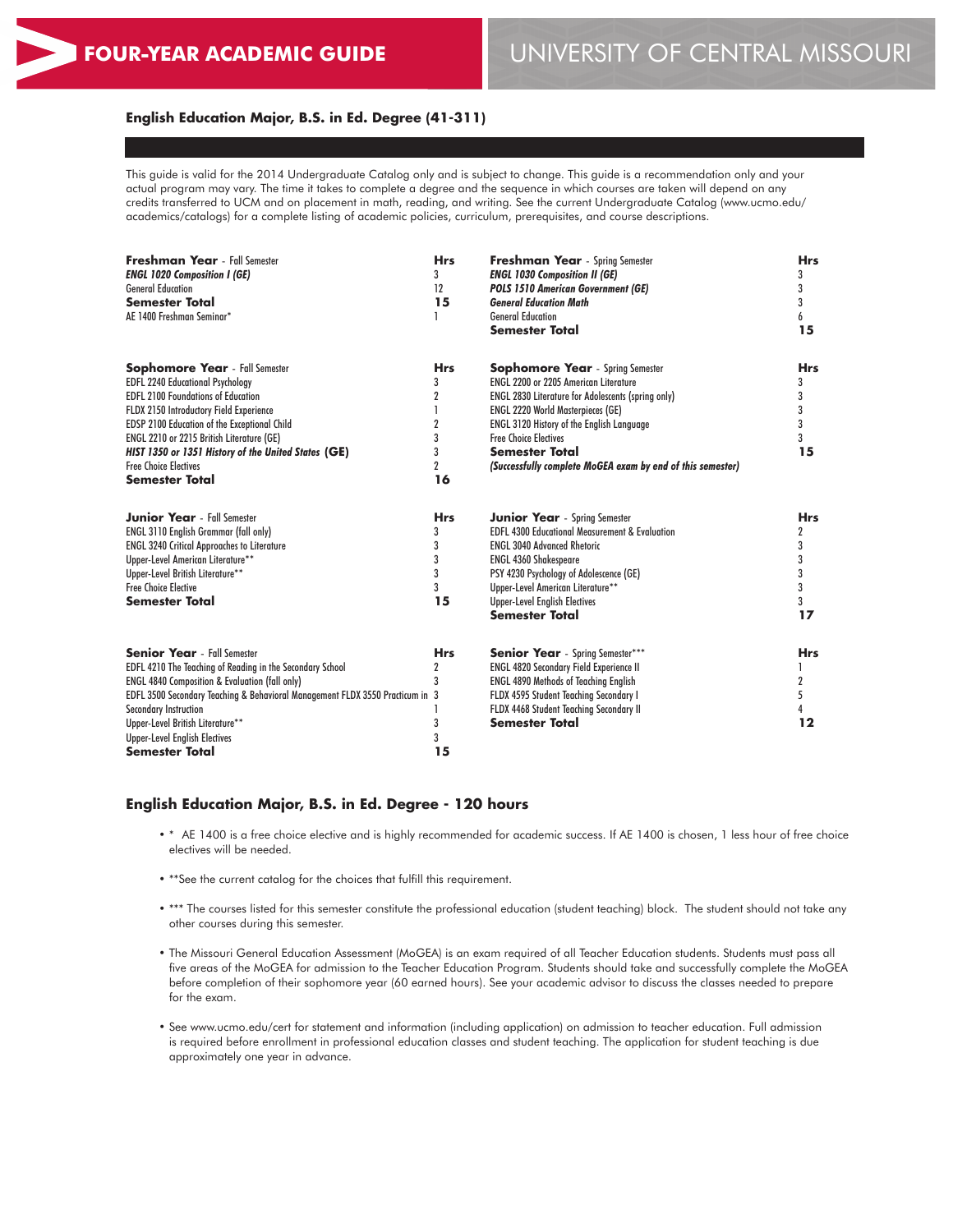## **Entrepreneurship and Social Enterprise Major, B.S.B.A. Degree (46-331)**

This guide is valid for the 2014 Undergraduate Catalog only and is subject to change. This guide is a recommendation only and your actual program may vary. The time it takes to complete a degree and the sequence in which courses are taken will depend on any credits transferred to UCM and on placement in math, reading, and writing. See the current Undergraduate Catalog (www.ucmo.edu/academics/catalogs) for a complete listing of academic policies, curriculum, prerequisites, and course descriptions.

| <b>Freshman Year</b> - Fall Semester<br>CIS 1600 Business Information Management (GE)*<br>ECON 1010 Principles of Macroeconomics (GE)*<br><b>ENGL 1020 Composition I (GE)</b><br>MATH 1111 College Algebra (GE)*<br><b>General Education</b><br><b>Semester Total</b><br>AE 1400 or BADM 1400 Freshman Seminar** | <b>Hrs</b><br>3<br>3<br>3<br>3<br>3<br>15 | Freshman Year - Spring Semester<br>COMM 1000 Public Speaking or COMM 1050 Fundamentals of<br><b>Oral Communication Competency (GE)</b><br><b>ECON 1011 Principles of Microeconomics*</b><br>ENGL 1030 Composition II or CTE 3060 Technical Writing (GE)<br><b>General Education</b><br><b>Semester Total</b>                     | <b>Hrs</b><br>3<br>3<br>3<br>6<br>15                           |
|------------------------------------------------------------------------------------------------------------------------------------------------------------------------------------------------------------------------------------------------------------------------------------------------------------------|-------------------------------------------|----------------------------------------------------------------------------------------------------------------------------------------------------------------------------------------------------------------------------------------------------------------------------------------------------------------------------------|----------------------------------------------------------------|
| <b>Sophomore Year</b> - Fall Semester<br>ACCT 2101 Principles of Financial Accounting*<br>BLAW 2720 Legal Environment of Business*<br>General Education#<br><b>Semester Total</b>                                                                                                                                | <b>Hrs</b><br>3<br>3<br>9<br>15           | <b>Sophomore Year</b> - Spring Semester<br>ACCT 2102 Principles of Managerial Accounting*<br>FIN 2801 Business Statistics I*<br><b>General Education</b><br><b>Free Choice Electives</b><br><b>Semester Total</b>                                                                                                                | <b>Hrs</b><br>3<br>3<br>$\overline{7}$<br>$\overline{2}$<br>15 |
|                                                                                                                                                                                                                                                                                                                  |                                           | <b>Note: Complete all BSBA Admission</b><br>requirements.*                                                                                                                                                                                                                                                                       |                                                                |
| <b>Junior Year</b> - Fall Semester<br><b>MGT 3325 Business Communications</b><br>(IBE Block-below)***<br>CIS 3630 Management Information Systems***<br>MGT 3315 Management of Organizations***<br>MKT 3405 Marketing Policy***<br>IBE Practicum (CIS 3685/MKT 3485/MGT 3385)***<br><b>Semester Total</b>         | <b>Hrs</b><br>3<br>3<br>3<br>3<br>3<br>15 | <b>Junior Year</b> - Spring Semester<br><b>ESE 3710 Entrepreneurial Business Planning</b><br><b>ESE 3715 Entrepreneurial Business Planning Lab</b><br><b>FIN 3801 Business Statistics II</b><br>FIN 3850 Principles of Finance<br><b>MGT 3360 Production/Operations Management</b><br>Major Electives##<br><b>Semester Total</b> | <b>Hrs</b><br>3<br>3<br>3<br>3<br>3<br>16                      |
| <b>Senior Year</b> - Fall Semester<br><b>ESE 3720 Social Enterprise for Entrepreneurs (fall only)</b><br><b>ESE 3725 Social Enterprise Lab (fall only)</b><br>Major Electives $##$<br>Free Choice Electives (internship recommended)<br><b>Semester Total</b>                                                    | <b>Hrs</b><br>3<br>3<br>6<br>13           | <b>Senior Year</b> - Spring Semester<br><b>ESE 4710 Commercialization (spring only)</b><br><b>ESE 4715 Commercialization Lab (spring only)</b><br>MGT 4357 Organizational Policy & Strategy<br>Major Electives $##$<br>Free Choice Electives (internship recommended)**<br>Semester Total                                        | <b>Hrs</b><br>3<br>3<br>3<br>6<br>16                           |

#### **Entrepreneurship and Social Enterprise Major, B.S.B.A. Degree - 120 Hours**

- \*Students in this major must complete eight preadmission courses with a grade of C or higher and obtain a 2.25 cumulative GPA and a 2.25 in these specific courses, for admission to the degree program. These courses are recommended for completion during the freshman and sophomore years. These courses are indicated with an (\*).
- \*\*AE or BADM 1400 (1 hr.) is highly recommended for academic success. AE or BADM 1400 counts as a free choice elective. If chosen, 1 less hour of free choice elective will be required in the junior or senior year.
- \*\*\***All Entrepreneurship and Social Enterprise majors must enroll in the IBE Block**. This includes the IBE Practicum (MGT 3385, MKT 3485 or CIS 3685) concurrently with the IBE sections of MGT 3315, MKT 3405 and CIS 3630. This is typically done during the fall of the junior year. Prerequisites for the IBE block include: ACCT 2101, CIS 1600, and junior standing.
- #In the General Education curriculum: WGS 2000 is recommended in Knowledge Area III; PHIL 2300 is recommended in Engagement.
- ##Nine hours of major electives are required. See the course listing in the 2014 Undergraduate Catalog for course choices.
- A 2.25 cumulative GPA is required for graduation with in this major.
- To satisfy the General Education Assessment (GEA) Policy, students must take the GEA *after* they earn 45 credit hours but *before* earning 75 credit hours. Transfer students who have more than 45 hours earned should take the exam during their second semester at UCM. Students must achieve a passing score of 425 to meet graduation requirements. Students may register for the GEA through MyCentral. Contact UCM Testing Services (HUM 216, 660-543-4919, testingservices@ucmo.edu) for more information.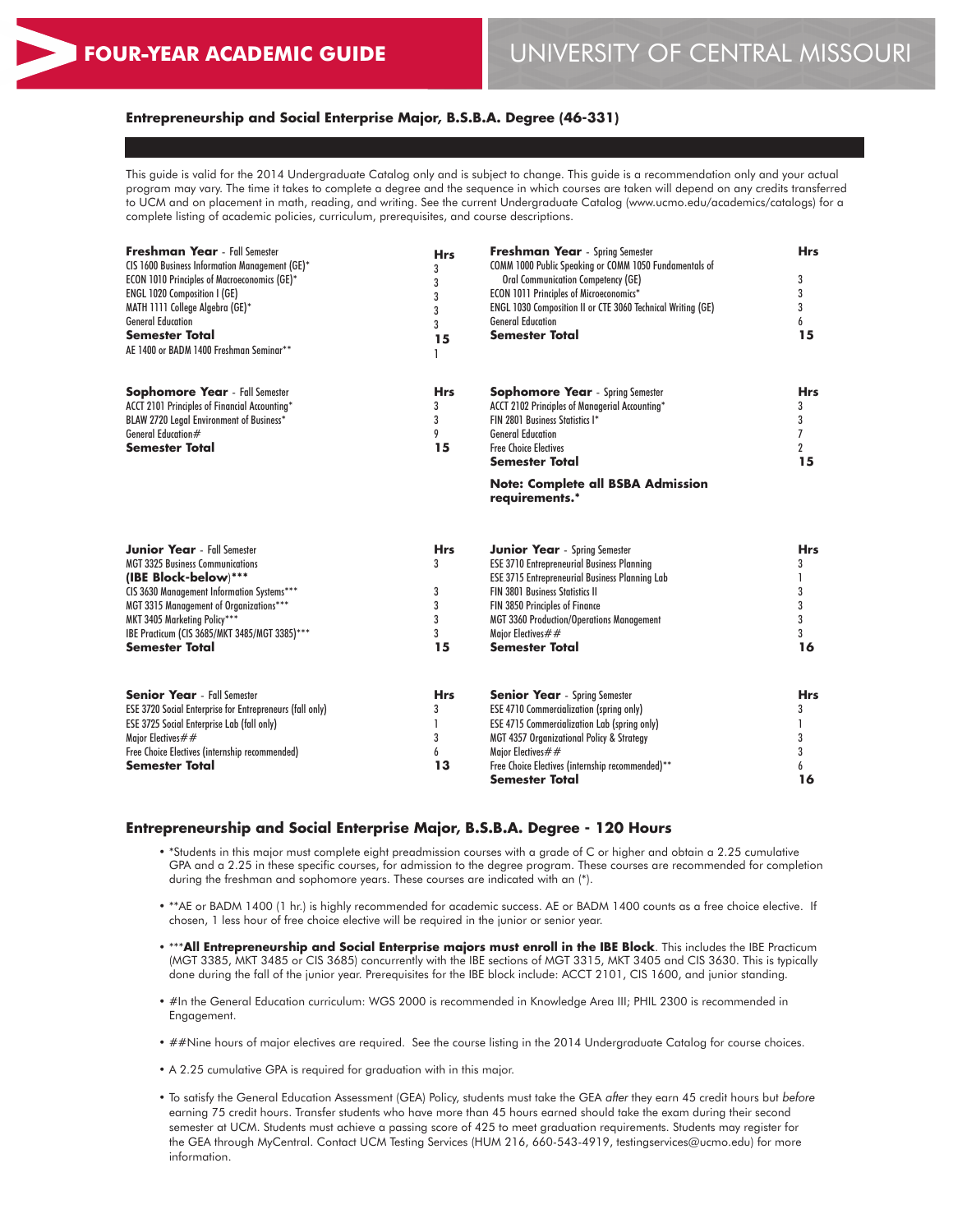### **Fashion: Textiles & Clothing in Business Major, B.S. Degree (43-118)**

This guide is valid for the 2014 Undergraduate Catalog only and is subject to change. This guide is a recommendation only and your actual program may vary. The time it takes to complete a degree and the sequence in which courses are taken will depend on any credits transferred to UCM and on placement in math, reading, and writing. See the current Undergraduate Catalog (www.ucmo.edu/ academics/catalogs) for a complete listing of academic policies, curriculum, prerequisites, and course descriptions.

| Freshman Year - Fall Semester<br>CFD 1010 Individual & Family Relationships (GE)<br>ENGL 1020 Composition I (GE)<br>FAME 1400 Introduction to Fashion Merchandising<br>FAME 1445 Freshman Seminar in Fashion*<br>General Education (If chosen, CIS 1600 will also count in the Business<br>Administration minor)** | <b>Hrs</b><br>3<br>3<br>3<br>1<br>3       | <b>Freshman Year</b> - Spring Semester<br>ENGL 1030 Composition II or CTE 3060 Technical Writing (GE)<br>FAME 1450 Fundamentals of Apparel Design and Construction<br><b>General Education</b><br>Semester Total                 | <b>Hrs</b><br>3<br>3<br>9<br>15      |
|--------------------------------------------------------------------------------------------------------------------------------------------------------------------------------------------------------------------------------------------------------------------------------------------------------------------|-------------------------------------------|----------------------------------------------------------------------------------------------------------------------------------------------------------------------------------------------------------------------------------|--------------------------------------|
| <b>Semester Total</b>                                                                                                                                                                                                                                                                                              | 13                                        |                                                                                                                                                                                                                                  |                                      |
| Summer - After Freshman or Sophomore Year<br>FAME 2440 Professional Work Experience*#<br>Semester Total                                                                                                                                                                                                            | <b>Hrs</b><br>3<br>3                      |                                                                                                                                                                                                                                  |                                      |
| <b>Sophomore Year</b> - Fall Semester<br><b>FAME 2442 Textile Science</b><br>FAME 2445 Sophomore Seminar in Fashion*                                                                                                                                                                                               | <b>Hrs</b><br>3<br>L                      | <b>Sophomore Year</b> - Spring Semester<br><b>FAME 2425 Apparel Quality Analysis*</b><br>Minor Coursework (BLAW 2720 recommended for overlap with                                                                                | Hrs<br>3                             |
| <b>General Education</b><br>Semester Total                                                                                                                                                                                                                                                                         | 9<br>13                                   | both Marketing and Business Administration minors)**<br><b>General Education</b><br><b>Semester Total</b>                                                                                                                        | 3<br>9<br>15                         |
| <b>Junior Year</b> - Fall Semester<br>FAME 3415 Product Development for Consumers*<br>FAME 3430 Professional Image Management*<br>FAME 3434 Fashion History of Costume (GE)*<br>FAME 3445 Junior Seminar in Fashion*<br>Minor Coursework (MKT 3405 required for both minors)**<br>Semester Total                   | <b>Hrs</b><br>3<br>3<br>3<br>1<br>3<br>13 | <b>Junior Year</b> - Spring Semester<br><b>ACCT 2101 Principles of Financial Accounting</b><br>FAME 3435 Fashion Buying*<br>FAME 3440 Fashion Promotion and Visual Merchandising*<br>Minor Coursework**<br><b>Semester Total</b> | <b>Hrs</b><br>3<br>3<br>3<br>6<br>15 |
| Summer – After Junior or Senior Year<br>FAME 4490 Internship in FAME*#<br>Semester Total                                                                                                                                                                                                                           | <b>Hrs</b><br>3<br>3                      |                                                                                                                                                                                                                                  |                                      |
| <b>Senior Year</b> - Fall Semester<br>FAME 4410 Materials for Interior Furnishings*<br>FAME 4425 Fashion Entrepreneurship*<br>Major Elective $\# \#$<br>Minor Coursework** (0 hours needed for Bus. Adm. minor and                                                                                                 | <b>Hrs</b><br>3<br>3<br>3                 | <b>Senior Year</b> - Spring Semester<br>FAME 3442 Sustainability for Consumer Products (GE)*<br>FAME 4433 International Apparel Technology*<br><b>FAME 4445 Senior Seminar in FAME*</b><br>Major Elective $##$                   | <b>Hrs</b><br>3<br>3<br>3<br>3       |
| 6 hours needed for Marketing minor)<br>Free Choice Electives $\# \# \#$ (0 hours needed for Mkt. major and<br>6 hours needed for Business Administration minor)<br>Semester Total                                                                                                                                  | $0-6$<br>$0-6$<br>15                      | Free Choice Electives $\# \# \#$<br>Semester Total                                                                                                                                                                               | 6<br>15                              |

#### **Fashion: Textiles & Clothing in Business Major, B.S. Degree - 120 hours**

• \*This class is only offered during the semester indicated.

• \*\*This major requires a minor in either Business Administration or Marketing. If the Business Administration minor is selected, take CIS 1600 (3 hours) to fulfill the technology requirement in general education. ACCT 2101 in the major will overlap with 3 hours of the Business Administration minor.

• #FAME 2440 Professional Work Experience is a prerequisite to FAME 4490 Internship in FAME. The two courses cannot be taken during the same summer semester. FAME 2440 can be taken after either the freshman or sophomore years and FAME 4490 can be taken after either the junior or senior years.

• ##Choose six hours of major electives from the following list: FAME 2440 (up to 3 additional hours), 2450, 4450, 4490 (up to 3 additional hours), or GRAP 2030.

• ###The number of free choice electives required is based on the minor chosen. If the Marketing minor is chosen, 6 hours of free choice electives are needed. If Business Administration is chosen, 12 hours of free choice electives will be required because ACCT 2101 will overlap with the major and CIS 1600 will overlap with the general education.

• To satisfy the General Education Assessment (GEA) Policy, students must take the GEA *after* they earn 45 credit hours but *before* earning 75 credit hours. Transfer students who have more than 45 hours earned should take the exam during their second semester at UCM. Students must achieve a passing score of 425 to meet graduation requirements. Students may register for the GEA through MyCentral. Contact UCM Testing Services (HUM 216, 660-543-4919, testingservices@ucmo.edu) for more information.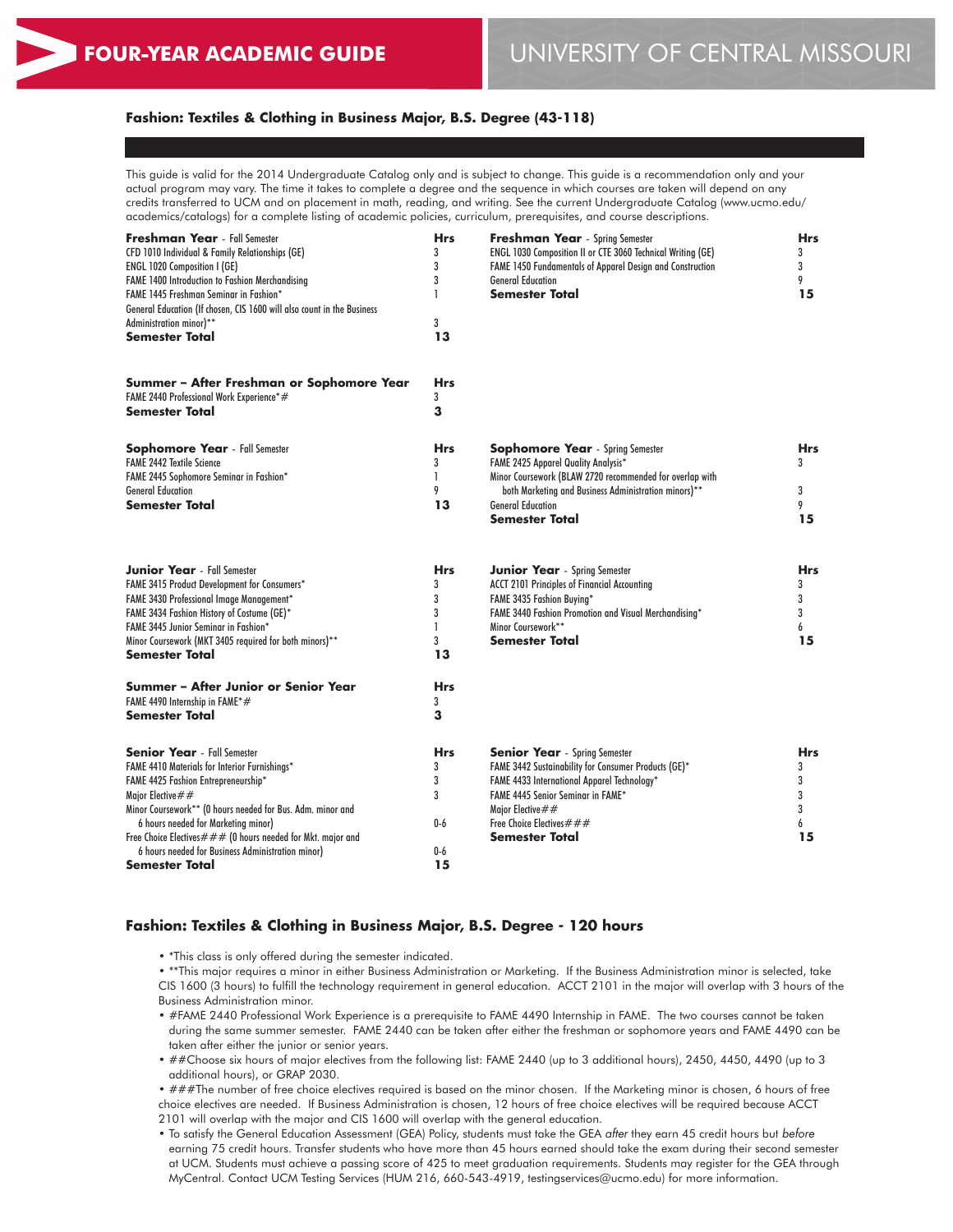#### **Finance Major, B.S.B.A. Degree (46-267)**

This guide is valid for the 2014 Undergraduate Catalog only and is subject to change. This guide is a recommendation only and your actual program may vary. The time it takes to complete a degree and the sequence in which courses are taken will depend on any credits transferred to UCM and on placement in math, reading, and writing. See the current Undergraduate Catalog (www.ucmo.edu/ academics/catalogs) for a complete listing of academic policies, curriculum, prerequisites, and course descriptions.

| <b>Freshman Year</b> - Fall Semester<br>CIS 1600 Business Information Management (GE)*<br><b>ECON 1010 Principles of Macroeconomics (GE)*</b><br>ENGL 1020 Composition I (GE)<br>MATH 1111 College Algebra (GE)*<br><b>General Education</b><br><b>Semester Total</b><br>AE 1400 or BADM 1400 Freshman Seminar** | <b>Hrs</b><br>3<br>3<br>3<br>3<br>3<br>15 | <b>Freshman Year</b> - Spring Semester<br>COMM 1000 Public Speaking or COMM 1050 Fundamentals of<br><b>Oral Communication Competency (GE)</b><br>ECON 1011 Principles of Microeconomics*<br>ENGL 1030 Composition II or CTE 3060 Technical Writing (GE)<br><b>General Education</b><br><b>Semester Total</b> | <b>Hrs</b><br>3<br>3<br>3<br>6<br>15 |
|------------------------------------------------------------------------------------------------------------------------------------------------------------------------------------------------------------------------------------------------------------------------------------------------------------------|-------------------------------------------|--------------------------------------------------------------------------------------------------------------------------------------------------------------------------------------------------------------------------------------------------------------------------------------------------------------|--------------------------------------|
| <b>Sophomore Year</b> - Fall Semester<br>ACCT 2101 Principles of Financial Accounting*<br>BLAW 2720 Legal Environment of Business*<br><b>General Education</b><br><b>Semester Total</b>                                                                                                                          | <b>Hrs</b><br>3<br>3<br>9<br>15           | <b>Sophomore Year</b> - Spring Semester<br>ACCT 2102 Principles of Managerial Accounting*<br>FIN 2801 Business Statistics I*<br><b>General Education</b><br><b>Free Choice Electives</b><br><b>Semester Total</b><br>Note: Complete all B.S.B.A. Admission<br>requirements.*                                 | <b>Hrs</b><br>3<br>3<br>7<br>2<br>15 |
| <b>Junior Year</b> - Fall Semester                                                                                                                                                                                                                                                                               | <b>Hrs</b>                                | <b>Junior Year</b> - Spring Semester                                                                                                                                                                                                                                                                         | <b>Hrs</b>                           |
| ECON 3020 Money & Banking                                                                                                                                                                                                                                                                                        | 3                                         | FIN 3861 Financial Management I***                                                                                                                                                                                                                                                                           | 3                                    |
| <b>FIN 3801 Business Statistics II</b>                                                                                                                                                                                                                                                                           | 3                                         | FIN 3881 Financial Institutions & Markets***                                                                                                                                                                                                                                                                 | 3                                    |
| FIN 3850 Principles of Finance***                                                                                                                                                                                                                                                                                | 3                                         | FIN 3891 Security Analysis***                                                                                                                                                                                                                                                                                | 3                                    |
| <b>MGT 3325 Business Communication</b>                                                                                                                                                                                                                                                                           | 3                                         | FIN 3893 Credit & Financial Statement Analysis***                                                                                                                                                                                                                                                            | 3                                    |
| <b>Free Choice Electives</b>                                                                                                                                                                                                                                                                                     | 3                                         | <b>MGT 3315 Management of Organizations</b>                                                                                                                                                                                                                                                                  | 3                                    |
| <b>Semester Total</b>                                                                                                                                                                                                                                                                                            | 15                                        | <b>Semester Total</b>                                                                                                                                                                                                                                                                                        | 15                                   |
| <b>Senior Year</b> - Fall Semester                                                                                                                                                                                                                                                                               | <b>Hrs</b>                                | <b>Senior Year</b> - Spring Semester                                                                                                                                                                                                                                                                         | <b>Hrs</b>                           |
| <b>CIS 3630 Management Information Systems</b>                                                                                                                                                                                                                                                                   | 3                                         | MGT 4357 Organizational Policy & Strategy                                                                                                                                                                                                                                                                    | 3                                    |
| <b>ECON 3030 Intermediate Microeconomics</b>                                                                                                                                                                                                                                                                     | 3                                         | MGT 3360 Production/Operations Management                                                                                                                                                                                                                                                                    | 3                                    |
| <b>MKT 3405 Marketing Policy</b>                                                                                                                                                                                                                                                                                 | 3                                         | Finance Electives#                                                                                                                                                                                                                                                                                           | 6                                    |
| Finance Electives#                                                                                                                                                                                                                                                                                               | 6                                         | Finance or Upper-Level Business Elective#                                                                                                                                                                                                                                                                    | 3                                    |
| <b>Semester Total</b>                                                                                                                                                                                                                                                                                            | 15                                        | <b>Semester Total</b>                                                                                                                                                                                                                                                                                        | 15                                   |

#### **Finance Major, B.S.B.A. Degree - 120 Hours**

- \*Students in this major must complete eight preadmission courses with a grade of C or higher and must obtain a 2.40 cumulative GPA and a 2.40 in these specific courses, before admission to the degree program. These courses are recommended for completion during the freshman and sophomore years.
- \*\*AE or BADM 1400 (1 hr.) is highly recommended for academic success. AE or BADM 1400 counts as a free choice elective.
- \*\*\*A minimum grade of C must be earned in FIN 3850, FIN 3861, FIN 3881, FIN 3891 and FIN 3893 if they are to be applied toward the fulfillment of a Finance major or minor.
- #Fifteen hours of Finance electives are required for this major. Up to three of these hours may be a non-finance upper-level (3000- 4000) elective. See department chair for advice. The finance electives include: FIN 3835, FIN 4803, FIN 4804, FIN 4815, FIN 4817, FIN 4820, FIN 4821, FIN 4831, FIN 4862, and FIN 4880. FIN 4830 may be available as an elective with department chair approval. Electives are not offered every semester – check with the department chairperson for course offerings.
- A 2.40 cumulative GPA is required for graduation in this major.
- To satisfy the General Education Assessment (GEA) Policy, students must take the GEA *after* they earn 45 credit hours but *before* earning 75 credit hours. Transfer students who have more than 45 hours earned should take the exam during their second semester at UCM. Students must achieve a passing score of 425 to meet graduation requirements. Students may register for the GEA through MyCentral. Contact UCM Testing Services (HUM 216, 660-543-4919, testingservices@ucmo.edu) for more information.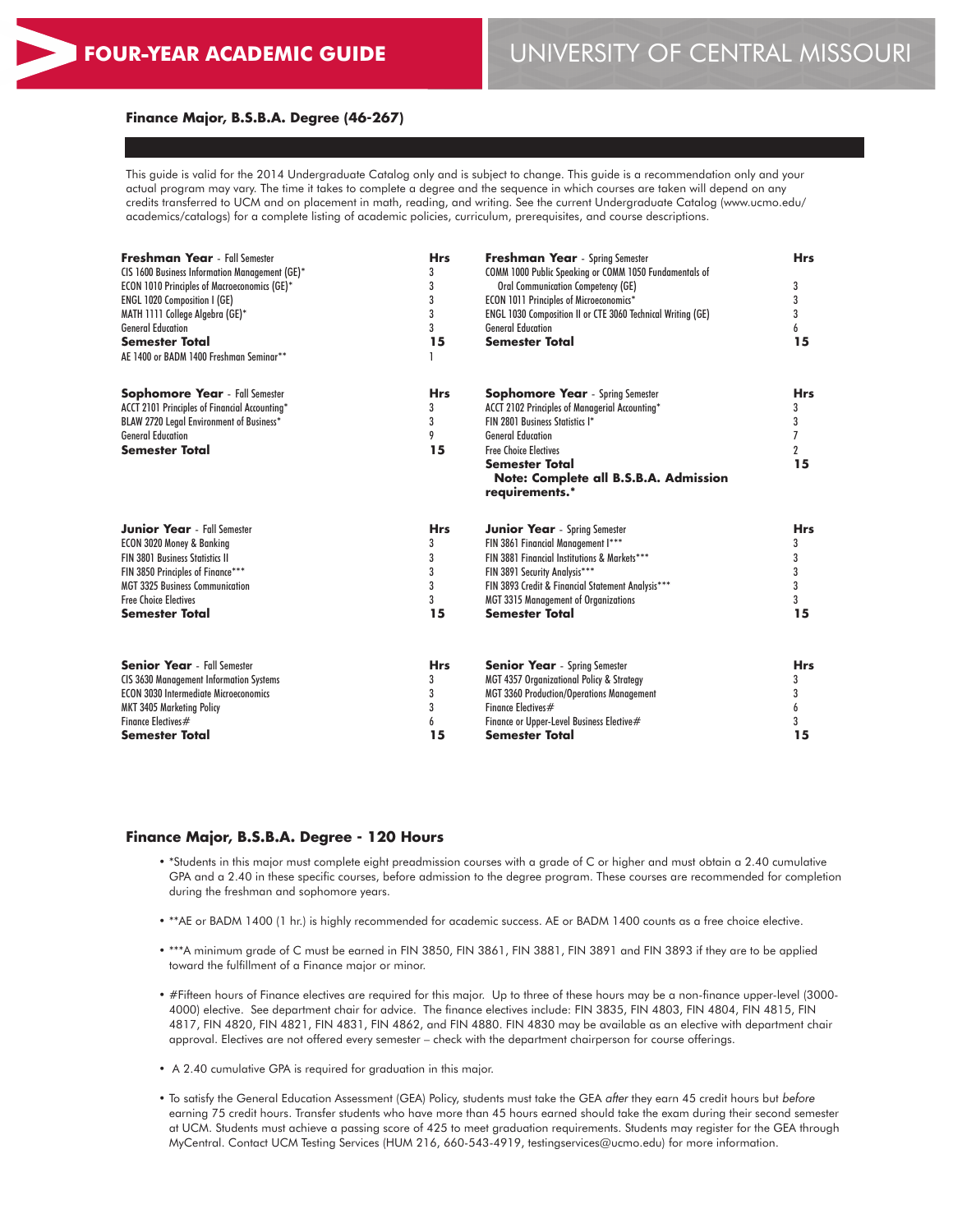# **FOUR-YEAR ACADEMIC GUIDE** UNIVERSITY OF CENTRAL MISSOURI

#### **Forensic Chemistry Major, B.S. Degree (43-294)**

This guide is valid for the 2014 Undergraduate Catalog only and is subject to change. This guide is a recommendation only and your actual program may vary. The time it takes to complete a degree and the sequence in which courses are taken will depend on any credits transferred to UCM and on placement in math, reading, and writing. See the current Undergraduate Catalog (www.ucmo.edu/ academics/catalogs) for a complete listing of academic policies, curriculum, prerequisites, and course descriptions.

| <b>Hrs</b> | <b>Freshman Year</b> - Spring Semester                             | <b>Hrs</b>                                                                                                                                                                                                                              |
|------------|--------------------------------------------------------------------|-----------------------------------------------------------------------------------------------------------------------------------------------------------------------------------------------------------------------------------------|
|            | <b>CHEM 1132 General Chemistry II</b>                              |                                                                                                                                                                                                                                         |
|            | <b>ENGL 1030 Composition II or CTE 3060 Technical Writing (GE)</b> |                                                                                                                                                                                                                                         |
|            | <b>General Education</b>                                           |                                                                                                                                                                                                                                         |
| $2 - 3$    | <b>Semester Total</b>                                              | 14                                                                                                                                                                                                                                      |
| $15 - 16$  |                                                                    |                                                                                                                                                                                                                                         |
|            |                                                                    |                                                                                                                                                                                                                                         |
|            |                                                                    | Hrs                                                                                                                                                                                                                                     |
|            |                                                                    |                                                                                                                                                                                                                                         |
|            |                                                                    |                                                                                                                                                                                                                                         |
|            |                                                                    | $4 - 5$                                                                                                                                                                                                                                 |
|            |                                                                    |                                                                                                                                                                                                                                         |
|            |                                                                    |                                                                                                                                                                                                                                         |
|            |                                                                    | 14-15                                                                                                                                                                                                                                   |
|            | <b>Hrs</b><br>$4 - 5$<br>3<br>14-15                                | <b>Sophomore Year</b> - Spring Semester<br><b>CHEM 3212 Quantitative Analysis</b><br><b>CHEM 3342 Organic Chemistry II</b><br>PHYS 1102 or PHYS 2122 College/University Physics II<br><b>General Education</b><br><b>Semester Total</b> |

| <b>Junior Year</b> - Fall Semester            | <b>Hrs</b> | <b>Junior Year</b> - Spring Semester                                | <b>Hrs</b> |
|-----------------------------------------------|------------|---------------------------------------------------------------------|------------|
| <b>BIOL 3511 Genetics</b>                     |            | BIOL 2010 Human Biology or BIOL 3401 Human Anatomy                  |            |
| CHEM 3111 Intermediate Inorganic Chemistry*** |            | <b>BIOL 4013 Introduction to Experimental Design &amp; Analysis</b> |            |
| <b>CHEM 3421 Intermediate Biochemistry</b>    |            | <b>CHEM 3920 Communication Skills in Chemistry</b>                  |            |
| CHEM 4231 Instrumental Analysis***            |            | <b>General Education</b>                                            |            |
| <b>Semester Total</b>                         | 15         | <b>Semester Total</b>                                               |            |

| <b>Senior Year</b> - Fall Semester            | <b>Hrs</b> | <b>Senior Year</b> - Spring Semester                                    | <b>Hrs</b> |
|-----------------------------------------------|------------|-------------------------------------------------------------------------|------------|
| <b>BIOL 3410 Forensic Science</b>             |            | <b>BIOL 4514 Molecular Biology</b>                                      |            |
| CJ 1000 Introduction to Criminal Justice (GE) |            | CHEM 4531 Physical Chemistry I*** or CHEM 4532 Physical Chemistry II*** |            |
| Major CHEM Elective***##                      |            | CJ 4302 Criminal Evidence                                               |            |
| Free Choice Electives $\# \# \#$              |            | Free Choice Electives $\# \# \#$                                        | $3-6$      |
| <b>Semester Total</b>                         | 15         | <b>Semester Total</b>                                                   | $13 - 16$  |

#### **Forensic Chemistry Major, B.S. Degree - 120 hours**

- \*Enrollment in CHEM 1131 and MATH 1151 is dependent upon one or more of the following: math placement level, high school math courses completed, ACT/SAT standardized test scores, and/or a possible mathematics placement examination.
- \*\*AE 1400 is a free choice elective and is highly recommended for academic success. If AE 1400 is chosen, 1 less hour of free choice electives will be needed.
- \*\*\*Upper level chemistry courses offered variably. Check school for actual offerings.
- #A grade of C or better is required in CHEM 3341 as a prerequisite to CHEM 3421.
- ##The program advisors recommend the following classes to fulfill the 3 hours of major CHEM electives and the 10-12 hours of free choice electives: CHEM 4313, 4421, 4431, 4531, 4532, and 4910.
- ###The number of free choice electives required to reach the minimum hours required for a degree (120) will depend on selections made in the general education for technology and in the major for the PHYS sequence.
- To satisfy the General Education Assessment (GEA) Policy, students must take the GEA *after* they earn 45 credit hours but *before* earning 75 credit hours. Transfer students who have more than 45 hours earned should take the exam during their second semester at UCM. Students must achieve a passing score of 425 to meet graduation requirements. Students may register for the GEA through MyCentral. Contact UCM Testing Services (HUM 216, 660-543-4919, testingservices@ucmo.edu) for more information.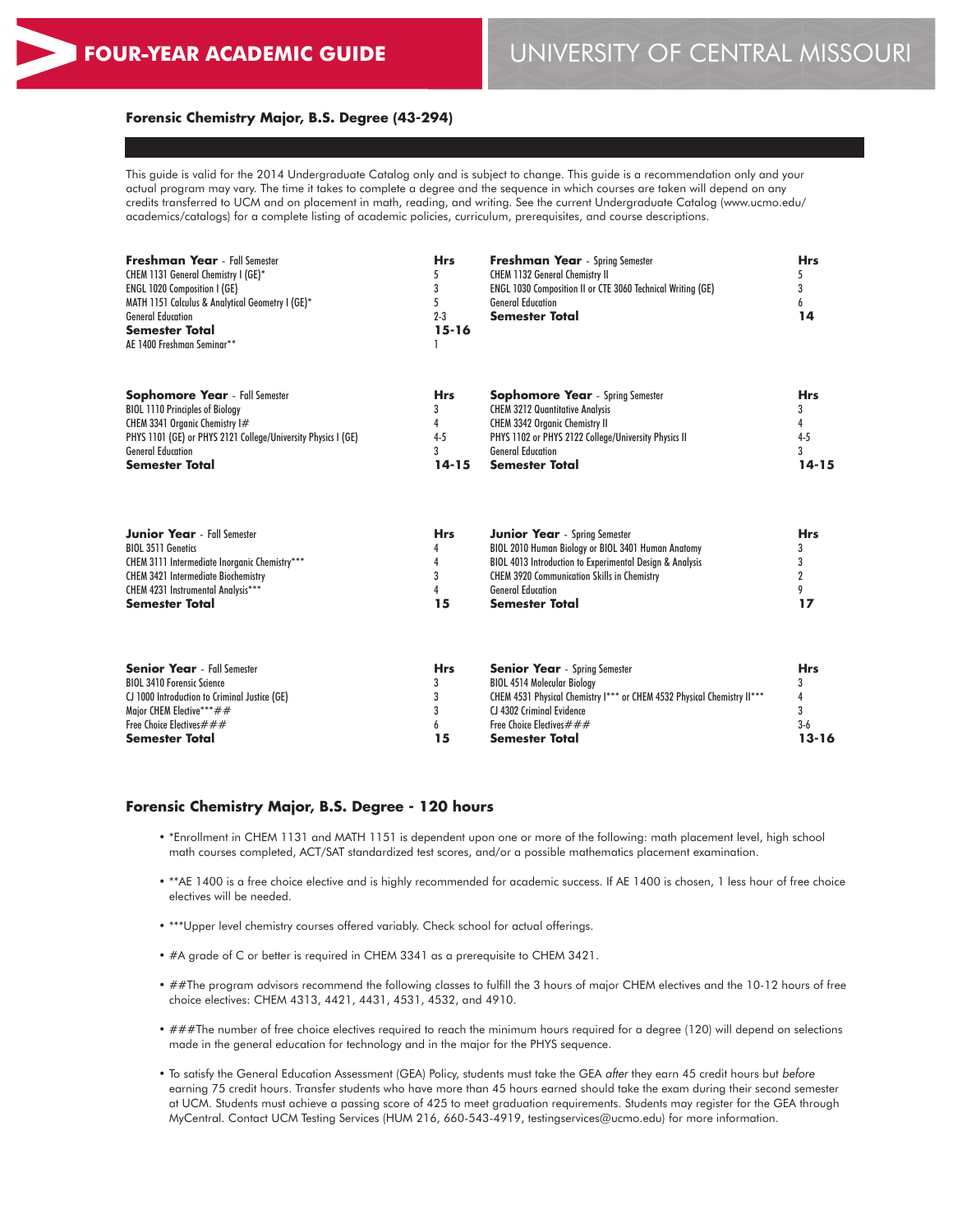#### **Graphic Design, B.F.A. Degree (47-324)**

This guide is valid for the 2014 Undergraduate Catalog only and is subject to change. This guide is a recommendation only and your actual program may vary. The time it takes to complete a degree and the sequence in which courses are taken will depend on any credits transferred to UCM and on placement in math, reading, and writing. See the current Undergraduate Catalog (www.ucmo.edu/ academics/catalogs) for a complete listing of academic policies, curriculum, prerequisites, and course descriptions.

| <b>Freshman Year</b> - Fall Semester                   | <b>Hrs</b> | <b>Freshman Year</b> - Spring Semester                      | <b>Hrs</b> |  |
|--------------------------------------------------------|------------|-------------------------------------------------------------|------------|--|
| ART 1110 Drawina I                                     | 3          | ART 1120 Drawing II                                         |            |  |
| ART 1315 2-D Design                                    | 3          | ART 1325 Color and Design                                   | 3          |  |
| ART 1800 Ideas & the Visual Arts (GE)                  | 3          | ART 2511 Painting I                                         |            |  |
| ENGL 1020 Composition I (GE)                           | 3          | ENGL 1030 Composition II or CTE 3060 Technical Writing (GE) |            |  |
| <b>General Education</b>                               | 3          | <b>GRAP 1010 Fundamentals of Printing Processes</b>         | 3          |  |
| <b>Semester Total</b>                                  | 15         | <b>Semester Total</b>                                       | 15         |  |
| <b>Sophomore Year</b> - Fall Semester                  | <b>Hrs</b> | <b>Sophomore Year</b> - Spring Semester                     | <b>Hrs</b> |  |
| ART 1815 Art History Survey I (fall only)              | 3          | ART 1825 Art History Survey II                              |            |  |
| ART 2335 3-D Design                                    | 3          | ART 2710 Printmaking I                                      | 3          |  |
| ART 2610 Introduction to Graphic Design & Illustration | 3          | ART 3620 Logo & Trademark Design                            | 3          |  |
| ART 2620 Typography                                    | 3          | <b>ART 3660 Publication Design</b>                          | 3          |  |
| <b>General Education</b>                               | 3          | <b>General Education</b>                                    |            |  |
| <b>Semester Total</b>                                  | 15         | <b>Semester Total</b>                                       | 18         |  |
|                                                        |            |                                                             |            |  |
| <b>Junior Year</b> - Fall Semester                     | <b>Hrs</b> | <b>Junior Year</b> - Spring Semester                        | <b>Hrs</b> |  |
| ART 2412 Ceramics I or ART 2420 Sculpture I            | 3          | ART 3640 Package Design                                     | 3          |  |
| <b>ART 3510 Watercolor</b>                             | 3          | ART 3650 Narrative Animation or ART 4620 Motion Design      | 3          |  |
| ART 3630 Design for Advertising                        | 3          | ART 4610 Interactive Design                                 | 3          |  |
| Major Electives*                                       | 6          | ART 3680 History of Graphic Design                          | 3          |  |
| <b>General Education</b>                               | 3          | <b>General Education</b>                                    | 3          |  |
| <b>Semester Total</b>                                  | 18         | <b>Semester Total</b>                                       | 15         |  |
|                                                        |            |                                                             |            |  |
| <b>Senior Year</b> - Fall Semester                     | <b>Hrs</b> | <b>Senior Year</b> - Spring Semester                        | <b>Hrs</b> |  |
| <b>ART Elective</b>                                    | 3          | ART 4020 Studio Seminar                                     | 3          |  |
| Major Electives*                                       | 6          | ART 4221 Art Theory and Criticism                           | 3          |  |
| <b>General Education</b>                               | 6          | General Education (only 6 hours needed if COMM 1200 is      |            |  |
| <b>Semester Total</b>                                  | 15         | chosen as one of the major electives*)                      | $6 - 9$    |  |
|                                                        |            | <b>Semester Total</b>                                       | $12 - 15$  |  |

#### **Graphic Design, B.F.A. Degree - 123-126 hours**

- \*This major requires 12 hours of major electives. The 12 hours of major electives should be chosen from the list provided in the Undergraduate Catalog. If COMM 1200 is chosen, this course will overlap with general education requirements and the student will graduate with 123 credit hours.
- Students should meet with program area faculty for more detailed advice regarding the sequencing of required major coursework in this major.
- To satisfy the General Education Assessment (GEA) Policy, students must take the GEA *after* they earn 45 credit hours but *before* earning 75 credit hours. Transfer students who have more than 45 hours earned should take the exam during their second semester at UCM. Students must achieve a passing score of 425 to meet graduation requirements. Students may register for the GEA through MyCentral. Contact UCM Testing Services (HUM 216, 660-543-4919, testingservices@ucmo.edu) for more information.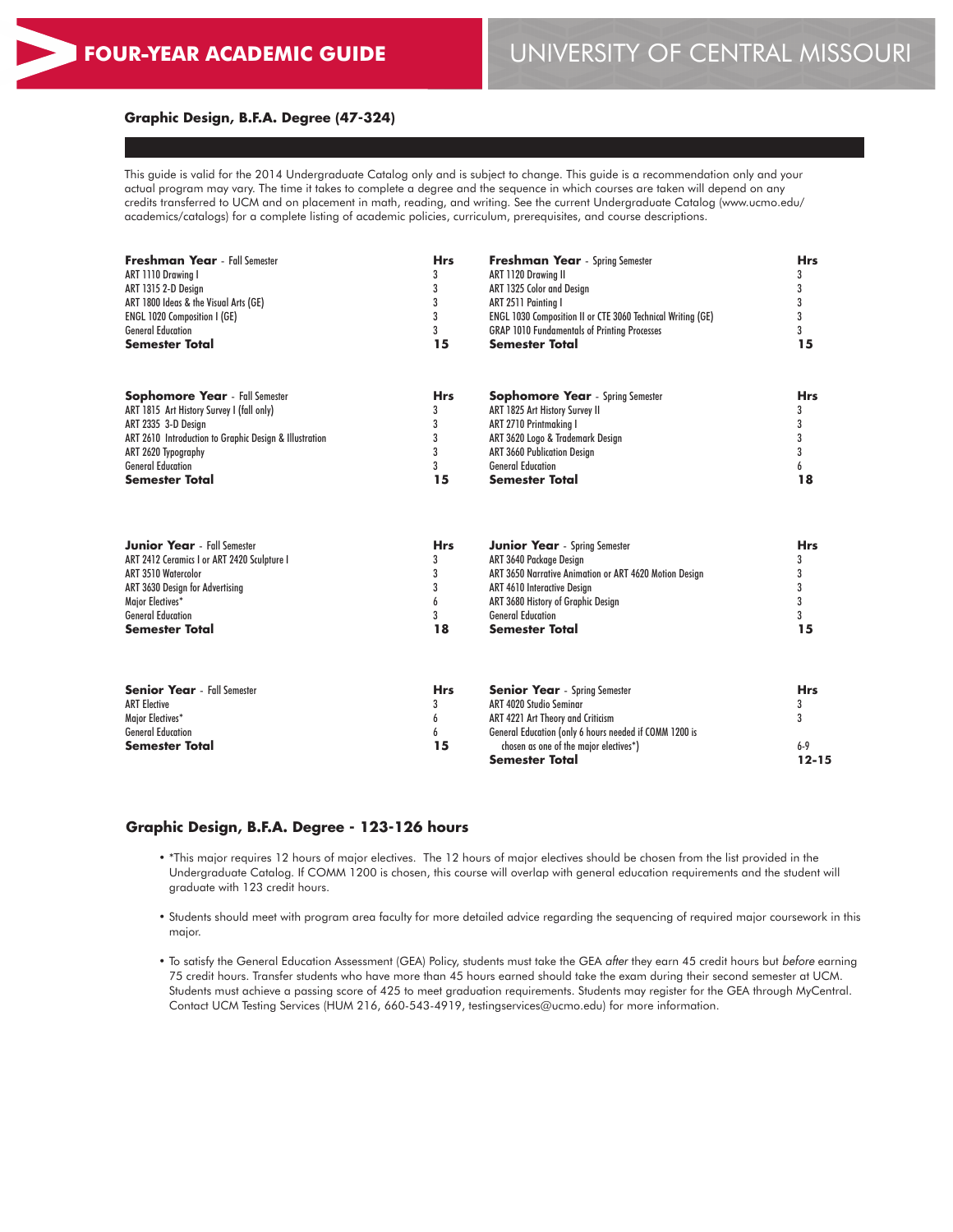# **Graphic Technologies Major, B.S. Degree, Option 1: Print Media Technology Management (43-01599)**

This guide is valid for the 2014 Undergraduate Catalog only and is subject to change. This guide is a recommendation only and your actual program may vary. The time it takes to complete a degree and the sequence in which courses are taken will depend on any credits transferred to UCM and on placement in math, reading, and writing. See the current Undergraduate Catalog (www.ucmo.edu/ academics/catalogs) for a complete listing of academic policies, curriculum, prerequisites, and course descriptions.

| Freshman Year - Fall Semester                                        | <b>Hrs</b>  | <b>Freshman Year</b> - Spring Semester                       | <b>Hrs</b> |
|----------------------------------------------------------------------|-------------|--------------------------------------------------------------|------------|
| <b>CIS 1600 Business Information Management (GE)</b>                 | 3           | <b>CTE 3060 Technical Writing (GE)</b>                       | 3          |
| <b>ENGL 1020 Composition I (GE)</b>                                  | 3           | <b>GRAP 2030 Pre-Media Applications - Adobe Illustrator</b>  | 3          |
| GRAP 1000 Orientation to Graphic Technologies*                       | 1           | GRAP 2031 Pre-Media Applications - Adobe Photoshop           | 3          |
| <b>GRAP 1010 Fundamentals of Graphic Processes</b>                   | 3           | <b>General Education</b>                                     | 6          |
| <b>General Education</b>                                             | 6           | <b>Semester Total</b>                                        | 15         |
| <b>Semester Total</b>                                                | 16          |                                                              |            |
| <b>Sophomore Year</b> - Fall Semester                                | <b>Hrs</b>  | <b>Sophomore Year</b> - Spring Semester                      | <b>Hrs</b> |
| GRAP 2032 Pre-Media Applications - Adobe InDesign                    | 3           | ART 2610 Introduction to Graphic Design & Illustration       | 3          |
| <b>GRAP 3034 Lithographic Processes*</b>                             | 3           | <b>GRAP 2035 Digital Workflow Applications</b>               | 3          |
| <b>General Education</b>                                             | 9           | GRAP 2610 Principles of Web Media*                           | 3          |
| <b>Semester Total</b>                                                | 15          | Major Option 1 Elective**                                    | 6          |
|                                                                      |             | <b>Semester Total</b>                                        | 15         |
| <b>Junior Year</b> - Fall Semester                                   | <b>Hrs</b>  | <b>Junior Year</b> - Spring Semester                         | <b>Hrs</b> |
| <b>GRAP 3024 Flexographic Processes*</b>                             | 3           | GRAP 3030 Digital Output Technologies*                       | 3          |
| <b>GRAP 3040 Screen &amp; Specialty Printing</b>                     | 3           | GRAP 3043 Finishing & Distribution*                          | 3          |
| MGT 3315 Management of Organizations or INDM 4250 Project Management | 3           | GRAP 3045 Materials and Methods in Graphic Technologies*     | 3          |
| Major Option 1 Elective**#                                           | 3           | <b>GRAP 3051 Graphic Technologies Management*</b>            | 3          |
| General Education Science with a Laboratory                          | 4           | General Education (If ECON 1010 is chosen will also count as |            |
| Semester Total                                                       | 16          | a major Option 1 elective)#                                  | 3          |
|                                                                      |             | <b>Semester Total</b>                                        | 15         |
| <b>Between Junior &amp; Senior Year - Summer Semester</b>            | <b>Hrs</b>  |                                                              |            |
| GRAP 3016 Experiences in Graphic Production***                       | ı           |                                                              |            |
| SOT 3022 Internship in Technology***                                 | 1           |                                                              |            |
| <b>Semester Total</b>                                                | $\mathbf 2$ |                                                              |            |
| <b>Senior Year</b> - Fall Semester                                   | <b>Hrs</b>  | <b>Senior Year</b> - Spring Semester                         | <b>Hrs</b> |
| GRAP 3057 Quality Control for Print Media*                           | 3           | <b>GRAP 4051 Print Production*</b>                           | 3          |
| <b>GRAP 4038 Color Management*</b>                                   | 3           | GRAP 4055 Estimating & Costing for Print Media*##            | 3          |
| <b>GRAP 4053 Production Analysis*</b>                                | 3           | <b>MGT 3325 Business Communication</b>                       | 3          |
| GRAP 4095 Senior Seminar in Graphic Technologies*                    | ı           | <b>General Education</b>                                     | 3          |
| <b>General Education</b>                                             | 3           | Free Choice Electives#                                       |            |
| Semester Total                                                       | 13          | Semester Total                                               | 13         |

### **Graphic Technologies Major, B.S. Degree, Option 1: Print Media Technology Management - 120 hours**

- \*This class is only offered during the semester indicated.
- \*\*See the 2014 Undergraduate Catalog for the list of approved major option electives. Some of the Major Option 1 Electives can be used to work towards a minor in Business Administration or Marketing, if elected.
- \*\*\*GRAP 3016 Experiences in Graphic Production and SOT 3022 Internship in Technology may be in a Summer, Fall or Spring Semester. They are optional Sophomore/Junior year.
- #If ECON 1010 is chosen for 3 hours of major option 1 electives, those hours will overlap with general education. The number of free choice electives needed will depend on choices made in the general education and major.
- ##It is recommended that students enroll in GRAP 4055, Estimating & Costing for Print Media, during the spring semester immediately prior to graduation.
- To satisfy the General Education Assessment (GEA) Policy, students must take the GEA *after* they earn 45 credit hours but *before* earning 75 credit hours. Transfer students who have more than 45 hours earned should take the exam during their second semester at UCM. Students must achieve a passing score of 425 to meet graduation requirements. Students may register for the GEA through MyCentral. Contact UCM Testing Services (HUM 216, 660-543-4919, testingservices@ucmo.edu) for more information.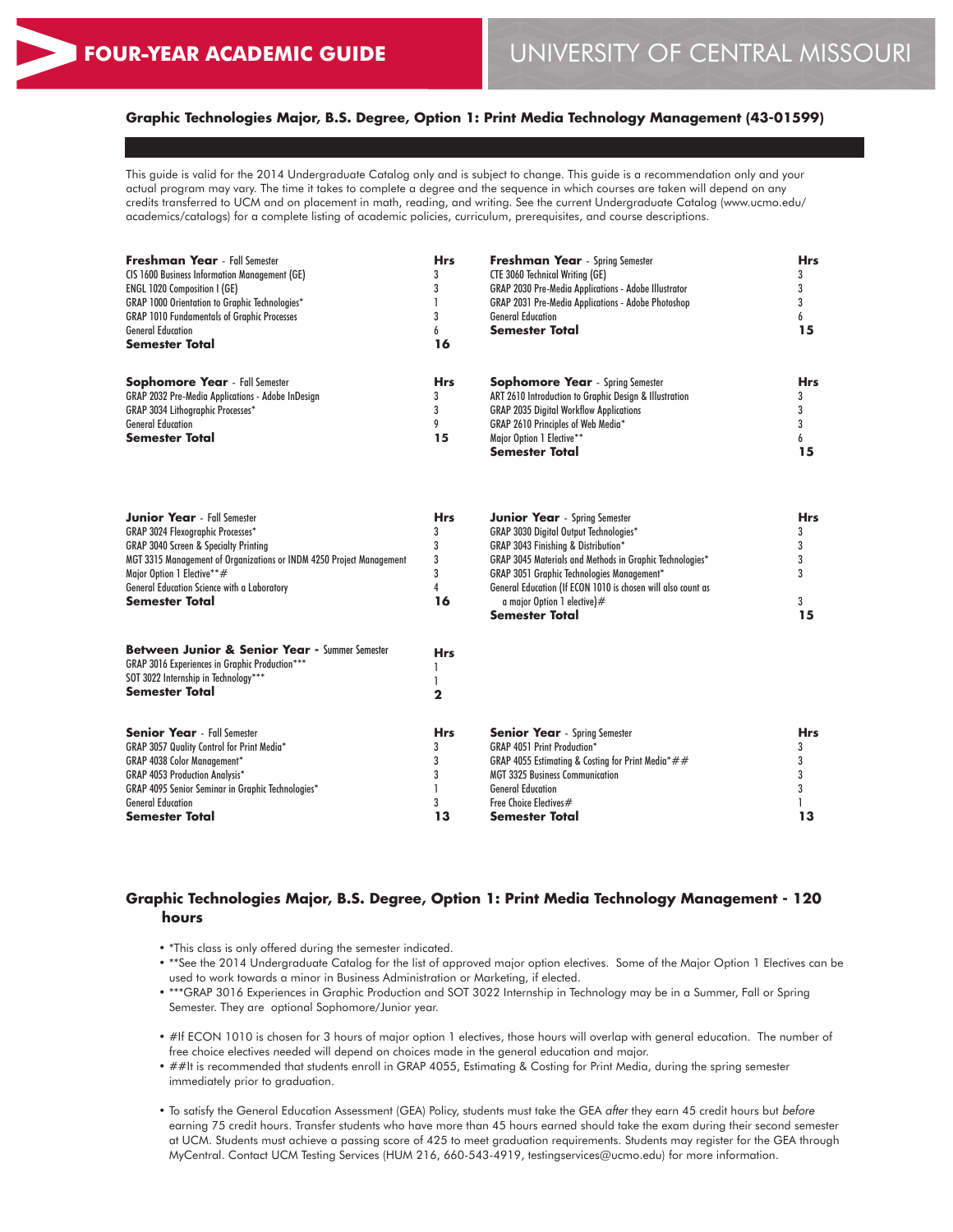# **Graphic Technologies Major, B.S. Degree, Option 2: Graphic Design Technology (43-02599)**

This guide is valid for the 2014 Undergraduate Catalog only and is subject to change. This guide is a recommendation only and your actual program may vary. The time it takes to complete a degree and the sequence in which courses are taken will depend on any credits transferred to UCM and on placement in math, reading, and writing. See the current Undergraduate Catalog (www.ucmo.edu/ academics/catalogs) for a complete listing of academic policies, curriculum, prerequisites, and course descriptions.

| <b>Freshman Year</b> - Fall Semester<br><b>CIS 1600 Business Information Management (GE)</b><br><b>ENGL 1020 Composition I (GE)</b><br><b>GRAP 1000 Orientation to Graphic Technologies*</b><br><b>GRAP 1010 Fundamentals of Graphic Processes</b>                                    | <b>Hrs</b><br>3<br>3<br>3                 | <b>Freshman Year</b> - Spring Semester<br><b>CTE 3060 Technical Writing (GE)</b><br><b>GRAP 2030 Pre-Media Applications - Adobe Illustrator</b><br><b>GRAP 2031 Pre-Media Applications - Adobe Photoshop</b><br><b>General Education</b>                                                            | <b>Hrs</b><br>3<br>3<br>3<br>6            |
|---------------------------------------------------------------------------------------------------------------------------------------------------------------------------------------------------------------------------------------------------------------------------------------|-------------------------------------------|-----------------------------------------------------------------------------------------------------------------------------------------------------------------------------------------------------------------------------------------------------------------------------------------------------|-------------------------------------------|
| <b>General Education</b><br><b>Semester Total</b>                                                                                                                                                                                                                                     | 6<br>16                                   | <b>Semester Total</b>                                                                                                                                                                                                                                                                               | 15                                        |
| <b>Sophomore Year</b> - Fall Semester<br>GRAP 2032 Pre-Media Applications - Adobe InDesign<br>GRAP 3034 Lithographic Processes*<br><b>General Education</b><br><b>Semester Total</b>                                                                                                  | <b>Hrs</b><br>3<br>3<br>9<br>15           | <b>Sophomore Year</b> - Spring Semester<br>ART 2610 Introduction to Graphic Design & Illustration<br><b>GRAP 2035 Digital Workflow Applications</b><br>GRAP 2610 Principles of Web Media*<br>Major Option 2 Elective**<br><b>General Education Science with Laboratory</b><br><b>Semester Total</b> | <b>Hrs</b><br>3<br>3<br>3<br>3<br>4<br>15 |
| <b>Junior Year</b> - Fall Semester<br>GRAP 3024 Flexographic Processes*<br><b>GRAP 3040 Screen &amp; Specialty Printing</b><br>MGT 3315 Management of Organizations or INDM 4250 Project Management<br>Major Option 2 Elective**<br><b>General Education</b><br><b>Semester Total</b> | <b>Hrs</b><br>3<br>3<br>3<br>3<br>3<br>15 | <b>Junior Year</b> - Spring Semester<br>GRAP 3030 Digital Output Technologies*<br>GRAP 3045 Materials and Methods in Graphic Technologies*<br><b>GRAP 3051 Graphic Technologies Management*</b><br>Major Option 2 Elective**<br><b>General Education</b><br><b>Semester Total</b>                   | <b>Hrs</b><br>3<br>3<br>3<br>3<br>3<br>15 |
| Between Junior & Senior Year - Summer Semester<br>GRAP 3016 Experiences in Graphic Production***<br>SOT 3022 Internship in Technology***<br><b>Semester Total</b>                                                                                                                     | <b>Hrs</b><br>1<br>$\mathbf 2$            |                                                                                                                                                                                                                                                                                                     |                                           |
| <b>Senior Year</b> - Fall Semester<br>GRAP 4038 Color Management*<br><b>GRAP 4053 Production Analysis*</b><br>GRAP 4095 Senior Seminar in Graphic Technologies*<br>Major Option 2 Elective**<br><b>Semester Total</b>                                                                 | <b>Hrs</b><br>3<br>3<br>6<br>13           | <b>Senior Year</b> - Spring Semester<br>GRAP 3043 Finishing & Distribution*<br>Major Option 2 Elective**<br><b>General Education</b><br><b>Free Choice Electives</b><br>Semester Total                                                                                                              | <b>Hrs</b><br>3<br>6<br>3<br>13           |

#### **Graphic Technologies Major, B.S. Degree, Option 2: Graphic Design Technology - 120 hours**

- \*This class is only offered during the semester indicated.
- \*\*See the 2014 Undergraduate Catalog for the list of approved Major Option 2 Electives.
- \*\*\*GRAP 3016 Experiences in Graphic Production and SOT 3022 Internship in Technology may be in a Summer, Fall or Spring Semester. They are optional Sophomore/Junior year.
- To satisfy the General Education Assessment (GEA) Policy, students must take the GEA *after* they earn 45 credit hours but *before* earning 75 credit hours. Transfer students who have more than 45 hours earned should take the exam during their second semester at UCM. Students must achieve a passing score of 425 to meet graduation requirements. Students may register for the GEA through MyCentral. Contact UCM Testing Services (HUM 216, 660-543-4919, testingservices@ucmo.edu) for more information.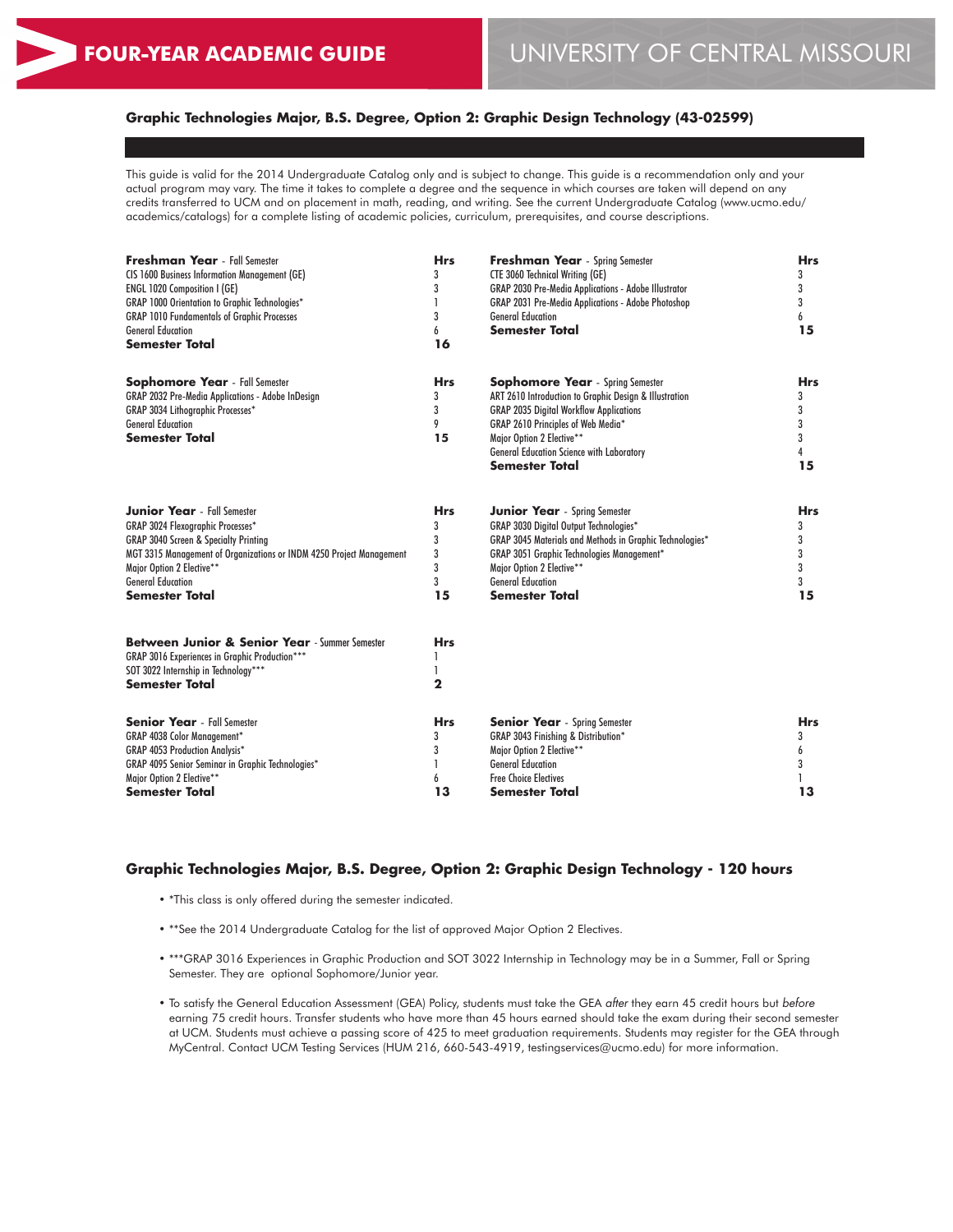# **Graphic Technologies Major, B.S. Degree, Option 3: Web Media Technology (43-03599)**

This guide is valid for the 2014 Undergraduate Catalog only and is subject to change. This guide is a recommendation only and your actual program may vary. The time it takes to complete a degree and the sequence in which courses are taken will depend on any credits transferred to UCM and on placement in math, reading, and writing. See the current Undergraduate Catalog (www.ucmo.edu/ academics/catalogs) for a complete listing of academic policies, curriculum, prerequisites, and course descriptions.

| <b>Freshman Year</b> - Fall Semester<br>CIS 1600 Business Information Management (GE)<br>ENGL 1020 Composition I (GE) | <b>Hrs</b><br>3<br>3 | <b>Freshman Year</b> - Spring Semester<br><b>CTE 3060 Technical Writing (GE)</b><br>GRAP 2030 Pre-Media Applications - Adobe Illustrator | <b>Hrs</b><br>3<br>3 |
|-----------------------------------------------------------------------------------------------------------------------|----------------------|------------------------------------------------------------------------------------------------------------------------------------------|----------------------|
| <b>GRAP 1000 Orientation to Graphic Technologies</b>                                                                  | 1                    | GRAP 2031 Pre-Media Applications - Adobe Photoshop                                                                                       | 3                    |
| <b>GRAP 1010 Fundamentals of Graphic Processes</b>                                                                    | 3                    | <b>General Education</b>                                                                                                                 | 6                    |
| <b>General Education</b>                                                                                              | 6                    | Semester Total                                                                                                                           | 15                   |
| Semester Total                                                                                                        | 16                   |                                                                                                                                          |                      |
| <b>Sophomore Year</b> - Fall Semester                                                                                 | <b>Hrs</b>           | <b>Sophomore Year</b> - Spring Semester                                                                                                  | <b>Hrs</b>           |
| GRAP 2032 Pre-Media Applications - Adobe InDesign                                                                     | 3                    | ART 2610 Introduction to Graphic Design & Illustration                                                                                   | 3                    |
| GRAP 3034 Lithographic Processes*                                                                                     | 3                    | <b>GRAP 2035 Digital Workflow Applications</b>                                                                                           | 3                    |
| <b>General Education</b>                                                                                              | 9                    | GRAP 2610 Principles of Web Media                                                                                                        | 3                    |
| Semester Total                                                                                                        | 15                   | <b>GRAP 2620 Web Media Applications</b>                                                                                                  | 3                    |
|                                                                                                                       |                      | Major Option 3 Elective**                                                                                                                | 3                    |
|                                                                                                                       |                      | Semester Total                                                                                                                           | 15                   |
| <b>Junior Year</b> - Fall Semester                                                                                    | <b>Hrs</b>           | <b>Junior Year</b> - Spring Semester                                                                                                     | <b>Hrs</b>           |
| <b>GRAP 2670 Web Media Animation</b>                                                                                  | 3                    | GRAP 2630 Web Authoring                                                                                                                  | 3                    |
| <b>GRAP 3024 Flexographic Processes*</b>                                                                              | 3                    | <b>GRAP 3030 Digital Output Technologies</b>                                                                                             | 3                    |
| <b>GRAP 3040 Screen &amp; Specialty Printing</b>                                                                      | 3                    | GRAP 3045 Materials and Methods in Graphic Technologies*                                                                                 | 3                    |
| MGT 3315 Management of Organizations or INDM 4250 Project Management                                                  | 3                    | <b>GRAP 3051 Graphic Technologies Management*</b>                                                                                        | 3                    |
| <b>General Education Science with Laboratory</b>                                                                      | 4                    | <b>General Education</b>                                                                                                                 | 3                    |
| <b>Semester Total</b>                                                                                                 | 16                   | <b>Semester Total</b>                                                                                                                    | 15                   |
| Between Junior & Senior Year - Summer Semester                                                                        | <b>Hrs</b>           |                                                                                                                                          |                      |
| GRAP 3016 Experiences in Graphic Production***                                                                        | 1                    |                                                                                                                                          |                      |
| SOT 3022 Internship in Technology***                                                                                  | 1                    |                                                                                                                                          |                      |
| <b>Semester Total</b>                                                                                                 | $\mathbf{2}$         |                                                                                                                                          |                      |
| <b>Senior Year</b> - Fall Semester                                                                                    | Hrs.                 | <b>Senior Year</b> - Spring Semester                                                                                                     | <b>Hrs</b>           |
| GRAP 4038 Color Management*                                                                                           | 3                    | GRAP 3043 Finishing & Distribution*                                                                                                      | 3                    |
| <b>GRAP 4053 Production Analysis*</b>                                                                                 | 3                    | Major Option 3 Electives**                                                                                                               | 6                    |
| GRAP 4095 Senior Seminar in Graphic Technologies*                                                                     |                      | <b>General Education</b>                                                                                                                 | 3                    |
| Major Option 3 Elective**                                                                                             | 3                    | <b>Free Choice Elective</b>                                                                                                              |                      |
| <b>General Education</b>                                                                                              | 3                    | Semester Total                                                                                                                           | 13                   |
| <b>Semester Total</b>                                                                                                 | 13                   |                                                                                                                                          |                      |

#### **Graphic Technologies Major, B.S. Degree, Option 3: Web Media Technology - 120 hours**

- \*This class is only offered during the semester indicated.
- \*\*See the 2014 Undergraduate Catalog for the list of approved Major Option 3 Electives.
- \*\*\*GRAP 3016 Experiences in Graphic Production and SOT 3022 Internship in Technology may be in a Summer, Fall or Spring Semester. They are optional Sophomore/Junior year.
- To satisfy the General Education Assessment (GEA) Policy, students must take the GEA *after* they earn 45 credit hours but *before* earning 75 credit hours. Transfer students who have more than 45 hours earned should take the exam during their second semester at UCM. Students must achieve a passing score of 425 to meet graduation requirements. Students may register for the GEA through MyCentral. Contact UCM Testing Services (HUM 216, 660-543-4919, testingservices@ucmo.edu) for more information.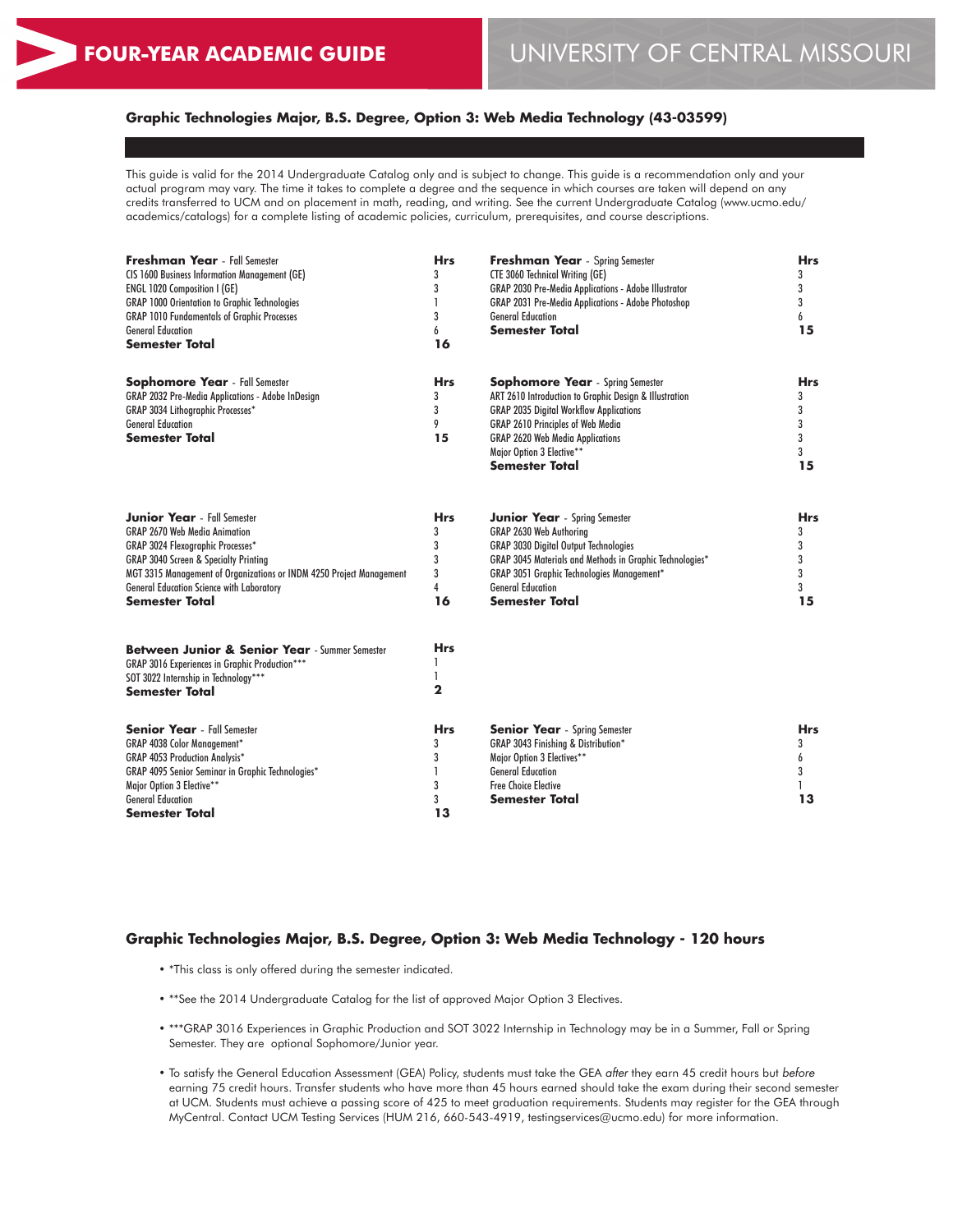# **Graphic Technologies Major, B.S. Degree, Option 4: Packaging Technology (43-01599)**

This guide is valid for the 2014 Undergraduate Catalog only and is subject to change. This guide is a recommendation only and your actual program may vary. The time it takes to complete a degree and the sequence in which courses are taken will depend on any credits transferred to UCM and on placement in math, reading, and writing. See the current Undergraduate Catalog (www.ucmo.edu/ academics/catalogs) for a complete listing of academic policies, curriculum, prerequisites, and course descriptions.

| <b>Freshman Year</b> - Fall Semester                     | <b>Hrs</b> | <b>Freshman Year</b> - Spring Semester                      | <b>Hrs</b> |
|----------------------------------------------------------|------------|-------------------------------------------------------------|------------|
| <b>CIS 1600 Business Information Management (GE)</b>     |            | <b>CTE 3060 Technical Writing (GE)</b>                      |            |
| <b>ENGL 1020 Composition I (GE)</b>                      | 3          | <b>GRAP 2030 Pre-Media Applications - Adobe Illustrator</b> |            |
| <b>GRAP 1000 Orientation to Graphic Technologies</b>     |            | <b>GRAP 2031 Pre-Media Applications - Adobe Photoshop</b>   |            |
| <b>GRAP 1010 Fundamentals of Graphic Processes</b>       |            | <b>General Education</b>                                    |            |
| <b>General Education</b>                                 | h          | <b>Semester Total</b>                                       |            |
| <b>Semester Total</b>                                    | 16         |                                                             |            |
| <b>Sophomore Year</b> - Fall Semester                    | <b>Hrs</b> | <b>Sophomore Year</b> - Spring Semester                     | <b>Hrs</b> |
| CADD 1105 Basic AutoCAD                                  |            | ART 2610 Introduction to Graphic Design & Illustration      |            |
| <b>CADD 1110 Fundamentals of Drafting</b>                |            | <b>GRAP 1700 Introduction to Packaging</b>                  |            |
| <b>ENGT 1012 Global Production Technology</b>            |            | <b>GRAP 2035 Digital Workflow Applications</b>              |            |
| <b>GRAP 2032 Pre-Media Applications - Adobe InDesign</b> |            | <b>GRAP 2610 Principles of Web Media</b>                    |            |
| <b>GRAP 3034 Lithographic Processes*</b>                 |            | <b>General Education Science with Laboratory</b>            |            |
| <b>General Education</b>                                 |            | <b>Semester Total</b>                                       | 16         |
| <b>Semester Total</b>                                    | 15         |                                                             |            |

| <b>Junior Year</b> - Fall Semester               | Hrs | <b>Junior Year</b> - Spring Semester                            | <b>Hrs</b> |
|--------------------------------------------------|-----|-----------------------------------------------------------------|------------|
| <b>GRAP 3024 Flexographic Processes*</b>         |     | <b>GRAP 3030 Digital Output Technologies</b>                    |            |
| <b>GRAP 3040 Screen &amp; Specialty Printing</b> |     | <b>GRAP 3045 Materials and Methods in Graphic Technologies*</b> |            |
| Major Option Elective**                          |     | <b>GRAP 3051 Graphic Technologies Management*</b>               |            |
| <b>General Education</b>                         |     | Major Option Elective**                                         |            |
| <b>Semester Total</b>                            | 15  | <b>General Education</b>                                        |            |
|                                                  |     | <b>Semester Total</b>                                           |            |

| <b>Between Junior &amp; Senior Year</b> - Summer Semester<br><b>GRAP 3016 Experiences in Graphic Production***</b><br>SOT 3022 Internship in Technology***<br><b>Semester Total</b> | <b>Hrs</b> |                                                |            |
|-------------------------------------------------------------------------------------------------------------------------------------------------------------------------------------|------------|------------------------------------------------|------------|
| <b>Senior Year</b> - Fall Semester                                                                                                                                                  | <b>Hrs</b> | <b>Senior Year</b> - Spring Semester           | <b>Hrs</b> |
| <b>GRAP 4038 Color Management*</b>                                                                                                                                                  |            | <b>GRAP 3043 Finishing &amp; Distribution*</b> |            |
| <b>GRAP 4053 Production Analysis*</b>                                                                                                                                               |            | <b>GRAP 4051 Print Production</b>              |            |
| <b>GRAP 4095 Senior Seminar in Graphic Technologies*</b>                                                                                                                            |            | Maior Option Electives**                       |            |
| MGT 3315 Management of Organizations or INDM 4250 Project Management                                                                                                                | 3          | <b>General Education</b>                       |            |
| <b>General Education</b>                                                                                                                                                            |            | <b>Free Choice Elective</b>                    |            |
| <b>Semester Total</b>                                                                                                                                                               | 13         | <b>Semester Total</b>                          |            |

#### **Graphic Technologies Major, B.S. Degree, Option 4: Packaging Technology - 120 hours**

- \*This class is only offered during the semester indicated.
- \*\*See the 2014 Undergraduate Catalog for the list of approved Major Option 4 Electives.
- \*\*\*GRAP 3016 Experiences in Graphic Production and SOT 3022 Internship in Technology may be in a Summer, Fall or Spring Semester. They are optional Sophomore/Junior year.
- To satisfy the General Education Assessment (GEA) Policy, students must take the GEA *after* they earn 45 credit hours but *before* earning 75 credit hours. Transfer students who have more than 45 hours earned should take the exam during their second semester at UCM. Students must achieve a passing score of 425 to meet graduation requirements. Students may register for the GEA through MyCentral. Contact UCM Testing Services (HUM 216, 660-543-4919, testingservices@ucmo.edu) for more information.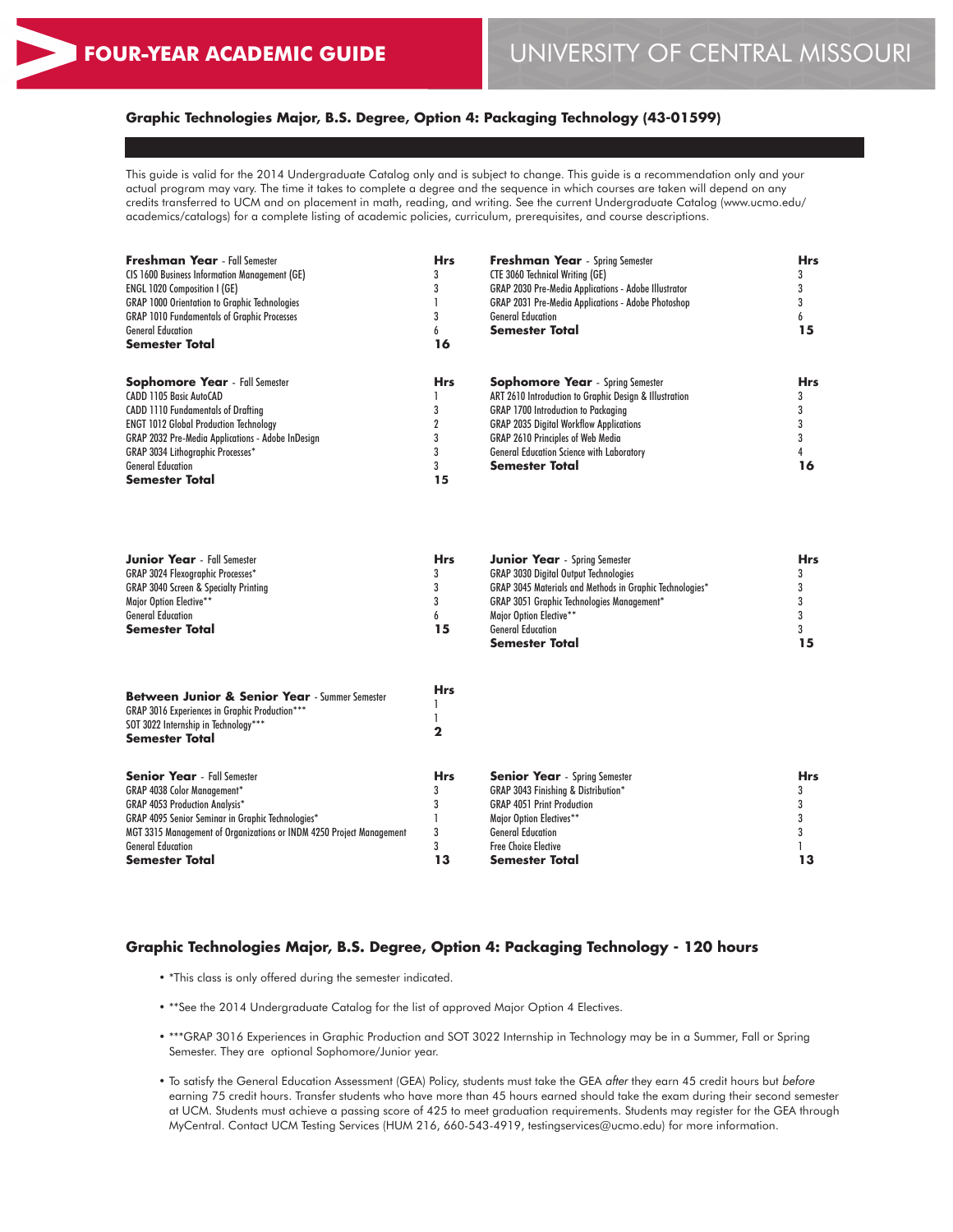# **Graphic Technologies Major, B.S. Degree, Option 5: Photography (43-05599)**

This guide is valid for the 2014 Undergraduate Catalog only and is subject to change. This guide is a recommendation only and your actual program may vary. The time it takes to complete a degree and the sequence in which courses are taken will depend on any credits transferred to UCM and on placement in math, reading, and writing. See the current Undergraduate Catalog (www.ucmo.edu/ academics/catalogs) for a complete listing of academic policies, curriculum, prerequisites, and course descriptions.

| <b>Freshman Year</b> - Fall Semester                     | <b>Hrs</b> | Freshman Year - Spring Semester                        | <b>Hrs</b> |
|----------------------------------------------------------|------------|--------------------------------------------------------|------------|
| <b>CIS 1600 Business Information Management (GE)</b>     |            | CTE 3060 Technical Writing (GE)                        |            |
| <b>ENGL 1020 Composition I (GE)</b>                      |            | GRAP 2030 Pre-Media Applications - Adobe Illustrator   |            |
| <b>GRAP 1000 Orientation to Graphic Technologies</b>     |            | GRAP 2031 Pre-Media Applications - Adobe Photoshop     |            |
| <b>GRAP 1010 Fundamentals of Graphic Processes</b>       |            | General Education                                      |            |
| <b>General Education</b>                                 |            | <b>Semester Total</b>                                  | כ ו        |
| <b>Semester Total</b>                                    | 16         |                                                        |            |
| <b>Sophomore Year</b> - Fall Semester                    | <b>Hrs</b> | <b>Sophomore Year</b> - Spring Semester                | <b>Hrs</b> |
| <b>GRAP 2032 Pre-Media Applications - Adobe InDesian</b> |            | ART 2610 Introduction to Graphic Desian & Illustration |            |
| <b>GRAP 3034 Lithographic Processes*</b>                 |            | <b>GRAP 2035 Digital Workflow Applications</b>         |            |
| <b>PHOT Major Option 5 Elective**</b>                    |            | <b>GRAP 2610 Principles of Web Media</b>               |            |
| <b>General Education</b>                                 | h          | PHOT Major Option 5 Elective**                         |            |
| <b>Semester Total</b>                                    | 15         | <b>Semester Total</b>                                  | 15         |

| <b>Junior Year</b> - Fall Semester                                   | Hrs | <b>Junior Year</b> - Spring Semester                            | <b>Hrs</b> |
|----------------------------------------------------------------------|-----|-----------------------------------------------------------------|------------|
| GRAP 3024 Flexographic Processes*                                    |     | <b>GRAP 3030 Digital Output Technologies</b>                    |            |
| GRAP 3040 Screen & Specialty Printing                                |     | <b>GRAP 3045 Materials and Methods in Graphic Technologies*</b> |            |
| MGT 3315 Management of Organizations or INDM 4250 Project Management |     | <b>GRAP 3051 Graphic Technologies Management*</b>               |            |
| <b>PHOT Major Option 5 Elective**</b>                                |     | <b>PHOT Major Option 5 Elective**</b>                           |            |
| General Education Science with Laboratory                            |     | <b>General Education</b>                                        |            |
| Semester Total                                                       | 16  | <b>Semester Total</b>                                           |            |

| <b>Between Junior &amp; Senior Year</b> - Summer Semester<br><b>GRAP 3016 Experiences in Graphic Production***</b><br>SOT 3022 Internship in Technology***<br><b>Semester Total</b> | <b>Hrs</b> |                                                |            |
|-------------------------------------------------------------------------------------------------------------------------------------------------------------------------------------|------------|------------------------------------------------|------------|
| <b>Senior Year</b> - Fall Semester                                                                                                                                                  | <b>Hrs</b> | <b>Senior Year</b> - Spring Semester           | <b>Hrs</b> |
| <b>GRAP 4038 Color Management*</b>                                                                                                                                                  |            | <b>GRAP 3043 Finishing &amp; Distribution*</b> |            |
| <b>GRAP 4053 Production Analysis*</b>                                                                                                                                               |            | <b>PHOT Major Option 5 Elective**</b>          |            |
| <b>GRAP 4095 Senior Seminar in Graphic Technologies*</b>                                                                                                                            |            | <b>General Education</b>                       |            |
| PHOT Major Option 5 Elective**                                                                                                                                                      |            | <b>Free Choice Elective</b>                    |            |
| <b>General Education</b>                                                                                                                                                            |            | <b>Semester Total</b>                          |            |
| <b>Semester Total</b>                                                                                                                                                               | 13         |                                                |            |

# **Graphic Technologies Major, B.S. Degree, Option 5: Photography - 120 hours**

- \*This class is only offered during the semester indicated.
- \*\*See your faculty mentor for advice on selecting the 21 hours of PHOT major option electives. Choose PHOT 1210, 1211, 2210 and 2250 for 10 of the 21 major option 5 electives to complete a minor in Photography.
- \*\*\*GRAP 3016 Experiences in Graphic Production and SOT 3022 Internship in Technology may be in a Summer, Fall or Spring Semester. They are optional Sophomore/Junior year.
- To satisfy the General Education Assessment (GEA) Policy, students must take the GEA *after* they earn 45 credit hours but *before* earning 75 credit hours. Transfer students who have more than 45 hours earned should take the exam during their second semester at UCM. Students must achieve a passing score of 425 to meet graduation requirements. Students may register for the GEA through MyCentral. Contact UCM Testing Services (HUM 216, 660-543-4919, testingservices@ucmo.edu) for more information.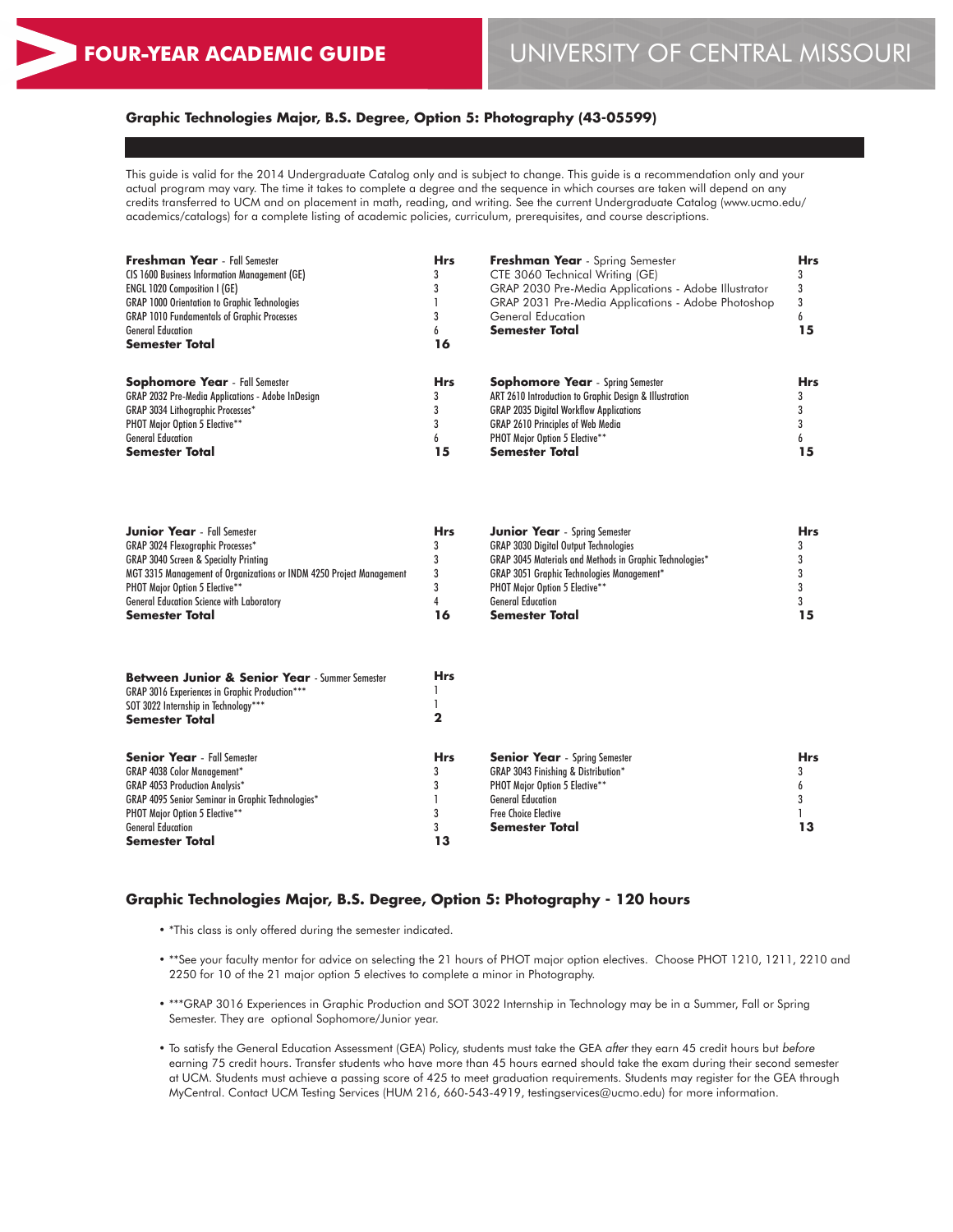# **Health Studies Major - Option 1 Pre-PT/Pre-OT, B.S. Degree (43-02330)**

This guide is valid for the 2014 Undergraduate Catalog only and is subject to change. This guide is a recommendation only and your actual program may vary. The time it takes to complete a degree and the sequence in which courses are taken will depend on any credits transferred to UCM and on placement in math, reading, and writing. See the current Undergraduate Catalog (www.ucmo.edu/ academics/catalogs) for a complete listing of academic policies, curriculum, prerequisites, and course descriptions.

| Freshman Year - Fall Semester                          | <b>Hrs</b>     | <b>Freshman Year</b> - Spring Semester             | <b>Hrs</b>          |  |
|--------------------------------------------------------|----------------|----------------------------------------------------|---------------------|--|
| ENGL 1020 Composition 1 (GE)#                          | 3              | CHEM 1131 General Chemistry I (GE)#**              | 5                   |  |
| MATH 1111 College Algebra (GE)#                        | 3              | CTE 3060 Technical Writing (GE)#                   | 3                   |  |
| PE 2472 Communicating Ideas on Sport (GE)#             | 3              | PE 1800 Functional Anatomy#                        | 3                   |  |
| SOC 1800 General Sociology (GE)#                       | 3              | PSY 1100 General Psychology (GE)#                  | 3                   |  |
| <b>General Education</b>                               | 3              | <b>General Education</b>                           | $\overline{2}$      |  |
| <b>Semester Total</b>                                  | 15             | <b>Semester Total</b>                              | 16                  |  |
| AE 1400 Freshman Seminar*                              |                |                                                    |                     |  |
| <b>Sophomore Year</b> - Fall Semester                  | <b>Hrs</b>     | <b>Sophomore Year</b> - Spring Semester            | <b>Hrs</b>          |  |
| BIOL 3401 Human Anatomy#                               | 3              | BIOL 3402 Human Physiology#                        |                     |  |
| CHEM 1604 Elementary Organic and Biochemistry# or      |                | PE 2850 Foundations of Exercise Physiology#        | 3                   |  |
| CHEM 1132 General Chemistry II#                        | $4 - 5$        | PHIL 2300 Ethics (GE)#                             |                     |  |
| PE 2800 Biomechanics#                                  | 3              | <b>General Education</b>                           |                     |  |
| <b>General Education</b>                               | 6              | <b>Semester Total</b>                              | 14                  |  |
| <b>Semester Total</b>                                  | $16 - 17$      |                                                    |                     |  |
|                                                        |                |                                                    |                     |  |
| <b>Junior Year</b> - Fall Semester                     | <b>Hrs</b>     | <b>Junior Year</b> - Spring Semester               | <b>Hrs</b>          |  |
| AT 2640 Introduction to Therapeutic Exercise#          | $\overline{2}$ | AT 2630 Therapeutic Modalities#                    | 2                   |  |
| HED 4370 Human Diseases#                               |                | AT 2631 Therapeutic Modalities Lab#                |                     |  |
| PHYS 1101 College Physics I (GE)#                      | 4              | BIOL 2510 Basic Genetics#                          |                     |  |
| PSY 3220 Life-Span Development#                        | 3              | PHYS 1102 College Physics II#                      |                     |  |
| Free Choice Electives***                               | 3              | PSY 4440 Abnormal Psychology #                     | 3                   |  |
| <b>Semester Total</b>                                  | 15             | Free Choice Electives***                           | $\boldsymbol{\eta}$ |  |
|                                                        |                | <b>Semester Total</b>                              | 15                  |  |
| <b>Senior Year</b> - Fall Semester                     | <b>Hrs</b>     | <b>Senior Year</b> - Spring Semester               | <b>Hrs</b>          |  |
| BIOL 3215 Medical Terminology#                         | 3              | PE 4341 Physical Activity and Special Populations# | 3                   |  |
| HED 4330 First Aid & CPR#                              |                | PE 4765 Internship#                                | 6                   |  |
| PE 4850 Assessment and Evaluation of Fitness/Wellness# | 3              | PE 4870 Clinical Exercise Physiology#              | 3                   |  |
| PSY 4520 Statistics for the Behavioral Sciences #      | 3              | Free Choice Electives***                           | $2 - 3$             |  |
| Free Choice Electives***                               | 4              | <b>Semester Total</b>                              | $14 - 15$           |  |
| <b>Semester Total</b>                                  | 14             |                                                    |                     |  |

# **Health Studies Major - Option 1 Pre-PT/Pre-OT, B.S. Degree - 120 hours**

- #A grade of C or better is required in these courses.
- \*AE 1400 is a free choice elective and is highly recommended for academic success. If AE 1400 is chosen, 1 less hour of free choice electives will be needed.
- \*\*Enrollment in CHEM 1131 requires a score of 21 on the mathematics section of the ACT, a score of 550 on the mathematics section of the SAT, a passing score on a mathematics examination approved by the School of Environmental, Physical, and Applied Sciences, or a grade of C or better in MATH 1111.
- \*\*\*The number of free choice electives required will vary between 11-12 hours depending on the second CHEM course chosen.
- To satisfy the General Education Assessment (GEA) Policy, students must take the GEA *after* they earn 45 credit hours but *before* earning 75 credit hours. Transfer students who have more than 45 hours earned should take the exam during their second semester at UCM. Students must achieve a passing score of 425 to meet graduation requirements. Students may register for the GEA through MyCentral. Contact UCM Testing Services (HUM 216, 660-543-4919, testingservices@ucmo.edu) for more information.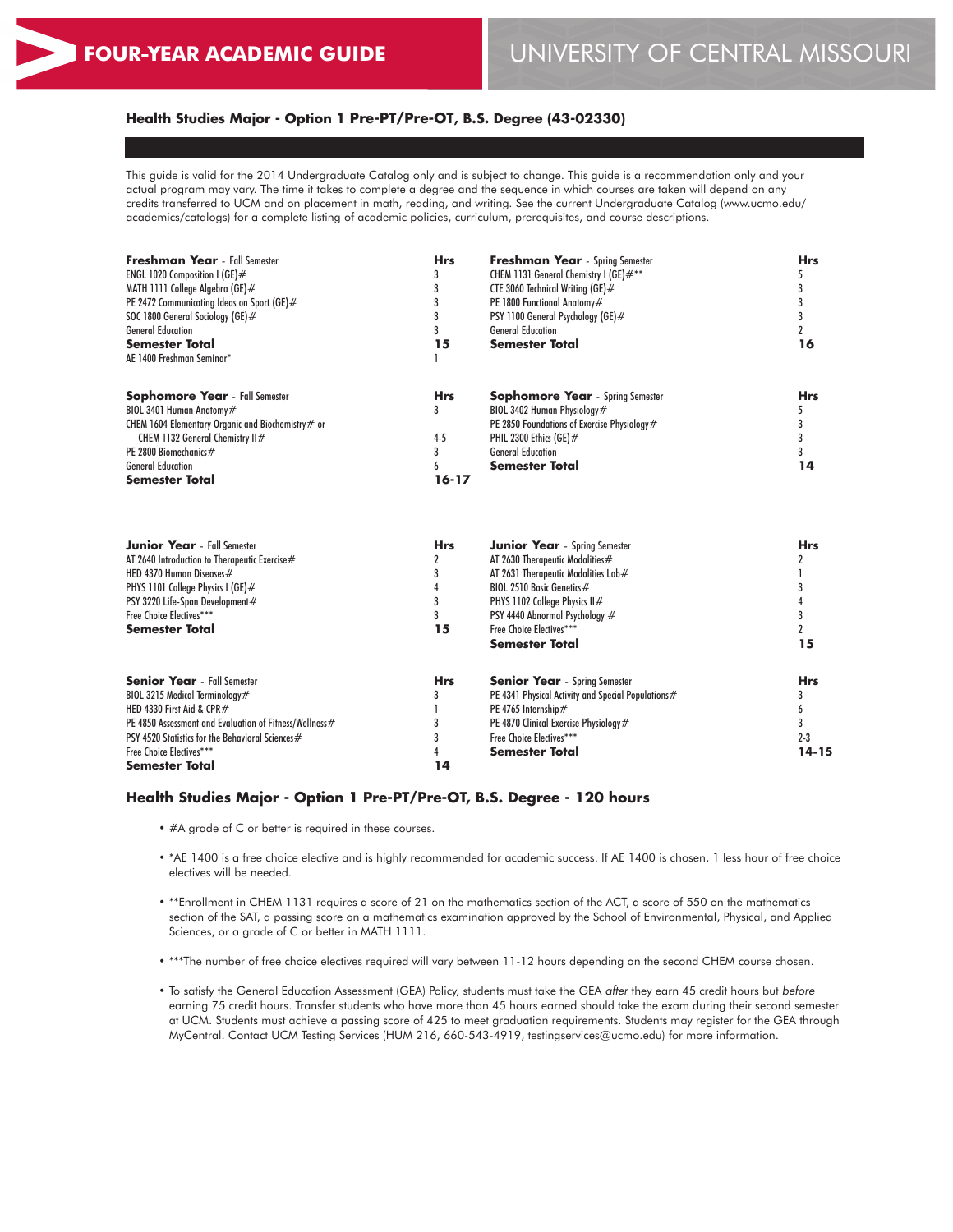# **Health Studies Major - Option 2 Community Health, B.S. Degree (43-02330)**

This guide is valid for the 2014 Undergraduate Catalog only and is subject to change. This guide is a recommendation only and your actual program may vary. The time it takes to complete a degree and the sequence in which courses are taken will depend on any credits transferred to UCM and on placement in math, reading, and writing. See the current Undergraduate Catalog (www.ucmo.edu/ academics/catalogs) for a complete listing of academic policies, curriculum, prerequisites, and course descriptions.

| <b>Freshman Year</b> - Fall Semester<br>CHEM 1104 Introduction to the Sciences: Chemistry (GE)#<br>ENGL 1020 Composition I (GE)#<br>HED 1010 Introduction to Health Studies#<br>SOC 1800 General Sociology (GE)#<br><b>General Education Managing Information</b><br><b>Semester Total</b><br>AE 1400 Freshman Seminar* | <b>Hrs</b><br>4<br>3<br>3<br>$2 - 3$<br>$13 - 14$ | <b>Freshman Year</b> - Spring Semester<br>HED 1100 Personal Health#<br>MATH 1111 College Algebra (GE)#<br>PE 2472 Communicating Ideas on Sport (GE)#<br>PSY 1100 General Psychology (GE)#<br><b>General Education</b><br><b>Semester Total</b> | <b>Hrs</b><br>3<br>3<br>3<br>3<br>3<br>15 |
|-------------------------------------------------------------------------------------------------------------------------------------------------------------------------------------------------------------------------------------------------------------------------------------------------------------------------|---------------------------------------------------|------------------------------------------------------------------------------------------------------------------------------------------------------------------------------------------------------------------------------------------------|-------------------------------------------|
| <b>Sophomore Year</b> - Fall Semester<br>BIOL 3401 Human Anatomy#<br>D&N 3340 Nutrition#<br>PHIL 2300 Ethics (GE) $#$<br><b>General Education</b><br><b>Semester Total</b>                                                                                                                                              | <b>Hrs</b><br>3<br>3<br>3<br>6<br>15              | <b>Sophomore Year</b> - Spring Semester<br>BIOL 3215 Medical Terminology#<br>BIOL 3402 Human Physiology#<br>CTE 3060 Technical Writing (GE)#<br>D&N 3350 Community Nutrition#<br><b>General Education</b><br><b>Semester Total</b>             | <b>Hrs</b><br>3<br>5<br>3<br>3<br>3<br>17 |
| <b>Junior Year</b> - Fall Semester<br>COMM 3010 Interpersonal Communication#<br>HED 4310 Drugs & Youth#<br>HED 4370 Human Diseases#<br>PSY 3220 Life-Span Development#<br><b>General Education</b><br><b>Free Choice Elective</b><br><b>Semester Total</b>                                                              | <b>Hrs</b><br>3<br>3<br>3<br>3<br>3<br>3<br>18    | <b>Junior Year</b> - Spring Semester<br>HED 4390 Community Health Education#<br>NUR 4030 Human Sexuality#<br>PSY 4440 Abnormal Psychology#<br><b>Free Choice Electives</b><br><b>Semester Total</b>                                            | <b>Hrs</b><br>3<br>3<br>3<br>6<br>15      |
| <b>Senior Year</b> - Fall Semester<br>HED 4400 Health Program Planning and Evaluation#<br>SOC 4875 Medical Sociology#<br>SOC 4894 Sociology of Aging#<br><b>Free Choice Electives</b><br><b>Semester Total</b>                                                                                                          | <b>Hrs</b><br>3<br>3<br>3<br>$6 - 7$<br>$15 - 16$ | <b>Senior Year</b> - Spring Semester<br>PE 4765 Internship#<br>PSY 4520 Statistics for the Behavioral Sciences#<br><b>Free Choice Elective</b><br><b>Semester Total</b>                                                                        | <b>Hrs</b><br>6<br>3<br>3<br>12           |

#### **Health Studies Major - Option 2 Community Health, B.S. Degree - 120 hours**

- #A grade of C or better is required in these courses.
- \*AE 1400 is a free choice elective and is highly recommended for academic success. If AE 1400 is chosen, 1 less hour of free choice electives will be needed.
- To satisfy the General Education Assessment (GEA) Policy, students must take the GEA *after* they earn 45 credit hours but *before* earning 75 credit hours. Transfer students who have more than 45 hours earned should take the exam during their second semester at UCM. Students must achieve a passing score of 425 to meet graduation requirements. Students may register for the GEA through MyCentral. Contact UCM Testing Services (HUM 216, 660-543-4919, testingservices@ucmo.edu) for more information.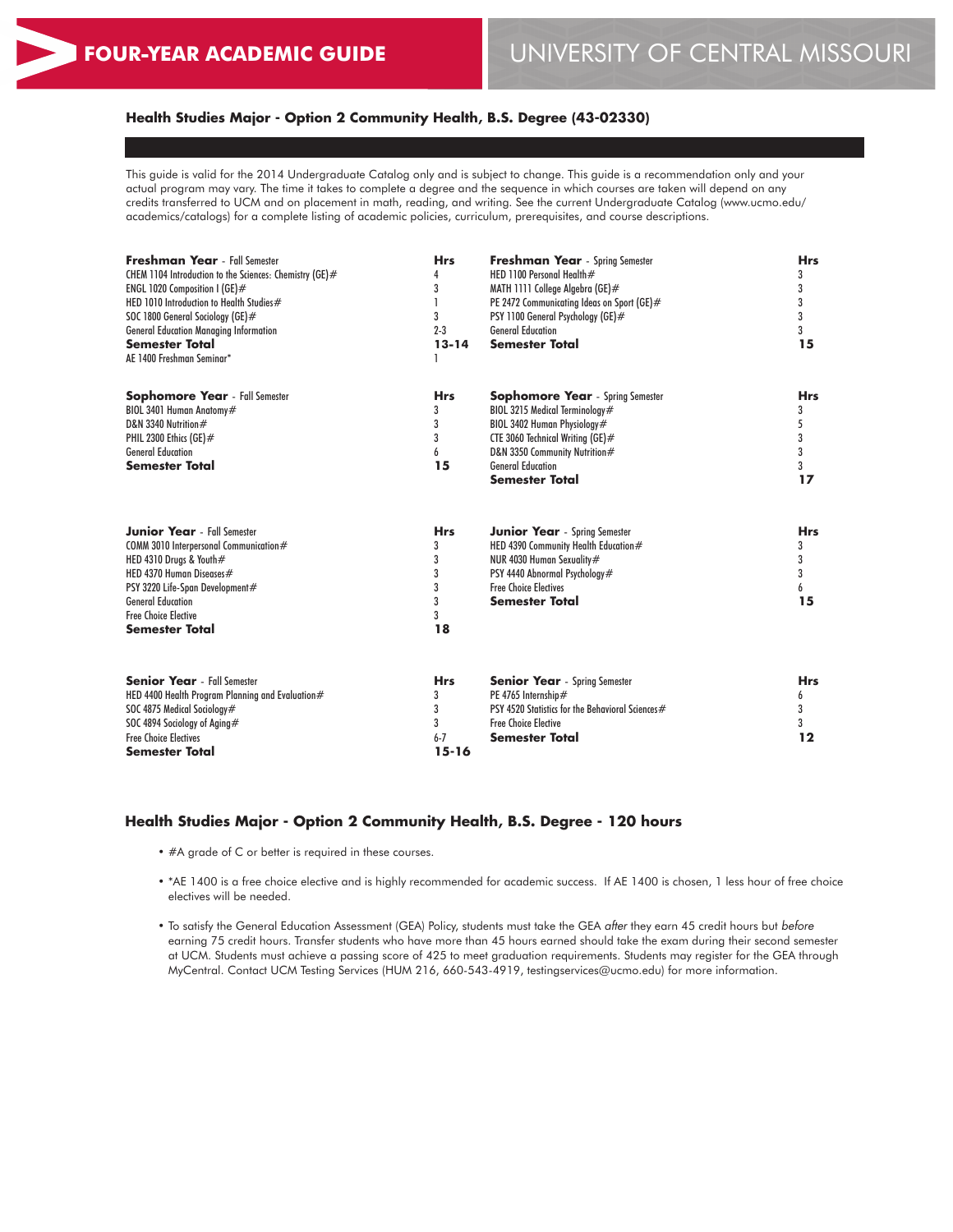#### **History Major, B.A. Degree (42-420)**

This guide is valid for the 2014 Undergraduate Catalog only and is subject to change. This guide is a recommendation only and your actual program may vary. The time it takes to complete a degree and the sequence in which courses are taken will depend on any credits transferred to UCM and on placement in math, reading, and writing. See the current Undergraduate Catalog (www.ucmo.edu/ academics/catalogs) for a complete listing of academic policies, curriculum, prerequisites, and course descriptions.

| <b>Freshman Year</b> - Fall Semester<br><b>ENGL 1020 Composition I (GE)</b><br>HIST 1350 History of the United States to 1877 (GE)<br>Modern Language Requirement (GE)*<br><b>General Education</b><br><b>Semester Total</b><br>AE 1400 Freshman Seminar** | <b>Hrs</b><br>3<br>3<br>3<br>6<br>15 | <b>Freshman Year</b> - Spring Semester<br>ENGL 1030 Composition II or CTE 3060 Tech. Writing (GE)<br>HIST 1351 History of the United States from 1877 (GE)<br>HIST 2402 History of Modern World<br>Modern Language Requirement*<br><b>General Education</b><br><b>Semester Total</b> | <b>Hrs</b><br>3<br>3<br>3<br>3<br>3<br>15 |
|------------------------------------------------------------------------------------------------------------------------------------------------------------------------------------------------------------------------------------------------------------|--------------------------------------|--------------------------------------------------------------------------------------------------------------------------------------------------------------------------------------------------------------------------------------------------------------------------------------|-------------------------------------------|
| <b>Sophomore Year</b> - Fall Semester                                                                                                                                                                                                                      | <b>Hrs</b>                           | <b>Sophomore Year</b> - Spring Semester                                                                                                                                                                                                                                              | <b>Hrs</b>                                |
| HIST 2400 History of the Early World                                                                                                                                                                                                                       | 3                                    | HIST 2401 History of the Early Modern World                                                                                                                                                                                                                                          | 3                                         |
| <b>General Education</b>                                                                                                                                                                                                                                   | 9                                    | <b>General Education</b>                                                                                                                                                                                                                                                             | 9                                         |
| Modern Language Requirement*                                                                                                                                                                                                                               | 3                                    | <b>Free Choice Electives</b>                                                                                                                                                                                                                                                         | 3                                         |
| <b>Semester Total</b>                                                                                                                                                                                                                                      | 15                                   | <b>Semester Total</b>                                                                                                                                                                                                                                                                | 15                                        |
| <b>Junior Year</b> - Fall Semester                                                                                                                                                                                                                         | <b>Hrs</b>                           | <b>Junior Year</b> - Spring Semester                                                                                                                                                                                                                                                 | <b>Hrs</b>                                |
| SOSC 3010 Writing in the Social Sciences                                                                                                                                                                                                                   | 3                                    | Upper-Level Elective in American History                                                                                                                                                                                                                                             | 3                                         |
| Upper-Level Elective in American History                                                                                                                                                                                                                   | 3                                    | Upper-Level Elective in World History***                                                                                                                                                                                                                                             | 3                                         |
| <b>Free Choice Flectives</b>                                                                                                                                                                                                                               | 9                                    | <b>Free Choice Flectives</b>                                                                                                                                                                                                                                                         | 9                                         |
| <b>Semester Total</b>                                                                                                                                                                                                                                      | 15                                   | <b>Semester Total</b>                                                                                                                                                                                                                                                                | 15                                        |
| <b>Senior Year</b> - Fall Semester<br>Upper-Level Elective in World History***<br>Upper-Level Elective in History<br><b>Free Choice Electives</b><br><b>Semester Total</b>                                                                                 | <b>Hrs</b><br>6<br>3<br>6<br>15      | <b>Senior Year</b> - Spring Semester<br>HIST 4500 Senior Capstone in History#<br><b>Free Choice Electives</b><br><b>Semester Total</b>                                                                                                                                               | <b>Hrs</b><br>3<br>12<br>15               |

#### **History Major, B.A. Degree - 120 hours**

- \*Refer to the Bachelor's Degree Requirements section of the Undergraduate Catalog for the B.A. Modern Language requirements. This plan is based on 9 hours of Modern Language.
- \*\*AE 1400 is a free choice elective and is highly recommended for academic success. If AE 1400 is chosen, 1 less hour of free choice electives will be needed.
- \*\*\*A minimum of three hours of world history must be non-western history, or HIST 4452 or HIST 4453.
- #HIST 4500 Senior Capstone in History is usually only offered in the spring semesters and has SOSC 3010 Writing in the Social Sciences as a prerequisite. Students may not take SOSC 3010 and HIST 4500 in the same semester.
- This major does not build in the minimum number (30) of upper-level credit hours required for graduation. Be sure to include upper-level choices (3000/4000) in your major electives, general education, and/or free choice electives.
- To satisfy the General Education Assessment (GEA) Policy, students must take the GEA *after* they earn 45 credit hours but *before* earning 75 credit hours. Transfer students who have more than 45 hours earned should take the exam during their second semester at UCM. Students must achieve a passing score of 425 to meet graduation requirements. Students may register for the GEA through MyCentral. Contact UCM Testing Services (HUM 216, 660-543-4919, testingservices@ucmo.edu) for more information.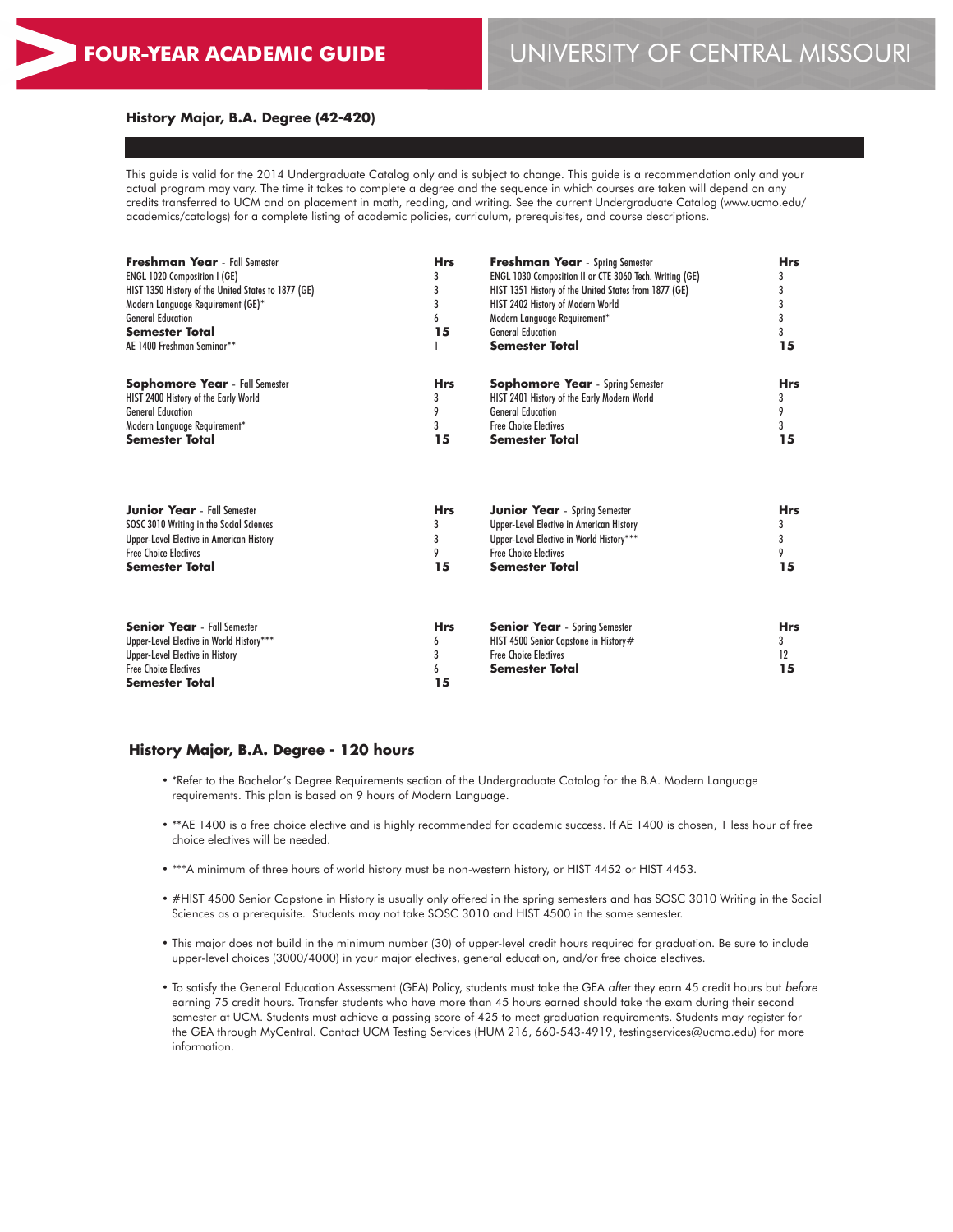#### **History Major, B.S. Degree (43-421)**

This guide is valid for the 2014 Undergraduate Catalog only and is subject to change. This guide is a recommendation only and your actual program may vary. The time it takes to complete a degree and the sequence in which courses are taken will depend on any credits transferred to UCM and on placement in math, reading, and writing. See the current Undergraduate Catalog (www.ucmo.edu/ academics/catalogs) for a complete listing of academic policies, curriculum, prerequisites, and course descriptions.

| <b>Freshman Year</b> - Fall Semester<br><b>ENGL 1020 Composition I (GE)</b><br>HIST 1350 History of the United States to 1877 (GE)<br><b>General Education</b><br><b>Semester Total</b><br>AE 1400 Freshman Seminar* | <b>Hrs</b><br>3<br>3<br>9<br>15 | <b>Freshman Year</b> - Spring Semester<br>ENGL 1030 Composition II or CTE 3060 Technical Writing (GE)<br>HIST 1351 History of the United States from 1877 (GE)<br>HIST 2402 History of Modern World<br><b>General Education</b><br><b>Semester Total</b> | <b>Hrs</b><br>3<br>3<br>3<br>6<br>15 |
|----------------------------------------------------------------------------------------------------------------------------------------------------------------------------------------------------------------------|---------------------------------|----------------------------------------------------------------------------------------------------------------------------------------------------------------------------------------------------------------------------------------------------------|--------------------------------------|
| <b>Sophomore Year</b> - Fall Semester<br>HIST 2400 History of the Early World<br><b>General Education</b><br>Semester Total                                                                                          | <b>Hrs</b><br>3<br>12<br>15     | <b>Sophomore Year</b> - Spring Semester<br>HIST 2401 History of the Early Modern World<br><b>General Education</b><br><b>Free Choice Electives</b><br><b>Semester Total</b>                                                                              | <b>Hrs</b><br>3<br>3<br>9<br>15      |
| <b>Junior Year</b> - Fall Semester<br>SOSC 3010 Writing in the Social Sciences<br>Upper-Level Elective in American History<br><b>Free Choice Electives</b><br>Semester Total                                         | <b>Hrs</b><br>3<br>3<br>9<br>15 | <b>Junior Year</b> - Spring Semester<br><b>Upper-Level Elective in American History</b><br>Upper-Level Elective in World History**<br><b>Free Choice Electives</b><br><b>Semester Total</b>                                                              | <b>Hrs</b><br>3<br>3<br>9<br>15      |
| <b>Senior Year</b> - Fall Semester<br>Upper-Level Elective in World History**<br>Upper-Level Elective in History<br><b>Free Choice Electives</b><br><b>Semester Total</b>                                            | <b>Hrs</b><br>6<br>3<br>6<br>15 | <b>Senior Year</b> - Spring Semester<br>HIST 4500 Senior Capstone in History#<br><b>Free Choice Electives</b><br>Semester Total                                                                                                                          | <b>Hrs</b><br>3<br>12<br>15          |

#### **History Major, B.S. Degree - 120 hours**

- \*AE 1400 is a free choice elective and is highly recommended for academic success. If AE 1400 is chosen, 1 less hour of free choice electives will be needed.
- \*\*A minimum of three hours of world history must be non-western history, or HIST 4452 or HIST 4453.
- #HIST 4500 Senior Capstone in History is usually only offered in the spring semesters and has SOSC 3010 Writing in the Social Sciences as a prerequisite. Students may not take SOSC 3010 and HIST 4500 in the same semester.
- This major does not build in the minimum number (30) of upper-level credit hours required for graduation. Be sure to include upperlevel choices (3000/4000) in your major electives, general education, and/or free choice electives.
- To satisfy the General Education Assessment (GEA) Policy, students must take the GEA *after* they earn 45 credit hours but *before* earning 75 credit hours. Transfer students who have more than 45 hours earned should take the exam during their second semester at UCM. Students must achieve a passing score of 425 to meet graduation requirements. Students may register for the GEA through MyCentral. Contact UCM Testing Services (HUM 216, 660-543-4919, testingservices@ucmo.edu) for more information.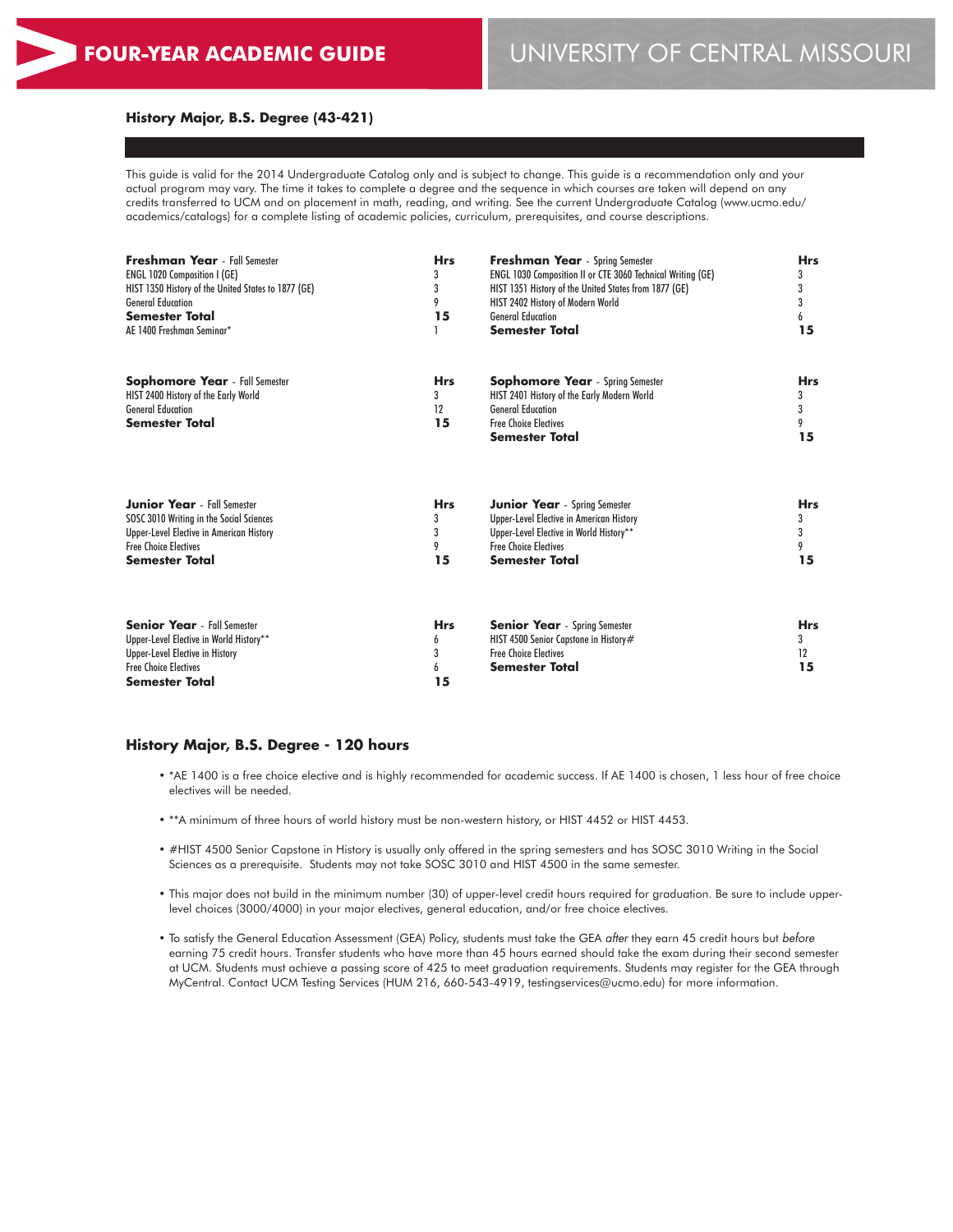# **FOUR-YEAR ACADEMIC GUIDE** UNIVERSITY OF CENTRAL MISSOURI

#### **Hospitality Management Major, B.S.B.A. Degree (46-613)**

This guide is valid for the 2014 Undergraduate Catalog only and is subject to change. This guide is a recommendation only and your actual program may vary. The time it takes to complete a degree and the sequence in which courses are taken will depend on any credits transferred to UCM and on placement in math, reading, and writing. See the current Undergraduate Catalog (www.ucmo.edu/academics/catalogs) for a complete listing of academic policies, curriculum, prerequisites, and course descriptions.

| <b>Freshman Year</b> - Fall Semester<br>CIS 1600 Business Information Management (GE)*<br>ENGL 1020 Composition I (GE)<br>HM 1800 Introduction to Hospitality (fall only)<br>MATH 1111 College Algebra (GE)*<br><b>General Education</b><br><b>Semester Total</b><br>AE 1400 or BADM 1400 Freshman Seminar** | <b>Hrs</b><br>3<br>3<br>3<br>3<br>3<br>15<br>ı | <b>Freshman Year</b> - Spring Semester<br>COMM 1000 Public Speaking or<br>COMM 1050 Fundamentals of Oral Communication Competency (GE)<br>ECON 1010 Principles of Macroeconomics (GE)*<br>ENGL 1030 Composition II or CTE 3060 Technical Writing (GE)<br><b>General Education</b><br><b>Semester Total</b>     | <b>Hrs</b><br>3<br>3<br>3<br>6<br>15      |
|--------------------------------------------------------------------------------------------------------------------------------------------------------------------------------------------------------------------------------------------------------------------------------------------------------------|------------------------------------------------|----------------------------------------------------------------------------------------------------------------------------------------------------------------------------------------------------------------------------------------------------------------------------------------------------------------|-------------------------------------------|
| <b>Sophomore Year</b> - Fall Semester<br>ACCT 2101 Principles of Financial Accounting*<br>BLAW 2720 Legal Environment of Business*<br><b>ECON 1011 Principles of Microeconomics*</b><br><b>General Education</b><br>Semester Total                                                                           | <b>Hrs</b><br>3<br>3<br>3<br>7<br>16           | <b>Sophomore Year</b> - Spring Semester<br>ACCT 2102 Principles of Managerial Accounting*<br>FIN 2801 Business Statistics I*<br>HM 2830 Hospitality Case Analysis<br><b>General Education</b><br><b>Semester Total</b>                                                                                         | <b>Hrs</b><br>3<br>3<br>1<br>9<br>16      |
| <b>Summer Semester</b><br>HM 3880 Internship (typically completed during the summer after 2nd<br>or 3rd year - may be done during a regular semester.)<br><b>Semester Total</b>                                                                                                                              | <b>Hrs</b><br>3<br>3                           | <b>Note: Complete all BSBA Admission</b><br>requirements.*                                                                                                                                                                                                                                                     |                                           |
| <b>Junior Year</b> - Fall Semester<br><b>FIN 3801 Business Statistics II</b><br>FIN 3850 Principles of Finance<br>HM 2830 Hospitality Case Analysis<br>HM 3800 Lodging Management (fall only)<br><b>MGT 3325 Business Communications</b><br><b>Semester Total</b>                                            | <b>Hrs</b><br>3<br>3<br>3<br>3<br>13           | <b>Junior Year</b> - Spring Semester<br>HM 3844 Restaurant Operations (spring only)<br>(IBE Block-below)***<br>CIS 3630 Management Information Systems***<br>MGT 3315 Management of Organizations***<br>MKT 3405 Marketing Policy***<br>IBE Practicum (CIS 3685/MKT 3485/MGT 3385)***<br><b>Semester Total</b> | <b>Hrs</b><br>3<br>3<br>3<br>3<br>3<br>15 |
| <b>Senior Year</b> - Fall Semester<br>HM 4820 Sustainability & Operations Management<br>HRM 3920 Human Resource Management<br>MGT 3320 System, Teams, & Organizational Behavior<br><b>MGT 3360 Production/Operations Management</b><br>MGT 4357 Organizational Policy & Strategy<br><b>Semester Total</b>    | Hrs<br>3<br>3<br>3<br>3<br>3<br>15             | <b>Senior Year</b> - Spring Semester<br>HM 3825 Events Management (spring only)<br>HM 4830 Tourism Marketing (spring only)<br>HM 4845 Senior Seminar (spring only)<br>Free Choice Electives**<br><b>Semester Total</b>                                                                                         | <b>Hrs</b><br>3<br>3<br>3<br>3<br>12      |

#### **Hospitality Management Major, B.S.B.A. Degree - 120 Hours**

- \*Students in this major must complete eight preadmission courses with a grade of C or higher and must obtain a 2.25 cumulative GPA and a 2.25 in these specific courses, for admission to the degree program. These courses are recommended for completion during the freshman and sophomore years. These courses are indicated with an (\*).
- \*\*AE or BADM 1400 (1 hr.) is highly recommended for academic success. AE or BADM 1400 counts as a free choice elective. If AE or BADM 1400 is chosen, 1 less hour of free choice electives will be needed.
- \*\*\***All Hospitality Management majors must enroll in the IBE Block**. This includes the IBE Practicum (MGT 3385, MKT 3485 or CIS 3685) concurrently with the IBE sections of MGT 3315, MKT 3405 and CIS 3630. This is typically done during the fall of the junior year. Prerequisites for the IBE block include: ACCT 2101, CIS 1600, and junior standing.
- A 2.25 cumulative GPA is required for graduation with in this major.
- To satisfy the General Education Assessment (GEA) Policy, students must take the GEA *after* they earn 45 credit hours but *before* earning 75 credit hours. Transfer students who have more than 45 hours earned should take the exam during their second semester at UCM. Students must achieve a passing score of 425 to meet graduation requirements. Students may register for the GEA through MyCentral. Contact UCM Testing Services (HUM 216, 660-543-4919, testingservices@ucmo.edu) for more information.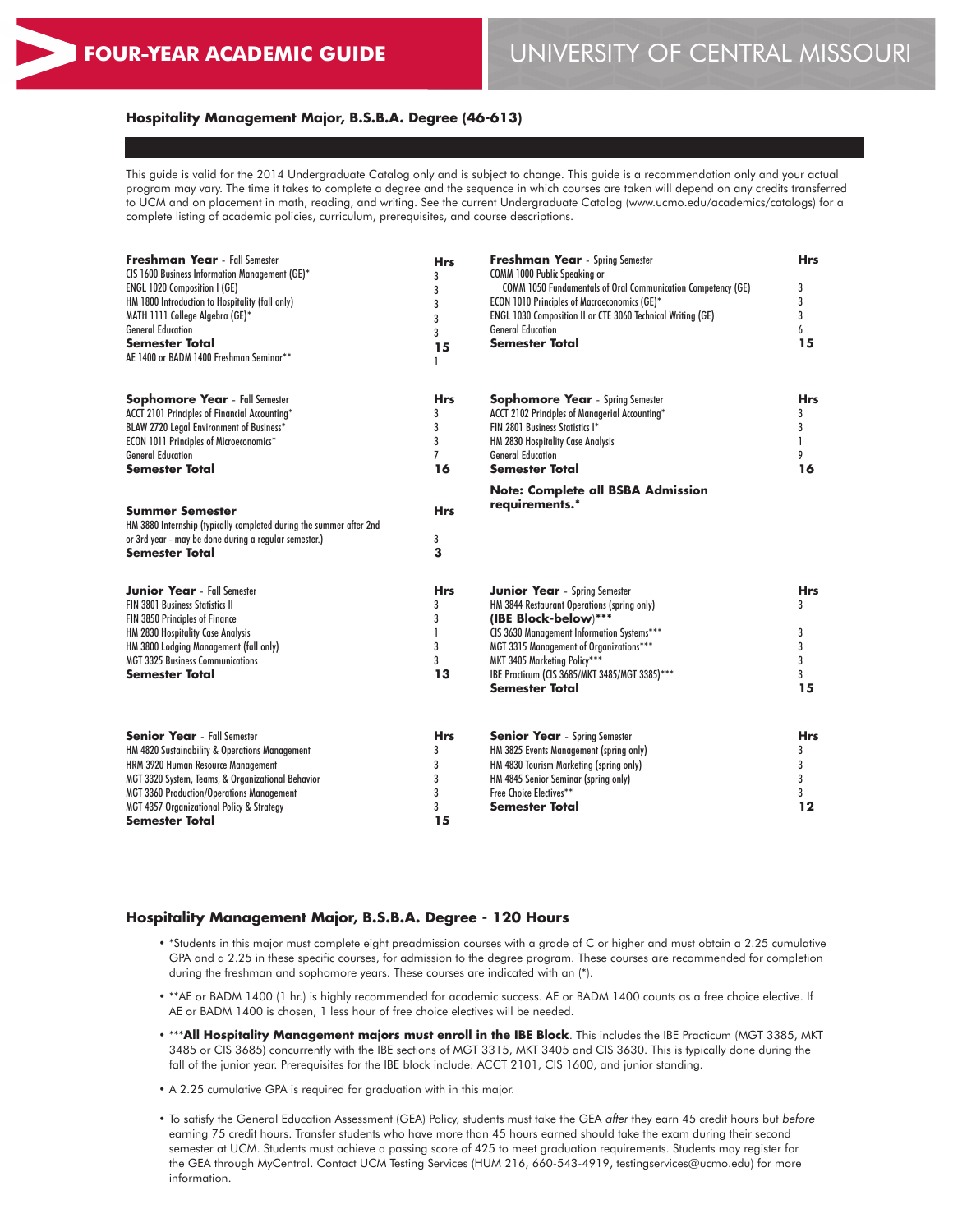# **Hotel and Restaurant Administration Major, B.S. Degree (43-275)**

This guide is valid for the 2014 Undergraduate Catalog only and is subject to change. This guide is a recommendation only and your actual program may vary. The time it takes to complete a degree and the sequence in which courses are taken will depend on any credits transferred to UCM and on placement in math, reading, and writing. See the current Undergraduate Catalog (www.ucmo.edu/ academics/catalogs) for a complete listing of academic policies, curriculum, prerequisites, and course descriptions.

| <b>Freshman Year</b> - Fall Semester<br><b>ENGL 1020 Composition I (GE)</b><br>HM 1800 Introduction to Hospitality (Fall only)<br><b>General Education</b><br>Semester Total<br>AE 1400 Freshman Seminar*                                 | Hrs<br>3<br>3<br>9<br>15<br>1        | <b>Freshman Year</b> - Spring Semester<br>CHEM 1104 Introduction to the Sciences: Chemistry (GE)<br>COMM 1000 Public Speaking or<br>COMM 1050 Fundamentals of Oral Communication Competency (GE)<br><b>ECON 1010 Principles of Macroeconomics (GE)</b><br>ENGL 1030 Composition II or CTE 3060 Technical Writing (GE)<br><b>General Education Managing Information</b><br><b>Semester Total</b> | <b>Hrs</b><br>Δ<br>3<br>3<br>3<br>$2 - 3$<br>$15 - 16$ |
|-------------------------------------------------------------------------------------------------------------------------------------------------------------------------------------------------------------------------------------------|--------------------------------------|-------------------------------------------------------------------------------------------------------------------------------------------------------------------------------------------------------------------------------------------------------------------------------------------------------------------------------------------------------------------------------------------------|--------------------------------------------------------|
| Summer Semester Following Freshman or<br><b>Sophomore Year</b><br>HM 3810 Internship**<br><b>Semester Total</b>                                                                                                                           | Hrs<br>3<br>3                        |                                                                                                                                                                                                                                                                                                                                                                                                 |                                                        |
| <b>Sophomore Year</b> - Fall Semester<br><b>ACCT 2101 Principles of Financial Accounting</b><br>FOOD 2322 Food Preparation<br>HM 2830 Hospitality Management Case Analysis***<br><b>General Education</b><br>Semester Total               | <b>Hrs</b><br>3<br>3<br>9<br>16      | <b>Sophomore Year</b> - Spring Semester<br><b>BLAW 2720 Legal Environment of Business</b><br>FOOD 3332 Quantity Food Production & Service<br>GEOG 2212 World Geography (GE)<br>HM 3844 Restaurant Operations<br><b>General Education</b><br><b>Semester Total</b>                                                                                                                               | <b>Hrs</b><br>3<br>3<br>3<br>3<br>3<br>15              |
| <b>Junior Year</b> - Fall Semester<br>HM 3800 Lodging Management (Fall only)<br>HM 3845 Hospitality Operations Analysis<br>MGT 3320 Systems, Teams, & Organizational Behavior<br><b>MGT 3325 Business Communication</b><br>Semester Total | <b>Hrs</b><br>3<br>3<br>3<br>3<br>12 | <b>Junior Year</b> - Spring Semester<br>HM 2830 Hospitality Management Case Analysis***<br>HM 3825 Events Management (Spring only)<br>HM 4830 Tourism Marketing (Spring only)<br>HRM 3920 Human Resource Management<br><b>Free Choice Electives</b><br><b>Semester Total</b>                                                                                                                    | <b>Hrs</b><br>3<br>3<br>3<br>14                        |
| <b>Summer Semester Following Junior Year</b><br>HM 4810 Internship<br><b>Semester Total</b>                                                                                                                                               | Hrs<br>5<br>5                        |                                                                                                                                                                                                                                                                                                                                                                                                 |                                                        |
| <b>Senior Year</b> - Fall Semester<br>HM 4820 Sustainability & Operations Management<br><b>Free Choice Electives</b><br>Semester Total                                                                                                    | <b>Hrs</b><br>3<br>9<br>12           | <b>Senior Year</b> - Spring Semester<br>HM 2830 Hospitality Management Case Analysis***<br>HM 4845 Senior Seminar (Spring only)<br><b>Free Choice Electives</b><br><b>Semester Total</b>                                                                                                                                                                                                        | <b>Hrs</b><br>1<br>3<br>$8-9$<br>$12 - 13$             |

#### **Hotel and Restaurant Administration Major, B.S. Degree - 120 hours**

- \*AE 1400 is a free choice elective and is highly recommended for academic success. If AE 1400 is chosen, 1 less hour of free choice electives will be needed.
- \*\*This major requires 8 hours of internship (HM 3810 and HM 4810).
- \*\*\*HM 2830 Hospitality Management Case Analysis is a one credit hour course that must be taken three times.
- To satisfy the General Education Assessment (GEA) Policy, students must take the GEA *after* they earn 45 credit hours but *before* earning 75 credit hours. Transfer students who have more than 45 hours earned should take the exam during their second semester at UCM. Students must achieve a passing score of 425 to meet graduation requirements. Students may register for the GEA through MyCentral. Contact UCM Testing Services (HUM 216, 660-543-4919, testingservices@ucmo.edu) for more information.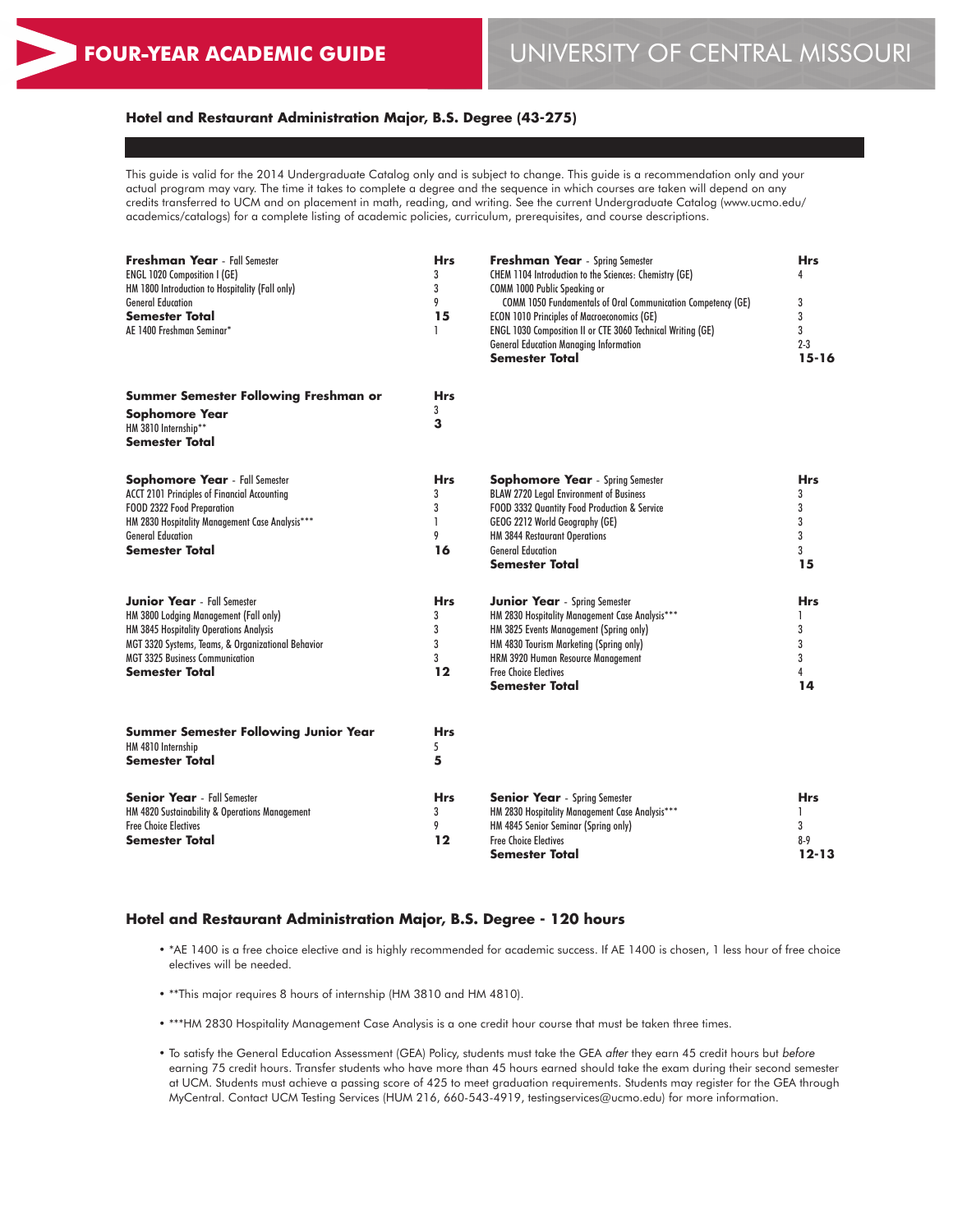# **Innovative Technologies, B.S. Degree (Option 1: Production Management) (43-01588)**

This guide is valid for the 2014 Undergraduate Catalog only and is subject to change. This guide is a recommendation only and your actual program may vary. The time it takes to complete a degree and the sequence in which courses are taken will depend on any credits transferred to UCM and on placement in math, reading, and writing. See the current Undergraduate Catalog (www.ucmo.edu/ academics/catalogs) for a complete listing of academic policies, curriculum, prerequisites, and course descriptions.

| <b>Freshman Year</b> - Fall Semester                   | <b>Hrs</b> | <b>Freshman Year</b> - Spring Semester                  | <b>Hrs</b>       |
|--------------------------------------------------------|------------|---------------------------------------------------------|------------------|
| COMM 1000 Public Speaking (GE)                         | 3          | CADD 1105 Basic AutoCAD                                 |                  |
| <b>ENGL 1020 Composition I (GE)</b>                    | 3          | <b>CADD 1110 Fundamentals of Drafting</b>               | 3                |
| ET 1010 Applied Electricity*                           | 4          | CADD 1170 Introduction to Computer-Aided Drafting       | $\boldsymbol{2}$ |
| MATH 1111 College Algebra (GE)                         | 3          | <b>CTE 3060 Technical Writing (GE)</b>                  | 3                |
| <b>General Education</b>                               | 3          | <b>ENGT 1012 Global Production Technology</b>           | $\overline{2}$   |
| <b>Semester Total</b>                                  | 16         | <b>General Education</b>                                | 3                |
|                                                        |            | <b>Semester Total</b>                                   | 14               |
| <b>Sophomore Year</b> - Fall Semester                  | <b>Hrs</b> | <b>Sophomore Year</b> - Spring Semester                 | <b>Hrs</b>       |
| <b>ACCT 2101 Principles of Financial Accounting</b>    | 3          | CADD 2120 Machine Drafting**                            | 3                |
| CHEM 1103 Introduction to the Sciences: Chemistry (GE) | 3          | <b>ECON 1010 Principles of Macroeconomics (GE)</b>      | 3                |
| <b>ENGT 2040 Engineering Material Science</b>          | 4          | PHYS 1104 Introduction to the Sciences: Physics (GE)    | 4                |
| <b>ENGT 2530 Machine Tool Technology</b>               | 3          | <b>General Education</b>                                | 3                |
| <b>General Education</b>                               | 3          | <b>Semester Total</b>                                   | 13               |
| <b>Semester Total</b>                                  | 16         |                                                         |                  |
| <b>Junior Year</b> - Fall Semester                     | <b>Hrs</b> | <b>Junior Year</b> - Spring Semester                    | <b>Hrs</b>       |
| CADD 4171 Production Design Drafting***                | 3          | CADD 4124 Geometric Dimen. & Toler. Principles for ENGT | 3                |
| <b>ENGT 3520 Engineering Economy</b>                   | 3          | ENGT 3530 Inspection and Quality Control*               | 3                |
| GEOG 3201 The Cultural Landscape (GE)                  | 3          | <b>ENGT 3562 Computer Numerical Control (CNC)*</b>      | 3                |
| SAFE 3070 Safety Leadership                            | 3          | <b>INDM 4260 Organizational Dynamics</b>                | 3                |
| <b>General Education</b>                               | 3          | <b>General Education Managing Information</b>           | $\overline{2}$   |
| <b>Semester Total</b>                                  | 15         | <b>Semester Total</b>                                   | 14               |
| Junior-to-Senior Year - Summer Semester                | <b>Hrs</b> |                                                         |                  |
| SOT 3022 Internship in Technology                      | 3          |                                                         |                  |
| <b>Semester Total</b>                                  | 3          |                                                         |                  |
| <b>Senior Year</b> - Fall Semester                     | <b>Hrs</b> | <b>Senior Year</b> - Spring Semester                    | <b>Hrs</b>       |
| ATM 4032 Hydraulics & Pneumatics                       | 3          | <b>ENGT 4580 Quality Systems Engineering</b>            | 3                |
| <b>ENGT 4520 Robotics and Automation</b>               | 3          | <b>ENGT 4110 Engineering Technology Problem Solving</b> | 3                |
| <b>INDM 4210 Industrial Management</b>                 | 3          | INDM 4015 Legal Aspects of Industry*                    | 3                |
| <b>INDM 4240 Facilities Engineering</b>                | 3          | <b>INDM 4220 Human Factors Engineering</b>              | 3                |
| <b>INDM 4250 Project Management</b>                    | 3          | <b>Free Choice Elective</b>                             | $\overline{2}$   |
| <b>Semester Total</b>                                  | 15         | Semester Total                                          | 14               |

#### **Innovative Technologies, B.S. Degree (Option 1: Production Management) - 120 hours**

- \*This course is only offered during the semester indicated.
- \*\*A grade of C or higher is required in this course as a prerequisite to CADD 4171.
- \*\*\*Students will need permission to enroll in CADD 4171 because the prerequisite of a C or higher in CADD 4170 is not required by this major.
- To satisfy the General Education Assessment (GEA) Policy, students must take the GEA *after* they earn 45 credit hours but *before* earning 75 credit hours. Transfer students who have more than 45 hours earned should take the exam during their second semester at UCM. Students must achieve a passing score of 425 to meet graduation requirements. Students may register for the GEA through MyCentral. Contact UCM Testing Services (HUM 216, 660-543-4919, testingservices@ucmo.edu) for more information.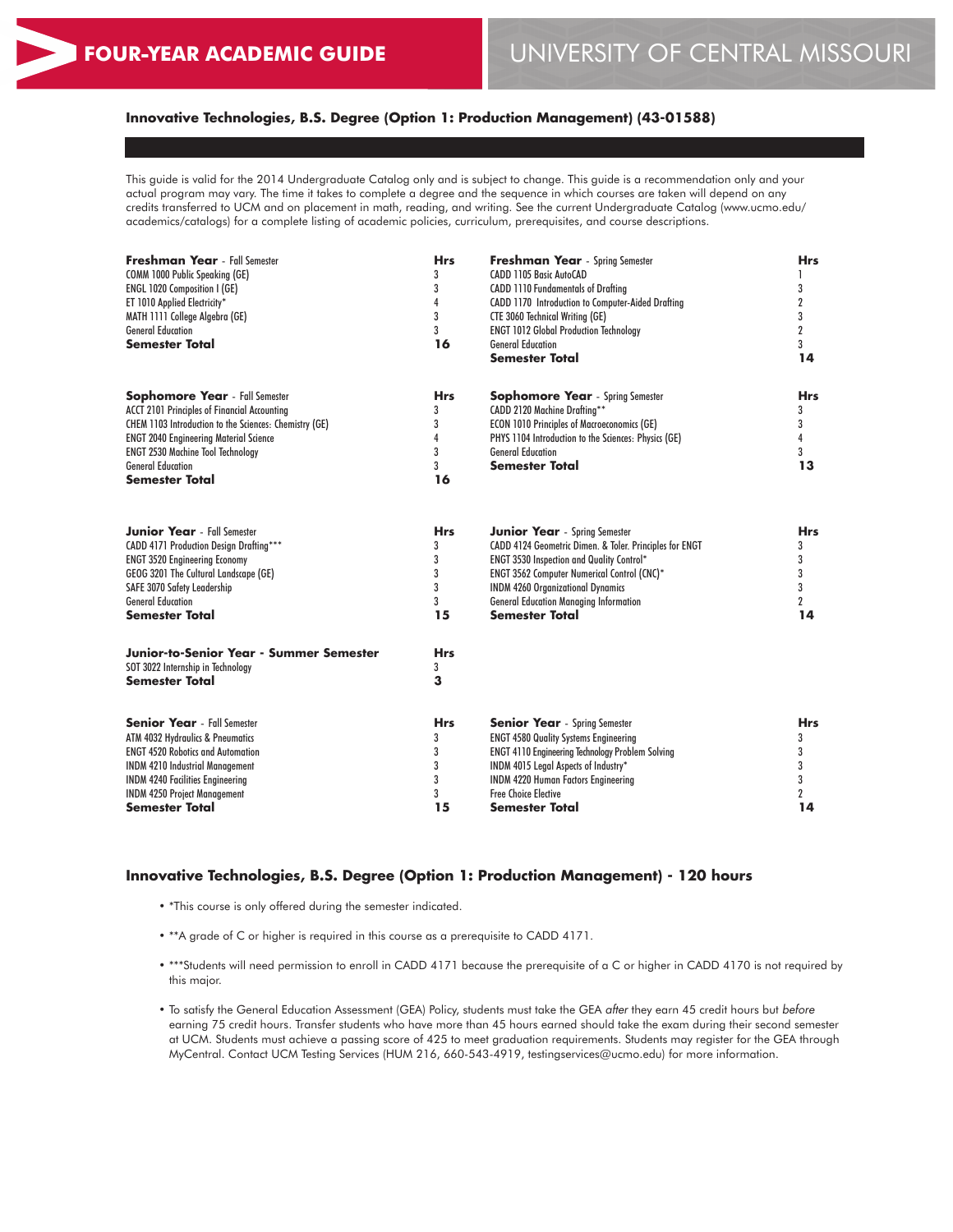# **Innovative Technologies, B.S. Degree (Option 2: Product Research and Development) (43-02588)**

This guide is valid for the 2014 Undergraduate Catalog only and is subject to change. This guide is a recommendation only and your actual program may vary. The time it takes to complete a degree and the sequence in which courses are taken will depend on any credits transferred to UCM and on placement in math, reading, and writing. See the current Undergraduate Catalog (www.ucmo.edu/ academics/catalogs) for a complete listing of academic policies, curriculum, prerequisites, and course descriptions.

| <b>Freshman Year</b> - Fall Semester<br>COMM 1000 Public Speaking (GE)<br>ENGL 1020 Composition I (GE)<br>MATH 1111 College Algebra (GE)<br>PSY 1100 General Psychology (GE)<br><b>General Education</b><br><b>Semester Total</b>                                                                                             | <b>Hrs</b><br>3<br>3<br>3<br>3<br>3<br>15              | Freshman Year - Spring Semester<br>CADD 1105 Basic AutoCAD<br>CADD 1110 Fundamentals of Drafting<br>CADD 1170 Introduction to Computer-Aided Drafting<br>CTE 3060 Technical Writing (GE)<br><b>ENGT 1012 Global Production Technology</b><br>General Education<br><b>Semester Total</b> | <b>Hrs</b><br>1<br>3<br>$\overline{2}$<br>3<br>$\overline{2}$<br>3<br>14 |
|-------------------------------------------------------------------------------------------------------------------------------------------------------------------------------------------------------------------------------------------------------------------------------------------------------------------------------|--------------------------------------------------------|-----------------------------------------------------------------------------------------------------------------------------------------------------------------------------------------------------------------------------------------------------------------------------------------|--------------------------------------------------------------------------|
| <b>Sophomore Year</b> - Fall Semester<br><b>ACCT 2101 Principles of Financial Accounting</b><br>CHEM 1103 Introduction to the Sciences: Chemistry (GE)<br><b>ENGT 2040 Engineering Material Science</b><br><b>ENGT 2530 Machine Tool Technology</b><br><b>General Education Managing Information</b><br><b>Semester Total</b> | <b>Hrs</b><br>3<br>3<br>4<br>3<br>$2 - 3$<br>$15 - 16$ | <b>Sophomore Year</b> - Spring Semester<br><b>CADD 2120 Machine Drafting*</b><br><b>ECON 1010 Principles of Macroeconomics (GE)</b><br>PHYS 1104 Introduction to the Sciences: Physics (GE)<br>PSY 2110 Research and Design Analysis I<br><b>Semester Total</b>                         | Hrs<br>3<br>3<br>4<br>4<br>14                                            |
| <b>Junior Year</b> - Fall Semester<br>CADD 4171 Production Design Drafting**<br>GEOG 3201 The Cultural Landscape (GE)<br>PSY 2120 Research and Design Analysis II<br><b>General Education</b><br><b>Semester Total</b>                                                                                                        | <b>Hrs</b><br>3<br>3<br>4<br>3<br>13                   | <b>Junior Year</b> - Spring Semester<br><b>ENT 4315 Entrepreneurial Business Planning</b><br><b>INDM 4230 Lean and Quality Management</b><br><b>INDM 4260 Organizational Dynamics</b><br>SAFE 3070 Safety Leadership<br><b>General Education</b><br><b>Semester Total</b>               | <b>Hrs</b><br>3<br>3<br>3<br>3<br>3<br>15                                |
| Junior-to-Senior Year - Summer Semester<br><b>INDM 4280 Industrial Statistics</b><br>SOT 3022 Internship in Technology<br><b>Semester Total</b>                                                                                                                                                                               | <b>Hrs</b><br>3<br>3<br>6                              |                                                                                                                                                                                                                                                                                         |                                                                          |
| <b>Senior Year</b> - Fall Semester<br><b>INDM 4210 Industrial Management</b><br><b>INDM 4250 Project Management</b><br>SOT 4000 Special Projects in Technology<br><b>Free Choice Electives</b><br><b>Semester Total</b>                                                                                                       | <b>Hrs</b><br>3<br>3<br>3<br>5<br>14                   | <b>Senior Year</b> - Spring Semester<br><b>ENGT 4110 Engineering Technology Problem Solving</b><br><b>ENGT 4580 Quality Systems Engineering</b><br><b>INDM 4220 Human Factors Engineering</b><br><b>Free Choice Electives</b><br><b>Semester Total</b>                                  | <b>Hrs</b><br>3<br>3<br>3<br>5<br>14                                     |

#### **Innovative Technologies, B.S. Degree (Option 2: Product Research and Development) - 120 hours**

- \*A grade of C or higher is required in this course as a prerequisite to CADD 4171.
- \*\*Students will need permission to enroll in CADD 4171 because the prerequisite of a C or higher in CADD 4170 is not required by this major.
- To satisfy the General Education Assessment (GEA) Policy, students must take the GEA *after* they earn 45 credit hours but *before* earning 75 credit hours. Transfer students who have more than 45 hours earned should take the exam during their second semester at UCM. Students must achieve a passing score of 425 to meet graduation requirements. Students may register for the GEA through MyCentral. Contact UCM Testing Services (HUM 216, 660-543-4919, testingservices@ucmo.edu) for more information.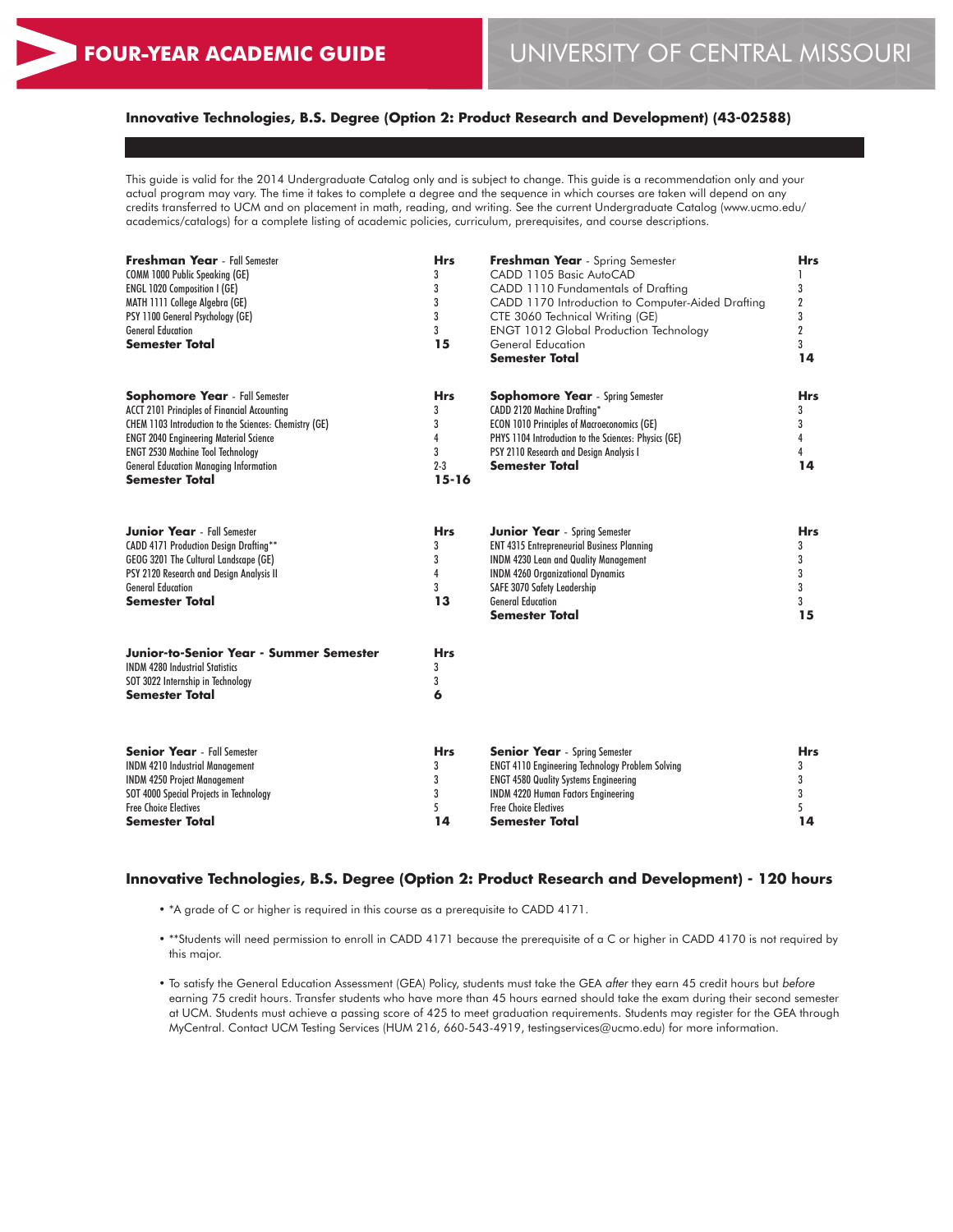# **Innovative Technologies, B.S. Degree (Option 3: Robotics and Automation) (43-03588)**

This guide is valid for the 2014 Undergraduate Catalog only and is subject to change. This guide is a recommendation only and your actual program may vary. The time it takes to complete a degree and the sequence in which courses are taken will depend on any credits transferred to UCM and on placement in math, reading, and writing. See the current Undergraduate Catalog (www.ucmo.edu/ academics/catalogs) for a complete listing of academic policies, curriculum, prerequisites, and course descriptions.

| <b>Freshman Year</b> - Fall Semester<br>COMM 1000 Public Speaking (GE)<br><b>ENGL 1020 Composition I (GE)</b><br>ET 1010 Applied Electricity*<br>MATH 1111 College Algebra (GE)<br><b>General Education</b><br><b>Semester Total</b>               | <b>Hrs</b><br>3<br>3<br>4<br>3<br>3<br>16       | <b>Freshman Year</b> - Spring Semester<br>CADD 1105 Basic AutoCAD<br><b>CADD 1110 Fundamentals of Drafting</b><br>CADD 1170 Introduction to Computer-Aided Drafting<br><b>CTE 3060 Technical Writing (GE)</b><br><b>ENGT 1012 Global Production Technology</b><br><b>General Education</b><br><b>Semester Total</b> | <b>Hrs</b><br>3<br>$\boldsymbol{2}$<br>3<br>$\overline{2}$<br>3<br>14 |
|----------------------------------------------------------------------------------------------------------------------------------------------------------------------------------------------------------------------------------------------------|-------------------------------------------------|---------------------------------------------------------------------------------------------------------------------------------------------------------------------------------------------------------------------------------------------------------------------------------------------------------------------|-----------------------------------------------------------------------|
| <b>Sophomore Year</b> - Fall Semester<br>ACCT 2101 Principles of Financial Accounting<br>CHEM 1103 Introduction to the Sciences: Chemistry (GE)<br>ET 1050 Digital Principles & Applications*<br><b>General Education</b><br><b>Semester Total</b> | <b>Hrs</b><br>3<br>3<br>4<br>$5-6$<br>$15 - 16$ | <b>Sophomore Year</b> - Spring Semester<br><b>ECON 1010 Principles of Macroeconomics (GE)</b><br>PHYS 1104 Introduction to the Sciences: Physics (GE)<br><b>General Education</b><br><b>Semester Total</b>                                                                                                          | <b>Hrs</b><br>3<br>4<br>6<br>13                                       |
| <b>Junior Year</b> - Fall Semester<br><b>ET 3017 Industrial Electronics</b><br>GEOG 3201 The Cultural Landscape (GE)<br>SAFE 3070 Safety Leadership<br><b>Free Choice Electives</b><br><b>Semester Total</b>                                       | <b>Hrs</b><br>4<br>3<br>3<br>6<br>16            | <b>Junior Year</b> - Spring Semester<br><b>ENGT 3562 Computer Numerical Control (CNC)*</b><br><b>INDM 4260 Organizational Dynamics</b><br><b>Free Choice Electives</b><br><b>Semester Total</b>                                                                                                                     | <b>Hrs</b><br>3<br>3<br>8<br>14                                       |
| Junior-to-Senior Year - Summer Semester<br>SOT 3022 Internship in Technology<br><b>Semester Total</b>                                                                                                                                              | <b>Hrs</b><br>3<br>3                            |                                                                                                                                                                                                                                                                                                                     |                                                                       |
| <b>Senior Year</b> - Fall Semester<br><b>ENGT 4520 Robotics and Automation</b><br><b>INDM 4210 Industrial Management</b><br><b>INDM 4250 Project Management</b><br><b>Free Choice Electives</b><br>Semester Total                                  | <b>Hrs</b><br>3<br>3<br>3<br>6<br>15            | <b>Senior Year</b> - Spring Semester<br><b>ENGT 4110 Engineering Technology Problem Solving</b><br><b>ENGT 4580 Quality Systems Engineering</b><br><b>Free Choice Electives</b><br><b>Semester Total</b>                                                                                                            | <b>Hrs</b><br>3<br>3<br>8<br>14                                       |

#### **Innovative Technologies, B.S. Degree (Option 3: Robotics and Automation) - 120 hours**

- \*This course is only offered during the semester indicated.
- To satisfy the General Education Assessment (GEA) Policy, students must take the GEA *after* they earn 45 credit hours but *before* earning 75 credit hours. Transfer students who have more than 45 hours earned should take the exam during their second semester at UCM. Students must achieve a passing score of 425 to meet graduation requirements. Students may register for the GEA through MyCentral. Contact UCM Testing Services (HUM 216, 660-543-4919, testingservices@ucmo.edu) for more information.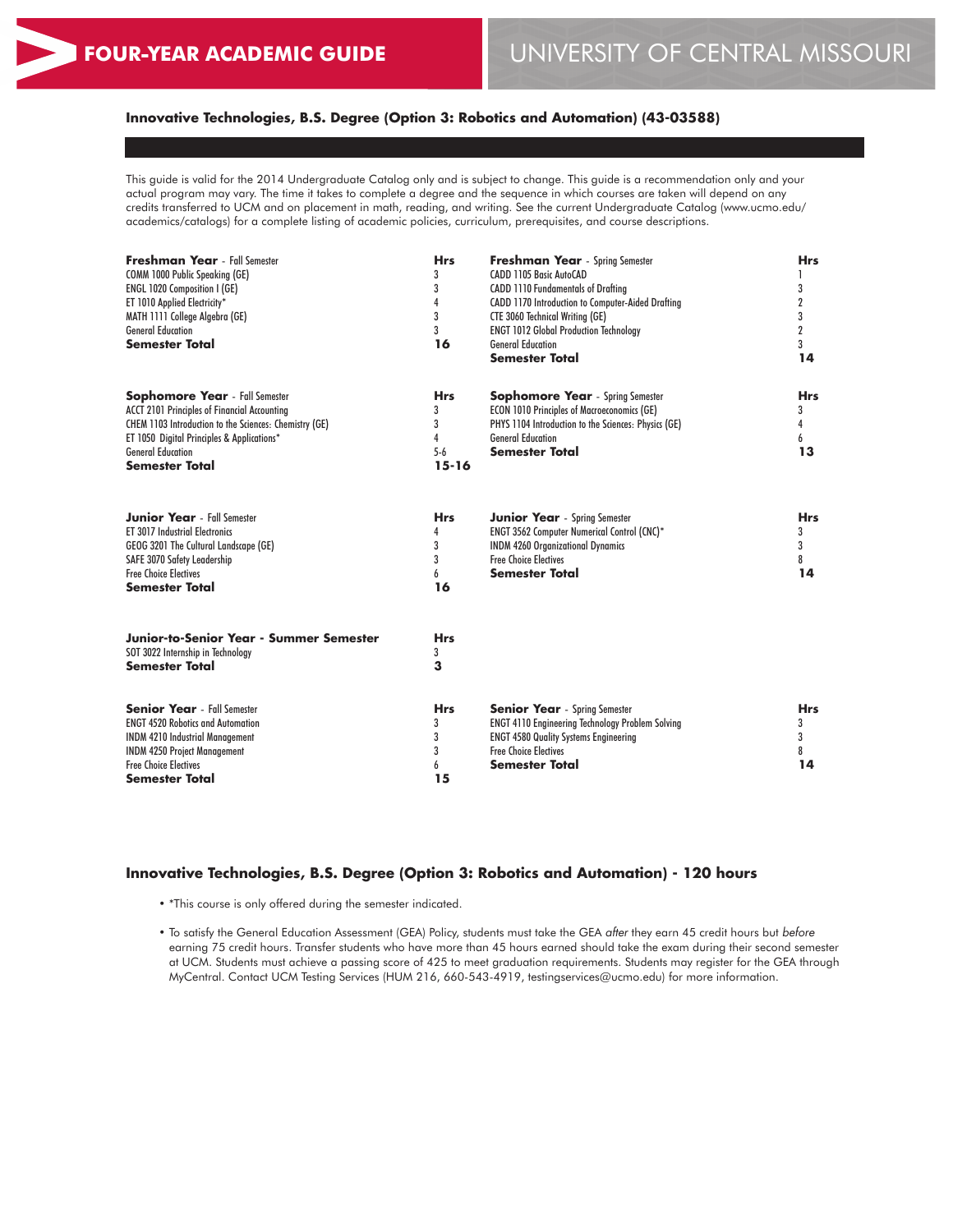#### **Interior Design Major, B.F.A. Degree (47-261)**

This guide is valid for the 2014 Undergraduate Catalog only and is subject to change. This guide is a recommendation only and your actual program may vary. The time it takes to complete a degree and the sequence in which courses are taken will depend on any credits transferred to UCM and on placement in math, reading, and writing. See the current Undergraduate Catalog (www.ucmo.edu/ academics/catalogs) for a complete listing of academic policies, curriculum, prerequisites, and course descriptions.

| <b>Freshman Year</b> - Fall Semester                                                                                                                                                                                                                                                                               | <b>Hrs</b>                              | <b>Freshman Year</b> - Spring Semester                                                                                                                                                                                                                                               | <b>Hrs</b>                         |  |
|--------------------------------------------------------------------------------------------------------------------------------------------------------------------------------------------------------------------------------------------------------------------------------------------------------------------|-----------------------------------------|--------------------------------------------------------------------------------------------------------------------------------------------------------------------------------------------------------------------------------------------------------------------------------------|------------------------------------|--|
| ART 1110 Drawing I                                                                                                                                                                                                                                                                                                 | 3                                       | ART 1120 Drawing II                                                                                                                                                                                                                                                                  | 3                                  |  |
| <b>ART 1300 Interior Design Drafting I</b>                                                                                                                                                                                                                                                                         | 3                                       | ART 1325 Color and Design                                                                                                                                                                                                                                                            | 3                                  |  |
| ART 1315 2-D Design                                                                                                                                                                                                                                                                                                | 3                                       | ART 2310 Interior Design Studio I                                                                                                                                                                                                                                                    | 3                                  |  |
| <b>ENGL 1020 Composition I (GE)</b>                                                                                                                                                                                                                                                                                | 3                                       | ART 2335 3-D Design                                                                                                                                                                                                                                                                  | 3                                  |  |
| <b>General Education</b>                                                                                                                                                                                                                                                                                           | 3                                       | ENGL 1030 Composition II or CTE 3060 Technical Writing (GE)                                                                                                                                                                                                                          | 3                                  |  |
| <b>Semester Total</b>                                                                                                                                                                                                                                                                                              | 15                                      | <b>Semester Total</b>                                                                                                                                                                                                                                                                | 15                                 |  |
| AE 1400 Freshman Seminar*                                                                                                                                                                                                                                                                                          |                                         |                                                                                                                                                                                                                                                                                      |                                    |  |
| <b>Sophomore Year</b> - Fall Semester                                                                                                                                                                                                                                                                              | <b>Hrs</b>                              | <b>Sophomore Year</b> - Spring Semester                                                                                                                                                                                                                                              | <b>Hrs</b>                         |  |
| ART 2300 Interior Design Drafting II                                                                                                                                                                                                                                                                               | 3                                       | ART 1800 Ideas & the Visual Arts (GE)                                                                                                                                                                                                                                                | 3                                  |  |
| ART 2305 Interior Design Presentation Techniques                                                                                                                                                                                                                                                                   | 3                                       | ART 2350 Interior Design Building Codes and Regulations                                                                                                                                                                                                                              | 3                                  |  |
| ART 2320 Building Systems & Sustainability                                                                                                                                                                                                                                                                         | 3                                       | ART 2360 Interior Design Environmental Systems                                                                                                                                                                                                                                       | 3                                  |  |
| ART 2340 Materials, Methods, and Specifications                                                                                                                                                                                                                                                                    | 3                                       | ART 3310 Interior Design Studio II                                                                                                                                                                                                                                                   | 3                                  |  |
| <b>General Education</b>                                                                                                                                                                                                                                                                                           | 3                                       | <b>ART Major Elective**</b>                                                                                                                                                                                                                                                          | 3                                  |  |
| <b>Semester Total</b>                                                                                                                                                                                                                                                                                              | 15                                      | <b>Semester Total</b>                                                                                                                                                                                                                                                                | 15                                 |  |
| <b>Junior Year</b> - Fall Semester<br>ART 1835 Global Arts and Culture (GE)<br>ART 3330 Interior Design Studio III<br>ART 3350 Construction Documentation for Interior Design<br>ART 3800 History of Furniture and Interiors I<br><b>ART Major Elective**</b><br><b>General Education</b><br><b>Semester Total</b> | Hrs<br>3<br>3<br>3<br>3<br>3<br>3<br>18 | Junior Year - Spring Semester<br>ART 3850 History of Furniture and Interiors II<br>ART 3320 Professional Practice for Interior Design I<br>ART 3340 Interior Detailing & Furniture Design<br>ART 4340 Interior Design Studio IV<br><b>General Education</b><br><b>Semester Total</b> | Hrs<br>3<br>1<br>3<br>3<br>6<br>16 |  |
| <b>Junior Year</b> - Summer Semester                                                                                                                                                                                                                                                                               | <b>Hrs</b>                              |                                                                                                                                                                                                                                                                                      |                                    |  |
| ART 4310 Design Internship                                                                                                                                                                                                                                                                                         | 1                                       |                                                                                                                                                                                                                                                                                      |                                    |  |
| <b>Semester Total</b>                                                                                                                                                                                                                                                                                              | 1                                       |                                                                                                                                                                                                                                                                                      |                                    |  |
| <b>Senior Year</b> - Fall Semester                                                                                                                                                                                                                                                                                 | <b>Hrs</b>                              | <b>Senior Year</b> - Spring Semester                                                                                                                                                                                                                                                 | <b>Hrs</b>                         |  |
| ART 4350 Interior Design Thesis I                                                                                                                                                                                                                                                                                  | 3                                       | ART 4320 Professional Practice for Interior Designers II***                                                                                                                                                                                                                          | 2                                  |  |
| ART 4221 Art Theory and Criticism                                                                                                                                                                                                                                                                                  | 3                                       | ART 4360 Interior Design Thesis II                                                                                                                                                                                                                                                   | 3                                  |  |
| ART 4850 20th Century Art & Architecture                                                                                                                                                                                                                                                                           | 3                                       | <b>General Education</b>                                                                                                                                                                                                                                                             | 9                                  |  |
| <b>General Education</b>                                                                                                                                                                                                                                                                                           | 6                                       | Semester Total                                                                                                                                                                                                                                                                       | 14                                 |  |

#### **Interior Design Major, B.F.A. Degree - 124 hours**

**Semester Total**

• \*AE 1400 (1 hr) is highly recommended for academic success. AE 1400 is a free choice elective, however, this program does not require free choice electives.

**15**

- \*\*Choose 6 hours of major electives with the ART prefix.
- \*\*\*ART 3320 Professional Practice for Interior Designers is only offered Spring semester of even numbered years (2010, 2012, etc.). Students planning to graduate in the Spring or Fall of odd numbered years should take ART 3320 during their Junior year and adjust their enrollment in general education classes to compensate.
- To satisfy the General Education Assessment (GEA) Policy, students must take the GEA *after* they earn 45 credit hours but *before* earning 75 credit hours. Transfer students who have more than 45 hours earned should take the exam during their second semester at UCM. Students must achieve a passing score of 425 to meet graduation requirements. Students may register for the GEA through MyCentral. Contact UCM Testing Services (HUM 216, 660-543-4919, testingservices@ucmo.edu) for more information.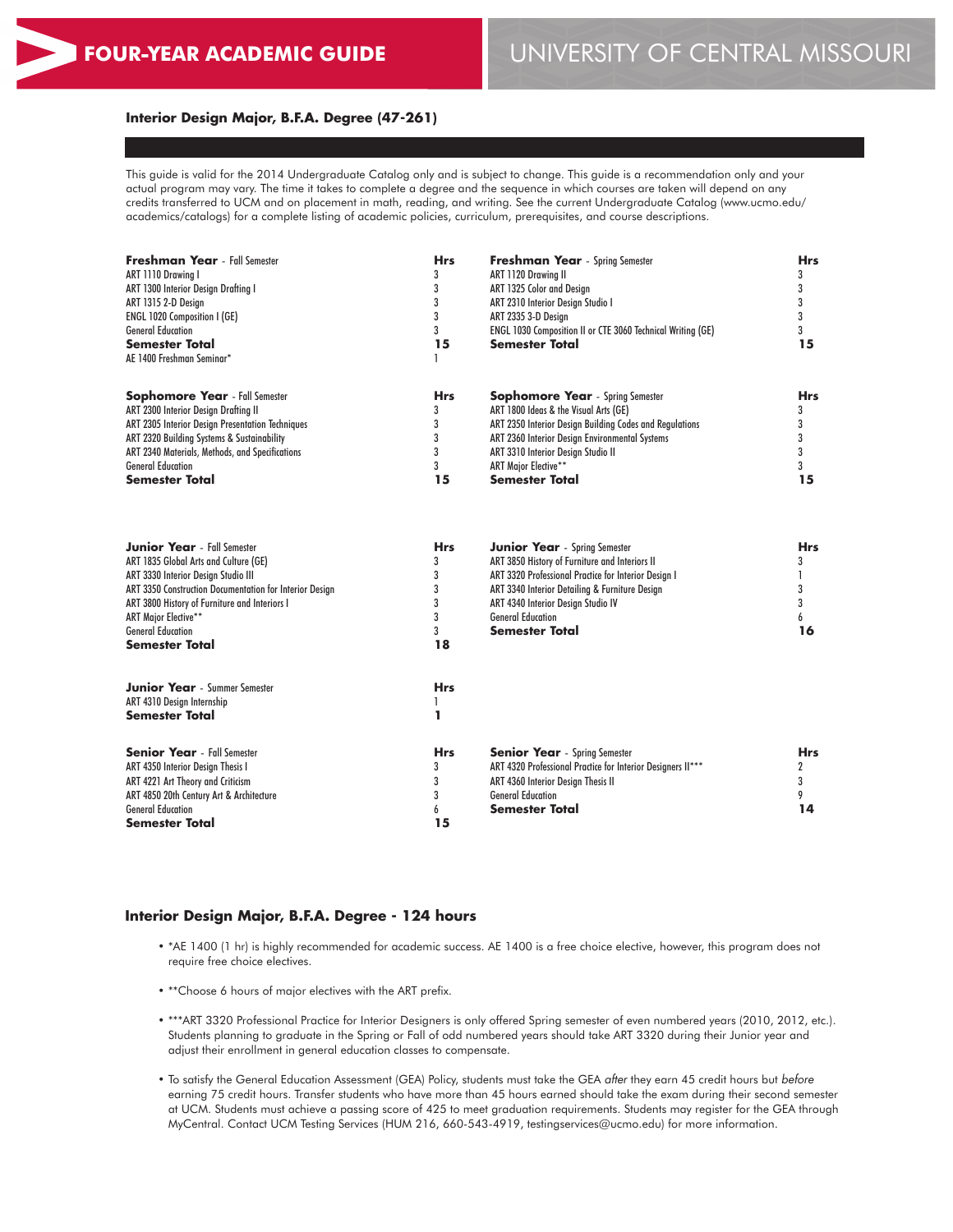### **International Studies Major, B.A. Degree (42-563)**

This guide is valid for the 2014 Undergraduate Catalog only and is subject to change. This guide is a recommendation only and your actual program may vary. The time it takes to complete a degree and the sequence in which courses are taken will depend on any credits transferred to UCM and on placement in math, reading, and writing. See the current Undergraduate Catalog (www.ucmo.edu/ academics/catalogs) for a complete listing of academic policies, curriculum, prerequisites, and course descriptions.

| <b>Freshman Year</b> - Fall Semester<br><b>ENGL 1020 Composition I (GE)</b><br>IS 1000 Introduction to International Studies (GE)<br>Modern Language Requirement (GE)*<br><b>General Education</b><br><b>Semester Total</b><br>AE 1400 Freshman Seminar** | <b>Hrs</b><br>3<br>3<br>3<br>6<br>15 | <b>Freshman Year</b> - Spring Semester<br>ENGL 1030 Composition II or CTE 3060 Technical Writing (GE)<br>POLS 2520 Comparative Government and Politics<br>Modern Language Requirement*<br><b>General Education</b><br><b>Semester Total</b>                     | <b>Hrs</b><br>3<br>3<br>3<br>6<br>15      |
|-----------------------------------------------------------------------------------------------------------------------------------------------------------------------------------------------------------------------------------------------------------|--------------------------------------|-----------------------------------------------------------------------------------------------------------------------------------------------------------------------------------------------------------------------------------------------------------------|-------------------------------------------|
| <b>Sophomore Year</b> - Fall Semester<br>POLS 2530 International Relations (GE)<br>Major Elective in a Geographic Specialization***<br>Modern Language Requirement*<br><b>General Education</b><br><b>Semester Total</b>                                  | <b>Hrs</b><br>3<br>3<br>3<br>6<br>15 | <b>Sophomore Year</b> - Spring Semester<br>GEOG 2246 Economic Geography<br>Major Elective in a Content Specialization#<br>Major Elective in a Geographic Specialization***<br>Modern Language Requirement*<br><b>General Education</b><br><b>Semester Total</b> | <b>Hrs</b><br>3<br>3<br>3<br>3<br>3<br>15 |
| <b>Junior Year</b> - Fall Semester<br><b>REL 3210 Comparative World Religions</b><br>SOC 3885 Globalization and the Future<br>Major Electives in a Content Specialization#<br><b>General Education</b><br><b>Semester Total</b>                           | <b>Hrs</b><br>3<br>3<br>6<br>3<br>15 | <b>Junior Year</b> - Spring Semester<br>Free Choice Electives $#$ # (Suggested Overseas Study,<br>Internship or Service Learning experience)<br><b>Semester Total</b>                                                                                           | <b>Hrs</b><br>15<br>15                    |
| <b>Senior Year</b> - Fall Semester<br><b>ANTH 4870 Comparative Cultures</b><br>Major Elective in a Content Specialization#<br><b>General Education</b><br><b>Free Choice Electives</b><br>Semester Total                                                  | <b>Hrs</b><br>3<br>3<br>6<br>3<br>15 | <b>Senior Year</b> - Spring Semester<br><b>IS 4950 Senior Seminar</b><br><b>Free Choice Electives</b><br><b>Semester Total</b>                                                                                                                                  | <b>Hrs</b><br>3<br>12<br>15               |

#### **International Studies Major, B.A. Degree – 120 hours**

- \*See the current Undergraduate Catalog for B.A. Degree fulfillment options. This plan is based on 12 hours of modern foreign language. The number of free choice electives required will depend on modern language placement.
- \*\*AE 1400 is a free choice elective and is highly recommended for academic success. If AE 1400 is chosen, 1 less hour of free choice electives will be needed.
- \*\*\*Students will choose six credit hours of Major Electives in a Geographic Specialization from one of the five Geographic Specialization areas (1 - African Studies, 2 - Asian Studies, 3 - European Studies, 4 - Latin American Studies, or 5 - Middle East Studies). See the Undergraduate Catalog for course selections.
- #Students will choose 12 credit hours of Major Electives in a Content Specialization Courses from one of the four content Specialization areas (1 - The Global Society and Culture, 2 - International Relations, Peace and Justice, 3 - International Political Economy and Policy Studies, or 4 - Human Development and the Physical Environment). A minimum of six credit hours of this 12 must be at the upper level (3000/4000). See the Undergraduate Catalog for course selections.
- ##Students in this major are required to complete an International Experience Requirement (1 study abroad program, 2 international internship, or 3 - international service learning program). The experience must be approved by the International Studies director.
- Students must earn 30 hours of upper level credits overall to meet graduation requirements. Make choices in the major electives and/or general education accordingly.
- To satisfy the General Education Assessment (GEA) Policy, students must take the GEA *after* they earn 45 credit hours but *before* earning 75 credit hours. Transfer students who have more than 45 hours earned should take the exam during their second semester at UCM. Students must achieve a passing score of 425 to meet graduation requirements. Students may register for the GEA through MyCentral. Contact UCM Testing Services (HUM 216, 660-543-4919, testingservices@ucmo.edu) for more information.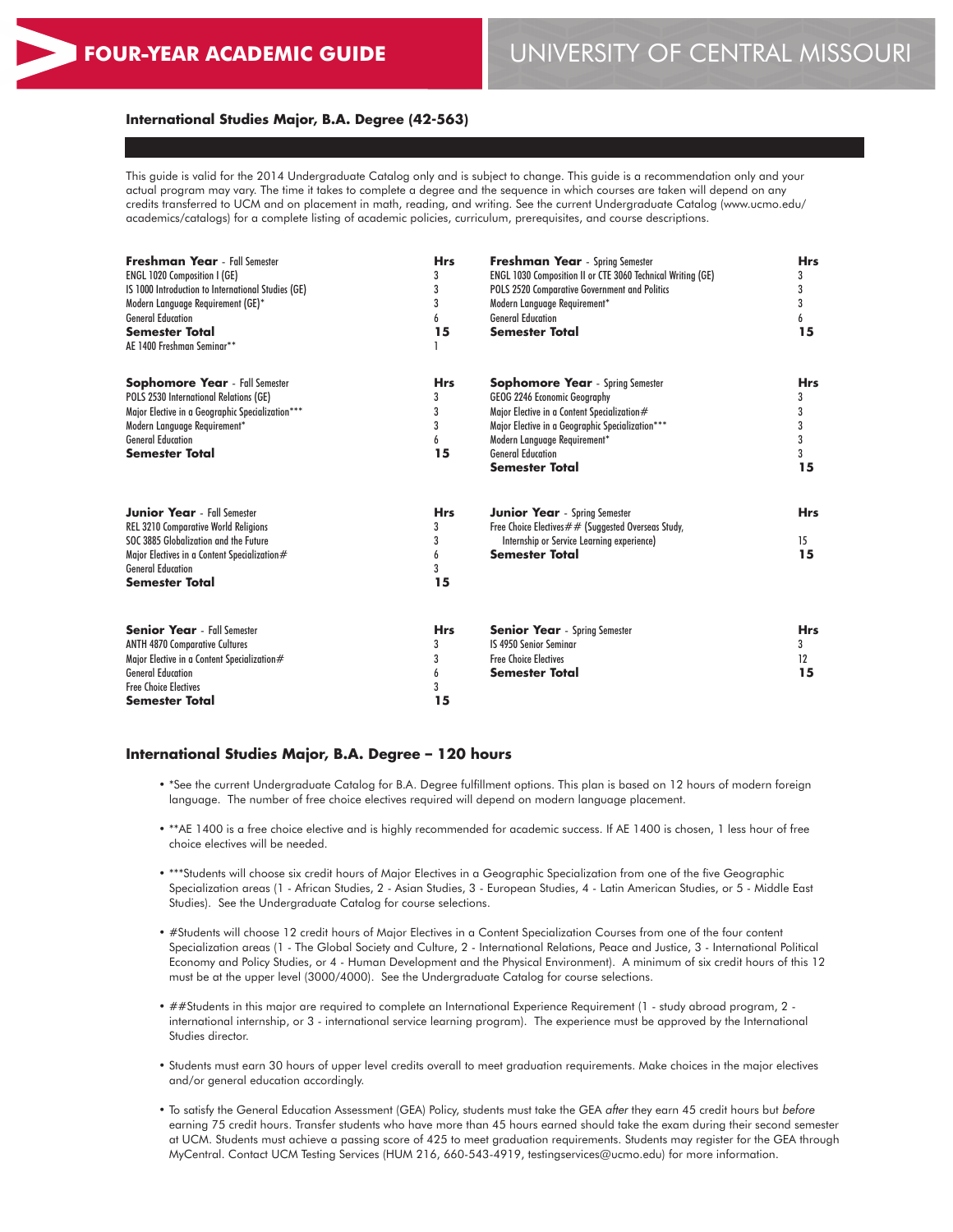# **FOUR-YEAR ACADEMIC GUIDE** UNIVERSITY OF CENTRAL MISSOURI

#### **Management Major, B.S.B.A. Degree (46-268)**

This guide is valid for the 2014 Undergraduate Catalog only and is subject to change. This guide is a recommendation only and your actual program may vary. The time it takes to complete a degree and the sequence in which courses are taken will depend on any credits transferred to UCM and on placement in math, reading, and writing. See the current Undergraduate Catalog (www.ucmo.edu/academics/catalogs) for a complete listing of academic policies, curriculum, prerequisites, and course descriptions.

| Freshman Year - Fall Semester                                   | <b>Hrs</b> | <b>Freshman Year</b> - Spring Semester                        | <b>Hrs</b> |
|-----------------------------------------------------------------|------------|---------------------------------------------------------------|------------|
| CIS 1600 Business Information Management (GE)*                  | 3          | COMM 1000 Public Speaking or                                  |            |
| <b>ECON 1010 Principles of Macroeconomics (GE)*</b>             | 3          | COMM 1050 Fundamentals of Oral Communication Competency (GE)  | 3          |
| ENGL 1020 Composition I (GE)                                    | 3          | ECON 1011 Principles of Microeconomics*                       | 3          |
| MATH 1111 College Algebra (GE)*                                 | 3          | ENGL 1030 Composition II or CTE 3060 Technical Writing (GE)   | 3          |
| <b>General Education or</b>                                     |            | <b>General Education</b>                                      | 6          |
| MGT 1320 for an Exhibiting Leadership Major Elective $+$ +      | 3          | <b>Semester Total</b>                                         | 15         |
| <b>Semester Total</b>                                           | 15         |                                                               |            |
| AE 1400 or BADM 1400 Freshman Seminar**                         |            |                                                               |            |
| <b>Sophomore Year</b> - Fall Semester                           | <b>Hrs</b> | <b>Sophomore Year</b> - Spring Semester                       | <b>Hrs</b> |
| ACCT 2101 Principles of Financial Accounting*                   | 3          | ACCT 2102 Principles of Managerial Accounting*                | 3          |
| BLAW 2720 Legal Environment of Business*                        | 3          | FIN 2801 Business Statistics I*                               | 3          |
| <b>General Education</b>                                        | 10         | <b>General Education</b>                                      | 6          |
| Semester Total                                                  | 16         | <b>Free Choice Elective</b>                                   | 3          |
|                                                                 |            | <b>Semester Total</b>                                         | 15         |
|                                                                 |            | <b>Note: Complete all BSBA Admission</b><br>requirements.*    |            |
| <b>Junior Year</b> - Fall Semester                              | <b>Hrs</b> | <b>Junior Year</b> - Spring Semester                          | <b>Hrs</b> |
| <b>FIN 3801 Business Statistics II</b>                          | 3          | FIN 3850 Principles of Finance                                | 3          |
| (IBE Block-below)***                                            |            | HRM 3920 Human Resource Management                            | 3          |
| CIS 3630 Management Information Systems***                      | 3          | MGT 3320 System, Teams, & Organizational Behavior             | 3          |
| MGT 3315 Management of Organizations***                         | 3          | <b>MGT 3325 Business Communications</b>                       | 3          |
| MKT 3405 Marketing Policy***                                    | 3          | <b>MGT 3360 Production/Operations Management</b>              | 3          |
| IBE Practicum (CIS 3685/MKT 3485/MGT 3385)***                   | 3          | Semester Total                                                | 15         |
| Semester Total                                                  | 15         |                                                               |            |
| <b>Senior Year</b> - Fall Semester                              | <b>Hrs</b> | <b>Senior Year</b> - Spring Semester                          | <b>Hrs</b> |
| MGT 3345 International Management+                              | $1-3$      | HM 4820 or MGT 4370 or Free Choice Elective $+$               |            |
| MGT 4310 Quality and Innovation                                 | 3          | (if MGT 3345 was taken for 1 hour in the prior semester, take |            |
| <b>MGT 4325 Management Communication</b>                        | 3          | HM 4820 or MGT 4370; if MGT 3345 was taken for 3 hours,       |            |
| HM 4820 Sustainability & Operations Management or               |            | take 1 hour of Free Choice Elective)                          | $1$ or $3$ |
| MGT 4370 Supply Chain Management+                               | 3          | MGT 4320 Leading & Managing Teams & Organizations             | 3          |
| Exhibiting Leadership Major Elective $+$ + or General Education |            | MGT 4357 Organizational Policy & Strategy                     | 3          |
| (choice will depend on what was taken in first semester)        | 3          | Exhibiting Leadership Major Elective + +                      | 3          |
| Free Choice Electives (internship recommended)                  | $1-2$      | Free Choice Electives (internship recommended)                | 3          |
| Semester Total                                                  | 14-17      | Semester Total                                                | $13 - 15$  |

#### **Management Major, B.S.B.A. Degree - 120 Hours**

- \*Students in this major must complete eight preadmission courses with a grade of C or higher and must obtain a 2.25 cumulative GPA and a 2.25 in these specific courses, for admission to the degree program. These courses are recommended for completion during the freshman and sophomore years. These courses are indicated with an (\*).
- \*\*AE or BADM 1400 (1 hr.) is highly recommended for academic success. AE or BADM 1400 counts as a free choice elective.
- \*\*\***All Management majors must enroll in the IBE Block**. This includes the IBE Practicum (MGT 3385, MKT 3485 or CIS 3685) concurrently with the IBE sections of MGT 3315, MKT 3405 and CIS 3630. This is typically done during the fall of the junior year. Prerequisites for the IBE block include: ACCT 2101, CIS 1600, and junior standing.
- +Students are required to have 6-7 credit hours of Management Global Perspective major electives. Students must choose MGT 3345 for at least one credit. Students may choose MGT 3345 for one or three credits. MGT 3345 may not be taken for both one hour and three hours. Students who take MGT 3345 for 1 credit hour will take both HM 4820 and MGT 4370. Students who take MGT 3345 for 3 credit hours will choose to take either HM 4820 or MGT 4370. If the latter option is selected students will need 1 additional hour of free choice elective. See the 2014 Undergraduate Catalog for more details.
- ++Students must select 6 credit hours of Exhibiting Leadership major electives from the following list: MGT 1320, 2350, 3335, 3350, ESE 3720 and 3725, or ISP 4000. MGT 1320 is recommended only for the fall semester for first time freshmen. See the 2014 Undergraduate Catalog for more details.
- A 2.25 cumulative GPA is required for graduation in this major.
- To satisfy the General Education Assessment (GEA) Policy, students must take the GEA *after* they earn 45 credit hours but *before* earning 75 credit hours. Transfer students who have more than 45 hours earned should take the exam during their second semester at UCM. Students must achieve a passing score of 425 to meet graduation requirements. Students may register for the GEA through MyCentral. Contact UCM Testing Services (HUM 216, 660-543-4919, testingservices@ucmo.edu) for more information.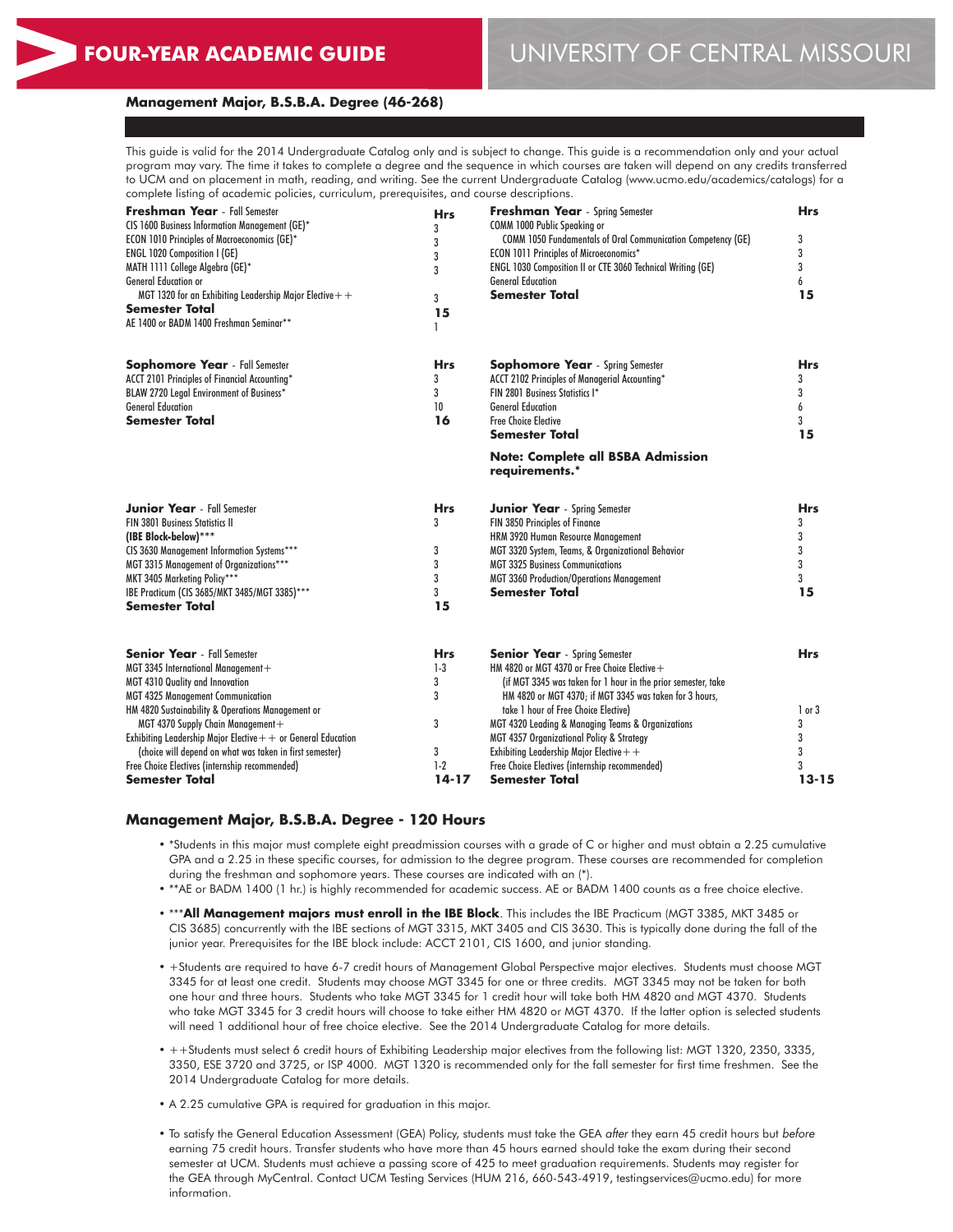#### **Marketing Major, B.S.B.A. Degree (46-269)**

This guide is valid for the 2014 Undergraduate Catalog only and is subject to change. This guide is a recommendation only and your actual program may vary. The time it takes to complete a degree and the sequence in which courses are taken will depend on any credits transferred to UCM and on placement in math, reading, and writing. See the current Undergraduate Catalog (www.ucmo.edu/ academics/catalogs) for a complete listing of academic policies, curriculum, prerequisites, and course descriptions.

| <b>Freshman Year</b> - Fall Semester<br>CIS 1600 Business Information Management (GE)*<br>ECON 1010 Principles of Macroeconomics (GE)*<br>ENGL 1020 Composition I (GE)<br>MATH 1111 College Algebra (GE)*<br><b>General Education</b><br>Semester Total<br>MKT 1400 Orientation to Marketing** | <b>Hrs</b><br>3<br>3<br>3<br>3<br>3<br>15 | <b>Freshman Year</b> - Spring Semester<br>COMM 1000 Public Speaking or COMM 1050 Fundamentals of<br><b>Oral Communication Competency (GE)</b><br>ECON 1011 Principles of Microeconomics*<br>ENGL 1030 Composition II or CTE 3060 Technical Writing (GE)<br><b>General Education</b><br><b>Semester Total</b> | <b>Hrs</b><br>3<br>3<br>3<br>6<br>15              |
|------------------------------------------------------------------------------------------------------------------------------------------------------------------------------------------------------------------------------------------------------------------------------------------------|-------------------------------------------|--------------------------------------------------------------------------------------------------------------------------------------------------------------------------------------------------------------------------------------------------------------------------------------------------------------|---------------------------------------------------|
| <b>Sophomore Year</b> - Fall Semester<br>ACCT 2101 Principles of Financial Accounting*<br>BLAW 2720 Legal Environment of Business*<br><b>General Education</b><br>Semester Total                                                                                                               | <b>Hrs</b><br>3<br>3<br>9<br>15           | <b>Sophomore Year</b> - Spring Semester<br>ACCT 2102 Principles of Managerial Accounting*<br>FIN 2801 Business Statistics I*<br><b>General Education</b><br><b>Free Choice Electives</b><br>Semester Total<br>Note: Complete all B.S.B.A. Admission<br>requirements.*                                        | <b>Hrs</b><br>3<br>3<br>7<br>$\overline{2}$<br>15 |
| <b>Junior Year</b> - Fall Semester                                                                                                                                                                                                                                                             | <b>Hrs</b>                                | <b>Junior Year</b> - Spring Semester                                                                                                                                                                                                                                                                         | <b>Hrs</b>                                        |
| CIS 3630 Management Information Systems#                                                                                                                                                                                                                                                       | 3                                         | <b>MGT 3325 Business Communications</b>                                                                                                                                                                                                                                                                      | 3                                                 |
| <b>FIN 3801 Business Statistics II</b>                                                                                                                                                                                                                                                         | 3                                         | <b>MGT 3360 Production/Operations Management</b>                                                                                                                                                                                                                                                             | 3                                                 |
| FIN 3850 Principles of Finance                                                                                                                                                                                                                                                                 | 3                                         | <b>MKT 3430 Professional Sales</b>                                                                                                                                                                                                                                                                           | 3                                                 |
| MGT 3315 Management of Organizations#                                                                                                                                                                                                                                                          | 3                                         | <b>MKT 3480 Consumer Behavior</b>                                                                                                                                                                                                                                                                            | 3                                                 |
| MKT 3405 Marketing Policy#                                                                                                                                                                                                                                                                     | 3                                         | Marketing Major Elective***#                                                                                                                                                                                                                                                                                 | 3                                                 |
| Semester Total                                                                                                                                                                                                                                                                                 | 15                                        | <b>Semester Total</b>                                                                                                                                                                                                                                                                                        | 15                                                |
| <b>Senior Year</b> - Fall Semester                                                                                                                                                                                                                                                             | <b>Hrs</b>                                | <b>Senior Year</b> - Spring Semester                                                                                                                                                                                                                                                                         | <b>Hrs</b>                                        |
| MKT 4460 International Marketing                                                                                                                                                                                                                                                               | 3                                         | <b>MGT 4357 Organizational Policy &amp; Strategy</b>                                                                                                                                                                                                                                                         | 3                                                 |
| MKT 4470 Marketing Research                                                                                                                                                                                                                                                                    | 3                                         | MKT 4490 Marketing Management                                                                                                                                                                                                                                                                                | 3                                                 |
| Marketing Major Electives***                                                                                                                                                                                                                                                                   | 6                                         | Marketing Major Electives***                                                                                                                                                                                                                                                                                 | 6                                                 |
| <b>Free Choice Electives</b>                                                                                                                                                                                                                                                                   | 3                                         | <b>Free Choice Electives</b>                                                                                                                                                                                                                                                                                 | 3                                                 |
| <b>Semester Total</b>                                                                                                                                                                                                                                                                          | 15                                        | <b>Semester Total</b>                                                                                                                                                                                                                                                                                        | 15                                                |

#### **Marketing Major, B.S.B.A. Degree - 120 Hours**

- \*Students in this major must complete eight preadmission courses with a grade of C or higher and must obtain a 2.25 cumulative GPA and a 2.25 in these specific courses, for admission to the degree program. These courses are recommended for completion during the freshman and sophomore years.
- \*\*MKT 1400 is a free choice elective and is highly recommended for academic success. If MKT 1400 is chosen, 1 less hour of free choice electives will be needed.
- \*\*\* Marketing elective classes available are: MKT 1400, MKT 3410, MKT 3420, MKT 3435, MKT 3450, MKT 3460, MKT 4420, MKT 4430, MKT 4440, MKT 4450, and MKT 4454. See Department Chair for advice on major electives.
- #Marketing majors may choose to enroll in the IBE Block. This includes the IBE Practicum (MGT 3385, MKT 3485 or CIS 3685) concurrently with the IBE sections of MGT 3315, MKT 3405 and CIS 3630. This is typically done during the fall of the junior year. Prerequisites for the IBE block include: ACCT 2101, CIS 1600, and junior standing. If this option is chosen, the 3 hours of the practicum class will count towards the Marketing Major Electives hours.
- A 2.25 cumulative GPA is required for graduation in this major.
- To satisfy the General Education Assessment (GEA) Policy, students must take the GEA *after* they earn 45 credit hours but *before* earning 75 credit hours. Transfer students who have more than 45 hours earned should take the exam during their second semester at UCM. Students must achieve a passing score of 425 to meet graduation requirements. Students may register for the GEA through MyCentral. Contact UCM Testing Services (HUM 216, 660-543-4919, testingservices@ucmo.edu) for more information.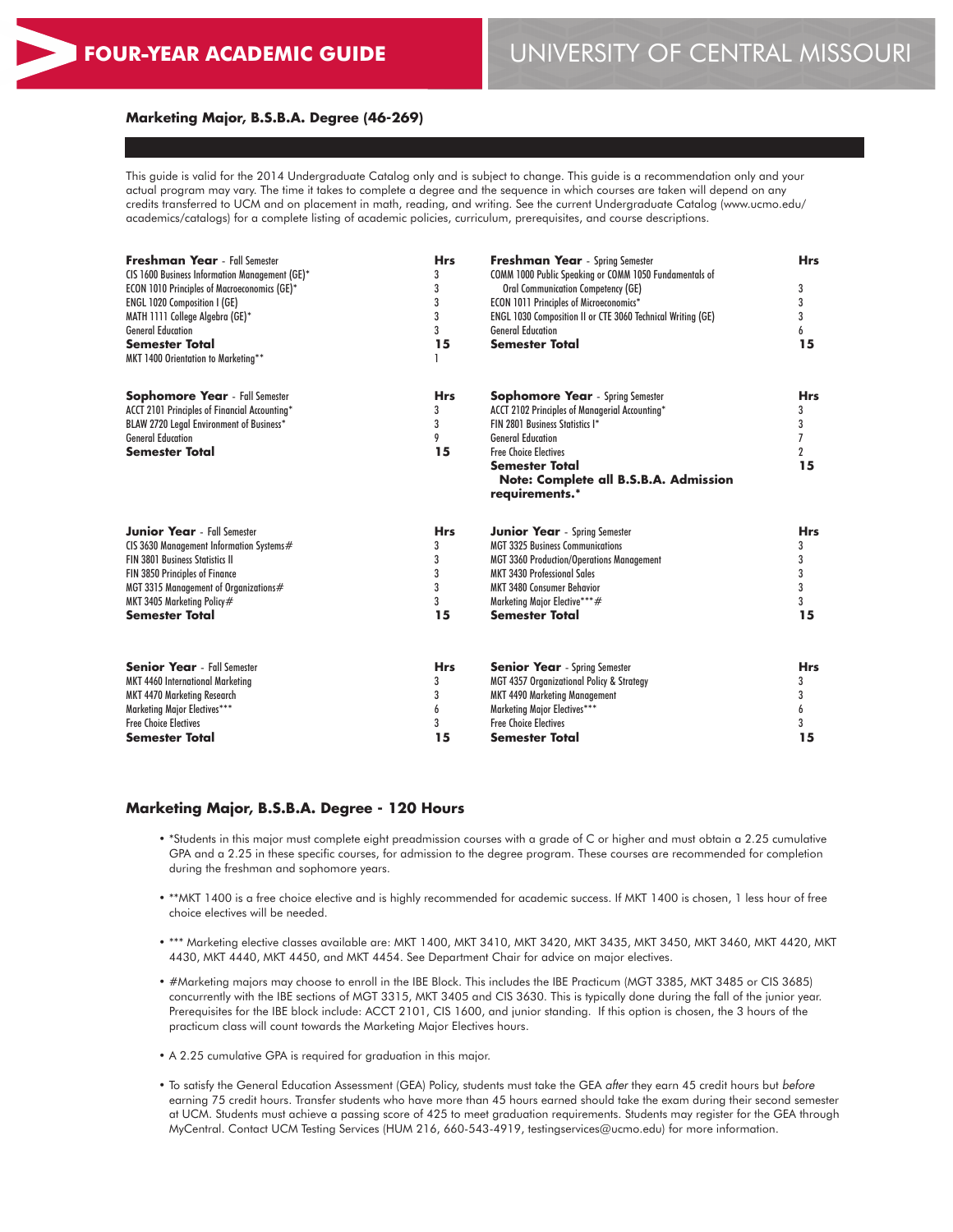# **FOUR-YEAR ACADEMIC GUIDE** UNIVERSITY OF CENTRAL MISSOURI

#### **Mathematics Major, B.S. Degree (43-454)**

This guide is valid for the 2014 Undergraduate Catalog only and is subject to change. This guide is a recommendation only and your actual program may vary. The time it takes to complete a degree and the sequence in which courses are taken will depend on any credits transferred to UCM and on placement in math, reading, and writing. See the current Undergraduate Catalog (www.ucmo.edu/ academics/catalogs) for a complete listing of academic policies, curriculum, prerequisites, and course descriptions.

| <b>Freshman Year</b> - Fall Semester                  | <b>Hrs</b> | <b>Freshman Year</b> - Spring Semester                          | <b>Hrs</b> |  |
|-------------------------------------------------------|------------|-----------------------------------------------------------------|------------|--|
| CS 1100 Computer Programming I                        | 3          | ENGL 1030 Composition II or CTE 3060 Technical Writing (GE)     | 3          |  |
| <b>ENGL 1020 Composition I (GE)</b>                   | 3          | <b>MATH 1152 Calculus &amp; Analytic Geometry II</b>            | 5          |  |
| MATH 1151 Calculus & Analytic Geometry I (GE)         |            | <b>MATH 2410 Discrete Mathematics</b>                           | 3          |  |
| <b>General Education</b>                              |            | <b>General Education</b>                                        | 3          |  |
| <b>Semester Total</b>                                 | 14         | <b>Semester Total</b>                                           | 14         |  |
| AE 1400 Freshman Seminar*                             |            |                                                                 |            |  |
| <b>Sophomore Year</b> - Fall Semester                 | <b>Hrs</b> | <b>Sophomore Year</b> - Spring Semester                         | <b>Hrs</b> |  |
| <b>MATH 2153 Calculus &amp; Analytic Geometry III</b> |            | MATH 3151 Differential Equations**                              | 3          |  |
| MATH 3710 Linear Algebra                              |            | Major Elective***                                               | 3          |  |
| <b>General Education</b>                              |            | <b>General Education</b>                                        | 9          |  |
| Semester Total                                        | 15         | <b>Semester Total</b>                                           | 15         |  |
| <b>Junior Year</b> - Fall Semester                    | <b>Hrs</b> | <b>Junior Year</b> - Spring Semester                            | <b>Hrs</b> |  |
| MATH 3311 Introduction to Mathematical Statistics**   |            | Maior Elective***                                               | 3          |  |
| MATH 4710 Algebraic Structures**                      | 3          | <b>Free Choice Electives</b>                                    | 13         |  |
| <b>General Education</b>                              | 9          | <b>Semester Total</b>                                           | 16         |  |
| <b>Semester Total</b>                                 | 15         |                                                                 |            |  |
| <b>Senior Year</b> - Fall Semester                    | <b>Hrs</b> | <b>Senior Year</b> - Spring Semester                            | <b>Hrs</b> |  |
| MATH 4150 Advanced Calculus I**                       | 3          | MATH 4233 The Sci., Historical, & Sociological Impact of Math** | 3          |  |
| MATH 4711 Introduction to Modern Algebra**            | 3          | Maior Elective***                                               | 3          |  |
| <b>Free Choice Electives</b>                          | 10         | <b>Free Choice Electives</b>                                    | 9          |  |
| Semester Total                                        | 16         | <b>Semester Total</b>                                           | 15         |  |

#### **Mathematics Major, B.S. Degree - 120 hours**

- \*AE 1400 is a free choice elective and is highly recommended for academic success. If AE 1400 is chosen, 1 less hour of free choice electives will be needed.
- \*\*This class is only offered during the semester indicated.
- \*\*\*This major requires nine hours of Major Electives. See the Undergraduate Catalog for the list of choices.
- This major does not build in the minimum number (30) of upper-level credit hours required for graduation. Be sure to include upperlevel choices (3000/4000) in your major electives, general education, and/or free choice electives.
- Please note: many Math classes are only offered once a year. The correct sequencing of classes in this major is important. There may be time conflicts on occasion that will require choosing alternate courses from another semester's suggested schedule or from completely outside of the suggested list. Consult your catalog for options and seek help from your department advisor before seeing your academic advisor.
- To satisfy the General Education Assessment (GEA) Policy, students must take the GEA *after* they earn 45 credit hours but *before* earning 75 credit hours. Transfer students who have more than 45 hours earned should take the exam during their second semester at UCM. Students must achieve a passing score of 425 to meet graduation requirements. Students may register for the GEA through MyCentral. Contact UCM Testing Services (HUM 216, 660-543-4919, testingservices@ucmo.edu) for more information.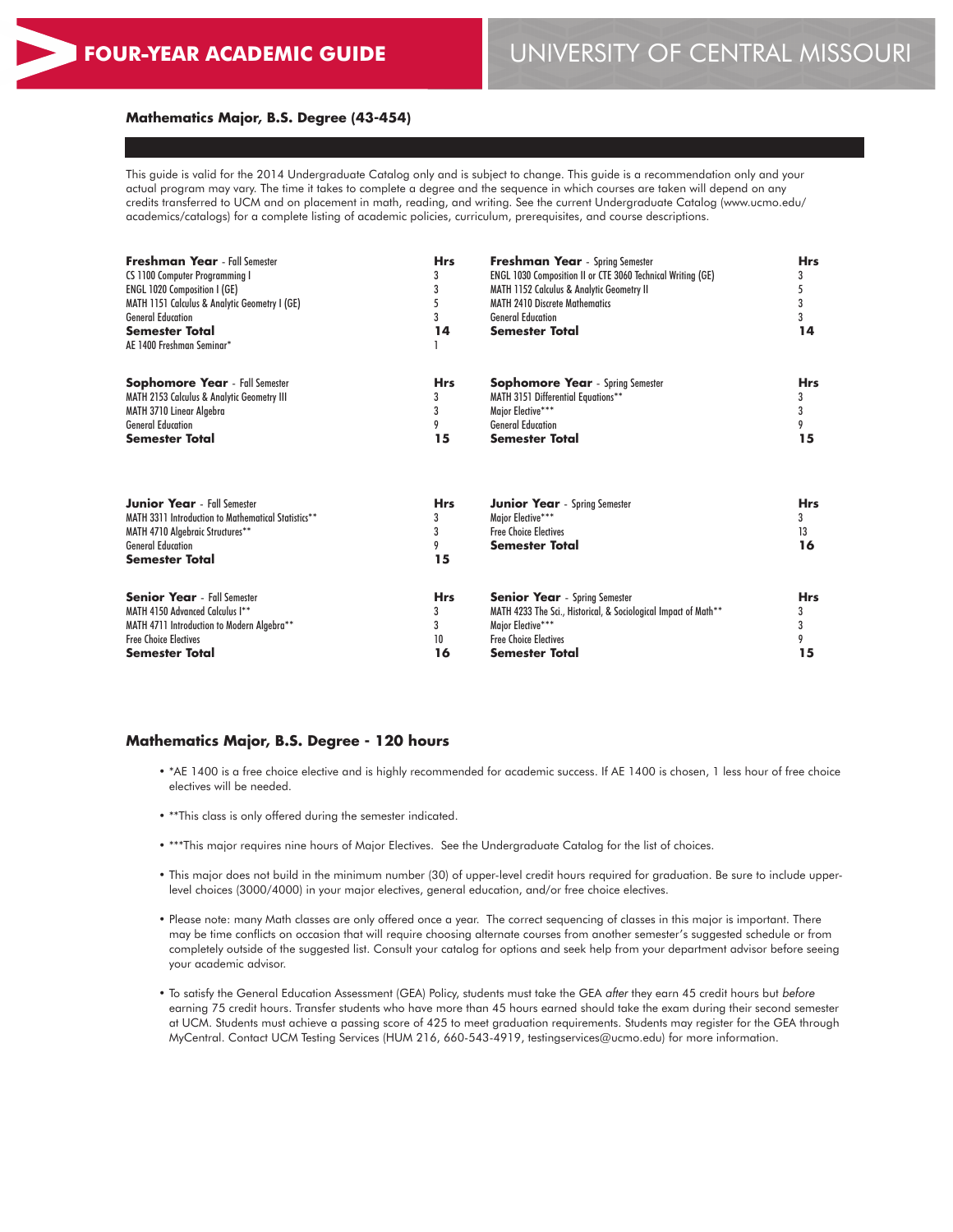# **FOUR-YEAR ACADEMIC GUIDE** UNIVERSITY OF CENTRAL MISSOURI

#### **Mathematics Major, Accelerated M.S. Degree (43-607)**

This guide is valid for the 2014 Undergraduate Catalog only and is subject to change. This guide is a recommendation only and your actual program may vary. The time it takes to complete a degree and the sequence in which courses are taken will depend on any credits transferred to UCM and on placement in math, reading, and writing. See the current Undergraduate Catalog (www.ucmo.edu/ academics/catalogs) for a complete listing of academic policies, curriculum, prerequisites, and course descriptions.

| <b>Freshman Year</b> - Fall Semester<br>CS 1100 Computer Programming I<br><b>ENGL 1020 Composition I (GE)</b><br>MATH 1151 Calculus & Analytic Geometry I (GE)<br><b>General Education</b><br><b>Semester Total</b><br>AE 1400 Freshman Seminar* | <b>Hrs</b><br>3<br>3<br>5<br>3<br>14 | <b>Freshman Year</b> - Spring Semester<br>ENGL 1030 Composition II or CTE 3060 Technical Writing (GE)<br>MATH 1152 Calculus & Analytic Geometry II<br><b>MATH 2410 Discrete Mathematics</b><br><b>General Education</b><br><b>Semester Total</b> | <b>Hrs</b><br>3<br>5<br>3<br>3<br>14 |
|--------------------------------------------------------------------------------------------------------------------------------------------------------------------------------------------------------------------------------------------------|--------------------------------------|--------------------------------------------------------------------------------------------------------------------------------------------------------------------------------------------------------------------------------------------------|--------------------------------------|
| <b>Sophomore Year</b> - Fall Semester<br>MATH 2153 Calculus & Analytic Geometry III<br>MATH 3710 Linear Algebra<br><b>General Education</b><br><b>Semester Total</b>                                                                             | <b>Hrs</b><br>3<br>3<br>9<br>15      | <b>Sophomore Year</b> - Spring Semester<br>MATH 3151 Differential Equations**<br>Major Elective***<br><b>General Education</b><br><b>Semester Total</b>                                                                                          | <b>Hrs</b><br>3<br>3<br>9<br>15      |
| <b>Junior Year</b> - Fall Semester<br>MATH 3311 Introduction to Mathematical Statistics**<br>MATH 4710 Algebraic Structures**<br><b>General Education</b><br><b>Semester Total</b>                                                               | <b>Hrs</b><br>3<br>3<br>9<br>15      | <b>Junior Year</b> - Spring Semester#<br>Major Elective***<br><b>Free Choice Flectives</b><br><b>Semester Total</b>                                                                                                                              | <b>Hrs</b><br>3<br>13<br>16          |
| <b>Senior Year</b> - Fall Semester<br>MATH 4150 Advanced Calculus I**<br>MATH 4711 Introduction to Modern Algebra**<br><b>Free Choice Electives</b><br><b>Semester Total</b>                                                                     | <b>Hrs</b><br>3<br>3<br>9<br>15      | <b>Senior Year</b> - Spring Semester##<br>MATH 4233 The Sci., Historical, & Sociological Impact of Math**<br>Major Elective***<br>Graduate-level Elective in MATH $###$<br><b>Free Choice Electives</b><br><b>Semester Total</b>                 | <b>Hrs</b><br>3<br>3<br>3<br>6<br>15 |
| <b>Fifth Year - Fall Semester</b><br>MATH 4211 Topology I<br>Graduate-level Electives in MATH $# ##$<br><b>Semester Total</b>                                                                                                                    | <b>Hrs</b><br>3<br>9<br>$12 \$       | <b>Fifth Year - Spring Semester</b><br>MATH 5150 Advanced Calculus II or MATH 5180 Real Analysis<br>MATH 5711 Adv. Group & Field Theory or MATH 5722 Adv. Ring & Module Theory<br>Graduate-level Elective in MATH $###$<br><b>Semester Total</b> | <b>Hrs</b><br>3<br>3<br>3<br>9       |

#### **Mathematics Major, Accelerated M.S. Degree - 140 hours**

- \*AE 1400 is a free choice elective and is highly recommended for academic success. If AE 1400 is chosen, 1 less hour of free choice electives will be needed.
- \*\*This class is only offered during the semester indicated.
- \*\*\*This program requires nine hours of Major Electives. See the Undergraduate Catalog for the list of choices.
- #See the department and your academic advisor for admission to the program/graduate school.
- ##During the final semester of undergraduate work, students may enroll in only 3 credit hours of graduate-level work. A maximum of 16 hours of credit (undergraduate and graduate combined) is allowed during this term. To maintain eligibility for state and federal financial aid, students must be enrolled in at least 12 undergraduate semester credit hours.
- ###Students must complete a total of 21 hours of graduate-level electives in Math. Three to six hours may be chosen from MATH 5150 and/or MATH 5180; three to six hours may be chosen from MATH 5711 and/or MATH 5722; nine to fifteen hours may be chosen from a list provided in the Undergraduate Catalog - with no more than 12 hours at or above the 5900 level.
- To satisfy the General Education Assessment (GEA) Policy, students must take the GEA *after* they earn 45 credit hours but *before* earning 75 credit hours. Transfer students who have more than 45 hours earned should take the exam during their second semester at UCM. Students must achieve a passing score of 425 to meet graduation requirements. Students may register for the GEA through MyCentral. Contact UCM Testing Services (HUM 216, 660-543-4919, testingservices@ucmo.edu) for more information.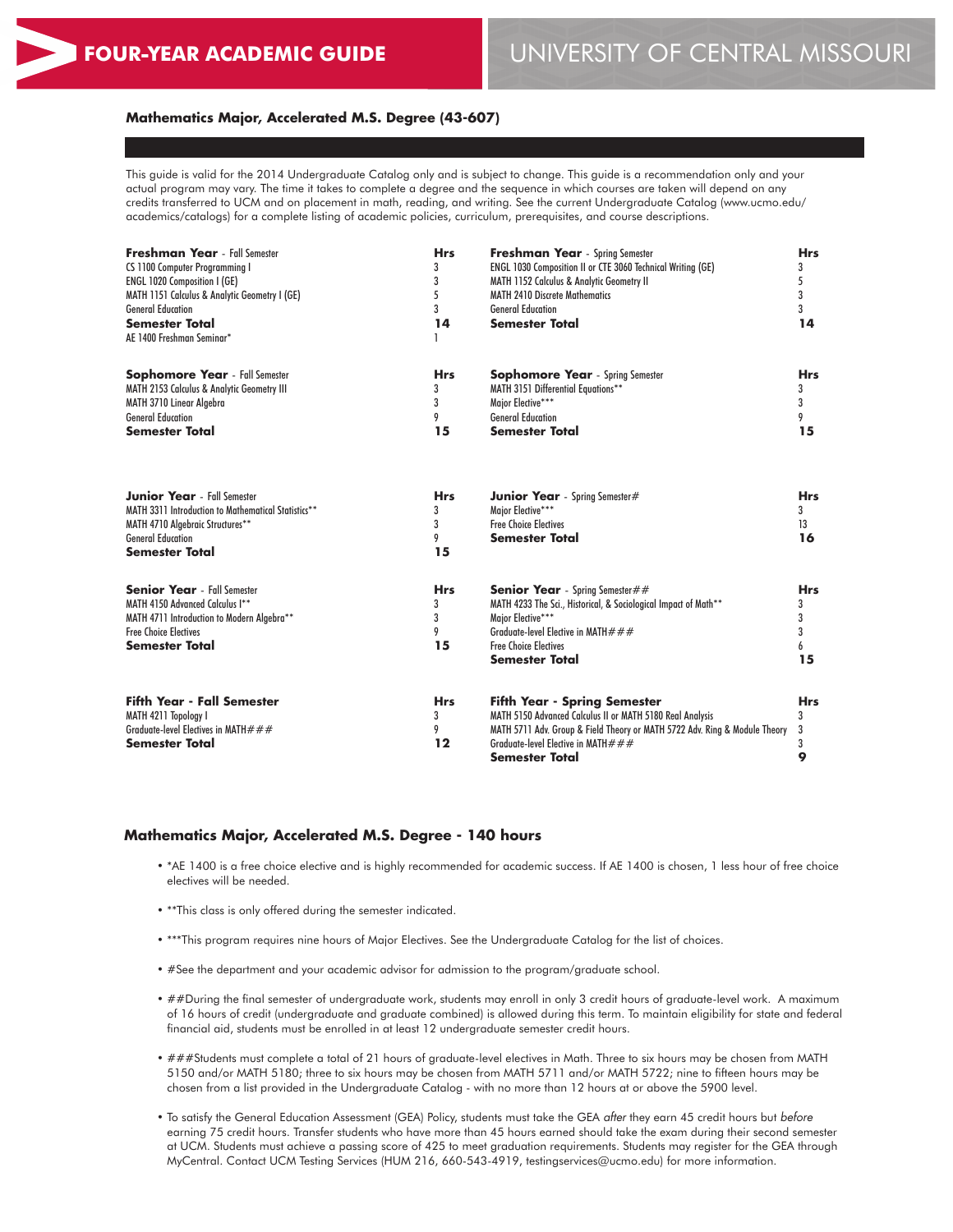#### **Mathematics Major, B.S. in Ed. Degree (41-459)**

This guide is valid for the 2014 Undergraduate Catalog only and is subject to change. This guide is a recommendation only and your actual program may vary. The time it takes to complete a degree and the sequence in which courses are taken will depend on any credits transferred to UCM and on placement in math, reading, and writing. See the current Undergraduate Catalog (www.ucmo.edu/academics/ catalogs) for a complete listing of academic policies, curriculum, prerequisites, and course descriptions.

| <b>Freshman Year</b> - Fall Semester<br>CS 1100 Computer Programming I<br><b>ENGL 1020 Composition I (GE)</b><br>MATH 1151 Calculus & Analytic Geometry I (GE)<br>MATH 1850 Orientation Seminar*<br><b>General Education Science with Laboratory</b><br><b>Semester Total</b>                                             | <b>Hrs</b><br>3<br>3<br>5<br>5<br>4<br>15.5                         | <b>Freshman Year</b> - Spring Semester<br><b>ENGL 1030 Composition II or CTE 3060 Technical Writing (GE)</b><br>HIST 1350 or 1351 History of the United States (GE)<br>MATH 1152 Calculus & Analytic Geometry II<br><b>MATH 2410 Discrete Mathematics</b><br><b>General Education Managing Information</b><br><b>Semester Total</b> | <b>Hrs</b><br>3<br>3<br>5<br>3<br>$2 - 3$<br>$16 - 17$   |
|---------------------------------------------------------------------------------------------------------------------------------------------------------------------------------------------------------------------------------------------------------------------------------------------------------------------------|---------------------------------------------------------------------|-------------------------------------------------------------------------------------------------------------------------------------------------------------------------------------------------------------------------------------------------------------------------------------------------------------------------------------|----------------------------------------------------------|
| <b>Sophomore Year</b> - Fall Semester<br><b>EDFL 2100 Foundations of Education</b><br><b>EDFL 2240 Educational Psychology (GE)</b><br>FLDX 2150 Introductory Field Experience<br>EDSP 2100 Education of the Exceptional Child<br>MATH 2221 Foundations of Geometry*<br>MATH 3710 Linear Algebra<br><b>Semester Total</b>  | <b>Hrs</b><br>$\overline{2}$<br>3<br>$\overline{2}$<br>3<br>3<br>14 | <b>Sophomore Year</b> - Spring Semester<br>MATH 2861 Advanced Perspectives on HS Mathematics*<br>MATH 4851 Prob. & Statistics for Mid./High School Math*<br>POLS 1510 American Government (GE)<br><b>General Education</b><br><b>Semester Total</b><br>(Successfully complete MoGEA exam by end of this semester)                   | <b>Hrs</b><br>3<br>3<br>3<br>6<br>15                     |
| <b>Junior Year</b> - Fall Semester<br>MATH 3850 Strategies in Teaching Secondary Math*<br>MATH 4710 Algebraic Structures*<br>PSY 4230 Adolescent Psychology<br><b>General Education</b><br><b>Semester Total</b>                                                                                                          | <b>Hrs</b><br>3<br>3<br>3<br>6<br>15                                | <b>Junior Year</b> - Spring Semester<br>EDFL 4210 The Teaching of Reading in the Secondary School<br>MATH 2862 Adv. Perspective on Secondary Geometry & Trig.<br>MATH 4233 The Scientific, Historical, Soc. Impact of Math*<br><b>General Education</b><br><b>Free Choice Elective</b><br><b>Semester Total</b>                     | <b>Hrs</b><br>$\mathbf{2}$<br>3<br>3<br>6<br>2.5<br>16.5 |
| <b>Senior Year</b> - Fall Semester<br>EDFL 3500 Secondary Teaching & Behavior Management<br>FLDX 3550 Practicum in Secondary Instruction<br><b>EDFL 4300 Educational Measurement &amp; Evaluation</b><br>MATH 4880 Issues and Methods of Teaching Secondary Math<br><b>Free Choice Electives</b><br><b>Semester Total</b> | <b>Hrs</b><br>3<br>1<br>$\overline{2}$<br>$\overline{2}$<br>8<br>16 | <b>Senior Year</b> - Spring Semester +<br>FLDX 4595 Student Teaching Secondary I<br>FLDX 4468 Student Teaching Secondary II<br><b>Semester Total</b>                                                                                                                                                                                | <b>Hrs</b><br>6<br>6<br>$12 \$                           |

#### **Mathematics Major, B.S. in Ed. Degree - 120 hours**

- \*This course is only offered during the semester indicated.
- +The courses listed for this semester constitute the professional education (student teaching) block. The student should not take any other courses during this semester.
- The Missouri General Education Assessment (MoGEA) is an exam required of all Teacher Education students. Students must pass all five areas of the MoGEA for admission to the Teacher Education Program. Students should take and successfully complete the MoGEA before completion of their sophomore year (60 earned hours). See your academic advisor to discuss the classes needed to prepare for the exam.
- See www.ucmo.edu/cert for statement and information (including application) on admission to teacher education. Full admission is required before enrollment in professional education classes and student teaching. The application for student teaching is due approximately one year in advance.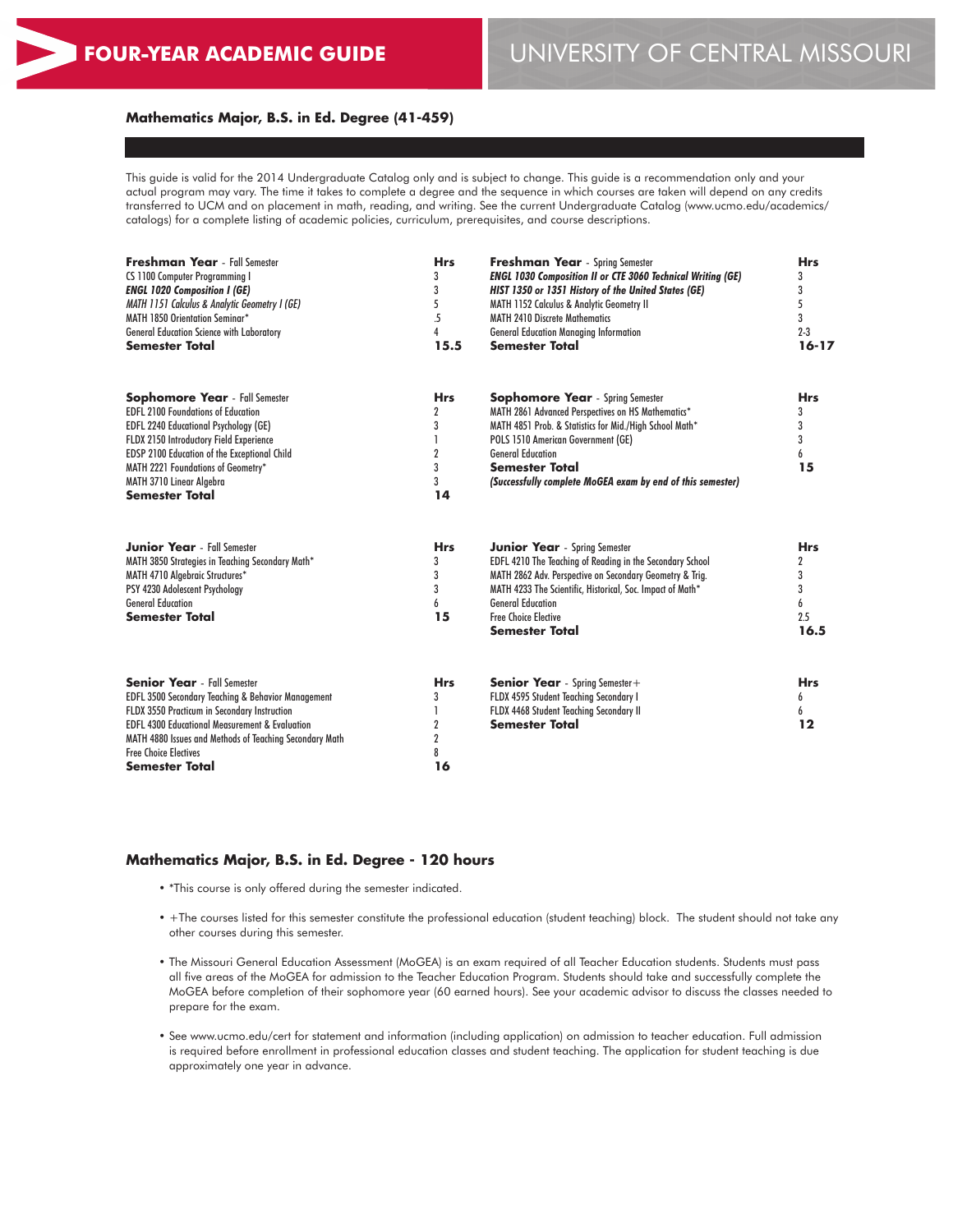# **FOUR-YEAR ACADEMIC GUIDE** UNIVERSITY OF CENTRAL MISSOURI

#### **Medical Technology, B.S. Degree (43-384)**

This guide is valid for the 2014 Undergraduate Catalog only and is subject to change. This guide is a recommendation only and your actual program may vary. The time it takes to complete a degree and the sequence in which courses are taken will depend on any credits transferred to UCM and on placement in math, reading, and writing. See the current Undergraduate Catalog (www.ucmo.edu/ academics/catalogs) for a complete listing of academic policies, curriculum, prerequisites, and course descriptions.

| <b>Freshman Year</b> - Fall Semester                          | <b>Hrs</b> | <b>Freshman Year</b> - Spring Semester                                           |            |  |
|---------------------------------------------------------------|------------|----------------------------------------------------------------------------------|------------|--|
| BIOL 1000 The Discipline of Biology and Earth Science         | 1          | BIOL 2512 Cell Biology                                                           | 3          |  |
| BIOL 1110 Principles of Biology or BIOL 1112 Animal Biology*  | $3-4$      | <b>BIOL 3401 Human Anatomy</b>                                                   | 3          |  |
| CHEM 1131 General Chemistry I (GE)                            | 5          | CHEM 1132 General Chemistry II                                                   | 5          |  |
| <b>ENGL 1020 Composition I (GE)</b>                           | 3          | ENGL 1030 Composition II or CTE 3060 Technical Writing (GE)                      | 3          |  |
| MATH 1111 College Algebra (GE)                                | 3          | <b>General Education</b>                                                         | 3          |  |
| <b>Semester Total</b>                                         | $15 - 16$  | <b>Semester Total</b>                                                            | 17         |  |
| <b>Sophomore Year</b> - Fall Semester                         | <b>Hrs</b> | <b>Sophomore Year</b> - Spring Semester                                          | Hrs        |  |
| <b>BIOL 3402 Human Physiology</b>                             | 5          | <b>BIOL 3611 Microbiology</b>                                                    | 4          |  |
| <b>BIOL 3511 Genetics</b>                                     | 4          | <b>BIOL 4514 Molecular Biology</b>                                               | 3          |  |
| CHEM 3341 Organic Chemistry I                                 | 4          | MATH 1300 Basic Statistics (GE)** or PSY 4520 Statistics for Behavioral Sciences | 3          |  |
| <b>General Education</b>                                      | 3          | <b>General Education</b>                                                         | 6          |  |
| <b>Semester Total</b>                                         | 16         | <b>Semester Total</b>                                                            | 16         |  |
| <b>Junior Year</b> - Fall Semester                            | <b>Hrs</b> | <b>Junior Year</b> - Spring Semester                                             | <b>Hrs</b> |  |
| <b>BIOL 4002 Life Science Senior Seminar</b>                  | 1          | BIOL 3413 Immunology                                                             | 3          |  |
| <b>BIOL 4311 Parasitology</b>                                 | 4          | BIOL 4516 Hematology/Virology+                                                   | 3          |  |
| <b>CHEM 3421 Intermediate Biochemistry</b>                    | 3          | <b>General Education</b>                                                         | 9          |  |
| <b>General Education</b>                                      | 8          | <b>Semester Total</b>                                                            | 15         |  |
| <b>Semester Total</b>                                         | 16         |                                                                                  |            |  |
| <b>Senior Year</b> - Summer Semester                          | <b>Hrs</b> |                                                                                  |            |  |
| <b>BIOL 4015 Clinical Immunohematology</b>                    | 4          |                                                                                  |            |  |
| <b>BIOL 4016 Clinical Urinalysis</b>                          | 2          |                                                                                  |            |  |
| <b>Semester Total</b>                                         | 6          |                                                                                  |            |  |
| <b>Senior Year</b> - Fall Semester                            | <b>Hrs</b> | <b>Senior Year</b> - Spring Semester                                             | <b>Hrs</b> |  |
| <b>BIOL 4017 Clinical Microbiology</b>                        | 7<br>5     | <b>BIOL 4019 Clinical Biochemistry</b>                                           | 7          |  |
| <b>BIOL 4018 Clinical Immunology</b><br><b>Semester Total</b> | $12 \$     | <b>BIOL 4020 Clinical Hematology</b><br><b>BIOL 4021 Clinical Special Topics</b> | 4          |  |
|                                                               |            | Semester Total                                                                   | $12 \,$    |  |
|                                                               |            |                                                                                  |            |  |

# **Medical Technology, B.S. Degree - 122-126 hours++**

- \*BIOL 1112 is recommended over BIOL 1110.
- \*\*If MATH 1300 is chosen, it will count towards both the major and in general education.
- +BIOL 4516 is only taught in the spring semesters of even numbered years. Adjust your schedule accordingly.
- ++Total degree hours vary based on course choices made in the major (BIOL 1110 or 1112) and possible overlap with general education (MATH 1300 chosen over PSY 4520).
- To satisfy the General Education Assessment (GEA) Policy, students must take the GEA *after* they earn 45 credit hours but *before* earning 75 credit hours. Transfer students who have more than 45 hours earned should take the exam during their second semester at UCM. Students must achieve a passing score of 425 to meet graduation requirements. Students may register for the GEA through MyCentral. Contact UCM Testing Services (HUM 216, 660-543-4919, testingservices@ucmo.edu) for more information.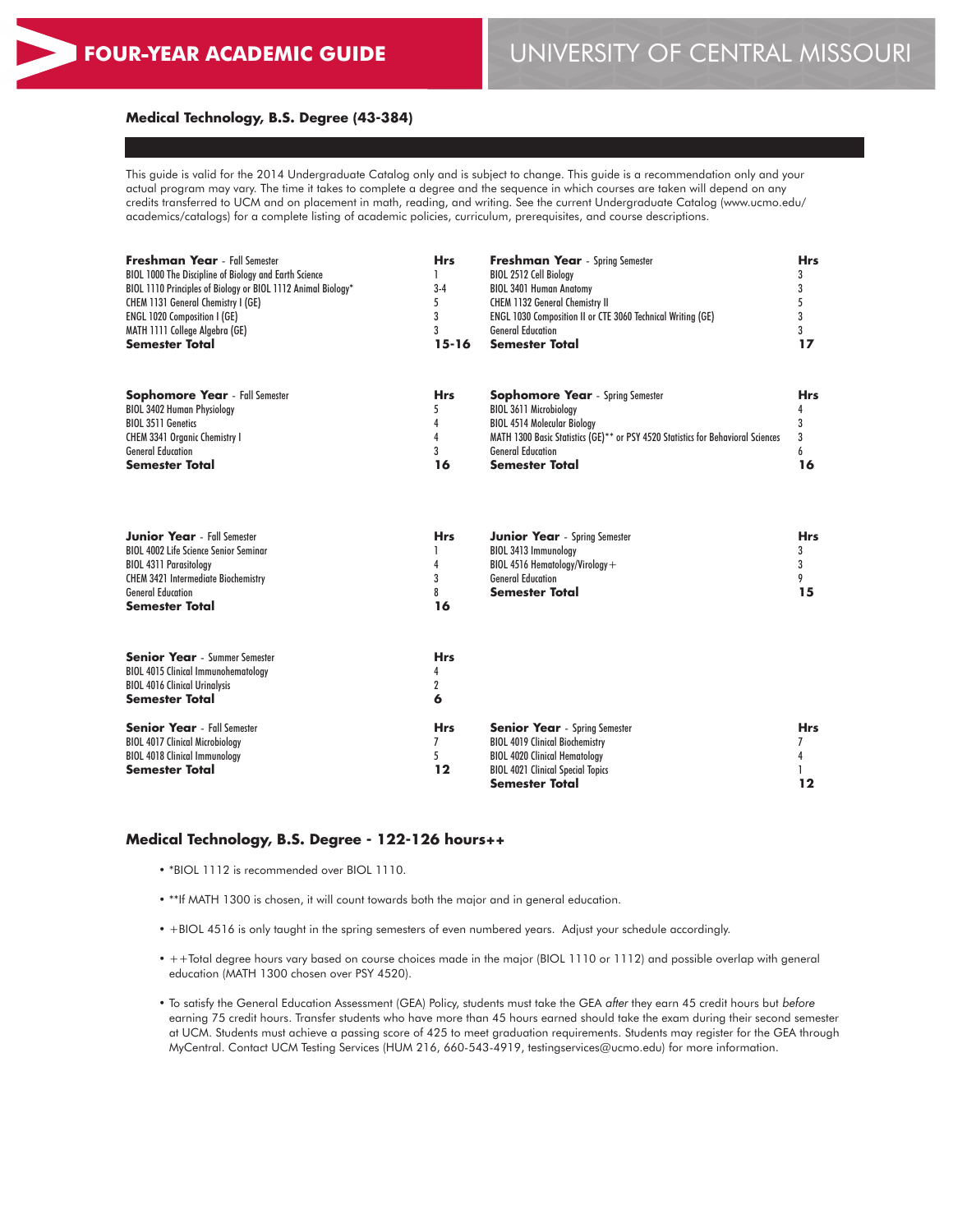# **Middle School Education Major - Business Education Subject Area, B.S. in Ed. Degree (41-840)**

This guide is valid for the 2014 Undergraduate Catalog only and is subject to change. This guide is a recommendation only and your actual program may vary. The time it takes to complete a degree and the sequence in which courses are taken will depend on any credits transferred to UCM and on placement in math, reading, and writing. See the current Undergraduate Catalog (www.ucmo.edu/ academics/catalogs) for a complete listing of academic policies, curriculum, prerequisites, and course descriptions.

| Freshman Year - Fall Semester<br>BTE 1210 Essentials of Managing Information (GE)<br><b>ENGL 1020 Composition I (GE)</b><br><b>POLS 1510 American Government (GE)</b><br><b>General Education</b><br><b>Semester Total</b>                                                                                                                                                                                                         | <b>Hrs</b><br>2<br>3<br>3<br>6<br>14                        | <b>Freshman Year</b> - Spring Semester<br><b>CTE 3060 Technical Writing (GE)</b><br><b>EDFL 2100 Foundations of Education</b><br>FLDX 2150 Introductory Field Experience<br>EDFL 2240 Educational Psychology (GE)<br>EDSP 2100 Education of Exceptional Child<br>HIST 1350 or 1351 History of the United States (GE)<br><b>General Education Math</b><br><b>Semester Total</b> | <b>Hrs</b><br>3<br>$\overline{2}$<br>$\mathbf{I}$<br>3<br>$\overline{2}$<br>3<br>3<br>17 |
|------------------------------------------------------------------------------------------------------------------------------------------------------------------------------------------------------------------------------------------------------------------------------------------------------------------------------------------------------------------------------------------------------------------------------------|-------------------------------------------------------------|--------------------------------------------------------------------------------------------------------------------------------------------------------------------------------------------------------------------------------------------------------------------------------------------------------------------------------------------------------------------------------|------------------------------------------------------------------------------------------|
| <b>Sophomore Year</b> - Fall Semester<br><b>BTE 4535 Data Input Technologies</b><br>Second Subject Area*<br><b>General Education Science w/lab</b><br><b>General Education</b><br><b>Semester Total</b>                                                                                                                                                                                                                            | <b>Hrs</b><br>2<br>3<br>4<br>6<br>15                        | <b>Sophomore Year</b> - Spring Semester<br><b>BTE 4536 Integrated Productivity Applications</b><br><b>CTE 3110 Financial Management Education</b><br>Second Subject Area*<br><b>General Education</b><br><b>Semester Total</b><br>(Successfully complete MoGEA exam by end of this semester)                                                                                   | <b>Hrs</b><br>3<br>3<br>6<br>6<br>18                                                     |
| <b>Junior Year</b> - Fall Semester<br>BTE 4560 Emerging Technologies for Business<br><b>CTE 3060 Technical Writing</b><br>EDFL 3230 Intro. to Lang., Literacy and Lit. in the ML Classroom (fall only)<br><b>EDFL 4130 Fundamentals of Middle Level Education (fall only)</b><br><b>EDFL 4300 Educational Measurement &amp; Evaluation</b><br>Second Subject Area (overlap with General Education Class)*<br><b>Semester Total</b> | <b>Hrs</b><br>3<br>3<br>4<br>3<br>$\overline{2}$<br>3<br>18 | <b>Junior Year</b> - Spring Semester<br><b>CTE 4501 Managing Classroom Technologies</b><br>EDFL 3240 Appl. of Lang., Literacy, & Lit. in the ML Classroom (spring only)<br>EDFL 4135 Middle Level Curriculum & Assessment (spring only)<br>PSY 4230 Psychology of Adolescence<br>Second Subject Area*<br><b>Semester Total</b>                                                 | <b>Hrs</b><br>$\boldsymbol{2}$<br>4<br>3<br>3<br>6<br>18                                 |
| <b>Senior Year</b> - Fall Semester<br>BTE 4210 Methods of Teaching Business & Marketing Edu.<br>CTE 4280 Implementing CTE Program and Lab Management<br>EDFL 4340 The Engaging Middle Level Classroom (fall only)<br>Second Subject Area Teaching Methods Course<br>Second Subject Area*<br><b>General Education</b><br>Semester Total                                                                                             | <b>Hrs</b><br>3<br>3<br>3<br>3<br>3<br>3<br>18              | <b>Senior Year</b> - Spring Semester**<br>FLDX 4497 Student Teaching Middle School I<br>FLDX 4498 Student Teaching Middle School II<br><b>Semester Total</b>                                                                                                                                                                                                                   | <b>Hrs</b><br>6<br>6<br>12                                                               |

#### **Middle School Education Major - Business Education Subject Area, B.S. in Ed. Degree - 124-130\* hours**

- \*Middle school majors must choose a second subject area for certification. The subject areas are: Business Education, Language Arts, Math, Science, Social Science, Speech/Theatre, and Engineering and Technology. Each subject area is 23-25 hours plus a teaching methods course. This plan is based on a 24 credit-hour second subject area. Students should work with their academic advisor early for selection of courses as all areas have some overlap with general education coursework. This may help to reduce required hours and/or increase free choice elective hours..
- \*\*The courses listed for this semester constitute the professional education (student teaching) block. The student should not take any other courses during this semester.
- The Missouri General Education Assessment (MoGEA) is an exam required of all Teacher Education students. Students must pass all five areas of the MoGEA for admission to the Teacher Education Program. Students should take and successfully complete the MoGEA before completion of their sophomore year (60 earned hours). See your academic advisor to discuss the classes needed to prepare for the exam.
- See www.ucmo.edu/cert for statement and information (including application) on admission to teacher education. Full admission is required before enrollment in professional education classes and student teaching. The application for student teaching is due approximately one year in advance.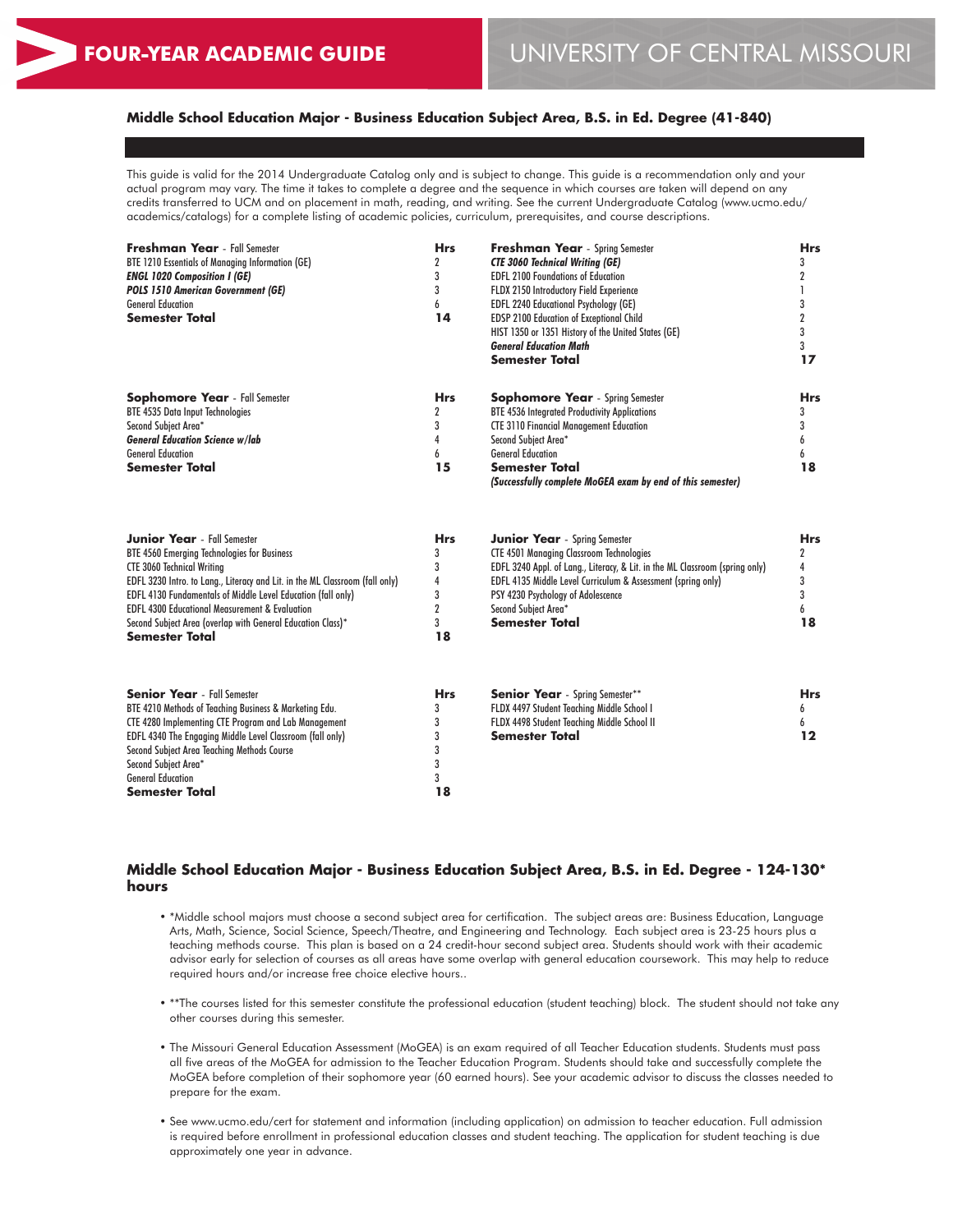# **Middle School Education Major - Engineering and Technology Subject Area, B.S. in Ed. Degree (41- 840)**

This guide is valid for the 2014 Undergraduate Catalog only and is subject to change. This guide is a recommendation only and your actual program may vary. The time it takes to complete a degree and the sequence in which courses are taken will depend on any credits transferred to UCM and on placement in math, reading, and writing. See the current Undergraduate Catalog (www.ucmo.edu/ academics/catalogs) for a complete listing of academic policies, curriculum, prerequisites, and course descriptions.

| Freshman Year - Fall Semester<br><b>ENGL 1020 Composition I (GE)</b><br><b>POLS 1510 American Government (GE)</b><br><b>CTE Major Area Elective (CTE 2000 recommended for overlap</b><br>with general education Managing Information)*<br><b>General Education</b><br><b>Semester Total</b>                                             | <b>Hrs</b><br>3<br>3<br>3<br>6<br>15                   | <b>Freshman Year</b> - Spring Semester<br><b>CTE Major Area Elective*</b><br><b>EDFL 2100 Foundations of Education</b><br>FLDX 2150 Introductory Field Experience<br>EDFL 2240 Educational Psychology (GE)<br>EDSP 2100 Education of Exceptional Child<br><b>ENGL 1030 Composition II or CTE 3060 Technical Writing (GE)</b><br><b>General Education Math</b><br><b>Semester Total</b> | <b>Hrs</b><br>3<br>2<br>3<br>2<br>3<br>3<br>17 |
|-----------------------------------------------------------------------------------------------------------------------------------------------------------------------------------------------------------------------------------------------------------------------------------------------------------------------------------------|--------------------------------------------------------|----------------------------------------------------------------------------------------------------------------------------------------------------------------------------------------------------------------------------------------------------------------------------------------------------------------------------------------------------------------------------------------|------------------------------------------------|
| <b>Sophomore Year</b> - Fall Semester<br><b>CTE Major Area Elective*</b><br>HIST 1350 or 1351 History of the United States (GE)<br><b>General Education Science w/lab</b><br>Second Subject Area**<br>Second Subject Area (overlap with General Education Class)*<br><b>Semester Total</b>                                              | <b>Hrs</b><br>3<br>3<br>4<br>3<br>3<br>16              | <b>Sophomore Year</b> - Spring Semester<br><b>CTE Major Area Elective*</b><br>Second Subject Area**<br><b>General Education</b><br><b>Semester Total</b><br>(Successfully complete MoGEA exam by end of this semester)                                                                                                                                                                 | <b>Hrs</b><br>3<br>6<br>6<br>15                |
| <b>Junior Year</b> - Fall Semester<br>EDFL 3230 Intro. to Lang., Literacy and Lit. in the ML Classroom (fall only)<br>EDFL 4130 Fundamentals of Middle Level Education (fall only)<br><b>EDFL 4300 Educational Measurement &amp; Evaluation</b><br><b>CTE Major Area Elective*</b><br><b>General Education</b><br><b>Semester Total</b> | <b>Hrs</b><br>4<br>3<br>$\overline{2}$<br>3<br>3<br>15 | <b>Junior Year</b> - Spring Semester<br>EDFL 3240 Appl. of Lang., Literacy, & Lit. in the ML Classroom (spring only)<br>EDFL 4135 Middle Level Curriculum & Assessment (spring only)<br>PSY 4230 Psychology of Adolescence<br><b>CTE Major Area Elective*</b><br>Second Subject Area**<br><b>Semester Total</b>                                                                        | <b>Hrs</b><br>4<br>3<br>3<br>3<br>3<br>16      |
| <b>Senior Year</b> - Fall Semester<br><b>CTE 4125 Methods of Teaching Problem-based Learning</b><br>EDFL 4340 The Engaging Middle Level Classroom (fall only)<br><b>CTE Major Area Elective*</b><br>Second Subject Area**<br><b>General Education</b><br>Semester Total                                                                 | <b>Hrs</b><br>3<br>2<br>3<br>6<br>3<br>15              | <b>Senior Year</b> - Spring Semester***<br>FLDX 4497 Student Teaching Middle School I<br>FLDX 4498 Student Teaching Middle School II<br><b>Semester Total</b>                                                                                                                                                                                                                          | <b>Hrs</b><br>6<br>6<br>$12 \,$                |

# **Middle School Education Major - Engineering and Technology Subject Area, B.S. in Ed. Degree - 121 hours**

- \*Twenty-one hours of CTE Major Area Electives are required. Students should work with their program coordinator for course recommendations.
- \*\*Middle school majors must choose a second subject area for certification. The subject areas are: Business Education, Language Arts, Math, Science, Social Science, Speech/Theatre, and Engineering and Technology. Each subject area is 23-25 hours plus a teaching methods course. This plan is based on a 24 credit-hour second subject area. Students should work with their academic advisor early for selection of courses as all areas have some overlap with general education coursework. This may help to reduce required hours and/or increase free choice elective hours..
- \*\*\*The courses listed for this semester constitute the professional education (student teaching) block. The student should not take any other courses during this semester.
- The Missouri General Education Assessment (MoGEA) is an exam required of all Teacher Education students. Students must pass all five areas of the MoGEA for admission to the Teacher Education Program. Students should take and successfully complete the MoGEA before completion of their sophomore year (60 earned hours). See your academic advisor to discuss the classes needed to prepare for the exam.
- See www.ucmo.edu/cert for statement and information (including application) on admission to teacher education. Full admission is required before enrollment in professional education classes and student teaching. The application for student teaching is due approximately one year in advance.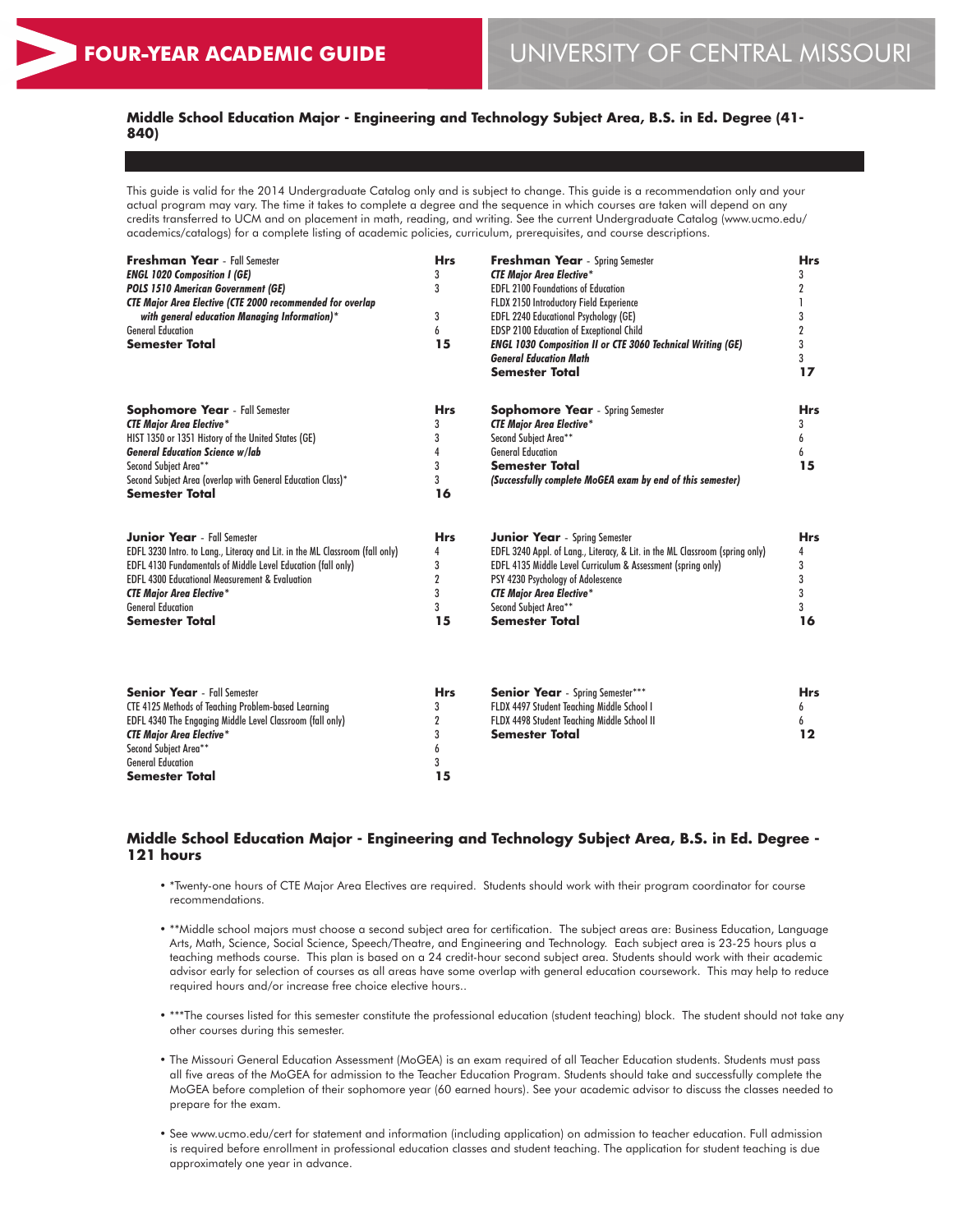# **Middle School Education Major - Language Arts Subject Area, B.S. in Ed. Degree (41-840)**

This guide is valid for the 2014 Undergraduate Catalog only and is subject to change. This guide is a recommendation only and your actual program may vary. The time it takes to complete a degree and the sequence in which courses are taken will depend on any credits transferred to UCM and on placement in math, reading, and writing. See the current Undergraduate Catalog (www.ucmo.edu/ academics/catalogs) for a complete listing of academic policies, curriculum, prerequisites, and course descriptions.

| <b>Freshman Year</b> - Fall Semester<br><b>ENGL 1020 Composition I (GE)</b><br><b>POLS 1510 American Government (GE)</b><br><b>General Education Math</b><br><b>General Education</b><br><b>Semester Total</b>                                                                                                                                                                                            | <b>Hrs</b><br>3<br>3<br>3<br>6<br>15              | <b>Freshman Year</b> - Spring Semester<br><b>EDFL 2100 Foundations of Education</b><br>FLDX 2150 Introductory Field Experience<br><b>EDFL 2240 Educational Psychology (GE)</b><br><b>EDSP 2100 Education of Exceptional Child</b><br><b>ENGL 1030 Composition II</b><br>HIST 1350 or 1351 History of the United States (GE)<br><b>General Education Managing Information</b><br><b>Semester Total</b> | <b>Hrs</b><br>$\mathbf 2$<br>3<br>$\boldsymbol{2}$<br>3<br>3<br>$2 - 3$<br>$16 - 17$ |
|-----------------------------------------------------------------------------------------------------------------------------------------------------------------------------------------------------------------------------------------------------------------------------------------------------------------------------------------------------------------------------------------------------------|---------------------------------------------------|-------------------------------------------------------------------------------------------------------------------------------------------------------------------------------------------------------------------------------------------------------------------------------------------------------------------------------------------------------------------------------------------------------|--------------------------------------------------------------------------------------|
| <b>Sophomore Year</b> - Fall Semester<br>Language Arts Subject Area Electives*<br>Second Subject Area** (overlap with general education)<br><b>General Education Science w/lab</b><br><b>General Education</b><br><b>Semester Total</b>                                                                                                                                                                   | <b>Hrs</b><br>3<br>4<br>3<br>14                   | <b>Sophomore Year</b> - Spring Semester<br>Second Subject Area**<br>ENGL 2200, 2205, 2210, 2215, or 2220 (GE)<br><b>General Education</b><br><b>Semester Total</b><br>(Successfully complete MoGEA exam by end of this semester)                                                                                                                                                                      | <b>Hrs</b><br>3<br>3<br>15                                                           |
| <b>Junior Year</b> - Fall Semester<br>EDFL 3230 Intro. to Lang., Literacy and Lit. in the ML Classroom (fall only)<br><b>EDFL 4130 Fundamentals of Middle Level Education (fall only)</b><br><b>EDFL 4300 Educational Measurement &amp; Evaluation</b><br>Second Subject Area**<br>Free Choice Elective (need depends on overlap between major<br>choices and general education)<br><b>Semester Total</b> | <b>Hrs</b><br>4<br>3<br>$\overline{2}$<br>h<br>16 | <b>Junior Year</b> - Spring Semester<br>EDFL 3240 Appl. of Lang., Literacy, & Lit. in the ML Classroom (spring only)<br>EDFL 4135 Middle Level Curriculum & Assessment (spring only)<br>EDFL 4230 Response to Intervention for ML English LA<br>PSY 4230 Psychology of Adolescence<br><b>Free Choice Electives</b><br><b>Semester Total</b>                                                           | <b>Hrs</b><br>4<br>3<br>4<br>3<br>$\overline{2}$<br>16                               |
| <b>Senior Year</b> - Fall Semester<br>EDFL 4235 Methods of Teaching Middle Level English LA<br><b>EDFL 4240 Teaching English Language Arts</b><br>EDFL 4340 The Engaging Middle Level Classroom (fall only)<br>Second Subject Area*<br><b>Semester Total</b>                                                                                                                                              | <b>Hrs</b><br>3<br>4<br>3<br>6<br>16              | <b>Senior Year</b> - Spring Semester***<br>FLDX 4497 Student Teaching Middle School I<br>FLDX 4498 Student Teaching Middle School II<br><b>Semester Total</b>                                                                                                                                                                                                                                         | <b>Hrs</b><br>6<br>12                                                                |

#### **Middle School Education Major - Language Arts Subject Area, B.S. in Ed. Degree - 120 hours**

- \*The department recommends ENGL 3110 and/or ENGL 4840 for the Language Arts Subject Area Electives. If both classes are selected, the two hours of Free Choice Electives in the junior year (spring) are not needed.
- \*\*Middle school majors must choose a second subject area for certification. The subject areas are: Business Education, Language Arts, Math, Science, Social Science, Speech/Theatre, and Engineering and Technology. Each subject area is 23-25 hours plus a teaching methods course. This plan is based on a 24 credit-hour second subject area. Students should work with their academic advisor early for selection of courses as all areas have some overlap with general education coursework. This may help to reduce required hours and/or increase free choice elective hours..
- \*\*\*The courses listed for this semester constitute the professional education (student teaching) block. The student should not take any other courses during this semester.
- The Missouri General Education Assessment (MoGEA) is an exam required of all Teacher Education students. Students must pass all five areas of the MoGEA for admission to the Teacher Education Program. Students should take and successfully complete the MoGEA before completion of their sophomore year (60 earned hours). See your academic advisor to discuss the classes needed to prepare for the exam.
- See www.ucmo.edu/cert for statement and information (including application) on admission to teacher education. Full admission is required before enrollment in professional education classes and student teaching. The application for student teaching is due approximately one year in advance.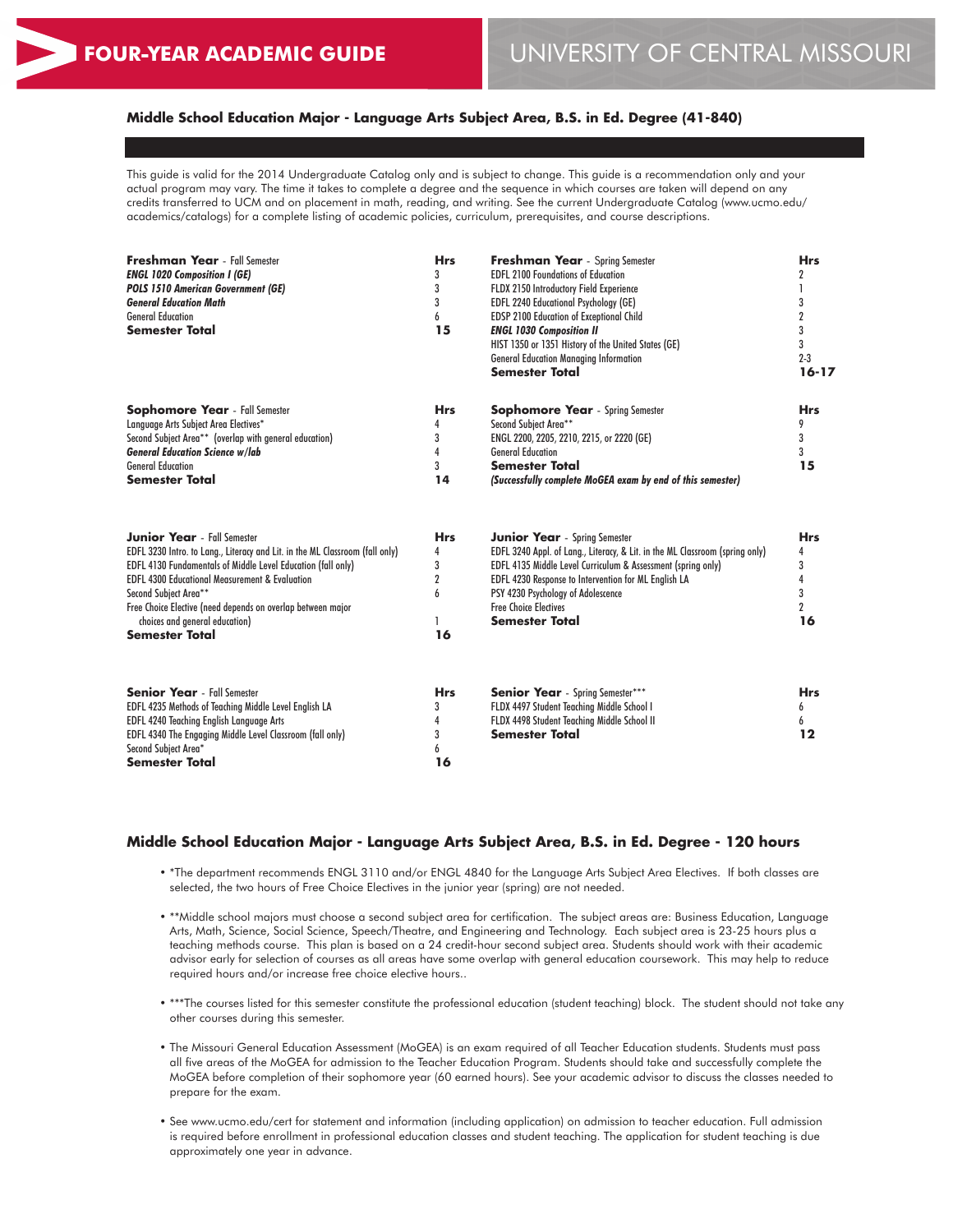### **Middle School Education Major - Math Subject Area, B.S. in Ed. Degree (41-840)**

This guide is valid for the 2014 Undergraduate Catalog only and is subject to change. This guide is a recommendation only and your actual program may vary. The time it takes to complete a degree and the sequence in which courses are taken will depend on any credits transferred to UCM and on placement in math, reading, and writing. See the current Undergraduate Catalog (www.ucmo.edu/ academics/catalogs) for a complete listing of academic policies, curriculum, prerequisites, and course descriptions.

| <b>Freshman Year</b> - Fall Semester<br><b>ENGL 1020 Composition I (GE)</b><br>MATH 1620 Contemporary Math (GE)*<br><b>POLS 1510 American Government (GE)</b><br><b>General Education</b><br><b>Semester Total</b>                                                                           | <b>Hrs</b><br>3<br>3<br>3<br>6<br>15 | <b>Freshman Year</b> - Spring Semester<br><b>EDFL 2100 Foundations of Education</b><br>FLDX 2150 Introductory Field Experience<br>EDFL 2240 Educational Psychology (GE)<br>EDSP 2100 Education of Exceptional Child<br><b>ENGL 1030 Composition II or CTE 3060 Technical Writing (GE)</b><br>HIST 1350 or 1351 History of the United States (GE)<br><b>General Education Managing Information</b><br><b>Semester Total</b> | <b>Hrs</b><br>2<br>1<br>3<br>$\overline{2}$<br>3<br>3<br>$2 - 3$<br>$16 - 17$ |
|----------------------------------------------------------------------------------------------------------------------------------------------------------------------------------------------------------------------------------------------------------------------------------------------|--------------------------------------|----------------------------------------------------------------------------------------------------------------------------------------------------------------------------------------------------------------------------------------------------------------------------------------------------------------------------------------------------------------------------------------------------------------------------|-------------------------------------------------------------------------------|
| <b>Sophomore Year</b> - Fall Semester<br>MATH 2821 Elements of Algebra*<br>Second Subject Area**<br>General Education Science with a Laboratory<br><b>General Education</b><br><b>Semester Total</b>                                                                                         | <b>Hrs</b><br>3<br>6<br>4<br>3<br>16 | <b>Sophomore Year</b> - Spring Semester<br><b>EDFL 4300 Educational Measurement &amp; Evaluation</b><br>MATH 2822 Elements of Geometry*<br>Second Subject Area**<br><b>General Education</b><br><b>Semester Total</b><br>(Successfully complete MoGEA exam by end of this semester)                                                                                                                                        | <b>Hrs</b><br>$\mathbf 2$<br>3<br>6<br>17                                     |
| <b>Junior Year</b> - Fall Semester<br>EDFL 3230 Intro. to Lang., Literacy and Lit. in the ML Classroom (fall only)<br><b>EDFL 4130 Fundamentals of Middle Level Education (fall only)</b><br>MATH 2823 Introduction to Infinite Processes*<br>Second Subiect Area**<br><b>Semester Total</b> | <b>Hrs</b><br>4<br>3<br>5<br>3<br>15 | <b>Junior Year</b> - Spring Semester<br>EDFL 3240 Appl. of Lang., Literacy, & Lit. in the ML Classroom (spring only)<br>EDFL 4135 Middle Level Curriculum & Assessment (spring only)<br>PSY 4230 Psychology of Adolescence<br>MATH 3800 Intro. Teaching Elementary and MS Math*<br>MATH 3802 Concepts and Methods Middle School Math*<br>MATH 4851 Probability and Statistics Mid/HS Math*<br><b>Semester Total</b>        | <b>Hrs</b><br>4<br>3<br>3<br>$\overline{2}$<br>3<br>3<br>18                   |
| <b>Senior Year</b> - Fall Semester<br>EDFL 4340 The Engaging Middle Level Classroom (fall only)<br>MATH 3840 Strategies for Teaching Middle School Math*<br>Second Subject Area (overlap with General Education Class)**<br><b>Second Subject Area</b><br>Semester Total                     | <b>Hrs</b><br>3<br>3<br>3<br>3<br>12 | <b>Senior Year</b> - Spring Semester**<br>FLDX 4497 Student Teaching Middle School I<br>FLDX 4498 Student Teaching Middle School II<br><b>Semester Total</b>                                                                                                                                                                                                                                                               | <b>Hrs</b><br>6<br>6<br>$12 \$                                                |

#### **Middle School Education Major - Math Subject Area, B.S. in Ed. Degree - 120-124 hours**

- \*Math subject area courses should be taken in the order listed to graduate in four years.
- \*\*Middle school majors must choose a second subject area for certification. The subject areas are: Business Education, Language Arts, Math, Science, Social Science, Speech/Theatre, and Engineering and Technology. Each subject area is 23-25 hours plus a teaching methods course. This plan is based on a 24 credit-hour second subject area. Students should work with their academic advisor early for selection of courses as all areas have some overlap with general education coursework. This may help to reduce required hours and/or increase free choice elective hours..
- \*\*The courses listed for this semester constitute the professional education (student teaching) block. The student should not take any other courses during this semester.
- The Missouri General Education Assessment (MoGEA) is an exam required of all Teacher Education students. Students must pass all five areas of the MoGEA for admission to the Teacher Education Program. Students should take and successfully complete the MoGEA before completion of their sophomore year (60 earned hours). See your academic advisor to discuss the classes needed to prepare for the exam.
- See www.ucmo.edu/cert for statement and information (including application) on admission to teacher education. Full admission is required before enrollment in professional education classes and student teaching. The application for student teaching is due approximately one year in advance.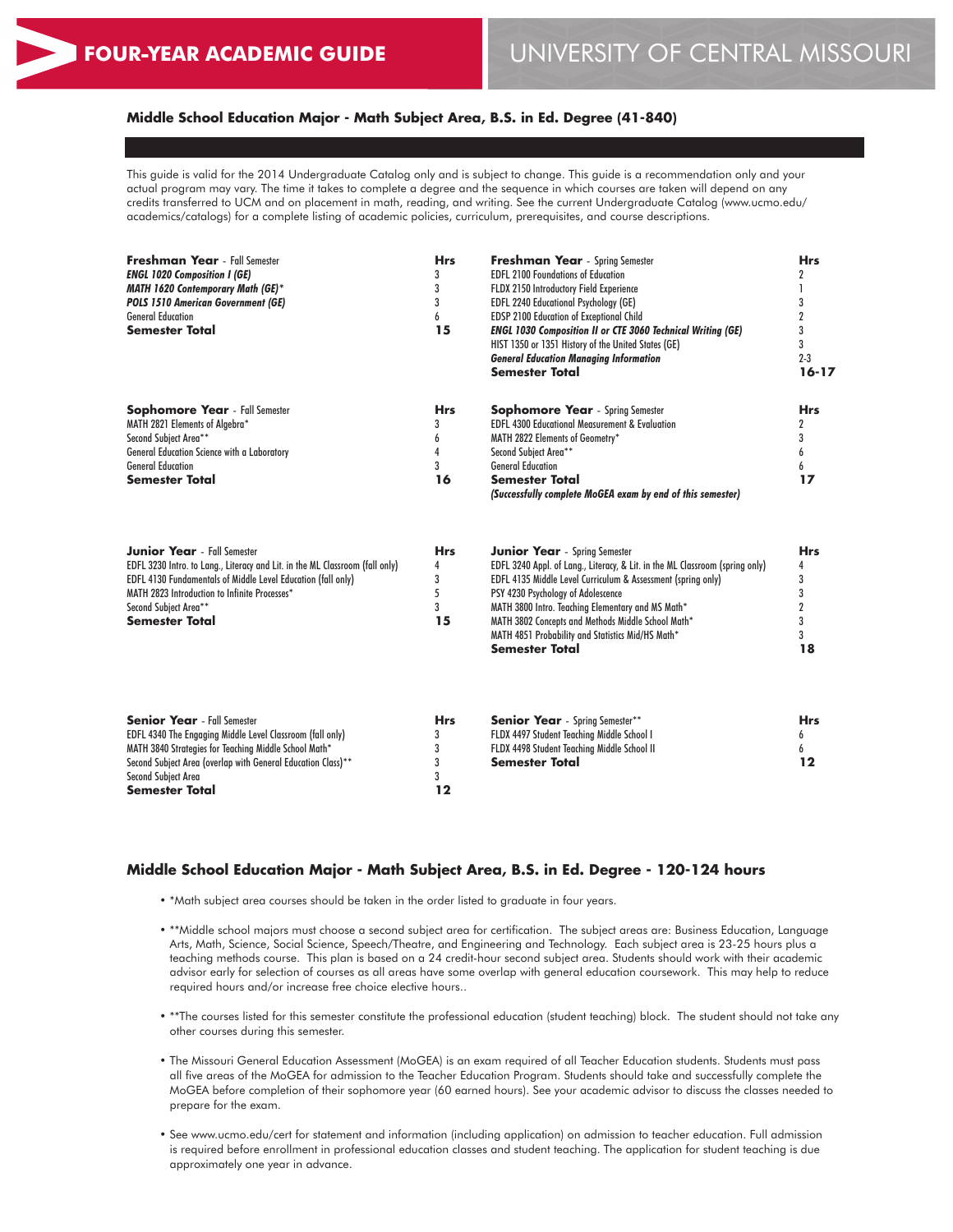# **Middle School Education Major - Science Subject Area, B.S. in Ed. Degree (41-840)**

This guide is valid for the 2014 Undergraduate Catalog only and is subject to change. This guide is a recommendation only and your actual program may vary. The time it takes to complete a degree and the sequence in which courses are taken will depend on any credits transferred to UCM and on placement in math, reading, and writing. See the current Undergraduate Catalog (www.ucmo.edu/ academics/catalogs) for a complete listing of academic policies, curriculum, prerequisites, and course descriptions.

| <b>Freshman Year</b> - Fall Semester<br>Any BIOL, CHEM, EASC, PHYS Course listed in General Education<br><b>ENGL 1020 Composition I (GE)</b><br><b>POLS 1510 American Government (GE)</b><br><b>General Education Math</b><br><b>Semester Total</b>                                                                                          |                                                        | <b>Hrs</b><br>3<br>3<br>3<br>6<br>15                                                                                                                                                                                                                                                                             | <b>Freshman Year</b> - Spring Semester<br>Any BIOL, CHEM, EASC, PHYS Course with a lab listed in General Education<br><b>EDFL 2100 Foundations of Education</b><br>FLDX 2150 Introductory Field Experience<br>EDFL 2240 Educational Psychology (GE)<br><b>EDSP 2100 Education of Exceptional Child</b><br><b>ENGL 1030 Composition II or CTE 3060 Technical Writing (GE)</b><br><b>General Education Communication</b><br><b>Semester Total</b> |  |
|----------------------------------------------------------------------------------------------------------------------------------------------------------------------------------------------------------------------------------------------------------------------------------------------------------------------------------------------|--------------------------------------------------------|------------------------------------------------------------------------------------------------------------------------------------------------------------------------------------------------------------------------------------------------------------------------------------------------------------------|-------------------------------------------------------------------------------------------------------------------------------------------------------------------------------------------------------------------------------------------------------------------------------------------------------------------------------------------------------------------------------------------------------------------------------------------------|--|
| <b>Sophomore Year</b> - Fall Semester<br>HIST 1350 or 1351 History of the United States (GE)<br><b>General Education</b><br><b>Semester Total</b>                                                                                                                                                                                            | <b>Hrs</b><br>3<br>$\mathbf{1}$<br>14                  | <b>Sophomore Year</b> - Spring Semester<br>Second Subject Area*<br>Any BIOL, CHEM, EASC, PHYS Courses<br><b>Semester Total</b><br>(Successfully complete MoGEA exam by end of this semester)                                                                                                                     | <b>Hrs</b><br>6<br>6<br>15                                                                                                                                                                                                                                                                                                                                                                                                                      |  |
| <b>Junior Year</b> - Fall Semester<br>Any BIOL, CHEM, EASC, PHYS Course<br>EDFL 3230 Intro. to Lang., Literacy and Lit. in the ML Classroom (fall only)<br><b>EDFL 4130 Fundamentals of Middle Level Education (fall only)</b><br><b>EDFL 4300 Educational Measurement &amp; Evaluation</b><br>Second Subject Area*<br><b>Semester Total</b> | <b>Hrs</b><br>4<br>4<br>3<br>$\overline{2}$<br>3<br>16 | <b>Junior Year</b> - Spring Semester<br>Any BIOL, CHEM, EASC, PHYS Course<br>EDFL 3240 Appl. of Lang., Literacy, & Lit. in the ML Classroom (spring only)<br>EDFL 4135 Middle Level Curriculum & Assessment (spring only)<br>PSY 4230 Psychology of Adolescence<br>Second Subject Area*<br><b>Semester Total</b> | <b>Hrs</b><br>4<br>4<br>3<br>3<br>3<br>16                                                                                                                                                                                                                                                                                                                                                                                                       |  |
| <b>Senior Year</b> - Fall Semester<br>EDFL 4340 The Engaging Middle Level Classroom (fall only)<br>STCH 4050 Science Teaching Methods<br><b>Second Subject Area</b><br>Free Choice Elective (hours needed will depend on major<br>choices and possible overlap with general education)<br><b>Semester Total</b>                              | <b>Hrs</b><br>3<br>3<br>9<br>15                        | <b>Senior Year</b> - Spring Semester**<br>FLDX 4497 Student Teaching Middle School I<br>FLDX 4498 Student Teaching Middle School II<br><b>Semester Total</b>                                                                                                                                                     | <b>Hrs</b><br>6<br>6<br>12                                                                                                                                                                                                                                                                                                                                                                                                                      |  |

## **Middle School Education Major - Science Subject Area, B.S. in Ed. Degree - 122 hours**

- \*Middle school majors must choose a second subject area for certification. The subject areas are: Business Education, Language Arts, Math, Science, Social Science, Speech/Theatre, and Engineering and Technology. Each subject area is 23-25 hours plus a teaching methods course. This plan is based on a 24 credit-hour second subject area. Students should work with their academic advisor early for selection of courses as all areas have some overlap with general education coursework. This may help to reduce required hours and/or increase free choice elective hours..
- \*\*The courses listed for this semester constitute the professional education (student teaching) block. The student should not take any other courses during this semester.
- The Missouri General Education Assessment (MoGEA) is an exam required of all Teacher Education students. Students must pass all five areas of the MoGEA for admission to the Teacher Education Program. Students should take and successfully complete the MoGEA before completion of their sophomore year (60 earned hours). See your academic advisor to discuss the classes needed to prepare for the exam.
- See www.ucmo.edu/cert for statement and information (including application) on admission to teacher education. Full admission is required before enrollment in professional education classes and student teaching. The application for student teaching is due approximately one year in advance.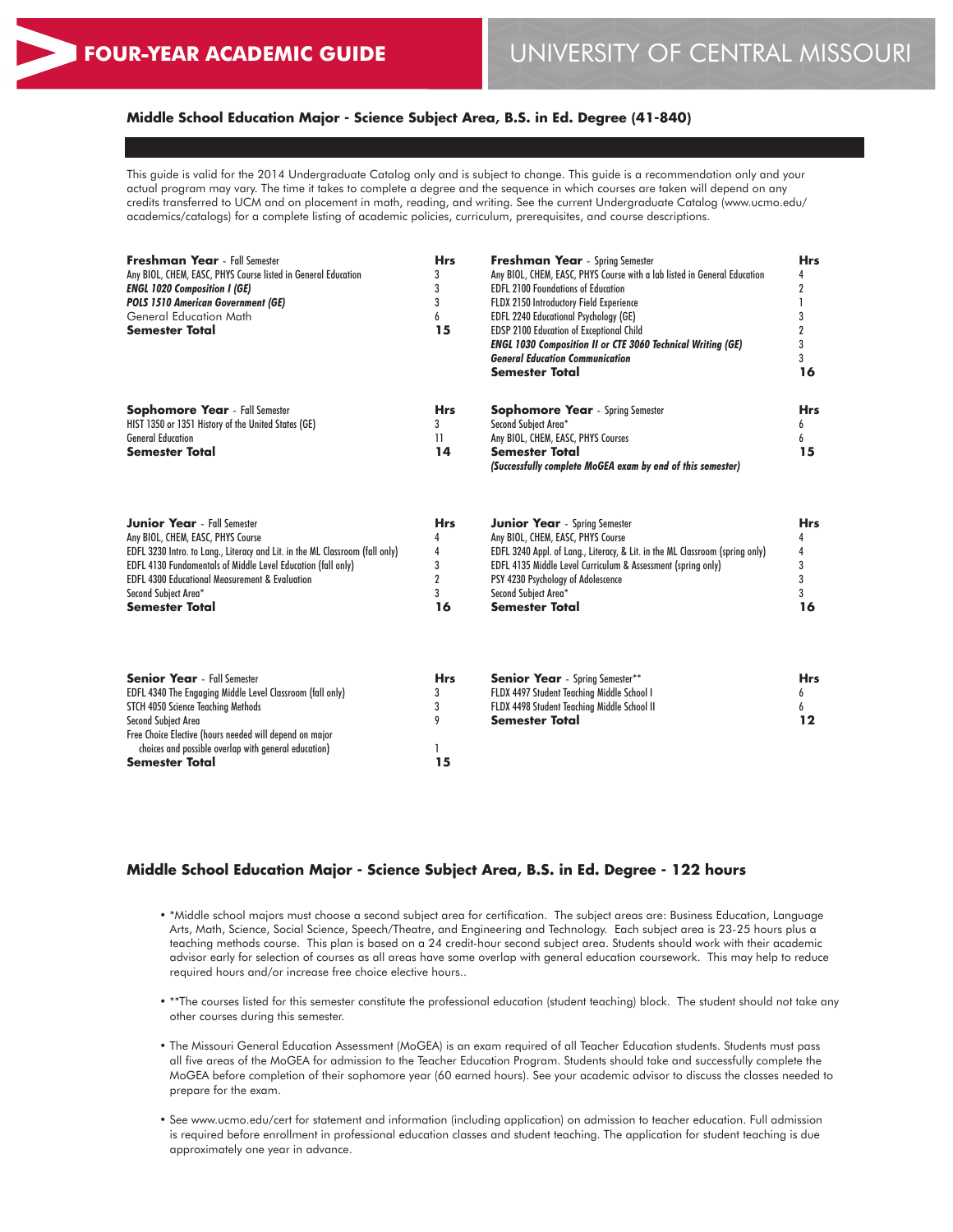# **Middle School Education Major - Social Science Subject Area, B.S. in Ed. Degree (41-840)**

This guide is valid for the 2014 Undergraduate Catalog only and is subject to change. This guide is a recommendation only and your actual program may vary. The time it takes to complete a degree and the sequence in which courses are taken will depend on any credits transferred to UCM and on placement in math, reading, and writing. See the current Undergraduate Catalog (www.ucmo.edu/ academics/catalogs) for a complete listing of academic policies, curriculum, prerequisites, and course descriptions.

| <b>Freshman Year</b> - Fall Semester<br><b>ENGL 1020 Composition I (GE)</b><br><b>POLS 1510 American Government (GE)</b><br><b>General Education Math</b><br><b>General Education</b><br><b>Semester Total</b>                                                                                                                                                                                                                  | <b>Hrs</b><br>3<br>3<br>3<br>6<br>15                   | <b>Freshman Year</b> - Spring Semester<br><b>EDFL 2100 Foundations of Education</b><br>FLDX 2150 Introductory Field Experience<br><b>EDFL 2240 Educational Psychology (GE)</b><br>EDSP 2100 Education of Exceptional Child<br><b>ENGL 1030 Composition II or CTE 3060 Technical Writing (GE)</b><br>HIST 1350 or 1351 History of the United States (GE)<br><b>General Education Managing Information</b><br><b>Semester Total</b> | <b>Hrs</b><br>2<br>3<br>$\mathbf{2}$<br>3<br>3<br>$2 - 3$<br>$16 - 17$ |
|---------------------------------------------------------------------------------------------------------------------------------------------------------------------------------------------------------------------------------------------------------------------------------------------------------------------------------------------------------------------------------------------------------------------------------|--------------------------------------------------------|-----------------------------------------------------------------------------------------------------------------------------------------------------------------------------------------------------------------------------------------------------------------------------------------------------------------------------------------------------------------------------------------------------------------------------------|------------------------------------------------------------------------|
| <b>Sophomore Year</b> - Fall Semester<br>Any ANTH, ECON, GEOG, HIST, POLS, or SOC class from the<br><b>Engagement category in General Education</b><br>Second Subject Area*<br><b>General Education Science w/lab</b><br><b>General Education</b><br><b>Semester Total</b>                                                                                                                                                      | <b>Hrs</b><br>3<br>3<br>4<br>5<br>15                   | <b>Sophomore Year</b> - Spring Semester<br>Any ANTH, ECON, GEOG, HIST, POLS, or SOC class<br>Second Subject Area*<br><b>General Education</b><br><b>Semester Total</b><br>(Successfully complete MoGEA exam by end of this semester)                                                                                                                                                                                              | <b>Hrs</b><br>h<br>6<br>3<br>15                                        |
| <b>Junior Year</b> - Fall Semester<br>Any ANTH, ECON, GEOG, HIST, POLS, or SOC class<br>EDFL 3230 Intro. to Lang., Literacy and Lit. in the ML Classroom (fall only)<br><b>EDFL 4130 Fundamentals of Middle Level Education (fall only)</b><br><b>EDFL 4300 Educational Measurement &amp; Evaluation</b><br>Second Subject Area (overlap with General Education Class)*<br><b>Free Choice Elective</b><br><b>Semester Total</b> | <b>Hrs</b><br>3<br>4<br>3<br>$\overline{2}$<br>3<br>16 | <b>Junior Year</b> - Spring Semester<br>Any ANTH, ECON, GEOG, HIST, POLS, or SOC class<br>EDFL 3240 Appl. of Lang., Literacy, & Lit. in the ML Classroom (spring only)<br>EDFL 4135 Middle Level Curriculum & Assessment (spring only)<br>PSY 4230 Psychology of Adolescence<br>Second Subject Area*<br><b>Semester Total</b>                                                                                                     | <b>Hrs</b><br>3<br>4<br>3<br>3<br>3<br>16                              |
| <b>Senior Year</b> - Fall Semester<br><b>ECEL 3420 Teaching Social Studies &amp; Economics Elem. School</b><br>EDFL 4340 The Engaging Middle Level Classroom (fall only)<br>Second Subject Area*<br>Semester Total                                                                                                                                                                                                              | <b>Hrs</b><br>3<br>3<br>9<br>15                        | <b>Senior Year</b> - Spring Semester**<br>FLDX 4497 Student Teaching Middle School I<br>FLDX 4498 Student Teaching Middle School II<br><b>Semester Total</b>                                                                                                                                                                                                                                                                      | <b>Hrs</b><br>6<br>6<br>12                                             |

#### **Middle School Education Major - Social Science Subject Area, B.S. in Ed. Degree - 120 hours**

- \*Middle school majors must choose a second subject area for certification. The subject areas are: Business Education, Language Arts, Math, Science, Social Science, Speech/Theatre, and Engineering and Technology. Each subject area is 23-25 hours plus a teaching methods course. This plan is based on a 24 credit-hour second subject area. Students should work with their academic advisor early for selection of courses as all areas have some overlap with general education coursework. This may help to reduce required hours and/or increase free choice elective hours..
- \*\*The courses listed for this semester constitute the professional education (student teaching) block. The student should not take any other courses during this semester.
- The Missouri General Education Assessment (MoGEA) is an exam required of all Teacher Education students. Students must pass all five areas of the MoGEA for admission to the Teacher Education Program. Students should take and successfully complete the MoGEA before completion of their sophomore year (60 earned hours). See your academic advisor to discuss the classes needed to prepare for the exam.
- See www.ucmo.edu/cert for statement and information (including application) on admission to teacher education. Full admission is required before enrollment in professional education classes and student teaching. The application for student teaching is due approximately one year in advance.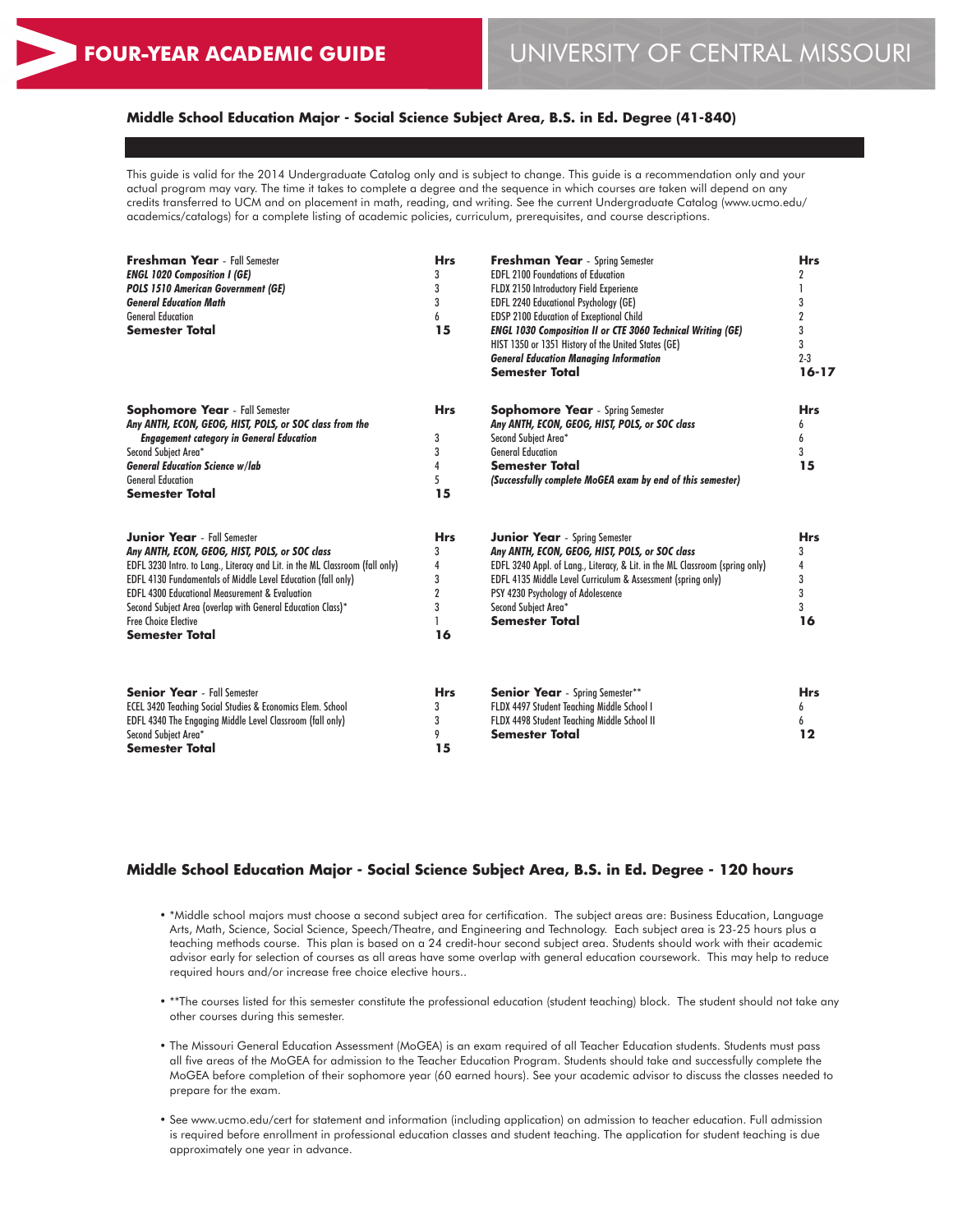# **Middle School Education Major - Speech/Theatre Subject Area, B.S. in Ed. Degree (41-840)**

This guide is valid for the 2014 Undergraduate Catalog only and is subject to change. This guide is a recommendation only and your actual program may vary. The time it takes to complete a degree and the sequence in which courses are taken will depend on any credits transferred to UCM and on placement in math, reading, and writing. See the current Undergraduate Catalog (www.ucmo.edu/ academics/catalogs) for a complete listing of academic policies, curriculum, prerequisites, and course descriptions.

| <b>Freshman Year</b> - Fall Semester<br><b>ENGL 1020 Composition I (GE)</b><br><b>POLS 1510 American Government (GE)</b><br><b>THEA 2400 Discovering Theatre (GE)</b><br><b>General Education</b><br><b>Semester Total</b>                                                                                                                                                  | <b>Hrs</b><br>3<br>3<br>3<br>6<br>15          | Freshman Year - Spring Semester<br><b>EDFL 2100 Foundations of Education</b><br><b>FLDX 2150 Introductory Field Experience</b><br><b>EDFL 2240 Educational Psychology (GE)</b><br><b>EDSP 2100 Education of Exceptional Child</b><br><b>ENGL 1030 Composition II or CTE 3060 Technical Writing (GE)</b><br><b>General Education Math</b><br>Any COMM/THEA Subject Area Class<br><b>Semester Total</b> | <b>Hrs</b><br>2<br>3<br>2<br>3<br>3<br>3<br>17 |
|-----------------------------------------------------------------------------------------------------------------------------------------------------------------------------------------------------------------------------------------------------------------------------------------------------------------------------------------------------------------------------|-----------------------------------------------|-------------------------------------------------------------------------------------------------------------------------------------------------------------------------------------------------------------------------------------------------------------------------------------------------------------------------------------------------------------------------------------------------------|------------------------------------------------|
| <b>Sophomore Year</b> - Fall Semester<br>Any COMM/THEA Subject Area Class<br>EDSP 2100 Education of Exceptional Child<br>HIST 1350 or 1351 History of the United States (GE)<br><b>General Education Science w/lab</b><br><b>General Education</b><br><b>Semester Total</b>                                                                                                 | <b>Hrs</b><br>3<br>3<br>4<br>5<br>15          | <b>Sophomore Year</b> - Spring Semester<br>Any COMM/THEA Subject Area Classes<br>Second Subject Area*<br><b>General Education</b><br><b>Semester Total</b><br>(Successfully complete MoGEA exam by end of this semester)                                                                                                                                                                              | <b>Hrs</b><br>6<br>9<br>3<br>18                |
| <b>Junior Year</b> - Fall Semester<br>Any COMM/THEA Subject Area Class<br>EDFL 3230 Intro. to Lang., Literacy and Lit. in the ML Classroom (fall only)<br>EDFL 4130 Fundamentals of Middle Level Education (fall only)<br><b>EDFL 4300 Educational Measurement &amp; Evaluation</b><br>Second Subject Area (overlap with General Education Class)*<br><b>Semester Total</b> | <b>Hrs</b><br>3<br>4<br>3<br>2<br>3<br>15     | <b>Junior Year</b> - Spring Semester<br>EDFL 3240 Appl. of Lang., Literacy, & Lit. in the ML Classroom (spring only)<br>EDFL 4135 Middle Level Curriculum & Assessment (spring only)<br>PSY 4230 Psychology of Adolescence<br>Any COMM/THEA Subject Area Classes<br><b>Semester Total</b>                                                                                                             | <b>Hrs</b><br>4<br>3<br>3<br>6<br>16           |
| <b>Senior Year</b> - Fall Semester<br>EDFL 4340 The Engaging Middle Level Classroom (fall only)<br>THEA 4984 Methods of Teaching Speech & Theatre<br>Second Subject Area*<br><b>Semester Total</b>                                                                                                                                                                          | <b>Hrs</b><br>3<br>$\overline{2}$<br>12<br>17 | <b>Senior Year</b> - Spring Semester**<br>FLDX 4497 Student Teaching Middle School I<br>FLDX 4498 Student Teaching Middle School II<br><b>Semester Total</b>                                                                                                                                                                                                                                          | <b>Hrs</b><br>6<br>6<br>12                     |

#### **Middle School Education Major - Speech/Theatre Subject Area, B.S. in Ed. Degree - 125 hours**

- \*Middle school majors must choose a second subject area for certification. The subject areas are: Business Education, Language Arts, Math, Science, Social Science, Speech/Theatre, and Engineering and Technology. Each subject area is 23-25 hours plus a teaching methods course. This plan is based on a 24 credit-hour second subject area. Students should work with their academic advisor early for selection of courses as all areas have some overlap with general education coursework. This may help to reduce required hours and/or increase free choice elective hours..
- \*\*The courses listed for this semester constitute the professional education (student teaching) block. The student should not take any other courses during this semester.
- The Missouri General Education Assessment (MoGEA) is an exam required of all Teacher Education students. Students must pass all five areas of the MoGEA for admission to the Teacher Education Program. Students should take and successfully complete the MoGEA before completion of their sophomore year (60 earned hours). See your academic advisor to discuss the classes needed to prepare for the exam.
- See www.ucmo.edu/cert for statement and information (including application) on admission to teacher education. Full admission is required before enrollment in professional education classes and student teaching. The application for student teaching is due approximately one year in advance.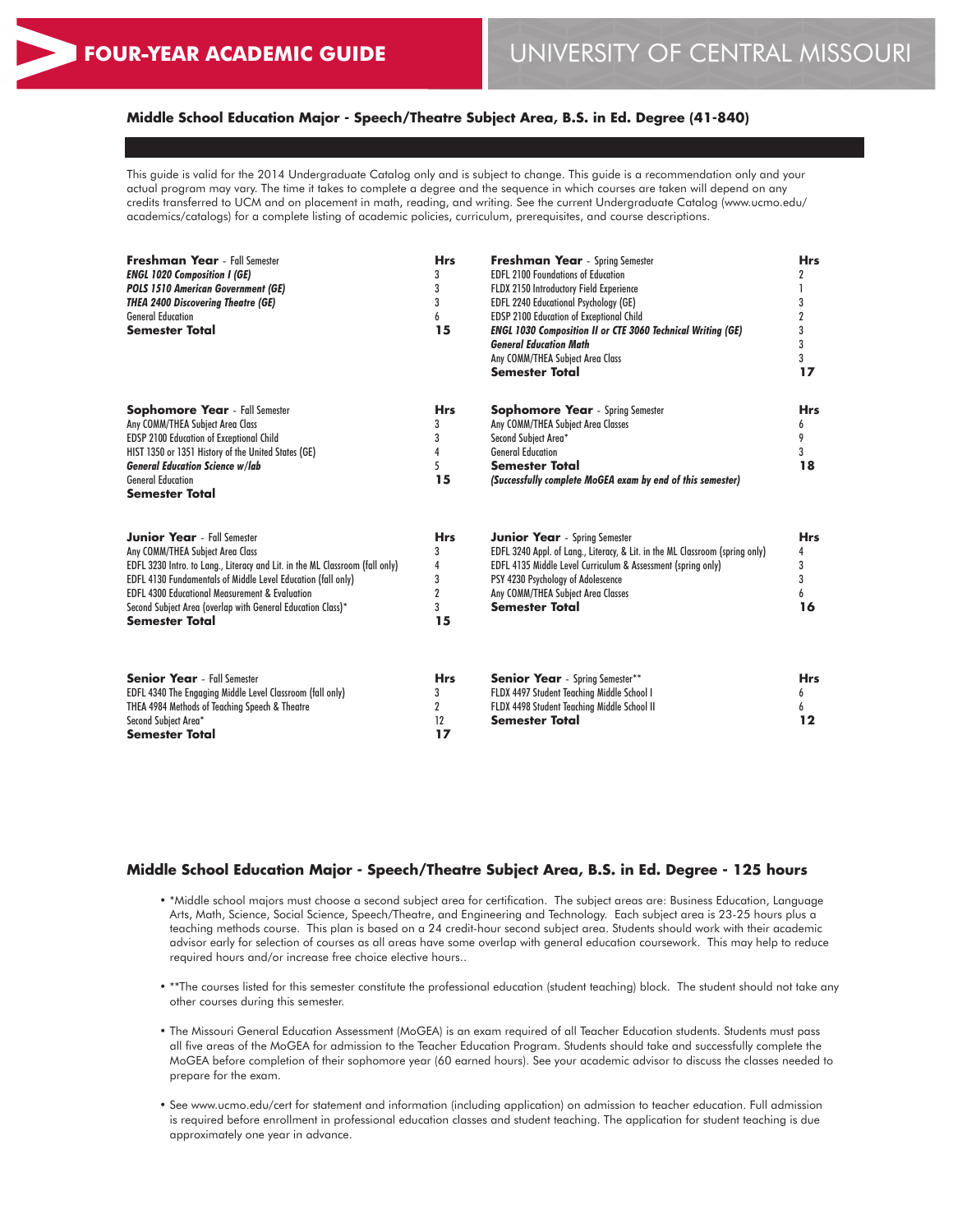# **Modern Languages Major - Area 1: Language and Culture, B.A. Degree (42-01574)**

This guide is valid for the 2014 Undergraduate Catalog only and is subject to change. This guide is a recommendation only and your actual program may vary. The time it takes to complete a degree and the sequence in which courses are taken will depend on any credits transferred to UCM and on placement in math, reading, and writing. See the current Undergraduate Catalog (www.ucmo.edu/ academics/catalogs) for a complete listing of academic policies, curriculum, prerequisites, and course descriptions.

| <b>Freshman Year</b> - Fall Semester<br><b>ENGL 1020 Composition I (GE)</b><br>Intermediate I (FREN, GER, or SPAN)*+<br><b>General Education</b><br><b>Semester Total</b><br>AE 1400 Freshman Seminar** | <b>Hrs</b><br>3<br>3<br>9<br>15 | <b>Freshman Year</b> - Spring Semester<br><b>ENGL 1030 Composition II or CTE 3060 Technical Writing (GE)</b><br>Intermediate II (FREN, GER, or SPAN)*<br><b>General Education</b><br><b>Semester Total</b> | <b>Hrs</b><br>3<br>3<br>9<br>15 |
|---------------------------------------------------------------------------------------------------------------------------------------------------------------------------------------------------------|---------------------------------|------------------------------------------------------------------------------------------------------------------------------------------------------------------------------------------------------------|---------------------------------|
| <b>Sophomore Year</b> - Fall Semester<br>2000/3000 level course (FREN, GER, or SPAN)*<br>3000 level course (FREN, GER, or SPAN)*<br><b>General Education</b><br><b>Semester Total</b>                   | <b>Hrs</b><br>3<br>3<br>9<br>15 | <b>Sophomore Year</b> - Spring Semester<br>3000 level courses (FREN, GER, or SPAN)*<br><b>General Education</b><br><b>Semester Total</b>                                                                   | <b>Hrs</b><br>6<br>9<br>15      |
| <b>Junior Year</b> - Fall Semester<br>3000 level course (FREN, GER, or SPAN)*<br>3000/4000 level course (FREN, GER, or SPAN)*<br><b>Free Choice Electives</b><br><b>Semester Total</b>                  | <b>Hrs</b><br>3<br>3<br>9<br>15 | <b>Junior Year</b> - Spring Semester<br>4000 level courses (FREN, GER, or SPAN)*<br><b>Free Choice Electives</b><br><b>Semester Total</b>                                                                  | <b>Hrs</b><br>6<br>9<br>15      |
| <b>Senior Year</b> - Fall Semester<br>4000 level course (FREN, GER, or SPAN)*<br><b>Free Choice Electives</b><br><b>Semester Total</b>                                                                  | <b>Hrs</b><br>3<br>12<br>15     | <b>Senior Year</b> - Spring Semester<br><b>GISL 4244 Cross-Cultural Cinema</b><br>4000 level course (FREN, GER, or SPAN)*<br><b>Free Choice Electives</b><br>Semester Total                                | <b>Hrs</b><br>3<br>3<br>9<br>15 |

#### **Modern Languages Major - Area 1: Language and Culture, B.A. Degree - 120 hours (114 hours taken on campus plus 6 hours of "validated credit" or "dual credit".)**

- \*All 36 hours of the language requirement must be in the same modern foreign language (French, German, or Spanish).
- +Enrollment in Intermediate I requires completion of 6 hours of credit for Elementary Language I and Elementary Language II or equivalent proficiency. If you received college credit for these classes while in high school (dual credit), these credits will be applied to the major sequence. Students who have taken high school language courses (French, German or Spanish) may enroll beyond the Elementary I level, and may apply for Validated Credit for the class(es) skipped. A student completing Elementary II with a grade of C or higher will earn three credit hours for Elementary I at no tuition charge; a student completing Intermediate I with a grade of C or higher will earn six credit hours for Elementary I and II at no tuition charge.
- \*\*AE 1400 is a free choice elective and is highly recommended for academic success. If AE 1400 is chosen, 1 less hour of free choice electives will be needed.
- ARE YOU PLANNING TO TEACH A MODERN LANGUAGE? If so choose, Area 2 Professional Applications of the Modern Languages major with the Education Concentration (K-12 Certification).
- To satisfy the General Education Assessment (GEA) Policy, students must take the GEA *after* they earn 45 credit hours but *before* earning 75 credit hours. Transfer students who have more than 45 hours earned should take the exam during their second semester at UCM. Students must achieve a passing score of 425 to meet graduation requirements. Students may register for the GEA through MyCentral. Contact UCM Testing Services (HUM 216, 660-543-4919, testingservices@ucmo.edu) for more information.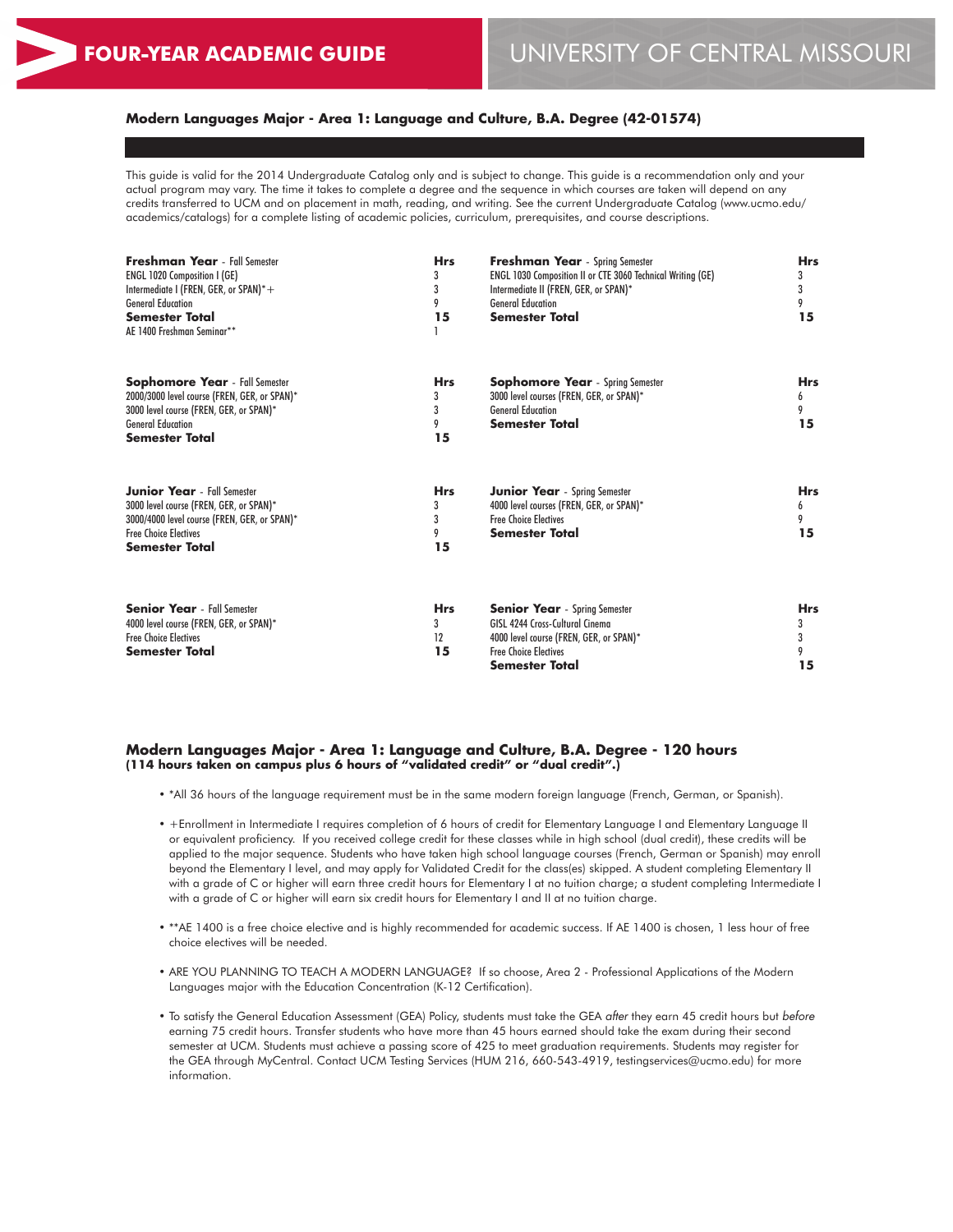# **Modern Languages Major - Area 2: Prof. Apps. - Marketing Concentration, B.A. Degree (42-02574)**

This guide is valid for the 2014 Undergraduate Catalog only and is subject to change. This guide is a recommendation only and your actual program may vary. The time it takes to complete a degree and the sequence in which courses are taken will depend on any credits transferred to UCM and on placement in math, reading, and writing. See the current Undergraduate Catalog (www.ucmo.edu/ academics/catalogs) for a complete listing of academic policies, curriculum, prerequisites, and course descriptions.

| Freshman Year - Fall Semester<br>ENGL 1020 Composition I (GE)<br>Intermediate I (FREN, GER, or SPAN)*+<br><b>General Education</b><br>Semester Total<br>AE 1400 Freshman Seminar**                                                                               | <b>Hrs</b><br>3<br>3<br>9<br>15           | <b>Freshman Year</b> - Spring Semester<br>ENGL 1030 Composition II or CTE 3060 Technical Writing (GE)<br>Intermediate II (FREN, GER, or SPAN)*<br><b>General Education</b><br><b>Semester Total</b>                            | <b>Hrs</b><br>3<br>3<br>9<br>15      |
|------------------------------------------------------------------------------------------------------------------------------------------------------------------------------------------------------------------------------------------------------------------|-------------------------------------------|--------------------------------------------------------------------------------------------------------------------------------------------------------------------------------------------------------------------------------|--------------------------------------|
| <b>Sophomore Year</b> - Fall Semester<br>2000/3000 level course (FREN, GER, or SPAN)*<br>3000 level course (FREN, GER, or SPAN)*<br><b>General Education</b><br><b>Semester Total</b>                                                                            | <b>Hrs</b><br>3<br>3<br>9<br>15           | <b>Sophomore Year</b> - Spring Semester<br>Major Marketing Concentration Elective<br>3000 level courses (FREN, GER, or SPAN)*<br><b>General Education</b><br>Semester Total                                                    | <b>Hrs</b><br>3<br>6<br>6<br>15      |
| <b>Junior Year</b> - Fall Semester<br><b>MKT 3405 Marketing Policy</b><br>Major Marketing Concentration Elective<br>3000 level course (FREN, GER, or SPAN)*<br>3000/4000 level course (FREN, GER, or SPAN)*<br><b>General Education</b><br><b>Semester Total</b> | <b>Hrs</b><br>3<br>3<br>3<br>3<br>3<br>15 | <b>Junior Year</b> - Spring Semester<br><b>MGT 3315 Management of Organizations</b><br><b>MKT 3430 Professional Sales</b><br>4000 level courses (FREN, GER, or SPAN)*<br><b>Free Choice Electives</b><br><b>Semester Total</b> | <b>Hrs</b><br>3<br>3<br>6<br>3<br>15 |
| Summer between Junior & Senior Year -<br><b>Summer Semester</b><br>MKT 3435 Internship in Marketing<br><b>Semester Total</b>                                                                                                                                     | <b>Hrs</b><br>6<br>6                      |                                                                                                                                                                                                                                |                                      |
| <b>Senior Year</b> - Fall Semester<br>Major Marketing Concentration Elective<br><b>MKT 3480 Consumer Behavior</b><br>4000 level course (FREN, GER, or SPAN)*<br><b>Free Choice Elective</b><br>Semester Total                                                    | <b>Hrs</b><br>3<br>3<br>3<br>3<br>12      | <b>Senior Year</b> - Spring Semester<br>GISL 4244 Cross-Cultural Cinema<br>MKT 4460 International Marketing<br>ML 4050 Language in the Professions/Translation<br><b>Free Choice Electives</b><br>Semester Total               | <b>Hrs</b><br>3<br>3<br>3<br>3<br>12 |

# **Modern Languages Major - Area 2: Professional Applications - Marketing Concentration, B.A. Degree - 120 hours**

**(114 hours taken on campus plus 6 hours of "validated credit" or "dual credit".)**

• \*All 33 hours of the language requirement must be in the same modern foreign language (French, German, or Spanish).

- +Enrollment in Intermediate I requires completion of 6 hours of credit for Elementary Language I and Elementary Language II or equivalent proficiency. If you received college credit for these classes while in high school (dual credit), these credits will be applied to the major sequence. Students who have taken high school language courses (French, German or Spanish) may enroll beyond the Elementary I level, and may apply for Validated Credit for the class(es) skipped. A student completing Elementary II with a grade of C or higher will earn three credit hours for Elementary I at no tuition charge; a student completing Intermediate I with a grade of C or higher will earn six credit hours for Elementary I and II at no tuition charge.
- \*\*AE 1400 is a free choice elective and is highly recommended for academic success. If AE 1400 is chosen, 1 less hour of free choice electives will be needed.
- ARE YOU PLANNING TO TEACH A MODERN LANGUAGE? If so choose, Area 2 Professional Applications of the Modern Languages major with the Education Concentration (K-12 Certification).
- To satisfy the General Education Assessment (GEA) Policy, students must take the GEA *after* they earn 45 credit hours but *before* earning 75 credit hours. Transfer students who have more than 45 hours earned should take the exam during their second semester at UCM. Students must achieve a passing score of 425 to meet graduation requirements. Students may register for the GEA through MyCentral. Contact UCM Testing Services (HUM 216, 660-543-4919, testingservices@ucmo.edu) for more information.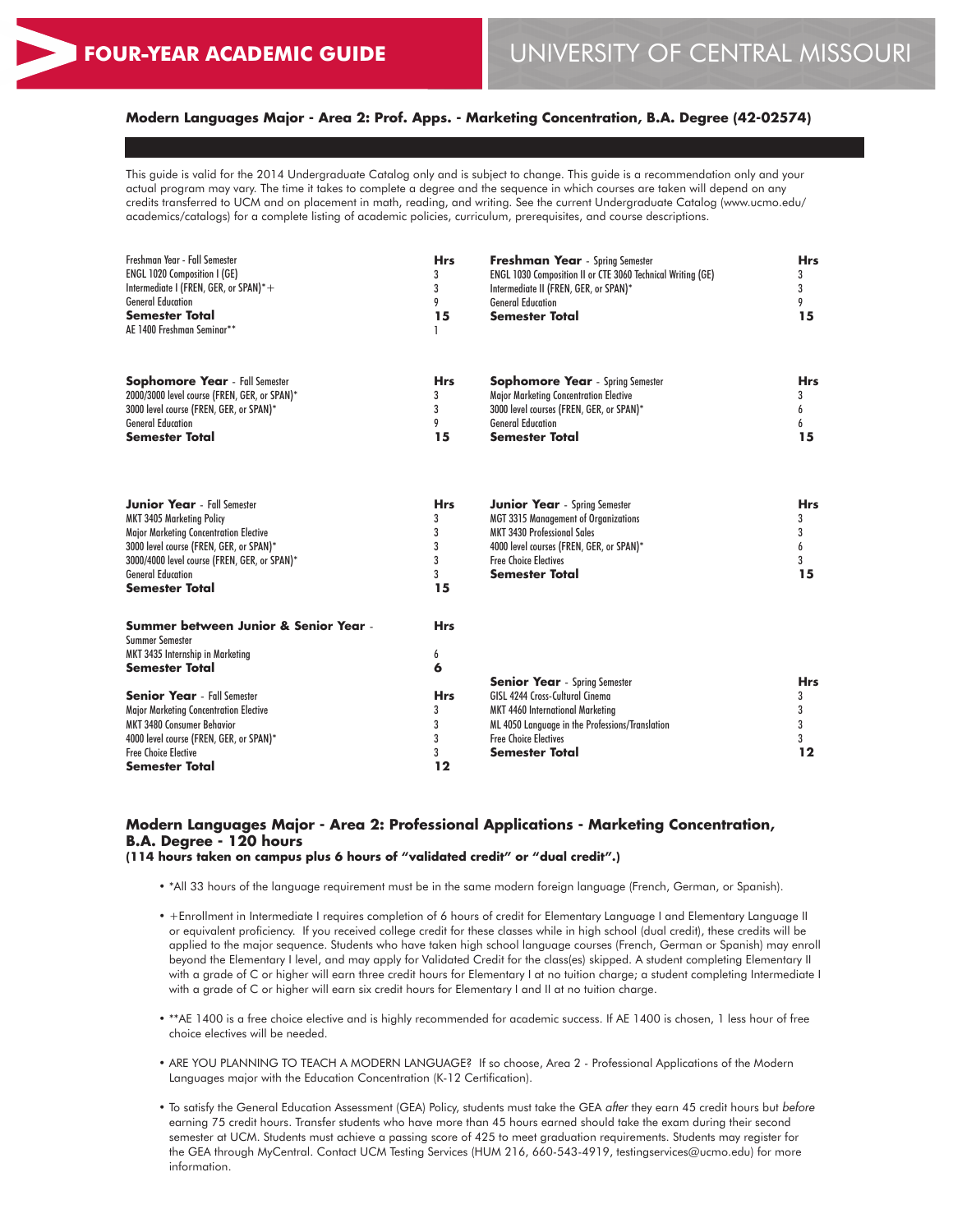# **Modern Languages Major - Area 2: Prof. Apps. - Criminal Justice Concentration, B.A. Degree (42- 02574)**

This guide is valid for the 2014 Undergraduate Catalog only and is subject to change. This guide is a recommendation only and your actual program may vary. The time it takes to complete a degree and the sequence in which courses are taken will depend on any credits transferred to UCM and on placement in math, reading, and writing. See the current Undergraduate Catalog (www.ucmo.edu/ academics/catalogs) for a complete listing of academic policies, curriculum, prerequisites, and course descriptions.

| <b>Freshman Year</b> - Fall Semester<br>CJ 1000 Introduction to Criminal Justice (GE)<br><b>ENGL 1020 Composition I (GE)</b><br>Intermediate I (FREN, GER, or SPAN)*+<br><b>General Education</b><br><b>Semester Total</b><br>AE 1400 Freshman Seminar** | <b>Hrs</b><br>3<br>3<br>3<br>6<br>15 | Freshman Year - Spring Semester<br>CJ 2315 The Criminal Court System<br>ENGL 1030 Composition II or CTE 3060 Technical Writing (GE)<br>Intermediate II (FREN, GER, or SPAN)*<br><b>General Education</b><br><b>Semester Total</b> | <b>Hrs</b><br>3<br>3<br>3<br>6<br>15 |
|----------------------------------------------------------------------------------------------------------------------------------------------------------------------------------------------------------------------------------------------------------|--------------------------------------|-----------------------------------------------------------------------------------------------------------------------------------------------------------------------------------------------------------------------------------|--------------------------------------|
| <b>Sophomore Year</b> - Fall Semester<br>CJ 3006 Corrections<br>2000/3000 level course (FREN, GER, or SPAN)*<br>3000 level course (FREN, GER, or SPAN)*<br><b>General Education</b><br><b>Semester Total</b>                                             | <b>Hrs</b><br>3<br>3<br>3<br>6<br>15 | <b>Sophomore Year</b> - Spring Semester<br>CJ 3010 Policing a Democratic Society<br>3000 level courses (FREN, GER, or SPAN)*<br><b>General Education</b><br><b>Semester Total</b>                                                 | <b>Hrs</b><br>3<br>6<br>6<br>15      |
| <b>Junior Year</b> - Fall Semester<br>CJ 3020 Comparative Justice Systems<br>3000 level course (FREN, GER, or SPAN)*<br>3000/4000 level course (FREN, GER, or SPAN)*<br><b>General Education</b><br><b>Semester Total</b>                                | <b>Hrs</b><br>3<br>3<br>3<br>6<br>15 | <b>Junior Year</b> - Spring Semester<br>CJ 4503 Dynamics of Criminal Behavior<br><b>CJ</b> Elective<br>4000 level courses (FREN, GER, or SPAN)*<br><b>Free Choice Elective</b><br><b>Semester Total</b>                           | <b>Hrs</b><br>3<br>3<br>6<br>3<br>15 |
| Summer between Junior & Senior Year -<br><b>Summer Semester</b><br>CJ 4602 Internship in Criminal Justice<br><b>Semester Total</b>                                                                                                                       | <b>Hrs</b><br>3<br>3                 | <b>Senior Year</b> - Spring Semester                                                                                                                                                                                              | <b>Hrs</b>                           |
| <b>Senior Year</b> - Fall Semester<br><b>CI Electives</b><br>4000 level course (FREN, GER, or SPAN)*<br><b>General Education</b><br><b>Free Choice Elective</b><br><b>Semester Total</b>                                                                 | <b>Hrs</b><br>6<br>3<br>3<br>3<br>15 | GISL 4244 Cross-Cultural Cinema<br>ML 4050 Language in the Professions/Translation<br><b>Free Choice Electives</b><br><b>Semester Total</b>                                                                                       | 3<br>3<br>6<br>12                    |

# **Modern Languages Major - Area 2: Professional Applications - Criminal Justice Concentration, B.A. Degree - 120 hours**

**(114 hours taken on campus plus 6 hours of "validated credit" or "dual credit".)**

- \*All 33 hours of the language requirement must be in the same modern foreign language (French, German, or Spanish).
- +Enrollment in Intermediate I requires completion of 6 hours of credit for Elementary Language I and Elementary Language II or equivalent proficiency. If you received college credit for these classes while in high school (dual credit), these credits will be applied to the major sequence. Students who have taken high school language courses (French, German or Spanish) may enroll beyond the Elementary I level, and may apply for Validated Credit for the class(es) skipped. A student completing Elementary II with a grade of C or higher will earn three credit hours for Elementary I at no tuition charge; a student completing Intermediate I with a grade of C or higher will earn six credit hours for Elementary I and II at no tuition charge.
- \*\*AE 1400 is a free choice elective and is highly recommended for academic success. If AE 1400 is chosen, 1 less hour of free choice electives will be needed.
- ARE YOU PLANNING TO TEACH A MODERN LANGUAGE? If so choose, Area 2 Professional Applications of the Modern Languages major with the Education Concentration (K-12 Certification).
- To satisfy the General Education Assessment (GEA) Policy, students must take the GEA *after* they earn 45 credit hours but *before* earning 75 credit hours. Transfer students who have more than 45 hours earned should take the exam during their second semester at UCM. Students must achieve a passing score of 425 to meet graduation requirements. Students may register for the GEA through MyCentral. Contact UCM Testing Services (HUM 216, 660-543-4919, testingservices@ucmo.edu) for more information.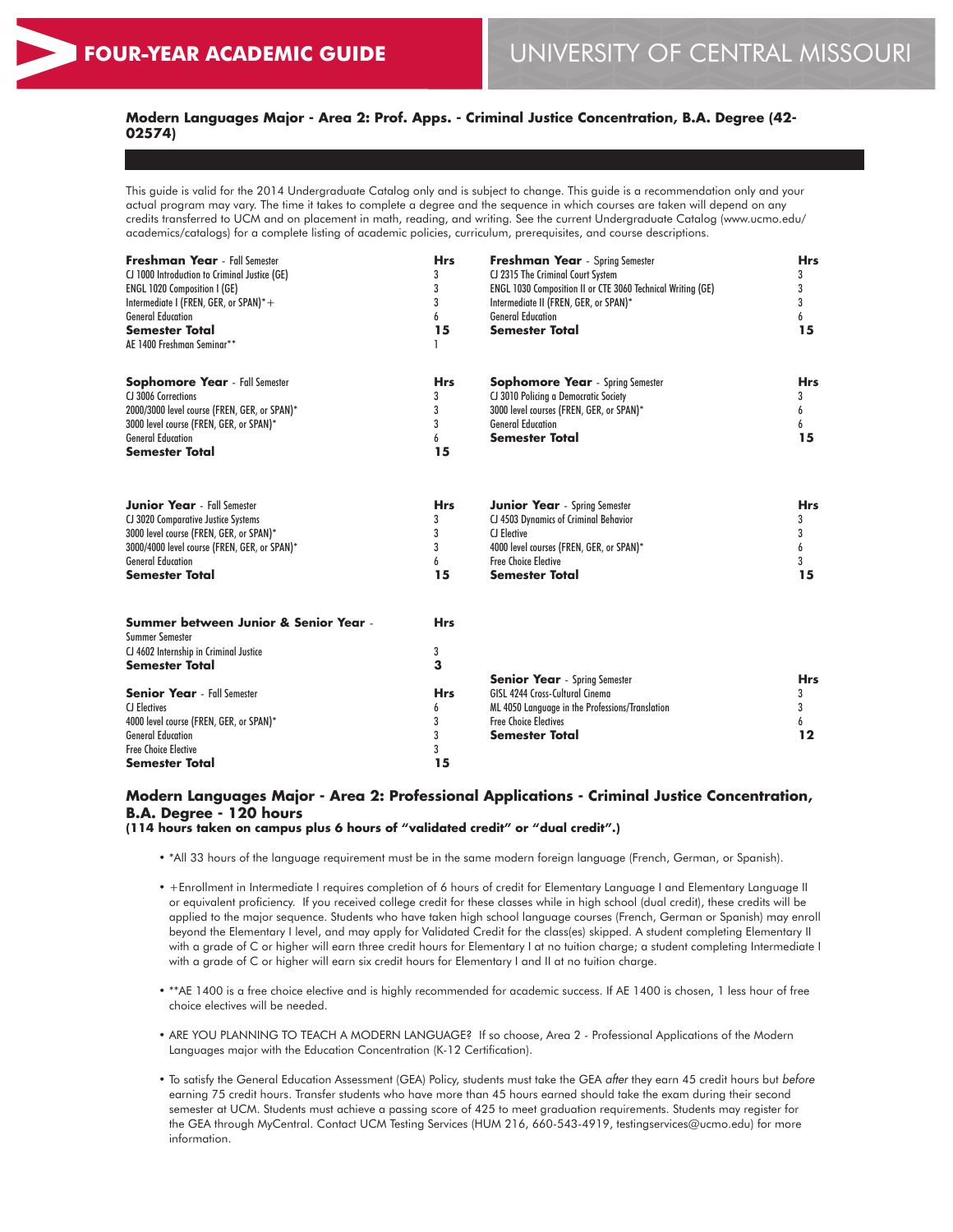# **Modern Languages Major - Area 2: Prof. Apps. - Hospitality Management Concentration, B.A. Degree (42-02574)**

This guide is valid for the 2014 Undergraduate Catalog only and is subject to change. This guide is a recommendation only and your actual program may vary. The time it takes to complete a degree and the sequence in which courses are taken will depend on any credits transferred to UCM and on placement in math, reading, and writing. See the current Undergraduate Catalog (www.ucmo.edu/ academics/catalogs) for a complete listing of academic policies, curriculum, prerequisites, and course descriptions.

| <b>Freshman Year</b> - Fall Semester<br><b>ENGL 1020 Composition I (GE)</b><br>HM 1800 Introduction to Hospitality (Fall only)<br>Intermediate I (FREN, GER, or SPAN)*+<br><b>General Education</b><br><b>Semester Total</b><br>AE 1400 Freshman Seminar**         | <b>Hrs</b><br>3<br>3<br>3<br>6<br>15 | <b>Freshman Year</b> - Spring Semester<br>ENGL 1030 Composition II or CTE 3060 Technical Writing (GE)<br>Intermediate II (FREN, GER, or SPAN)*<br><b>General Education</b><br><b>Semester Total</b>                                                                    | <b>Hrs</b><br>3<br>3<br>9<br>15      |
|--------------------------------------------------------------------------------------------------------------------------------------------------------------------------------------------------------------------------------------------------------------------|--------------------------------------|------------------------------------------------------------------------------------------------------------------------------------------------------------------------------------------------------------------------------------------------------------------------|--------------------------------------|
| <b>Sophomore Year</b> - Fall Semester<br>ACCT 2100 Survey of Accounting<br>2000/3000 level course (FREN, GER, or SPAN)*<br>3000 level course (FREN, GER, or SPAN)*<br><b>General Education</b><br><b>Semester Total</b>                                            | <b>Hrs</b><br>3<br>3<br>3<br>6<br>15 | <b>Sophomore Year</b> - Spring Semester<br>HM 2830 Hotel-Restaurant Sanitation & Safety***<br>3000 level courses (FREN, GER, or SPAN)*<br><b>General Education</b><br><b>Semester Total</b>                                                                            | <b>Hrs</b><br>6<br>6<br>13           |
| <b>Junior Year</b> - Fall Semester<br>FOOD 3333 Food Systems Management (Fall only)<br>3000 level course (FREN, GER, or SPAN)*<br>3000/4000 level course (FREN, GER, or SPAN)*<br><b>General Education</b><br><b>Free Choice Flective</b><br><b>Semester Total</b> | <b>Hrs</b><br>3<br>3<br>3<br>15      | <b>Junior Year</b> - Spring Semester<br>HM 2830 Hotel-Restaurant Sanitation & Safety***<br><b>MGT 3315 Management of Organizations</b><br>4000 level courses (FREN, GER, or SPAN)*<br><b>General Education</b><br><b>Free Choice Flective</b><br><b>Semester Total</b> | <b>Hrs</b><br>3<br>3<br>6<br>2<br>15 |
| Summer between Junior & Senior Year -<br><b>Summer Semester</b><br>HM 4810 Internship<br><b>Semester Total</b>                                                                                                                                                     | <b>Hrs</b><br>5<br>5                 |                                                                                                                                                                                                                                                                        |                                      |
| <b>Senior Year</b> - Fall Semester<br>HM 2830 Hotel-Restaurant Sanitation & Safety***<br>HM 4850 Hospitality Operations Analysis (Fall only)<br>4000 level course (FREN, GER, or SPAN)*<br><b>Free Choice Electives</b><br><b>Semester Total</b>                   | <b>Hrs</b><br>3<br>3<br>8<br>15      | <b>Senior Year</b> - Spring Semester<br>GISL 4244 Cross-Cultural Cinema<br>HM 4840 Legal Aspects of Hotel and Rest. Mgmt. (Spring only)<br>ML 4050 Language in the Professions/Translation<br>4000 level courses (FREN, GER, or SPAN)*<br><b>Semester Total</b>        | <b>Hrs</b><br>3<br>3<br>3<br>3<br>12 |

#### **Modern Languages Major - Area 2: Professional Applications - Hospitality Management Concentration, B.A. Degree - 120 hours (114 hours taken on campus plus 6 hours of "validated credit" or "dual credit".)**

- \*All 33 hours of the language requirement must be in the same modern foreign language (French, German, or Spanish).
- +Enrollment in Intermediate I requires completion of 6 hours of credit for Elementary Language I and Elementary Language II or equivalent proficiency. If you received college credit for these classes while in high school (dual credit), these credits will be applied to the major sequence. Students who have taken high school language courses (French, German or Spanish) may enroll beyond the Elementary I level, and may apply for Validated Credit for the class(es) skipped. A student completing Elementary II with a grade of C or higher will earn three credit hours for Elementary I at no tuition charge; a student completing Intermediate I with a grade of C or higher will earn six credit hours for Elementary I and II at no tuition charge.
- \*\*AE 1400 is a free choice elective and is highly recommended for academic success. If AE 1400 is chosen, 1 less hour of free choice electives will be needed.
- \*\*\*HM 2830 is a one-credit hour course that must be repeated for a total of three credit hours.
- ARE YOU PLANNING TO TEACH A MODERN LANGUAGE? If so choose, Area 2 Professional Applications of the Modern Languages major with the Education Concentration (K-12 Certification).
- To satisfy the General Education Assessment (GEA) Policy, students must take the GEA *after* they earn 45 credit hours but *before* earning 75 credit hours. Transfer students who have more than 45 hours earned should take the exam during their second semester at UCM. Students must achieve a passing score of 425 to meet graduation requirements. Students may register for the GEA through MyCentral. Contact UCM Testing Services (HUM 216, 660-543-4919, testingservices@ucmo.edu) for more information.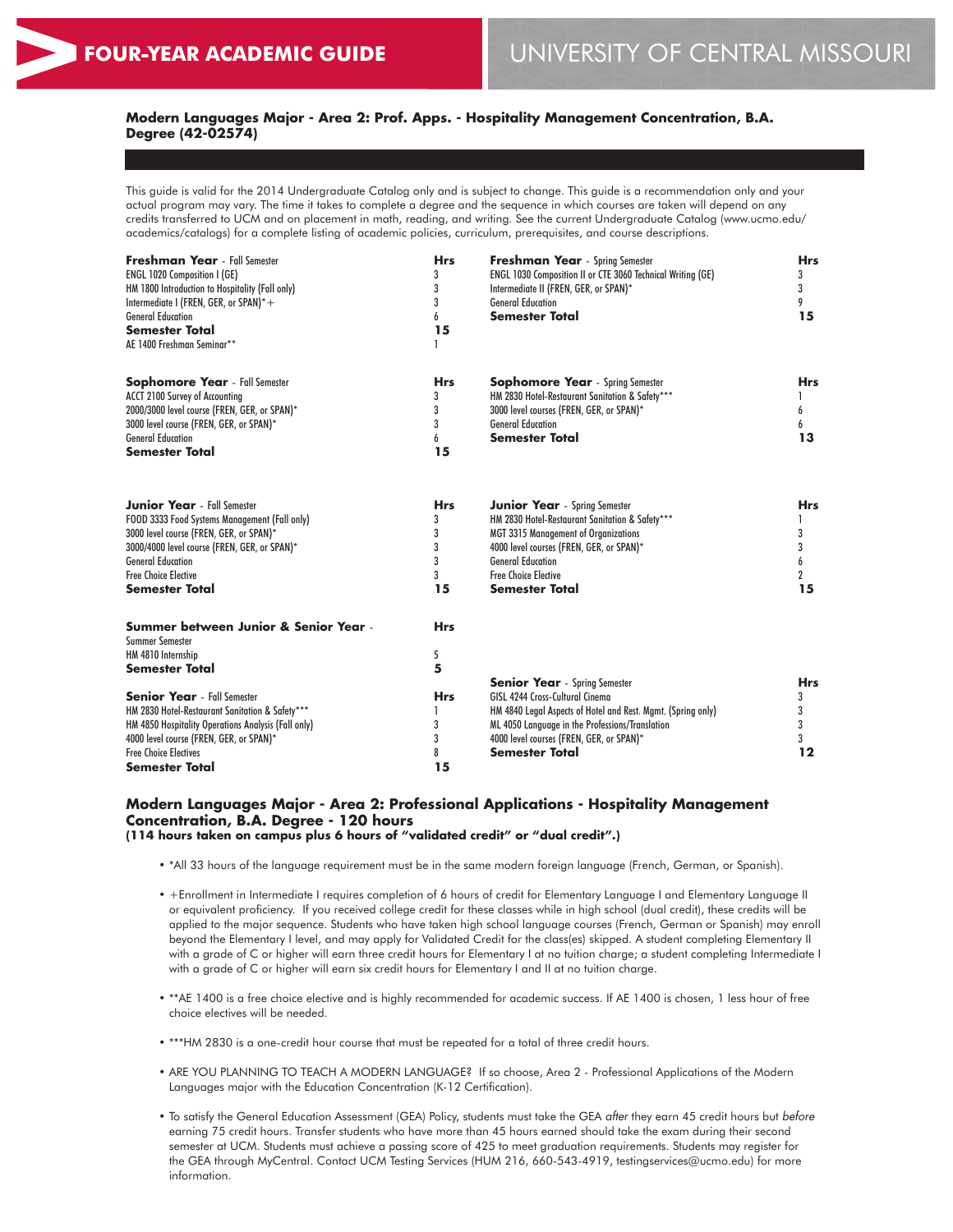# **Modern Languages Major - Area 2: Prof. Apps. - Public Relations Concentration, B.A. Degree (42- 02574)**

This guide is valid for the 2014 Undergraduate Catalog only and is subject to change. This guide is a recommendation only and your actual program may vary. The time it takes to complete a degree and the sequence in which courses are taken will depend on any credits transferred to UCM and on placement in math, reading, and writing. See the current Undergraduate Catalog (www.ucmo.edu/ academics/catalogs) for a complete listing of academic policies, curriculum, prerequisites, and course descriptions.

| <b>Freshman Year</b> - Fall Semester<br><b>ENGL 1020 Composition I (GE)</b><br>Intermediate I (FREN, GER, or SPAN)*+<br><b>General Education</b><br><b>Semester Total</b><br>AE 1400 Freshman Seminar**                                                                                                    | <b>Hrs</b><br>3<br>3<br>9<br>15           | <b>Freshman Year</b> - Spring Semester<br>ENGL 1030 Composition II or CTE 3060 Technical Writing (GE)<br>Intermediate II (FREN, GER, or SPAN)*<br><b>General Education</b><br>Semester Total                              | <b>Hrs</b><br>3<br>3<br>9<br>15      |
|------------------------------------------------------------------------------------------------------------------------------------------------------------------------------------------------------------------------------------------------------------------------------------------------------------|-------------------------------------------|---------------------------------------------------------------------------------------------------------------------------------------------------------------------------------------------------------------------------|--------------------------------------|
| <b>Sophomore Year</b> - Fall Semester<br><b>COMM 2620 Introduction to Public Relations</b><br>2000/3000 level course (FREN, GER, or SPAN)*<br>3000 level course (FREN, GER, or SPAN)*<br><b>General Education</b><br><b>Semester Total</b>                                                                 | <b>Hrs</b><br>3<br>3<br>3<br>6<br>15      | <b>Sophomore Year</b> - Spring Semester<br>COMM 2625 Writing & Editing for Public Relations<br>3000 level courses (FREN, GER, or SPAN)*<br><b>General Education</b><br><b>Semester Total</b>                              | <b>Hrs</b><br>3<br>6<br>6<br>15      |
| <b>Junior Year</b> - Fall Semester<br><b>COMM 3620 Strategic Planning for Public Relations</b><br>3000 level course (FREN, GER, or SPAN)*<br>3000/4000 level course (FREN, GER, or SPAN)*<br><b>General Education</b><br><b>Free Choice Elective</b><br><b>Semester Total</b>                              | <b>Hrs</b><br>3<br>3<br>3<br>3<br>3<br>15 | <b>Junior Year</b> - Spring Semester<br><b>COMM 3010 Interpersonal Communication</b><br>COMM 4680 Advanced PR Writing<br>4000 level courses (FREN, GER, or SPAN)*<br><b>Free Choice Elective</b><br><b>Semester Total</b> | <b>Hrs</b><br>3<br>3<br>6<br>3<br>15 |
| Summer between Junior & Senior Year -<br><b>Summer Semester</b><br>COMM 4605 PR Internship<br><b>Semester Total</b>                                                                                                                                                                                        | <b>Hrs</b><br>3<br>3                      |                                                                                                                                                                                                                           |                                      |
| <b>Senior Year</b> - Fall Semester<br><b>COMM 3100 Communication Research Methods</b><br><b>COMM 3340 Intercultural Communication (GE)</b><br><b>COMM 4670 Strategic Crisis Communication</b><br>POLS 4520 Principles of International Development<br><b>Free Choice Elective</b><br><b>Semester Total</b> | <b>Hrs</b><br>3<br>3<br>3<br>3<br>3<br>15 | <b>Senior Year</b> - Spring Semester<br>GISL 4244 Cross-Cultural Cinema<br>ML 4050 Language in the Professions/Translation<br>4000 level courses (FREN, GER, or SPAN)*<br><b>Free Choice Elective</b><br>Semester Total   | <b>Hrs</b><br>3<br>3<br>3<br>3<br>12 |

# **Modern Languages Major - Area 2: Professional Applications - Public Relations Concentration, B.A. Degree - 120 hours**

**(114 hours taken on campus plus 6 hours of "validated credit" or "dual credit".)**

- \*All 33 hours of the language requirement must be in the same modern foreign language (French, German, or Spanish).
- +Enrollment in Intermediate I requires completion of 6 hours of credit for Elementary Language I and Elementary Language II or equivalent proficiency. If you received college credit for these classes while in high school (dual credit), these credits will be applied to the major sequence. Students who have taken high school language courses (French, German or Spanish) may enroll beyond the Elementary I level, and may apply for Validated Credit for the class(es) skipped. A student completing Elementary II with a grade of C or higher will earn three credit hours for Elementary I at no tuition charge; a student completing Intermediate I with a grade of C or higher will earn six credit hours for Elementary I and II at no tuition charge.
- \*\*AE 1400 is a free choice elective and is highly recommended for academic success. If AE 1400 is chosen, 1 less hour of free choice electives will be needed.
- ARE YOU PLANNING TO TEACH A MODERN LANGUAGE? If so choose, Area 2 Professional Applications of the Modern Languages major with the Education Concentration (K-12 Certification).
- To satisfy the General Education Assessment (GEA) Policy, students must take the GEA *after* they earn 45 credit hours but *before* earning 75 credit hours. Transfer students who have more than 45 hours earned should take the exam during their second semester at UCM. Students must achieve a passing score of 425 to meet graduation requirements. Students may register for the GEA through MyCentral. Contact UCM Testing Services (HUM 216, 660-543-4919, testingservices@ucmo.edu) for more information.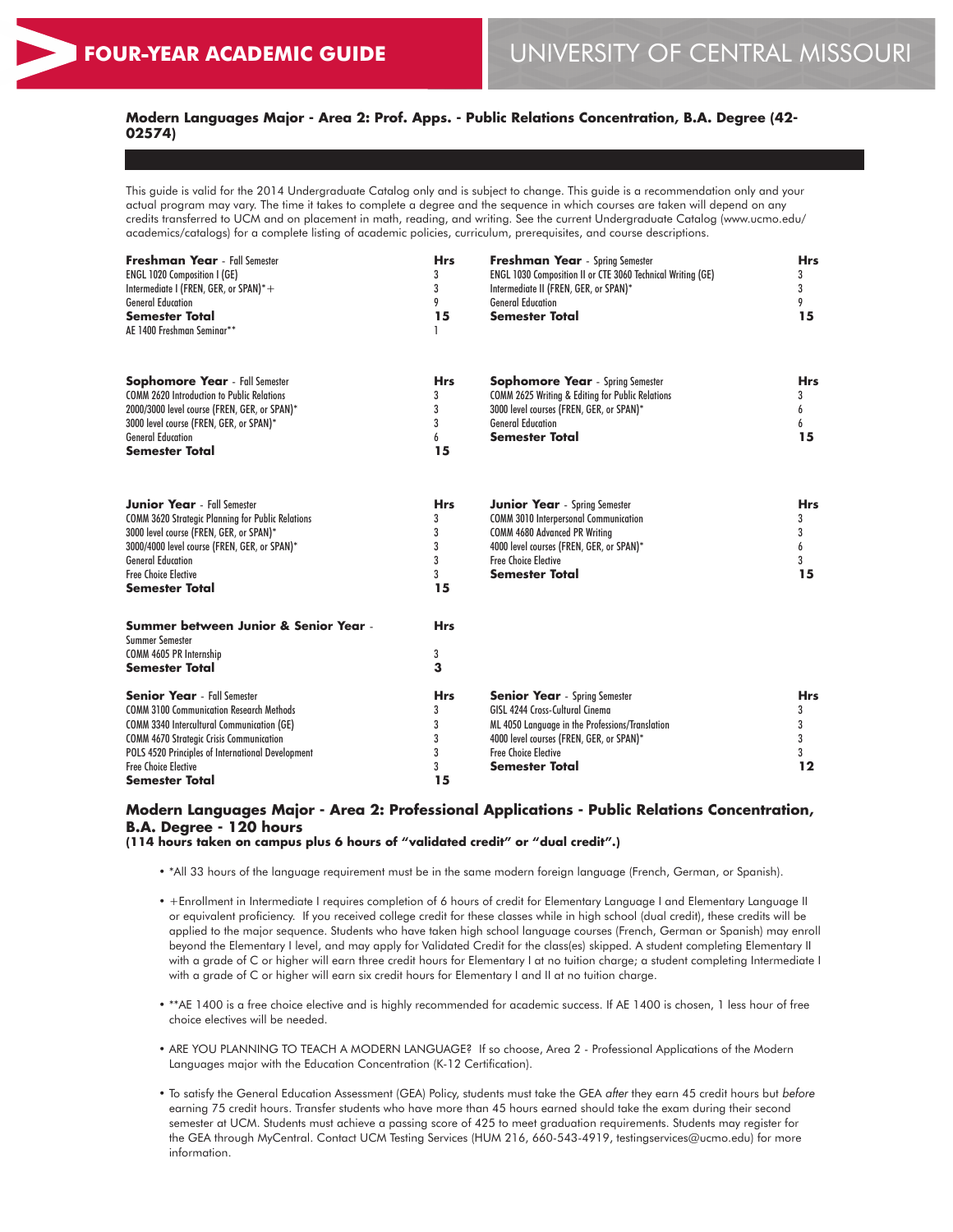# **Modern Languages Major - Area 2: Prof. Apps. - Education Concentration (K-12 Cert.), B.A. Degree (42-02574)**

This guide is valid for the 2014 Undergraduate Catalog only and is subject to change. This guide is a recommendation only and your actual program may vary. The time it takes to complete a degree and the sequence in which courses are taken will depend on any credits transferred to UCM and on placement in math, reading, and writing. See the current Undergraduate Catalog (www.ucmo.edu/ academics/catalogs) for a complete listing of academic policies, curriculum, prerequisites, and course descriptions.

| <b>Freshman Year</b> - Fall Semester<br><b>ENGL 1020 Composition I (GE)</b><br><b>POLS 1510 American Government (GE)</b><br>Intermediate I (FREN, GER, or SPAN)*+<br><b>General Education Science w/lab**</b><br><b>General Education Math</b><br><b>Semester Total</b><br>AE 1400 Freshman Seminar***                                              | <b>Hrs</b><br>3<br>3<br>3<br>4<br>3<br>16              | <b>Freshman Year</b> - Spring Semester<br><b>ENGL 1030 Composition II or CTE 3060 Technical Writing (GE)</b><br>HIST 1350 or 1351 History of the United States (GE)<br>Intermediate II (FREN, GER, or SPAN)*<br><b>General Education Managing Information</b><br><b>General Education</b><br><b>Semester Total</b>                          | <b>Hrs</b><br>3<br>3<br>3<br>$2 - 3$<br>3<br>$14 - 15$                           |
|-----------------------------------------------------------------------------------------------------------------------------------------------------------------------------------------------------------------------------------------------------------------------------------------------------------------------------------------------------|--------------------------------------------------------|---------------------------------------------------------------------------------------------------------------------------------------------------------------------------------------------------------------------------------------------------------------------------------------------------------------------------------------------|----------------------------------------------------------------------------------|
| <b>Sophomore Year</b> - Fall Semester<br><b>EDFL 2100 Foundations of Education</b><br>FLDX 2150 Introductory Field Experience<br><b>EDFL 2240 Educational Psychology</b><br><b>EDSP 2100 Education of the Exceptional Child</b><br>2000/3000 level course (FREN, GER, or SPAN)*<br>3000 level course (FREN, GER, or SPAN)*<br><b>Semester Total</b> | <b>Hrs</b><br>2<br>3<br>$\overline{2}$<br>3<br>3<br>14 | <b>Sophomore Year</b> - Spring Semester<br>3000 level courses (FREN, GER, or SPAN)*<br><b>General Education</b><br><b>Semester Total</b><br>(Successfully complete MoGEA exam by end of this semester)                                                                                                                                      | <b>Hrs</b><br>6<br>9<br>15                                                       |
| <b>Junior Year</b> - Fall Semester<br>3000 level course (FREN, GER, or SPAN)*<br>4000 level course (FREN, GER, or SPAN)*<br><b>General Education</b><br><b>Free Choice Electives</b><br><b>Semester Total</b>                                                                                                                                       | <b>Hrs</b><br>3<br>3<br>3<br>$\overline{7}$<br>16      | <b>Junior Year</b> - Spring Semester<br>CD 2000 The Bases of Speech and Language<br>EDFL 4210 The Teaching of Reading in the Secondary School<br><b>EDFL 4300 Educational Measurement &amp; Evaluation</b><br>4000 level courses (FREN, GER, or SPAN)*<br><b>General Education</b><br><b>Free Choice Electives</b><br><b>Semester Total</b> | <b>Hrs</b><br>2<br>$\mathbf 2$<br>2<br>$\mathbf{6}$<br>3<br>$\overline{2}$<br>17 |
| <b>Senior Year</b> - Fall Semester<br><b>EDFL 3500 Secondary Teaching &amp; Behavior Management</b><br>FLDX 3550 Practicum in Secondary Instruction<br>ML 4054 Methods of Teaching Foreign Language<br>PSY 4230 Adolescent Psychology (GE)<br>4000 level course (FREN, GER, or SPAN)*<br><b>Free Choice Electives</b><br><b>Semester Total</b>      | <b>Hrs</b><br>3<br>3<br>3<br>3<br>3<br>16              | <b>Senior Year</b> - Spring Semester<br><b>FLDX 4495 Student Teaching Elementary I</b><br>FLDX 4468 Student Teaching Secondary II<br><b>Semester Total</b>                                                                                                                                                                                  | <b>Hrs</b><br>8<br>4<br>12                                                       |

# **Modern Languages Major - Area 2: Professional Applications - Education Concentration (K-12 Certification), B.A. Degree 120 hours**

**(114 hours taken on campus plus six hours of "validated credit" or "dual credit".)**

- \*All 33 hours of the language requirement must be in the same modern foreign language (French, German, or Spanish).
- +Enrollment in Intermediate I requires completion of 6 hours of credit for Elementary Language I and Elementary Language II or equivalent proficiency. If you received college credit for these classes while in high school (dual credit), these credits will be applied to the major sequence. Students who have taken high school language courses (French, German or Spanish) may enroll beyond the Elementary I level, and may apply for Validated Credit for the class(es) skipped. A student completing Elementary II with a grade of C or higher will earn three credit hours for Elementary I at no tuition charge; a student completing Intermediate I with a grade of C or higher will earn six credit hours for Elementary I and II at no tuition charge.
- \*\* Students pursuing the Education Concentration must complete a biology prefix.
- \*\*\*AE 1400 is a free choice elective and is highly recommended for academic success. If AE 1400 is chosen, 1 less hour of free choice electives will be needed.
- The Missouri General Education Assessment (MoGEA) is an exam required of all Teacher Education students. Students must pass all five areas of the MoGEA for admission to the Teacher Education Program. Students should take and successfully complete the MoGEA before completion of their sophomore year (60 earned hours). See your academic advisor to discuss the classes needed to prepare for the exam.
- See www.ucmo.edu/cert for statement and information (including application) on admission to teacher education. Full admission is required before enrollment in professional education classes and student teaching. The application for student teaching is due approximately one year in advance.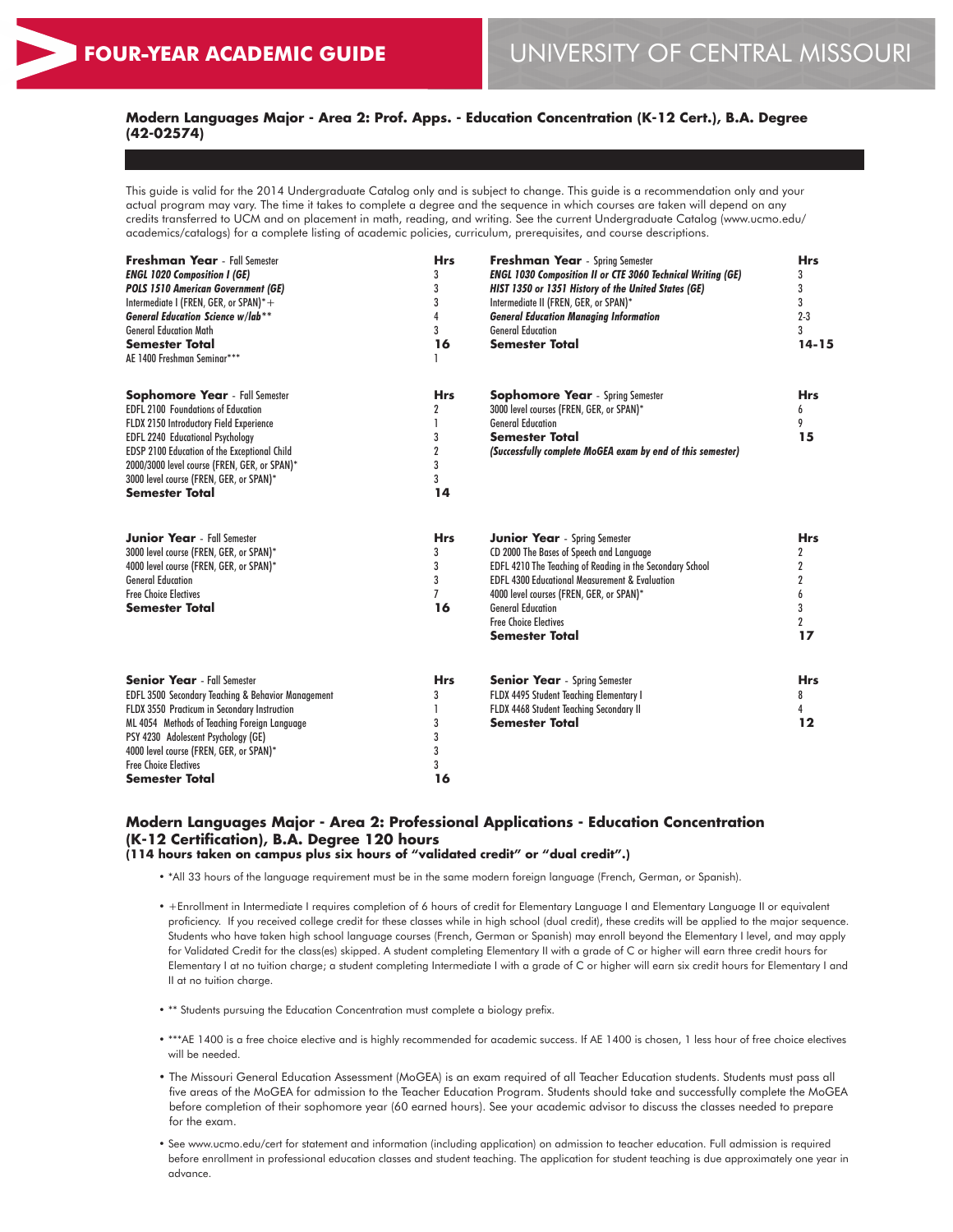#### **Music Major, B.A. Degree (42-436)**

This guide is valid for the 2014 Undergraduate Catalog only and is subject to change. This guide is a recommendation only and your actual program may vary. The time it takes to complete a degree and the sequence in which courses are taken will depend on any credits transferred to UCM and on placement in math, reading, and writing. See the current Undergraduate Catalog (www.ucmo.edu/ academics/catalogs) for a complete listing of academic policies, curriculum, prerequisites, and course descriptions.

| <b>Freshman Year</b> - Fall Semester                     | <b>Hrs</b> | <b>Hrs</b>                                                                                                                                                                                                                                                                                               |            |
|----------------------------------------------------------|------------|----------------------------------------------------------------------------------------------------------------------------------------------------------------------------------------------------------------------------------------------------------------------------------------------------------|------------|
| <b>ENGL 1020 Composition I (GE)</b>                      |            | <b>Freshman Year</b> - Spring Semester<br><b>ENGL 1030 Composition II or CTE 3060 Technical Writing (GE)</b><br><b>MUS 1000 Recital Attendance</b><br>MUS 1111 Theory I*<br>MUS 1121 Aural Training I*<br>Major Instrument or Voice, 1000 Level<br>Major Large Ensemble<br>Modern Language Requirement** |            |
| <b>MUS 1000 Recital Attendance</b>                       |            |                                                                                                                                                                                                                                                                                                          |            |
| MUS 1100 Fundamentals of Music $++$ or General Education |            |                                                                                                                                                                                                                                                                                                          |            |
| MUS 1225 Music of the World's Cultures (GE)              |            |                                                                                                                                                                                                                                                                                                          |            |
| Major Instrument or Voice, 1000 Level                    |            |                                                                                                                                                                                                                                                                                                          |            |
| Major Large Ensemble                                     |            |                                                                                                                                                                                                                                                                                                          |            |
| Modern Language Requirement (GE)**                       |            |                                                                                                                                                                                                                                                                                                          |            |
| <b>Semester Total</b>                                    | 14         | <b>General Education</b>                                                                                                                                                                                                                                                                                 |            |
| AE 1400 Freshman Seminar***                              |            | Semester Total                                                                                                                                                                                                                                                                                           | 15         |
| <b>Sophomore Year</b> - Fall Semester                    | <b>Hrs</b> | <b>Sophomore Year</b> - Spring Semester                                                                                                                                                                                                                                                                  | <b>Hrs</b> |
| <b>ENGL 2220 World Masterpieces (GE)**</b>               |            | <b>MUS 1000 Recital Attendance</b>                                                                                                                                                                                                                                                                       |            |
| <b>MUS 1000 Recital Attendance</b>                       |            | MUS 2111 Theory III*                                                                                                                                                                                                                                                                                     |            |
| MUS 1112 Theory II*                                      |            | MUS 2121 Aural Training III*                                                                                                                                                                                                                                                                             |            |
| MUS 1122 Aural Training II*                              |            | MUS 2222 Introduction to Music Literature II*                                                                                                                                                                                                                                                            |            |
| MUS 2221 Introduction to Music Literature I*             |            | Major Instrument or Voice, 1000 Level                                                                                                                                                                                                                                                                    |            |
| Major Instrument or Voice, 1000 Level                    |            | Minor Coursework                                                                                                                                                                                                                                                                                         |            |
| <b>General Education</b>                                 |            | <b>General Education</b>                                                                                                                                                                                                                                                                                 |            |
| Semester Total                                           | 16         | Semester Total                                                                                                                                                                                                                                                                                           | 16         |

| <b>Junior Year</b> - Fall Semester    | <b>Hrs</b> | <b>Hrs</b>                                                   |            |
|---------------------------------------|------------|--------------------------------------------------------------|------------|
| <b>MUS 1000 Recital Attendance</b>    | O          | <b>MUS 1000 Recital Attendance</b>                           |            |
| MUS 3211 Music History to 1800*       |            | MUS 3212 Music History 1800-Present (GE)*                    |            |
| Maior Instrument or Voice, 3000 Level | 1.5        | Maior Instrument or Voice, 3000 Level                        | 1.5        |
| Minor Coursework                      |            | Minor Coursework                                             |            |
| <b>General Education</b>              |            | <b>General Education</b>                                     |            |
| <b>Semester Total</b>                 | 16.5       | <b>Semester Total</b>                                        | 13.5       |
| <b>Senior Year</b> - Fall Semester    | <b>Hrs</b> | <b>Senior Year</b> - Spring Semester                         | <b>Hrs</b> |
| Major Instrument or Voice, 3000 Level | 1.5        | MUS 4000 Special Projects, 4060 Senior Recital, 4430 Sem. in |            |
| <b>Elective in Music</b>              |            | Music Techology, or 4514 Piano Pedagogy IV - Seminar         | $2 - 3$    |
| <b>Minor Coursework</b>               |            | Major Instrument or Voice, 3000 Level                        | 1.5        |
| <b>Free Choice Electives</b>          |            | Minor Coursework                                             |            |
| <b>Semester Total</b>                 | 15.5       | <b>Free Choice Electives</b>                                 | $6 - 7$    |
|                                       |            | Semester Total                                               | 13.5       |

#### **Music Major, B.A. Degree - 120 hours**

- +MUS 1100 with a grade of C or better may be required as a prerequisite to MUS 1111 if the student does not pass this course by the admission examination.
- \*This course is only offered during the semester listed.
- \*\*Refer to the Bachelor's Degree Requirements section in the catalog for the B.A. Modern Language requirement. This plan is based on two modern language courses and ENGL 2220 for General Education Literature.
- \*\*\*AE 1400 is a free choice elective and is highly recommended for academic success. If AE 1400 is chosen, 1 less hour of free choice electives will be needed.
- This plan is based on a 21-hour minor.
- This major does not build in the minimum number (30) of upper-level credit hours required for graduation. Be sure to include upperlevel choices (3000/4000) in your major electives, minor, general education, and/or free choice electives.
- To satisfy the General Education Assessment (GEA) Policy, students must take the GEA *after* they earn 45 credit hours but *before* earning 75 credit hours. Transfer students who have more than 45 hours earned should take the exam during their second semester at UCM. Students must achieve a passing score of 425 to meet graduation requirements. Students may register for the GEA through MyCentral. Contact UCM Testing Services (HUM 216, 660-543-4919, testingservices@ucmo.edu) for more information.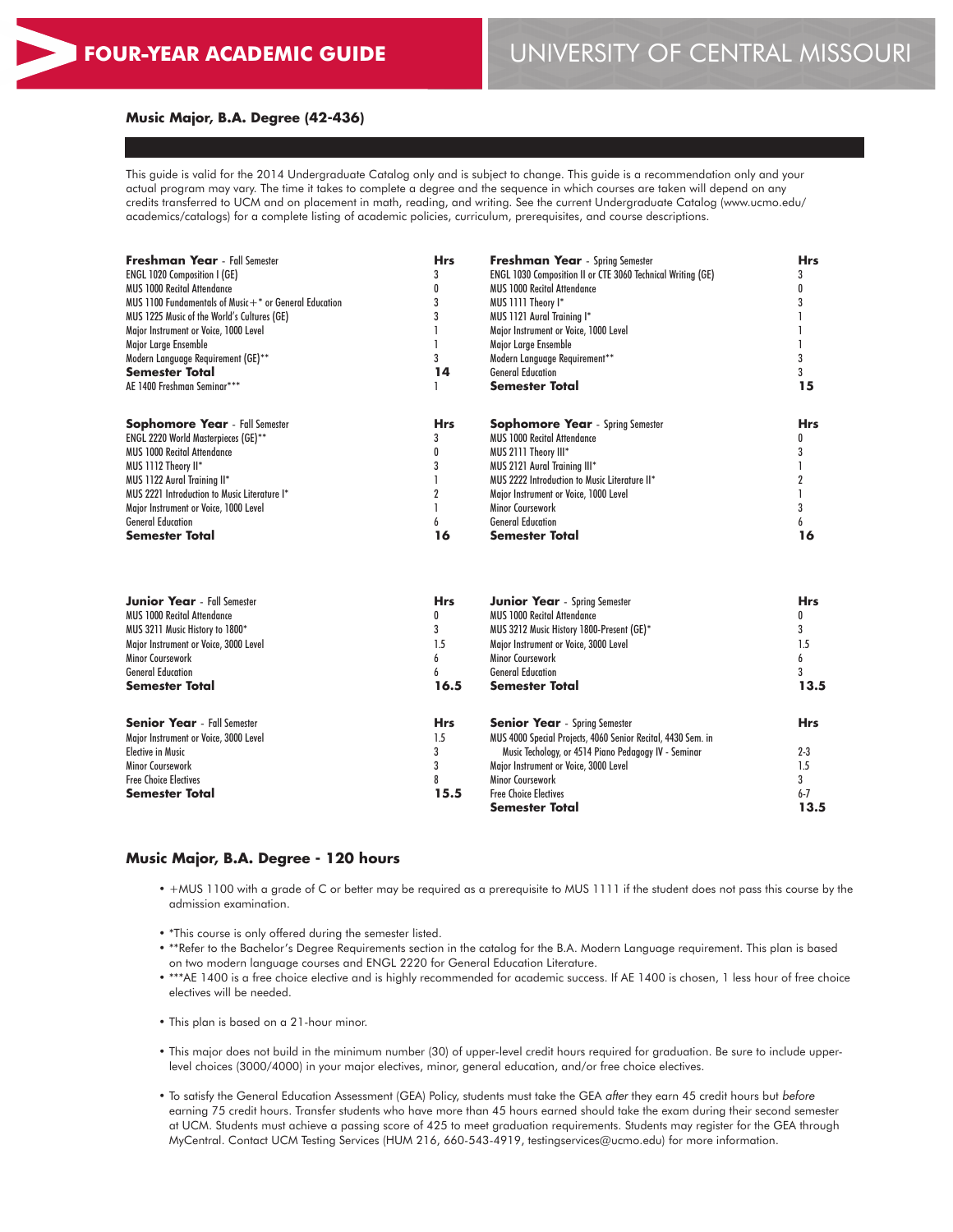## **Music Major (Area 1 Instrumental - odd year start), B.M. Degree (44-01472)**

This guide is valid for the 2014 Undergraduate Catalog only and is subject to change. This guide is a recommendation only and your actual program may vary. The time it takes to complete a degree and the sequence in which courses are taken will depend on any credits transferred to UCM and on placement in math, reading, and writing. See the current Undergraduate Catalog (www.ucmo.edu/ academics/catalogs) for a complete listing of academic policies, curriculum, prerequisites, and course descriptions.

| <b>Freshman Year</b> - Fall Semester                                         | <b>Hrs</b>      | <b>Freshman Year</b> - Spring Semester                              | <b>Hrs</b>     |
|------------------------------------------------------------------------------|-----------------|---------------------------------------------------------------------|----------------|
| ENGL 1020 Composition I (GE)                                                 | 3               | ENGL 1030 Composition II or CTE 3060 Technical Writing (GE)         | 3              |
| <b>MUS 1000 Recital Attendance</b>                                           | 0               | <b>MUS 1000 Recital Attendance</b>                                  | 0              |
| MUS 1100 Fundamentals of Music $+$ * or General Education                    | 3               | MUS 1111 Theory I*                                                  | 3              |
| MUS 2221 Introduction to Music Literature I*                                 | $\overline{2}$  | MUS 1121 Aural Training I*                                          |                |
| Major Instrument, 1000 Level                                                 | $\overline{2}$  | MUS 1225 Music of the World's Cultures (GE)                         | 3              |
| Major Large Instrument Ensemble                                              | 1               | MUS 2222 Introduction to Music Literature II*                       | $\overline{2}$ |
| (Piano Class I)**                                                            | (1)             | Major Instrument, 1000 Level                                        | $\mathbf{2}$   |
| <b>General Education</b>                                                     | $\mathbf{3}$    | Major Large Instrument Ensemble                                     | $\mathbf{1}$   |
| Semester Total                                                               | 14              | (Piano Class II)**                                                  | (1)            |
|                                                                              |                 | <b>Semester Total</b>                                               | 15             |
|                                                                              |                 |                                                                     |                |
| <b>Sophomore Year</b> - Fall Semester                                        | <b>Hrs</b>      | <b>Sophomore Year</b> - Spring Semester                             | <b>Hrs</b>     |
| <b>MUS 1000 Recital Attendance</b>                                           | 0               | <b>MUS 1000 Recital Attendance</b>                                  | $\mathbf{0}$   |
| MUS 1112 Theory II*                                                          | 3               | MUS 2111 Theory III*                                                | 3              |
| MUS 1122 Aural Training II*                                                  | 1               | MUS 2121 Aural Training III*                                        |                |
| MUS 2300 Fundamentals of Conducting*                                         | 3               | <b>MUS Electives</b>                                                | 1              |
| <b>Instrumental Music Elective</b>                                           | 1               | <b>Instrumental Music Elective</b>                                  | $\mathbf{I}$   |
| Major Instrument, 1000 Level                                                 | $\overline{2}$  | Major Instrument, 1000 Level                                        | $\overline{2}$ |
| Major Large Instrument Ensemble                                              | $\mathbf{I}$    | Major Large Instrument Ensemble                                     | L              |
| (Piano Class III)**                                                          | (1)             | (Piano Class IV)**                                                  | (1)            |
| <b>General Education</b>                                                     | 6               | <b>General Education</b>                                            | 6              |
| Semester Total                                                               | 17              | Semester Total                                                      | 15             |
|                                                                              |                 |                                                                     |                |
| <b>Junior Year</b> - Fall Semester                                           | <b>Hrs</b>      | <b>Junior Year</b> - Spring Semester                                | <b>Hrs</b>     |
| <b>MUS 1000 Recital Attendance</b>                                           | 0               | <b>MUS 1000 Recital Attendance</b>                                  | 0              |
| MUS 2112 Theory IV*                                                          | 3               | <b>MUS 3060 Junior Recital</b>                                      | 1              |
| <b>MUS 2122 Aural Training IV*</b>                                           | $\mathbf{I}$    | MUS 3212 Music History 1800-Present (GE)*                           | 3              |
| MUS 3211 Music History to 1800*                                              | 3               | <b>MUS Electives</b>                                                | 3              |
| MUS 4125 Form & Analysis (only offered Fall semesters of odd numbered years) | 3               | Major Instrument, 3000 Level                                        | 3              |
| <b>MUS Required Elective***</b>                                              | 3               | Major Large Instrument Ensemble                                     | $\mathbf{I}$   |
| Major Instrument, 3000 Level                                                 | 3               | <b>General Education</b>                                            | $\mathbf{3}$   |
| Major Large Instrument Ensemble                                              | L               | <b>Semester Total</b>                                               | 14             |
| <b>Semester Total</b>                                                        | 17              |                                                                     |                |
| <b>Senior Year</b> - Fall Semester                                           |                 |                                                                     | <b>Hrs</b>     |
|                                                                              | <b>Hrs</b><br>0 | <b>Senior Year</b> - Spring Semester<br>MUS 1000 Recital Attendance | 0              |
| <b>MUS 1000 Recital Attendance</b>                                           | $\overline{2}$  |                                                                     | $\overline{2}$ |
| MUS 4240, 4245, 4250, or 4255 Instrumental Lit. & Ped.                       |                 | <b>MUS 4060 Senior Recital</b>                                      |                |
| <b>MUS Electives</b>                                                         | 3               | Major Instrument, 3000 Level                                        | 3              |
| Major Instrument, 3000 Level                                                 | 3               | <b>MUS Electives</b>                                                | 3              |
| <b>Small Instrumental Ensemble</b>                                           | ı               | <b>Small Instrumental Ensemble</b>                                  | 1              |
| <b>General Education</b>                                                     | 6               | General Education (only 3 hours of General Education are            |                |
| Semester Total                                                               | 15              | needed here if the other 3 hours were taken in the first            |                |
|                                                                              |                 | semester instead of MUS 1100)                                       | $3-6$          |
|                                                                              |                 | <b>Free Choice Elective</b>                                         | 1              |
|                                                                              |                 | Semester Total                                                      | $13 - 15$      |

## **Music Major (Area 1 Instrumental - odd year start), B.M. Degree - 120 hours**

- +MUS 1100 with a grade of C or better may be required as a prerequisite to MUS 1111 if the student does not pass this course by the admission examination.
- \*This course is only offered during the semester listed.
- \*\*Keyboard competency is required for this degree program. Private piano lessons may be required to reach competency.
- \*\*\*For the MUS Required Elective choose among the following three courses: MUS 4101 Counterpoint I (offered fall semester of even numbered years only), MUS 4115 Instrumentation (offered spring semester), or MUS 4185 Jazz-Commercial Arranging (offered spring semester of odd numbered years only).
- To satisfy the General Education Assessment (GEA) Policy, students must take the GEA *after* they earn 45 credit hours but *before* earning 75 credit hours. Transfer students who have more than 45 hours earned should take the exam during their second semester at UCM. Students must achieve a passing score of 425 to meet graduation requirements. Students may register for the GEA through MyCentral. Contact UCM Testing Services (HUM 216, 660-543-4919, testingservices@ucmo.edu) for more information.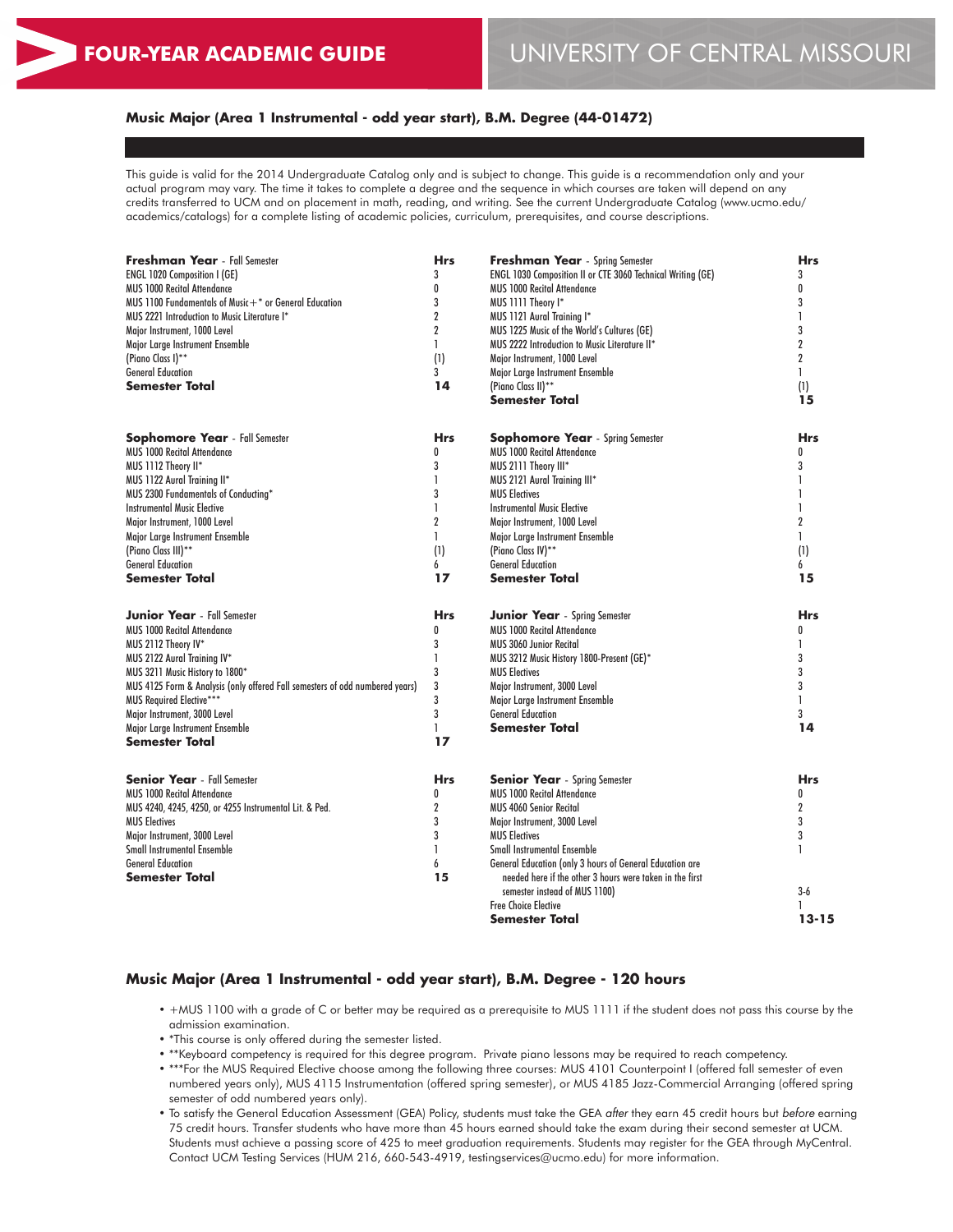## **Music Major (Area 1 Instrumental - even year start), B.M. Degree (44-01472)**

This guide is valid for the 2014 Undergraduate Catalog only and is subject to change. This guide is a recommendation only and your actual program may vary. The time it takes to complete a degree and the sequence in which courses are taken will depend on any credits transferred to UCM and on placement in math, reading, and writing. See the current Undergraduate Catalog (www.ucmo.edu/ academics/catalogs) for a complete listing of academic policies, curriculum, prerequisites, and course descriptions.

| <b>Freshman Year</b> - Fall Semester                                         | <b>Hrs</b>     | <b>Freshman Year</b> - Spring Semester                      | <b>Hrs</b>     |
|------------------------------------------------------------------------------|----------------|-------------------------------------------------------------|----------------|
| ENGL 1020 Composition I (GE)                                                 | 3              | ENGL 1030 Composition II or CTE 3060 Technical Writing (GE) | 3              |
| <b>MUS 1000 Recital Attendance</b>                                           | 0              | <b>MUS 1000 Recital Attendance</b>                          | 0              |
| MUS 1100 Fundamentals of Music $+$ * or General Education                    | 3              | MUS 1111 Theory I*                                          | 3              |
| MUS 2221 Introduction to Music Literature I*                                 | $\overline{2}$ | MUS 1121 Aural Training I*                                  | 1              |
| Major Instrument, 1000 Level                                                 | $\overline{2}$ | MUS 1225 Music of the World's Cultures (GE)                 | 3              |
| Major Large Instrument Ensemble                                              | 1              | MUS 2222 Introduction to Music Literature II*               | $\overline{2}$ |
| (Piano Class I)**                                                            | (1)            | Major Instrument, 1000 Level                                | $\overline{2}$ |
| <b>General Education</b>                                                     | 3              | Major Large Instrument Ensemble                             | $\mathbf{1}$   |
| Semester Total                                                               | 14             | (Piano Class II)**                                          | (1)            |
|                                                                              |                | Semester Total                                              | 15             |
|                                                                              |                |                                                             |                |
| <b>Sophomore Year</b> - Fall Semester                                        | <b>Hrs</b>     | <b>Sophomore Year</b> - Spring Semester                     | <b>Hrs</b>     |
| <b>MUS 1000 Recital Attendance</b>                                           | 0              | <b>MUS 1000 Recital Attendance</b>                          | 0              |
| MUS 1112 Theory II*                                                          | 3              | MUS 2111 Theory III*                                        | 3              |
| MUS 1122 Aural Training II*                                                  | 1              | MUS 2121 Aural Training III*                                | 1              |
| MUS 2300 Fundamentals of Conducting*                                         | 3              | <b>MUS Electives</b>                                        | 1              |
| <b>Instrumental Music Elective</b>                                           | 1              | <b>Instrumental Music Elective</b>                          | 1              |
| Major Instrument, 1000 Level                                                 | $\overline{2}$ | Major Instrument, 1000 Level                                | $\overline{2}$ |
| Major Large Instrument Ensemble                                              | $\mathbf{I}$   | Major Large Instrument Ensemble                             | $\mathbf{I}$   |
| (Piano Class III)**                                                          | (1)            | (Piano Class IV)**                                          | (1)            |
| <b>General Education</b>                                                     | 6              | <b>General Education</b>                                    | 6              |
| <b>Semester Total</b>                                                        | 17             | Semester Total                                              | 15             |
|                                                                              |                |                                                             |                |
| <b>Junior Year</b> - Fall Semester                                           | <b>Hrs</b>     | <b>Junior Year</b> - Spring Semester                        | <b>Hrs</b>     |
| <b>MUS 1000 Recital Attendance</b>                                           | 0              | <b>MUS 1000 Recital Attendance</b>                          | 0              |
| MUS 2112 Theory IV*                                                          | 3              | <b>MUS 3060 Junior Recital</b>                              | 1              |
| MUS 2122 Aural Training IV*                                                  | 1              | MUS 3212 Music History 1800-Present (GE)*                   | 3              |
| MUS 3211 Music History to 1800*                                              | 3              | <b>MUS Electives</b>                                        | 3              |
| <b>MUS Required Elective***</b>                                              | 3              | Major Instrument, 3000 Level                                | 3              |
| Major Instrument, 3000 Level                                                 | 3              | Major Large Instrument Ensemble                             | $\mathbf{I}$   |
| Major Large Instrument Ensemble                                              | 1              | <b>General Education</b>                                    | 3              |
| <b>General Education</b>                                                     | 3              | <b>Semester Total</b>                                       | 14             |
| <b>Semester Total</b>                                                        | 17             |                                                             |                |
|                                                                              |                |                                                             |                |
| <b>Senior Year</b> - Fall Semester                                           | <b>Hrs</b>     | <b>Senior Year</b> - Spring Semester                        | <b>Hrs</b>     |
| <b>MUS 1000 Recital Attendance</b>                                           | 0              | <b>MUS 1000 Recital Attendance</b>                          | 0              |
| MUS 4125 Form & Analysis (only offered Fall semesters of odd numbered years) | 3              | <b>MUS 4060 Senior Recital</b>                              | $\mathbf 2$    |
| MUS 4240, 4245, 4250, or 4255 Instrumental Lit. & Ped.                       | $\overline{2}$ | Major Instrument, 3000 Level                                | 3              |
| <b>MUS Electives</b>                                                         | 3              | <b>MUS Electives</b>                                        | 3              |
| Major Instrument, 3000 Level                                                 | 3              | <b>Small Instrumental Ensemble</b>                          | 1              |
| <b>Small Instrumental Ensemble</b>                                           | 1              | General Education (only 3 hours of General Education are    |                |
| <b>General Education</b>                                                     | 3              | needed here if the other 3 hours were taken in the first    |                |
| Semester Total                                                               | 15             | semester instead of MUS 1100)                               | $3-6$          |
|                                                                              |                | <b>Free Choice Elective</b>                                 | L              |
|                                                                              |                | Semester Total                                              | $13 - 15$      |

#### **Music Major (Area 1 Instrumental - even year start), B.M. Degree - 120 hours**

- +MUS 1100 with a grade of C or better may be required as a prerequisite to MUS 1111 if the student does not pass this course by the admission examination.
- \*This course is only offered during the semester listed.
- \*\*Keyboard competency is required for this degree program. Private piano lessons may be required to reach competency.
- \*\*\*For the MUS Required Elective choose among the following three courses: MUS 4101 Counterpoint I (offered fall semester of even numbered years only), MUS 4115 Instrumentation (offered spring semester), or MUS 4185 Jazz-Commercial Arranging (offered spring semester of odd numbered years only).
- To satisfy the General Education Assessment (GEA) Policy, students must take the GEA *after* they earn 45 credit hours but *before* earning 75 credit hours. Transfer students who have more than 45 hours earned should take the exam during their second semester at UCM. Students must achieve a passing score of 425 to meet graduation requirements. Students may register for the GEA through MyCentral. Contact UCM Testing Services (HUM 216, 660-543-4919, testingservices@ucmo.edu) for more information.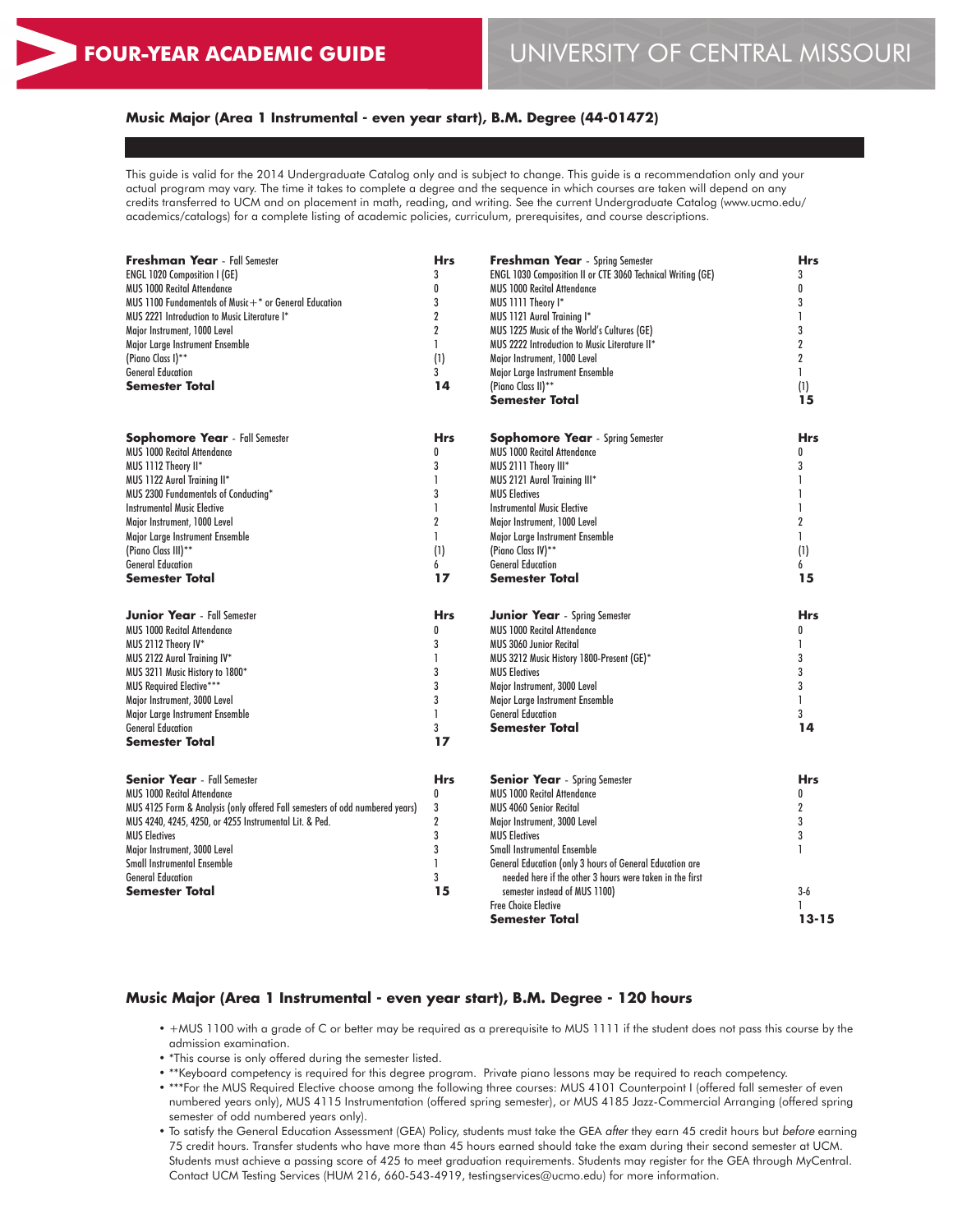## **Music Major (Area 2 Jazz-Commercial Music - odd year start), B.M. Degree (44-02472)**

This guide is valid for the 2014 Undergraduate Catalog only and is subject to change. This guide is a recommendation only and your actual program may vary. The time it takes to complete a degree and the sequence in which courses are taken will depend on any credits transferred to UCM and on placement in math, reading, and writing. See the current Undergraduate Catalog (www.ucmo.edu/ academics/catalogs) for a complete listing of academic policies, curriculum, prerequisites, and course descriptions.

| <b>Freshman Year</b> - Fall Semester                                                | <b>Hrs</b>     | <b>Freshman Year</b> - Spring Semester                                        | <b>Hrs</b>     |
|-------------------------------------------------------------------------------------|----------------|-------------------------------------------------------------------------------|----------------|
| <b>ENGL 1020 Composition I (GE)</b>                                                 | 3              | <b>ENGL 1030 Composition II or CTE 3060 Technical Writing (GE)</b>            | 3              |
| <b>MUS 1000 Recital Attendance</b>                                                  | 0              | <b>MUS 1000 Recital Attendance</b>                                            | 0              |
| MUS 1085 Jazz-Rock Combo                                                            | 1              | MUS 1111 Theory I*                                                            | 3              |
| MUS 1100 Fundamentals of Music $+$ * or General Education                           | 3              | MUS 1121 Aural Training I*                                                    | L              |
| <b>MUS 1400 Computer Music Notation</b>                                             | .5             | MUS 1281 History & Development of Jazz (GE)*                                  | 3              |
| MUS 1450 Audio and Acoustics (GE)                                                   | 3              | Major Instrument, 1000 Level                                                  | $\overline{2}$ |
| Major Large Jazz Ensemble                                                           | L              | Major Large Jazz Ensemble                                                     | L              |
| Major Instrument, 1000 Level                                                        | $\overline{2}$ | Major Large Non-Jazz Ensemble                                                 | 1.             |
| (Piano Class I)**                                                                   | (1)            | (Piano Class II)**                                                            | (1)            |
| <b>General Education</b>                                                            | 3              | <b>Semester Total</b>                                                         | 14             |
| <b>Semester Total</b>                                                               | 16.5           |                                                                               |                |
| <b>Sophomore Year</b> - Fall Semester                                               | <b>Hrs</b>     | <b>Sophomore Year</b> - Spring Semester                                       | <b>Hrs</b>     |
| <b>MUS 1000 Recital Attendance</b>                                                  | $\mathbf{0}$   | <b>MUS 1000 Recital Attendance</b>                                            | 0              |
| MUS 1112 Theory II*                                                                 | 3              | MUS 1410 or 1420 or 1430 or 1440                                              | .5             |
| MUS 1122 Aural Training II*                                                         | $\mathbf{I}$   | MUS 2111 Theory III*                                                          | 3              |
| MUS 1225 Music of the World's Cultures (GE)                                         | 3              | MUS 2121 Aural Training III*                                                  | 1              |
| MUS 2180 Jazz Improvisation I*                                                      | $\overline{2}$ | <b>MUS 2141 Composition I</b>                                                 | 3              |
| MUS 2300 Fundamentals of Conducting*                                                | 3              | MUS 2181 Jazz Improvisation II*                                               | $\overline{2}$ |
| Major Large Jazz Ensemble                                                           | $\mathbf{I}$   | Major Large Jazz Ensemble                                                     | 1              |
| Major Instrument, 1000 Level                                                        | $\overline{2}$ | Major Instrument, 1000 Level                                                  | $\overline{2}$ |
| Major Large Non-Jazz Ensemble                                                       | $\mathbf{I}$   | (Piano Class IV)**                                                            | (1)            |
| (Piano Class III)**                                                                 | (1)            | <b>General Education</b>                                                      | 3              |
| Semester Total                                                                      | 16             | <b>Semester Total</b>                                                         | 15.5           |
| <b>Junior Year</b> - Fall Semester                                                  | <b>Hrs</b>     | <b>Junior Year</b> - Spring Semester                                          | <b>Hrs</b>     |
| <b>MUS 1000 Recital Attendance</b>                                                  | 0              | <b>MUS 1000 Recital Attendance</b>                                            | 0              |
| MUS 2112 Theory IV*                                                                 | 3              | MUS 1085 Jazz-Rock Combo                                                      | 1              |
| MUS 2122 Aural Training IV*                                                         | $\mathbf{I}$   | <b>MUS 3060 Junior Recital</b>                                                | 1              |
| MUS 3211 Music History to 1800*                                                     | 3              | MUS 3212 Music History 1800-Present (GE)*                                     | 3              |
| MUS 4125 Form & Analysis (only offered Fall semesters of odd numbered years)        | 3              | MUS 4181 Advanced Jazz Improvisation (fall only) or                           |                |
| Major Large Jazz Ensemble                                                           | $\mathbf{I}$   | MUS 4186 Advanced Jazz-Commercial Arranging***                                | $\overline{2}$ |
| Major Instrument, 3000 Level                                                        | 3              | Major Large Jazz Ensemble                                                     | L              |
| Semester Total                                                                      | 14             | Major Instrument, 3000 Level                                                  | 3              |
|                                                                                     |                | <b>General Education</b>                                                      | 3              |
|                                                                                     |                | <b>Semester Total</b>                                                         | 14             |
| <b>Senior Year</b> - Fall Semester                                                  | <b>Hrs</b>     | <b>Senior Year</b> - Spring Semester                                          | <b>Hrs</b>     |
| MUS 1000 Recital Attendance                                                         | 0              | <b>MUS 1000 Recital Attendance</b>                                            | 0              |
| MUS 4181 Advanced Jazz Improvisation* or                                            |                | <b>MUS 4060 Senior Recital</b>                                                | $\overline{2}$ |
| MUS 4186 Advanced Jazz-Commercial Arranging***                                      | $\overline{2}$ | MUS 4185 Jazz-Commercial Arranging (only offered                              |                |
| <b>MUS</b> electives                                                                | $\overline{2}$ | Spring semesters of odd numbered years)                                       | 3              |
| Major Instrument, 3000 Level                                                        | 3              | Major Instrument, 3000 Level                                                  | 3              |
| General Education (or save 3 hours for next semester if full-time status is needed) | 9              | General Education (only 6 hours of General Education are                      |                |
| Semester Total                                                                      | 16             | needed here if the other 3 hours were taken in the first                      |                |
| <b>Fifth Year</b> - Fall Semester                                                   | <b>Hrs</b>     | semester instead of MUS 1100)                                                 | $3-6$<br>$0-1$ |
| MUS 4181 Advanced Jazz Improvisation* or                                            |                | Free Choice Electives (not needed if MUS 1100 taken)<br><b>Semester Total</b> | $11 - 14$      |
| MUS 4186 Advanced Jazz-Commercial Arranging***                                      | $\overline{2}$ |                                                                               |                |
| Semester Total                                                                      | $\mathbf{2}$   |                                                                               |                |
|                                                                                     |                |                                                                               |                |

#### **Music Major (Area 2 Jazz-Commercial Music - odd year start), B.M. Degree - 120**

- +MUS 1100 with a grade of C or better may be required as a prerequisite to MUS 1111 if the student does not pass this course by the admission examination.
- \*This course is only offered during the semester listed.
- \*\*Keyboard competency is required for this degree program. Private piano lessons may be required to reach competency.
- \*\*\*This course requires the prerequisite of MUS 4185. If chosen, adjust schedule to take after 4185. This course is only offered as needed by the department. See department for projected course offerings.
- To satisfy the General Education Assessment (GEA) Policy, students must take the GEA *after* they earn 45 credit hours but *before* earning 75 credit hours. Transfer students who have more than 45 hours earned should take the exam during their second semester at UCM. Students must achieve a passing score of 425 to meet graduation requirements. Students may register for the GEA through MyCentral. Contact UCM Testing Services (HUM 216, 660-543-4919, testingservices@ucmo.edu) for more information.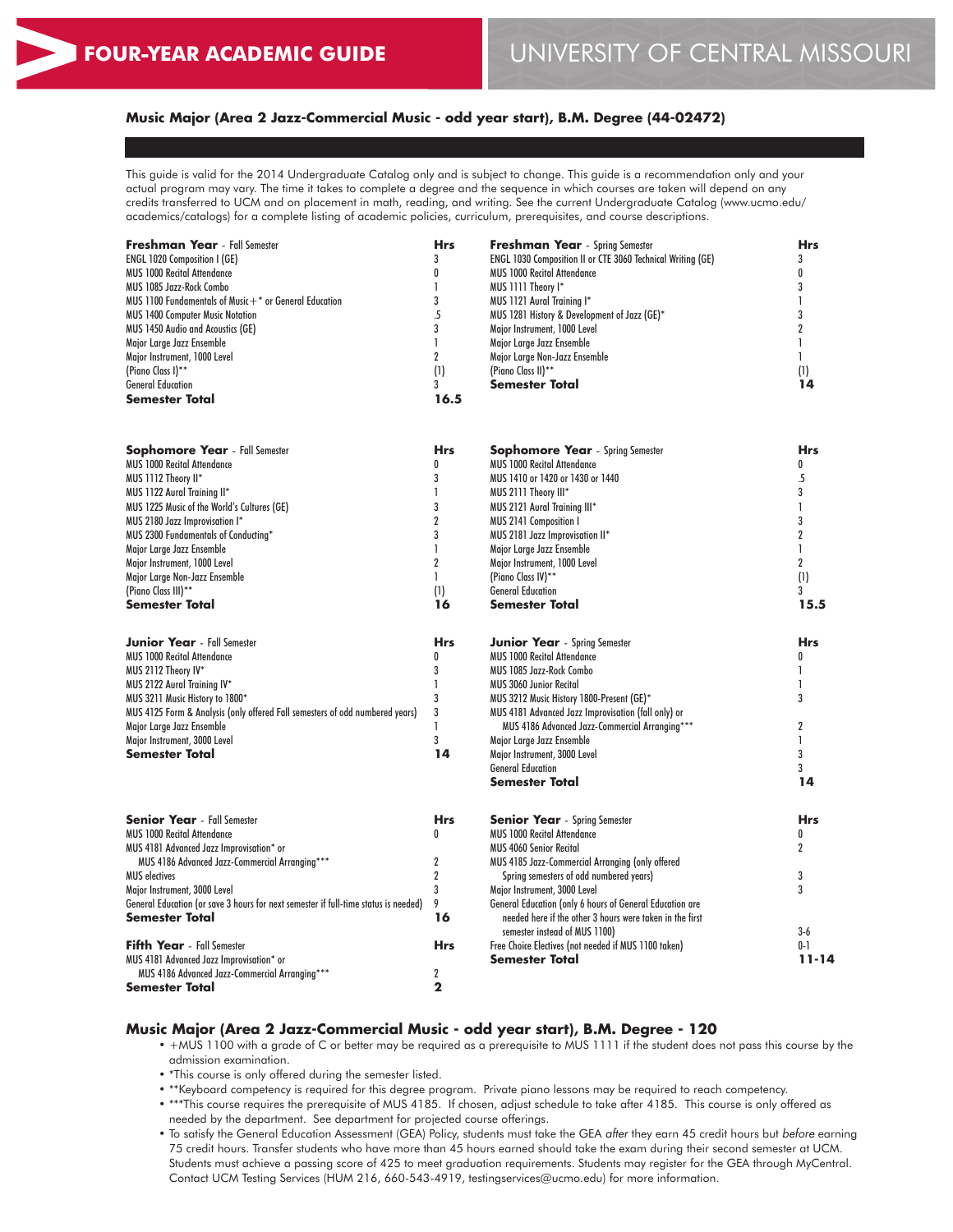## **Music Major (Area 2 Jazz-Commercial Music - even year start), B.M. Degree (44-02472)**

This guide is valid for the 2014 Undergraduate Catalog only and is subject to change. This guide is a recommendation only and your actual program may vary. The time it takes to complete a degree and the sequence in which courses are taken will depend on any credits transferred to UCM and on placement in math, reading, and writing. See the current Undergraduate Catalog (www.ucmo.edu/ academics/catalogs) for a complete listing of academic policies, curriculum, prerequisites, and course descriptions.

| <b>Freshman Year</b> - Fall Semester                      | <b>Hrs</b> | <b>Freshman Year</b> - Spring Semester                      | <b>Hrs</b>     |
|-----------------------------------------------------------|------------|-------------------------------------------------------------|----------------|
| <b>ENGL 1020 Composition I (GE)</b>                       | 3          | ENGL 1030 Composition II or CTE 3060 Technical Writing (GE) | 3              |
| <b>MUS 1000 Recital Attendance</b>                        |            | <b>MUS 1000 Recital Attendance</b>                          | 0              |
| MUS 1085 Jazz-Rock Combo                                  |            | MUS 1111 Theory I*                                          |                |
| MUS 1100 Fundamentals of Music $+$ * or General Education |            | MUS 1121 Aural Training I*                                  |                |
| <b>MUS 1400 Computer Music Notation</b>                   |            | Major Instrument, 1000 Level                                |                |
| MUS 1450 Audio and Acoustics (GE)                         |            | Major Large Jazz Ensemble                                   |                |
| Major Large Jazz Ensemble                                 |            | Major Large Non-Jazz Ensemble                               |                |
| Major Instrument, 1000 Level                              |            | (Piano Class II)**                                          | (1)            |
| (Piano Class I)**                                         | (1)        | <b>General Education</b>                                    | 6              |
| <b>General Education</b>                                  |            | Semester Total                                              | 17             |
| Semester Total                                            | 16.5       |                                                             |                |
|                                                           |            |                                                             |                |
| <b>Sophomore Year</b> - Fall Semester                     | <b>Hrs</b> | <b>Sophomore Year</b> - Spring Semester                     | <b>Hrs</b>     |
| <b>MUS 1000 Recital Attendance</b>                        | 0          | MUS 1000 Recital Attendance                                 | 0              |
| MUS 1112 Theory II*                                       |            | MUS 1281 History & Development of Jazz (GE)*                | 3              |
| MUS 1122 Aural Training II*                               |            | MUS 1410 or 1420 or 1430 or 1440                            | .5             |
| MUS 1225 Music of the World's Cultures (GE)               |            | MUS 2111 Theory III*                                        |                |
| MUS 2180 Jazz Improvisation I*                            |            | MUS 2121 Aural Training III*                                |                |
| MUS 2300 Fundamentals of Conducting*                      |            | MUS 2141 Composition I                                      |                |
| Major Large Jazz Ensemble                                 |            | MUS 2181 Jazz Improvisation II*                             |                |
| Major Instrument, 1000 Level                              |            | Major Large Jazz Ensemble                                   |                |
| Major Large Non-Jazz Ensemble                             |            | Major Instrument, 1000 Level                                | $\overline{2}$ |
| (Piano Class III)**                                       | (1)        | (Piano Class IV)**                                          | (1)            |
| <b>Semester Total</b>                                     | 16         | <b>Semester Total</b>                                       | 15.5           |
|                                                           |            |                                                             |                |

| <b>Junior Year</b> - Fall Semester                                           | <b>Hrs</b> | <b>Junior Year</b> - Spring Semester                       | <b>Hrs</b> |
|------------------------------------------------------------------------------|------------|------------------------------------------------------------|------------|
| <b>MUS 1000 Recital Attendance</b>                                           |            | <b>MUS 1000 Recital Attendance</b>                         |            |
| MUS 2112 Theory IV*                                                          |            | MUS 1085 Jazz-Rock Combo                                   |            |
| MUS 2122 Aural Training IV*                                                  |            | <b>MUS 3060 Junior Recital</b>                             |            |
| MUS 3211 Music History to 1800*                                              |            | MUS 3212 Music History 1800-Present (GE)*                  |            |
| MUS 4181 Advanced Jazz Improvisation* or                                     |            | MUS 4185 Jazz-Commercial Arranging (only offered           |            |
| MUS 4186 Advanced Jazz-Commercial Arranging***                               |            | Spring semesters of odd numbered years)                    |            |
| Major Large Jazz Ensemble                                                    |            | Major Large Jazz Ensemble                                  |            |
| Major Instrument, 3000 Level                                                 |            | Major Instrument, 3000 Level                               |            |
| <b>General Education</b>                                                     |            | <b>General Education</b>                                   |            |
| Semester Total                                                               | 16         | <b>Semester Total</b>                                      | 15         |
| <b>Senior Year</b> - Fall Semester                                           | <b>Hrs</b> | <b>Senior Year</b> - Spring Semester                       | <b>Hrs</b> |
| <b>MUS 1000 Recital Attendance</b>                                           |            | <b>MUS 1000 Recital Attendance</b>                         |            |
| MUS 4125 Form & Analysis (only offered Fall semesters of odd numbered years) | 3          | <b>MUS 4060 Senior Recital</b>                             |            |
| MUS 4181 Advanced Jazz Improvisation* or                                     |            | MUS 4181 Advanced Jazz Improvisation (fall only) or        |            |
| MUS 4186 Advanced Jazz-Commercial Arranging***                               |            | MUS 4186 Advanced Jazz-Commercial Arranging***             |            |
| <b>MUS electives</b>                                                         |            | Major Instrument, 3000 Level                               |            |
| Major Instrument, 3000 Level                                                 |            | <b>General Education (6 hours of General Education are</b> |            |
| <b>General Education</b>                                                     |            | needed here if the other 3 hours were taken in the first   |            |
| Semester Total                                                               | 13         | semester instead of MUS 1100)                              | $3-6$      |
|                                                                              |            | <b>Free Choice Electives</b>                               | $0 - 1$    |

#### **Music Major (Area 2 Jazz-Commercial Music - even year start), B.M. Degree - 120**

• +MUS 1100 with a grade of C or better may be required as a prerequisite to MUS 1111 if the student does not pass this course by the admission examination.

**Semester Total**

**11-13**

- \*This course is only offered during the semester listed.
- \*\*Keyboard competency is required for this degree program. Private piano lessons may be required to reach competency.
- \*\*\*This course is only offered as needed by the department. See department for projected course offerings.
- To satisfy the General Education Assessment (GEA) Policy, students must take the GEA *after* they earn 45 credit hours but *before* earning 75 credit hours. Transfer students who have more than 45 hours earned should take the exam during their second semester at UCM. Students must achieve a passing score of 425 to meet graduation requirements. Students may register for the GEA through MyCentral. Contact UCM Testing Services (HUM 216, 660-543-4919, testingservices@ucmo.edu) for more information.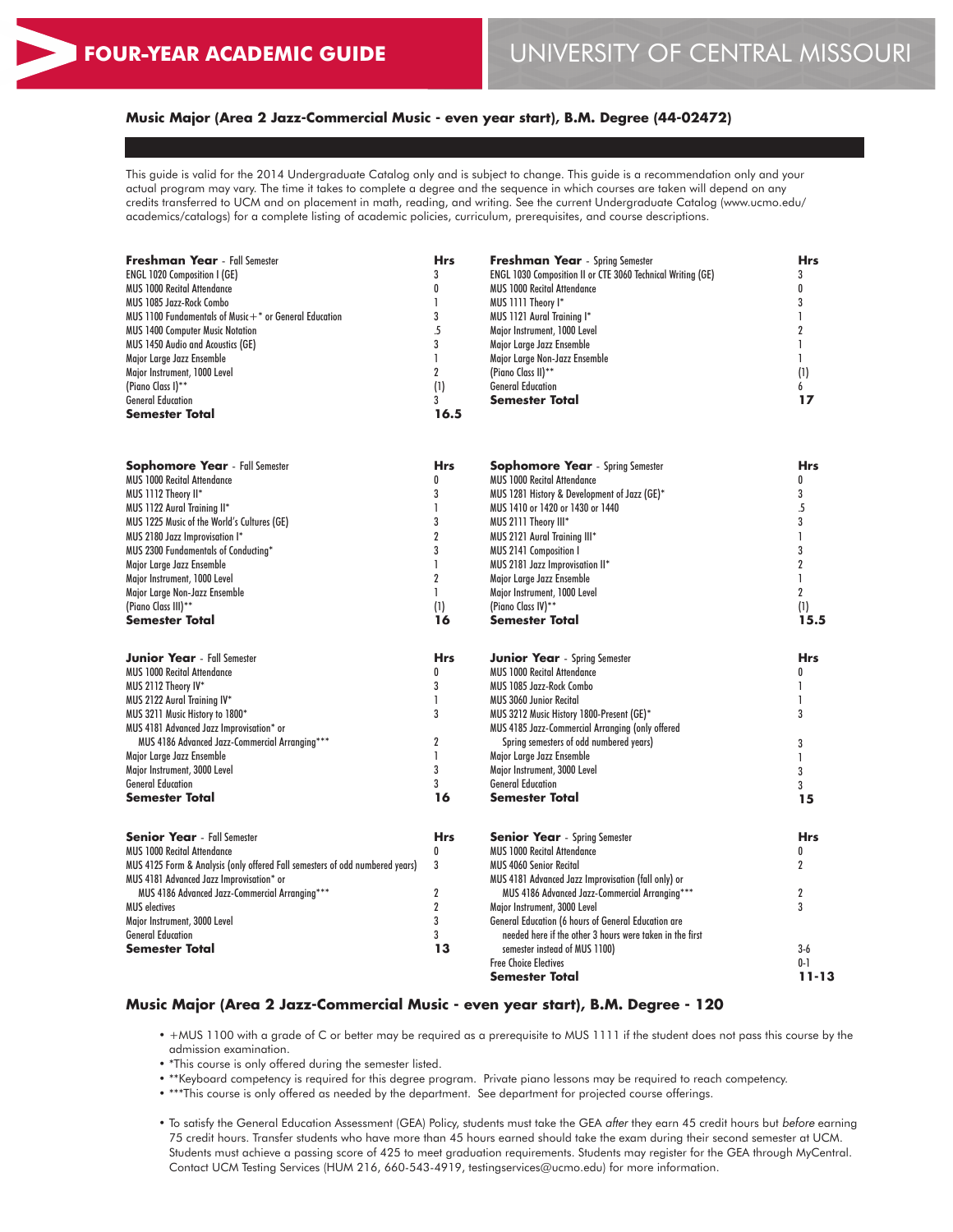## **Music Major (Area 3 Music Technology), B.M. Degree (44-03472)**

This guide is valid for the 2014 Undergraduate Catalog only and is subject to change. This guide is a recommendation only and your actual program may vary. The time it takes to complete a degree and the sequence in which courses are taken will depend on any credits transferred to UCM and on placement in math, reading, and writing. See the current Undergraduate Catalog (www.ucmo.edu/ academics/catalogs) for a complete listing of academic policies, curriculum, prerequisites, and course descriptions.

| <b>Freshman Year</b> - Fall Semester               | Hrs            | <b>Freshman Year</b> - Spring Semester                           | Hrs            |
|----------------------------------------------------|----------------|------------------------------------------------------------------|----------------|
| <b>ENGL 1020 Composition I (GE)</b>                | 3              | ENGL 1030 Composition II or CTE 3060 Technical Writing (GE)      | 3              |
| <b>MUS 1000 Recital Attendance</b>                 | 0              | <b>MUS 1000 Recital Attendance</b>                               | 0              |
| (MUS 1100 Fundamentals of Music) $+$ *             | (3)            | MUS 1111 Theory I                                                | 3              |
| <b>MUS 1400 Computer Music Notation</b>            | $\overline{5}$ | MUS 1121 Aural Training I*                                       | 1              |
| MUS 1450 Audio & Acoustics (GE)                    | 3              | MUS 2410 Digital Audio Production*                               | 3              |
| Approved Elective in Music $+$ +                   | 1              | MUS 2420 Technology Practicum                                    | 0              |
| Electronics or Computer Programming Elective       |                | Major Instrument or Voice, 1000 Level                            | 1              |
| (Choose from CS 1100, ET 1010, or ET 1020)         | $3-4$          | Major Large Instrumental or Vocal Ensemble                       | $\mathbf{1}$   |
| Major Instrument or Voice, 1000 Level              | $\mathbf{I}$   | (Piano Class II)***                                              | (1)            |
| Major Large Instrumental or Vocal Ensemble         | 1              | <b>General Education</b>                                         | 3              |
| (Piano Class I)***                                 | (1)            | Semester Total                                                   | $15 - 16$      |
| Semester Total                                     | $12.5 -$       |                                                                  |                |
|                                                    | 17.5           |                                                                  |                |
|                                                    | <b>Hrs</b>     |                                                                  | <b>Hrs</b>     |
| <b>Sophomore Year</b> - Fall Semester              |                | <b>Sophomore Year</b> - Spring Semester                          |                |
| <b>ECON 1010 Principles of Macroeconomics (GE)</b> | 3              | <b>MUS 1000 Recital Attendance</b>                               | 0              |
| <b>MUS 1000 Recital Attendance</b>                 | 0              | MUS 2111 Theory III*                                             | 3              |
| MUS 1112 Theory II*                                | 3              | MUS 2121 Aural Training III*                                     | 1              |
| MUS 1122 Aural Training II*                        | 1              | MUS 4400 Audio for X*                                            | 3              |
| MUS 2400 Sound Reinforcement & Music Production*   | 3              | MUS 4420 Advanced Music Technology Practicum                     | 0              |
| <b>MUS 2420 Technology Practicum</b>               | 0              | Major Instrument or Voice, 1000 Level                            | $\mathbf{I}$   |
| Major Instrument or Voice, 1000 Level              | 1              | Major Large Instrumental or Vocal Ensemble                       | $\mathbf{1}$   |
| Major Large Instrumental or Vocal Ensemble         | 1              | (Piano Class IV)***                                              | (1)            |
| (Piano Class III)***                               | (1)            | <b>General Education</b>                                         | 5              |
| <b>General Education</b>                           | 3              | Semester Total                                                   | $14 - 15$      |
| Semester Total                                     | $15 - 16$      |                                                                  |                |
|                                                    |                |                                                                  |                |
| <b>Junior Year</b> - Fall Semester                 | <b>Hrs</b>     | <b>Junior Year</b> - Spring Semester                             | <b>Hrs</b>     |
| <b>MUS 1000 Recital Attendance</b>                 | 0              | COMM 3425 Audio for Digital Cinema                               | 3              |
| MUS 1225 Music of the World's Cultures (GE)        | 3              | <b>MUS 1000 Recital Attendance</b>                               | 0              |
| <b>MUS 4040 Music Business Practices</b>           | 3              | MUS 3212 Music History 1800-Present (GE)*                        | 3              |
| MUS 2112 Theory IV*                                | 3              | MUS 4115 Instrumentation*                                        | 3              |
| MUS 2122 Aural Training IV*                        | 1              | MUS 4190 Electronic Music Composition or                         |                |
| MUS 3211 Music History to 1800*                    | 3              | MUS 4195 Max & MSP (each class offered every other year)         | 3              |
| MUS 4410 Electronic Music Production Techniques    | 3              | Approved Elective in Music $+$ +                                 | $\overline{2}$ |
| MUS 4420 Advanced Music Technology Practicum       | 0              | Semester Total                                                   | 14             |
| Semester Total                                     | 16             |                                                                  |                |
| <b>Senior Year</b> - Fall Semester                 | <b>Hrs</b>     | <b>Senior Year</b> - Spring Semester                             | <b>Hrs</b>     |
| <b>MUS 1000 Recital Attendance</b>                 | 0              | MUS 4190 Electronic Music Composition or                         |                |
| <b>MUS 4040 Music Business Practices</b>           | 3              | MUS 4195 Max & MSP (each class offered every other year)         | 3              |
| MUS 4430 Seminar in Music Technology               | $\overline{2}$ | MUS 4430 Seminar in Music Technology                             | $\overline{2}$ |
| Music Academic Studies Elective#                   | 3              | Music Academic Studies Elective#                                 | 3              |
| <b>General Education</b>                           | 6              | Approved Elective in Music $+$ +                                 | 1              |
| Semester Total                                     | 14             | General Education# (If MUS 1220 or 1281 are chosen in the major, |                |
|                                                    |                | only 3 hours are required here)                                  | $3-6$          |
|                                                    |                | Semester Total                                                   | $12 - 15$      |
|                                                    |                | After Junior or Senior Year - Summer Semester                    | <b>Hrs</b>     |
|                                                    |                | MUS 4450 Internship in Music Technology                          | 6              |
|                                                    |                | Semester Total                                                   | 6              |

#### **Music Major (Area 3 Music Technology), B.M. Degree - 122.5**

- +MUS 1100 with a grade of C or better may be required as a prerequisite to MUS 1111 if the student does not pass this course by the admission examination. • ++Eight hours of Approved Electives in Music are required, these may include any MUS course excluding MUS 1100 and MUS 1210. For most students, this will include
- Piano Class I-IV.
- \*This course is only offered during the semester listed.
- \*\*\*Choose 1 hour of Introductory Music Technology Electives. Each course is worth .5 credit hours and they must be completed during the freshman year. Choose two courses from the following five: MUS 1400, 1410, 1420, 1430, and/or 1440. Students may also choose to do .5 hours in the fall semester and .5 hours in the spring semester, as three of the courses are fall semester only and two of the courses are spring semester only.
- \*\*\*Keyboard competency is required for this degree program. Private piano lessons may be required to reach competency. If the four hours of Piano Class are not taken, four hours of Approved Electives in Music will be required to reach the total of 8 hours required.
- #This major area requires six hours of Music Academic Studies Electives. Choose from MUS 1220, 1281, 3141, 4000, 4101, 4125, or 4185. If chosen, MUS 1220 or 1281 will count for 3 hours of credit in the section "Additional Hours for Knowledge Area I" section of general education.
- To satisfy the General Education Assessment (GEA) Policy, students must take the GEA *after* they earn 45 credit hours but *before* earning 75 credit hours. Transfer students who have more than 45 hours earned should take the exam during their second semester at UCM. Students must achieve a passing score of 425 to meet graduation requirements. Students may register for the GEA through MyCentral. Contact UCM Testing Services (HUM 216, 660-543-4919, testingservices@ucmo.edu) for more information.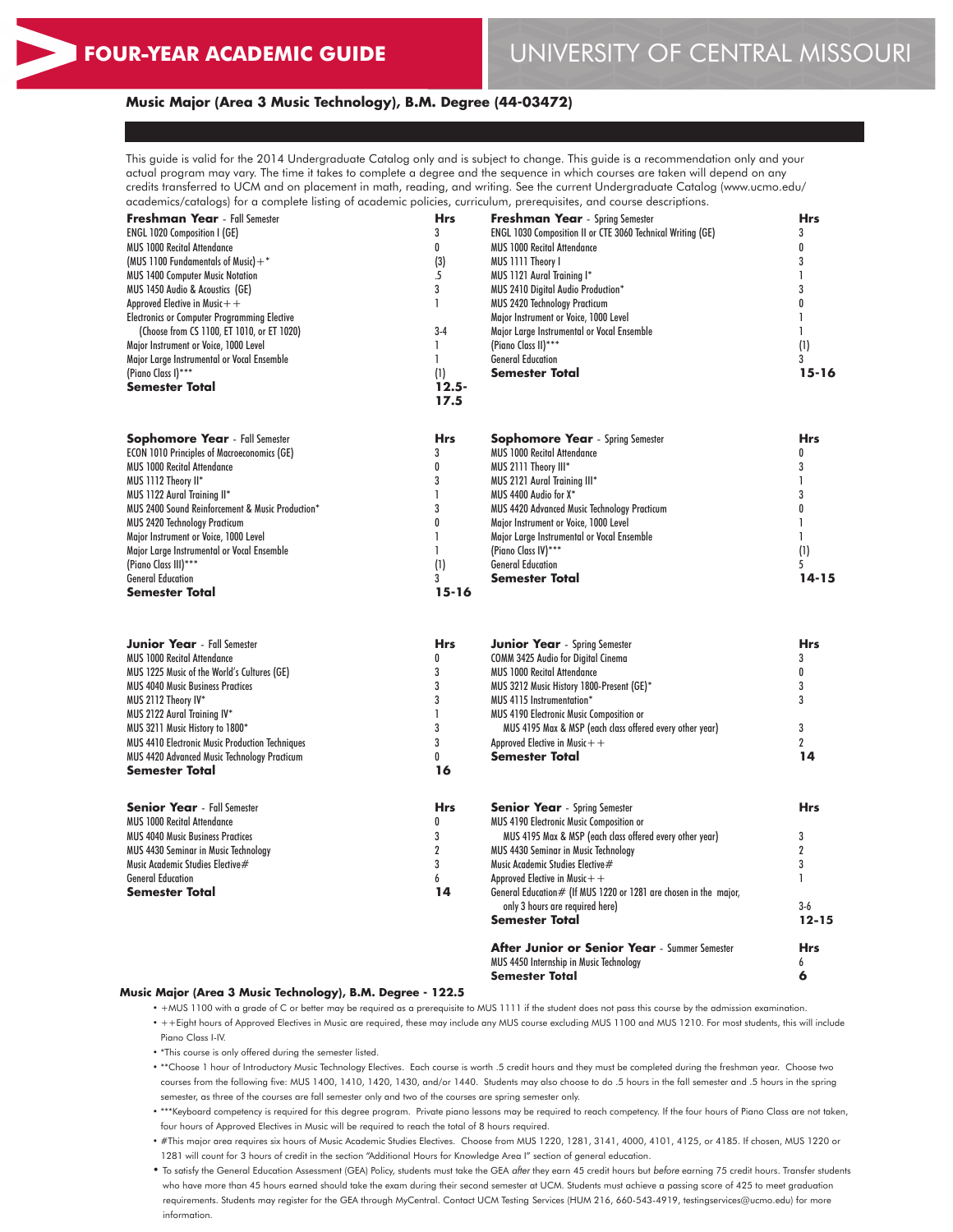## **Music Major (Area 4 Piano - odd year start), B.M. Degree (44-04472)**

This guide is valid for the 2014 Undergraduate Catalog only and is subject to change. This guide is a recommendation only and your actual program may vary. The time it takes to complete a degree and the sequence in which courses are taken will depend on any credits transferred to UCM and on placement in math, reading, and writing. See the current Undergraduate Catalog (www.ucmo.edu/ academics/catalogs) for a complete listing of academic policies, curriculum, prerequisites, and course descriptions.

| <b>Freshman Year</b> - Fall Semester                      | <b>Hrs</b> | <b>Freshman Year</b> - Spring Semester                             | <b>Hrs</b> |
|-----------------------------------------------------------|------------|--------------------------------------------------------------------|------------|
| <b>ENGL 1020 Composition I (GE)</b>                       |            | <b>ENGL 1030 Composition II or CTE 3060 Technical Writing (GE)</b> |            |
| <b>MUS 1000 Recital Attendance</b>                        |            | <b>MUS 1000 Recital Attendance</b>                                 |            |
| MUS 1100 Fundamentals of Music $+$ * or General Education |            | MUS 1111 Theory I*                                                 |            |
| MUS 1510 Piano I                                          |            | MUS 1121 Aural Training I*                                         |            |
| MUS 2221 Introduction to Music Literature I*              |            | MUS 1225 Music of the World's Cultures (GE)                        |            |
| Major Large Instrumental or Vocal Ensemble                |            | MUS 1510 Piano I                                                   |            |
| <b>General Education</b>                                  | 5          | MUS 2222 Introduction to Music Literature II*                      |            |
| <b>Semester Total</b>                                     | 16         | Major Large Instrumental or Vocal Ensemble                         |            |
|                                                           |            | <b>Semester Total</b>                                              | 15         |
| <b>Sophomore Year</b> - Fall Semester                     | <b>Hrs</b> | <b>Sophomore Year</b> - Spring Semester                            | <b>Hrs</b> |
| <b>MUS 1000 Recital Attendance</b>                        | 0          | <b>MUS 1000 Recital Attendance</b>                                 |            |
| MUS 1112 Theory II*                                       |            | <b>MUS 1095 Keyboard Ensemble</b>                                  |            |
| MUS 1122 Aural Training II*                               |            | MUS 1510 Piano I                                                   |            |
| MUS 1510 Piano I                                          |            | MUS 2111 Theory III*                                               |            |
| MUS 2300 Fundamentals of Conducting*                      | 3          | MUS 2121 Aural Training III*                                       |            |
| MUS 2515 Piano Accompanying (only offered Fall            |            | Major Large Instrumental or Vocal Ensemble                         |            |
| semesters of even numbered years)                         |            | <b>General Education</b>                                           |            |
| Major Large Instrumental or Vocal Ensemble                |            | <b>Semester Total</b>                                              | 15         |
| <b>MUS Electives**</b>                                    |            |                                                                    |            |
| <b>General Education</b>                                  |            |                                                                    |            |
| <b>Semester Total</b>                                     | 16         |                                                                    |            |

| <b>Junior Year</b> - Fall Semester                                           | <b>Hrs</b> | <b>Junior Year</b> - Spring Semester                         | <b>Hrs</b>     |
|------------------------------------------------------------------------------|------------|--------------------------------------------------------------|----------------|
| <b>MUS 1000 Recital Attendance</b>                                           |            | <b>MUS 1000 Recital Attendance</b>                           |                |
| MUS 2112 Theory IV*                                                          |            | <b>MUS 3060 Junior Recital</b>                               |                |
| MUS 2122 Aural Training IV*                                                  |            | MUS 3095 Piano Accompanying Practicum                        |                |
| MUS 3211 Music History to 1800*                                              |            | MUS 3212 Music History 1800-Present (GE)*                    |                |
| MUS 3510 Piano II                                                            |            | MUS 3510 Piano II                                            |                |
| MUS 4125 Form & Analysis (only offered Fall semesters of odd numbered years) | 3          | Major Large Instrumental or Vocal Ensemble                   |                |
| MUS 4511 Piano Pedagogy I - Beginner (only offered Fall semesters of odd     |            | <b>General Education</b>                                     |                |
| numbered years)                                                              | 3          | <b>Semester Total</b>                                        | 15             |
| Semester Total                                                               | 16         |                                                              |                |
| <b>Senior Year</b> - Fall Semester                                           | <b>Hrs</b> | <b>Senior Year</b> - Spring Semester                         | <b>Hrs</b>     |
| <b>MUS 1000 Recital Attendance</b>                                           | 0          | <b>MUS 1000 Recital Attendance</b>                           |                |
| MUS 3510 Piano II                                                            |            | MUS 3510 Piano II                                            |                |
| MUS 4201 Piano Literature through Beethoven (only offered                    |            | <b>MUS 4060 Senior Recital</b>                               |                |
| Fall semesters of even numbered years)                                       |            | MUS 4101 Counterpoint I or MUS 4115 Instrumentation          |                |
| <b>MUS Electives**</b>                                                       |            | MUS 4202 Piano Literature Romantic Era-Present (only         |                |
| Major Large Instrumental or Vocal Ensemble                                   |            | offered Spring semesters of odd numbered years)              | $\overline{2}$ |
| <b>General Education</b>                                                     |            | General Education (only 3 hours of General Education are     |                |
| <b>Free Choice Elective</b>                                                  |            | needed here if the other 3 hours were taken in the first     |                |
| <b>Semester Total</b>                                                        | 16         | semester instead of MUS 1100)                                | $0-3$          |
|                                                                              |            | Free Choice Electives (0 hours needed if MUS 1100 was taken) | $0-3$          |
|                                                                              |            | Semester Total                                               | 13             |

## **Music Major (Area 4 Piano - odd year start), B.M. Degree - 122**

- +MUS 1100 with a grade of C or better may be required as a prerequisite to MUS 1111 if the student does not pass this course by the admission examination. Students who don't take MUS 1100 will need an additional 3 hours of free choice elective to reach 120 hours for graduation.
- \*This course is only offered during the semester listed.
- \*\*For the four required hours of MUS Electives in the Area seek advice from your departmental advisor.
- To satisfy the General Education Assessment (GEA) Policy, students must take the GEA *after* they earn 45 credit hours but *before* earning 75 credit hours. Transfer students who have more than 45 hours earned should take the exam during their second semester at UCM. Students must achieve a passing score of 425 to meet graduation requirements. Students may register for the GEA through MyCentral. Contact UCM Testing Services (HUM 216, 660-543-4919, testingservices@ucmo.edu) for more information.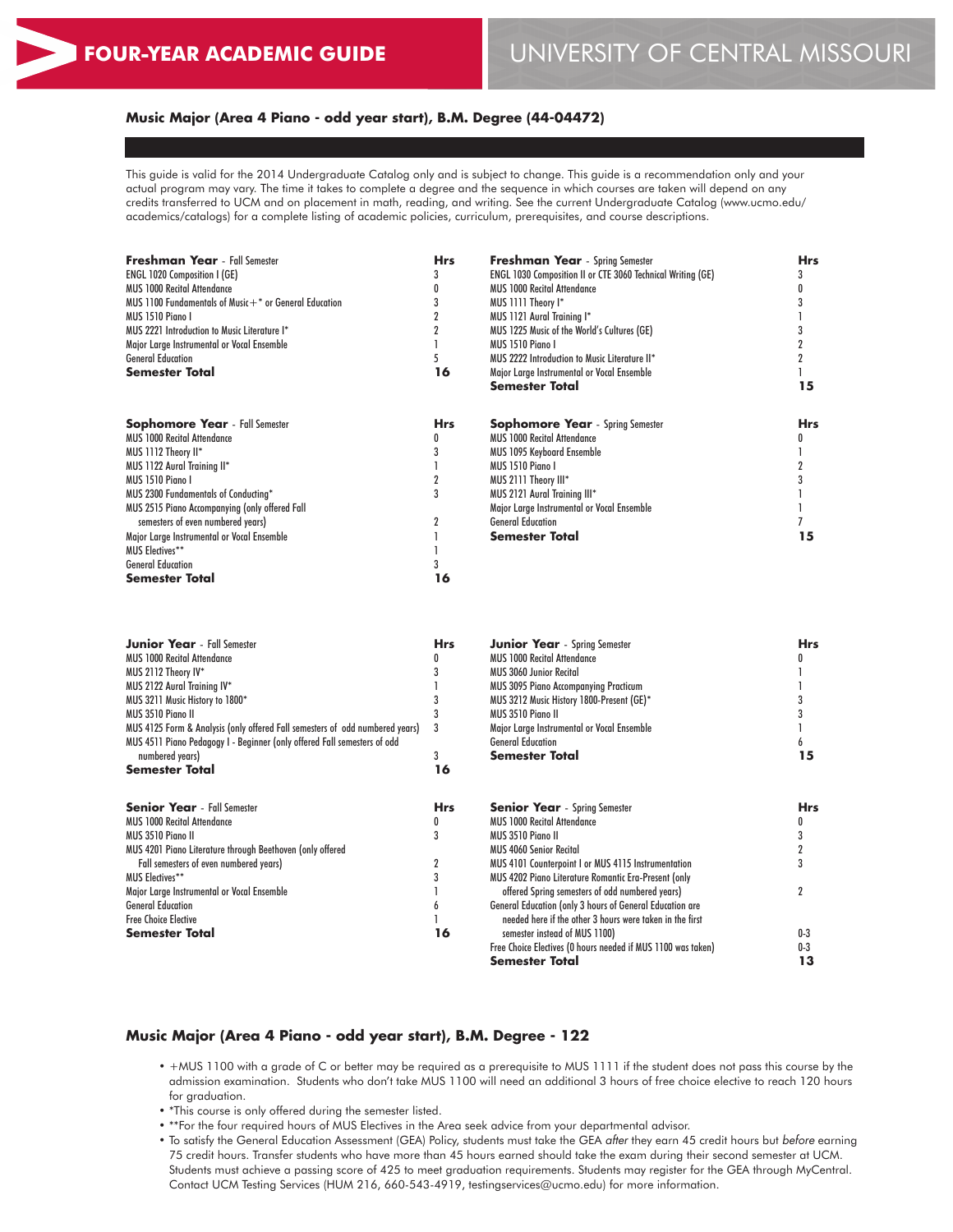General Education **Semester Total** **14**

## **Music Major (Area 4 Piano - even year start), B.M. Degree (44-04472)**

This guide is valid for the 2014 Undergraduate Catalog only and is subject to change. This guide is a recommendation only and your actual program may vary. The time it takes to complete a degree and the sequence in which courses are taken will depend on any credits transferred to UCM and on placement in math, reading, and writing. See the current Undergraduate Catalog (www.ucmo.edu/ academics/catalogs) for a complete listing of academic policies, curriculum, prerequisites, and course descriptions.

| <b>Freshman Year</b> - Fall Semester<br>ENGL 1020 Composition I (GE)<br><b>MUS 1000 Recital Attendance</b><br>MUS 1100 Fundamentals of Music $+$ * or General Education<br>MUS 1510 Piano I<br>MUS 2221 Introduction to Music Literature I*<br>Major Large Instrumental or Vocal Ensemble<br><b>General Education</b><br><b>Semester Total</b> | <b>Hrs</b><br>3<br>0<br>3<br>$\overline{2}$<br>$\overline{2}$<br>5<br>16 | <b>Freshman Year</b> - Spring Semester<br>ENGL 1030 Composition II or CTE 3060 Technical Writing (GE)<br><b>MUS 1000 Recital Attendance</b><br>MUS 1111 Theory I*<br>MUS 1121 Aural Training I*<br>MUS 1225 Music of the World's Cultures (GE)<br>MUS 1510 Piano I<br>MUS 2222 Introduction to Music Literature II*<br>Major Large Instrumental or Vocal Ensemble<br><b>Semester Total</b> | <b>Hrs</b><br>3<br>0<br>3<br>3<br>$\overline{2}$<br>$\overline{2}$<br>15 |
|------------------------------------------------------------------------------------------------------------------------------------------------------------------------------------------------------------------------------------------------------------------------------------------------------------------------------------------------|--------------------------------------------------------------------------|--------------------------------------------------------------------------------------------------------------------------------------------------------------------------------------------------------------------------------------------------------------------------------------------------------------------------------------------------------------------------------------------|--------------------------------------------------------------------------|
|                                                                                                                                                                                                                                                                                                                                                |                                                                          |                                                                                                                                                                                                                                                                                                                                                                                            |                                                                          |
| <b>Sophomore Year</b> - Fall Semester<br>MUS 1000 Recital Attendance<br>MUS 1112 Theory II*<br>MUS 1122 Aural Training II*<br><b>MUS 1510 Piano I</b><br>MUS 2300 Fundamentals of Conducting*<br>Major Large Instrumental or Vocal Ensemble<br><b>MUS Electives**</b><br><b>General Education</b><br><b>Semester Total</b>                     | <b>Hrs</b><br>0<br>3<br>2<br>3<br>6<br>17                                | <b>Sophomore Year</b> - Spring Semester<br>MUS 1000 Recital Attendance<br><b>MUS 1095 Keyboard Ensemble</b><br>MUS 1510 Piano I<br>MUS 2111 Theory III*<br>MUS 2121 Aural Training III*<br>Major Large Instrumental or Vocal Ensemble<br><b>General Education</b><br><b>Semester Total</b>                                                                                                 | <b>Hrs</b><br>0<br>2<br>3<br>7<br>15                                     |
| <b>Junior Year</b> - Fall Semester                                                                                                                                                                                                                                                                                                             | <b>Hrs</b>                                                               | <b>Junior Year</b> - Spring Semester                                                                                                                                                                                                                                                                                                                                                       | <b>Hrs</b>                                                               |
| <b>MUS 1000 Recital Attendance</b>                                                                                                                                                                                                                                                                                                             | 0                                                                        | <b>MUS 1000 Recital Attendance</b>                                                                                                                                                                                                                                                                                                                                                         | 0                                                                        |
| MUS 2112 Theory IV*                                                                                                                                                                                                                                                                                                                            | 3                                                                        | <b>MUS 3060 Junior Recital</b>                                                                                                                                                                                                                                                                                                                                                             |                                                                          |
| MUS 2122 Aural Training IV*                                                                                                                                                                                                                                                                                                                    |                                                                          | <b>MUS 3095 Piano Accompanying Practicum</b>                                                                                                                                                                                                                                                                                                                                               |                                                                          |
| MUS 2515 Piano Accompanying (only offered Fall                                                                                                                                                                                                                                                                                                 |                                                                          | MUS 3212 Music History 1800-Present (GE)*                                                                                                                                                                                                                                                                                                                                                  | 3                                                                        |
| semesters of even numbered years)                                                                                                                                                                                                                                                                                                              | 2                                                                        | MUS 3510 Piano II                                                                                                                                                                                                                                                                                                                                                                          | 3                                                                        |
| MUS 3211 Music History to 1800*                                                                                                                                                                                                                                                                                                                | 3                                                                        | MUS 4202 Piano Literature Romantic Era-Present (only                                                                                                                                                                                                                                                                                                                                       |                                                                          |
| MUS 3510 Piano II                                                                                                                                                                                                                                                                                                                              | 3                                                                        | offered Spring semesters of odd numbered years)                                                                                                                                                                                                                                                                                                                                            | 2                                                                        |
| MUS 4201 Piano Literature through Beethoven (only offered                                                                                                                                                                                                                                                                                      |                                                                          | Major Large Instrumental or Vocal Ensemble                                                                                                                                                                                                                                                                                                                                                 |                                                                          |
| Fall semesters of even numbered years)                                                                                                                                                                                                                                                                                                         | $\overline{2}$                                                           | <b>General Education</b>                                                                                                                                                                                                                                                                                                                                                                   | 3                                                                        |

| <b>Senior Year</b> - Fall Semester                       | <b>Hrs</b> | <b>Senior Year</b> - Spring Semester                           | Hrs   |
|----------------------------------------------------------|------------|----------------------------------------------------------------|-------|
| MUS 1000 Recital Attendance                              |            | <b>MUS 1000 Recital Attendance</b>                             |       |
| MUS 3510 Piano II                                        |            | MUS 3510 Piano II                                              |       |
| MUS 4125 Form & Analysis (only offered Fall semesters of |            | <b>MUS 4060 Senior Recital</b>                                 |       |
| odd numbered vears)                                      |            | MUS 4101 Counterpoint I or MUS 4115 Instrumentation            |       |
| MUS 4511 Piano Pedagogy I - Beginner (only offered Fall  |            | <b>General Education (0 hours of General Education are</b>     |       |
| semesters of odd numbered years)                         |            | needed here if 3 hours were taken in the first                 |       |
| <b>MUS Electives**</b>                                   |            | semester instead of MUS 1100)                                  | $0-3$ |
| Major Large Instrumental or Vocal Ensemble               |            | Free Choice Electives (only 1 hr needed if MUS 1100 was taken) | $1-4$ |
| General Education                                        |            | <b>Semester Total</b>                                          | 12    |
| Semester Total                                           | 16         |                                                                |       |

3 **17**

## **Music Major (Area 4 Piano - even year start), B.M. Degree - 122**

• +MUS 1100 with a grade of C or better may be required as a prerequisite to MUS 1111 if the student does not pass this course by the admission examination. Students who don't take MUS 1100 will need an additional 3 hours of free choice elective to reach 120 hours for graduation.

**Semester Total**

- \*This course is only offered during the semester listed.
- \*\*For the four required hours of MUS Electives in the Area seek advice from your departmental advisor..
- To satisfy the General Education Assessment (GEA) Policy, students must take the GEA *after* they earn 45 credit hours but *before* earning 75 credit hours. Transfer students who have more than 45 hours earned should take the exam during their second semester at UCM. Students must achieve a passing score of 425 to meet graduation requirements. Students may register for the GEA through MyCentral. Contact UCM Testing Services (HUM 216, 660-543-4919, testingservices@ucmo.edu) for more information.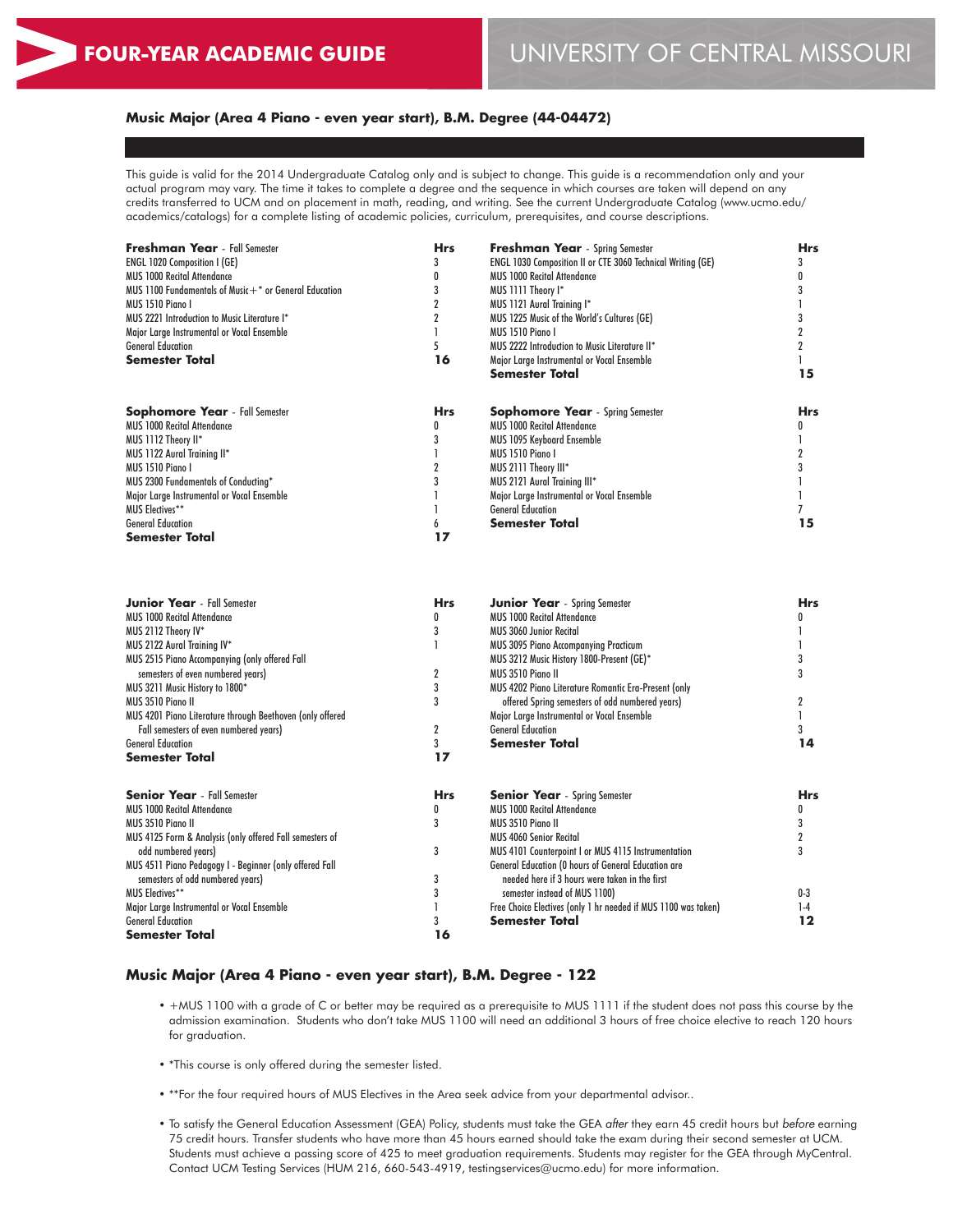## **Music Major (Area 5 Piano Pedagogy - odd year start), B.M. Degree (44-05472)**

This guide is valid for the 2014 Undergraduate Catalog only and is subject to change. This guide is a recommendation only and your actual program may vary. The time it takes to complete a degree and the sequence in which courses are taken will depend on any credits transferred to UCM and on placement in math, reading, and writing. See the current Undergraduate Catalog (www.ucmo.edu/ academics/catalogs) for a complete listing of academic policies, curriculum, prerequisites, and course descriptions.

| Freshman Year - Fall Semester                                                | <b>Hrs</b>     | Freshman Year - Spring Semester                                     |                  |  |
|------------------------------------------------------------------------------|----------------|---------------------------------------------------------------------|------------------|--|
| <b>ENGL 1020 Composition I (GE)</b>                                          | 3              | ENGL 1030 Composition II or CTE 3060 Technical Writing (GE)         | 3                |  |
| <b>MUS 1000 Recital Attendance</b>                                           | 0              | <b>MUS 1000 Recital Attendance</b>                                  | 0                |  |
| MUS 1100 Fundamentals of Music $+$ * or General Education                    | 3              | MUS 1111 Theory I*                                                  | 3                |  |
| MUS 1510 Piano I                                                             | $\overline{2}$ | MUS 1121 Aural Training I*                                          | 1                |  |
| PSY 1100 General Psychology (GE)                                             | 3              | MUS 1225 Music of the World's Cultures (GE)                         | 3                |  |
| Major Large Instrument or Vocal Ensemble                                     | 1              | MUS 1510 Piano I                                                    | $\overline{2}$   |  |
| <b>General Education</b>                                                     | 3              | MUS 2222 Introduction to Music Literature II*                       | 2                |  |
| <b>Semester Total</b>                                                        | 15             | Major Large Instrument or Vocal Ensemble<br><b>Semester Total</b>   | 1<br>15          |  |
|                                                                              |                |                                                                     |                  |  |
| <b>Sophomore Year</b> - Fall Semester                                        | <b>Hrs</b>     | <b>Sophomore Year</b> - Spring Semester                             | Hrs              |  |
| <b>MUS 1000 Recital Attendance</b>                                           | 0              | <b>MUS 1000 Recital Attendance</b>                                  | 0                |  |
| MUS 1112 Theory II*                                                          | 3              | MUS 1510 Piano I                                                    | 2                |  |
| MUS 1122 Aural Training II*                                                  | $\mathbf{I}$   | MUS 2111 Theory III*                                                | 3                |  |
| MUS 1510 Piano I                                                             | $\overline{2}$ | MUS 2121 Aural Training III*                                        | 1                |  |
| MUS 4201 Piano Literature through Beethoven (only offered                    |                | MUS 4202 Piano Literature Romantic Era - Present*                   | 2                |  |
| Fall semesters of even numbered years)                                       | $\overline{2}$ | Major Large Instrument or Vocal Ensemble                            | 1                |  |
| Major Large Instrument or Vocal Ensemble                                     | 1              | <b>General Education</b>                                            | 6                |  |
| <b>General Education</b>                                                     | 6              | <b>Semester Total</b>                                               | 15               |  |
| <b>Semester Total</b>                                                        | 15             |                                                                     |                  |  |
| <b>Junior Year</b> - Fall Semester                                           | <b>Hrs</b>     | <b>Junior Year</b> - Spring Semester                                | <b>Hrs</b>       |  |
| <b>MUS 1000 Recital Attendance</b>                                           | 0              | <b>MUS 1000 Recital Attendance</b>                                  | 0                |  |
| MUS 2112 Theory IV*                                                          | 3              | MUS 1095 Keyboard Ensemble or MUS 3095 Piano Accompanying Practicum | 1                |  |
| MUS 2122 Aural Training IV*                                                  | $\mathbf{I}$   | MUS 3212 Music History 1800-Present (GE)*                           | 3                |  |
| <b>MUS 2515 Piano Accompanying</b>                                           | $\overline{2}$ | MUS 3510 Piano II                                                   | 3                |  |
| MUS 3510 Piano II                                                            | 1.5            | MUS 4512 Piano Pedagogy II - The Intermediate Student               |                  |  |
| MUS 4125 Form & Analysis (only offered Fall semesters of odd numbered years) | 3              | (only offered Spring semesters of even numbered years)              | 3                |  |
| MUS 4511 Piano Pedagogy I - The Beginner (only offered                       |                | MUS 4515 Practice Teaching in Piano*                                | 3                |  |
| Fall semesters of odd numbered years)                                        | 3              | <b>General Education</b>                                            | 3                |  |
| <b>General Education</b>                                                     | 3              | <b>Semester Total</b>                                               | 16               |  |
| <b>Semester Total</b>                                                        | 16.5           |                                                                     |                  |  |
| <b>Senior Year</b> - Fall Semester                                           | <b>Hrs</b>     | <b>Senior Year</b> - Spring Semester                                | <b>Hrs</b>       |  |
| <b>MUS 1000 Recital Attendance</b>                                           | $\mathbf{0}$   | <b>MUS 1000 Recital Attendance</b>                                  | $\mathbf{0}$     |  |
| MUS 2300 Fundamentals of Conducting*                                         | 3              | MUS 1095 Keyboard Ensemble or MUS 3095 Piano Accompanying Practicum | 1                |  |
| MUS 3211 Music History to 1800*                                              | 3              | MUS 3510 Piano II                                                   | 3                |  |
| MUS 3510 Piano II                                                            | 3              | <b>MUS 4060 Senior Recital</b>                                      | $\boldsymbol{2}$ |  |
| MUS 4101 Counterpoint I (only offered Fall semesters of even numbered years) | 3              | MUS 4514 Piano Pedagogy IV - Seminar*                               | 3                |  |
| MUS 4513 Piano Pedagogy III - The Advanced Student                           |                | MUS 4515 Practice Teaching in Piano*                                | 3                |  |
| (only offered Fall semesters of even numbered years)                         | 3              | <b>General Education</b>                                            | 3                |  |
| General Education (0 hours of General Education are                          |                | <b>Semester Total</b>                                               | 15               |  |
| needed here if 3 hours were taken in the first semester                      |                |                                                                     |                  |  |
| instead of MUS 1100)                                                         | $0 - 3$        |                                                                     |                  |  |
| <b>Semester Total</b>                                                        | $15 - 18$      |                                                                     |                  |  |

### **Music Major (Area 5 Piano Pedagogy - odd year start), B.M. Degree - 122.5**

- +MUS 1100 with a grade of C or better may be required as a prerequisite to MUS 1111 if the student does not pass this course by the admission examination.
- \*This course is only offered during the semester listed.
- This guide is based on entrance during odd numbered years (2013, 2015, etc.). The suggested order of courses will vary for students beginning in even numbered years.
- To satisfy the General Education Assessment (GEA) Policy, students must take the GEA *after* they earn 45 credit hours but *before* earning 75 credit hours. Transfer students who have more than 45 hours earned should take the exam during their second semester at UCM. Students must achieve a passing score of 425 to meet graduation requirements. Students may register for the GEA through MyCentral. Contact UCM Testing Services (HUM 216, 660-543-4919, testingservices@ucmo.edu) for more information.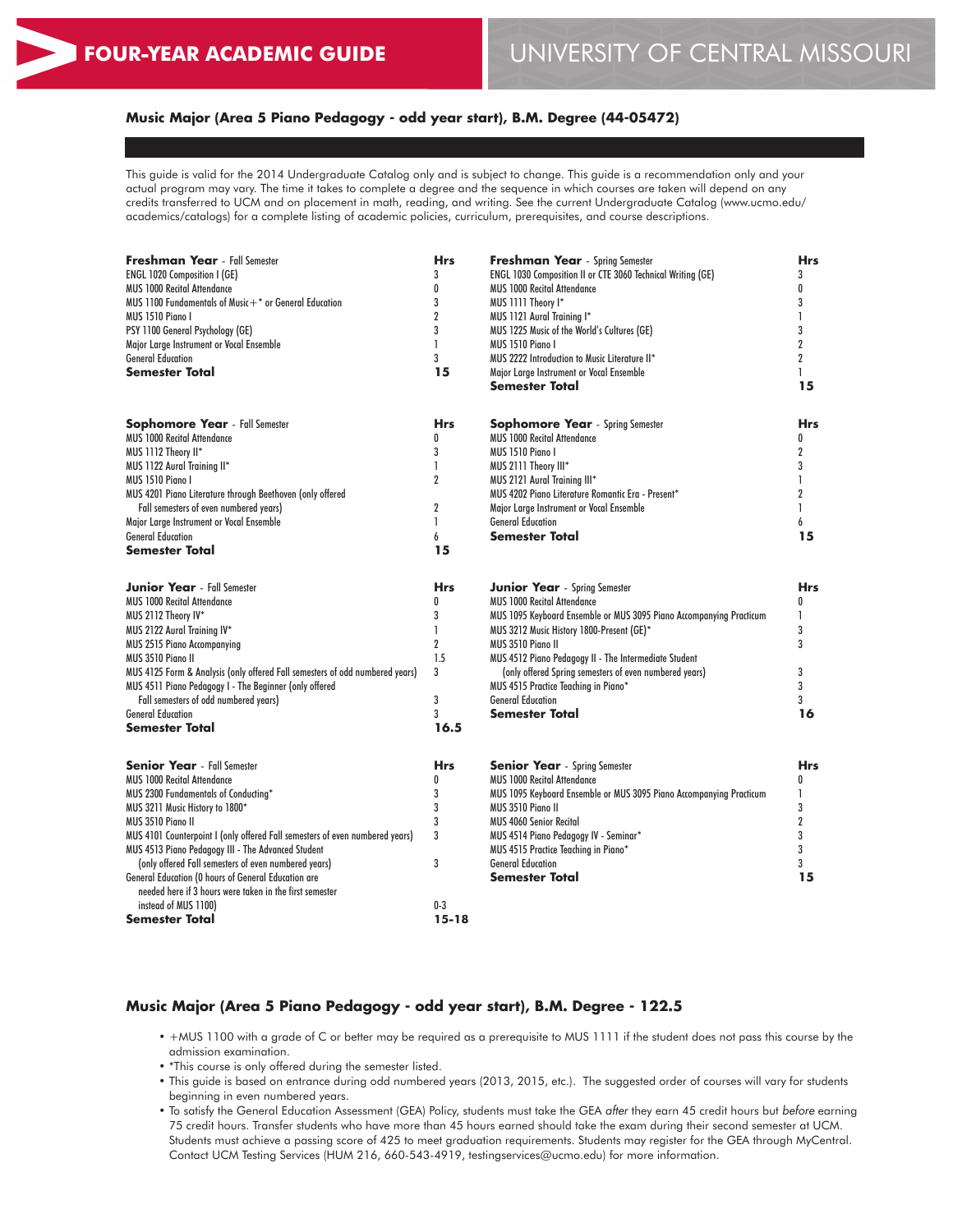## **Music Major (Area 5 Piano Pedagogy - even year start), B.M. Degree (44-05472)**

This guide is valid for the 2014 Undergraduate Catalog only and is subject to change. This guide is a recommendation only and your actual program may vary. The time it takes to complete a degree and the sequence in which courses are taken will depend on any credits transferred to UCM and on placement in math, reading, and writing. See the current Undergraduate Catalog (www.ucmo.edu/ academics/catalogs) for a complete listing of academic policies, curriculum, prerequisites, and course descriptions.

| Freshman Year - Fall Semester<br>ENGL 1020 Composition I (GE)                   | <b>Hrs</b><br>3 | <b>Freshman Year</b> - Spring Semester<br>ENGL 1030 Composition II or CTE 3060 Technical Writing (GE) | <b>Hrs</b><br>3  |
|---------------------------------------------------------------------------------|-----------------|-------------------------------------------------------------------------------------------------------|------------------|
| <b>MUS 1000 Recital Attendance</b>                                              | 0               | <b>MUS 1000 Recital Attendance</b>                                                                    | 0                |
| MUS 1100 Fundamentals of Music $+$ * or General Education                       | 3               | MUS 1111 Theory I*                                                                                    | 3                |
| MUS 1510 Piano I                                                                | $\overline{2}$  | MUS 1121 Aural Training I*                                                                            | 1                |
| PSY 1100 General Psychology (GE)                                                | 3               | MUS 1225 Music of the World's Cultures (GE)                                                           | 3                |
| Major Large Instrument or Vocal Ensemble                                        | 1               | MUS 1510 Piano I                                                                                      | $\overline{2}$   |
| <b>General Education</b>                                                        | 3               | MUS 2222 Introduction to Music Literature II*                                                         | $\overline{2}$   |
| <b>Semester Total</b>                                                           | 15              | Major Large Instrument or Vocal Ensemble                                                              | $\mathbf{I}$     |
|                                                                                 |                 | <b>Semester Total</b>                                                                                 | 15               |
| <b>Sophomore Year</b> - Fall Semester                                           | <b>Hrs</b>      | <b>Sophomore Year</b> - Spring Semester                                                               | <b>Hrs</b>       |
| <b>MUS 1000 Recital Attendance</b>                                              | 0               | <b>MUS 1000 Recital Attendance</b>                                                                    | 0                |
| MUS 1112 Theory II*                                                             | 3               | MUS 1510 Piano I                                                                                      | $\boldsymbol{2}$ |
| MUS 1122 Aural Training II*                                                     | 1               | MUS 2111 Theory III*                                                                                  | 3                |
| MUS 1510 Piano I                                                                | $\overline{2}$  | MUS 2121 Aural Training III*                                                                          | 1                |
| MUS 4511 Piano Pedagogy I - The Beginner (only offered                          | 3               | MUS 4512 Piano Pedagogy II - The Intermediate Student                                                 |                  |
| Fall semesters of odd numbered years)                                           | 1               | (only offered Spring semesters of even numbered years)                                                | 3                |
| Major Large Instrument or Vocal Ensemble                                        | 6               | Major Large Instrument or Vocal Ensemble                                                              | $\mathbf{I}$     |
| <b>General Education</b>                                                        | 16              | <b>General Education</b>                                                                              | 6                |
| <b>Semester Total</b>                                                           |                 | <b>Semester Total</b>                                                                                 | 16               |
| <b>Junior Year</b> - Fall Semester                                              | <b>Hrs</b>      | <b>Junior Year</b> - Spring Semester                                                                  | <b>Hrs</b>       |
| <b>MUS 1000 Recital Attendance</b>                                              | 0               | <b>MUS 1000 Recital Attendance</b>                                                                    | 0                |
| MUS 2112 Theory IV*                                                             | 3               | MUS 1095 Keyboard Ensemble or MUS 3095 Piano Accompanying Practicum                                   | 1                |
| MUS 2122 Aural Training IV*                                                     | 1               | <b>MUS 3510 Piano II</b>                                                                              | 3                |
| <b>MUS 2515 Piano Accompanying</b>                                              | $\overline{2}$  | MUS 4202 Piano Literature Romantic Era - Present*                                                     | $\overline{2}$   |
| MUS 3510 Piano II                                                               | 1.5             | MUS 4514 Piano Pedagogy IV - Seminar*                                                                 | 3                |
| MUS 4101 Counterpoint I (only offered Fall semesters of even numbered years)    | 3               | MUS 4515 Practice Teaching in Piano*                                                                  | 3                |
| MUS 4201 Piano Literature through Beethoven (only offered Fall semesters of     |                 | <b>General Education</b>                                                                              | 6                |
| even numbered years)                                                            | $\overline{2}$  | <b>Semester Total</b>                                                                                 | 18               |
| MUS 4513 Piano Pedagogy III - The Advanced Student                              |                 |                                                                                                       |                  |
| (only offered Fall semesters of even numbered years)                            | 3               |                                                                                                       |                  |
| <b>Semester Total</b>                                                           | 15.5            |                                                                                                       |                  |
| <b>Senior Year</b> - Fall Semester                                              | <b>Hrs</b>      | <b>Senior Year</b> - Spring Semester                                                                  | Hrs              |
| <b>MUS 1000 Recital Attendance</b>                                              | 0               | <b>MUS 1000 Recital Attendance</b>                                                                    | 0                |
| MUS 1095 Keyboard Ensemble or MUS 3095 Piano Accompanying Practicum             | 1               | MUS 3212 Music History 1800-Present (GE)*                                                             | 3                |
| MUS 2300 Fundamentals of Conducting*                                            | 3               | <b>MUS 3510 Piano II</b>                                                                              | 3                |
| MUS 3211 Music History to 1800*                                                 | 3               | <b>MUS 4060 Senior Recital</b>                                                                        | $\boldsymbol{2}$ |
| MUS 3510 Piano II                                                               | 3               | MUS 4515 Practice Teaching in Piano*                                                                  | 3                |
| MUS 4125 Form & Analysis (only offered Fall semesters of odd numbered years)    | 3               | <b>General Education</b>                                                                              | 3                |
| General Education (0 hours of General Education are needed here if 3 hours were |                 | <b>Semester Total</b>                                                                                 | 14               |
| taken in the first semester instead of MUS 1100)                                | $0-3$           |                                                                                                       |                  |
| Semester Total                                                                  | $13 - 16$       |                                                                                                       |                  |

## **Music Major (Area 5 Piano Pedagogy - even year start), B.M. Degree - 122.5**

- +MUS 1100 with a grade of C or better may be required as a prerequisite to MUS 1111 if the student does not pass this course by the admission examination.
- \*This course is only offered during the semester listed.
- This guide is based on entrance during even numbered years (2014, 2016, etc.). The suggested order of courses will vary for students beginning in odd numbered years.
- To satisfy the General Education Assessment (GEA) Policy, students must take the GEA *after* they earn 45 credit hours but *before* earning 75 credit hours. Transfer students who have more than 45 hours earned should take the exam during their second semester at UCM. Students must achieve a passing score of 425 to meet graduation requirements. Students may register for the GEA through MyCentral. Contact UCM Testing Services (HUM 216, 660-543-4919, testingservices@ucmo.edu) for more information.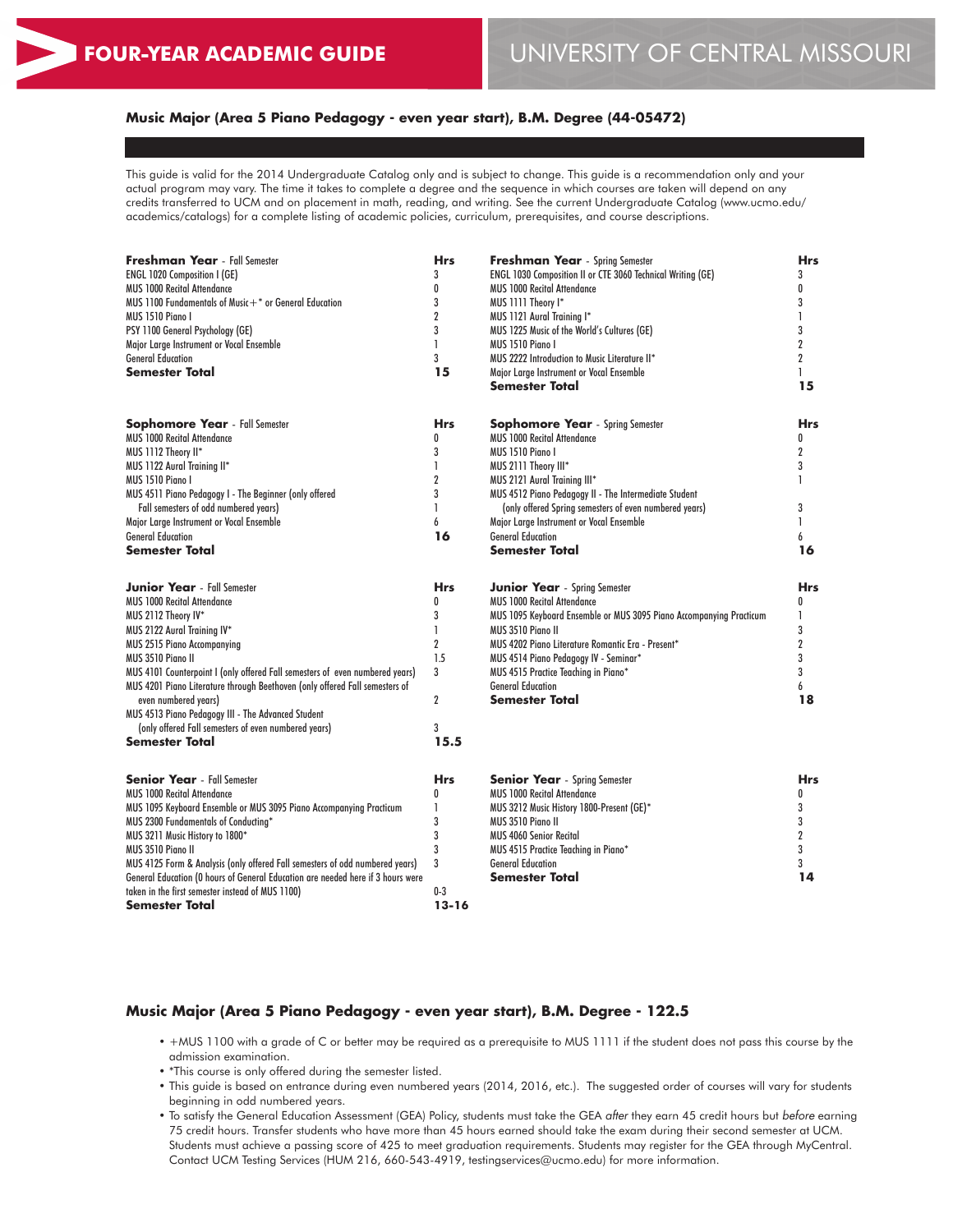## **Music Major (Area 6 Vocal - odd year start), B.M. Degree (44-06472)**

This guide is valid for the 2014 Undergraduate Catalog only and is subject to change. This guide is a recommendation only and your actual program may vary. The time it takes to complete a degree and the sequence in which courses are taken will depend on any credits transferred to UCM and on placement in math, reading, and writing. See the current Undergraduate Catalog (www.ucmo.edu/ academics/catalogs) for a complete listing of academic policies, curriculum, prerequisites, and course descriptions.

| <b>Freshman Year</b> - Fall Semester                      | <b>Hrs</b>       | <b>Freshman Year</b> - Spring Semester                             | <b>Hrs</b> |
|-----------------------------------------------------------|------------------|--------------------------------------------------------------------|------------|
| <b>ENGL 1020 Composition I (GE)</b>                       |                  | <b>ENGL 1030 Composition II or CTE 3060 Technical Writing (GE)</b> |            |
| FREN 1201 Elem. French I or GER 1301 Elem. German I (GE)* |                  | FREN 1202 Elem. French II or GER 1302 Elem. German II*             |            |
| <b>MUS 1000 Recital Attendance</b>                        |                  | <b>MUS 1000 Recital Attendance</b>                                 |            |
| MUS 1100 Fundamentals of Music+** or General Education    |                  | MUS 1111 Theory I**                                                |            |
| MUS 1610 Voice I                                          |                  | MUS 1121 Aural Training I**                                        |            |
| MUS 2221 Introduction to Music Literature I**             |                  | MUS 1610 Voice I                                                   |            |
| Major Large Vocal Ensemble                                |                  | MUS 2222 Introduction to Music Literature II**                     |            |
| (Piano Class I)***                                        |                  | Major Large Vocal Ensemble                                         |            |
| Semester Total                                            | $14 - 15$        | (Piano Class II)***                                                | (1)        |
|                                                           |                  | Semester Total                                                     | 15-16      |
| <b>Sophomore Year</b> - Fall Semester                     | <b>Hrs</b>       | <b>Sophomore Year</b> - Spring Semester                            | <b>Hrs</b> |
| <b>MUS 1000 Recital Attendance</b>                        |                  | <b>MUS 1000 Recital Attendance</b>                                 |            |
| MUS 1112 Theory II**                                      |                  | MUS 1610 Voice I                                                   |            |
| MUS 1122 Aural Training II**                              |                  | MUS 2111 Theory III**                                              |            |
| MUS 1610 Voice I                                          |                  | MUS 2121 Aural Training III**                                      |            |
| <b>MUS 2300 Fundamentals of Conducting**</b>              |                  | Major Large Vocal Ensemble                                         |            |
| Major Large Vocal Ensemble                                |                  | (Piano Class IV)***                                                | (1)        |
| (Piano Class III)***                                      | $\left(1\right)$ | <b>General Education</b>                                           |            |
| <b>General Education</b>                                  |                  | <b>Semester Total</b>                                              | 13-14      |
| <b>Semester Total</b>                                     | 16-17            |                                                                    |            |

| <b>Junior Year</b> - Fall Semester                                                                                              | <b>Hrs</b> | <b>Junior Year</b> - Spring Semester                                                                                        | <b>Hrs</b> |
|---------------------------------------------------------------------------------------------------------------------------------|------------|-----------------------------------------------------------------------------------------------------------------------------|------------|
| <b>MUS 1000 Recital Attendance</b>                                                                                              |            | <b>MUS 1000 Recital Attendance</b>                                                                                          |            |
| MUS 2112 Theory IV**                                                                                                            |            | MUS 1225 Music of the World's Cultures (GE)                                                                                 |            |
| MUS 2122 Aural Training IV**                                                                                                    |            | MUS 1615 Opera Theatre**                                                                                                    |            |
| MUS 2631 Diction for Singers I                                                                                                  |            | MUS 2632 Diction for Singers II (only offered Spring                                                                        |            |
| MUS 3211 Music History to 1800**                                                                                                |            | semesters of even numbered years)                                                                                           |            |
| MUS 3610 Voice II                                                                                                               |            | <b>MUS 3060 Junior Recital</b>                                                                                              |            |
| MUS 4125 Form & Analysis (only offered Fall semesters of odd numbered years)                                                    |            | MUS 3212 Music History 1800 - Present (GE)**                                                                                |            |
| MUS 4235 Vocal Literature (only offered Fall semesters of odd numbered years)                                                   |            | MUS 3610 Voice II                                                                                                           |            |
| Major Large Vocal Ensemble                                                                                                      |            | <b>General Education</b>                                                                                                    |            |
| Semester Total                                                                                                                  | 18         | Semester Total                                                                                                              | 17         |
| <b>Senior Year</b> - Fall Semester                                                                                              | <b>Hrs</b> | <b>Senior Year</b> - Spring Semester                                                                                        | <b>Hrs</b> |
| <b>MUS 1000 Recital Attendance</b>                                                                                              |            | <b>MUS 1000 Recital Attendance</b>                                                                                          |            |
| MUS 3610 Voice II                                                                                                               |            | MUS 3610 Voice II                                                                                                           |            |
| MUS Required Elective#                                                                                                          |            | <b>MUS 4060 Senior Recital</b>                                                                                              |            |
| Major Large Vocal Ensemble                                                                                                      |            | MUS 4600 Vocal Pedagogy (only offered Spring semesters of odd numbered years)                                               |            |
| <b>General Education</b>                                                                                                        |            | <b>MUS Electives</b>                                                                                                        |            |
| Free Choice Electives (will not be needed if MUS 1100 is taken<br>or if validated credit is earned for FREN 1201 or GER 1301 or |            | <b>General Education (only 3 hours of General Education are</b><br>needed here if the other 3 hours were taken in the first |            |
| if these classes are taken)                                                                                                     | $0 - 1$    | semester instead of MUS 1100)                                                                                               | $3-6$      |
| <b>Semester Total</b>                                                                                                           | 13-14      | <b>Semester Total</b>                                                                                                       | 13-16      |

#### **Music Major (Area 6 Vocal - odd year start), B.M. Degree - 120**

- \*Student's initial placement in foreign language coursework will be determined by examination. If a student begins in FREN 1202 or GER 1302 and earns a grade of C or higher, the student will earn 3 hours of validated credit for FREN 1201 or GER 1301.
- +MUS 1100 with a grade of C or better may be required as a prerequisite to MUS 1111 if the student does not pass this course by the admission examination.
- \*\*This course is only offered during the semester listed.
- \*\*\*Keyboard competency is required for this degree program. Private piano lessons may be required to reach competency.
- #For the MUS Required Elective choose among the following two courses: MUS 4101 Counterpoint I (offered fall semester of even numbered years only) or MUS 4115 Instrumentation (offered spring semester).
- To satisfy the General Education Assessment (GEA) Policy, students must take the GEA *after* they earn 45 credit hours but *before* earning 75 credit hours. Transfer students who have more than 45 hours earned should take the exam during their second semester at UCM. Students must achieve a passing score of 425 to meet graduation requirements. Students may register for the GEA through MyCentral. Contact UCM Testing Services (HUM 216, 660-543-4919, testingservices@ucmo.edu) for more information.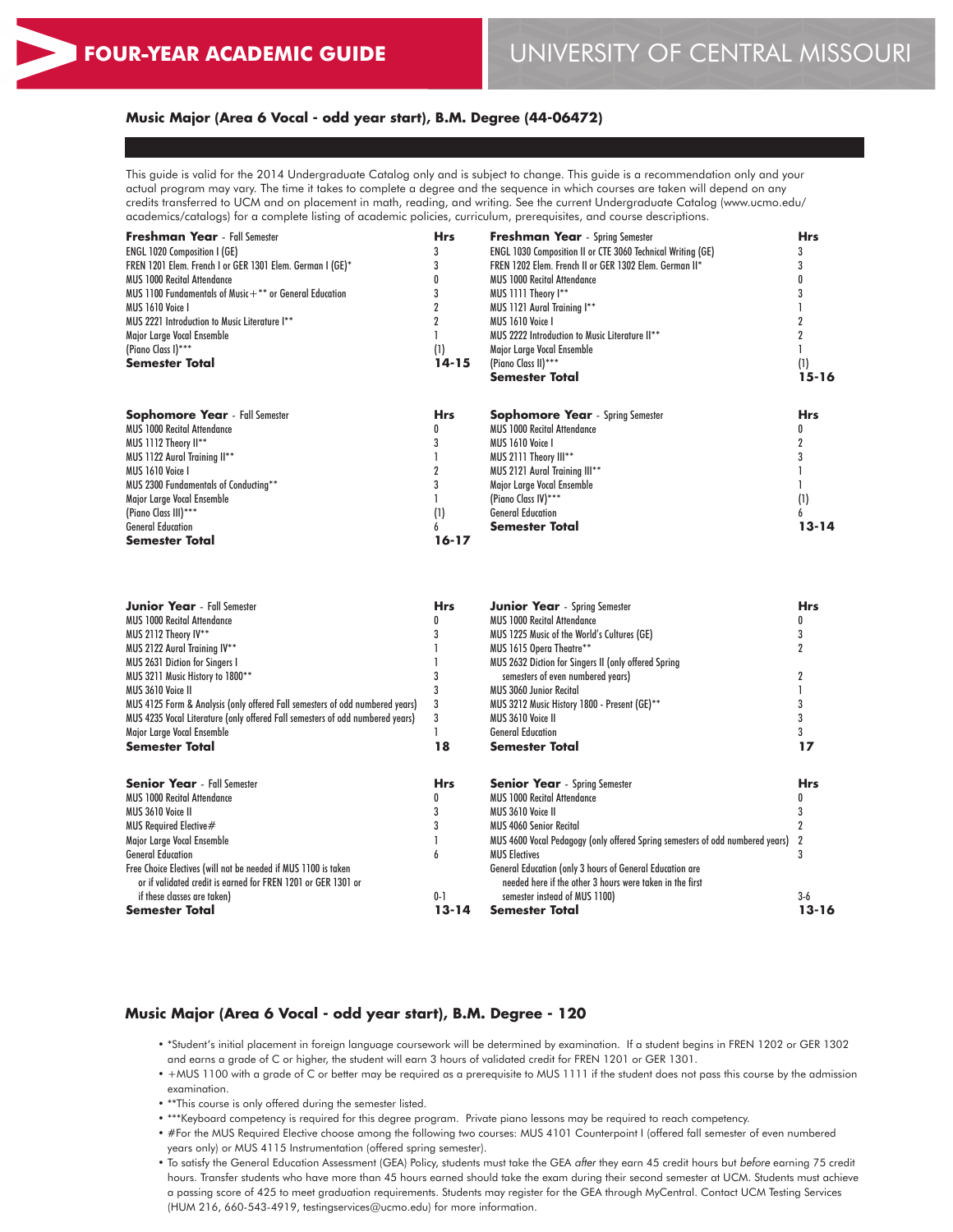### **Music Major (Area 6 Vocal - even year start), B.M. Degree (44-06472)**

This guide is valid for the 2014 Undergraduate Catalog only and is subject to change. This guide is a recommendation only and your actual program may vary. The time it takes to complete a degree and the sequence in which courses are taken will depend on any credits transferred to UCM and on placement in math, reading, and writing. See the current Undergraduate Catalog (www.ucmo.edu/ academics/catalogs) for a complete listing of academic policies, curriculum, prerequisites, and course descriptions.

| <b>Freshman Year</b> - Fall Semester                       | Hrs              | <b>Freshman Year</b> - Spring Semester                             | <b>Hrs</b> |
|------------------------------------------------------------|------------------|--------------------------------------------------------------------|------------|
| <b>ENGL 1020 Composition I (GE)</b>                        |                  | <b>ENGL 1030 Composition II or CTE 3060 Technical Writing (GE)</b> |            |
| FREN 1201 Elem. French I or GER 1301 Elem. German I (GE)*  |                  | FREN 1202 Elem. French II or GER 1302 Elem. German II*             |            |
| <b>MUS 1000 Recital Attendance</b>                         |                  | <b>MUS 1000 Recital Attendance</b>                                 |            |
| MUS 1100 Fundamentals of Music $+$ ** or General Education |                  | MUS 1111 Theory I**                                                |            |
| MUS 1610 Voice I                                           |                  | MUS 1121 Aural Training I**                                        |            |
| MUS 2221 Introduction to Music Literature I**              |                  | MUS 1610 Voice I                                                   |            |
| Major Large Vocal Ensemble                                 |                  | MUS 2222 Introduction to Music Literature II**                     |            |
| (Piano Class I)***                                         | $\left(1\right)$ | Major Large Vocal Ensemble                                         | (1)        |
| Semester Total                                             | 14-15            | (Piano Class II) ***                                               |            |
|                                                            |                  | <b>Semester Total</b>                                              | $15 - 16$  |
| <b>Sophomore Year</b> - Fall Semester                      | <b>Hrs</b>       | <b>Sophomore Year</b> - Spring Semester                            | <b>Hrs</b> |
| <b>MUS 1000 Recital Attendance</b>                         |                  | <b>MUS 1000 Recital Attendance</b>                                 |            |
| MUS 1112 Theory II**                                       |                  | MUS 1610 Voice I                                                   |            |
| MUS 1122 Aural Training II**                               |                  | MUS 2111 Theory III**                                              |            |
| MUS 1610 Voice I                                           |                  | MUS 2121 Aural Training III**                                      |            |
| MUS 2300 Fundamentals of Conducting**                      |                  | MUS 2632 Diction for Singers II (only offered Spring               |            |
| <b>MUS 2631 Diction for Singers I</b>                      |                  | semesters of even numbered years)                                  |            |
| Major Large Vocal Ensemble                                 |                  | Major Large Vocal Ensemble                                         |            |
| (Piano Class III)***                                       | (1)              | (Piano Class IV)***                                                | (1)        |
| <b>General Education</b>                                   |                  | <b>General Education</b>                                           |            |
| <b>Semester Total</b>                                      | $17 - 18$        | <b>Semester Total</b>                                              | 15-16      |

| <b>Junior Year</b> - Fall Semester                                            | <b>Hrs</b> | <b>Junior Year</b> - Spring Semester                                          | <b>Hrs</b> |
|-------------------------------------------------------------------------------|------------|-------------------------------------------------------------------------------|------------|
| <b>MUS 1000 Recital Attendance</b>                                            |            | <b>MUS 1000 Recital Attendance</b>                                            |            |
| MUS 2112 The ory IV**                                                         |            | MUS 1225 Music of the World's Cultures (GE)                                   |            |
| MUS 2122 Aural Training IV**                                                  |            | MUS 1615 Opera Theatre**                                                      |            |
| MUS 3211 Music History to 1800**                                              |            | <b>MUS 3060 Junior Recital</b>                                                |            |
| MUS 3610 Voice II                                                             |            | MUS 3212 Music History 1800 - Present (GE)**                                  |            |
| Major Large Vocal Ensemble                                                    |            | MUS 3610 Voice II                                                             |            |
| <b>General Education</b>                                                      |            | MUS 4600 Vocal Pedagogy (only offered Spring semesters of odd numbered years) |            |
| <b>Semester Total</b>                                                         | 14         | Free Choice Electives (will not be needed if MUS 1100 is taken                |            |
|                                                                               |            | or if validated credit is earned for FREN 1201 or GER 1301 or                 |            |
|                                                                               |            | if these classes are taken)                                                   | $0 - 1$    |
|                                                                               |            | <b>Semester Total</b>                                                         | $14 - 15$  |
| <b>Senior Year</b> - Fall Semester                                            | <b>Hrs</b> | <b>Senior Year</b> - Spring Semester                                          | <b>Hrs</b> |
| <b>MUS 1000 Recital Attendance</b>                                            |            | <b>MUS 1000 Recital Attendance</b>                                            |            |
| MUS 3610 Voice II                                                             |            | MUS 3610 Voice II                                                             |            |
| MUS 4125 Form & Analysis (only offered Fall semesters of odd numbered years)  |            | <b>MUS 4060 Senior Recital</b>                                                |            |
| MUS 4235 Vocal Literature (only offered Fall semesters of odd numbered years) |            | <b>MUS Electives</b>                                                          |            |
| MUS Required Elective#                                                        |            | General Education (only 6 hours of General Education are                      |            |
| Major Large Vocal Ensemble                                                    |            | needed here if the other 3 hours were taken in the first                      |            |
| <b>General Education</b>                                                      |            | semester instead of MUS 1100)                                                 | $6-9$      |
| Semester Total                                                                | 16         | <b>Semester Total</b>                                                         | 14-17      |

#### **Music Major (Area 6 Vocal - even year start), B.M. Degree - 120**

- \*Student's initial placement in foreign language coursework will be determined by examination. If a student begins in FREN 1202 or GER 1302 and earns a grade of C or higher, the student will earn 3 hours of validated credit for FREN 1201 or GER 1301.
- +MUS 1100 with a grade of C or better may be required as a prerequisite to MUS 1111 if the student does not pass this course by the admission examination.
- \*\*This course is only offered during the semester listed.
- \*\*\*Keyboard competency is required for this degree program. Private piano lessons may be required to reach competency.
- #For the MUS Required Elective choose among the following two courses: MUS 4101 Counterpoint I (offered fall semester of even numbered years only) or MUS 4115 Instrumentation (offered spring semester).
- To satisfy the General Education Assessment (GEA) Policy, students must take the GEA *after* they earn 45 credit hours but *before* earning 75 credit hours. Transfer students who have more than 45 hours earned should take the exam during their second semester at UCM. Students must achieve a passing score of 425 to meet graduation requirements. Students may register for the GEA through MyCentral. Contact UCM Testing Services (HUM 216, 660-543-4919, testingservices@ucmo.edu) for more information.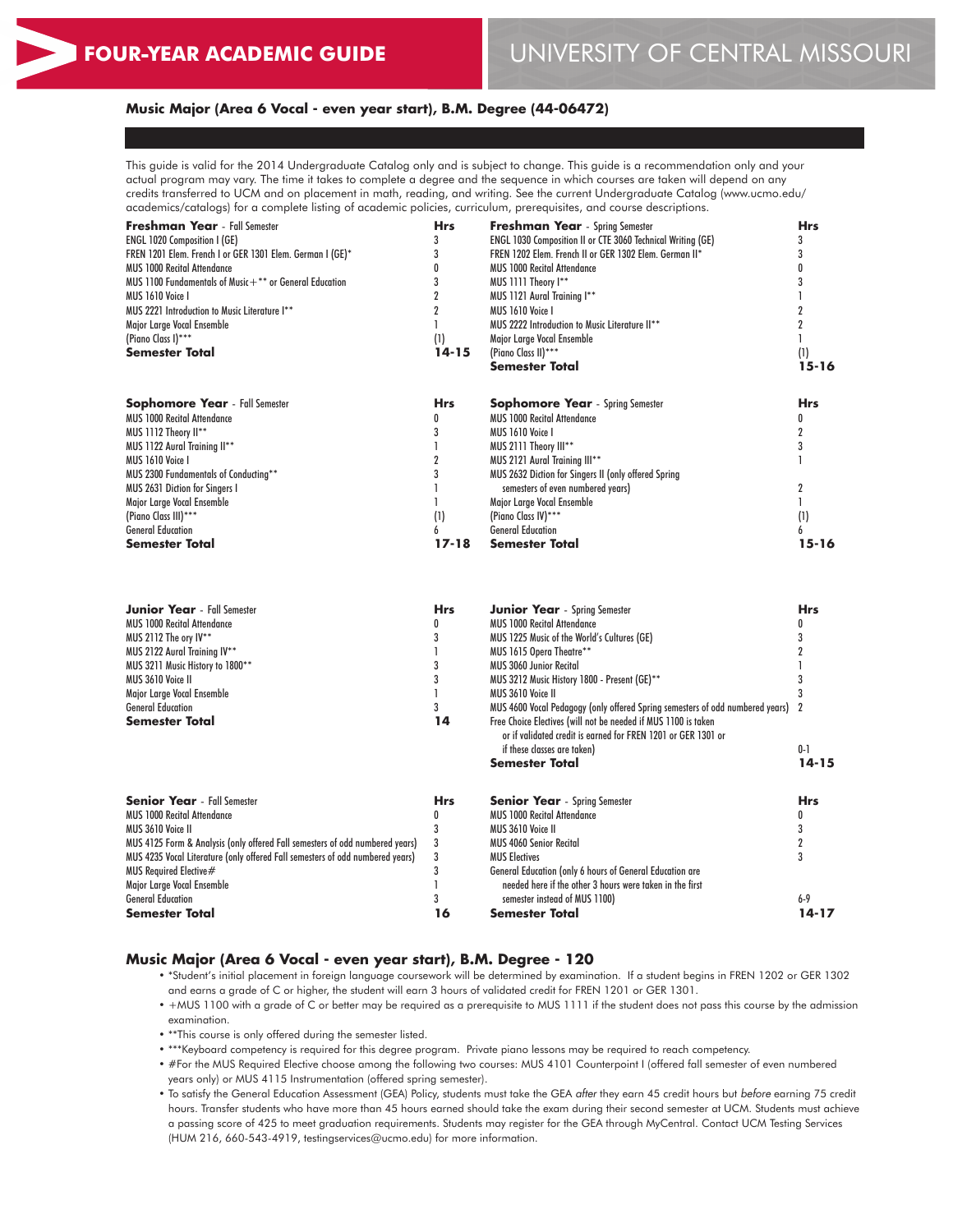## **Music Education Major (Instrumental Option - even start year), B.M.E. Degree (45-440)**

This guide is valid for the 2014 Undergraduate Catalog only and is subject to change. This guide is a recommendation only and your actual program may vary. The time it takes to complete a degree and the sequence in which courses are taken will depend on any credits transferred to UCM and on placement in math, reading, and writing. See the current Undergraduate Catalog (www.ucmo.edu/ academics/catalogs) for a complete listing of academic policies, curriculum, prerequisites, and course descriptions.

| <b>Freshman Year</b> - Fall Semester<br><b>ENGL 1020 Composition I (GE)</b><br>HIST 1350 or HIST 1351 History of the United States (GE)<br><b>MUS 1000 Recital Attendance</b><br>MUS 1100 Fundamentals of Music $+$ * or General Education<br>Major Instrument, 1000 Level<br>Major Large Instrumental Ensemble<br>(Piano)<br><b>General Education MATH</b><br><b>Semester Total</b>                                                                                                                              | Hrs<br>3<br>3<br>0<br>3<br>1<br>1<br>(1)<br>3<br>$14 - 15$                                                             | <b>Freshman Year</b> - Spring Semester<br><b>ENGL 1030 Composition II or CTE 3060 Technical Writing (GE)</b><br><b>MUS 1000 Recital Attendance</b><br>MUS 1111 Theory I*<br>MUS 1121 Aural Training I*<br>MUS 1390 Introduction to Music Education*<br>Instrument Techniques Class**<br>Major Instrument, 1000 Level<br>Major Large Instrumental Ensemble<br>(Piano)<br><b>General Education Science with Laboratory</b><br><b>Semester Total</b>                                                                            | <b>Hrs</b><br>3<br>0<br>3<br>$\mathbf{I}$<br>$\overline{2}$<br>1<br>$\mathbf{I}$<br>1<br>(1)<br>4<br>$16 - 17$          |
|-------------------------------------------------------------------------------------------------------------------------------------------------------------------------------------------------------------------------------------------------------------------------------------------------------------------------------------------------------------------------------------------------------------------------------------------------------------------------------------------------------------------|------------------------------------------------------------------------------------------------------------------------|------------------------------------------------------------------------------------------------------------------------------------------------------------------------------------------------------------------------------------------------------------------------------------------------------------------------------------------------------------------------------------------------------------------------------------------------------------------------------------------------------------------------------|-------------------------------------------------------------------------------------------------------------------------|
| <b>Sophomore Year</b> - Fall Semester<br><b>EDFL 2100 Foundations of Education</b><br>FLDX 2150 Introductory Field Experience<br><b>MUS 1000 Recital Attendance</b><br>MUS 1112 Theory II*<br>MUS 1122 Aural Training II*<br><b>MUS 1400 Computer Music Notation</b><br><b>MUS 1450 Audio and Acoustics (GE)</b><br>MUS 2300 Fundamentals of Conducting*<br>Instrument Techniques Class**<br>Major Instrument, 1000 Level<br>Major Large Instrumental Ensemble<br>(Piano)<br><b>Semester Total</b>                | <b>Hrs</b><br>$\overline{2}$<br>1<br>0<br>3<br>1<br>$\overline{5}$<br>3<br>3<br>1<br>L<br>1<br>(1)<br>$16.5 -$<br>17.5 | <b>Sophomore Year</b> - Spring Semester<br><b>EDFL 2240 Educational Psychology</b><br>EDSP 2100 Education of the Exceptional Child<br><b>MUS 1000 Recital Attendance</b><br>MUS 2111 Theory III*<br>MUS 2121 Aural Training III*<br><b>POLS 1510 American Government (GE)</b><br>Major Large Instrumental Ensemble<br>Major Instrument, 1000 Level<br>(Piano)<br><b>General Education Communication</b><br><b>Semester Total</b><br>(Successfully complete MoGEA exam by end of this semester)                               | <b>Hrs</b><br>3<br>$\overline{2}$<br>0<br>3<br>1<br>3<br>$\mathbf{I}$<br>1<br>(1)<br>3<br>$17 - 18$                     |
| <b>Junior Year</b> - Fall Semester<br><b>MUS 1000 Recital Attendance</b><br>MUS 2112 Theory IV*<br>MUS 2122 Aural Training IV*<br>MUS 3211 Music History to 1800*<br>MUS 3305 Methods of Teaching Elementary School Music***<br>MUS 3308 Marching Band Techniques*<br>Instrument Techniques Class**<br>Major Instrument, 3000 Level<br>Major Large Instrumental Ensemble<br>General Education (not needed if taken in first semester<br>instead of MUS 1100, if needed choose an online course)<br>Semester Total | <b>Hrs</b><br>0<br>3<br>1<br>3<br>3<br>1<br>1<br>1.5<br>I.<br>$0-3$<br>$14.5 -$<br>17.5                                | <b>Junior Year</b> - Spring Semester<br><b>MUS 1000 Recital Attendance</b><br>MUS 1410, 1420, 1430, or 1440 (choose one)<br>MUS 1225 Music of the World's Cultures (GE)<br>MUS 3212 Music History 1800-Present (GE)*<br>MUS 3306 Methods of Teaching Instrumental Music*<br>MUS 3320 Instrumental Conducting & Rehearsal Tech.*<br>MUS 4115 Instrumentation*<br>Instrument Techniques Class**<br>Instrument Techniques Class**<br>Major Instrument, 3000 Level<br>Major Large Instrumental Ensemble<br><b>Semester Total</b> | <b>Hrs</b><br>0<br>$\overline{5}$<br>3<br>3<br>3<br>3<br>3<br>$\mathbf{I}$<br>$\mathbf{1}$<br>1.5<br>$\mathbf{1}$<br>20 |
| <b>Senior Year</b> - Fall Semester<br>EDFL 3500 Secondary Teaching & Behavioral Management<br>FLDX 3550 Practicum in Secondary Instruction<br><b>MUS 1000 Recital Attendance</b><br>MUS 4381 Jazz Pedagogy* (Fall only)<br>PSY 4230 Psychology of Adolescence (GE)<br>Instrument Techniques Class**<br>Major Instrument, 3000 Level<br>Major Large Instrumental Ensemble<br><b>General Education</b><br><b>Semester Total</b>                                                                                     | <b>Hrs</b><br>3<br>1<br>0<br>$\overline{2}$<br>3<br>1<br>1.5<br>L<br>5<br>17.5                                         | <b>Senior Year</b> - Spring Semester<br>FLDX 4595 Student Teaching Secondary I<br>FLDX 4468 Student Teaching Secondary II<br><b>MUS 4310 Methods of Teaching Music</b><br>MUS 4350 Secondary Field Experience II<br><b>Semester Total</b>                                                                                                                                                                                                                                                                                    | <b>Hrs</b><br>5<br>4<br>$\overline{2}$<br>$\mathbf{1}$<br>12                                                            |

#### **Music Education Major (Instrumental Option - even start year), B.M.E. Degree – 127.5 hours**

• +MUS 1100 with a grade of C or better may be required as a prerequisite to MUS 1111 if the student does not pass this course by the admission examination.

• \*This course is only offered during the semester listed.

• \*\*The six hours of Instrument Techniques Classes include the following (all courses are worth one credit hour): MUS 1701, 2801, 2802, 2901, 2902, and 2950.

• \*\*\*This course is offered only in even-numbered years. Students who enter UCM in an odd-numbered year may take this course during their senior year, taking

PSY 4230 in its place in the junior year.<br>• The Missouri General Education Assessment (MoGEA) is an exam required of all Teacher Education students. Students must pass all five areas of the MoGEA for<br>• admission to the Tea

teaching. The application for student teaching is due approximately one year in advance.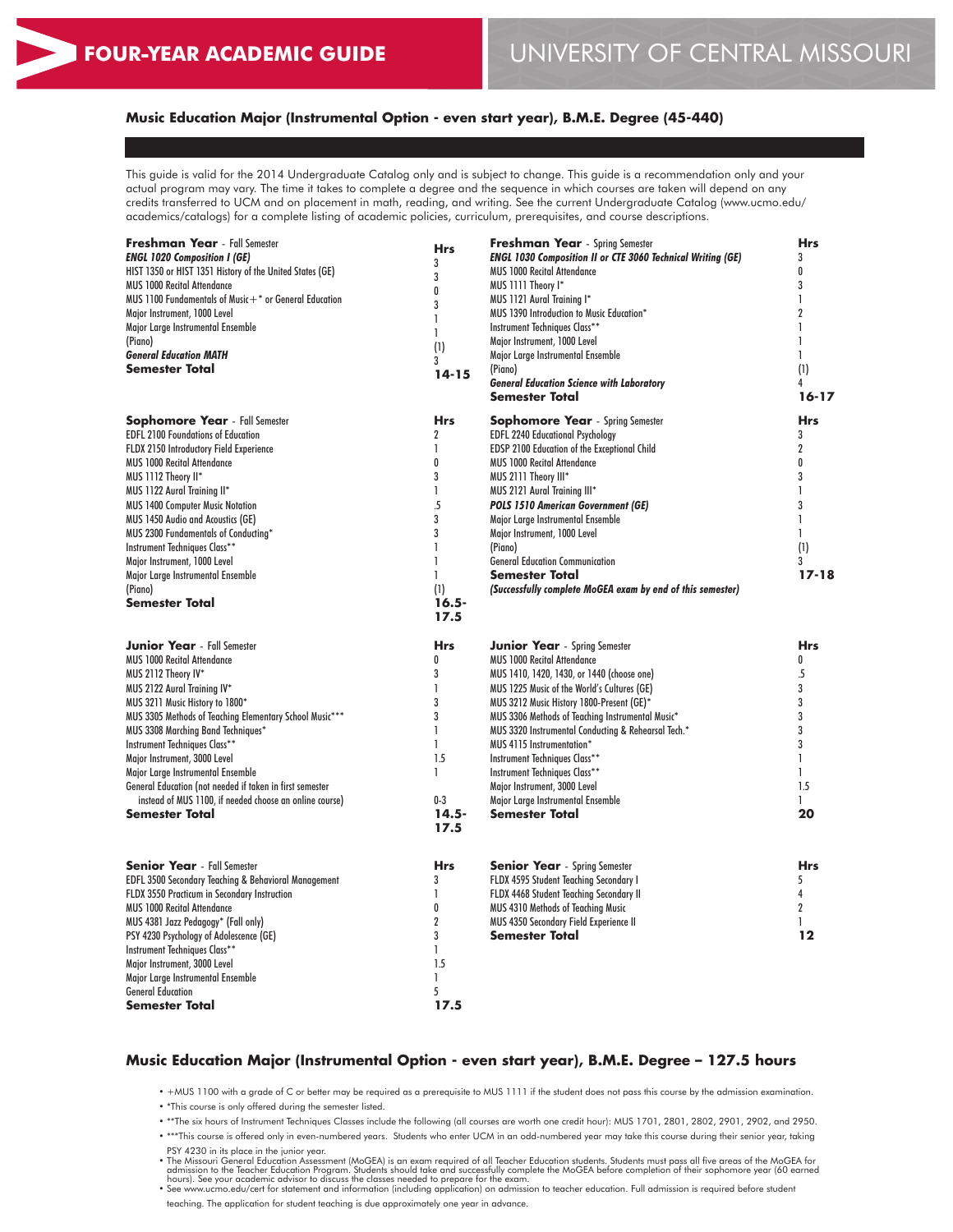## **Music Education Major (Instrumental Option - odd start year), B.M.E. Degree (45-440)**

This guide is valid for the 2014 Undergraduate Catalog only and is subject to change. This guide is a recommendation only and your actual program may vary. The time it takes to complete a degree and the sequence in which courses are taken will depend on any credits transferred to UCM and on placement in math, reading, and writing. See the current Undergraduate Catalog (www.ucmo.edu/ academics/catalogs) for a complete listing of academic policies, curriculum, prerequisites, and course descriptions.

| <b>Freshman Year</b> - Fall Semester                      | <b>Hrs</b>     | <b>Freshman Year</b> - Spring Semester                             | <b>Hrs</b>     |
|-----------------------------------------------------------|----------------|--------------------------------------------------------------------|----------------|
| <b>ENGL 1020 Composition I (GE)</b>                       |                | <b>ENGL 1030 Composition II or CTE 3060 Technical Writing (GE)</b> | 3              |
| HIST 1350 or HIST 1351 History of the United States (GE)  | 3              | <b>MUS 1000 Recital Attendance</b>                                 | 0              |
| <b>MUS 1000 Recital Attendance</b>                        | 3              | MUS 1111 Theory I*                                                 | 3              |
| MUS 1100 Fundamentals of Music $+$ * or General Education | 0              | MUS 1121 Aural Training I*                                         | 1              |
| Major Instrument, 1000 Level                              | 3              | MUS 1390 Introduction to Music Education*                          | $\overline{2}$ |
| Major Large Instrumental Ensemble                         | 1              | Instrument Techniques Class**                                      | $\mathbf{I}$   |
|                                                           | $\mathbf{I}$   |                                                                    | $\mathbf{I}$   |
| (Piano)                                                   | (1)            | Major Instrument, 1000 Level                                       | $\mathbf{I}$   |
| <b>General Education MATH</b>                             | 3              | Major Large Instrumental Ensemble                                  |                |
| Semester Total                                            | $14 - 15$      | (Piano)                                                            | (1)            |
|                                                           |                | <b>General Education Science with Laboratory</b>                   | 4              |
|                                                           |                | Semester Total                                                     | $16 - 17$      |
| <b>Sophomore Year</b> - Fall Semester                     | <b>Hrs</b>     | <b>Sophomore Year</b> - Spring Semester                            | <b>Hrs</b>     |
| <b>EDFL 2100 Foundations of Education</b>                 | $\overline{2}$ | <b>EDFL 2240 Educational Psychology</b>                            | 3              |
| FLDX 2150 Introductory Field Experience                   | $\mathbf{I}$   | <b>EDSP 2100 Education of the Exceptional Child</b>                | $\overline{2}$ |
| <b>MUS 1000 Recital Attendance</b>                        | 0              | <b>MUS 1000 Recital Attendance</b>                                 | 0              |
| MUS 1112 Theory II*                                       | 3              | MUS 2111 Theory III*                                               | 3              |
| MUS 1122 Aural Training II*                               | $\mathbf{I}$   | MUS 2121 Aural Training III*                                       | $\mathbf{I}$   |
| <b>MUS 1400 Computer Music Notation</b>                   | 5              | <b>POLS 1510 American Government (GE)</b>                          | 3              |
|                                                           | 3              |                                                                    | $\mathbf{I}$   |
| MUS 1450 Audio and Acoustics (GE)                         |                | Major Large Instrumental Ensemble                                  |                |
| MUS 2300 Fundamentals of Conducting*                      | 3              | Major Instrument, 1000 Level                                       | $\mathbf{I}$   |
| Instrument Techniques Class**                             | 1              | (Piano)                                                            | (1)            |
| Major Instrument, 1000 Level                              | $\mathbf{I}$   | <b>General Education Communication</b>                             | 3              |
| Major Large Instrumental Ensemble                         | 1              | <b>Semester Total</b>                                              | $17 - 18$      |
| (Piano)                                                   | (1)            | (Successfully complete MoGEA exam by end of this semester)         |                |
| <b>Semester Total</b>                                     | $16.5 -$       |                                                                    |                |
|                                                           | 17.5           |                                                                    |                |
| <b>Junior Year</b> - Fall Semester                        |                |                                                                    | <b>Hrs</b>     |
|                                                           | <b>Hrs</b>     | <b>Junior Year</b> - Spring Semester                               |                |
| <b>MUS 1000 Recital Attendance</b>                        | 0              | <b>MUS 1000 Recital Attendance</b>                                 | 0              |
| MUS 2112 Theory IV*                                       | 3              | MUS 1410, 1420, 1430, or 1440 (choose one)                         | $\overline{5}$ |
| MUS 2122 Aural Training IV*                               | $\mathbf{I}$   | MUS 1225 Music of the World's Cultures (GE)                        | 3              |
| MUS 3211 Music History to 1800*                           | 3              | MUS 3212 Music History 1800-Present (GE)*                          | 3              |
| MUS 3308 Marching Band Techniques*                        | $\mathbf{I}$   | MUS 3306 Methods of Teaching Instrumental Music*                   | 3              |
| PSY 4230 Psychology of Adolescence (GE)                   | 3              | MUS 3320 Instrumental Conducting & Rehearsal Tech.*                | 3              |
| Instrument Techniques Class**                             | $\mathbf{1}$   | MUS 4115 Instrumentation*                                          | 3              |
| Major Instrument, 3000 Level                              | 1.5            | Instrument Techniques Class**                                      | $\mathbf{I}$   |
| Major Large Instrumental Ensemble                         | 1              | Instrument Techniques Class**                                      | 1.             |
| General Education (not needed if taken in first semester  |                | Major Instrument, 3000 Level                                       | 1.5            |
| instead of MUS 1100, if needed choose an online course)   | $0-3$          | Major Large Instrumental Ensemble                                  | 1.             |
| Semester Total                                            | $14.5 -$       | Semester Total                                                     | 20             |
|                                                           | 17.5           |                                                                    |                |
|                                                           |                |                                                                    |                |
|                                                           |                |                                                                    |                |
| <b>Senior Year</b> - Fall Semester                        | <b>Hrs</b>     | <b>Senior Year</b> - Spring Semester                               | <b>Hrs</b>     |
| EDFL 3500 Secondary Teaching & Behavioral Management      | 3              | FLDX 4595 Student Teaching Secondary I                             | 5              |
| FLDX 3550 Practicum in Secondary Instruction              | 1              | FLDX 4468 Student Teaching Secondary II                            | 4              |
| <b>MUS 1000 Recital Attendance</b>                        | 0              | MUS 4310 Methods of Teaching Music                                 | $\overline{2}$ |
| MUS 3305 Methods of Teaching Elementary School Music***   | 3              | MUS 4350 Secondary Field Experience II                             | 1              |
| MUS 4381 Jazz Pedagogy* (Fall only)                       | 2              | <b>Semester Total</b>                                              | 12             |
| Instrument Techniques Class**                             | $\mathbf{I}$   |                                                                    |                |
| Major Instrument, 3000 Level                              | 1.5            |                                                                    |                |
| Major Large Instrumental Ensemble                         | $\mathbf{I}$   |                                                                    |                |
| <b>General Education</b>                                  | 5              |                                                                    |                |
| Semester Total                                            | 17.5           |                                                                    |                |
|                                                           |                |                                                                    |                |

## **Music Education Major (Instrumental Option - odd start year), B.M.E. Degree – 127.5 hours**

• +MUS 1100 with a grade of C or better may be required as a prerequisite to MUS 1111 if the student does not pass this course by the admission examination.

• \*This course is only offered during the semester listed.

• \*\*The six hours of Instrument Techniques Classes include the following (all courses are worth one credit hour): MUS 1701, 2801, 2802, 2901, 2902, and 2950.

• \*\*\*This course is offered only in even-numbered years. Students who enter UCM in an odd-numbered year may take this course during their senior year, taking PSY 4230 in its place in the junior year.

• The Missouri General Education Assessment (MoGEA) is an exam required of all Teacher Education students. Students must pass all five areas of the MoGEA for admission to the Teacher Education Program. Students should take and successfully complete the MoGEA before completion of their sophomore year (60 earned hours). See your academic advisor to discuss the classes needed to prepare for the exam.

• See www.ucmo.edu/cert for statement and information (including application) on admission to teacher education. Full admission is required before student teaching. The application for student teaching is due approximately one year in advance.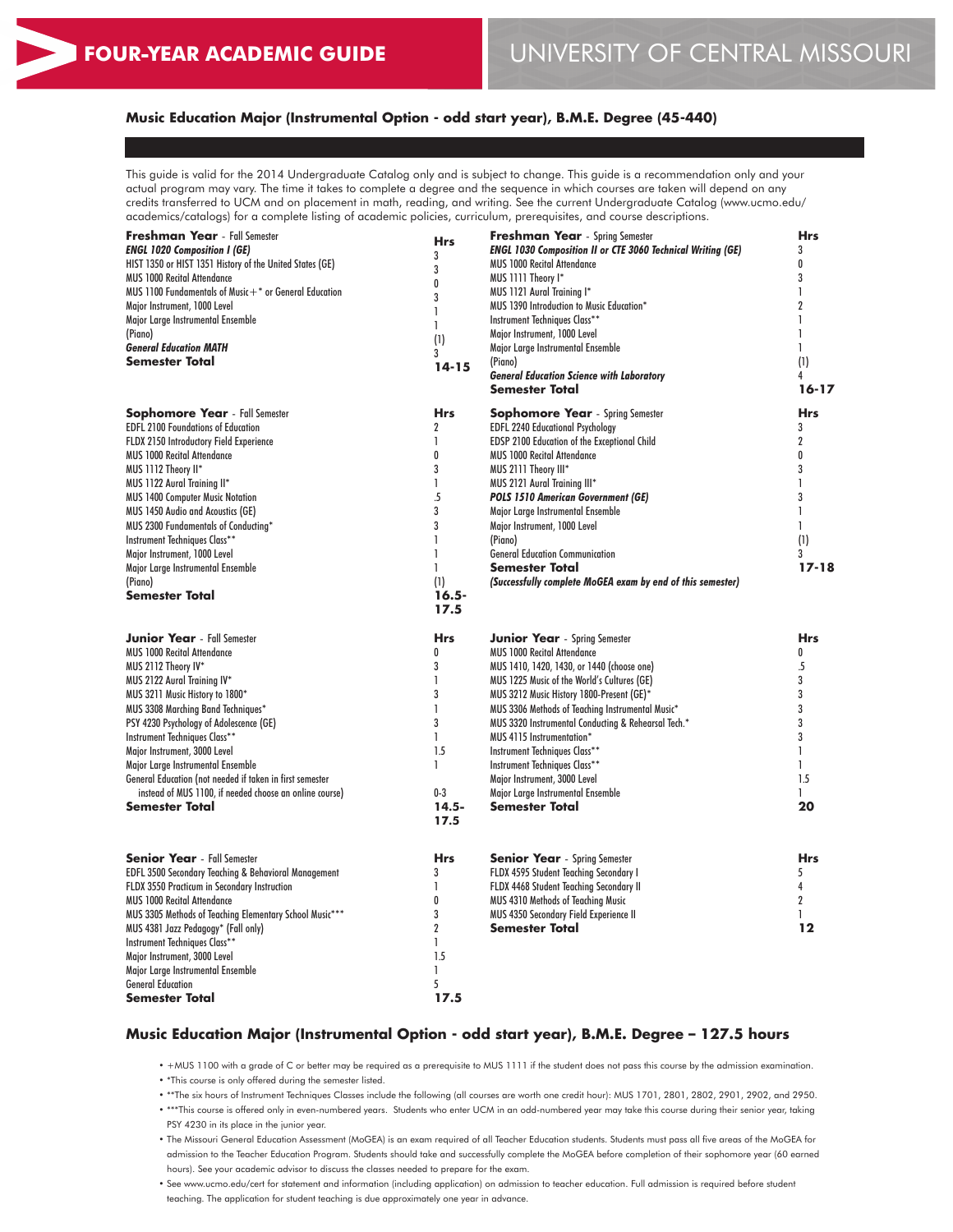## **Music Education Major (Vocal Option - odd year start plan), B.M.E Degree (45-441)**

This guide is valid for the 2014 Undergraduate Catalog only and is subject to change. This guide is a recommendation only and your actual program may vary. The time it takes to complete a degree and the sequence in which courses are taken will depend on any credits transferred to UCM and on placement in math, reading, and writing. See the current Undergraduate Catalog (www.ucmo.edu/academics/catalogs) for a complete listing of academic policies, curriculum, prerequisites, and course descriptions.

| Freshman Year - Fall Semester                                                    | <b>Hrs</b>     | Freshman Year - Spring Semester                                    | <b>Hrs</b>     |
|----------------------------------------------------------------------------------|----------------|--------------------------------------------------------------------|----------------|
| <b>ENGL 1020 Composition I (GE)</b>                                              | 3              | <b>ENGL 1030 Composition II or CTE 3060 Technical Writing (GE)</b> | 3              |
| <b>MUS 1000 Recital Attendance</b>                                               | 0              | HIST 1350 or 1351 History of the United States (GE)                | 3              |
| MUS 1100 Fundamentals of Music+* or General Education                            | 3              | <b>MUS 1000 Recital Attendance</b>                                 | 0              |
| <b>MUS 1610 Voice 1</b>                                                          | 1              | MUS 1111 Theory I*                                                 | 3              |
| <b>POLS 1510 American Government (GE)</b>                                        | 3              | MUS 1121 Aural Training I*                                         | L              |
| Major Large Vocal Ensemble                                                       | 1              | MUS 1390 Introduction to Music Education*                          | $\overline{2}$ |
| (Piano)                                                                          | (1)            | <b>MUS 1610 Voice 1</b>                                            | $\mathbf{I}$   |
| <b>General Education Science w/lab</b>                                           | 4              | Major Large Vocal Ensemble                                         | 1              |
| <b>Semester Total</b>                                                            | $15 - 16$      | (Piano)                                                            | (1)            |
|                                                                                  |                | <b>General Education MATH</b>                                      | 3              |
|                                                                                  |                | <b>Semester Total</b>                                              | $17 - 18$      |
|                                                                                  |                |                                                                    |                |
| <b>Sophomore Year</b> - Fall Semester                                            | <b>Hrs</b>     | <b>Sophomore Year</b> - Spring Semester                            | <b>Hrs</b>     |
| <b>EDFL 2100 Foundations of Education</b>                                        | $\overline{c}$ | <b>EDFL 2240 Educational Psychology</b>                            | 3              |
| FLDX 2150 Introductory Field Experience                                          | $\mathbf{I}$   | EDSP 2100 Education of the Exceptional Child                       | $\overline{2}$ |
| <b>MUS 1000 Recital Attendance</b>                                               | 0              | <b>MUS 1000 Recital Attendance</b>                                 | 0              |
| MUS 1112 Theory II*                                                              | 3              | MUS 1410, 1420, 1430, or 1440 (choose one)                         | $\overline{5}$ |
| MUS 1122 Aural Training II*                                                      | $\mathbf{I}$   | <b>MUS 1610 Voice 1</b>                                            | $\mathbf{I}$   |
| <b>MUS 1400 Computer Music Notation</b>                                          | $\overline{5}$ | MUS 1615 Opera Theatre (spring only) or                            |                |
| MUS 1450 Audio and Acoustics (GE)                                                | 3              | MUS 1620 Music Theatre Practicum I* (fall only)                    | I.             |
| <b>MUS 1610 Voice 1</b>                                                          | 1              | MUS 2111 Theory III*                                               | 3              |
| MUS 2300 Fundamentals of Conducting*                                             | 3              | MUS 2121 Aural Training III*                                       | I.             |
| MUS 2631 Diction for Singer I                                                    | $\mathbf{I}$   | Major Large Vocal Ensemble                                         | $\mathbf{1}$   |
| Major Large Vocal Ensemble                                                       | 1              | (Piano)                                                            | (1)            |
| (Piano)                                                                          | (1)            | <b>General Education (Communication)</b>                           | 3              |
| <b>Semester Total</b>                                                            | $17.5 -$       | <b>Semester Total</b>                                              | $15.5 -$       |
|                                                                                  | 18.5           | (Successfully complete MoGEA exam by end of this semester)         | 16.5           |
| <b>Junior Year</b> - Fall Semester                                               | <b>Hrs</b>     | <b>Junior Year</b> - Spring Semester                               | <b>Hrs</b>     |
| <b>MUS 1000 Recital Attendance</b>                                               | 0              | <b>MUS 1000 Recital Attendance</b>                                 | 0              |
| MUS 2112 Theory IV*                                                              | 3              | MUS 1225 Music of the World's Cultures (GE)                        | 3              |
| MUS 2122 Aural Training IV*                                                      | 1              | MUS 3212 Music History 1800-Present (GE)*                          | 3              |
| MUS 3211 Music History to 1800*                                                  | 3              | MUS 3610 Voice II                                                  | 1.5            |
| MUS 3310 Choral Conducting*                                                      | 3              | MUS 4230 Choral Literature*                                        | 3              |
| MUS 3610 Voice II                                                                | 1.5            | PSY 4230 Psychology of Adolescence (GE)                            | 3              |
| MUS 4320 Methods of Teaching Middle School Music*#                               |                | Major Large Vocal Ensemble                                         | $\mathbf{I}$   |
| (offered fall semester of odd numbered years only)                               | 3              | <b>General Education</b>                                           | 3              |
| Major Large Vocal Ensemble                                                       | $\mathbf{I}$   | <b>Semester Total</b>                                              | 17.5           |
| <b>General Education</b>                                                         | 3              |                                                                    |                |
| <b>Semester Total</b>                                                            | 18.5           |                                                                    |                |
|                                                                                  |                |                                                                    |                |
| <b>Senior Year</b> - Fall Semester                                               | <b>Hrs</b>     | <b>Senior Year</b> - Spring Semester                               | <b>Hrs</b>     |
| EDFL 3500 Sec. Teaching & Behavioral Management                                  | 3              | FLDX 4595 Student Teaching Secondary I                             | 5              |
| FLDX 3550 Practicum in Secondary Instruction                                     | 1              | FLDX 4468 Student Teaching Secondary II                            | 4              |
| <b>MUS 1000 Recital Attendance</b>                                               | 0              | MUS 4310 Methods of Teaching Music                                 | $\overline{2}$ |
| MUS 3305 Methods of Teaching Elementary School Music                             |                | <b>MUS 4350 Secondary Field Experience II</b>                      | L              |
| (offered fall semester of even numbered years only)                              | 3              | Semester Total                                                     | 12             |
| MUS 3315 Choral Techniques*                                                      | 3              |                                                                    |                |
| MUS 3610 Voice II                                                                | 1.5            |                                                                    |                |
| MUS 4130 Choral Arranging* (offered fall semester of even numbered years only) 2 |                |                                                                    |                |
| Major Large Vocal Ensemble                                                       | 1              |                                                                    |                |
| General Education (not needed if taken in first semester instead of MUS 1100,    |                |                                                                    |                |
| if needed choose an online course)                                               | $0-3$          |                                                                    |                |
| <b>Semester Total</b>                                                            | $14.5 -$       |                                                                    |                |
|                                                                                  | 17.5           |                                                                    |                |

## **Music Education Major (Vocal Option), B.M.E. Degree – 126.5 hours min.**

• +MUS 1100 with a grade of C or better may be required as a prerequisite to MUS 1111 if the student does not pass this course by the admission examination.

• \*This course is only offered during the semester listed.

• #Permission of instructor required for enrollment without prerequisite (MUS 3305 or 3306).

• The Missouri General Education Assessment (MoGEA) is an exam required of all Teacher Education students. Students must pass all five areas of the MoGEA for admission to the Teacher Education Program. Students should take and successfully complete the MoGEA before completion of their sophomore year (60 earned hours). See your academic advisor to discuss the classes needed to prepare for the exam.

• See www.ucmo.edu/cert for statement and information (including application) on admission to teacher education. Full admission is required before student teaching. The application for student teaching is due approximately one year in advance.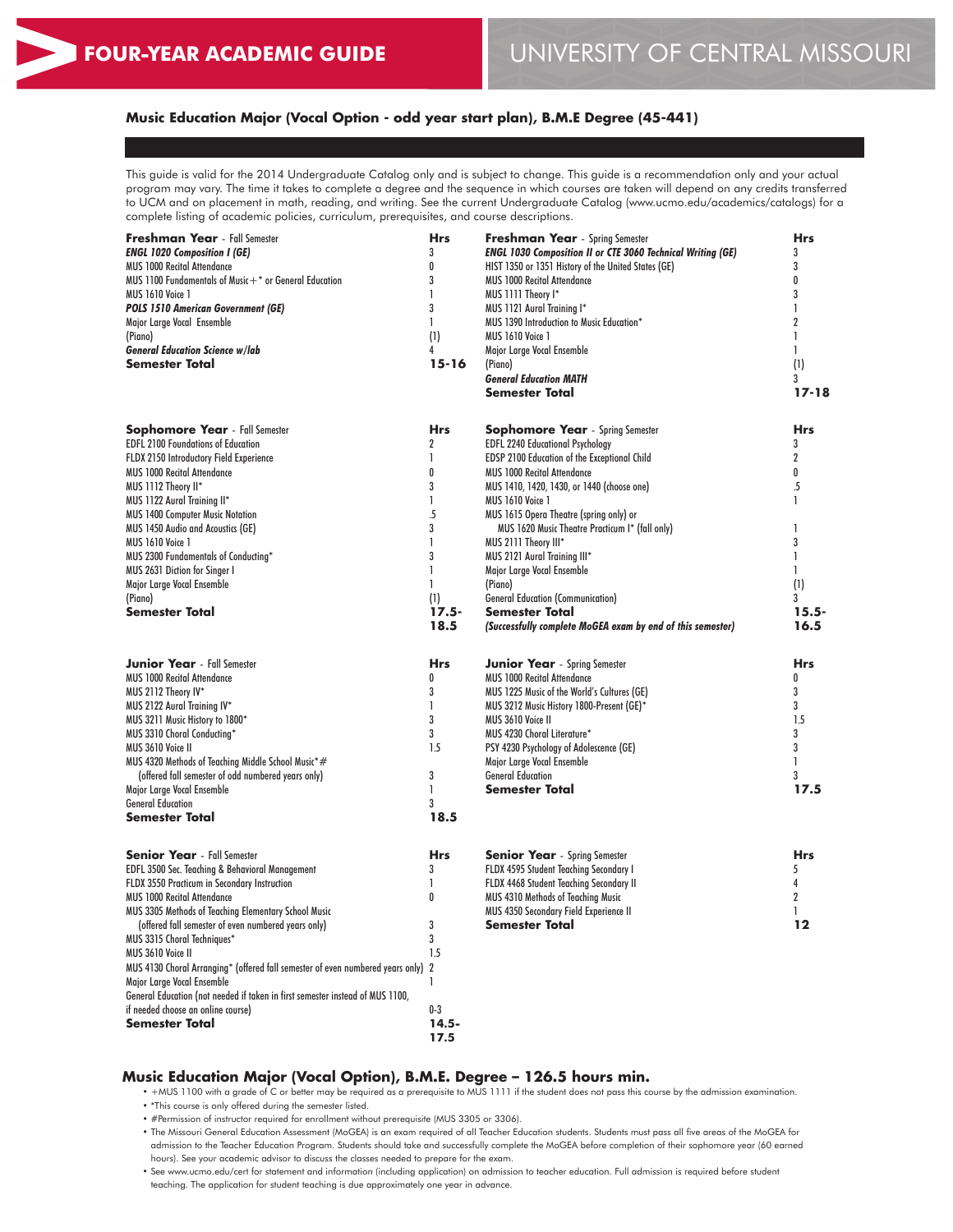## **Music Education Major (Vocal Option - even year start plan), B.M.E Degree (45-441)**

This guide is valid for the 2014 Undergraduate Catalog only and is subject to change. This guide is a recommendation only and your actual program may vary. The time it takes to complete a degree and the sequence in which courses are taken will depend on any credits transferred to UCM and on placement in math, reading, and writing. See the current Undergraduate Catalog (www.ucmo.edu/academics/catalogs) for a

| complete listing of academic policies, curriculum, prerequisites, and course descriptions. |                  |                                                                    |              |
|--------------------------------------------------------------------------------------------|------------------|--------------------------------------------------------------------|--------------|
| <b>Freshman Year</b> - Fall Semester                                                       | <b>Hrs</b>       | <b>Freshman Year</b> - Spring Semester                             | <b>Hrs</b>   |
| <b>ENGL 1020 Composition I (GE)</b>                                                        | 3                | <b>ENGL 1030 Composition II or CTE 3060 Technical Writing (GE)</b> | 3            |
| MUS 1000 Recital Attendance                                                                | 0                | HIST 1350 or 1351 History of the United States (GE)                | 3            |
| MUS 1100 Fundamentals of Music $+$ * or General Education                                  | 3                | <b>MUS 1000 Recital Attendance</b>                                 | 0            |
| <b>MUS 1610 Voice 1</b>                                                                    | $\mathbf{I}$     | MUS 1111 Theory I*                                                 | 3            |
| <b>POLS 1510 American Government (GE)</b>                                                  | 3                | MUS 1121 Aural Training I*                                         | 1            |
| Major Large Vocal Ensemble                                                                 | $\mathbf{I}$     | MUS 1390 Introduction to Music Education*                          | 2            |
| (Piano)                                                                                    | (1)              | <b>MUS 1610 Voice 1</b>                                            | 1            |
| <b>General Education Science w/lab</b>                                                     | 4                | Major Large Vocal Ensemble                                         | $\mathbf{1}$ |
| <b>Semester Total</b>                                                                      | $15 - 16$        | (Piano)                                                            | (1)          |
|                                                                                            |                  | <b>General Education MATH</b>                                      | 3            |
|                                                                                            |                  | <b>Semester Total</b>                                              | $17 - 18$    |
| <b>Sophomore Year</b> - Fall Semester                                                      | <b>Hrs</b>       | <b>Sophomore Year</b> - Spring Semester                            | <b>Hrs</b>   |
| <b>EDFL 2100 Foundations of Education</b>                                                  | $\boldsymbol{2}$ | <b>EDFL 2240 Educational Psychology</b>                            | 3            |
| FLDX 2150 Introductory Field Experience                                                    | $\mathbf{I}$     | <b>EDSP 2100 Education of the Exceptional Child</b>                | 2            |
| <b>MUS 1000 Recital Attendance</b>                                                         | 0                | <b>MUS 1000 Recital Attendance</b>                                 | 0            |
| MUS 1112 Theory II*                                                                        | 3                | MUS 1410, 1420, 1430, or 1440 (choose one)                         | .5           |
|                                                                                            | $\mathbf{I}$     | <b>MUS 1610 Voice 1</b>                                            | $\mathbf{I}$ |
| MUS 1122 Aural Training II*                                                                | $\overline{5}$   |                                                                    |              |
| MUS 1400 Computer Music Notation                                                           |                  | MUS 1615 Opera Theatre (spring only) or                            |              |
| MUS 1450 Audio and Acoustics (GE)                                                          | 3                | MUS 1620 Music Theatre Practicum I* (fall only)                    | 1            |
| <b>MUS 1610 Voice 1</b>                                                                    | $\mathbf{I}$     | MUS 2111 Theory III*                                               | 3            |
| MUS 2300 Fundamentals of Conducting*                                                       | 3                | MUS 2121 Aural Training III*                                       | $\mathbf{I}$ |
| MUS 2631 Diction for Singer I                                                              | $\mathbf{I}$     | Major Large Vocal Ensemble                                         | 1            |
| Major Large Vocal Ensemble                                                                 | $\mathbf{I}$     | (Piano)                                                            | (1)          |
| (Piano)                                                                                    | (1)              | <b>General Education (Communication)</b>                           | 3            |
| <b>Semester Total</b>                                                                      | $17.5 -$         | <b>Semester Total</b>                                              | $15.5 -$     |
|                                                                                            | 18.5             | (Successfully complete MoGEA exam by end of this semester)         | 16.5         |
| <b>Junior Year</b> - Fall Semester                                                         | <b>Hrs</b>       | <b>Junior Year</b> - Spring Semester                               | <b>Hrs</b>   |
| <b>MUS 1000 Recital Attendance</b>                                                         | 0                | <b>MUS 1000 Recital Attendance</b>                                 | 0            |
| MUS 2112 Theory IV*                                                                        | 3                | MUS 1225 Music of the World's Cultures (GE)                        | 3            |
| MUS 2122 Aural Training IV*                                                                | $\mathbf{I}$     | MUS 3212 Music History 1800-Present (GE)*                          | 3            |
| MUS 3211 Music History to 1800*                                                            | 3                | MUS 3610 Voice II                                                  | 1.5          |
| MUS 3305 Methods of Teaching Elementary School Music                                       |                  | MUS 4230 Choral Literature*                                        | 3            |
| (offered fall semester of even numbered years only)                                        | 3                | PSY 4230 Psychology of Adolescence (GE)                            | 3            |
| MUS 3310 Choral Conducting*                                                                | 3                | Major Large Vocal Ensemble                                         | 1            |
| MUS 3610 Voice II                                                                          | 1.5              | <b>General Education</b>                                           | 3            |
| MUS 4130 Choral Arranging* (offered fall semester of even numbered years only)             | $\overline{2}$   | <b>Semester Total</b>                                              | 17.5         |
| Major Large Vocal Ensemble                                                                 | 1                |                                                                    |              |
| <b>Semester Total</b>                                                                      | 17.5             |                                                                    |              |
| <b>Senior Year</b> - Fall Semester                                                         | <b>Hrs</b>       | <b>Senior Year</b> - Spring Semester                               | <b>Hrs</b>   |
| EDFL 3500 Sec. Teaching & Behavioral Management                                            | 3                | FLDX 4595 Student Teaching Secondary I                             | 5            |
| FLDX 3550 Practicum in Secondary Instruction                                               | $\mathbf{I}$     | FLDX 4468 Student Teaching Secondary II                            | 4            |
| <b>MUS 1000 Recital Attendance</b>                                                         | 0                | MUS 4310 Methods of Teaching Music                                 | 2            |
| MUS 3315 Choral Techniques*                                                                | 3                | <b>MUS 4350 Secondary Field Experience II</b>                      | 1            |
| MUS 3610 Voice II                                                                          | 1.5              | <b>Semester Total</b>                                              | 12           |
| MUS 4320 Methods of Teaching Middle School Music*#                                         | L                |                                                                    |              |
| (offered fall semester of odd numbered years only)                                         |                  |                                                                    |              |
| Major Large Vocal Ensemble                                                                 | 3                |                                                                    |              |
| General Education (only 3 hours of General Education are                                   |                  |                                                                    |              |
| needed here if the other 3 hours were taken in the first                                   |                  |                                                                    |              |
| semester instead of MUS 1100)                                                              | $3-6$            |                                                                    |              |
| <b>Semester Total</b>                                                                      | $15.5 -$         |                                                                    |              |
|                                                                                            | 18.5             |                                                                    |              |
|                                                                                            |                  |                                                                    |              |

#### **Music Education Major (Vocal Option), B.M.E. Degree – 126.5 hours min.**

• +MUS 1100 with a grade of C or better may be required as a prerequisite to MUS 1111 if the student does not pass this course by the admission examination.

• \*This course is only offered during the semester listed.

• #Permission of instructor required for enrollment without prerequisite (MUS 3305 or 3306).

• The Missouri General Education Assessment (MoGEA) is an exam required of all Teacher Education students. Students must pass all five areas of the MoGEA for admission to the Teacher Education Program. Students should take and successfully complete the MoGEA before completion of their sophomore year (60 earned hours). See your academic advisor to discuss the classes needed to prepare for the exam.

• See www.ucmo.edu/cert for statement and information (including application) on admission to teacher education. Full admission is required before student teaching. The application for student teaching is due approximately one year in advance.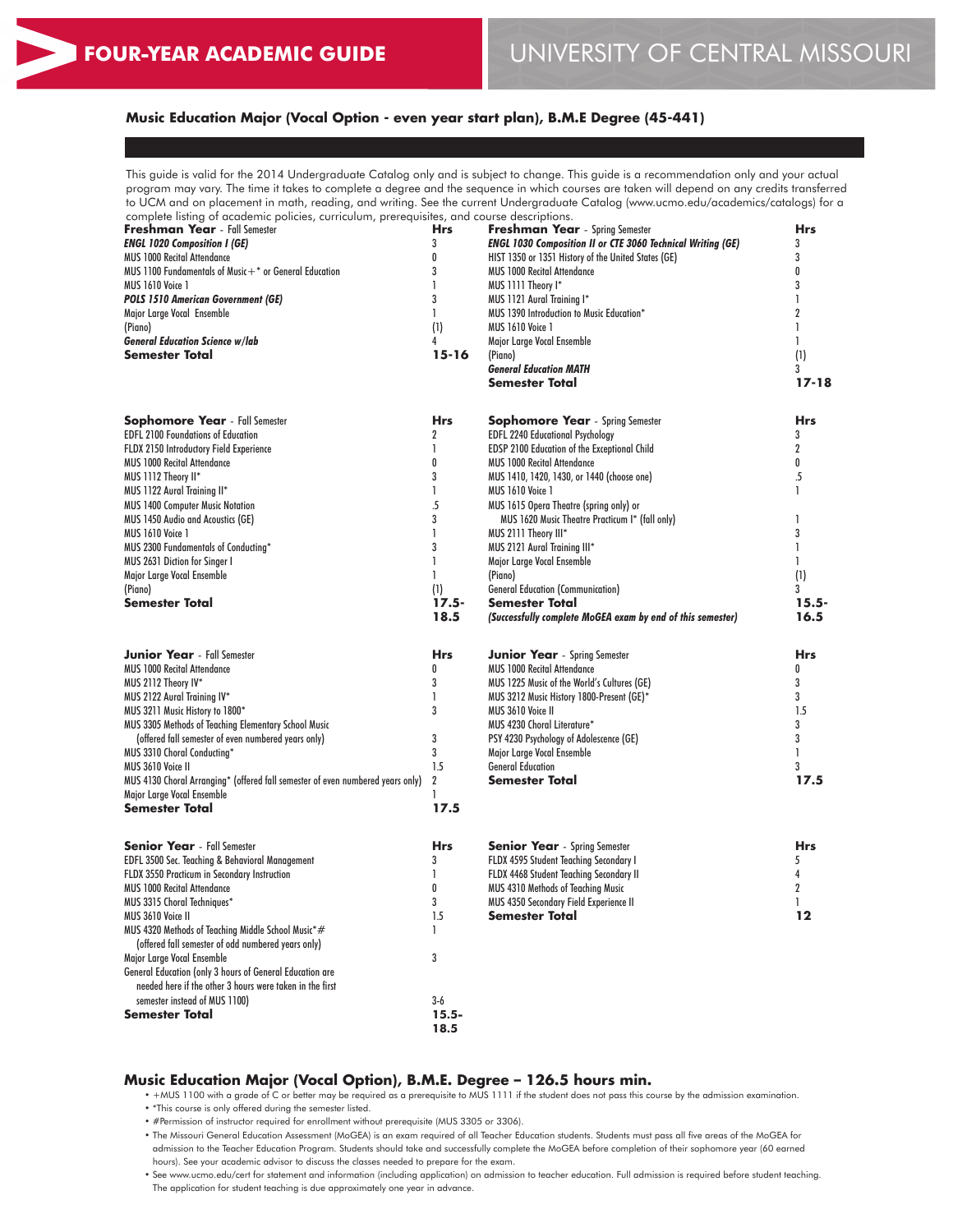## **Musical Theatre Major, B.F.A. Degree (47-586)**

This guide is valid for the 2014 Undergraduate Catalog only and is subject to change. This guide is a recommendation only and your actual program may vary. The time it takes to complete a degree and the sequence in which courses are taken will depend on any credits transferred to UCM and on placement in math, reading, and writing. See the current Undergraduate Catalog (www.ucmo.edu/ academics/catalogs) for a complete listing of academic policies, curriculum, prerequisites, and course descriptions.

| <b>Freshman Year</b> - Fall Semester                      | <b>Hrs</b>   | <b>Freshman Year</b> - Spring Semester                         | <b>Hrs</b> |  |
|-----------------------------------------------------------|--------------|----------------------------------------------------------------|------------|--|
| DANC 1140 Jazz Dance I                                    |              | DANC 1130 Tap Dance I                                          |            |  |
| <b>ENGL 1020 Composition I (GE)</b>                       | 3            | ENGL 1030 Composition II or CTE 3060 Technical Writing (GE)    | 3          |  |
| MUS 1055 (GE), 3070 (GE), 3077, or 4050 (GE)*             |              | MUS 1055 (GE), 3070 (GE), 3077, or 4050 (GE)*                  | L          |  |
| MUS 1100 Fundamentals of Music (GE)                       | 3            | MUS 1111 Theory I                                              | 3          |  |
| MUS 1610 Voice I                                          |              | <b>MUS 1121 Aural Training I</b>                               | 1          |  |
| <b>THEA 1400 Script Analysis</b>                          | 3            | MUS 1610 Voice I                                               | 1          |  |
| THEA 1500 Acting                                          | 3            | THEA 1100 Oral Interpretation                                  | 3          |  |
| <b>Semester Total</b>                                     | 15           | THEA 1600 Stagecraft                                           | 3          |  |
| AE 1400 Freshman Seminar**                                |              | <b>Semester Total</b>                                          | 16         |  |
| <b>Sophomore Year</b> - Fall Semester                     | <b>Hrs</b>   | <b>Sophomore Year</b> - Spring Semester                        | <b>Hrs</b> |  |
| DANC 1110, 1120, 3110, or 3120***                         |              | <b>DANC 3210 Musical Theatre Dance</b>                         | 3          |  |
| DANC 3140 Jazz Dance II                                   |              | MUS 1610 Voice I                                               | 1          |  |
| MUS 1055 (GE), 3070 (GE), 3077, or 4050 (GE)*             |              | THEA 1520 Stage Voice                                          | 3          |  |
| MUS 1610 Voice I                                          |              | THEA 1610 Stage Makeup                                         | 3          |  |
| <b>THEA 1510 Stage Movement</b>                           | 3            | <b>General Education</b>                                       | 6          |  |
| <b>THEA 2610 Design Fundamentals</b>                      | 3            | <b>Semester Total</b>                                          | 16         |  |
| <b>General Education</b>                                  | 6            |                                                                |            |  |
| <b>Semester Total</b>                                     | 16           |                                                                |            |  |
| <b>Junior Year</b> - Fall Semester                        | <b>Hrs</b>   | <b>Junior Year</b> - Spring Semester                           | <b>Hrs</b> |  |
| DANC 1110, 1120, 3110, or 3120**                          |              | <b>MUS 1502 Piano Class II</b>                                 |            |  |
| DANC 4310 Choreography I                                  | 3            | MUS 1615 Opera Theatre                                         | 1          |  |
| MUS 1501 Piano Class I                                    | $\mathbf{I}$ | <b>THE 4430 American Musical Theatre</b>                       | 3          |  |
| THEA 3700 Directing                                       | 3            | <b>THEA 4500 Advanced Acting</b>                               | 3          |  |
| <b>General Education</b>                                  | 9            | <b>General Education</b>                                       | 6          |  |
| <b>Semester Total</b>                                     | 17           | <b>Semester Total</b>                                          | 14         |  |
| <b>Senior Year</b> - Fall Semester                        | <b>Hrs</b>   |                                                                | <b>Hrs</b> |  |
|                                                           | 3            | <b>Senior Year</b> - Spring Semester<br>DANC 3120 Tap Dance II | 1          |  |
| IGEN 3116, 3224, 3232, 4234, or 4244<br>MUS 3610 Voice II | 1.5          | MUS 3610 Voice II                                              | 1.5        |  |
| THEA 4400 Literature & History of the Theatre I           | 3            | THEA 4420 Literature & History of the Theatre II               | 3          |  |
| THEA 4510 Period Acting Styles                            | 3            | <b>THEA 4910 Senior Showcase</b>                               | 1          |  |
| <b>General Education</b>                                  | 3            | <b>General Education</b>                                       | 6          |  |
| Semester Total                                            | 13.5         | Semester Total                                                 | 12.5       |  |
|                                                           |              |                                                                |            |  |

### **Musical Theatre Major, B.F.A. Degree - 124 hours**

- \*Select three hours from the following list: MUS 1055 Collegiate Choir, 3070 Chamber Singers, 3077 Vocal Jazz Ensemble, or 4050 University Concert Choir. All three hours may be from the same course or a combination of different courses. If three hours of 1055, 3070, and/or 4050 are chosen, these hours will also fulfill 3 hours of general education requirements.
- \*\*AE 1400 (1 hr) is highly recommended for academic success. AE 1400 is a free choice elective, however, this program does not require free choice electives.
- \*\*\*Select two different courses from the following list: DANC 1110 Modern Dance I, 1120 Ballet Dance I, 3110 Modern Dance II, and 3120 Ballet Dance II.
- To satisfy the General Education Assessment (GEA) Policy, students must take the GEA *after* they earn 45 credit hours but *before* earning 75 credit hours. Transfer students who have more than 45 hours earned should take the exam during their second semester at UCM. Students must achieve a passing score of 425 to meet graduation requirements. Students may register for the GEA through MyCentral. Contact UCM Testing Services (HUM 216, 660-543-4919, testingservices@ucmo.edu) for more information.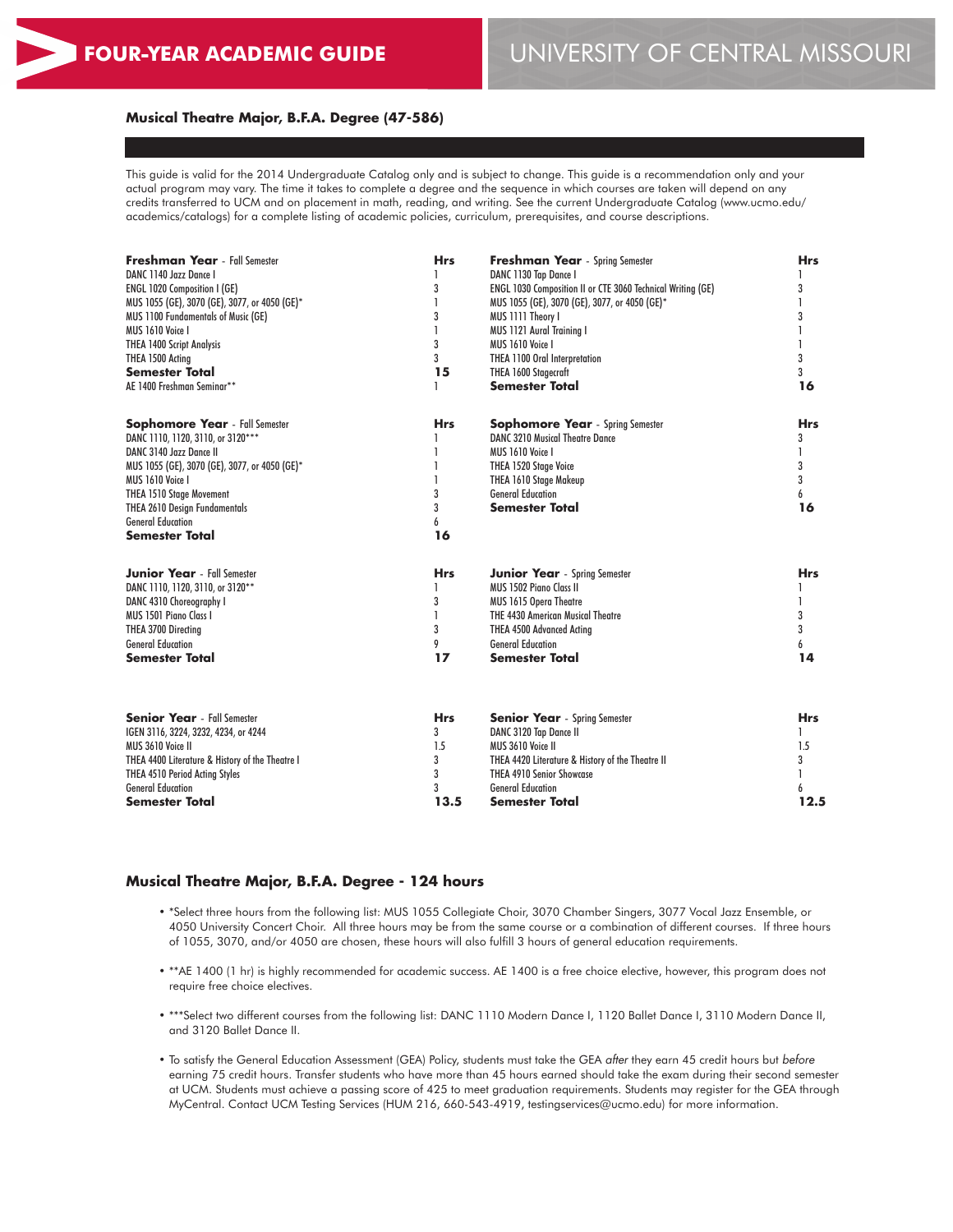#### **Nursing Major, B.S. Degree (43-133)**

This guide is valid for the 2014 Undergraduate Catalog only and is subject to change. This guide is a recommendation only and your actual program may vary. The time it takes to complete a degree and the sequence in which courses are taken will depend on any credits transferred to UCM and on placement in math, reading, and writing. See the current Undergraduate Catalog (www.ucmo.edu/ academics/catalogs) for a complete listing of academic policies, curriculum, prerequisites, and course descriptions.

| <b>Freshman Year</b> - Fall Semester<br>CHEM 1104 Introduction to the Sciences: Chemistry (GE)* | <b>Hrs</b> | <b>Freshman Year</b> - Spring Semester                       | <b>Hrs</b><br>15 |
|-------------------------------------------------------------------------------------------------|------------|--------------------------------------------------------------|------------------|
|                                                                                                 |            | BIOL 3401 Human Anatomy*                                     |                  |
| <b>ENGL 1020 Composition I (GE)</b>                                                             | 3          | ENGL 1030 Composition II (GE) or CTE 3060 Tech. Writing (GE) |                  |
| NUR 1700 Introduction to Professional Nursing**                                                 |            | PSY 1100 General Psychology (GE)*                            |                  |
| SOC 1800 General Sociology (GE)*                                                                | 14         | <b>General Education</b>                                     |                  |
| <b>General Education</b>                                                                        |            | <b>Semester Total</b>                                        |                  |
| <b>Semester Total</b>                                                                           |            |                                                              |                  |
| <b>Sophomore Year</b> - Fall Semester                                                           | <b>Hrs</b> | <b>Sophomore Year</b> - Spring Semester                      | <b>Hrs</b>       |
| BIOL 3402 Human Physiology*                                                                     |            | BIOL 3610 Microbiology*                                      |                  |
| D&N 3340 Nutrition*                                                                             |            | NUR 2700 Professional Nursing Seminar**                      |                  |
| <b>General Education</b>                                                                        | $8-9$      | Nursing Elective***                                          |                  |
| <b>Semester Total</b>                                                                           | 16-17      | <b>General Education</b>                                     |                  |
|                                                                                                 |            | <b>Semester Total</b>                                        | 15               |

#### **-- ENTER NURSING PROGRAM --**

| <b>Junior Year</b> - Fall Semester                 | <b>Hrs</b> | <b>Junior Year</b> - Spring Semester                       | Hrs |
|----------------------------------------------------|------------|------------------------------------------------------------|-----|
| NUR 3200 Pathophysiology $#$                       |            | <b>NUR 3510 Concepts of Gerontic Nursing</b>               |     |
| NUR 3210 Pharmacological Therapeutics              |            | NUR 3610 Concepts of Adult & Older Adult Nursing I         |     |
| NUR 3304 Assessment Across the Lifespan            |            | NUR 3611 Concepts of Adult & Older Adult Nrsg. I Practicum |     |
| NUR 3305 Assessment Across the Lifespan Lab        |            | <b>NUR 3612 Technical Nursing Applications II</b>          |     |
| NUR 3410 Concepts of Nursing in Wellness           |            | NUR 4012 Evidence-based Practice                           |     |
| NUR 3411 Concepts of Nursing in Wellness Practicum |            | NUR 4013 Health Policy & Ethics                            |     |
| <b>NUR 3412 Technical Nursing Applications I</b>   |            | <b>Semester Total</b>                                      | 15  |
| <b>Semester Total</b>                              | 16         |                                                            |     |

#### **-- TO KANSAS CITY LAST TWO SEMESTERS --**

| <b>Senior Year</b> - Fall Semester                          | <b>Hrs</b> | <b>Senior Year</b> - Spring Semester                  | Hrs |
|-------------------------------------------------------------|------------|-------------------------------------------------------|-----|
| NUR 4111 Socio-Economic Factors Impacting Health            |            | NUR 4600 Con. of Nursing Leadership in Mamt CH/MH     |     |
| NUR 4410 Concepts of Maternal-Child Nursing                 |            | NUR 4601 Concepts of Nursing Leadership in Management |     |
| NUR 4411 Concepts of Maternal-Child Nursing Practicum       |            | & Community Health/Mental Health Practicum            |     |
| NUR 4510 Concepts of Adult & Older Adult Nursing II         |            | NUR 4602 Synthesis of Nursing Concepts                |     |
| NUR 4511 Concepts of Adult & Older Adult Nrsg. II Practicum |            | <b>Semester Total</b>                                 | 13  |
| NUR 4512 Advanced Tech. & Pharmacological Nursing Apps.     |            |                                                       |     |
| <b>Semester Total</b>                                       | 16         |                                                       |     |
|                                                             |            |                                                       |     |

## **Nursing Major, B.S. Degree - 120 hours**

- \*Nursing Program Prerequisite Courses (must be taken prior to admission to the program). Preference for admission into the Nursing major will be given to students taking ALL prerequisites at UCM.
- \*\*Lower Level Required Nursing Courses (must be taken prior to admission to the program).
- \*\*\*Nursing electives may be taken anytime after sophomore standing is achieved. One Nursing elective course is required from the following: NUR 2000 e-Health and Cyber Wellness; NUR 2020 Health: Women's Perspectives, NUR 4020 Grief and Loss; NUR 4030 Human Sexuality; NUR 4040 Nursing Informatics; NUR 4210 Wellness for U.S. Veteran and Military Families; and NUR 4405 Aging of Self and Others.
- #NUR 3200 may be taken prior to entry into the program or in the Nursing program.
- To satisfy the General Education Assessment (GEA) Policy, students must take the GEA *after* they earn 45 credit hours but *before* earning 75 credit hours. Transfer students who have more than 45 hours earned should take the exam during their second semester at UCM. Students must achieve a passing score of 425 to meet graduation requirements. Students may register for the GEA through MyCentral. Contact UCM Testing Services (HUM 216, 660-543-4919, testingservices@ucmo.edu) for more information.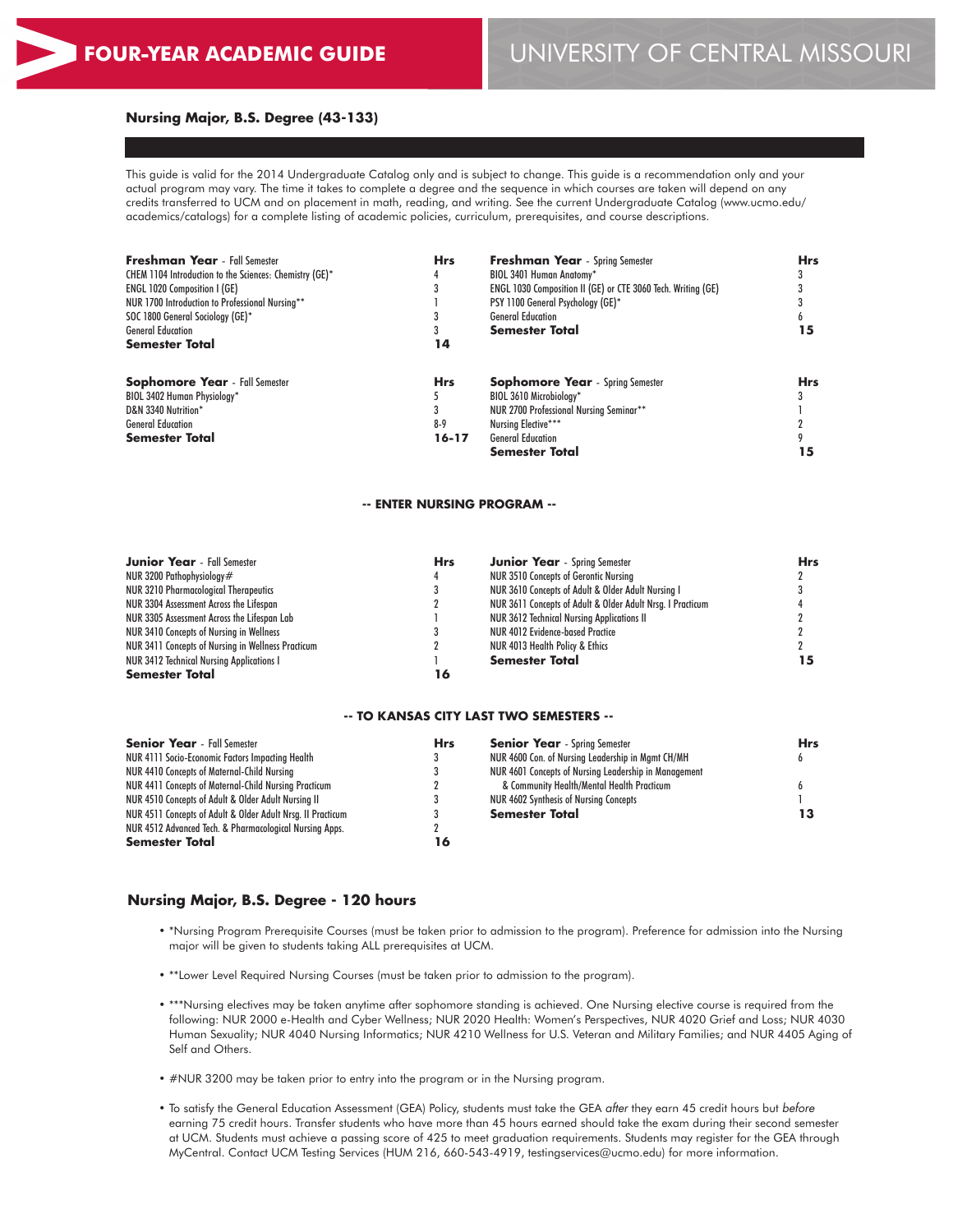**Semester Total**

## **FOUR-YEAR ACADEMIC GUIDE** UNIVERSITY OF CENTRAL MISSOURI

3 **14**

## **Occupational Education Major, B.S. Degree (43-249)**

This guide is valid for the 2014 Undergraduate Catalog only and is subject to change. This guide is a recommendation only and your actual program may vary. The time it takes to complete a degree and the sequence in which courses are taken will depend on any credits transferred to UCM and on placement in math, reading, and writing. See the current Undergraduate Catalog (www.ucmo.edu/ academics/catalogs) for a complete listing of academic policies, curriculum, prerequisites, and course descriptions.

| <b>Freshman Year</b> - Fall Semester         | <b>Hrs</b> | <b>Freshman Year</b> - Spring Semester              | <b>Hrs</b> |
|----------------------------------------------|------------|-----------------------------------------------------|------------|
| CTE 2000 Technology & Society (GE)           | 3          | <b>CTE 3060 Technical Writing (GE)</b>              |            |
| <b>ENGL 1020 Composition I (GE)</b>          |            | <b>Teaching Specialty Area</b>                      |            |
| <b>Teaching Specialty Area</b>               |            | <b>General Education</b>                            |            |
| <b>General Education</b>                     | h.         | <b>Semester Total</b>                               | 15         |
| <b>Semester Total</b>                        | 15         |                                                     |            |
|                                              |            |                                                     |            |
| <b>Sophomore Year</b> - Fall Semester        | <b>Hrs</b> | <b>Sophomore Year</b> - Spring Semester             | <b>Hrs</b> |
| <b>EDFL 2240 Educational Psychology (GE)</b> |            | <b>EDSP 2100 Education of the Exceptional Child</b> |            |
| <b>Teaching Specialty Area</b>               |            | SOT 4570 Computer Graphics                          |            |
| <b>General Education</b>                     | 10         | <b>Teaching Specialty Area</b>                      |            |

General Education **Semester Total**

**16**

| <b>Junior Year</b> - Fall Semester                          | Hrs | <b>Junior Year</b> - Spring Semester      | <b>Hrs</b> |
|-------------------------------------------------------------|-----|-------------------------------------------|------------|
| CTE 4145 Curriculum Construction in Career & Technical Edu. |     | <b>IGEN 3116 Creative Problem Solving</b> |            |
| <b>Teaching Specialty Area</b>                              |     | Teaching Specialty Area                   |            |
| <b>General Education</b>                                    |     | <b>Free Choice Elective</b>               |            |
| <b>Semester Total</b>                                       | 15  | Semester Total                            |            |

| <b>Senior Year</b> - Fall Semester                                   | <b>Hrs</b> | <b>Senior Year</b> - Spring Semester                       | <b>Hrs</b> |
|----------------------------------------------------------------------|------------|------------------------------------------------------------|------------|
| CTE 4110 Foundations of Career & Technology Education (fall only) or |            | CTE 4022 Teaching/Administration Intern                    |            |
| CTE 4140 New Teacher Institute (fall only)                           |            | <b>CTE 4150 Vocational Guidance or</b>                     |            |
| CTE 4160 Methods of Teaching Career & Technical Education            |            | BTE 4241 Coordination of Cooperative Education Programs    | $2 - 3$    |
| CTE 4180 Adult Education and Training (fall, even years only) or     |            | CTE 4165 Performance Assessment in Career & Technical Edu. |            |
| <b>EDFL 3500 Secondary Teaching &amp; Behavioral Management</b>      |            | <b>Teaching Specialty Area</b>                             |            |
| <b>Teaching Specialty Area</b>                                       |            | Free Choice Elective (depends on course chosen above)      |            |
| <b>Free Choice Elective</b>                                          |            | <b>Semester Total</b>                                      |            |
| <b>Semester Total</b>                                                | 15         |                                                            |            |

## **Occupational Education Major, B.S. Degree - 120 hours**

- Students completing this program online should seek advice from the department and academic advisors for available online general education classes.
- To satisfy the General Education Assessment (GEA) Policy, students must take the GEA *after* they earn 45 credit hours but *before* earning 75 credit hours. Transfer students who have more than 45 hours earned should take the exam during their second semester at UCM. Students must achieve a passing score of 425 to meet graduation requirements. Students may register for the GEA through MyCentral. Contact UCM Testing Services (HUM 216, 660-543-4919, testingservices@ucmo.edu) for more information.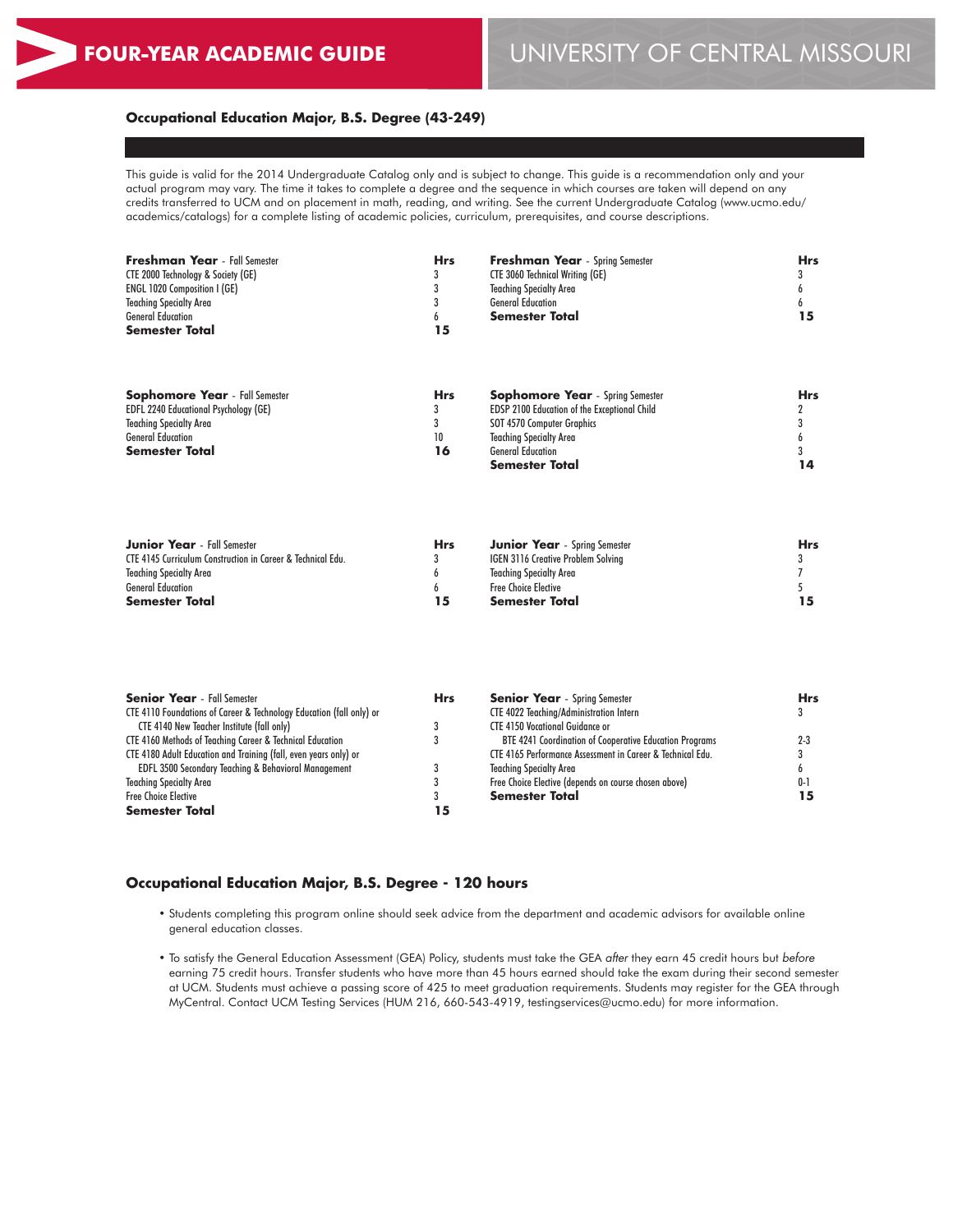Free Choice Elective **Semester Total**

# **FOUR-YEAR ACADEMIC GUIDE** UNIVERSITY OF CENTRAL MISSOURI

**12**

## **Occupational Safety and Health Major, B.S. Degree (43-276)**

This guide is valid for the 2014 Undergraduate Catalog only and is subject to change. This guide is a recommendation only and your actual program may vary. The time it takes to complete a degree and the sequence in which courses are taken will depend on any credits transferred to UCM and on placement in math, reading, and writing. See the current Undergraduate Catalog (www.ucmo.edu/ academics/catalogs) for a complete listing of academic policies, curriculum, prerequisites, and course descriptions.

| Freshman Year - Fall Semester<br><b>ENGL 1020 Composition I (GE)</b><br>MATH 1111 College Algebra (GE)*<br><b>SAFE 1000 Exploring Safety Sciences</b><br>SAFE 3000 Principles of Accident Causation & Prevention | <b>Hrs</b><br>3<br>3<br>3 | Freshman Year - Spring Semester<br>CHEM 1104 Introduction to the Sciences: Chemistry (GE)<br><b>CTE 3060 Technical Writing (GE)</b><br>PSY 1100 General Psychology (GE)<br><b>General Education</b> | <b>Hrs</b><br>4<br>3<br>3<br>6<br>16 |
|------------------------------------------------------------------------------------------------------------------------------------------------------------------------------------------------------------------|---------------------------|-----------------------------------------------------------------------------------------------------------------------------------------------------------------------------------------------------|--------------------------------------|
| <b>General Education</b><br><b>Semester Total</b>                                                                                                                                                                | $5-6$<br>$15 - 16$        | <b>Semester Total</b>                                                                                                                                                                               |                                      |
| <b>Sophomore Year</b> - Fall Semester                                                                                                                                                                            | <b>Hrs</b>                | <b>Sophomore Year</b> - Spring Semester                                                                                                                                                             | <b>Hrs</b>                           |
| <b>BIOL 2010 Human Biology</b>                                                                                                                                                                                   | 3                         | CHEM 1604 Elementary Organic & Biochemistry*                                                                                                                                                        | 4                                    |
| PHYS 1104 Introduction to the Sciences: Physics (GE)*                                                                                                                                                            | 4                         | <b>SAFE 3430 Industrial Hazard Control</b>                                                                                                                                                          | 3                                    |
| <b>SAFE 2900 Applied Sciences for Professional Studies</b>                                                                                                                                                       | 3                         | SAFE 4000 Ergonomics in Safety & Health                                                                                                                                                             | 3                                    |
| <b>General Education</b>                                                                                                                                                                                         | 6                         | <b>General Education</b>                                                                                                                                                                            | 3                                    |
| <b>Semester Total</b>                                                                                                                                                                                            | 16                        | <b>Semester Total</b>                                                                                                                                                                               | 13                                   |
| <b>Junior Year</b> - Fall Semester                                                                                                                                                                               | <b>Hrs</b>                | <b>Junior Year</b> - Spring Semester                                                                                                                                                                | <b>Hrs</b>                           |
| SAFE 3120 Introduction to Industrial Hygiene                                                                                                                                                                     | 3                         | SAFE 4020 Legal Aspects of Safety & Health                                                                                                                                                          | 3                                    |
| SAFE 4425 Safety & Health Legislation & Standards                                                                                                                                                                | 3                         | SAFE 4140 Safety & Health Lab                                                                                                                                                                       | 3                                    |
| <b>General Education</b>                                                                                                                                                                                         | 3                         | <b>SAFE 4430 Workers Compensation Legislation</b>                                                                                                                                                   | 3                                    |
| Departmentally Approved Elective**                                                                                                                                                                               | 3                         | SAFE 4560 Systems Safety                                                                                                                                                                            | 3                                    |
| <b>Free Choice Elective</b>                                                                                                                                                                                      | 3                         | <b>Free Choice Elective</b>                                                                                                                                                                         | 3                                    |
| <b>Semester Total</b>                                                                                                                                                                                            | 15                        | <b>Semester Total</b>                                                                                                                                                                               | 15                                   |
| Summer - Between Junior & Senior Year<br>SAFE 4990 Internship in Safety Sciences***<br><b>Semester Total</b>                                                                                                     | <b>Hrs</b><br>3<br>3      |                                                                                                                                                                                                     |                                      |
| <b>Senior Year</b> - Fall Semester                                                                                                                                                                               | <b>Hrs</b>                | <b>Senior Year</b> - Spring Semester                                                                                                                                                                | <b>Hrs</b>                           |
| <b>SAFE 4010 Accident Investigation</b>                                                                                                                                                                          | 3                         | SAFE 4055 Safety Capstone Experience                                                                                                                                                                | 3                                    |
| <b>SAFE 4035 Safety Program Management</b>                                                                                                                                                                       | 3                         | SAFE 4160 Industrial Ventilation for Envir. Safety & Health                                                                                                                                         | 3                                    |
| <b>SAFE 4850 Industrial Fire Protection</b>                                                                                                                                                                      | 3                         | <b>SAFE 4435 Environmental Compliance</b>                                                                                                                                                           | 3                                    |
| <b>SAFE 4940 Statistical Analysis for Risk Management</b>                                                                                                                                                        | 3                         | <b>Free Choice Elective</b>                                                                                                                                                                         | 3                                    |

## **Occupational Safety and Health Major, B.S. Degree - 120 hours**

- \*A grade of C or higher is required in these courses for graduation in this major.
- \*\*This major requires 3 hours of Departmentally Approved Electives. You must have these courses pre-approved by the major program coordinator before enrolling in them. Course substitutions will be required before graduation to have these courses appropriately reflected on your Central Degree audit.

**Semester Total**

• \*\*\*SAFE 4990 Internship in Safety Sciences (3 hrs) is taken the summer after the junior year.

3 **15**

- Students seeking to graduate from this program must have a minimum 2.20 cumulative grade-point average and have completed CHEM 1604, PHYS 1104, and MATH 1111 with a grade of C or higher.
- To satisfy the General Education Assessment (GEA) Policy, students must take the GEA *after* they earn 45 credit hours but *before* earning 75 credit hours. Transfer students who have more than 45 hours earned should take the exam during their second semester at UCM. Students must achieve a passing score of 425 to meet graduation requirements. Students may register for the GEA through MyCentral. Contact UCM Testing Services (HUM 216, 660-543-4919, testingservices@ucmo.edu) for more information.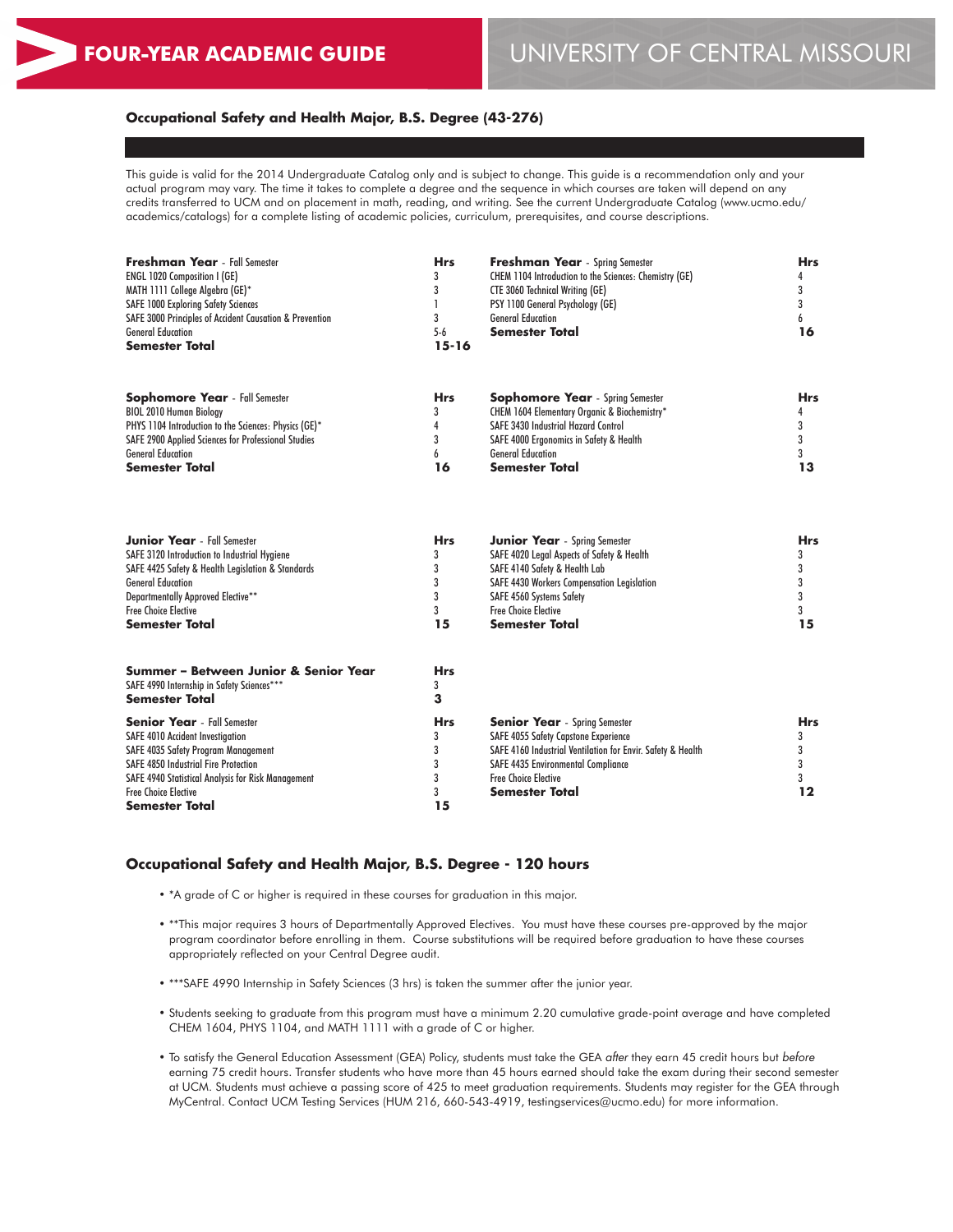#### **Philosophy Major, B.A. Degree (42-325)**

This guide is valid for the 2014 Undergraduate Catalog only and is subject to change. This guide is a recommendation only and your actual program may vary. The time it takes to complete a degree and the sequence in which courses are taken will depend on any credits transferred to UCM and on placement in math, reading, and writing. See the current Undergraduate Catalog (www.ucmo.edu/ academics/catalogs) for a complete listing of academic policies, curriculum, prerequisites, and course descriptions.

| <b>Freshman Year</b> - Fall Semester<br><b>ENGL 1020 Composition I (GE)</b><br>PHIL 1000 Introduction to Philosophy (GE)<br>Modern Language Requirement*<br><b>General Education</b><br>Semester Total<br>AE 1400 Freshman Seminar** | <b>Hrs</b><br>3<br>3<br>3<br>6<br>15 | <b>Freshman Year</b> - Spring Semester<br><b>ENGL 1030 Composition II or CTE 3060 Technical Writing (GE)</b><br>PHIL 2300 Ethics (GE)<br>Modern Language Requirement*<br><b>General Education</b><br><b>Semester Total</b> | <b>Hrs</b><br>3<br>3<br>3<br>6<br>15 |
|--------------------------------------------------------------------------------------------------------------------------------------------------------------------------------------------------------------------------------------|--------------------------------------|----------------------------------------------------------------------------------------------------------------------------------------------------------------------------------------------------------------------------|--------------------------------------|
| <b>Sophomore Year</b> - Fall Semester                                                                                                                                                                                                | <b>Hrs</b>                           | <b>Sophomore Year</b> - Spring Semester                                                                                                                                                                                    | <b>Hrs</b>                           |
| PHIL 1400 Deductive Logic or PHIL 1410 Critical Thinking                                                                                                                                                                             | 3                                    | ENGL 2220 World Masterpieces (GE)*                                                                                                                                                                                         | 3                                    |
| PHIL 3130 History of Philosophy II: Enlightenment Thought                                                                                                                                                                            | 3                                    | PHIL 3120 History of Philosophy I: Ancient Thought                                                                                                                                                                         | 3                                    |
| <b>General Education</b>                                                                                                                                                                                                             | 6                                    | <b>General Education</b>                                                                                                                                                                                                   | 6                                    |
| <b>Free Choice Electives</b>                                                                                                                                                                                                         | 3                                    | <b>Free Choice Electives</b>                                                                                                                                                                                               | 3                                    |
| Semester Total                                                                                                                                                                                                                       | 15                                   | <b>Semester Total</b>                                                                                                                                                                                                      | 15                                   |
| <b>Junior Year</b> - Fall Semester<br>PHIL 3600 Special Topics in Philosophy<br>PHIL Major Elective***<br><b>General Education</b><br><b>Free Choice Electives</b><br><b>Semester Total</b>                                          | <b>Hrs</b><br>3<br>3<br>3<br>6<br>15 | <b>Junior Year</b> - Spring Semester<br>PHIL 3660 Studies in Literature & Philosophy<br><b>PHIL Major Elective***</b><br><b>Free Choice Electives</b><br><b>Semester Total</b>                                             | <b>Hrs</b><br>3<br>3<br>9<br>15      |
| <b>Senior Year</b> - Fall Semester                                                                                                                                                                                                   | <b>Hrs</b>                           | <b>Senior Year</b> - Spring Semester                                                                                                                                                                                       | <b>Hrs</b>                           |
| PHIL 4710 Philosophy of Religion                                                                                                                                                                                                     | 3                                    | PHIL 4250 Special Projects in Philosophy                                                                                                                                                                                   | 3                                    |
| <b>Free Choice Electives</b>                                                                                                                                                                                                         | 12                                   | <b>Free Choice Electives</b>                                                                                                                                                                                               | 12                                   |
| Semester Total                                                                                                                                                                                                                       | 15                                   | <b>Semester Total</b>                                                                                                                                                                                                      | 15                                   |

### **Philosophy Major, B.A. Degree - 120 hours**

- \*Refer to the Bachelor's Degree Requirements section of the catalog for the BA Modern Language requirements. This plan is based on 6 hours of modern language and 3 hours of ENGL 2220.
- \*\*AE 1400 is a free choice elective and is highly recommended for academic success. If AE 1400 is chosen, 1 less hour of free choice electives will be needed.
- \*\*\*Six hours of PHIL Major Electives are required. See the 2014 Undergraduate Catalog for list of appropriate choices.
- This major does not build in the minimum number (30) of upper-level credit hours required for graduation. Be sure to include upperlevel choices (3000/4000) in your major electives, general education, and/or free choice electives.
- To satisfy the General Education Assessment (GEA) Policy, students must take the GEA *after* they earn 45 credit hours but *before* earning 75 credit hours. Transfer students who have more than 45 hours earned should take the exam during their second semester at UCM. Students must achieve a passing score of 425 to meet graduation requirements. Students may register for the GEA through MyCentral. Contact UCM Testing Services (HUM 216, 660-543-4919, testingservices@ucmo.edu) for more information.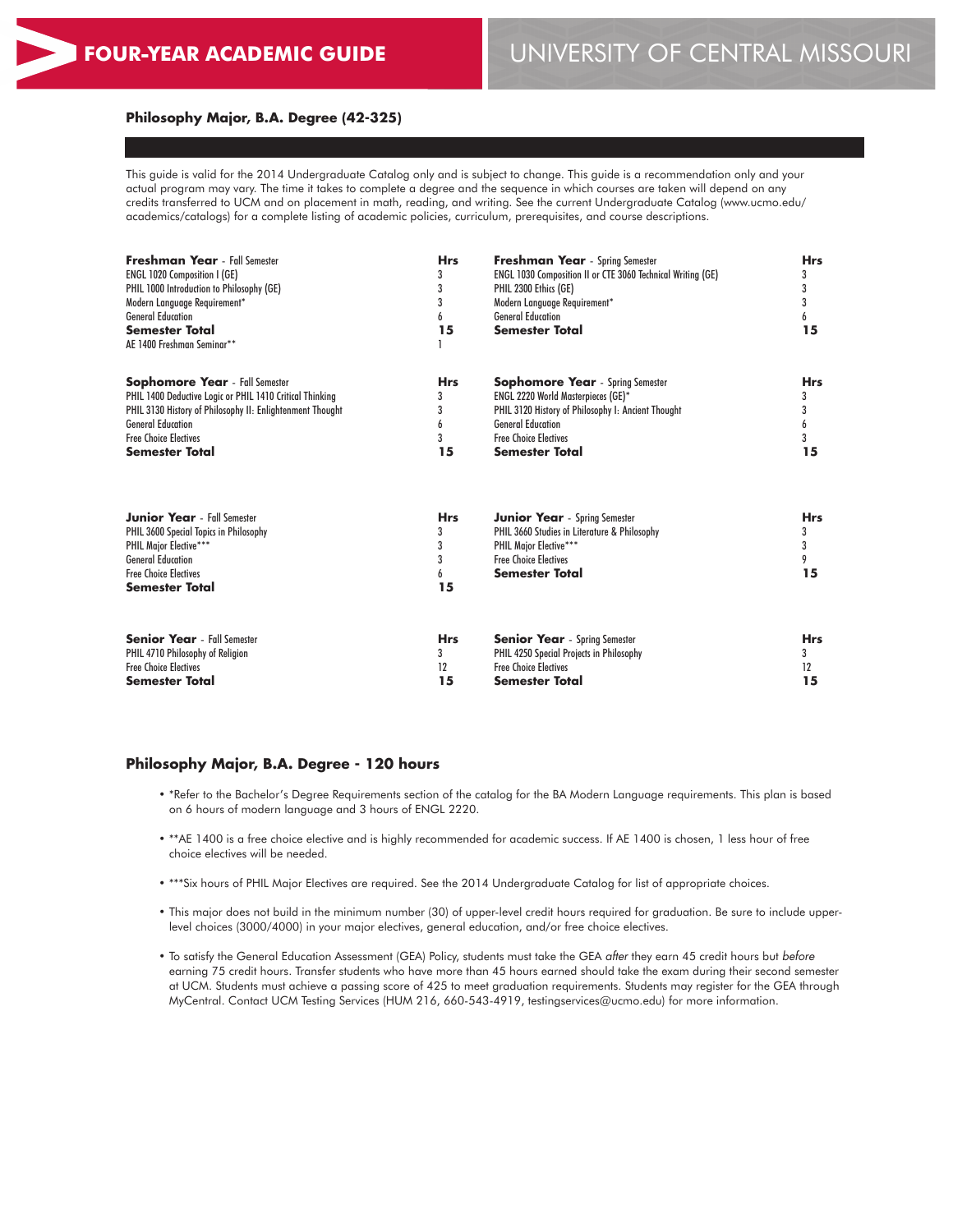$\overline{2}$ **17**

## **Physical Education Major - Option 1 Elementary-Secondary Certification K-12, B.S. Degree (43-01817)**

This guide is valid for the 2014 Undergraduate Catalog only and is subject to change. This guide is a recommendation only and your actual program may vary. The time it takes to complete a degree and the sequence in which courses are taken will depend on any credits transferred to UCM and on placement in math, reading, and writing. See the current Undergraduate Catalog (www.ucmo.edu/academics/catalogs) for a complete listing of academic policies, curriculum, prerequisites, and course descriptions.

| <b>Freshman Year</b> - Fall Semester<br><b>ENGL 1020 Composition I (GE)#</b><br>HIST 1350 or 1351 History of the United States (GE)#<br>MATH 1111 College Algebra (GE)#<br>PE 1100 Physical Education Orientation, History, & Philosophy#<br>PE 1206 Fitness for a Global Community (GE)#<br><b>Semester Total</b>                                               | <b>Hrs</b><br>14 | <b>Freshman Year</b> - Spring Semester<br><b>ENGL 1030 Composition II or CTE 3060 Technical Writing (GE)</b><br>PE 1450 Growth & Development in Elementary Physical Educ.#<br>PE 1800 Functional Anatomy#<br>PE 2472 Communicating Ideas on Sport (GE)#<br><b>General Education Science w/lab</b><br><b>Semester Total</b>                                                                | <b>Hrs</b><br>3<br>3<br>3<br>16   |
|------------------------------------------------------------------------------------------------------------------------------------------------------------------------------------------------------------------------------------------------------------------------------------------------------------------------------------------------------------------|------------------|-------------------------------------------------------------------------------------------------------------------------------------------------------------------------------------------------------------------------------------------------------------------------------------------------------------------------------------------------------------------------------------------|-----------------------------------|
| <b>Sophomore Year</b> - Fall Semester<br>EDFL 2100 Foundations of Education #<br>FLDX 2150 Introductory Field Experience#<br>EDFL 2240 Educational Psychology (GE)#<br>EDSP 2100 Education of the Exceptional Child#<br>PE 2100 Foundations of Teaching Physical Education#<br>POLS 1510 American Government (GE)#<br><b>General Education</b><br>Semester Total | <b>Hrs</b><br>17 | <b>Sophomore Year</b> - Spring Semester<br>PE 2450 Motor Learning and Control#<br>PE 2850 Foundations of Exercise Physiology#<br><b>General Education</b><br><b>Semester Total</b><br>(Successfully complete MoGEA exam by end of this semester)                                                                                                                                          | <b>Hrs</b><br>3<br>3<br>11<br>17  |
| <b>Junior Year</b> - Fall Semester<br>AT 3610 Care & Prevention of Injuries#<br>PE 2800 Biomechanics#<br>PE 3310 Analysis & Teaching of Physical Training#<br>PE 4340 Adapted Physical Education#<br>PSY 4230 Psychology of Adolescence#<br>Semester Total                                                                                                       | <b>Hrs</b><br>15 | <b>Junior Year</b> - Spring Semester<br>EDFL 4210 The Teaching of Reading in the Secondary School#<br>PE 3320 Analysis & Teaching of Elementary Skills#<br>PE 3330 Analysis & Teaching of Secondary Skills#<br>PE 3340 Analysis & Teaching of Lifetime Activities#<br>PE 4740 Legal Liability in F/W, PE, Rec. & Sport Settings#<br>PE 4830 Psychological Aspects of Physical Education # | <b>Hrs</b><br>$\overline{2}$<br>3 |

| <b>Senior Year</b> - Fall Semester                             | <b>Hrs</b> | <b>Senior Year</b> - Spring Semester**           | <b>Hrs</b> |
|----------------------------------------------------------------|------------|--------------------------------------------------|------------|
| PE 3500 Teaching and Management in PreK-12 Physical Educ.#*    |            | FLDX 4495 Student Teaching Elementary I#         |            |
| PE 3550 Practicum in PreK-12 Physical Education #*             |            | FLDX 4468 Student Teaching Secondary II#         |            |
| PE 4450 Tech. of Teaching PE Activities in the Elem. Schools#* |            | PE 4880 Methods of Teaching Physical Education # |            |
| PE 4460 Tech. of Teaching PE Act. in Middle Schools & HS#*     |            | PE 4885 Secondary Field Experience#              |            |
| PE 4760 Curriculum & Assessment in Physical Education #        |            | <b>Semester Total</b>                            | 12         |
| Semester Total                                                 | 14         |                                                  |            |
|                                                                |            |                                                  |            |

PE 4840 Social Aspects of Physical Activity #

**Semester Total**

## **Physical Education Major - Option 1 Elementary-Secondary Certification K-12, B.S. Degree 122 hours**

- Option 1 students must maintain a 3.00 GPA in all PE prefix courses, a 2.75 cumulative GPA, a 3.00 in all Professional Education classes, and no grade lower than a C in classes marked with a  $#$ .
- \*These courses are only offered during fall semester.
- \*\*The courses listed for this semester constitute the professional education (student teaching) block. The student should not take any other courses during this semester.
- The Missouri General Education Assessment (MoGEA) is an exam required of all Teacher Education students. Students must pass all five areas of the MoGEA for admission to the Teacher Education Program. Students should take and successfully complete the MoGEA before completion of their sophomore year (60 earned hours). See your academic advisor to discuss the classes needed to prepare for the exam.
- See www.ucmo.edu/cert for statement and information (including application) on admission to teacher education. Full admission is required before enrollment in professional education classes and student teaching. The application for student teaching is due approximately one year in advance.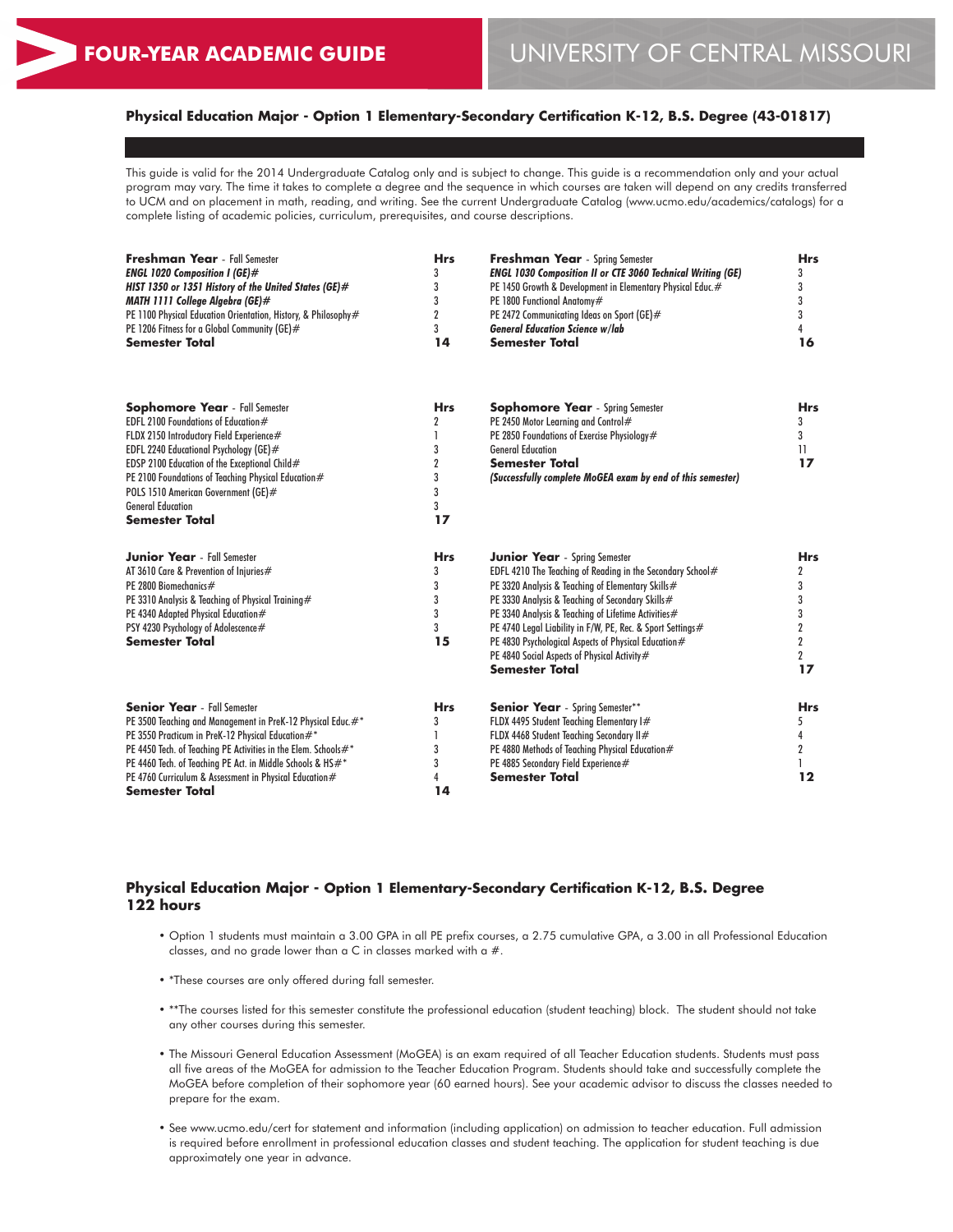## **Physical Education Major - Option 2 Fitness/Wellness I (Corporate Fitness), B.S. Degree (43-02817)**

This guide is valid for the 2014 Undergraduate Catalog only and is subject to change. This guide is a recommendation only and your actual program may vary. The time it takes to complete a degree and the sequence in which courses are taken will depend on any credits transferred to UCM and on placement in math, reading, and writing. See the current Undergraduate Catalog (www.ucmo.edu/ academics/catalogs) for a complete listing of academic policies, curriculum, prerequisites, and course descriptions.

| Freshman Year - Fall Semester<br><b>ENGL 1020 Composition I (GE)</b><br>PE 1101 Introduction to Exercise Science*<br>PE 1206 Fitness for a Global Community (GE)* | <b>Hrs</b><br>3<br>3<br>3 | <b>Freshman Year</b> - Spring Semester<br>MATH 1111 College Algebra (GE)*<br>PE 1800 Functional Anatomy*<br>PSY 1100 General Psychology (GE)* | <b>Hrs</b><br>3<br>3 |
|-------------------------------------------------------------------------------------------------------------------------------------------------------------------|---------------------------|-----------------------------------------------------------------------------------------------------------------------------------------------|----------------------|
| <b>General Education</b>                                                                                                                                          | 6                         | <b>General Education Managing Information</b>                                                                                                 | $2 - 3$              |
| <b>Semester Total</b>                                                                                                                                             | 15                        | <b>General Education</b>                                                                                                                      | 3                    |
| AE 1400 Freshman Seminar**                                                                                                                                        |                           | <b>Semester Total</b>                                                                                                                         | $14 - 15$            |
| <b>Sophomore Year</b> - Fall Semester                                                                                                                             | <b>Hrs</b>                | <b>Sophomore Year</b> - Spring Semester                                                                                                       | <b>Hrs</b>           |
| CTE 3060 Technical Writing (GE)*                                                                                                                                  | 3                         | ACCT 2101 Principles of Financial Accounting*                                                                                                 | 3                    |
| HED 1350 Responding to Emergencies*                                                                                                                               | 3                         | AT 3610 Care & Prevention of Injuries*                                                                                                        | 3                    |
| PE 2472 Communicating Ideas on Sport (GE)*                                                                                                                        | 3                         | HED 4300 Nutrition & Human Performance*                                                                                                       |                      |
| PE 2850 Foundations Exercise Physiology*                                                                                                                          | 3                         | PE 2900 Essentials of Personal Training*                                                                                                      |                      |
| <b>General Education Science with Laboratory</b>                                                                                                                  | 4                         | <b>General Education</b>                                                                                                                      |                      |
| <b>Semester Total</b>                                                                                                                                             | 16                        | <b>Semester Total</b>                                                                                                                         | 15                   |
| <b>Junior Year</b> - Fall Semester                                                                                                                                | <b>Hrs</b>                | <b>Junior Year</b> - Spring Semester                                                                                                          | <b>Hrs</b>           |
| BLAW 2720 Legal Environment of Business*                                                                                                                          | 3                         | MKT 3420 Principles Advertising*                                                                                                              | 3                    |
| MKT 3405 Marketing Policy*                                                                                                                                        | 3                         | PE 4341 Physical Activity & Special Populations*                                                                                              |                      |
| PE 2800 Biomechanics*                                                                                                                                             | 3                         | PE 4740 Legal Liability in F/W, PE, Rec., & Sport Settings*                                                                                   |                      |
| PE 4340 Adapted Physical Education*                                                                                                                               | 3                         | PE 4870 Clinical Exercise Physiology*                                                                                                         | 3                    |
| PE 4850 Assessment & Evaluation of Fitness/Wellness*                                                                                                              | 3                         | <b>General Education</b>                                                                                                                      | 6                    |
| <b>Semester Total</b>                                                                                                                                             | 15                        | <b>Semester Total</b>                                                                                                                         | 17                   |
| <b>Senior Year</b> - Fall Semester                                                                                                                                | <b>Hrs</b>                | <b>Senior Year</b> - Spring Semester                                                                                                          | <b>Hrs</b>           |
| MKT 3430 Professional Sales*                                                                                                                                      | 3                         | PE 4765 Internship*#                                                                                                                          | 6                    |
| PE 4860 Fitness Programming & Implementation*                                                                                                                     | 3                         | <b>Free Choice Electives</b>                                                                                                                  |                      |
| <b>Free Choice Electives</b>                                                                                                                                      | $9 - 10$                  | <b>Semester Total</b>                                                                                                                         | 12                   |
| Semester Total                                                                                                                                                    | $15 - 16$                 |                                                                                                                                               |                      |

## **Physical Education Major - Option 2 Fitness/Wellness I (Corporate Fitness), B.S. Degree - 120 hours**

- \*A grade of C or better is required in these courses.
- \*\*AE 1400 is a free choice elective and is highly recommended for academic success. If AE 1400 is chosen, 1 less hour of free choice electives will be needed.
- #The internship can also be taken the semester after all other coursework is completed.
- To satisfy the General Education Assessment (GEA) Policy, students must take the GEA *after* they earn 45 credit hours but *before* earning 75 credit hours. Transfer students who have more than 45 hours earned should take the exam during their second semester at UCM. Students must achieve a passing score of 425 to meet graduation requirements. Students may register for the GEA through MyCentral. Contact UCM Testing Services (HUM 216, 660-543-4919, testingservices@ucmo.edu) for more information.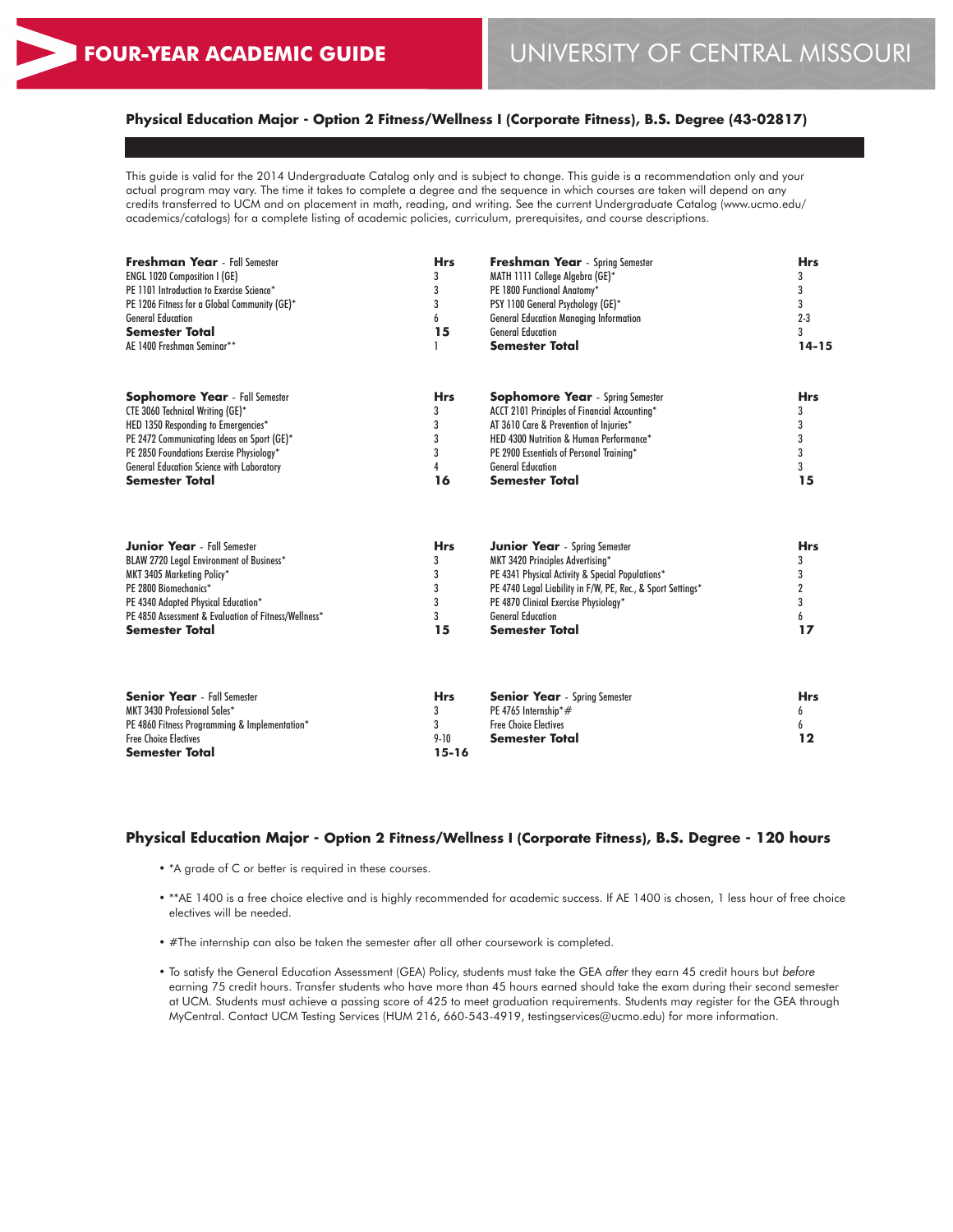## **Physical Education Major - Option 3 Fitness/Wellness II (Exercise Science), B.S. Degree (43-03817)**

This guide is valid for the 2014 Undergraduate Catalog only and is subject to change. This guide is a recommendation only and your actual program may vary. The time it takes to complete a degree and the sequence in which courses are taken will depend on any credits transferred to UCM and on placement in math, reading, and writing. See the current Undergraduate Catalog (www.ucmo.edu/ academics/catalogs) for a complete listing of academic policies, curriculum, prerequisites, and course descriptions.

| Freshman Year - Fall Semester                     | <b>Hrs</b> | <b>Freshman Year</b> - Spring Semester                                | <b>Hrs</b>     |
|---------------------------------------------------|------------|-----------------------------------------------------------------------|----------------|
| <b>ENGL 1020 Composition I (GE)*</b>              | 3          | CHEM 1104 Intro. to the Sciences: Chemistry (w/lab) (GE)*             |                |
| MATH 1111 College Algebra (GE)*                   | 3          | PE 1800 Functional Anatomy*                                           | 3              |
| PE 1101 Introduction to Exercise Science*         | 3          | PE 2472 Communicating Ideas on Sport (GE)*                            | 3              |
| PE 1206 Fitness for a Global Community (GE)*      | 3          | <b>General Education Managing Information</b>                         | $2 - 3$        |
| PSY 1100 General Psychology (GE)*                 | 3          | <b>General Education</b>                                              | 3              |
| <b>Semester Total</b>                             | 15         | <b>Semester Total</b>                                                 | $15 - 16$      |
| AE 1400 Freshman Seminar**                        |            |                                                                       |                |
| <b>Sophomore Year</b> - Fall Semester             | <b>Hrs</b> | <b>Sophomore Year</b> - Spring Semester                               | <b>Hrs</b>     |
| BIOL 3401 Human Anatomy*                          | 3          | AT 3610 Care & Prevention of Injuries*                                | 3              |
| CTE 3060 Technical Writing (GE)*                  | 3          | BIOL 3402 Human Physiology*                                           | 5              |
| HED 1350 Responding to Emergencies*               | 3          | PE 2850 Foundations Exercise Physiology*                              | 3              |
| PE 2900 Essentials of Personal Training*          | 3          | <b>General Education</b>                                              | 6              |
| <b>General Education</b>                          | 3          | <b>Semester Total</b>                                                 | 17             |
| <b>Semester Total</b>                             | 15         |                                                                       |                |
| <b>Junior Year</b> - Fall Semester                | <b>Hrs</b> | <b>Junior Year</b> - Spring Semester                                  | <b>Hrs</b>     |
| D&N 3340 Nutrition*                               | 3          | CHEM 1604 Elementary Organic & Biochemistry* or                       |                |
| PE 2800 Biomechanics*                             | 3          | PHYS 1104 Introduction to the Sciences: Physics (GE)*                 | 4              |
| PE 4340 Adapted Physical Education*               | 3          | PE 4341 Physical Activity & Special Populations*                      | 3              |
| PE 4850 Assessment & Evaluation Fitness/Wellness* | 3          | PE 4740 Legal Liability in F/W, PE, Rec., & Sport Settings*           | $\overline{2}$ |
| <b>General Education</b>                          | 3          | PE 4870 Clinical Exercise Physiology*                                 | 3              |
| <b>Semester Total</b>                             | 15         | General Education (or Free Choice Elective if PHYS 1104 is chosen) ## | 3              |
|                                                   |            | <b>Semester Total</b>                                                 | 15             |
| <b>Senior Year</b> - Fall Semester                | <b>Hrs</b> | <b>Senior Year</b> - Spring Semester                                  | <b>Hrs</b>     |
| HED 4300 Nutrition & Human Performance*           | 3          | PE 4765 Internship*#                                                  | h              |
| PE 4860 Fitness Program & Implementation*         | 3          | PSY 4520 Statistics for the Behavioral Sciences*                      | 3              |
| <b>Free Choice Electives</b>                      | 9          | Free Choice Electives ##                                              | $3-4$          |
| <b>Semester Total</b>                             | 15         | <b>Semester Total</b>                                                 | $12 - 13$      |
|                                                   |            |                                                                       |                |

### **Physical Education Major - Option 3 Fitness/Wellness II (Exercise Science), B.S. Degree - 120 hours**

- \*A grade of C or better is required in these courses.
- \*\*AE 1400 is a free choice elective and is highly recommended for academic success. If AE 1400 is chosen, 1 less hour of free choice electives will be needed.
- #The internship can also be taken the semester after all other coursework is completed.
- ##The number of free choice electives required will vary and will depend on the choices made for the General Education Managing Information requirement and the physical science course chosen in the major. If PHYS 1104 is chosen in the major it will also count in the general education. This plan assumes PHYS 1104 is not selected and includes the minimum number of free choice electives.
- To satisfy the General Education Assessment (GEA) Policy, students must take the GEA *after* they earn 45 credit hours but *before* earning 75 credit hours. Transfer students who have more than 45 hours earned should take the exam during their second semester at UCM. Students must achieve a passing score of 425 to meet graduation requirements. Students may register for the GEA through MyCentral. Contact UCM Testing Services (HUM 216, 660-543-4919, testingservices@ucmo.edu) for more information.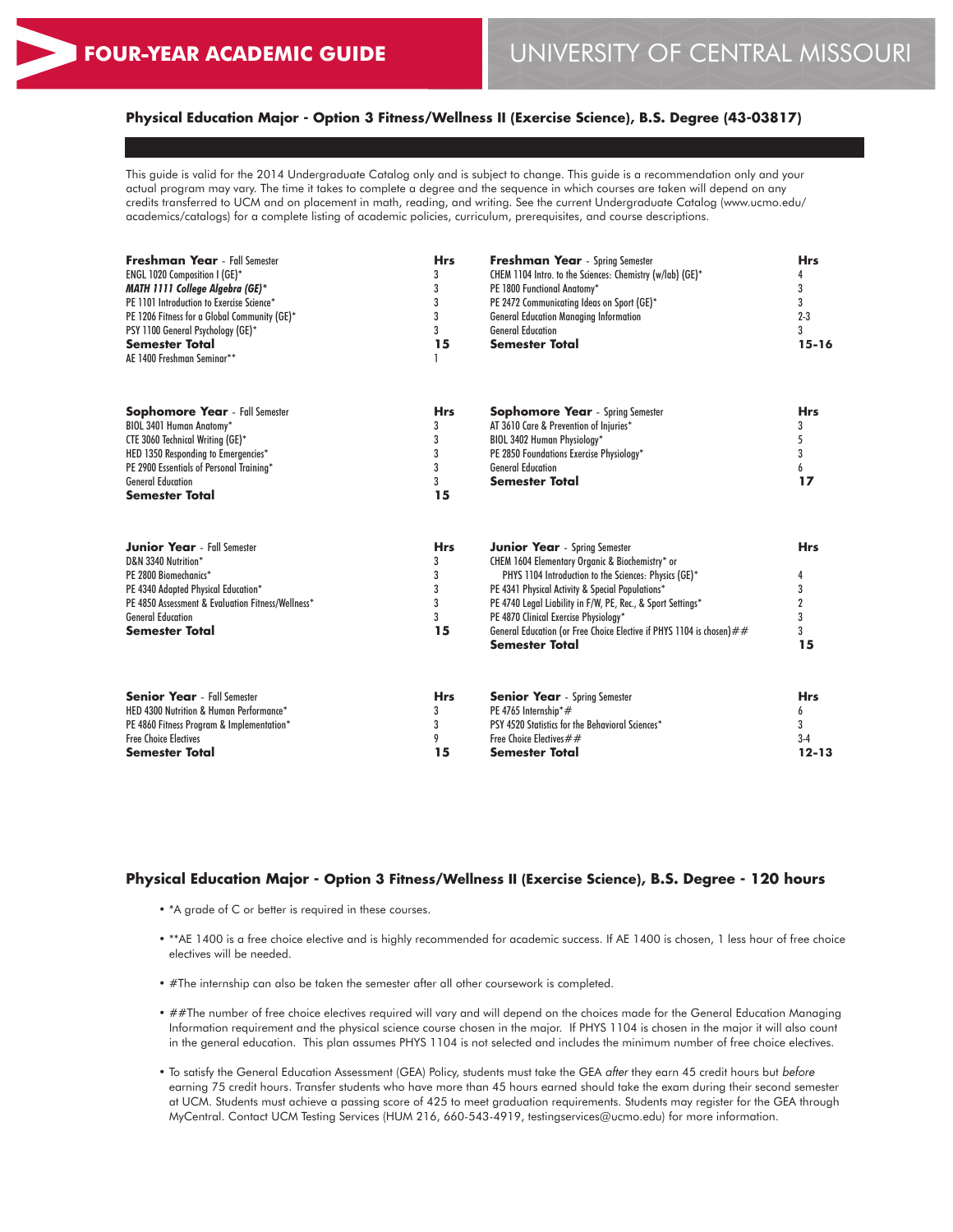#### **Physics Major, B.S. in Ed. Degree (41-486)**

This guide is valid for the 2014 Undergraduate Catalog only and is subject to change. This guide is a recommendation only and your actual program may vary. The time it takes to complete a degree and the sequence in which courses are taken will depend on any credits transferred to UCM and on placement in math, reading, and writing. See the current Undergraduate Catalog (www.ucmo.edu/ academics/catalogs) for a complete listing of academic policies, curriculum, prerequisites, and course descriptions.

| Freshman Year - Fall Semester<br><b>ENGL 1020 Composition I (GE)</b><br><b>MATH 1151 Calculus &amp; Analytical Geometry I (GE)*</b><br>PHYS 3020 Special Topics in Physics (Astronomy)<br><b>General Education</b><br><b>Semester Total</b><br>AE 1400 Freshman Seminar**                                                                                                                  | <b>Hrs</b><br>3<br>5<br>3<br>3<br>14<br>1                              | <b>Freshman Year</b> - Spring Semester<br>CS 1100 Computer Programming I<br><b>ENGL 1030 Composition II or CTE 3060 Technical Writing (GE)</b><br>MATH 1152 Calculus & Analytical Geometry II<br>PHYS 1101 College Physics I or PHYS 2121 University Physics I<br><b>Semester Total</b>                                                                                                                                       | <b>Hrs</b><br>3<br>3<br>5<br>$4 - 5$<br>$15 - 16$      |
|--------------------------------------------------------------------------------------------------------------------------------------------------------------------------------------------------------------------------------------------------------------------------------------------------------------------------------------------------------------------------------------------|------------------------------------------------------------------------|-------------------------------------------------------------------------------------------------------------------------------------------------------------------------------------------------------------------------------------------------------------------------------------------------------------------------------------------------------------------------------------------------------------------------------|--------------------------------------------------------|
| <b>Sophomore Year</b> - Fall Semester<br><b>CHEM 1131 General Chemistry I (GE)*</b><br><b>EDFL 2100 Foundations of Education</b><br>FLDX 2150 Introductory Field Experience<br><b>EDFL 2240 Educational Psychology (GE</b><br>EDSP 2100 Education of the Exceptional Child)<br>PHYS 1102 College Physics II or PHYS 2122 Univer. Physics II<br><b>Semester Total</b>                       | <b>Hrs</b><br>5<br>2<br>1<br>3<br>$\overline{2}$<br>$4 - 5$<br>$17-18$ | <b>Sophomore Year</b> - Spring Semester<br>BIOL 1005 Introduction to Environmental Science (GE)<br><b>CHEM 1132 General Chemistry II</b><br>HIST 1350 or 1351 History of the United States (GE)<br>POLS 1510 American Government (GE)<br><b>General Education</b><br><b>Semester Total</b><br>(Successfully complete MoGEA exam by end of this semester)                                                                      | <b>Hrs</b><br>3<br>5<br>3<br>3<br>3<br>17              |
| <b>Junior Year</b> - Fall Semester<br>BIOL 1110 Principles of Biology or BIOL 1111 Plant Biology<br>PHYS 4411 Thermodynamics or<br>CHEM 4531 Physical Chemistry: Thermodynamics & Kinetics<br><b>EDFL 4300 Educational Measurement &amp; Evaluation</b><br><b>General Education</b><br><b>Semester Total</b>                                                                               | <b>Hrs</b><br>$3-4$<br>$3-4$<br>$\overline{2}$<br>$5 - 6$<br>$13 - 16$ | <b>Junior Year</b> - Spring Semester<br><b>EASC 1004 Introduction to Geology or</b><br>EASC 1114 or GEOG 1114 Weather & Climate<br>EDFL 4210 The Teaching of Reading in the Secondary School<br>PHYS 3080 Advanced Physics Lab and PHYS 3511 Modern Physics I or<br>CHEM 4532 Physical Chemistry: Quantum Mechanics & Spectroscopy<br>PSY 4230 Psychology of Adolescence<br><b>General Education</b><br><b>Semester Total</b> | <b>Hrs</b><br>4<br>$\overline{2}$<br>4<br>3<br>3<br>16 |
| <b>Senior Year</b> - Fall Semester<br>EDFL 3500 Secondary Teaching & Behavioral Management<br>FLDX 3550 Practicum in Secondary Instruction<br>PHIL 3800 Philosophy of Science and Technology<br>PHYS 3020 Special Topics in Physics or PHYS 4911 Special Problems in Physics<br>STCH 4050 Science Teaching Methods<br><b>General Education</b><br>Free Choice Elective**<br>Semester Total | Hrs<br>3<br>$\mathbf{I}$<br>3<br>$1-3$<br>3<br>3<br>$0-2$<br>$14 - 18$ | <b>Senior Year</b> - Spring Semester***<br>FLDX 4595 Student Teaching Secondary I<br>FLDX 4468 Student Teaching Secondary II<br><b>STCH 4080 Teaching Secondary Science</b><br><b>Semester Total</b>                                                                                                                                                                                                                          | <b>Hrs</b><br>5<br>4<br>3<br>12                        |

#### **Physics Major, B.S. in Ed. Degree - 120-124 hours**

- \*Enrollment in CHEM 1131 and MATH 1151 is dependent upon one or more of the following: math placement level, high school math courses completed, ACT/SAT standardized test scores, and/or a possible mathematics placement examination.
- \*\*AE 1400 is a free choice elective and is highly recommended for academic success. Depending on choices made in the major, free choice electives may not be needed to reach the minimum hours required for graduation (120).
- \*\*\*The courses listed for this semester constitute the professional education (student teaching) block. The student should not take any other courses during this semester.
- The Missouri General Education Assessment (MoGEA) is an exam required of all Teacher Education students. Students must pass all five areas of the MoGEA for admission to the Teacher Education Program. Students should take and successfully complete the MoGEA before completion of their sophomore year (60 earned hours). See your academic advisor to discuss the classes needed to prepare for the exam.
- See www.ucmo.edu/cert for statement and information (including application) on admission to teacher education. Full admission is required before enrollment in professional education classes and student teaching. The application for student teaching is due approximately one year in advance.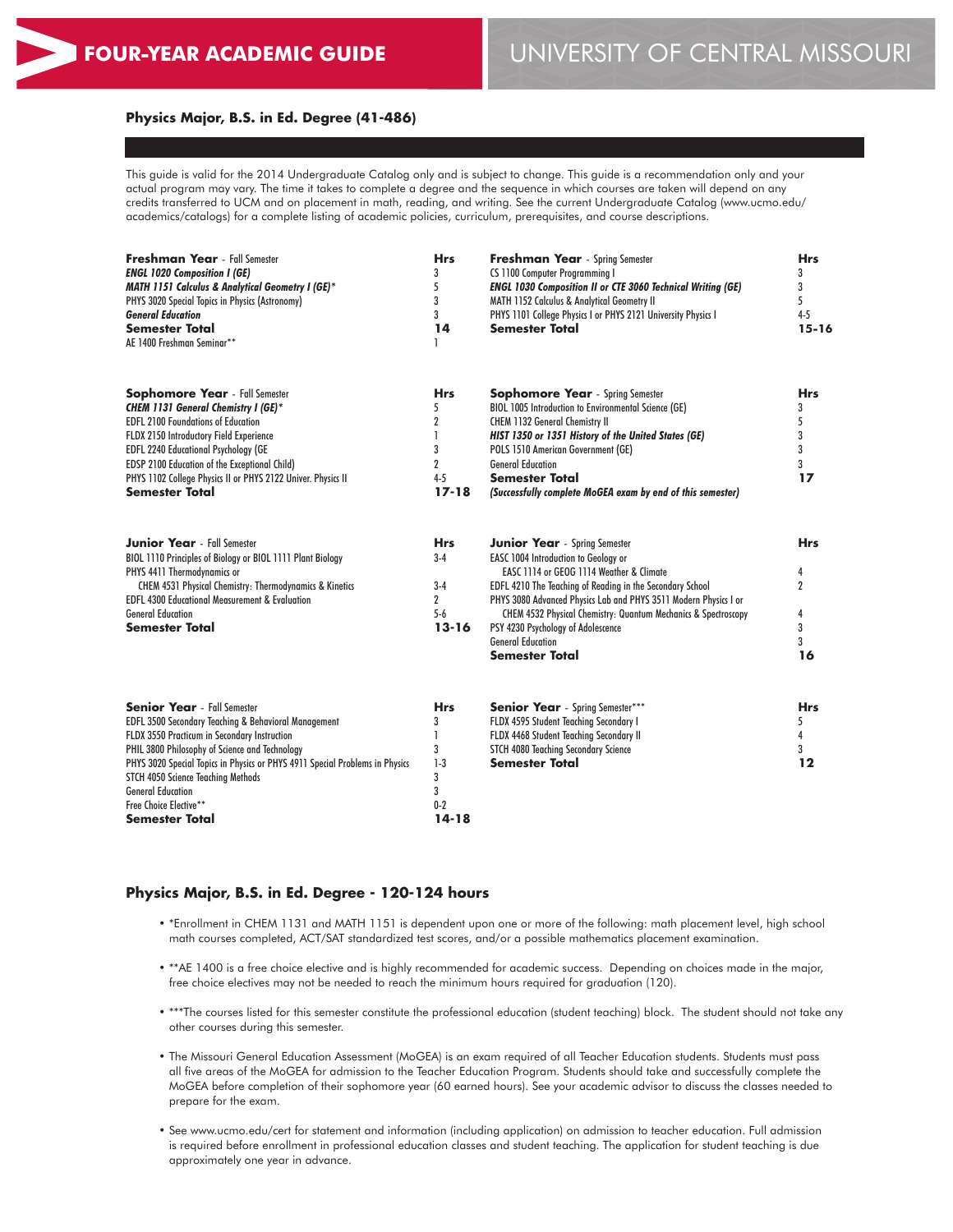## **Political Science Major, B.A. Degree (42-425)**

This guide is valid for the 2014 Undergraduate Catalog only and is subject to change. This guide is a recommendation only and your actual program may vary. The time it takes to complete a degree and the sequence in which courses are taken will depend on any credits transferred to UCM and on placement in math, reading, and writing. See the current Undergraduate Catalog (www.ucmo.edu/ academics/catalogs) for a complete listing of academic policies, curriculum, prerequisites, and course descriptions.

| <b>Freshman Year</b> - Fall Semester<br><b>ENGL 1020 Composition I (GE)</b><br>POLS 1500 Introduction to Politics (GE)<br>Modern Language Requirement (GE)*<br><b>General Education</b><br><b>Semester Total</b><br>AE 1400 Freshman Seminar** | <b>Hrs</b><br>3<br>3<br>3<br>6<br>15 | <b>Freshman Year</b> - Spring Semester<br><b>ENGL 1030 Composition II or CTE 3060 Technical Writing (GE)</b><br>POLS 1510 American Government (GE)<br>Modern Language Requirement*<br><b>General Education</b><br><b>Semester Total</b> | <b>Hrs</b><br>3<br>3<br>3<br>6<br>15 |
|------------------------------------------------------------------------------------------------------------------------------------------------------------------------------------------------------------------------------------------------|--------------------------------------|-----------------------------------------------------------------------------------------------------------------------------------------------------------------------------------------------------------------------------------------|--------------------------------------|
| <b>Sophomore Year</b> - Fall Semester<br>POLS 2520 Comp. Gov't. & Politics or 2530 World Politics<br>Modern Language Requirement*<br><b>General Education</b><br><b>Semester Total</b>                                                         | <b>Hrs</b><br>3<br>3<br>9<br>15      | <b>Sophomore Year</b> - Spring Semester<br>POLS 2540 Survey of Political Theory<br><b>POLS Elective***</b><br><b>General Education</b><br><b>Semester Total</b>                                                                         | <b>Hrs</b><br>3<br>6<br>6<br>15      |
| <b>Junior Year</b> - Fall Semester<br>POLS Flective***<br><b>Free Choice Electives</b><br><b>Semester Total</b>                                                                                                                                | <b>Hrs</b><br>3<br>12<br>15          | <b>Junior Year</b> - Spring Semester<br>POLS 3560 Research Methods in Political Science<br><b>POLS Concentration Area Elective</b><br><b>Free Choice Electives</b><br>Semester Total                                                    | <b>Hrs</b><br>3<br>3<br>9<br>15      |
| <b>Senior Year</b> - Fall Semester<br>POLS 4601 Senior Seminar in Political Science<br><b>POLS Concentration Area Elective</b><br><b>Free Choice Electives</b><br>Semester Total                                                               | <b>Hrs</b><br>3<br>3<br>9<br>15      | <b>Senior Year</b> - Spring Semester<br><b>POLS Concentration Area Elective</b><br><b>Free Choice Electives</b><br>Semester Total                                                                                                       | <b>Hrs</b><br>3<br>12<br>15          |

### **Political Science Major, B.A. Degree – 120 hours**

- \*See the current catalog for B.A. Degree fulfillment options. This plan is based on nine hours of modern language.
- \*\*AE 1400 is a free choice elective and is highly recommended for academic success. If AE 1400 is chosen, 1 less hour of free choice electives will be needed.
- \*\*\*For the 9 hours of POLS Electives students must take one class from each of the three areas not chosen for their area of concentration, excluding POLS 1244, 4590, 4591, and 4592.
- Students must earn 12 hours of upper level credits (3000/4000) in the major and 30 hours of upper level credits overall to meet graduation requirements. Make choices in the major electives accordingly.
- To satisfy the General Education Assessment (GEA) Policy, students must take the GEA *after* they earn 45 credit hours but *before* earning 75 credit hours. Transfer students who have more than 45 hours earned should take the exam during their second semester at UCM. Students must achieve a passing score of 425 to meet graduation requirements. Students may register for the GEA through MyCentral. Contact UCM Testing Services (HUM 216, 660-543-4919, testingservices@ucmo.edu) for more information.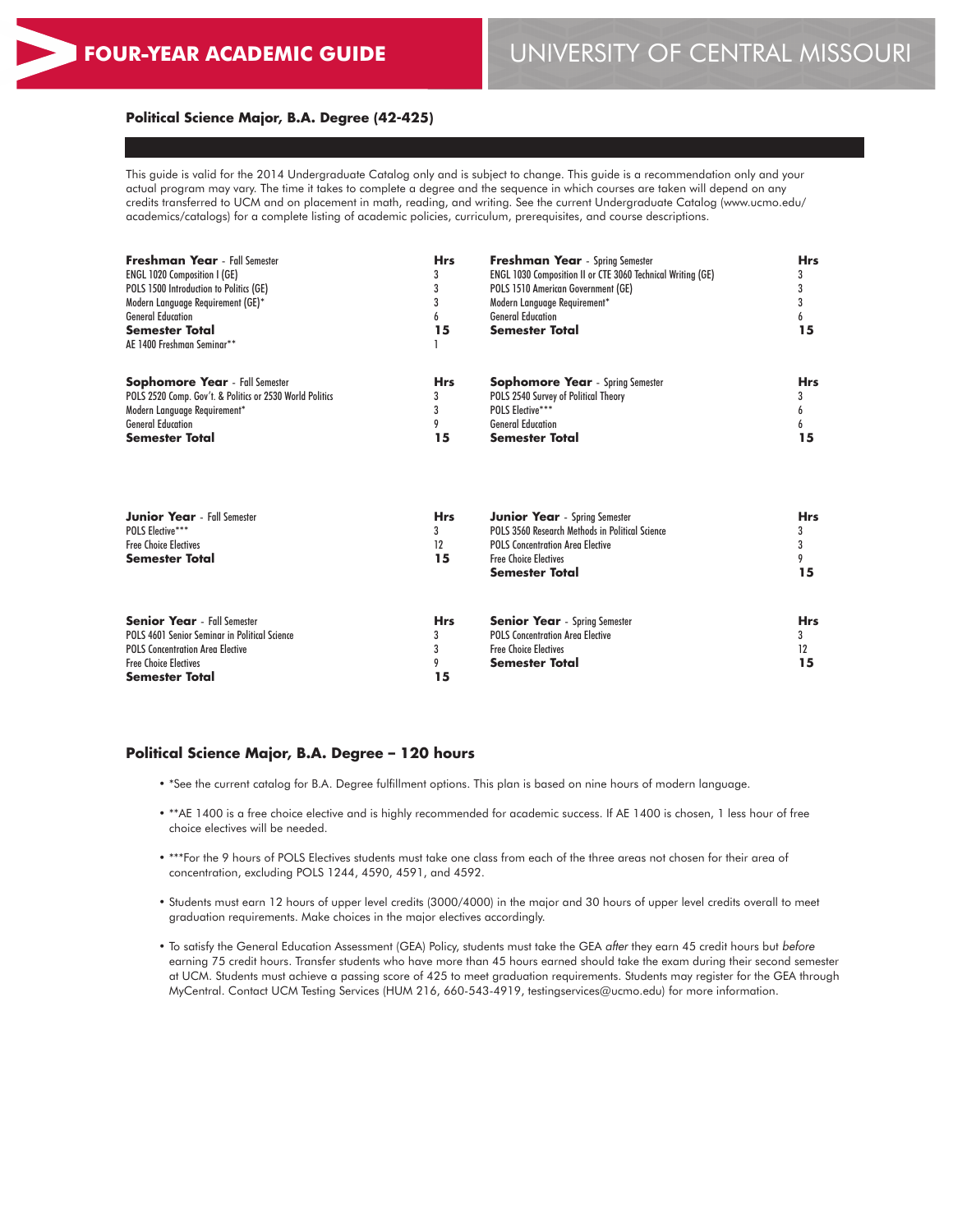## **Political Science Major, B.S. Degree (43-426)**

This guide is valid for the 2014 Undergraduate Catalog only and is subject to change. This guide is a recommendation only and your actual program may vary. The time it takes to complete a degree and the sequence in which courses are taken will depend on any credits transferred to UCM and on placement in math, reading, and writing. See the current Undergraduate Catalog (www.ucmo.edu/ academics/catalogs) for a complete listing of academic policies, curriculum, prerequisites, and course descriptions.

| <b>ENGL 1020 Composition I (GE)</b><br>ENGL 1030 Composition II or CTE 3060 Technical Writing (GE)<br>3<br>3<br>3<br>POLS 1510 American Government (GE)<br>3<br>POLS 1500 Introduction to Politics (GE)<br><b>General Education</b><br>9<br><b>General Education</b><br>9<br>15<br><b>Semester Total</b><br>15<br>Semester Total<br><b>Hrs</b><br><b>Sophomore Year</b> - Spring Semester<br><b>Hrs</b><br>3<br>POLS 2540 Survey of Political Theory<br>3<br>3<br><b>POLS Elective**</b><br>3<br>9<br><b>General Education</b><br>3<br><b>Semester Total</b><br>15<br><b>Free Choice Elective</b><br>15<br><b>Semester Total</b><br><b>Hrs</b><br><b>Hrs</b><br><b>Junior Year</b> - Spring Semester<br>POLS 3560 Research Methods<br>3<br>3<br>12<br><b>POLS Concentration Area Elective</b><br>3<br>15<br><b>Free Choice Electives</b><br>9<br>15<br><b>Semester Total</b><br><b>Senior Year</b> - Fall Semester<br><b>Hrs</b><br><b>Senior Year</b> - Spring Semester<br><b>Hrs</b><br>POLS 4601 Senior Seminar in Political Science<br><b>POLS Concentration Area Elective</b><br>3<br>3<br>3<br><b>Free Choice Electives</b><br>12<br><b>POLS Concentration Area Electives</b><br>$14 - 15$<br><b>Free Choice Electives</b><br>9<br><b>Semester Total</b> | <b>Freshman Year</b> - Fall Semester                     | <b>Hrs</b> | <b>Freshman Year</b> - Spring Semester | <b>Hrs</b> |  |
|----------------------------------------------------------------------------------------------------------------------------------------------------------------------------------------------------------------------------------------------------------------------------------------------------------------------------------------------------------------------------------------------------------------------------------------------------------------------------------------------------------------------------------------------------------------------------------------------------------------------------------------------------------------------------------------------------------------------------------------------------------------------------------------------------------------------------------------------------------------------------------------------------------------------------------------------------------------------------------------------------------------------------------------------------------------------------------------------------------------------------------------------------------------------------------------------------------------------------------------------------------------|----------------------------------------------------------|------------|----------------------------------------|------------|--|
|                                                                                                                                                                                                                                                                                                                                                                                                                                                                                                                                                                                                                                                                                                                                                                                                                                                                                                                                                                                                                                                                                                                                                                                                                                                                |                                                          |            |                                        |            |  |
|                                                                                                                                                                                                                                                                                                                                                                                                                                                                                                                                                                                                                                                                                                                                                                                                                                                                                                                                                                                                                                                                                                                                                                                                                                                                |                                                          |            |                                        |            |  |
|                                                                                                                                                                                                                                                                                                                                                                                                                                                                                                                                                                                                                                                                                                                                                                                                                                                                                                                                                                                                                                                                                                                                                                                                                                                                |                                                          |            |                                        |            |  |
|                                                                                                                                                                                                                                                                                                                                                                                                                                                                                                                                                                                                                                                                                                                                                                                                                                                                                                                                                                                                                                                                                                                                                                                                                                                                |                                                          |            |                                        |            |  |
|                                                                                                                                                                                                                                                                                                                                                                                                                                                                                                                                                                                                                                                                                                                                                                                                                                                                                                                                                                                                                                                                                                                                                                                                                                                                | AE 1400 Freshman Seminar*                                |            |                                        |            |  |
|                                                                                                                                                                                                                                                                                                                                                                                                                                                                                                                                                                                                                                                                                                                                                                                                                                                                                                                                                                                                                                                                                                                                                                                                                                                                | <b>Sophomore Year</b> - Fall Semester                    |            |                                        |            |  |
|                                                                                                                                                                                                                                                                                                                                                                                                                                                                                                                                                                                                                                                                                                                                                                                                                                                                                                                                                                                                                                                                                                                                                                                                                                                                | POLS 2520 Comp. Gov't. & Politics or 2530 World Politics |            |                                        |            |  |
|                                                                                                                                                                                                                                                                                                                                                                                                                                                                                                                                                                                                                                                                                                                                                                                                                                                                                                                                                                                                                                                                                                                                                                                                                                                                | <b>POLS Elective**</b>                                   |            |                                        |            |  |
|                                                                                                                                                                                                                                                                                                                                                                                                                                                                                                                                                                                                                                                                                                                                                                                                                                                                                                                                                                                                                                                                                                                                                                                                                                                                | <b>General Education</b>                                 |            |                                        |            |  |
|                                                                                                                                                                                                                                                                                                                                                                                                                                                                                                                                                                                                                                                                                                                                                                                                                                                                                                                                                                                                                                                                                                                                                                                                                                                                |                                                          |            |                                        |            |  |
|                                                                                                                                                                                                                                                                                                                                                                                                                                                                                                                                                                                                                                                                                                                                                                                                                                                                                                                                                                                                                                                                                                                                                                                                                                                                |                                                          |            |                                        |            |  |
|                                                                                                                                                                                                                                                                                                                                                                                                                                                                                                                                                                                                                                                                                                                                                                                                                                                                                                                                                                                                                                                                                                                                                                                                                                                                |                                                          |            |                                        |            |  |
|                                                                                                                                                                                                                                                                                                                                                                                                                                                                                                                                                                                                                                                                                                                                                                                                                                                                                                                                                                                                                                                                                                                                                                                                                                                                | <b>Junior Year</b> - Fall Semester                       |            |                                        |            |  |
|                                                                                                                                                                                                                                                                                                                                                                                                                                                                                                                                                                                                                                                                                                                                                                                                                                                                                                                                                                                                                                                                                                                                                                                                                                                                | <b>POLS Elective**</b>                                   |            |                                        |            |  |
|                                                                                                                                                                                                                                                                                                                                                                                                                                                                                                                                                                                                                                                                                                                                                                                                                                                                                                                                                                                                                                                                                                                                                                                                                                                                | <b>Free Choice Electives</b>                             |            |                                        |            |  |
|                                                                                                                                                                                                                                                                                                                                                                                                                                                                                                                                                                                                                                                                                                                                                                                                                                                                                                                                                                                                                                                                                                                                                                                                                                                                | <b>Semester Total</b>                                    |            |                                        |            |  |
|                                                                                                                                                                                                                                                                                                                                                                                                                                                                                                                                                                                                                                                                                                                                                                                                                                                                                                                                                                                                                                                                                                                                                                                                                                                                |                                                          |            |                                        |            |  |
|                                                                                                                                                                                                                                                                                                                                                                                                                                                                                                                                                                                                                                                                                                                                                                                                                                                                                                                                                                                                                                                                                                                                                                                                                                                                |                                                          |            |                                        |            |  |
|                                                                                                                                                                                                                                                                                                                                                                                                                                                                                                                                                                                                                                                                                                                                                                                                                                                                                                                                                                                                                                                                                                                                                                                                                                                                |                                                          |            |                                        |            |  |
|                                                                                                                                                                                                                                                                                                                                                                                                                                                                                                                                                                                                                                                                                                                                                                                                                                                                                                                                                                                                                                                                                                                                                                                                                                                                |                                                          |            |                                        |            |  |
|                                                                                                                                                                                                                                                                                                                                                                                                                                                                                                                                                                                                                                                                                                                                                                                                                                                                                                                                                                                                                                                                                                                                                                                                                                                                |                                                          |            |                                        |            |  |
|                                                                                                                                                                                                                                                                                                                                                                                                                                                                                                                                                                                                                                                                                                                                                                                                                                                                                                                                                                                                                                                                                                                                                                                                                                                                | Semester Total                                           | 15         |                                        |            |  |

### **Political Science Major, B.S. Degree – 120 hours**

- \*AE 1400 is a free choice elective and is highly recommended for academic success. If AE 1400 is chosen, 1 less hour of free choice electives will be needed.
- \*\*For the 9 hours of POLS Electives students must take one class from each of the three areas not chosen for their area of concentration, excluding POLS 1244, 4590, 4591, and 4592.
- Students must earn 12 hours of upper level credits (3000/4000) in the major and 30 hours of upper level credits overall to meet graduation requirements. Make choices in the major electives accordingly.
- To satisfy the General Education Assessment (GEA) Policy, students must take the GEA *after* they earn 45 credit hours but *before* earning 75 credit hours. Transfer students who have more than 45 hours earned should take the exam during their second semester at UCM. Students must achieve a passing score of 425 to meet graduation requirements. Students may register for the GEA through MyCentral. Contact UCM Testing Services (HUM 216, 660-543-4919, testingservices@ucmo.edu) for more information.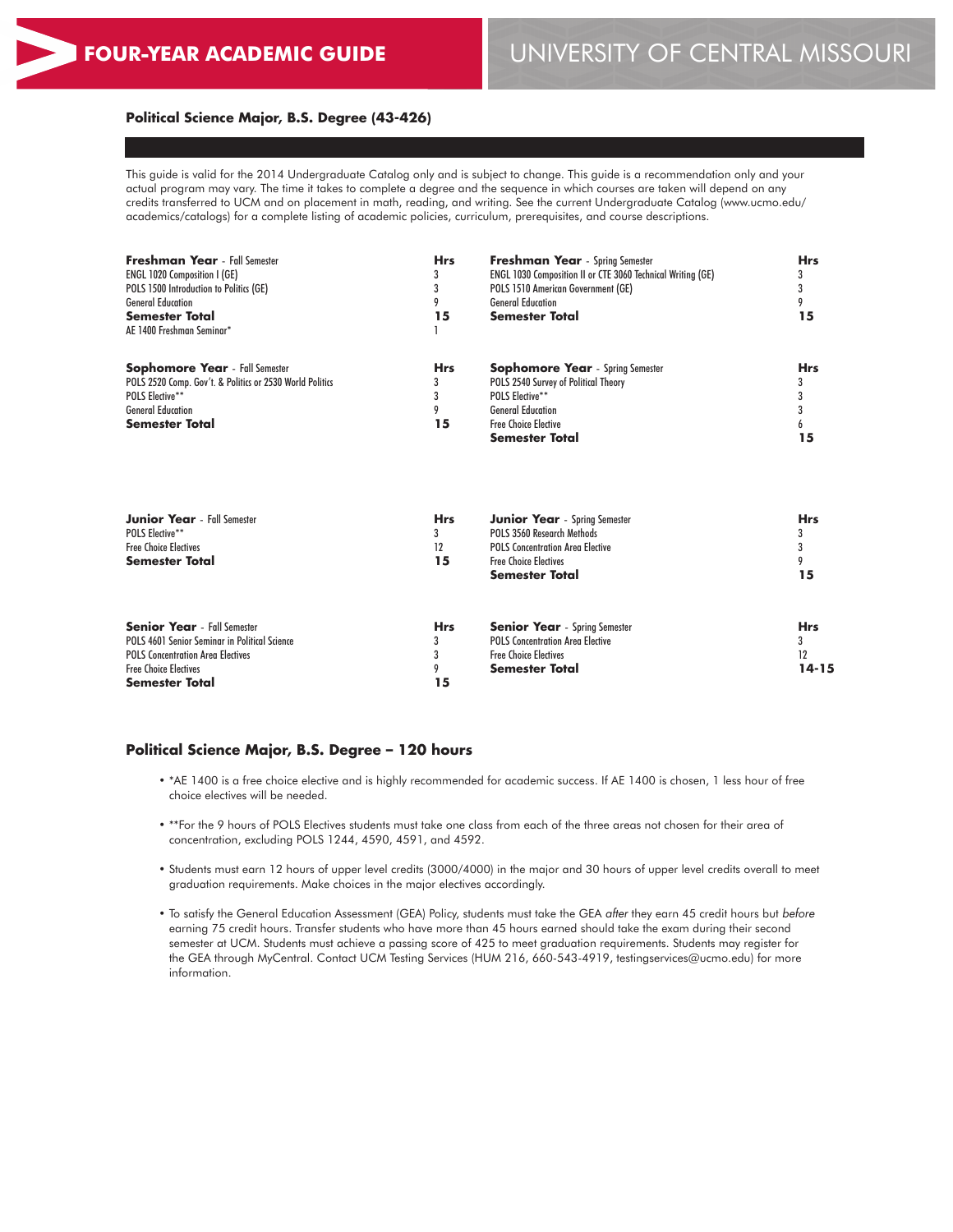### **Professional Photography Major, B.S. Degree (43-587)**

This guide is valid for the 2014 Undergraduate Catalog only and is subject to change. This guide is a recommendation only and your actual program may vary. The time it takes to complete a degree and the sequence in which courses are taken will depend on any credits transferred to UCM and on placement in math, reading, and writing. See the current Undergraduate Catalog (www.ucmo.edu/ academics/catalogs) for a complete listing of academic policies, curriculum, prerequisites, and course descriptions.

| Freshman Year - Fall Semester                     | <b>Hrs</b> | <b>Freshman Year</b> - Spring Semester                        | <b>Hrs</b>     |
|---------------------------------------------------|------------|---------------------------------------------------------------|----------------|
| <b>ENGL 1020 Composition I (GE)</b>               | 3          | ENGL 1030 Composition II or CTE 3060 Technical Writing (GE)   | 3              |
| PHOT 1210 Foundations of Professional Photography | 3          | PHOT 2200 Editorial Photography                               | 3              |
| PHOT 1211 Image Critique                          |            | PHOT 2210 Studio Photography                                  | 3              |
| PHOT 1216 Photographer's Forum 1                  |            | <b>General Education</b>                                      | 6              |
| PHOT 1230 Digital Imaging                         | 3          | <b>Semester Total</b>                                         | 15             |
| <b>General Education</b>                          | 3          |                                                               |                |
| <b>Semester Total</b>                             | 14         |                                                               |                |
| AE 1400 Freshman Seminar*                         |            |                                                               |                |
| <b>Sophomore Year</b> - Fall Semester             | <b>Hrs</b> | <b>Sophomore Year</b> - Spring Semester                       | <b>Hrs</b>     |
| PHOT 2216 Photographer's Forum 2                  |            | PHOT 2215 History of Photography                              | 3              |
| PHOT 2220 Digital Workflow                        | 3          | <b>General Education</b>                                      | 12             |
| PHOT 2250 Portrait Photography                    | 3          | <b>Semester Total</b>                                         | 15             |
| <b>General Education</b>                          | 9          |                                                               |                |
| <b>Semester Total</b>                             | 16         |                                                               |                |
|                                                   |            |                                                               |                |
| <b>Junior Year</b> - Fall Semester                | <b>Hrs</b> | <b>Junior Year</b> - Spring Semester                          | <b>Hrs</b>     |
| PHOT 2230 Color Imaging                           | 3          | PHOT 3260 Digital Media                                       | 3              |
| PHOT 3216 Photographer's Forum 3**                |            | <b>PHOT Major Electives</b>                                   | 6              |
| <b>PHOT Major Elective</b>                        | 3          | Free Choice Electives (must be upper level 3000/4000)#        | $\overline{7}$ |
| <b>General Education</b>                          | 6          | <b>Semester Total</b>                                         | 16             |
| <b>Free Choice Elective</b>                       | 3          |                                                               |                |
| <b>Semester Total</b>                             | 16         |                                                               |                |
| <b>Senior Year</b> - Fall Semester                | <b>Hrs</b> | <b>Senior Year</b> - Spring Semester                          | <b>Hrs</b>     |
| PHOT 4216 Photographer's Forum 4                  |            | PHOT 4270 Portfolio                                           | 3              |
| PHOT 4230 Business Management for Photographers   | 3          | Free Choice Electives (take upper level 3000/4000 if needed)# | 9              |
| <b>PHOT Major Elective</b>                        | 3          | Semester Total                                                | 12             |
| <b>Free Choice Electives</b>                      | 9          |                                                               |                |
| <b>Semester Total</b>                             | 16         |                                                               |                |
|                                                   |            |                                                               |                |

#### **Professional Photography Major, B.S. Degree - 120 hours**

- \*AE 1400 is a free choice elective and is highly recommended for academic success. If AE 1400 is chosen, 1 less hour of free choice electives will be needed.
- \*\*Mid-Program Review is required before the conclusion of the 3rd Photographer's Forum. Successful completion is required before students can enroll in PHOT 4270 Portfolio.
- #This major does not build in the minimum number (30) of upper-level credit hours required for graduation. Be sure to include upper-level choices (3000/4000) in your major electives, general education, and/or free choice electives.
- To satisfy the General Education Assessment (GEA) Policy, students must take the GEA *after* they earn 45 credit hours but *before* earning 75 credit hours. Transfer students who have more than 45 hours earned should take the exam during their second semester at UCM. Students must achieve a passing score of 425 to meet graduation requirements. Students may register for the GEA through MyCentral. Contact UCM Testing Services (HUM 216, 660-543-4919, testingservices@ucmo.edu) for more information.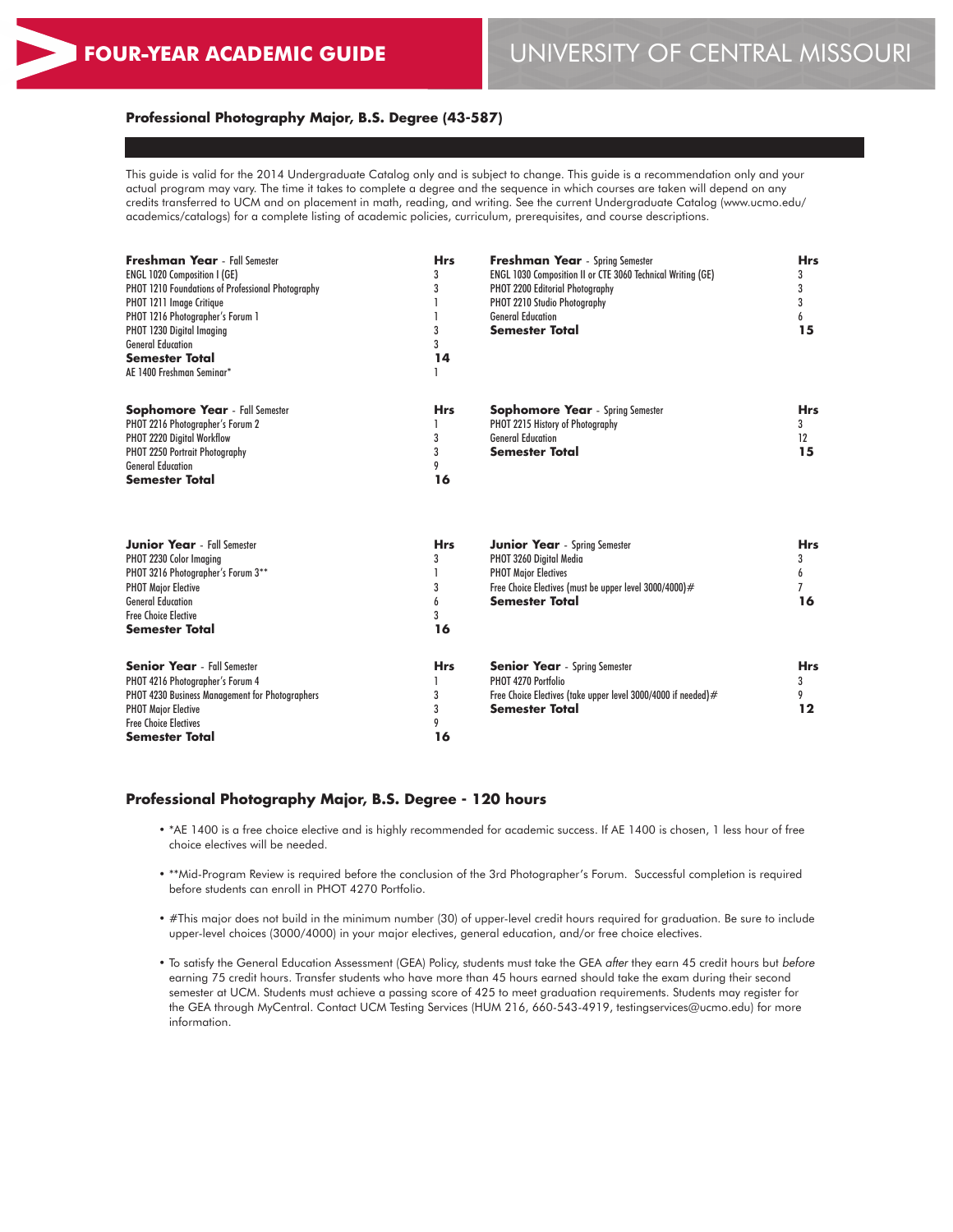3 3 **15**

## **Professional Pilot Major, Area 1 Airplane, B.S. Degree (43-554)**

This guide is valid for the 2014 Undergraduate Catalog only and is subject to change. This guide is a recommendation only and your actual program may vary. The time it takes to complete a degree and the sequence in which courses are taken will depend on any credits transferred to UCM and on placement in math, reading, and writing. See the current Undergraduate Catalog (www.ucmo.edu/ academics/catalogs) for a complete listing of academic policies, curriculum, prerequisites, and course descriptions.

| <b>Freshman Year</b> - Fall Semester      | <b>Hrs</b> | <b>Freshman Year</b> - Spring Semester               | <b>Hrs</b> |
|-------------------------------------------|------------|------------------------------------------------------|------------|
| <b>AVIA 1020 Aeronautics</b>              |            | <b>ECON 1010 Principles of Macroeconomics (GE)</b>   |            |
| <b>AVIA 1310 FAA Private Requirements</b> |            | <b>ENGL 1030 Composition II (GE)</b>                 |            |
| <b>ENGL 1020 Composition I (GE)</b>       |            | FLYA 1321 Private Flight B                           |            |
| FLYA 1320 Private Flight A                |            | FLYA 3310 Commercial Fliaht A                        |            |
| <b>MATH 1131 Applied Calculus (GE)</b>    |            | PHYS 1104 Introduction to the Sciences: Physics (GE) |            |
| <b>General Education</b>                  |            | <b>General Education</b>                             |            |
| <b>Semester Total</b>                     | 15         | <b>Semester Total</b>                                | 15         |
| AE 1400 Freshman Seminar*                 |            |                                                      |            |
|                                           |            |                                                      |            |
| <b>Sophomore Year</b> - Fall Semester     | Hrs        | <b>Sophomore Year</b> - Spring Semester              | Hrs        |
| <b>AVIA 2310 Propulsion Systems</b>       |            | AVIA 2340 Aircraft Systems & Computers               |            |
| AVIA 3325 FAA Instrument Requirements     |            | <b>AVIA 3305 FAA Commercial Requirements</b>         |            |
| FLYA 3313 Instrument Flight A             |            | AVIA 4350 Aviation Weather (spring only)             |            |
| FLYA 3314 Instrument Flight B             |            | <b>FLYA 3311 Commercial Flight B</b>                 |            |
| <b>General Education</b>                  | h.         | FLYA 3312 Commercial Flight C                        |            |
| <b>Semester Total</b>                     | 14         | <b>General Education</b>                             |            |
|                                           |            | Semester Total                                       | 16         |

| <b>Junior Year</b> - Fall Semester                                         | <b>Hrs</b> | <b>Junior Year</b> - Spring Semester                                       | Hrs |
|----------------------------------------------------------------------------|------------|----------------------------------------------------------------------------|-----|
| ATM 4032 Hydraulics/Pneumatics                                             |            | <b>AVIA 3610 Human Factors</b>                                             |     |
| <b>AVIA 4010 Aerodynamics</b>                                              |            | <b>AVIA 4250 Flight Management Systems</b>                                 |     |
| <b>AVIA 4220 Transport Aircraft Systems</b>                                |            | <b>AVIA 4310 Air Traffic Control</b>                                       |     |
| FLYA 3315 Commercial Flight D or FLYA 3415 Commercial Flight D Multiengine |            | FLYA 3317 Commercial Flight F or FLYA 3417 Commercial Flight F Multiengine |     |
| FLYA 3316 Commercial Flight E or FLYA 3416 Commercial Flight E Multiengine |            | MGT 3315 Management of Organizations or INDM 4210 Industrial Management    |     |
| <b>MGT 3325 Business Communications</b>                                    |            | <b>General Education</b>                                                   |     |
| <b>General Education</b>                                                   |            | <b>Semester Total</b>                                                      | 15  |
| <b>Semester Total</b>                                                      | 16         |                                                                            |     |
|                                                                            |            |                                                                            |     |
| <b>Senior Year</b> - Fall Semester                                         | Hrs        | <b>Senior Year</b> - Spring Semester                                       | Hrs |
| <b>AVIA 4040 Aviation Management</b>                                       |            | AVIA 4090 Aviation Law                                                     |     |
| AVIA 4370 Advanced Flight Crew Management                                  |            | <b>AVIA 4500 Aviation Safety</b>                                           |     |
| <b>AVIA 4420 Air Transportation</b>                                        |            | <b>AVIA 4999 Integrative Studies Capstone</b>                              |     |

AVIA 4420 Air Transportation FLYA 3330 Multi Engine Certificate or FLYA 3430 Single-Engine Add-On Major Area 1 Electives General Education **Semester Total** 3 1 1 3 **14** AVIA 4999 Integrative Studies Capstone Major Area 1 Electives Free Choice Electives\* **Semester Total**

### **Professional Pilot Major, Area 1 Airplane, B.S. Degree - 120 hours**

- \*AE 1400 is a free choice elective and is highly recommended for academic success. If AE 1400 is chosen, 1 less hour of free choice electives will be needed.
- To satisfy the General Education Assessment (GEA) Policy, students must take the GEA *after* they earn 45 credit hours but *before* earning 75 credit hours. Transfer students who have more than 45 hours earned should take the exam during their second semester at UCM. Students must achieve a passing score of 425 to meet graduation requirements. Students may register for the GEA through MyCentral. Contact UCM Testing Services (HUM 216, 660-543-4919, testingservices@ucmo.edu) for more information.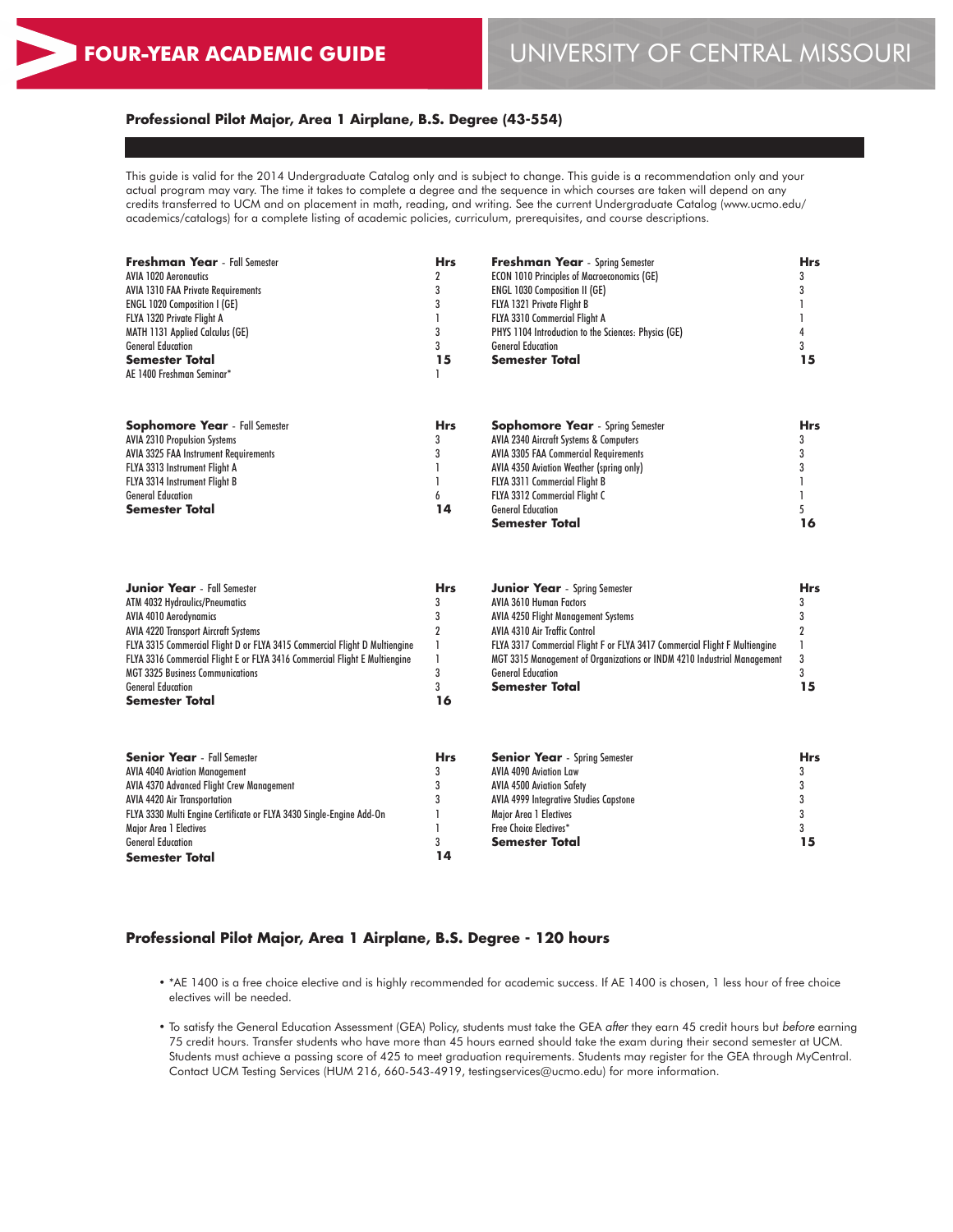## **Professional Pilot Major, Area 2 Helicopter, B.S. Degree (43-554)**

This guide is valid for the 2014 Undergraduate Catalog only and is subject to change. This guide is a recommendation only and your actual program may vary. The time it takes to complete a degree and the sequence in which courses are taken will depend on any credits transferred to UCM and on placement in math, reading, and writing. See the current Undergraduate Catalog (www.ucmo.edu/ academics/catalogs) for a complete listing of academic policies, curriculum, prerequisites, and course descriptions.

| <b>Freshman Year</b> - Fall Semester<br><b>AVIA 1020 Aeronautics</b> | <b>Hrs</b><br>$\overline{2}$ | Freshman Year - Spring Semester<br><b>ECON 1010 Principles of Macroeconomics (GE)</b><br><b>ENGL 1030 Composition II (GE)</b> |                |
|----------------------------------------------------------------------|------------------------------|-------------------------------------------------------------------------------------------------------------------------------|----------------|
| <b>AVIA 1310 FAA Private Requirements</b>                            | 3<br>3                       |                                                                                                                               |                |
| <b>ENGL 1020 Composition I (GE)</b>                                  |                              | FLYA 1321 Private Flight B                                                                                                    | 3              |
| FLYA 1320 Private Flight A                                           | $\mathbf{1}$                 | FLYH 1320 Private Helicopter Flight A Add-on                                                                                  |                |
| <b>MATH 1131 Applied Calculus (GE)</b>                               | 3                            | PHYS 1104 Introduction to the Sciences: Physics (GE)                                                                          | 4              |
| <b>General Education</b>                                             | 3                            | <b>General Education</b>                                                                                                      | $\overline{2}$ |
| Semester Total                                                       | 15                           | <b>Semester Total</b>                                                                                                         | 14             |
| AE 1400 Freshman Seminar*                                            | 1                            |                                                                                                                               |                |
| <b>Sophomore Year</b> - Fall Semester                                | <b>Hrs</b>                   | <b>Sophomore Year</b> - Spring Semester                                                                                       | Hrs            |
| AVIA 1330 Principles of Helicopter Flight                            | $\overline{2}$               | AVIA 2340 Aircraft Systems & Computers                                                                                        | 3              |
| <b>AVIA 2310 Propulsion Systems</b>                                  | 3                            | <b>AVIA 3305 FAA Commercial Requirements</b>                                                                                  | 3              |
| <b>AVIA 3325 FAA Instrument Requirements</b>                         | 3                            | AVIA 4350 Aviation Weather (spring only)                                                                                      | 3              |
| FLYH 1321 Private Helicopter Flight B Add-on                         | 1                            | FLYH 3311 Commercial Flight B Helicopter                                                                                      | 3              |
| FLYH 3310 Commercial Flight A Helicopter                             | $\mathbf{1}$                 | FLYH 3312 Commercial Flight C Helicopter                                                                                      | ı              |
| <b>General Education</b>                                             | 6                            | <b>General Education</b>                                                                                                      | 1              |
| Semester Total                                                       | 16                           | Semester Total                                                                                                                | 3              |
|                                                                      |                              |                                                                                                                               | 14             |
| <b>Junior Year</b> - Fall Semester                                   | <b>Hrs</b>                   | <b>Junior Year</b> - Spring Semester                                                                                          | Hrs            |
| ATM 4032 Hydraulics/Pneumatics                                       | 3                            | <b>AVIA 3610 Human Factors</b>                                                                                                | 3              |
| <b>AVIA 4010 Aerodynamics</b>                                        | 3                            | <b>AVIA 4250 Flight Management Systems</b>                                                                                    | 3              |
| <b>AVIA 4220 Transport Aircraft Systems</b>                          | $\overline{2}$               | <b>AVIA 4310 Air Traffic Control</b>                                                                                          | 2              |
| FLYH 3315 Commercial Flight D Helicopter                             | 1                            | FLYH 3317 Commercial Flight F Helicopter                                                                                      | 1              |
| FLYH 3316 Commercial Flight E Helicopter                             | $\mathbf{1}$                 | MGT 3315 Management of Organizations or INDM 4210 Industrial Management<br><b>General Education</b>                           | 3              |
| <b>MGT 3325 Business Communications</b><br><b>General Education</b>  | 3<br>3                       | <b>Semester Total</b>                                                                                                         | 3<br>15        |
| Semester Total                                                       | 16                           |                                                                                                                               |                |
|                                                                      |                              |                                                                                                                               |                |
| <b>Senior Year</b> - Fall Semester                                   | <b>Hrs</b>                   | <b>Senior Year</b> - Spring Semester                                                                                          | Hrs            |
| <b>AVIA 4040 Aviation Management</b>                                 | 3                            | <b>AVIA 4090 Aviation Law</b>                                                                                                 | 3              |
| AVIA 4370 Advanced Flight Crew Management                            | 3                            | <b>AVIA 4500 Aviation Safety</b>                                                                                              | 3              |
| <b>AVIA 4420 Air Transportation</b>                                  | 3                            | <b>AVIA 4999 Integrative Studies Capstone</b>                                                                                 | 3              |
| <b>General Education</b>                                             | 6                            | <b>Major Area 2 Electives</b><br>Free Choice Electives*                                                                       | 3              |
| <b>Semester Total</b>                                                | 15                           | <b>Semester Total</b>                                                                                                         | 3<br>15        |
|                                                                      |                              |                                                                                                                               |                |

### **Professional Pilot Major, Area 2 Helicopter, B.S. Degree - 120 hours**

- \*AE 1400 is a free choice elective and is highly recommended for academic success. If AE 1400 is chosen, 1 less hour of free choice electives will be needed.
- To satisfy the General Education Assessment (GEA) Policy, students must take the GEA *after* they earn 45 credit hours but *before* earning 75 credit hours. Transfer students who have more than 45 hours earned should take the exam during their second semester at UCM. Students must achieve a passing score of 425 to meet graduation requirements. Students may register for the GEA through MyCentral. Contact UCM Testing Services (HUM 216, 660-543-4919, testingservices@ucmo.edu) for more information.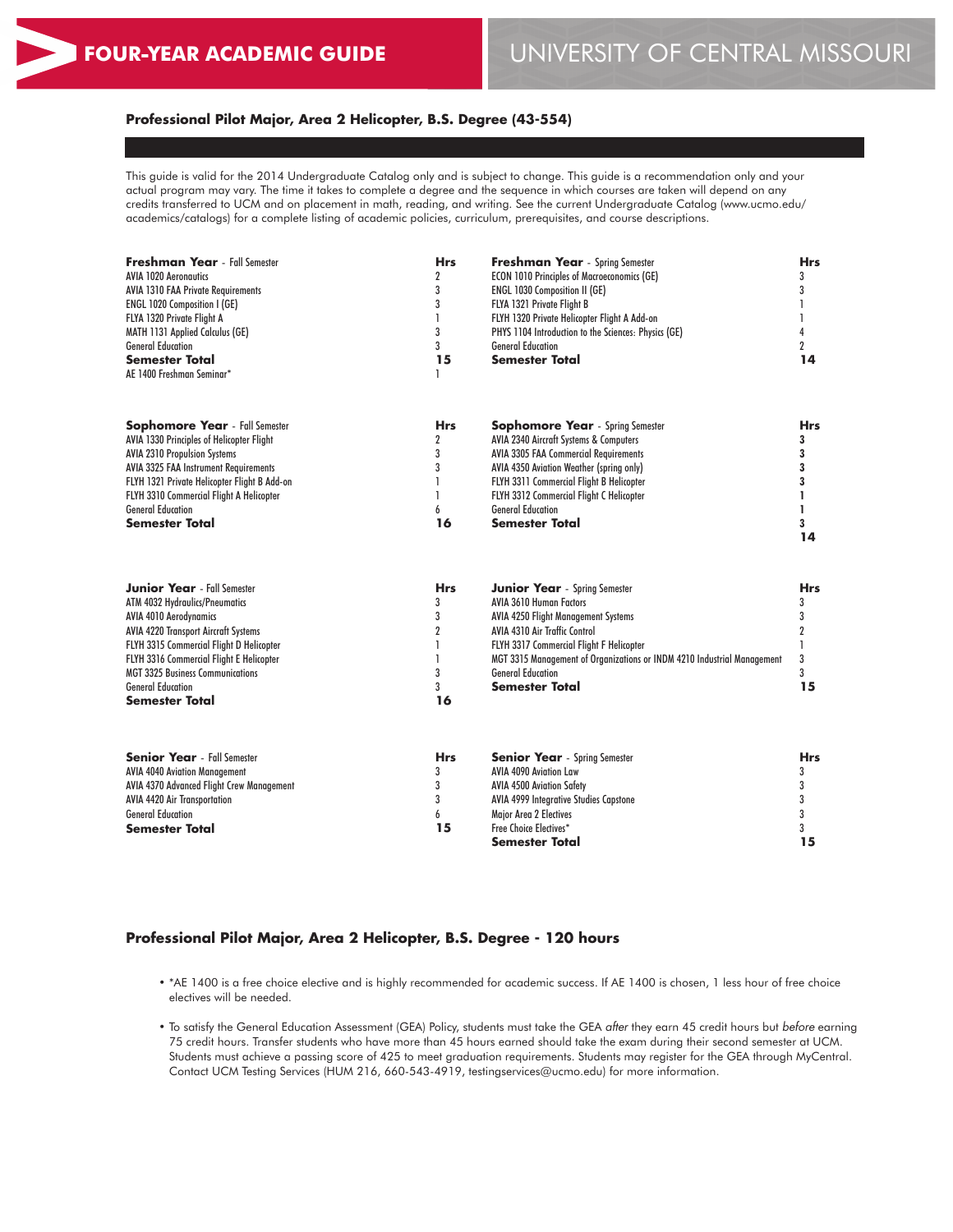### **Psychology Major, B.A. Degree (42-746)**

This guide is valid for the 2014 Undergraduate Catalog only and is subject to change. This guide is a recommendation only and your actual program may vary. The time it takes to complete a degree and the sequence in which courses are taken will depend on any credits transferred to UCM and on placement in math, reading, and writing. See the current Undergraduate Catalog (www.ucmo.edu/ academics/catalogs) for a complete listing of academic policies, curriculum, prerequisites, and course descriptions.

| <b>Freshman Year</b> - Fall Semester<br><b>ENGL 1020 Composition I (GE)</b><br>PSY 1000 Orientation to Psychology<br>PSY 1100 General Psychology (GE)<br>Modern Language Requirement (GE)*<br><b>General Education</b><br><b>Semester Total</b>        | <b>Hrs</b><br>3<br>3<br>3<br>6<br>16       | <b>Freshman Year</b> - Spring Semester<br>ENGL 1030 Composition II or CTE 3060 Technical Writing (GE)<br>Modern Language Requirement*<br><b>General Education</b><br><b>Semester Total</b>                                                                                            | <b>Hrs</b><br>3<br>3<br>9<br>15            |
|--------------------------------------------------------------------------------------------------------------------------------------------------------------------------------------------------------------------------------------------------------|--------------------------------------------|---------------------------------------------------------------------------------------------------------------------------------------------------------------------------------------------------------------------------------------------------------------------------------------|--------------------------------------------|
| <b>Sophomore Year</b> - Fall Semester<br>PSY 2100 Research Methods (Choices 1 & 2) (3 hrs) or<br>PSY 2110 Research Design & Analysis I (Choices 3 & 4) (4 hrs)**#<br>Modern Language Requirement*<br><b>General Education</b><br><b>Semester Total</b> | <b>Hrs</b><br>$3-4$<br>3<br>9<br>$15 - 16$ | <b>Sophomore Year</b> - Spring Semester<br>PSY 4520 Stats for the Behavioral Sci. (Choices 1 & 2) (3 hrs) or<br>PSY 2120 Res. Des. & Analysis II (Choices 3 & 4) (4 hrs)**#<br>PSY 2130 Learning<br><b>General Education</b><br><b>Free Choice Electives</b><br><b>Semester Total</b> | <b>Hrs</b><br>$3-4$<br>3<br>3<br>$15 - 16$ |
| <b>Junior Year</b> - Fall Semester<br>PSY 3120 Brain & Behavior (Choices 1 & 3) or PSY 3130<br>Physiological Psychology (Choices 2 & 4)#<br>PSY 3220 Lifespan Development<br><b>Free Choice Electives</b><br><b>Semester Total</b>                     | <b>Hrs</b><br>$3-4$<br>3<br>8<br>$14 - 15$ | <b>Junior Year</b> - Spring Semester<br>PSY 3340 Social Psychology<br>PSY 4440 Abnormal Psychology<br><b>Free Choice Electives</b><br><b>Semester Total</b>                                                                                                                           | <b>Hrs</b><br>3<br>3<br>9<br>15            |
| <b>Senior Year</b> - Fall Semester<br>PSY 4310 Theories of Personality<br>Free Choice Electives (Upper Level 3000/4000)##<br><b>Semester Total</b>                                                                                                     | <b>Hrs</b><br>3<br>12<br>15                | <b>Senior Year</b> - Spring Semester<br>PSY 4110 Systems of Psychology<br><b>Free Choice Electives</b><br><b>Semester Total</b>                                                                                                                                                       | <b>Hrs</b><br>3<br>$9-12$<br>$12 - 15$     |

## **Psychology Major, B.A. Degree - 120 hours**

- \*Refer to the Bachelor's Degree Requirements section in the catalog for the B.A. Modern Language requirement. This plan is based on three modern language courses.
- \*\*These courses are only offered during the semesters indicated.
- #Students will choose among four choices of classes of 9-12 credit hours. See the 2014 Undergraduate Catalog for grouping choices.
- ##This major does not build in the minimum number (30) of upper-level credit hours required for graduation. Be sure to include upper-level choices (3000/4000) in your general education and/or free choice electives. The number of upper level free choice electives will depend on choices made in the general education and major.
- To satisfy the General Education Assessment (GEA) Policy, students must take the GEA *after* they earn 45 credit hours but *before* earning 75 credit hours. Transfer students who have more than 45 hours earned should take the exam during their second semester at UCM. Students must achieve a passing score of 425 to meet graduation requirements. Students may register for the GEA through MyCentral. Contact UCM Testing Services (HUM 216, 660-543-4919, testingservices@ucmo.edu) for more information.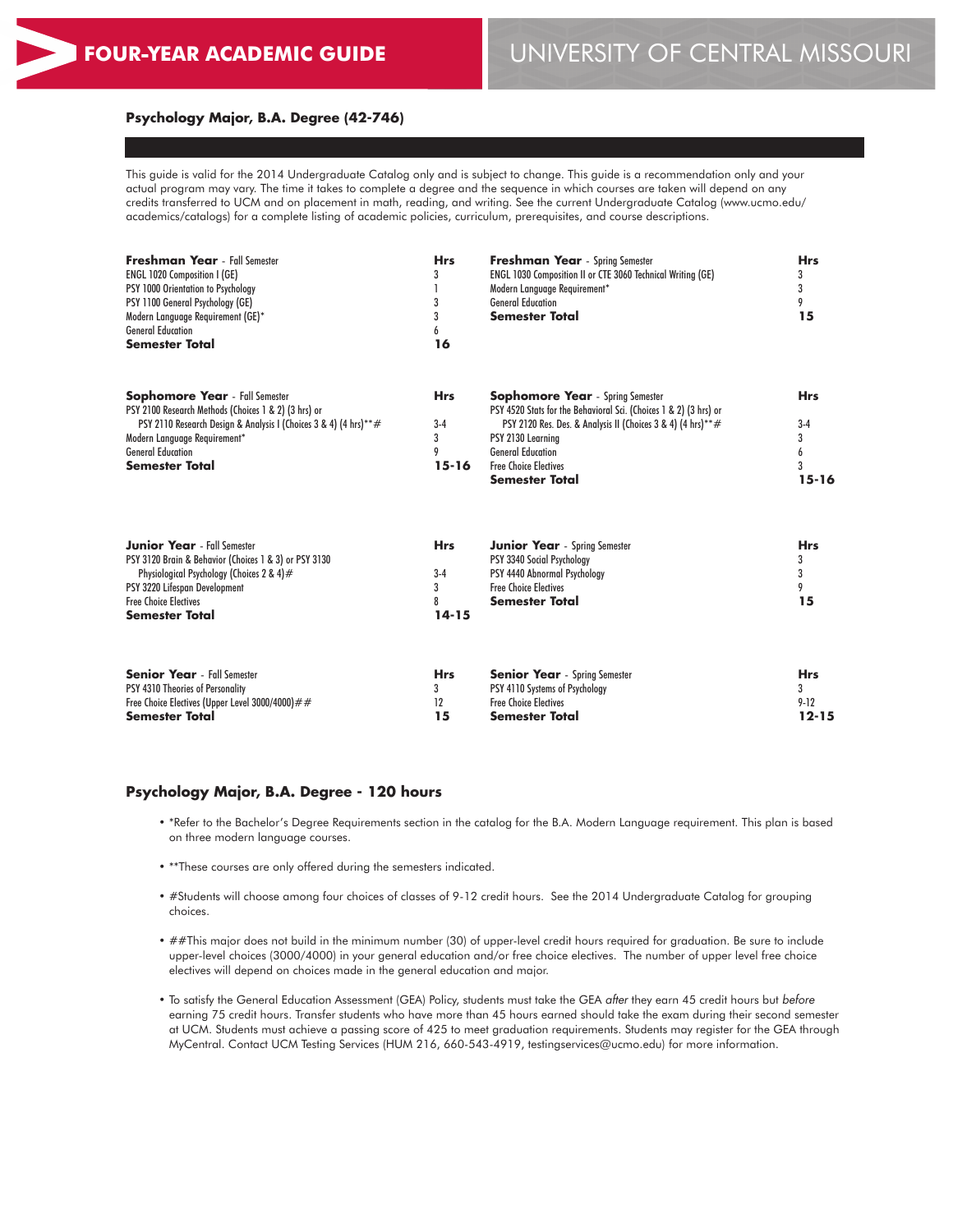### **Psychology Major, B.S. Degree (43-747)**

This guide is valid for the 2014 Undergraduate Catalog only and is subject to change. This guide is a recommendation only and your actual program may vary. The time it takes to complete a degree and the sequence in which courses are taken will depend on any credits transferred to UCM and on placement in math, reading, and writing. See the current Undergraduate Catalog (www.ucmo.edu/ academics/catalogs) for a complete listing of academic policies, curriculum, prerequisites, and course descriptions.

| <b>Freshman Year</b> - Fall Semester<br>ENGL 1020 Composition I (GE)<br>PSY 1000 Orientation to Psychology<br>PSY 1100 General Psychology (GE)<br><b>General Education</b><br>Semester Total | <b>Hrs</b><br>3<br>3<br>9<br>16              | <b>Freshman Year</b> - Spring Semester<br>ENGL 1030 Composition II or CTE 3060 Technical Writing (GE)<br><b>General Education</b><br><b>Semester Total</b>                                           | <b>Hrs</b><br>3<br>12<br>15     |
|----------------------------------------------------------------------------------------------------------------------------------------------------------------------------------------------|----------------------------------------------|------------------------------------------------------------------------------------------------------------------------------------------------------------------------------------------------------|---------------------------------|
| <b>Sophomore Year</b> - Fall Semester<br>PSY 2110 Research Design & Analysis I (fall only)**<br><b>General Education</b><br><b>Free Choice Electives</b><br><b>Semester Total</b>            | <b>Hrs</b><br>4<br>9<br>$\overline{2}$<br>15 | <b>Sophomore Year</b> - Spring Semester<br>PSY 2120 Research Design & Analysis II (spring only)**<br>PSY 2130 Learning<br><b>General Education</b><br><b>Free Choice Electives</b><br>Semester Total | <b>Hrs</b><br>4<br>3<br>3<br>15 |
| <b>Junior Year</b> - Fall Semester<br>PSY 3130 Physiological Psychology<br>PSY 3220 Lifespan Development<br><b>Free Choice Electives</b><br><b>Semester Total</b>                            | <b>Hrs</b><br>4<br>3<br>8<br>15              | Junior Year - Spring Semester<br>PSY 3340 Social Psychology<br>PSY 4440 Abnormal Psychology<br><b>PSY Major Electives*</b><br>Free Choice Electives (Upper Level 3000/4000)#<br>Semester Total       | <b>Hrs</b><br>3<br>3<br>15      |
| <b>Senior Year</b> - Fall Semester<br>PSY 4310 Theories of Personality<br><b>PSY Major Electives*</b><br>Free Choice Electives (at least 3 hrs Upper Level 3000/4000)#<br>Semester Total     | <b>Hrs</b><br>3<br>3<br>9<br>15              | <b>Senior Year</b> - Spring Semester<br>PSY 4110 Systems of Psychology<br><b>PSY Major Electives*</b><br><b>Free Choice Electives</b><br>Semester Total                                              | <b>Hrs</b><br>3<br>3<br>8<br>14 |

## **Psychology Major, B.S. Degree - 120 hours**

- \*See the 2014 Undergraduate Catalog for a list of courses that fulfill major electives for the degree. If PSY 4230 is chosen it will count in both the major and general education. If chosen, 3 additional hours of free choice electives will be needed to reach 120 hours.
- \*\*These courses are only offered during the semesters indicated.
- #This major does not build in the minimum number (30) of upper-level credit hours required for graduation. Be sure to include upper-level choices (3000/4000) in your general education and/or free choice electives. The number of upper level free choice electives will depend on choices made in the general education and major.
- To satisfy the General Education Assessment (GEA) Policy, students must take the GEA *after* they earn 45 credit hours but *before* earning 75 credit hours. Transfer students who have more than 45 hours earned should take the exam during their second semester at UCM. Students must achieve a passing score of 425 to meet graduation requirements. Students may register for the GEA through MyCentral. Contact UCM Testing Services (HUM 216, 660-543-4919, testingservices@ucmo.edu) for more information.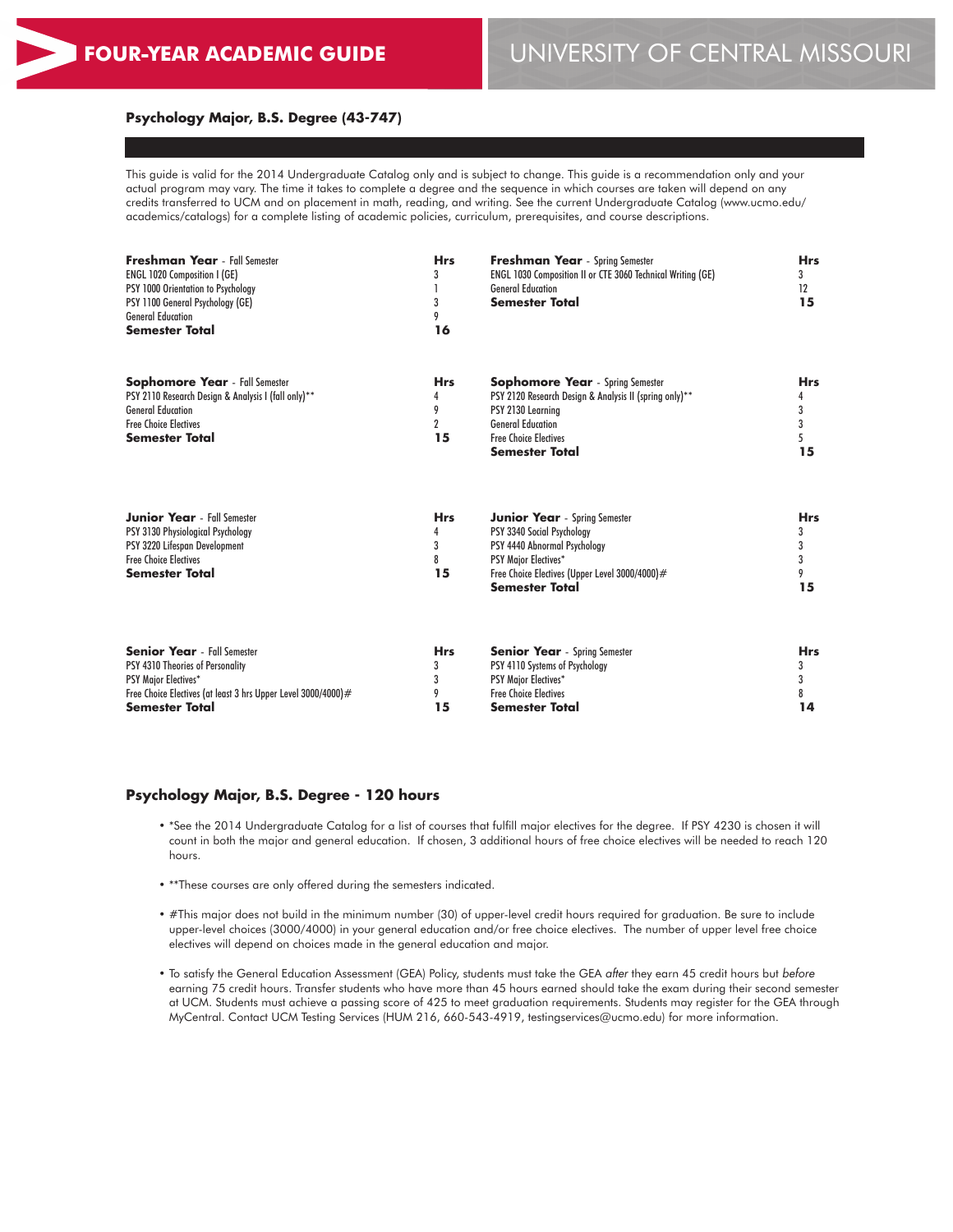## **Public Relations Major, B.S. Degree (43-351)**

This guide is valid for the 2014 Undergraduate Catalog only and is subject to change. This guide is a recommendation only and your actual program may vary. The time it takes to complete a degree and the sequence in which courses are taken will depend on any credits transferred to UCM and on placement in math, reading, and writing. See the current Undergraduate Catalog (www.ucmo.edu/ academics/catalogs) for a complete listing of academic policies, curriculum, prerequisites, and course descriptions.

| Freshman Year - Fall Semester<br>COMM 1000 Public Speaking or COMM 1050 Fundamentals of<br>Oral Communication Competency (GE)*<br><b>COMM 1100 Introduction to Communication</b><br><b>COMM 2620 Introduction to Public Relations*</b><br>ENGL 1020 Composition I (GE)*<br><b>General Education</b><br>Semester Total | <b>Hrs</b><br>3<br>1<br>3<br>3<br>3<br>13 | <b>Freshman Year</b> - Spring Semester<br>COMM 2625 Writing & Editing for Public Relations*<br>ENGL 1030 Composition II or CTE 3060 Technical Writing (GE)*<br><b>General Education</b><br><b>Semester Total</b>                                                          | <b>Hrs</b><br>3<br>3<br>9<br>15 |
|-----------------------------------------------------------------------------------------------------------------------------------------------------------------------------------------------------------------------------------------------------------------------------------------------------------------------|-------------------------------------------|---------------------------------------------------------------------------------------------------------------------------------------------------------------------------------------------------------------------------------------------------------------------------|---------------------------------|
| <b>Sophomore Year</b> - Fall Semester<br><b>COMM 2100 Introduction to Communication Theory</b><br>COMM 3620 Strategic Planning & Research for PR*<br><b>General Education</b><br><b>Semester Total</b>                                                                                                                | <b>Hrs</b><br>3<br>3<br>9<br>15           | <b>Sophomore Year</b> - Spring Semester<br><b>COMM 3100 Communication Research Methods</b><br><b>COMM 3625 Design &amp; Layout for Publications</b><br><b>General Education</b><br><b>Semester Total</b><br>(**Apply for admission to the major during this<br>semester.) | Hrs<br>3<br>3<br>9<br>15        |
| <b>Junior Year</b> - Fall Semester<br><b>COMM 3640 Integrated Strategic Communication</b><br>COMM 4250 The Law & Digital Media<br><b>COMM 4680 Advanced PR Writing</b><br><b>General Education</b><br><b>Free Choice Elective</b><br>Semester Total                                                                   | Hrs.<br>3<br>3<br>3<br>3<br>3<br>15       | <b>Junior Year</b> - Spring Semester<br>COMM 4630 Electronic & Social Media for PR<br>COMM 4685 Strategic Planning through PR Case Analysis<br><b>COMM Major Elective***</b><br>Free Choice Electives#<br><b>Semester Total</b>                                           | Hrs.<br>3<br>3<br>3<br>6<br>15  |
| <b>Junior/Senior Year</b> - Summer Semester<br>COMM 4605 PR Internship##<br><b>Semester Total</b>                                                                                                                                                                                                                     | <b>Hrs</b><br>3<br>3                      |                                                                                                                                                                                                                                                                           |                                 |
| <b>Senior Year</b> - Fall Semester<br><b>COMM 4610 PR Management &amp; Industry Practices</b><br><b>COMM Major Elective***</b><br>Free Choice Electives#<br><b>Semester Total</b>                                                                                                                                     | Hrs.<br>3<br>3<br>9<br>15                 | <b>Senior Year</b> - Spring Semester<br><b>COMM 4690 Campaigns</b><br><b>COMM Major Elective***</b><br>Free Choice Electives#<br>Semester Total                                                                                                                           | Hrs.<br>3<br>3<br>8<br>14       |

## **Public Relations Major, B.S. Degree - 120 hours**

- \*A grade of C or higher is required in these courses.
- \*\*Admission to this major is required. Students should apply for admission after meeting the following requirements: completion of COMM 1000 or 1050, 2620, 2625, and 3620 with a grade of C or higher; completion of ENGL 1020 and ENGL 1030 or CTE 3060 (a C or higher in ENGL 1080 may substitute for 1020/1030) with a grade of C or higher; and a 2.33 or higher cumulative GPA.
- \*\*\*This major requires 9 hours of COMM major electives from the following list: COMM 3650, 4200, 4510, 4600, 4605, 4625, 4670, 4675.
- #This program requires 26 credit hours of Free Choice Electives to reach the 120 hours required for graduation. It is recommended, but not required, that students consider adding the Industry Practices concentration (18 hours) or a minor to their degree program.
- ##Internship may also be completed during the fall or spring semesters.
- To graduate with this major, students must have a 2.25 cumulative and UCM GPA and a 2.50 major GPA.
- During the capstone course taken in the senior year, all graduates must satisfactorily complete a final assessment project before graduating. See department advisor for requirements.
- To satisfy the General Education Assessment (GEA) Policy, students must take the GEA *after* they earn 45 credit hours but *before* earning 75 credit hours. Transfer students who have more than 45 hours earned should take the exam during their second semester at UCM. Students must achieve a passing score of 425 to meet graduation requirements. Students may register for the GEA through MyCentral. Contact UCM Testing Services (HUM 216, 660-543-4919, testingservices@ucmo.edu) for more information.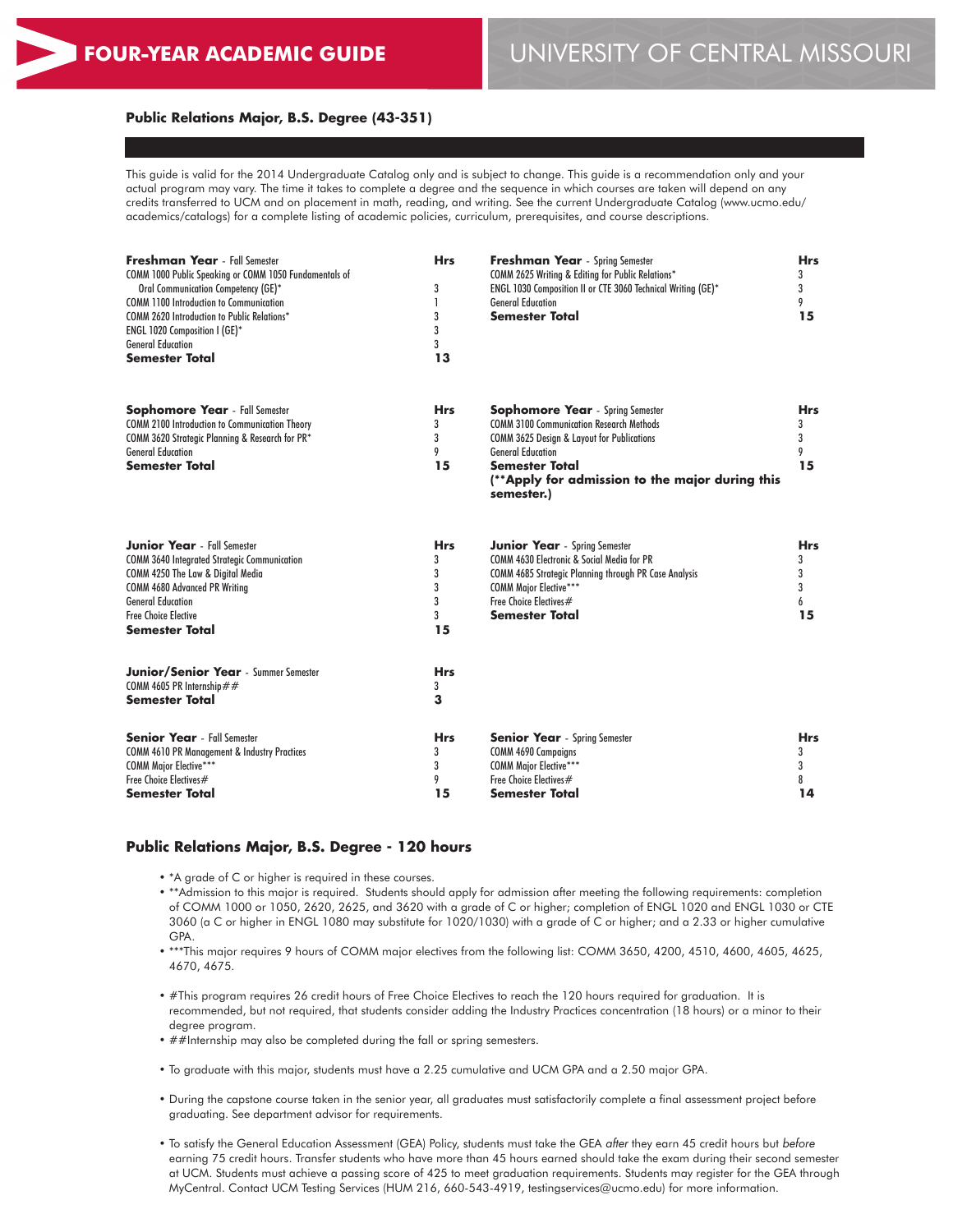## **Radiologic Technology, B.S. Degree (43-609)**

This guide is valid for the 2014 Undergraduate Catalog only and is subject to change. This guide is a recommendation only and your actual program may vary. The time it takes to complete a degree and the sequence in which courses are taken will depend on any credits transferred to UCM and on placement in math, reading, and writing. See the current Undergraduate Catalog (www.ucmo.edu/ academics/catalogs) for a complete listing of academic policies, curriculum, prerequisites, and course descriptions.

| <b>Freshman Year</b> - Fall Semester<br>BIOL 1000 The Discipline of Biology and Earth Science<br><b>BIOL 1110 Principles of Biology</b><br>CHEM 1131 General Chemistry I (GE)<br><b>ENGL 1020 Composition I (GE)</b><br>MATH 1111 College Algebra (GE)<br>SOC 1800 General Sociology (GE)<br><b>Semester Total</b> | <b>Hrs</b><br>3<br>5<br>3<br>3<br>3<br>18 | <b>Freshman Year</b> - Spring Semester<br><b>BIOL 3215 Medical Terminology</b><br><b>BIOL 3401 Human Anatomy</b><br><b>ENGL 1030 Composition II (GE)</b><br>PSY 1100 General Psychology (GE)<br><b>General Education</b><br><b>Semester Total</b> | <b>Hrs</b><br>2<br>3<br>3<br>3<br>6<br>17 |
|--------------------------------------------------------------------------------------------------------------------------------------------------------------------------------------------------------------------------------------------------------------------------------------------------------------------|-------------------------------------------|---------------------------------------------------------------------------------------------------------------------------------------------------------------------------------------------------------------------------------------------------|-------------------------------------------|
| <b>Sophomore Year</b> - Fall Semester<br><b>BIOL 3402 Human Physiology</b><br>PHYS 1101 College Physics I (GE)<br><b>General Education</b><br><b>Semester Total</b>                                                                                                                                                | <b>Hrs</b><br>5<br>4<br>8<br>17           | <b>Sophomore Year</b> - Spring Semester<br><b>BIOL 3211 Comparative Anatomy</b><br><b>BIOL 3611 Microbiology</b><br>BIOL 4002 Life Science Senior Seminar<br>COMM 1000 Public Speaking (GE)<br>PHIL 2300 Ethics (GE)<br><b>Semester Total</b>     | <b>Hrs</b><br>4<br>1<br>3<br>3<br>15      |
| <b>Junior Year</b> - Fall Semester - Special Credit<br>Radiologic Technology Special Credits<br><b>Semester Total</b>                                                                                                                                                                                              | <b>Hrs</b><br>12<br>12                    | <b>Junior Year</b> - Spring Semester - Special Credit<br>Radiologic Technology Special Credits<br><b>Semester Total</b>                                                                                                                           | <b>Hrs</b><br>12<br>12                    |
| <b>Junior Year</b> - Summer Semester - Special Credit<br>Radiologic Technology Special Credit<br><b>Semester Total</b>                                                                                                                                                                                             | <b>Hrs</b><br>6<br>6                      |                                                                                                                                                                                                                                                   |                                           |
| <b>Senior Year</b> - Fall Semester - Clinical<br><b>Clinical Credits</b><br><b>Semester Total</b>                                                                                                                                                                                                                  | <b>Hrs</b><br>12<br>12                    | <b>Senior Year</b> - Spring Semester - Clinical<br>Clinical Credits<br><b>Semester Total</b>                                                                                                                                                      | <b>Hrs</b><br>12<br>12                    |
| <b>Senior Year</b> - Summer Semester - Clinical<br><b>Clinical Credits</b><br><b>Semester Total</b>                                                                                                                                                                                                                | <b>Hrs</b><br>6<br>6                      |                                                                                                                                                                                                                                                   |                                           |

### **Radiologic Technology, B.S. Degree - 127 hours**

• Candidates for this degree must maintain a minimum cumulative grade-point average (each affiliate establishes their own minimum GPA) and have a minimum grade of C or better in listed program courses.

• Candidates for this degree must successfully complete a minimum number of hours of shadowing in a diagnostic area of Radiologic Technology (each affiliate establishes their own minimum number of hours).

• Students must meet with a departmental advisor within enrolling in 30 credit hours to obtain specific course information, program and learning assessment goals, and the Prospective Student Information Guide. This helps ensure success in the program.

• Coursework completed in the junior and senior years are transferred to UCM as the listed course equivalencies in the Undergraduate Catalog.

• To satisfy the General Education Assessment (GEA) Policy, students must take the GEA *after* they earn 45 credit hours but *before* earning 75 credit hours. Transfer students who have more than 45 hours earned should take the exam during their second semester at UCM. Students must achieve a passing score of 425 to meet graduation requirements. Students may register for the GEA through MyCentral. Contact UCM Testing Services (HUM 216, 660-543-4919, testingservices@ucmo.edu) for more information.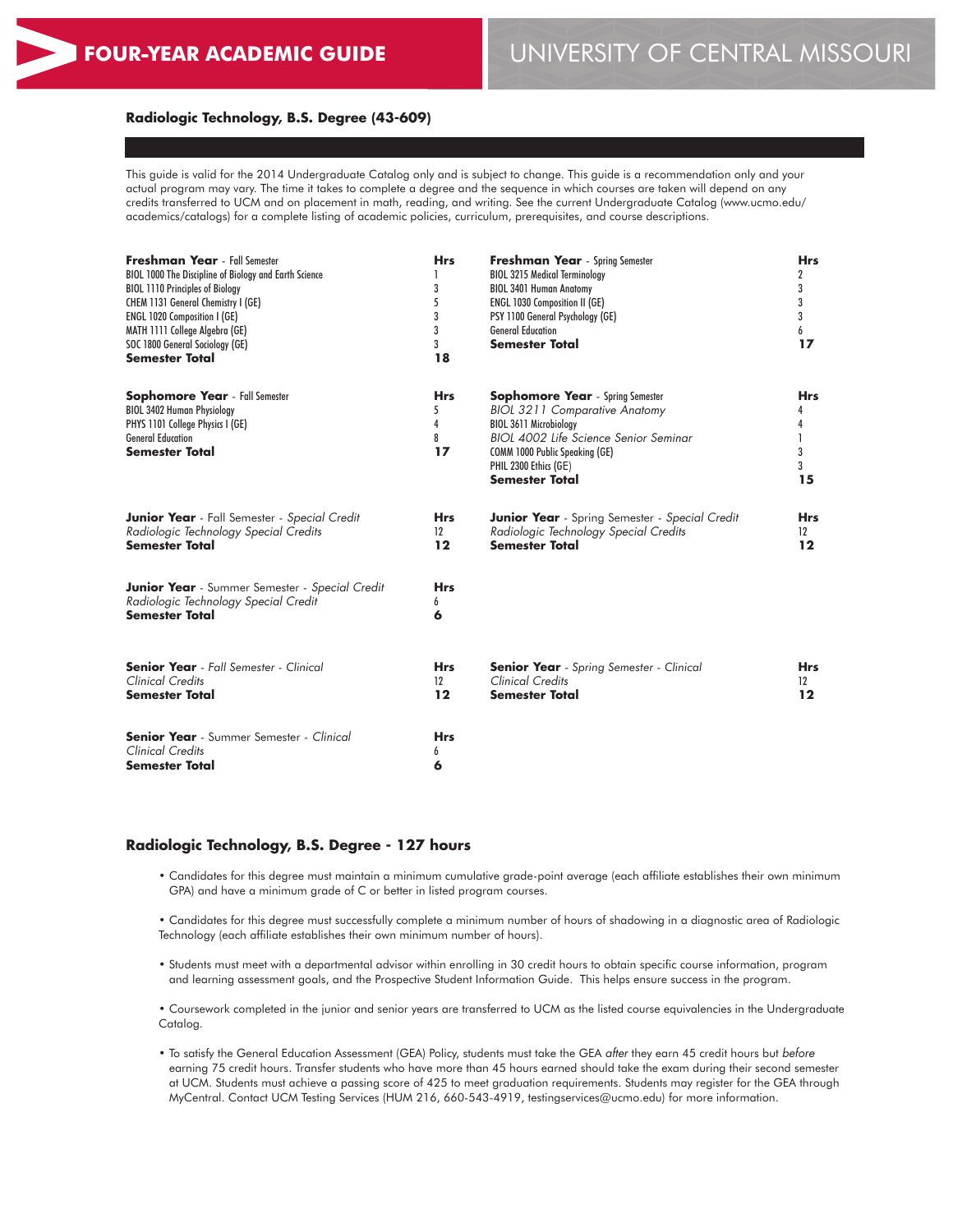# **FOUR-YEAR ACADEMIC GUIDE** UNIVERSITY OF CENTRAL MISSOURI

## **Safety Management Major, B.S. Degree (43-243)**

This guide is valid for the 2014 Undergraduate Catalog only and is subject to change. This guide is a recommendation only and your actual program may vary. The time it takes to complete a degree and the sequence in which courses are taken will depend on any credits transferred to UCM and on placement in math, reading, and writing. See the current Undergraduate Catalog (www.ucmo.edu/ academics/catalogs) for a complete listing of academic policies, curriculum, prerequisites, and course descriptions.

| <b>Freshman Year</b> - Fall Semester<br><b>ENGL 1020 Composition I (GE)</b><br>MATH 1111 College Algebra (GE)<br><b>SAFE 1000 Exploring Safety Sciences</b><br>SAFE 3000 Principles of Accident Causation & Prevention | <b>Hrs</b> | <b>Freshman Year</b> - Spring Semester<br>CHEM 1104 Introduction to the Sciences: Chemistry (GE)*<br><b>CTE 3060 Technical Writing (GE)</b><br>PSY 1100 General Psychology (GE)<br><b>General Education</b> | <b>Hrs</b><br>5-6 |
|------------------------------------------------------------------------------------------------------------------------------------------------------------------------------------------------------------------------|------------|-------------------------------------------------------------------------------------------------------------------------------------------------------------------------------------------------------------|-------------------|
| <b>General Education</b><br><b>Semester Total</b>                                                                                                                                                                      | 16         | <b>Semester Total</b>                                                                                                                                                                                       | 15-16             |
| <b>Sophomore Year</b> - Fall Semester                                                                                                                                                                                  | <b>Hrs</b> | <b>Sophomore Year</b> - Spring Semester                                                                                                                                                                     | <b>Hrs</b>        |
| PHYS 1103 Introduction to the Sciences: Physics (GE)*                                                                                                                                                                  |            | <b>SAFE 3430 Industrial Hazard Control</b>                                                                                                                                                                  |                   |
| SAFE 3070 Safety Leadership                                                                                                                                                                                            |            | <b>SAFE 4510 Loss Control</b>                                                                                                                                                                               |                   |
| SAFE 4020 Legal Aspects of Safety & Health                                                                                                                                                                             |            | SAFE 4520 Safety & Risk Analysis                                                                                                                                                                            |                   |
| <b>General Education</b>                                                                                                                                                                                               |            | <b>General Education</b>                                                                                                                                                                                    |                   |
| <b>Semester Total</b>                                                                                                                                                                                                  | 15         | <b>Semester Total</b>                                                                                                                                                                                       | 15                |

**Hrs** 3 **3**

| <b>Junior Year</b> - Fall Semester                | <b>Hrs</b> |
|---------------------------------------------------|------------|
| SAFE 3120 Introduction to Industrial Hygiene      | 3          |
| SAFE 4000 Ergonomics in Safety & Health           | 3          |
| <b>SAFE 4010 Accident Investigation</b>           | 3          |
| SAFE 4425 Safety & Health Legislation & Standards | 3          |
| Free Choice Elective or Optional Minor Coursework | 3          |
| <b>Semester Total</b>                             | 15         |
|                                                   |            |

| SAFE 4990 Internship in Safety Sciences** or Departmentally Approved Elective |  |
|-------------------------------------------------------------------------------|--|
| <b>Semester Total</b>                                                         |  |
|                                                                               |  |
| <b>Senior Year</b> - Fall Semester                                            |  |
| SAFE 4035 Safety Program Management                                           |  |
|                                                                               |  |

**Summer – Between Junior & Senior Year**

SAFE 4140 Safety & Health Laboratory SAFE 4940 Statistical Analysis for Risk Management Free Choice Elective or Optional Minor Coursework

**Semester Total**

| <b>Junior Year</b> - Spring Semester              | Hrs |
|---------------------------------------------------|-----|
| <b>SAFE 4430 Workers Compensation Legislation</b> | 3   |
| SAFE 4560 Systems Safety                          | 3   |
| <b>SAFE 4850 Industrial Fire Protection</b>       | 3   |
| Free Choice Elective or Optional Minor Coursework | b   |
| <b>Semester Total</b>                             | 15  |

| <b>Senior Year</b> - Spring Semester              | <b>Hrs</b> |
|---------------------------------------------------|------------|
| SAFE 4055 Safety Capstone Experience              |            |
| <b>SAFE 4435 Environmental Compliance</b>         |            |
| Free Choice Elective or Optional Minor Coursework |            |
| <b>Semester Total</b>                             | 19         |

### **Safety Management Major, B.S. Degree - 120 hours**

- \*A grade of C or higher is required in these courses for graduation in this major.
- \*\*SAFE 4990 should be taken during the summer.
- Students seeking to graduate from this program must have a minimum 2.20 cumulative grade-point average and have completed chemistry with lab (CHEM 1104) and physics (PHYS 1103) with a grade of C or higher.
- To satisfy the General Education Assessment (GEA) Policy, students must take the GEA *after* they earn 45 credit hours but *before* earning 75 credit hours. Transfer students who have more than 45 hours earned should take the exam during their second semester at UCM. Students must achieve a passing score of 425 to meet graduation requirements. Students may register for the GEA through MyCentral. Contact UCM Testing Services (HUM 216, 660-543-4919, testingservices@ucmo.edu) for more information.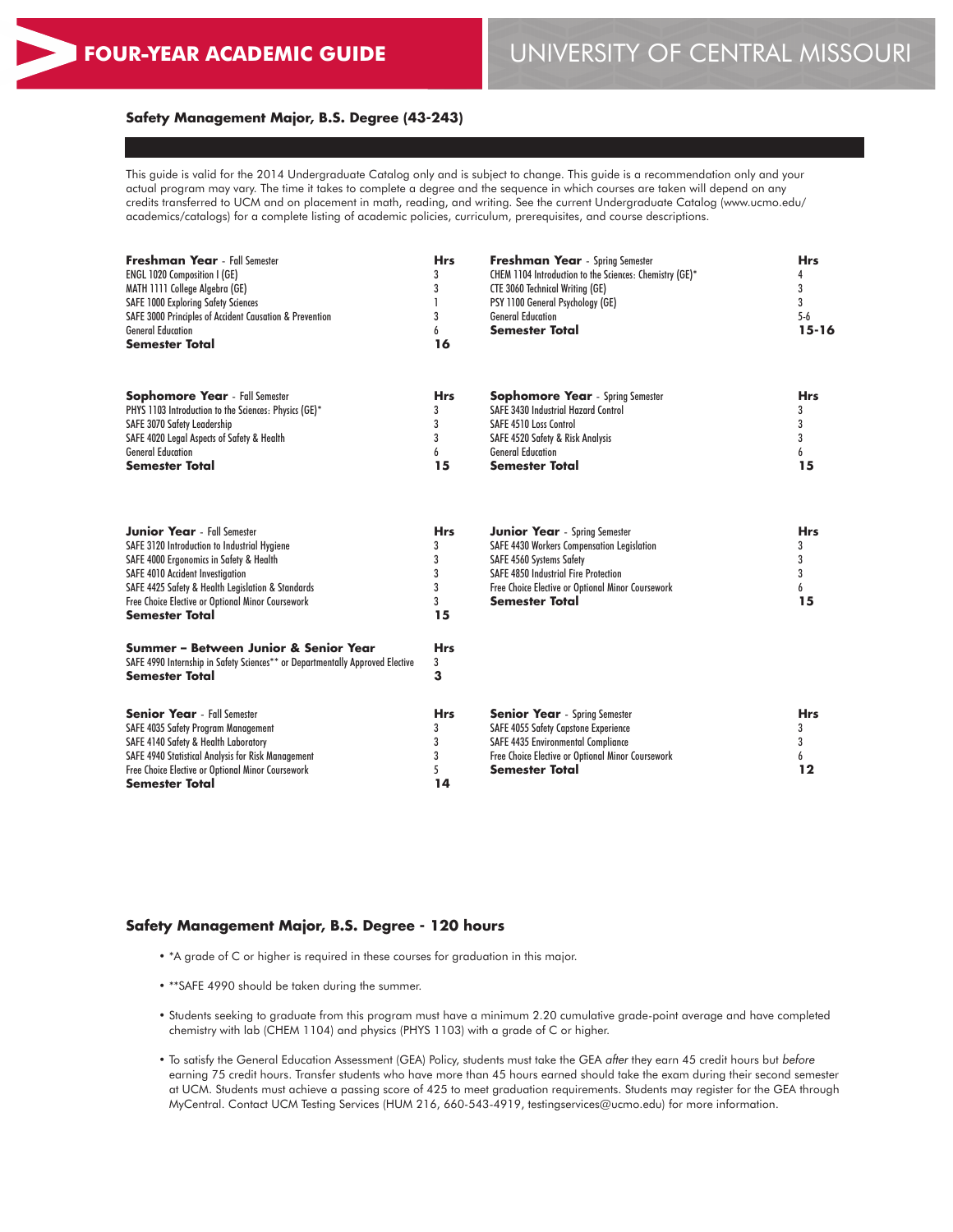### **Social Studies Major, B.S. in Ed. Degree (41-264)**

This guide is valid for the 2014 Undergraduate Catalog only and is subject to change. This guide is a recommendation only and your actual program may vary. The time it takes to complete a degree and the sequence in which courses are taken will depend on any credits transferred to UCM and on placement in math, reading, and writing. See the current Undergraduate Catalog (www.ucmo.edu/ academics/catalogs) for a complete listing of academic policies, curriculum, prerequisites, and course descriptions.

| <b>Freshman Year</b> - Fall Semester                      | <b>Hrs</b>     | Freshman Year - Spring Semester                                               | <b>Hrs</b> |
|-----------------------------------------------------------|----------------|-------------------------------------------------------------------------------|------------|
| <b>ENGL 1020 Composition I (GE)</b>                       | 3              | <b>ECON 1010 Principles of Macroeconomics or</b>                              |            |
| HIST 1350 History of the United States to 1877 (GE)       | 3              | <b>ECON 1011 Principles of Microeconomics*</b>                                | 3          |
| SOC 1800 General Sociology (GE)                           | 3              | <b>ENGL 1030 Composition II or CTE 3060 Technical Writing (GE)</b>            | 3          |
| <b>General Education Science w/lab</b>                    | 4              | HIST 1351 History of the United States from 1877                              | 3          |
| <b>General Education</b>                                  | 3              | POLS 1510 American Government                                                 | 3          |
| <b>Semester Total</b>                                     | 16             | <b>General Education Math</b>                                                 | 3          |
|                                                           |                | <b>Semester Total</b>                                                         | 15         |
| <b>Sophomore Year</b> - Fall Semester                     | <b>Hrs</b>     | <b>Sophomore Year</b> - Spring Semester                                       | <b>Hrs</b> |
| <b>CTE 2000 Technology and Society (GE)</b>               | 3              | GEOG 2212 World Geography                                                     | 3          |
| <b>EDFL 2100 Foundations of Education</b>                 | 2              | HIST 2400 History of the Early World or HIST 2402 History of the Modern World | 3          |
| FLDX 2150 Introductory Field Experience                   |                | <b>POLS 2511 State Government</b>                                             | 3          |
| <b>EDFL 2240 Educational Psychology</b>                   | 3              | <b>General Education</b>                                                      |            |
| <b>EDSP 2100 Education of the Exceptional Child</b>       | $\overline{2}$ | <b>Semester Total</b>                                                         | 15         |
| HIST 2401 History of the Early Modern World               | 3              | (Successfully complete MoGEA exam by end of this semester)                    |            |
| <b>Semester Total</b>                                     | 14             |                                                                               |            |
| <b>Junior Year</b> - Fall Semester                        | <b>Hrs</b>     | <b>Junior Year</b> - Spring Semester                                          | <b>Hrs</b> |
| <b>EDFL 4300 Educational Measurement &amp; Evaluation</b> | $\overline{2}$ | EDFL 4210 The Teaching of Reading in the Secondary School                     | 2          |
| <b>HIST Upper-Level Electives**</b>                       |                | <b>HIST Upper-Level Electives**</b>                                           | 6          |
| SOSC 3010 Writing in the Social Sciences                  | 3              | PSY 4230 Psychology of Adolescence (GE)                                       | 3          |
| Upper-Level Elective in SOC or ANTH                       | 3              | SOSC 4050 The Social Studies                                                  | 3          |
| <b>General Education</b>                                  | 3              | <b>General Education</b>                                                      | 3          |
| <b>Semester Total</b>                                     | 17             | Semester Total                                                                | 17         |

| <b>Senior Year</b> - Fall Semester                                          | Hrs |
|-----------------------------------------------------------------------------|-----|
| <b>EDFL 3500 Secondary Teaching &amp; Behavioral Management</b>             | 3   |
| <b>FLDX 3550 Practicum in Secondary Instruction</b>                         |     |
| SOSC 4074 Methods of Teaching Social Studies                                | 3   |
| Upper-Level Electives in Major from ANTH, ECON, GEOG, HIST, POLS or SOC+    | 6   |
| Upper-Level Elective in $GEOG +$                                            | 3   |
| Free Choice Elective (only needed if GEOG class above overlaps with general |     |
| education Engagement area)                                                  |     |
| <b>Semester Total</b>                                                       |     |

**Senior Year** - Fall Semester

| <b>Senior Year</b> - Spring Semester $+$ +     | <b>Hrs</b> |
|------------------------------------------------|------------|
| FLDX 4595 Student Teaching Secondary I         |            |
| <b>FLDX 4468 Student Teaching Secondary II</b> | 4          |
| <b>Semester Total</b>                          | Q          |

#### **Social Studies Major, B.S. in Ed. Degree - 120-122 hours**

- \*Native UCM students should take ECON 1010, as ECON 1011 has a prerequisite of 1010. For transfer students who have already completed ECON 1011, this will be accepted.
- \*\*See catalog for a list of History classes to fulfill the upper-level electives in American History (HIST 43XX) and World History (HIST 44XX) requirements.

• +Students choose upper-level electives from at least two of the following prefixes: ANTH, ECON, GEOG, HIST, POLS, or SOC. If GEOG 3101 or 3201 is chosen, this course will overlap with general education and students will need one hour of free choice elective to reach 120 hours. This plan assumes that either GEOG 3101 or 3201 is chosen in the major.

- ++The courses listed for this semester constitute the professional education (student teaching) block. The student should not take any other courses during this semester.
- This program must include at least one course that focuses on a non-western society, nation or region or on the non-western world. A list of the courses which fulfill this requirement is available from the Department of History and Anthropology and is on file with the academic advisors.
- The Missouri General Education Assessment (MoGEA) is an exam required of all Teacher Education students. Students must pass all five areas of the MoGEA for admission to the Teacher Education Program. Students should take and successfully complete the MoGEA before completion of their sophomore year (60 earned hours). See your academic advisor to discuss the classes needed to prepare for the exam.
- See www.ucmo.edu/cert for statement and information (including application) on admission to teacher education. Full admission is required before enrollment in professional education classes and student teaching. The application for student teaching is due approximately one year in advance.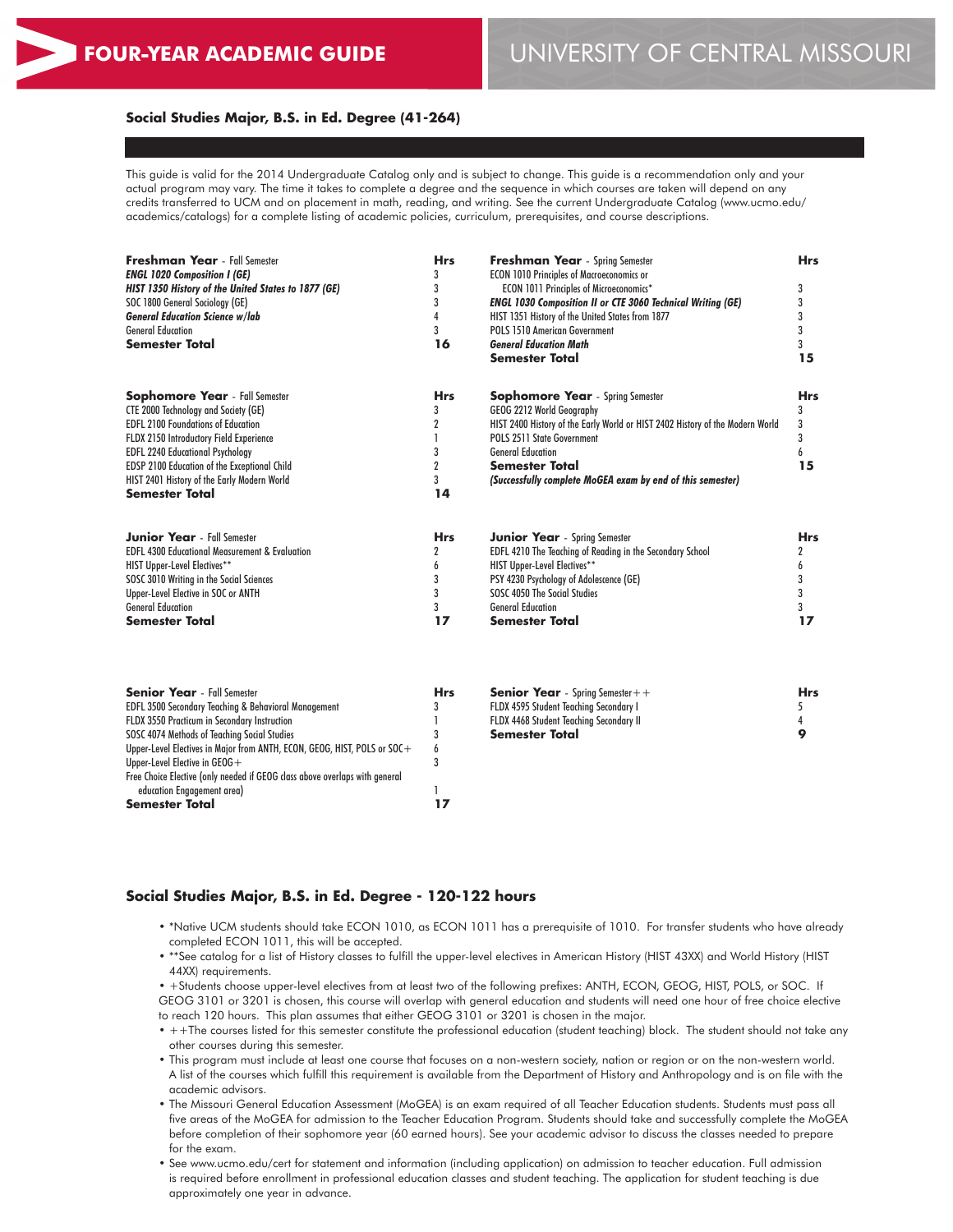#### **Social Work Major, B.S.W. Degree (48-847)**

This guide is valid for the 2014 Undergraduate Catalog only and is subject to change. This guide is a recommendation only and your actual program may vary. The time it takes to complete a degree and the sequence in which courses are taken will depend on any credits transferred to UCM and on placement in math, reading, and writing. See the current Undergraduate Catalog (www.ucmo.edu/ academics/catalogs) for a complete listing of academic policies, curriculum, prerequisites, and course descriptions.

| <b>Freshman Year</b> - Fall Semester<br><b>ENGL 1020 Composition I (GE)</b><br>SOC 1800 General Sociology (GE)**<br><b>General Education</b><br><b>Semester Total</b><br>AE 1400 Freshman Seminar*                                                                                                                                              | <b>Hrs</b><br>3<br>3<br>9<br>15           | <b>Freshman Year</b> - Spring Semester<br>ENGL 1030 Composition II or CTE 3060 Technical Writing (GE)#<br><b>General Education</b><br><b>Semester Total</b>            | <b>Hrs</b><br>3<br>12<br>15 |
|-------------------------------------------------------------------------------------------------------------------------------------------------------------------------------------------------------------------------------------------------------------------------------------------------------------------------------------------------|-------------------------------------------|------------------------------------------------------------------------------------------------------------------------------------------------------------------------|-----------------------------|
| <b>Sophomore Year</b> - Fall Semester                                                                                                                                                                                                                                                                                                           | <b>Hrs</b>                                | <b>Sophomore Year</b> - Spring Semester                                                                                                                                | <b>Hrs</b>                  |
| PSY 1100 General Psychology (GE)**                                                                                                                                                                                                                                                                                                              | 3                                         | BIOL 2010 Human Biology (GE)**                                                                                                                                         | 3                           |
| <b>General Education***</b>                                                                                                                                                                                                                                                                                                                     | 6                                         | SOWK 2600 Introduction to Social Welfare & Social Work                                                                                                                 | 3                           |
| <b>Free Choice Electives</b>                                                                                                                                                                                                                                                                                                                    | 7                                         | <b>Free Choice Electives</b>                                                                                                                                           | 9                           |
| <b>Semester Total</b>                                                                                                                                                                                                                                                                                                                           | 16                                        | <b>Semester Total</b>                                                                                                                                                  | 15                          |
| <b>Junior Year</b> - Fall Semester                                                                                                                                                                                                                                                                                                              | <b>Hrs</b>                                | <b>Junior Year</b> - Spring Semester                                                                                                                                   | <b>Hrs</b>                  |
| SOC 2805 Introduction to Social Research                                                                                                                                                                                                                                                                                                        | 3                                         | SOC 3825 Race & Ethnic Relations                                                                                                                                       | 3                           |
| SOWK 3601 Social Work Practice & the Agency Experience                                                                                                                                                                                                                                                                                          | 3                                         | SOWK 3605 Methods of Inquiry & Evaluation for Social Workers                                                                                                           | 3                           |
| SOWK 3612 Human Behavior Across the Lifespan                                                                                                                                                                                                                                                                                                    | 3                                         | SOWK 3610 Social Work Practice: Basic Skills                                                                                                                           | 3                           |
| <b>SOWK 4612 Human Behavior Social Systems</b>                                                                                                                                                                                                                                                                                                  | 3                                         | SOWK 4640 SW Practice: Intervention w/Communities & Orgs.                                                                                                              | 3                           |
| <b>Free Choice Electives</b>                                                                                                                                                                                                                                                                                                                    | 4                                         | Free Choice Electives#                                                                                                                                                 | 4                           |
| <b>Semester Total</b>                                                                                                                                                                                                                                                                                                                           | 16                                        | <b>Semester Total</b>                                                                                                                                                  | 16                          |
| <b>Senior Year</b> - Fall Semester<br>PSY 4440 Abnormal Psychology<br>SOWK 4610 Special Topics in Social Work or<br>SOWK 4620 Social Services and Policy with Older Adults<br>SOWK 4630 SW Practice: Intervention with Families & Groups<br>SOWK 4650 Social Policy & Economic Justice<br><b>Free Choice Electives</b><br><b>Semester Total</b> | <b>Hrs</b><br>3<br>3<br>3<br>3<br>3<br>15 | Apply for Admission to Social Work Program<br><b>Senior Year</b> - Spring Semester<br>SOWK 4660 Field Practicum<br>SOWK 4661 Field Practicum Seminar<br>Semester Total | <b>Hrs</b><br>9<br>3<br>12  |

#### **Social Work Major, B.S.W. Degree - 120 hours**

- \*AE 1400 (1 hr) is highly recommended for academic success. AE 1400 is a free choice elective. If AE 1400 is chosen, 1 less hour of free choice electives will be needed.
- \*\*Required general education classes include: SOC 1800 General Sociology, PSY 1100 General Psychology, and BIOL 2010 Human Biology.
- \*\*\*COMM 1000 Public Speaking is strongly recommended by the department. This course will fulfill the general education requirement for Communication.
- #CTE 3060 Technical Writing or MGT 3325 Business Communication is strongly recommended by the department. CTE 3060 will fulfill the Writing II requirement in general education or three hours of free choice electives if ENGL 1030 is chosen for Writing II in general education. MGT 3325 will fulfill three hours of free choice electives.
- All Junior and Senior level courses (3000/4000) in the major are taught at the Summit Center (in Lee's Summit) only one semester each year. Check with the department for course projections if you are interested in taking classes at the Summit Center.
- To satisfy the General Education Assessment (GEA) Policy, students must take the GEA *after* they earn 45 credit hours but *before* earning 75 credit hours. Transfer students who have more than 45 hours earned should take the exam during their second semester at UCM. Students must achieve a passing score of 425 to meet graduation requirements. Students may register for the GEA through MyCentral. Contact UCM Testing Services (HUM 216, 660-543-4919, testingservices@ucmo.edu) for more information.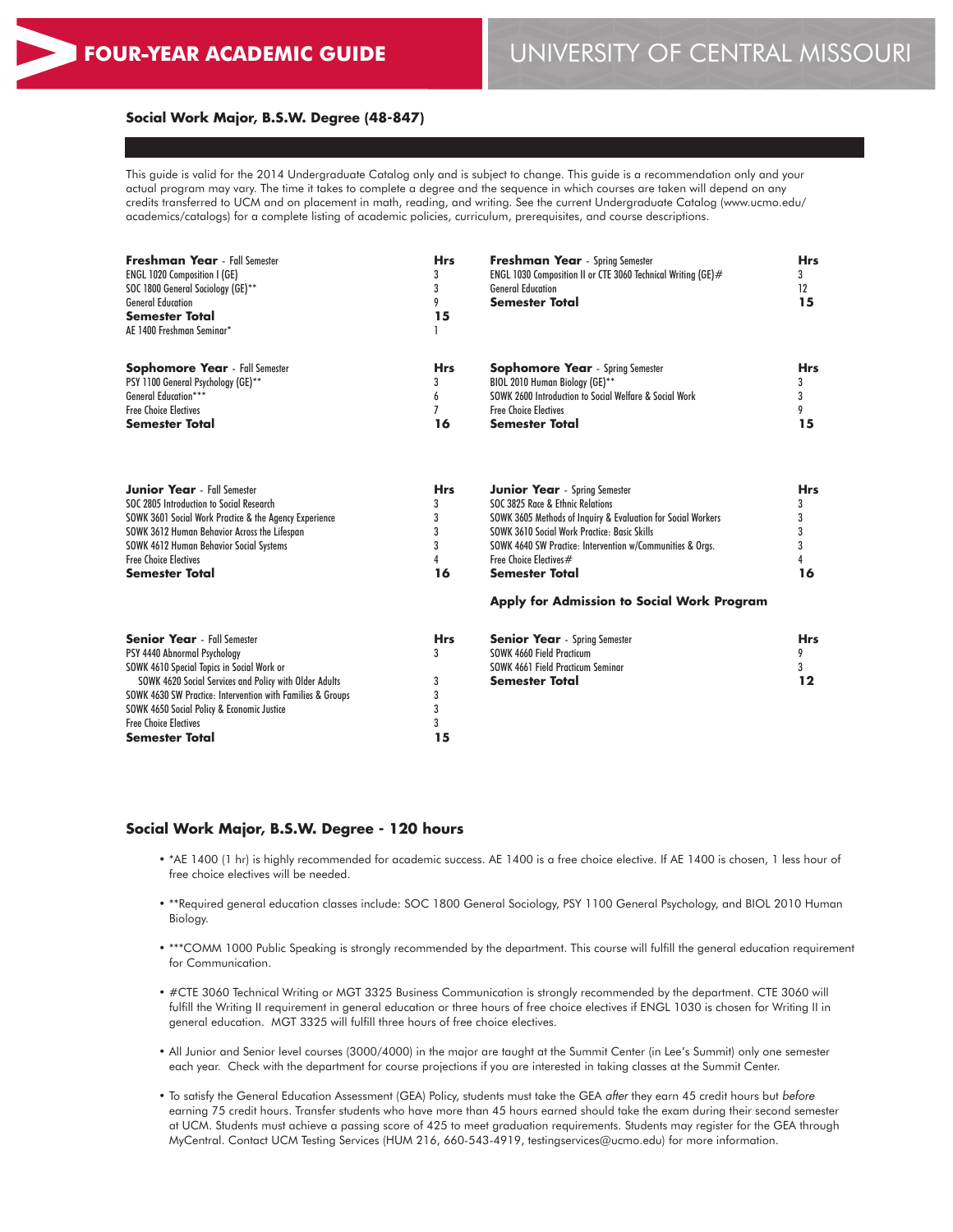### **Sociology Major, B.A. Degree (42-755)**

This guide is valid for the 2014 Undergraduate Catalog only and is subject to change. This guide is a recommendation only and your actual program may vary. The time it takes to complete a degree and the sequence in which courses are taken will depend on any credits transferred to UCM and on placement in math, reading, and writing. See the current Undergraduate Catalog (www.ucmo.edu/ academics/catalogs) for a complete listing of academic policies, curriculum, prerequisites, and course descriptions.

| <b>Freshman Year</b> - Fall Semester<br><b>ENGL 1020 Composition I (GE)</b><br>SOC 1800 General Sociology (GE)<br>Modern Language Requirement (GE)*<br><b>General Education</b><br><b>Semester Total</b><br>AE 1400 Freshman Seminar** | <b>Hrs</b><br>3<br>3<br>3<br>6<br>15 | <b>Freshman Year</b> - Spring Semester<br><b>ENGL 1030 Composition II or CTE 3060 Technical Writing (GE)</b><br><b>MATH 1300 Basic Statistics (GE)</b><br><b>SOC Major Elective</b><br>Modern Language Requirement*<br><b>General Education</b><br><b>Semester Total</b> | <b>Hrs</b><br>3<br>3<br>3<br>3<br>3<br>15 |
|----------------------------------------------------------------------------------------------------------------------------------------------------------------------------------------------------------------------------------------|--------------------------------------|--------------------------------------------------------------------------------------------------------------------------------------------------------------------------------------------------------------------------------------------------------------------------|-------------------------------------------|
| <b>Sophomore Year</b> - Fall Semester<br>SOC 2805 Introduction to Social Research#<br>SOC 2845 Social Inequality or SOC Major Elective***<br>Modern Language Requirement*<br><b>General Education</b><br><b>Semester Total</b>         | <b>Hrs</b><br>3<br>3<br>3<br>6<br>15 | <b>Sophomore Year</b> - Spring Semester<br>SOC 2850 Institutions & Social Action or SOC Major Elective***<br><b>General Education</b><br>Free Choice Electives or Minor Coursework +<br><b>Semester Total</b>                                                            | <b>Hrs</b><br>3<br>9<br>3<br>15           |
| <b>Junior Year - Fall Semester</b><br>SOC Major Elective (3000/4000 level) + +<br><b>General Education</b><br>Free Choice Electives or Minor Coursework +<br><b>Semester Total</b>                                                     | <b>Hrs</b><br>3<br>3<br>9<br>15      | <b>Junior Year</b> - Spring Semester<br>SOC Major Elective (3000/4000 level) $+$ +<br>Free Choice Electives or Minor Coursework +<br><b>Semester Total</b>                                                                                                               | <b>Hrs</b><br>3<br>12<br>15               |
|                                                                                                                                                                                                                                        |                                      |                                                                                                                                                                                                                                                                          |                                           |

| <b>Senior Year</b> - Fall Semester            | <b>Hrs</b> | <b>Senior Year</b> - Spring Semester            | <b>Hrs</b> |
|-----------------------------------------------|------------|-------------------------------------------------|------------|
| SOC 4860 Sociological Thought (Fall only)     |            | SOC 4895 Sociology Capstone Seminar (Fall only) |            |
| SOC 4890 Social Survey Research (Fall only)   |            | Free Choice Electives***(3000/4000 level) + +   |            |
| Free Choice Electives***(3000/4000 level) + + |            | Semester Total                                  |            |
| <b>Semester Total</b>                         | 15         |                                                 |            |

#### **Sociology Major, B.A. Degree - 120 hours**

- \*Refer to the Bachelor's Degree Requirements section in the Undergraduate Catalog for the B.A. Modern Language requirement. This plan is based on three modern language courses and thus, 45 hours of free choice electives.
- \*\*AE 1400 is a free choice elective and is highly recommended for academic success. If AE 1400 is chosen, 1 less hour of free choice electives will be needed.
- \*\*\*Students must complete SOC 2845 or 2850 as part of the major curriculum. If SOC 2845 is not taken in the fall semester, SOC 2850 should be taken in the spring semester. Students are required to take one, but may complete the other as part of the 12 hours of SOC major electives.
- #Students pursuing a double major or minor who have already completed a upper-level research course may substitute that course for SOC 2805 with permission of the program coordinator.
- +This degree program includes 45-48 hours of free choice electives (hours vary due to B.A. Modern Language requirement); a minor is highly recommended by the department but is not required. The number of free choice electives required will vary based on general education choices and if a minor is chosen.
- ++UCM requires 30 hours overall of upper-level credits (3000/4000) for graduation. Twelve hours of upper-level credits are required in the major. This major contains 9 hours of required upper-level courses, students must choose an additional 3 hours of upper-level credits as part of the 18 hours of SOC major electives. To meet the 30 hours overall, be sure to include additional upper-level choices in your major electives, general education, and/or free choice electives.
- To satisfy the General Education Assessment (GEA) Policy, students must take the GEA *after* they earn 45 credit hours but *before* earning 75 credit hours. Transfer students who have more than 45 hours earned should take the exam during their second semester at UCM. Students must achieve a passing score of 425 to meet graduation requirements. Students may register for the GEA through MyCentral. Contact UCM Testing Services (HUM 216, 660-543-4919, testingservices@ucmo.edu) for more information.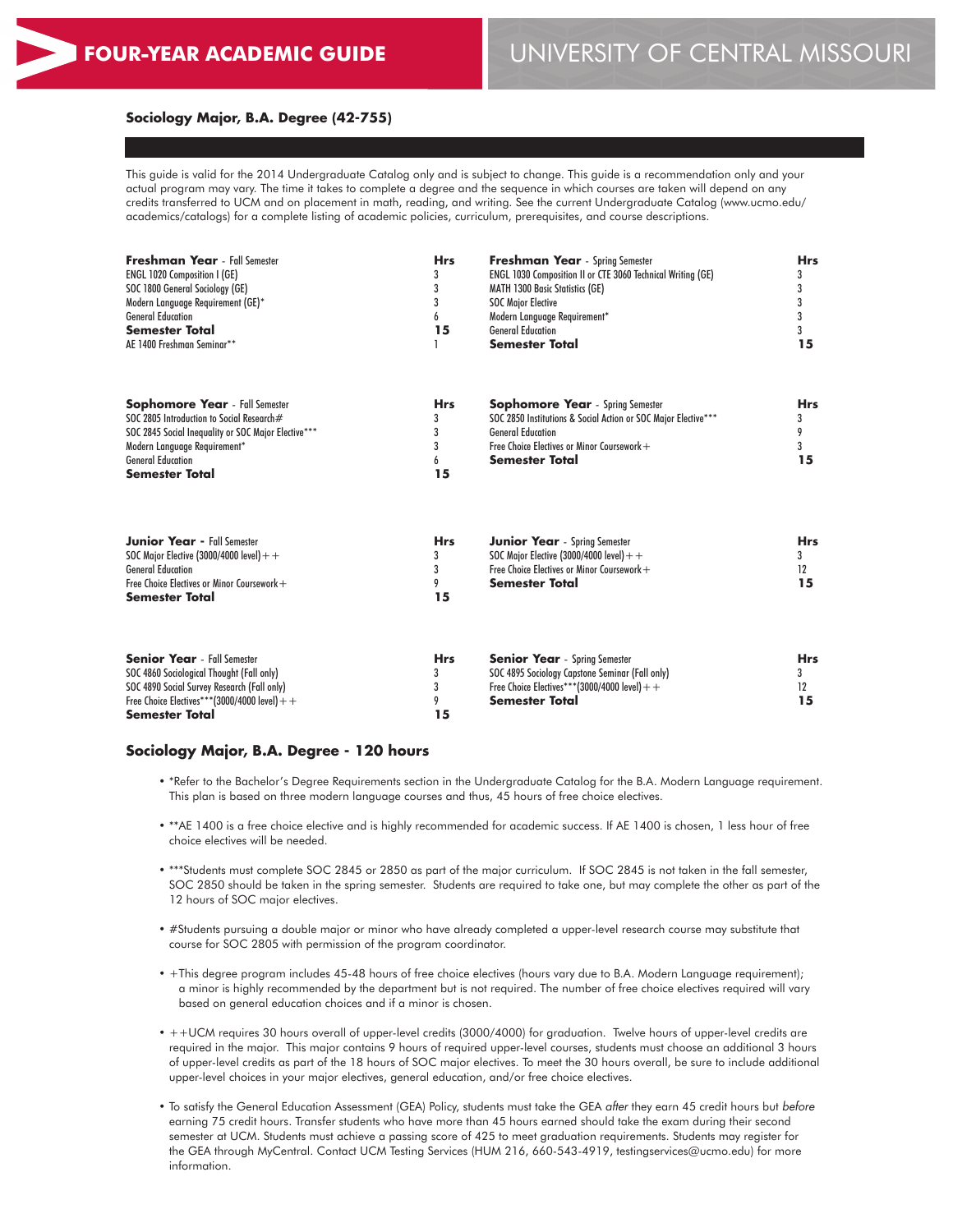### **Sociology Major, B.S. Degree (43-756)**

This guide is valid for the 2014 Undergraduate Catalog only and is subject to change. This guide is a recommendation only and your actual program may vary. The time it takes to complete a degree and the sequence in which courses are taken will depend on any credits transferred to UCM and on placement in math, reading, and writing. See the current Undergraduate Catalog (www.ucmo.edu/ academics/catalogs) for a complete listing of academic policies, curriculum, prerequisites, and course descriptions.

| <b>Freshman Year</b> - Fall Semester               | <b>Hrs</b> | <b>Freshman Year</b> - Spring Semester                        | <b>Hrs</b> |
|----------------------------------------------------|------------|---------------------------------------------------------------|------------|
| <b>ENGL 1020 Composition I (GE)</b>                |            | ENGL 1030 Composition II or CTE 3060 Technical Writing (GE)   |            |
| SOC 1800 General Sociology (GE)                    |            | <b>MATH 1300 Basic Statistics (GE)</b>                        |            |
| <b>General Education</b>                           |            | <b>SOC Major Elective</b>                                     |            |
| <b>Semester Total</b>                              | 15         | <b>General Education</b>                                      |            |
| AE 1400 Freshman Seminar*                          |            | <b>Semester Total</b>                                         | 15         |
| <b>Sophomore Year</b> - Fall Semester              | <b>Hrs</b> | <b>Sophomore Year</b> - Spring Semester                       | <b>Hrs</b> |
| SOC 2805 Introduction to Social Research#          |            | SOC 2850 Institutions & Social Action or SOC Major Elective** |            |
| SOC 2845 Social Inequality or SOC Major Elective** |            | <b>General Education</b>                                      |            |
| <b>General Education</b>                           |            | Free Choice Electives or Minor Coursework***                  |            |
| <b>Semester Total</b>                              | 15         | <b>Semester Total</b>                                         | 15         |
|                                                    |            |                                                               |            |

| <b>Junior Year</b> - Fall Semester           | <b>Hrs</b> | <b>Junior Year</b> - Spring Semester         | <b>Hrs</b> |
|----------------------------------------------|------------|----------------------------------------------|------------|
| <b>SOC Major Electives</b>                   |            | SOC Maior Elective (3000/4000 level) $+$     |            |
| Free Choice Electives or Minor Coursework*** |            | Free Choice Electives or Minor Coursework*** |            |
| <b>Semester Total</b>                        | 15         | Semester Total                               |            |

| <b>Senior Year</b> - Fall Semester          | <b>Hrs</b> | <b>Senior Year</b> - Spring Semester                      | Hrs |
|---------------------------------------------|------------|-----------------------------------------------------------|-----|
| SOC 4860 Sociological Thought (Fall only)   |            | SOC 4895 Senior Seminar in Public Sociology (Spring only) |     |
| SOC 4890 Social Survey Research (Fall only) |            | <b>SOC Major Elective</b>                                 |     |
| Free Choice Electives***(3000/4000 level) + |            | Free Choice Electives***(3000/4000 level) +               |     |
| <b>Semester Total</b>                       | 15         | <b>Semester Total</b>                                     | 15  |

### **Sociology Major, B.S. Degree - 120 hours**

- \*AE 1400 is a free choice elective and is highly recommended for academic success. If AE 1400 is chosen, 1 less hour of free choice electives will be needed.
- \*\*Students must complete SOC 2845 or 2850 as part of the major curriculum. If SOC 2845 is not taken in the fall semester, SOC 2850 should be taken in the spring semester. Students are required to take one, but may complete the other as part of the 18 hours of SOC major electives.
- \*\*\*This degree program includes 45 hours of free choice electives; a minor is highly recommended by the department but is not required. The number of free choice electives required will vary if a minor is chosen.
- #Students pursuing a double major or minor who have already completed a upper-level research course may substitute that course for SOC 2805 with permission of the program coordinator.
- +UCM requires 30 hours overall of upper-level credits (3000/4000) for graduation. Twelve hours of upper-level credits are required in the major. This major contains 9 hours of required upper-level courses, students must choose an additional 3 hours of upper-level credits as part of the 18 hours of SOC major electives. To meet the 30 hours overall, be sure to include additional upper-level choices in your major electives, general education, and/or free choice electives.
- To satisfy the General Education Assessment (GEA) Policy, students must take the GEA *after* they earn 45 credit hours but *before* earning 75 credit hours. Transfer students who have more than 45 hours earned should take the exam during their second semester at UCM. Students must achieve a passing score of 425 to meet graduation requirements. Students may register for the GEA through MyCentral. Contact UCM Testing Services (HUM 216, 660-543-4919, testingservices@ucmo.edu) for more information.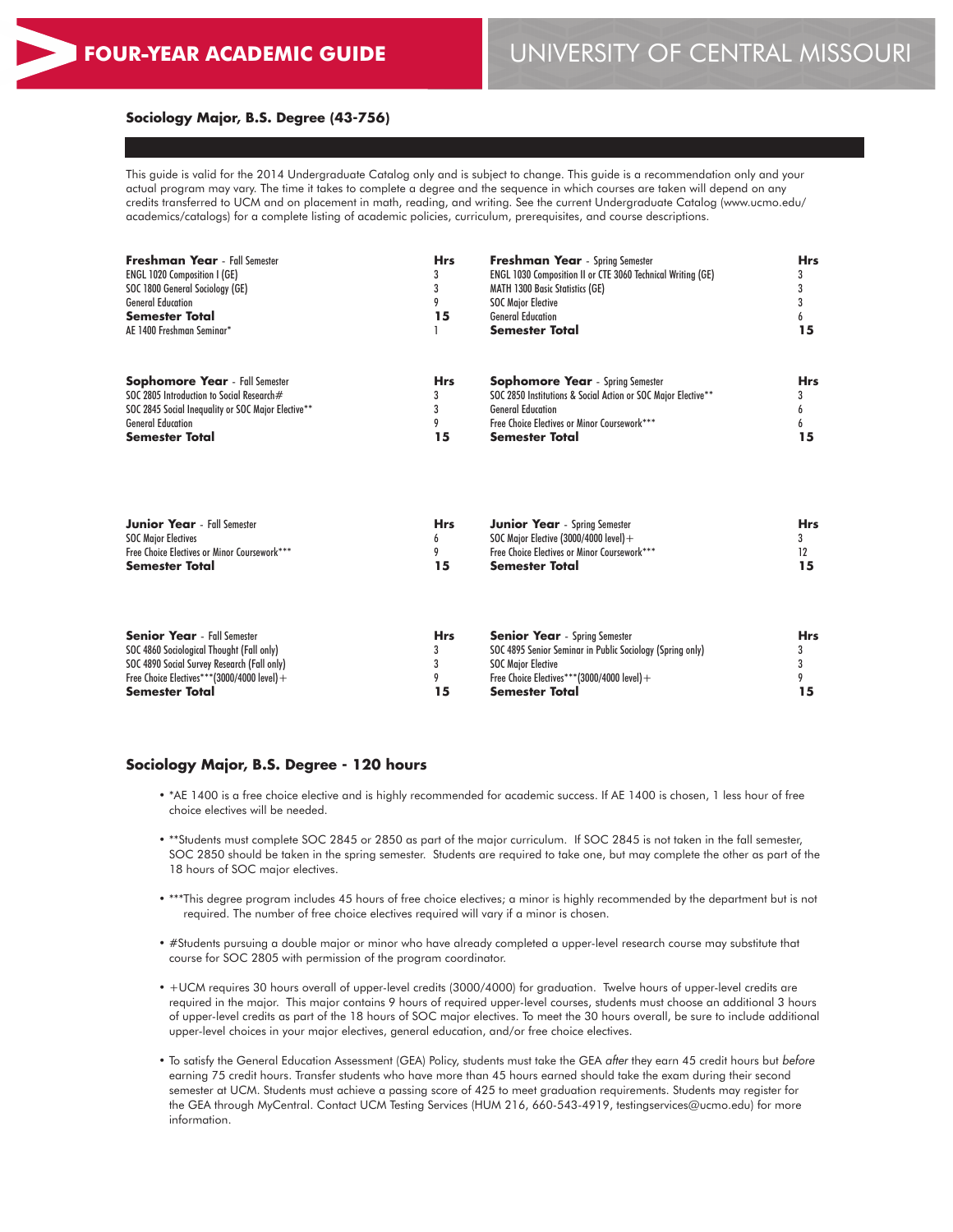# **Special Education: Cross-Categorical Disabilities, B.S. in Ed. Degree (41-01784)**

This guide is valid for the 2014 Undergraduate Catalog only and is subject to change. This guide is a recommendation only and your actual program may vary. The time it takes to complete a degree and the sequence in which courses are taken will depend on any credits transferred to UCM and on placement in math, reading, and writing. See the current Undergraduate Catalog (www.ucmo.edu/ academics/catalogs) for a complete listing of academic policies, curriculum, prerequisites, and course descriptions.

| <b>Freshman Year</b> - Fall Semester<br><b>ENGL 1020 Composition I (GE)</b><br><b>MATH 1620 Contemporary Mathematics (GE)</b><br><b>POLS 1510 American Government (GE)</b><br><b>General Education Science with lab</b><br><b>General Education Managing Information</b><br><b>Semester Total</b><br>AE 1400 Freshman Seminar* | <b>Hrs</b><br>3<br>3<br>3<br>4<br>$2 - 3$<br>$15 - 16$<br>ı | <b>Freshman Year</b> - Spring Semester<br><b>EDFL 2100 Foundations of Education</b><br>FLDX 2150 Introductory Field Experience<br><b>EDFL 2240 Educational Psychology</b><br>EDSP 2100 Education of the Exceptional Child<br><b>ENGL 1030 Composition II or CTE 3060 Technical Writing (GE)</b><br>HIST 1350 or 1351 History of the United States (GE)<br><b>Semester Total</b>                                              | <b>Hrs</b><br>2<br>1<br>3<br>3<br>3<br>3<br>15                   |
|--------------------------------------------------------------------------------------------------------------------------------------------------------------------------------------------------------------------------------------------------------------------------------------------------------------------------------|-------------------------------------------------------------|------------------------------------------------------------------------------------------------------------------------------------------------------------------------------------------------------------------------------------------------------------------------------------------------------------------------------------------------------------------------------------------------------------------------------|------------------------------------------------------------------|
| <b>Sophomore Year</b> - Fall Semester<br>ART 3910 Art for Elementary School<br>ECEL 1310 Physics for Teachers or ECEL 1320 Biology for Teachers<br><b>ECEL 2310 Computer/Technology in Education</b><br><b>EDSP 4140 Collaborating with Families</b><br><b>General Education</b><br><b>Semester Total</b>                      | <b>Hrs</b><br>2<br>3<br>$\overline{2}$<br>3<br>6<br>16      | <b>Sophomore Year</b> - Spring Semester<br>CD 4402 Language Acq. for Children w/Devel. Disabilities<br><b>EDFL 3210 Methods of Reading Instruction</b><br>EDSP 4385 Introduction to Cross Categorical Special Education<br>GEOG 2212 World Geography (GE)<br>HED 3310 Methods in Elementary School Health<br><b>General Education</b><br><b>Semester Total</b><br>(Successfully complete MoGEA exam by end of this semester) | <b>Hrs</b><br>2<br>3<br>3<br>3<br>$\overline{2}$<br>3<br>16      |
| <b>Junior Year</b> - Fall Semester<br>EDSP 4620 Evaluation of Ability & Achievement<br>EDSP 4150 Career Development for Student w/Disabilities<br><b>EDFL 3215 Teaching Reading Content</b><br>MATH 3890 Concepts & Methods for Teaching Special Educ.<br>PSY 2220 Child Psychology**<br><b>Semester Total</b>                 | <b>Hrs</b><br>3<br>$\overline{2}$<br>3<br>3<br>3<br>14      | <b>Junior Year</b> - Spring Semester<br>EDFL 4220 Analysis/Correction Reading Disabilities<br>EDFL 4250 Practicum in Reading<br>EDSP 4360 Behavior Management Techniques<br>EDSP 4361 Practice in Behavior Management Techniques<br>MATH 4890 Math for Special Education<br>PSY 4230 Adolescent Psychology**<br><b>General Education</b><br><b>Semester Total</b>                                                            | <b>Hrs</b><br>2<br>1<br>2<br>1<br>$\overline{2}$<br>3<br>6<br>17 |
| <b>Senior Year</b> - Fall Semester<br>EDSP 4421 Methods of Cross-Cat I: ID/OHI (fall only)<br>EDSP 4422 Methods of Cross-Cat Dis. II: LD (fall only)<br>EDSP 4423 Methods of Cross-Cat Dis. III E/BD (fall only)<br>EDSP 4700 IEP and the Law<br>HED 4330 First Aid & CPR<br><b>General Education</b><br>Semester Total        | <b>Hrs</b><br>3<br>3<br>3<br>3<br>3<br>16                   | <b>Senior Year</b> - Spring Semester***<br>FLDX 4395 Student Teaching in Special Education I<br>FLDX 4468 Student Teaching Second II<br><b>Semester Total</b>                                                                                                                                                                                                                                                                | <b>Hrs</b><br>8<br>4<br>12                                       |

# **Special Education: Cross-Categorical Disabilities Major, B.S. in Ed. Degree - 120 hours**

- \* AE 1400 is a free choice elective and is highly recommended for academic success. If AE 1400 is chosen, 1 less hour of free choice electives will be needed.
- \*\*With permission of advisor, students may substitute PSY 3220 Lifespan Psychology for both PSY 2220 and PSY 4230.
- \*\*\*The courses listed for this semester constitute the professional education (student teaching) block. The student should not take any other courses during this semester.
- The Missouri General Education Assessment (MoGEA) is an exam required of all Teacher Education students. Students must pass all five areas of the MoGEA for admission to the Teacher Education Program. Students should take and successfully complete the MoGEA before completion of their sophomore year (60 earned hours). See your academic advisor to discuss the classes needed to prepare for the exam.
- See www.ucmo.edu/cert for statement and information (including application) on admission to teacher education. Full admission is required before enrollment in professional education classes and student teaching. The application for student teaching is due approximately one year in advance.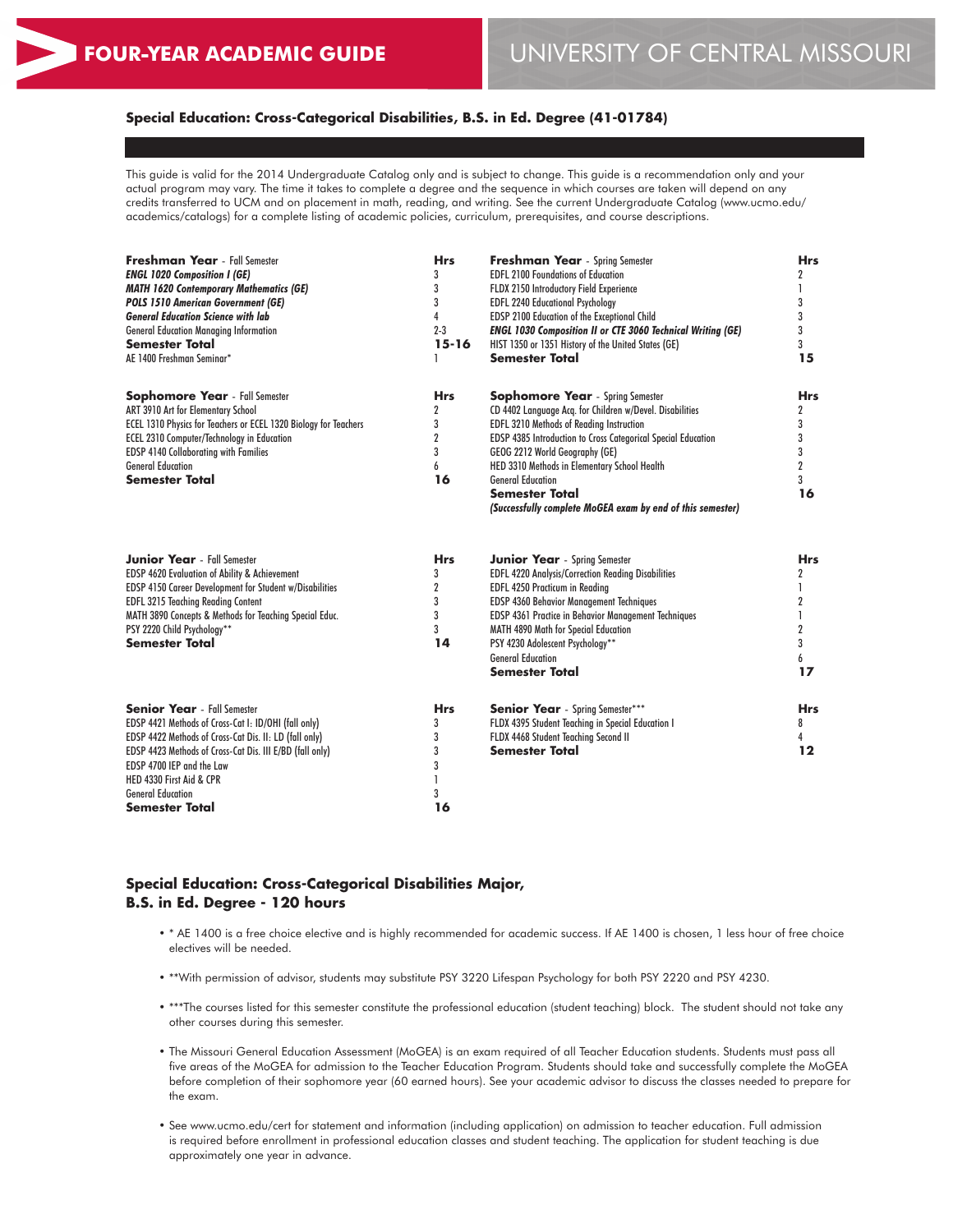# **Special Education: Severely Developmentally Disabled Major, B.S. in Ed. Degree (41-02784)**

This guide is valid for the 2014 Undergraduate Catalog only and is subject to change. This guide is a recommendation only and your actual program may vary. The time it takes to complete a degree and the sequence in which courses are taken will depend on any credits transferred to UCM and on placement in math, reading, and writing. See the current Undergraduate Catalog (www.ucmo.edu/academics/catalogs) for a complete listing of academic policies, curriculum, prerequisites, and course descriptions.

| <b>Freshman Year</b> - Fall Semester                             | <b>Hrs</b> | Freshman Year - Spring Semester                                    | <b>Hrs</b> |
|------------------------------------------------------------------|------------|--------------------------------------------------------------------|------------|
| <b>ENGL 1020 Composition I (GE)</b>                              |            | <b>EDFL 2100 Foundations of Education</b>                          |            |
| <b>MATH 1620 Contemporary Mathematics (GE)</b>                   |            | FLDX 2150 Introductory Field Experience                            |            |
| <b>POLS 1510 American Government (GE)</b>                        |            | EDFL 2240 Educational Psychology                                   |            |
| <b>General Education Science with lab</b>                        |            | EDSP 2100 Education of the Exceptional Child                       |            |
| <b>General Education Managing Information</b>                    | $2 - 3$    | <b>ENGL 1030 Composition II or CTE 3060 Technical Writing (GE)</b> |            |
| <b>Semester Total</b>                                            | 15-16      | General Education                                                  |            |
| AE 1400 Freshman Seminar*                                        |            | <b>Semester Total</b>                                              | 14         |
| <b>Sophomore Year</b> - Fall Semester                            | <b>Hrs</b> | <b>Sophomore Year</b> - Spring Semester                            | <b>Hrs</b> |
| CD 4402 Language Acquisition for Children w/Dev. Disabilities    |            | ART 3910 Art for Elementary School                                 |            |
| ECEL 1310 Physics for Teachers or ECEL 1320 Biology for Teachers |            | <b>EDSP 4140 Collaborating with Families</b>                       |            |
| <b>ECEL 2310 Computer/Technology in Education</b>                |            | EDSP 4350 Augmentative & Alternative Comm. (spring only)           |            |
| EDSP 4370 Screening, Diagnosing, & Prescribing Instruction       |            | HIST 1350 or 1351 History of the United States (GE)                |            |
| GEOG 2212 World Geography (GE)                                   |            | PE 4340 Adaptive Physical Education                                |            |
| NUR 4060 Physical & Health of Medically Fragile Child            |            | <b>General Education</b>                                           |            |
| <b>Semester Total</b>                                            | 16         | Semester Total                                                     | 17         |

| <b>Junior Year</b> - Fall Semester                          | <b>Hrs</b> | <b>Junior Year</b> - Spring Semester                         | <b>Hrs</b> |
|-------------------------------------------------------------|------------|--------------------------------------------------------------|------------|
| EDSP 4310 Introduction to Students with Autism and SDD $#$  |            | <b>EDSP 4360 Behavior Management Techniques</b>              |            |
| EDSP 4330 Curr. & Methods for Teaching Students w/ A&SDD 1# |            | <b>EDSP 4361 Practice in Behavior Management Techniques</b>  |            |
| PSY 2220 Child Psychology**                                 |            | EDSP 4450 Curr. & Methods for Teaching Students w/ Aⅅ II#    |            |
| MATH 3890 Concepts & Methods of Teaching for Special Educ.  |            | EDSP 4470 Percep. Motor Training Students w/Dis. (spr. only) |            |
| <b>General Education</b>                                    |            | <b>EDSP 4620 Evaluation of Ability &amp; Achievement</b>     |            |
| <b>Semester Total</b>                                       | 17         | <b>MATH 4890 Math for Special Education</b>                  |            |
|                                                             |            | <b>General Education</b>                                     |            |
|                                                             |            | Semester Total                                               | 16         |
| <b>Senior Year</b> - Fall Semester                          | <b>Hrs</b> | <b>Senior Year</b> - Spring Semester +                       | <b>Hrs</b> |
| <b>EDFL 3210 Methods of Reading Instruction</b>             |            | FLDX 4395 Student Teaching in Special Education I            | 8          |
| EDSP 4700 IEP and the Law                                   |            | FLDX 4468 Student Teaching II                                |            |
| HED 3310 Methods in Elementary School Health                |            | Semester Total                                               | l 2        |
| HED 4330 First Aid and CPR                                  |            |                                                              |            |
| PSY 4230 Psychology of Adolescence**                        |            |                                                              |            |
| <b>General Education</b>                                    |            |                                                              |            |
| <b>Semester Total</b>                                       | 15         |                                                              |            |

### **Special Education: Severely Developmentally Disabled Major, B.S. in Ed. - 122 hours**

- \*AE 1400 is a free choice elective and is highly recommended for academic success. If AE 1400 is chosen, 1 less hour of free choice electives will be needed.
- \*\*With permission of advisor, students may substitute PSY 3220 Lifespan Psychology for both PSY 2220 and PSY 4230.
- #These SDD courses (EDSP 4310, 4330, and 4450) are only offered every other year. Please contact your faculty advisor to make sure you are planning to take the courses in the appropriate semester to stay on track. EDSP 4310 and 4330 are fall semester only, and EDSP 4450 is spring semester only.
- +The courses listed for this semester constitute the professional education (student teaching) block. The student should not take any other courses during this semester.
- The Missouri General Education Assessment (MoGEA) is an exam required of all Teacher Education students. Students must pass all five areas of the MoGEA for admission to the Teacher Education Program. Students should take and successfully complete the MoGEA before completion of their sophomore year (60 earned hours). See your academic advisor to discuss the classes needed to prepare for the exam.
- See www.ucmo.edu/cert for statement and information (including application) on admission to teacher education. Full admission is required before enrollment in professional education classes and student teaching. The application for student teaching is due approximately one year in advance.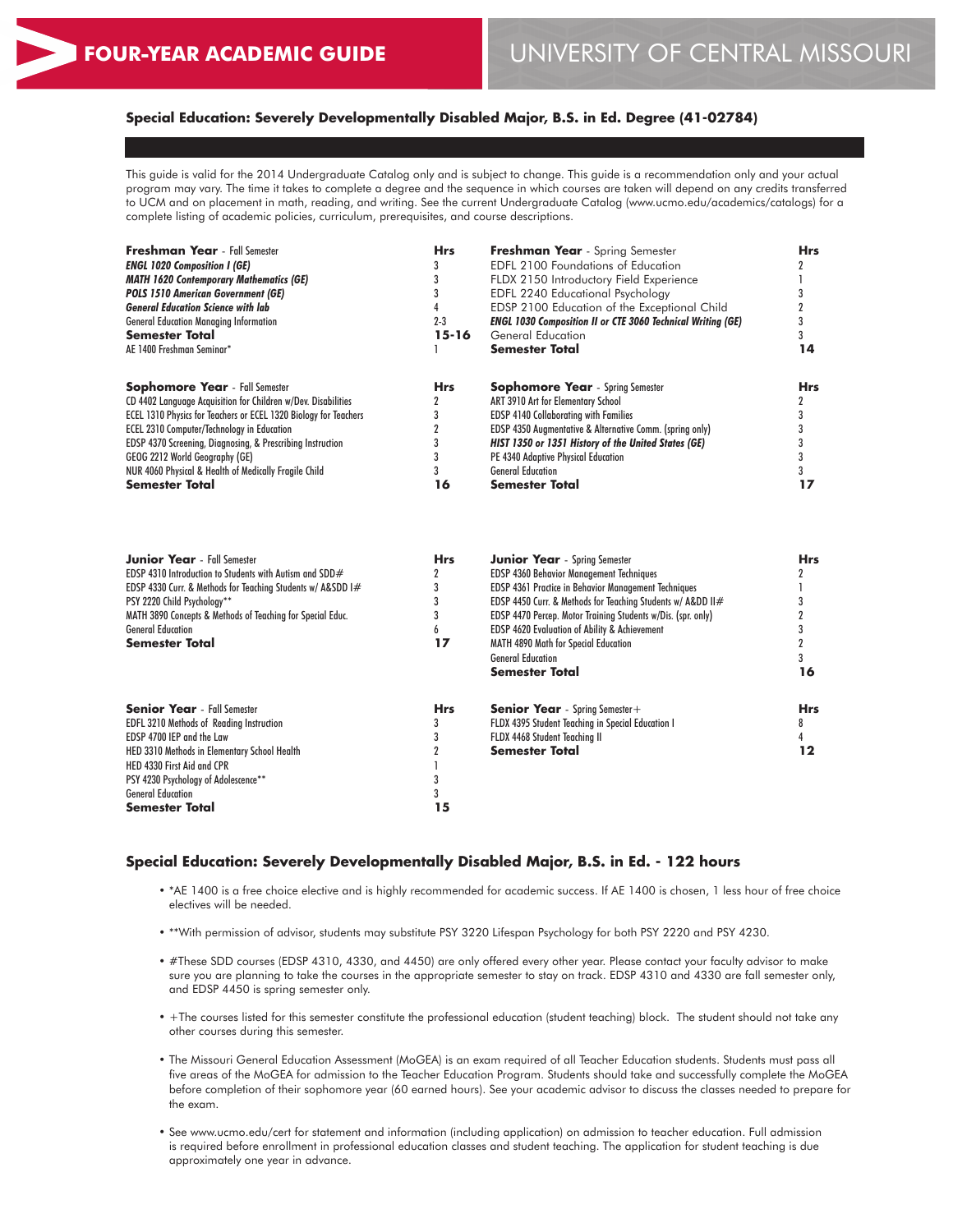## **Special Education: Early Childhood Major, B.S. in Ed. Degree (41-03784)**

This guide is valid for the 2014 Undergraduate Catalog only and is subject to change. This guide is a recommendation only and your actual program may vary. The time it takes to complete a degree and the sequence in which courses are taken will depend on any credits transferred to UCM and on placement in math, reading, and writing. See the current Undergraduate Catalog (www.ucmo.edu/ academics/catalogs) for a complete listing of academic policies, curriculum, prerequisites, and course descriptions.

| <b>Freshman Year</b> - Fall Semester<br><b>ENGL 1020 Composition I (GE)</b><br>HIST 1350 or 1351 History of the United States (GE)<br><b>MATH 1620 Contemporary Mathematics (GE)</b><br><b>General Education Science with lab</b><br><b>General Education</b><br>Semester Total                                                | Hrs<br>3<br>3<br>3<br>4<br>$2 - 3$<br>$15 - 16$                                   | <b>Freshman Year</b> - Spring Semester<br>ECEL 1310 Physics for Teachers or ECEL 1320 Biology for Teachers<br><b>EDFL 2240 Educational Psychology</b><br><b>EDFL 2100 Foundation of Education</b><br>FLDX 2150 Introductory Field Experience<br>EDSP 2100 Education of the Exceptional Child<br><b>ENGL 1030 Composition II or CTE 3060 Technical Writing (GE)</b><br>GEOG 2212 World Geography (GE)<br><b>Semester Total</b> | <b>Hrs</b><br>3<br>3<br>2<br>$\mathbf{I}$<br>$\boldsymbol{2}$<br>3<br>3<br>17  |
|--------------------------------------------------------------------------------------------------------------------------------------------------------------------------------------------------------------------------------------------------------------------------------------------------------------------------------|-----------------------------------------------------------------------------------|-------------------------------------------------------------------------------------------------------------------------------------------------------------------------------------------------------------------------------------------------------------------------------------------------------------------------------------------------------------------------------------------------------------------------------|--------------------------------------------------------------------------------|
| <b>Sophomore Year</b> - Fall Semester<br>CFD 1220 Child Development<br>CFD 1230 Observation of Children<br><b>ECEL 2310 Computer/Technology in Education</b><br>EDSP 4320 Intro. to Early Childhood Special Educ. (fall only)<br><b>General Education</b><br>Semester Total                                                    | <b>Hrs</b><br>3<br>2<br>$\overline{2}$<br>3<br>6<br>16                            | <b>Sophomore Year</b> - Spring Semester<br>D&N 2310 Early Childhood Nutrition & Health<br>EDSP 3150 Community & Family Resources<br>EDSP 3151 Community & Family Resources Practicum<br><b>EDSP 4140 Collaborating with Families</b><br><b>POLS 1510 American Government (GE)</b><br><b>General Education</b><br><b>Semester Total</b><br>(Successfully complete MoGEA exam by end of this semester)                          | <b>Hrs</b><br>$\overline{2}$<br>$\overline{2}$<br>1<br>3<br>3<br>6<br>17       |
| <b>Junior Year</b> - Fall Semester<br>CD 2000 The Bases of Speech & Language<br>EDSP 4370 Screening, Diagnosing, & Prescribing Instruction<br>EDSP 4620 Evaluation of Ability & Achievement<br>HED 4330 First Aid & CPR<br>MATH 3890 Concepts & Methods for Teaching Special Ed.<br><b>General Education</b><br>Semester Total | <b>Hrs</b><br>$\overline{2}$<br>3<br>3<br>1<br>3<br>3<br>15                       | <b>Junior Year</b> - Spring Semester<br><b>EDFL 3210 Methods of Reading Instruction</b><br>EDSP 4350 Augmentative & Altern. Comm. (spring only)<br>EDSP 4360 Behavior Management Techniques<br>EDSP 4361 Practicum in Behavior Management Techniques<br>EDSP 4440 Curriculum & Methods ECSE (spring only)<br>EDSP 4470 Perceptual Motor Training for Students w/Dis. (spring only)<br><b>Semester Total</b>                   | Hrs<br>3<br>3<br>$\boldsymbol{2}$<br>$\mathbf{I}$<br>3<br>$\overline{2}$<br>14 |
| <b>Senior Year</b> - Fall Semester<br>ART 3910 Art for Elementary School<br>ECEL 3220 The Teaching of Language Arts<br>ECEL 3468 Community, School & Family Connections<br><b>EDFL 3410 Children's Literature</b><br>EDSP 4700 IEP and the Law<br><b>General Education</b><br>Semester Total                                   | <b>Hrs</b><br>$\overline{2}$<br>3<br>3<br>$\overline{\mathbf{2}}$<br>3<br>3<br>16 | <b>Senior Year</b> - Spring Semester*<br>FLDX 4395 Student Teaching in Special Education I<br>FLDX 4396 Student Teaching in Special Education II<br><b>Semester Total</b>                                                                                                                                                                                                                                                     | <b>Hrs</b><br>6<br>6<br>12                                                     |

## **Special Education: Early Childhood Major, B.S. in Ed. Degree – 122 hours**

- \*The courses listed for this semester constitute the professional education (student teaching) block. The student should not take any other courses during this semester.
- Please contact your faculty advisor to make sure you are planning to take the courses in the appropriate semester to stay on track. EDSP 4320 is fall semester only, and EDSP 4350, 4440, and 4470 are spring semester only.
- The Missouri General Education Assessment (MoGEA) is an exam required of all Teacher Education students. Students must pass all five areas of the MoGEA for admission to the Teacher Education Program. Students should take and successfully complete the MoGEA before completion of their sophomore year (60 earned hours). See your academic advisor to discuss the classes needed to prepare for the exam.
- See www.ucmo.edu/cert for statement and information (including application) on admission to teacher education. Full admission is required before enrollment in professional education classes and student teaching. The application for student teaching is due approximately one year in advance.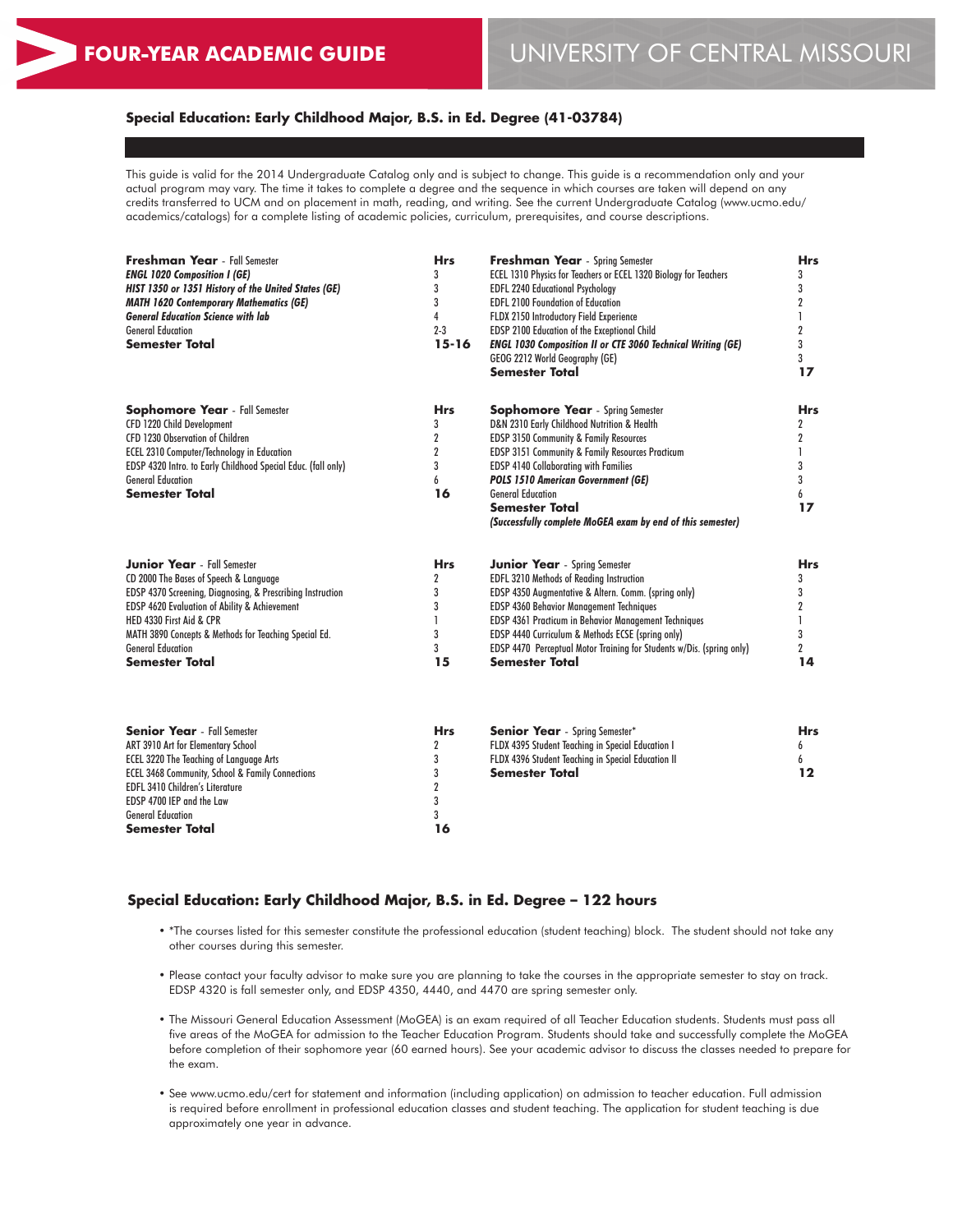# **Speech Communication and Theatre Major, B.S. in Ed. Degree (41-362)**

This guide is valid for the 2014 Undergraduate Catalog only and is subject to change. This guide is a recommendation only and your actual program may vary. The time it takes to complete a degree and the sequence in which courses are taken will depend on any credits transferred to UCM and on placement in math, reading, and writing. See the current Undergraduate Catalog (www.ucmo.edu/ academics/catalogs) for a complete listing of academic policies, curriculum, prerequisites, and course descriptions.

| <b>Freshman Year</b> - Fall Semester<br><b>ENGL 1020 Composition I (GE)</b><br>THEA 1100 Oral Interpretation (GE)<br>THEA 1500 Acting<br>THEA 1600 Stagecraft<br><b>General Education MATH</b><br><b>Semester Total</b>                                                                                                                                                                                    | <b>Hrs</b><br>3<br>3<br>3<br>3<br>3<br>15                                | <b>Freshman Year</b> - Spring Semester<br><b>ENGL 1030 Composition II or CTE 3060 Technical Writing (GE)</b><br>HIST 1350 or 1351 History of the United States (GE)<br>THEA 2400 Discovering Theatre (GE)<br><b>THEA 2610 Design Fundamentals</b><br><b>General Education Science w/lab</b><br><b>Semester Total</b>                    | <b>Hrs</b><br>3<br>3<br>3<br>$\overline{3}$<br>$\overline{4}$<br>16         |
|------------------------------------------------------------------------------------------------------------------------------------------------------------------------------------------------------------------------------------------------------------------------------------------------------------------------------------------------------------------------------------------------------------|--------------------------------------------------------------------------|-----------------------------------------------------------------------------------------------------------------------------------------------------------------------------------------------------------------------------------------------------------------------------------------------------------------------------------------|-----------------------------------------------------------------------------|
| <b>Sophomore Year</b> - Fall Semester<br><b>COMM 2330 Communication in Small Groups/Teams</b><br><b>COMM 2340 Argumentation &amp; Debate (fall only)</b><br><b>EDFL 2100 Foundations of Education</b><br>FLDX 2150 Introductory Field Experience<br><b>EDFL 2240 Educational Psychology</b><br>EDSP 2100 Education of the Exceptional Child<br>POLS 1510 American Government (GE)<br><b>Semester Total</b> | <b>Hrs</b><br>3<br>3<br>$\overline{2}$<br>3<br>$\overline{2}$<br>3<br>17 | <b>Sophomore Year</b> - Spring Semester<br><b>COMM 1000 Public Speaking</b><br>COMM 2100 Introduction to Communication Theory<br>THEA 3700 Directing<br><b>Minor Coursework</b><br><b>General Education Managing Information</b><br><b>Semester Total</b><br>(Successfully complete MoGEA exam by end of this semester)                 | <b>Hrs</b><br>3<br>3<br>3<br>6<br>$2 - 3$<br>$17 - 18$                      |
| <b>Junior Year</b> - Fall Semester<br><b>COMM 3000 Film Appreciation (GE)</b><br><b>COMM 3325 Nonverbal Communication (fall only)</b><br>THEA 4400 Literature & History of the Theatre I<br>Minor Coursework<br><b>General Education</b><br><b>Semester Total</b>                                                                                                                                          | <b>Hrs</b><br>3<br>$\overline{2}$<br>3<br>3<br>6<br>17                   | <b>Junior Year</b> - Spring Semester<br><b>COMM 1200 Introduction to Mass Communication</b><br><b>EDFL 4300 Educational Measurement &amp; Evaluation</b><br>PSY 4230 Psychology of Adolescence<br>THEA 3630 Studio Theatre I<br>WGS 2000 Race, Class, and Gender (GE)<br>Minor Coursework<br><b>General Education</b><br>Semester Total | <b>Hrs</b><br>3<br>$\overline{2}$<br>3<br>$\mathbf{I}$<br>3<br>3<br>3<br>18 |
| <b>Senior Year</b> - Fall Semester<br>EDFL 3500 Secondary Teaching & Behavior Management<br>FLDX 3550 Practicum in Secondary Instruction<br>EDFL 4210 The Teaching of Reading in the Secondary School  <br>THEA 4730 Studio Theatre II<br>THEA 4984 Methods of Teaching Speech & Theatre<br>Minor Coursework<br>Semester Total                                                                             | <b>Hrs</b><br>3<br>2<br>2<br>6<br>15                                     | <b>Senior Year</b> - Spring Semester*<br>FLDX 4595 Student Teaching Secondary I<br>FLDX 4468 Student Teaching Secondary II<br>THEA 4920 Secondary Field Experience II<br>THEA 4930 Co-Curricular Practicum<br><b>Semester Total</b>                                                                                                     | <b>Hrs</b><br>5<br>6<br>1<br>$\overline{2}$<br>14                           |

# **Speech Communication and Theatre Major, B.S. in Ed. Degree - 129 hours**

- \*The courses listed for this semester constitute the professional education(student teaching) block. The student should not take any other courses during this semester.
- The above degree plan is based on an 18-hour minor.
- The Missouri General Education Assessment (MoGEA) is an exam required of all Teacher Education students. Students must pass all five areas of the MoGEA for admission to the Teacher Education Program. Students should take and successfully complete the MoGEA before completion of their sophomore year (60 earned hours). See your academic advisor to discuss the classes needed to prepare for the exam.
- See www.ucmo.edu/cert for statement and information (including application) on admission to teacher education. Full admission is required before enrollment in professional education classes and student teaching. The application for student teaching is due approximately one year in advance.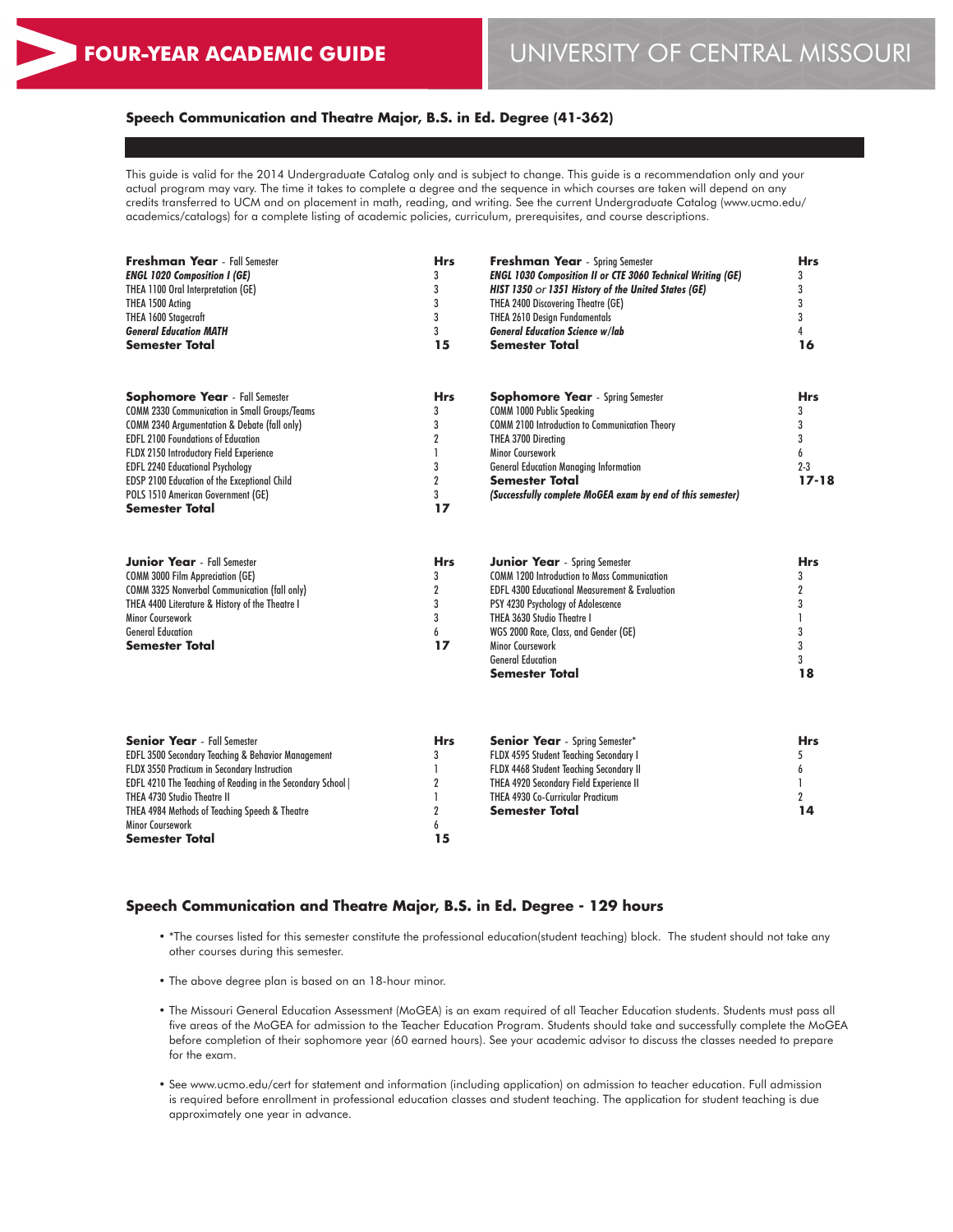## **Speech-Language Pathology Major, B.S. Degree (43-273)**

This guide is valid for the 2014 Undergraduate Catalog only and is subject to change. This guide is a recommendation only and your actual program may vary. The time it takes to complete a degree and the sequence in which courses are taken will depend on any credits transferred to UCM and on placement in math, reading, and writing. See the current Undergraduate Catalog (www.ucmo.edu/ academics/catalogs) for a complete listing of academic policies, curriculum, prerequisites, and course descriptions.

| Freshman Year - Fall Semester<br>BIOL 1003 or 1004 Introduction to the Sciences: Ecology<br>CD 1000 Introduction to Communication Disorders<br>CD 1800 Observation of Clinical Practicum in CD<br><b>ENGL 1020 Composition I (GE)</b><br><b>General Education</b><br><b>Semester Total</b><br>AE 1400 Freshman Seminar (CD Section)*                           | <b>Hrs</b><br>$3-4$<br>3<br>3<br>5<br>$15 - 16$                                  | Freshman Year - Spring Semester<br><b>CD 2301 American Phonetics</b><br>ENGL 1030 Composition II or CTE 3060 Technical Writing (GE)<br><b>General Education</b><br><b>Semester Total</b>                                                                                  | <b>Hrs</b><br>3<br>3<br>9<br>15      |
|----------------------------------------------------------------------------------------------------------------------------------------------------------------------------------------------------------------------------------------------------------------------------------------------------------------------------------------------------------------|----------------------------------------------------------------------------------|---------------------------------------------------------------------------------------------------------------------------------------------------------------------------------------------------------------------------------------------------------------------------|--------------------------------------|
| <b>Sophomore Year</b> - Fall Semester<br>CD 3301 Anatomy & Physiology of Speech & Swallowing<br>COMM 1000 Public Speaking (GE)<br>PSY 1100 General Psychology (GE)<br><b>General Education</b><br><b>Semester Total</b>                                                                                                                                        | <b>Hrs</b><br>$\overline{2}$<br>3<br>3<br>$6 - 7$<br>$14 - 15$                   | <b>Sophomore Year</b> - Spring Semester<br>CD 3304 Speech Science<br><b>General Education</b><br>Free Choice Elective**<br><b>Semester Total</b>                                                                                                                          | <b>Hrs</b><br>3<br>6<br>6<br>15      |
| <b>Junior Year</b> - Fall Semester<br>CD 1401 American Sign Language I (GE)<br>CD 4401 Language Development<br>CD 4501 Basic Neuroscience for Speech-Language Path.<br>CD 4504 Introduction to Articulation & Phonological Disorders<br>CD 4701 Introduction to Audiology<br>PSY 3220 Lifespan Development<br><b>Semester Total</b>                            | <b>Hrs</b><br>3<br>$\overline{2}$<br>$\overline{2}$<br>3<br>3<br>3<br>16         | <b>Junior Year</b> - Spring Semester<br>AT 1625 CPR/AED for Health Care Professionals<br>CD 3503 Principles of Clinical Management<br>CD 4505 School-age Issues in Language & Literacy<br>CD 4706 Hearing Measurement<br>Free Choice Electives**<br><b>Semester Total</b> | <b>Hrs</b><br>3<br>3<br>3<br>6<br>16 |
| <b>Senior Year</b> - Fall Semester<br>CD 4102 Couns, Persons w/Comm, Disorders & Their Families<br>CD 4103 Intro, to Evidence Based Practice in Comm. Disorders<br>CD 4510 Multicultural Issues in Communication Disorders<br>CD 4708 Aural Rehabilitation<br>CD 4802 Undergraduate Clinical Practicum I<br>EDSP 4700 IEP and the Law<br><b>Semester Total</b> | <b>Hrs</b><br>$\overline{2}$<br>$\overline{2}$<br>$\overline{2}$<br>3<br>3<br>13 | <b>Senior Year</b> - Spring Semester<br>CD 4512 Best Practices in Early Childhood Intervention<br>CD 4803 Undergraduate Clinical Practicum II<br>PSY 4520 Statistics for the Behavioral Sciences<br>Free Choice Electives**<br><b>Semester Total</b>                      | <b>Hrs</b><br>3<br>3<br>8<br>15      |

### **Speech-Language Pathology Major, B.S. Degree - Minimum hours to graduate 120**

- \*AE 1400 is a free choice elective and is highly recommended for academic success. If AE 1400 is chosen, 1 less hour of free choice electives will be needed.
- \*\*The number of free choice electives required will depend on selections made in the major and general education.
- Students must contact the Undergraduate Advisor in the Communication Disorders program for admission into the program.
- To satisfy the General Education Assessment (GEA) Policy, students must take the GEA *after* they earn 45 credit hours but *before* earning 75 credit hours. Transfer students who have more than 45 hours earned should take the exam during their second semester at UCM. Students must achieve a passing score of 425 to meet graduation requirements. Students may register for the GEA through MyCentral. Contact UCM Testing Services (HUM 216, 660-543-4919, testingservices@ucmo.edu) for more information.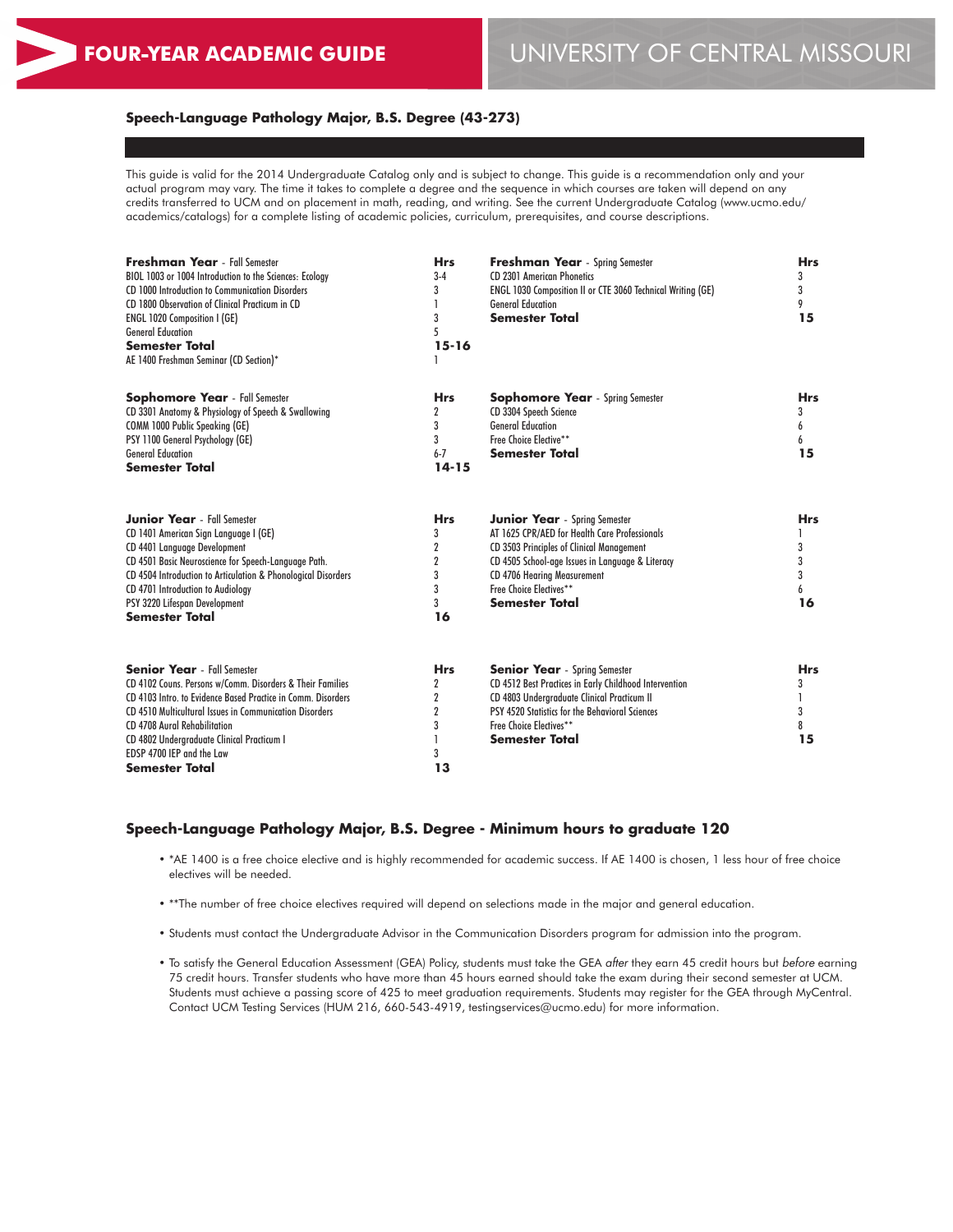# **Sport Management Major, B.S. Degree (43-612)**

This guide is valid for the 2014 Undergraduate Catalog only and is subject to change. This guide is a recommendation only and your actual program may vary. The time it takes to complete a degree and the sequence in which courses are taken will depend on any credits transferred to UCM and on placement in math, reading, and writing. See the current Undergraduate Catalog (www.ucmo.edu/ academics/catalogs) for a complete listing of academic policies, curriculum, prerequisites, and course descriptions.

| <b>Freshman Year</b> - Fall Semester          | <b>Hrs</b> | <b>Freshman Year</b> - Spring Semester (apply to major) | <b>Hrs</b> |
|-----------------------------------------------|------------|---------------------------------------------------------|------------|
| CIS 1600 Business Information Management (GE) | 3          | PE 1206 Fitness for a Global Community (GE)             |            |
| <b>General Education</b>                      | 12         | <b>General Education</b>                                | 12         |
| <b>Semester Total</b>                         | 15         | <b>Semester Total</b>                                   | 15         |
| AE 1400 Freshman Seminar*                     |            |                                                         |            |
|                                               |            |                                                         |            |
|                                               |            |                                                         |            |
|                                               |            |                                                         |            |

| <b>Sophomore Year</b> - Fall Semester           | <b>Hrs</b> | <b>Sophomore Year</b> - Spring Semester                             | Hrs |
|-------------------------------------------------|------------|---------------------------------------------------------------------|-----|
| PE 2472 Communicating Ideas on Sport (GE)       |            | <b>ECON 1010 Principles of Macroeconomics (GE)</b>                  |     |
| <b>SM 3100 Introduction to Sport Management</b> |            | PE 4740 Legal Liability in Fitness/Wellness, PE, Rec., & Sprt. Set. |     |
| <b>General Education</b>                        |            | <b>Free Choice Electives</b>                                        |     |
| <b>Free Choice Elective</b>                     |            | Semester Total                                                      | 15  |
| Semester Total                                  | 15         |                                                                     |     |

| <b>Junior Year</b> - Fall Semester          | <b>Hrs</b> | <b>Junior Year</b> - Spring Semester          | <b>Hrs</b> |
|---------------------------------------------|------------|-----------------------------------------------|------------|
| <b>MGT 3315 Management of Organizations</b> |            | <b>ECON 1011 Principles of Microeconomics</b> |            |
| MKT 3405 Marketing Policy                   |            | <b>SM 4200 Applied Sport Marketing</b>        |            |
| SM 3300 Leisure, Sport, and Tourism         |            | <b>SM 4300 Recreational Sports Management</b> |            |
| <b>SM 4700 Sport Facility Management</b>    |            | <b>Free Choice Elective</b>                   |            |
| <b>Free Choice Elective</b>                 |            | Semester Total                                |            |
| <b>Semester Total</b>                       |            |                                               |            |

| <b>Senior Year</b> - Fall Semester         | <b>Hrs</b>   | <b>Senior Year</b> - Spring Semester    | <b>Hrs</b> |
|--------------------------------------------|--------------|-----------------------------------------|------------|
| <b>ECON 4054 Sport Economics</b>           | 3            | SM 4220 Sport Sponsorship and Retention |            |
| SM 4210 Sport and Media                    |              | SM 4500 Sport Leadership                |            |
| <b>SM 4400 Sport Communication</b>         |              | <b>SM 4720 Managing Sporting Events</b> |            |
| SM 4900 Senior Seminar in Sport Management |              | <b>Free Choice Elective</b>             |            |
| <b>Free Choice Elective</b>                |              | <b>Semester Total</b>                   |            |
| <b>Semester Total</b>                      | 15           |                                         |            |
| <b>Senior Year</b> - Summer Semester       | <b>Hrs</b>   |                                         |            |
| SM 4980 Internship                         | <sub>0</sub> |                                         |            |
| <b>Semester Total</b>                      | О            |                                         |            |

## **Sport Management Major, B.S. Degree - 120 hours**

- AE 1400 is a free choice elective and is highly recommended for academic success. If AE 1400 is chosen, 1 less hour of free choice electives will be needed.
- To satisfy the General Education Assessment (GEA) Policy, students must take the GEA *after* they earn 45 credit hours but *before* earning 75 credit hours. Transfer students who have more than 45 hours earned should take the exam during their second semester at UCM. Students must achieve a passing score of 425 to meet graduation requirements. Students may register for the GEA through MyCentral. Contact UCM Testing Services (HUM 216, 660-543-4919, testingservices@ucmo.edu) for more information.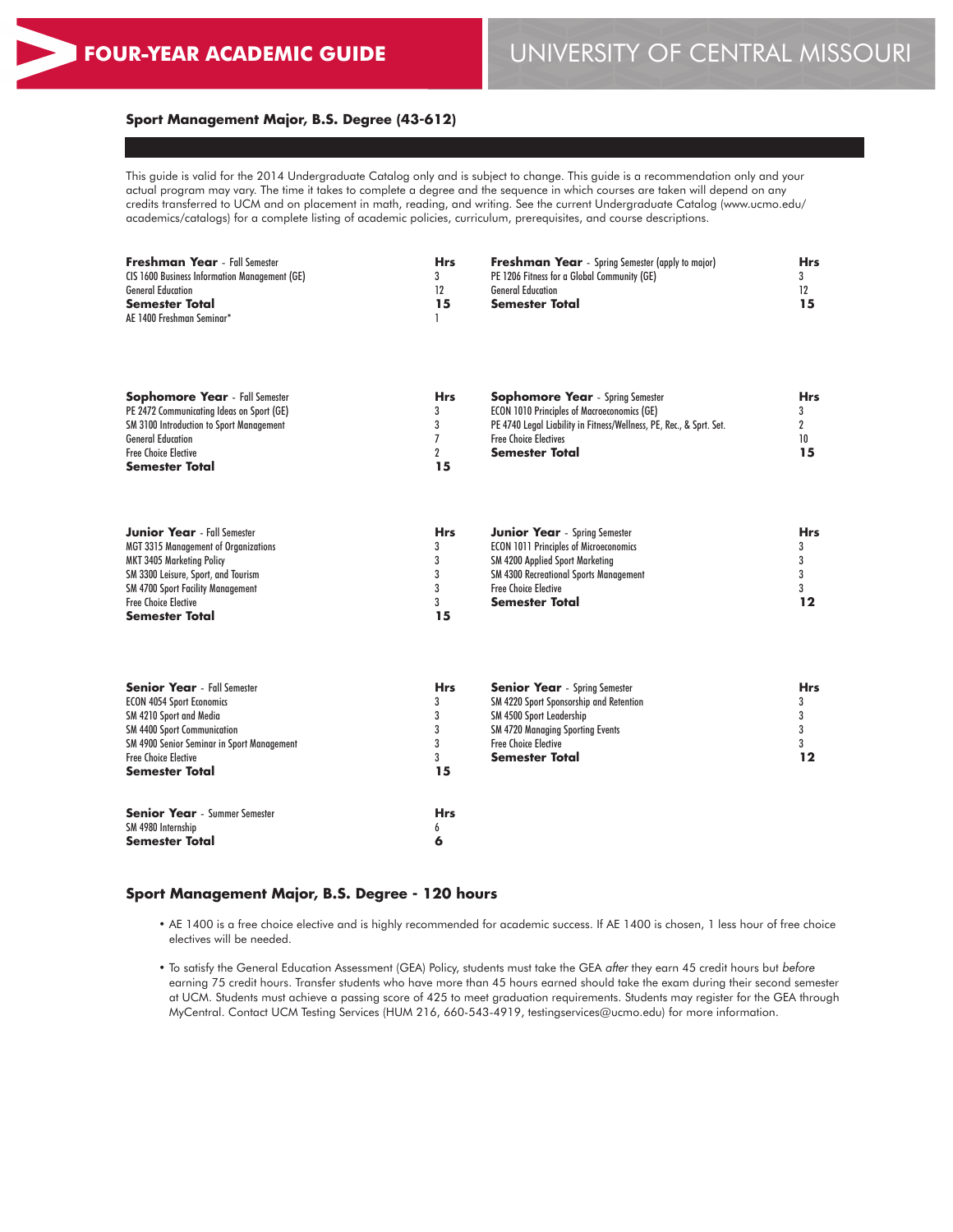### **Studio Art Major (Ceramics Area), B.F.A. Degree (47-263)**

This guide is valid for the 2014 Undergraduate Catalog only and is subject to change. This guide is a recommendation only and your actual program may vary. The time it takes to complete a degree and the sequence in which courses are taken will depend on any credits transferred to UCM and on placement in math, reading, and writing. See the current Undergraduate Catalog (www.ucmo.edu/ academics/catalogs) for a complete listing of academic policies, curriculum, prerequisites, and course descriptions.

| 3<br>ART 1120 Drawing II<br>ART 1110 Drawina I<br>3<br>ART 1315 2-D Design<br>ART 1325 Color and Design<br>3<br>ART 1800 Ideas & the Visual Arts (GE)<br>ART 2412 Ceramics I<br>3<br><b>ENGL 1020 Composition I (GE)</b><br>ENGL 1030 Composition II or CTE 3060 Technical Writing (GE)<br>3<br><b>General Education</b><br><b>General Education</b><br><b>Semester Total</b><br>15<br><b>Semester Total</b> | 3<br>3<br>3<br>3<br>3<br>15<br><b>Hrs</b><br>3<br>3<br>3<br>3 |
|--------------------------------------------------------------------------------------------------------------------------------------------------------------------------------------------------------------------------------------------------------------------------------------------------------------------------------------------------------------------------------------------------------------|---------------------------------------------------------------|
|                                                                                                                                                                                                                                                                                                                                                                                                              |                                                               |
|                                                                                                                                                                                                                                                                                                                                                                                                              |                                                               |
|                                                                                                                                                                                                                                                                                                                                                                                                              |                                                               |
|                                                                                                                                                                                                                                                                                                                                                                                                              |                                                               |
|                                                                                                                                                                                                                                                                                                                                                                                                              |                                                               |
|                                                                                                                                                                                                                                                                                                                                                                                                              |                                                               |
| <b>Sophomore Year</b> - Fall Semester<br><b>Hrs</b><br><b>Sophomore Year</b> - Spring Semester                                                                                                                                                                                                                                                                                                               |                                                               |
| ART 1815 Art History Survey I (fall)<br>3<br>ART 1825 Art History Survey II (spring)                                                                                                                                                                                                                                                                                                                         |                                                               |
| 3<br>ART 2335 3-D Design<br>ART 2420 Sculpture I                                                                                                                                                                                                                                                                                                                                                             |                                                               |
| 3<br>ART 3209 Figure Construction<br>ART 2710 Printmaking I                                                                                                                                                                                                                                                                                                                                                  |                                                               |
| 3<br><b>ART 3412 Ceramics II</b><br><b>ART 3412 Ceramics II</b>                                                                                                                                                                                                                                                                                                                                              |                                                               |
| 3<br><b>General Education</b><br><b>General Education</b>                                                                                                                                                                                                                                                                                                                                                    | 3                                                             |
| 15<br><b>Semester Total</b><br><b>Semester Total</b>                                                                                                                                                                                                                                                                                                                                                         | 15                                                            |
| <b>Junior Year</b> - Fall Semester<br><b>Hrs</b><br><b>Junior Year</b> - Spring Semester                                                                                                                                                                                                                                                                                                                     | <b>Hrs</b>                                                    |
| 3<br><b>ART 4412 Ceramics III</b><br>ART 2511 Painting I                                                                                                                                                                                                                                                                                                                                                     | 3                                                             |
| 3<br>ART 4850 20th Century Art & Architecture (fall) or<br>ART 3110 Drawing III                                                                                                                                                                                                                                                                                                                              |                                                               |
| 3<br><b>ART 3412 Ceramics II</b><br>ART 4860 Contemporary Art & Design (spring)                                                                                                                                                                                                                                                                                                                              | 3                                                             |
| 3<br><b>ART Elective*</b><br><b>ART Electives*</b>                                                                                                                                                                                                                                                                                                                                                           | 6                                                             |
| <b>General Education</b><br><b>General Education</b><br>6                                                                                                                                                                                                                                                                                                                                                    | 3                                                             |
| 18<br><b>Semester Total</b><br><b>Semester Total</b>                                                                                                                                                                                                                                                                                                                                                         | 15                                                            |
| <b>Senior Year</b> - Fall Semester<br><b>Hrs</b><br><b>Senior Year</b> - Spring Semester                                                                                                                                                                                                                                                                                                                     | <b>Hrs</b>                                                    |
| <b>ART 4412 Ceramics III</b><br>3<br><b>ART 4412 Ceramics III</b>                                                                                                                                                                                                                                                                                                                                            | 3                                                             |
| <b>ART Electives*</b><br>ART 4020 Studio Seminar<br>6                                                                                                                                                                                                                                                                                                                                                        | 3                                                             |
| <b>General Education</b><br>ART 4221 Art Theory and Criticism<br>6                                                                                                                                                                                                                                                                                                                                           | 3                                                             |
| 15<br><b>Semester Total</b><br><b>General Education</b>                                                                                                                                                                                                                                                                                                                                                      | 6                                                             |
| <b>Semester Total</b>                                                                                                                                                                                                                                                                                                                                                                                        | 15                                                            |

## **Studio Art Major (Ceramics Area), B.F.A. Degree - 123 hours**

- \*Students must choose 15 hours of ART major electives.
- To satisfy the General Education Assessment (GEA) Policy, students must take the GEA *after* they earn 45 credit hours but *before* earning 75 credit hours. Transfer students who have more than 45 hours earned should take the exam during their second semester at UCM. Students must achieve a passing score of 425 to meet graduation requirements. Students may register for the GEA through MyCentral. Contact UCM Testing Services (HUM 216, 660-543-4919, testingservices@ucmo.edu) for more information.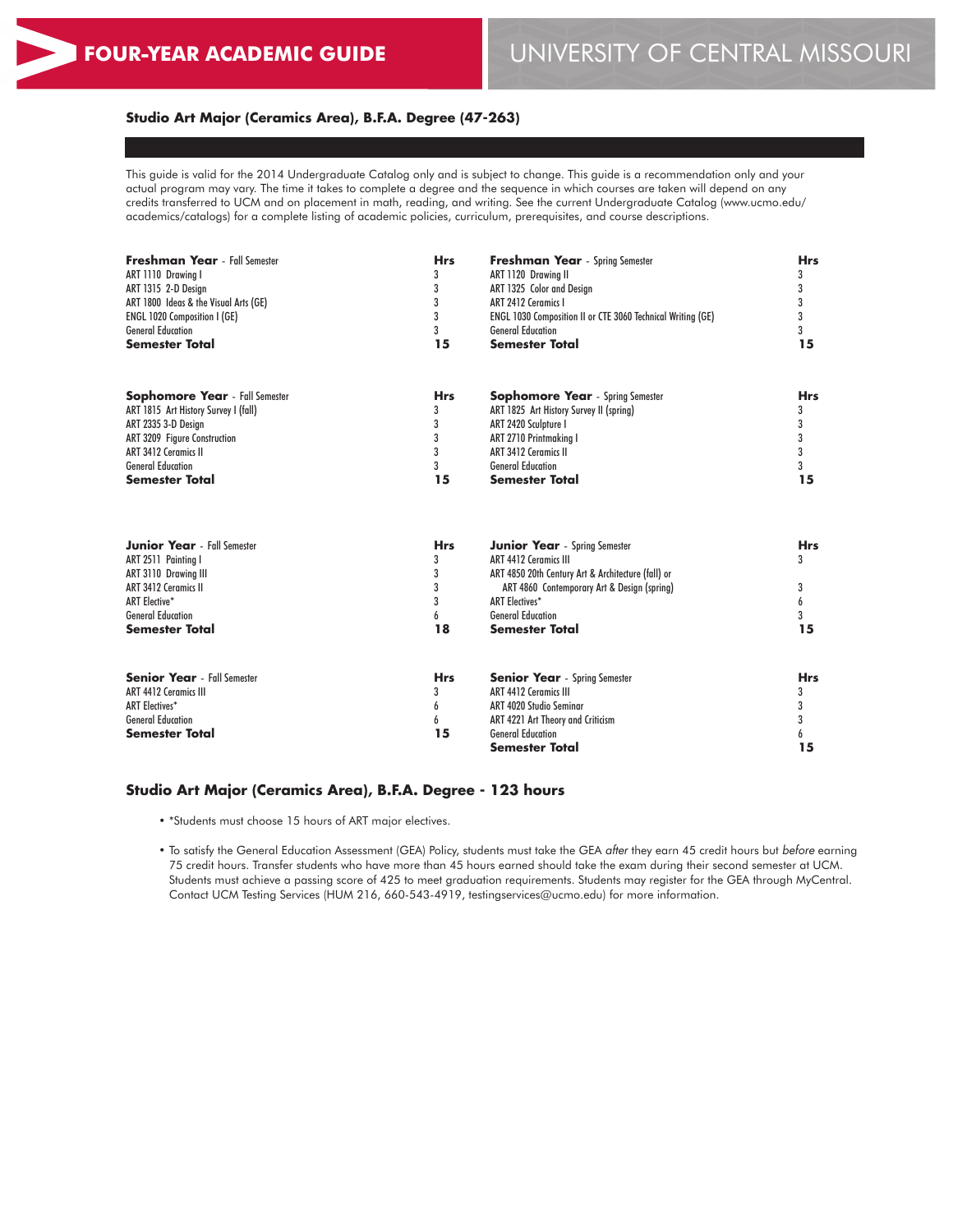# **Studio Art Major (Illustration Area), B.F.A. Degree (47-263)**

This guide is valid for the 2014 Undergraduate Catalog only and is subject to change. This guide is a recommendation only and your actual program may vary. The time it takes to complete a degree and the sequence in which courses are taken will depend on any credits transferred to UCM and on placement in math, reading, and writing. See the current Undergraduate Catalog (www.ucmo.edu/ academics/catalogs) for a complete listing of academic policies, curriculum, prerequisites, and course descriptions.

| <b>Freshman Year</b> - Fall Semester                   | <b>Hrs</b> | <b>Freshman Year</b> - Spring Semester                      | <b>Hrs</b> |
|--------------------------------------------------------|------------|-------------------------------------------------------------|------------|
| ART 1110 Drawina I                                     | 3          | ART 1120 Drawing II                                         | 3          |
| ART 1315 2-D Design                                    | 3          | ART 1325 Color and Design                                   | 3          |
| ART 1800 Ideas & the Visual Arts (GE)                  | 3          | <b>ART Elective*</b>                                        | 3          |
| <b>ENGL 1020 Composition I (GE)</b>                    | 3          | ENGL 1030 Composition II or CTE 3060 Technical Writing (GE) | 3          |
| <b>General Education</b>                               | 3          | <b>General Education</b>                                    | 3          |
| <b>Semester Total</b>                                  | 15         | <b>Semester Total</b>                                       | 15         |
| <b>Sophomore Year</b> - Fall Semester                  | <b>Hrs</b> | <b>Sophomore Year</b> - Spring Semester                     | <b>Hrs</b> |
| ART 1815 Art History Survey I (fall only)              | 3          | ART 1825 Art History Survey II                              | 3          |
| ART 2335 3-D Design                                    | 3          | ART 2511 Painting I                                         | 3          |
| ART 2610 Introduction to Graphic Design & Illustration | 3          | ART 2710 Printmaking I                                      | 3          |
| ART 2620 Typography                                    | 3          | <b>ART 3209 Figure Construction</b>                         | 3          |
| <b>General Education</b>                               | 3          | <b>General Education</b>                                    | 6          |
| <b>Semester Total</b>                                  | 15         | <b>Semester Total</b>                                       | 18         |
| <b>Junior Year</b> - Fall Semester                     | <b>Hrs</b> | <b>Junior Year</b> - Spring Semester                        | <b>Hrs</b> |
| ART 2420 Sculpture I                                   | 3          | ART 2412 Ceramics I                                         | 3          |
| ART 3110 Drawing III                                   | 3          | ART 3635 Illustration Concepts                              | 3          |
| <b>ART 3625 Illustration Techniques</b>                | 3          | <b>ART Elective*</b>                                        | 3          |
| ART 4850 20th Century Art & Arch. (fall only) or       |            | <b>General Education</b>                                    | 6          |
| ART 4860 Contemporary Art & Design (spring only)       | 3          | <b>Semester Total</b>                                       | 15         |
| <b>General Education</b>                               | 3          |                                                             |            |
| <b>Semester Total</b>                                  | 15         |                                                             |            |
| <b>Senior Year</b> - Fall Semester                     | <b>Hrs</b> | <b>Senior Year</b> - Spring Semester                        | <b>Hrs</b> |
| <b>ART 4625 Advanced Illustration I</b>                | 3          | ART 4020 Studio Seminar                                     | 3          |
| Art Electives*                                         | 6          | <b>ART 4635 Advanced Illustration II</b>                    | 3          |
| <b>General Education</b>                               | 6          | <b>ART Elective*</b>                                        | 3          |
| <b>Semester Total</b>                                  | 15         | ART 4221 Art Theory and Criticism                           | 3          |
|                                                        |            | <b>General Education</b>                                    | 3          |
|                                                        |            | <b>Semester Total</b>                                       | 15         |

### **Studio Art Major (Illustration Area), B.F.A. Degree - 123 hours**

• \*Students must choose 15 hours of ART electives.

• To satisfy the General Education Assessment (GEA) Policy, students must take the GEA *after* they earn 45 credit hours but *before* earning 75 credit hours. Transfer students who have more than 45 hours earned should take the exam during their second semester at UCM. Students must achieve a passing score of 425 to meet graduation requirements. Students may register for the GEA through MyCentral. Contact UCM Testing Services (HUM 216, 660-543-4919, testingservices@ucmo.edu) for more information.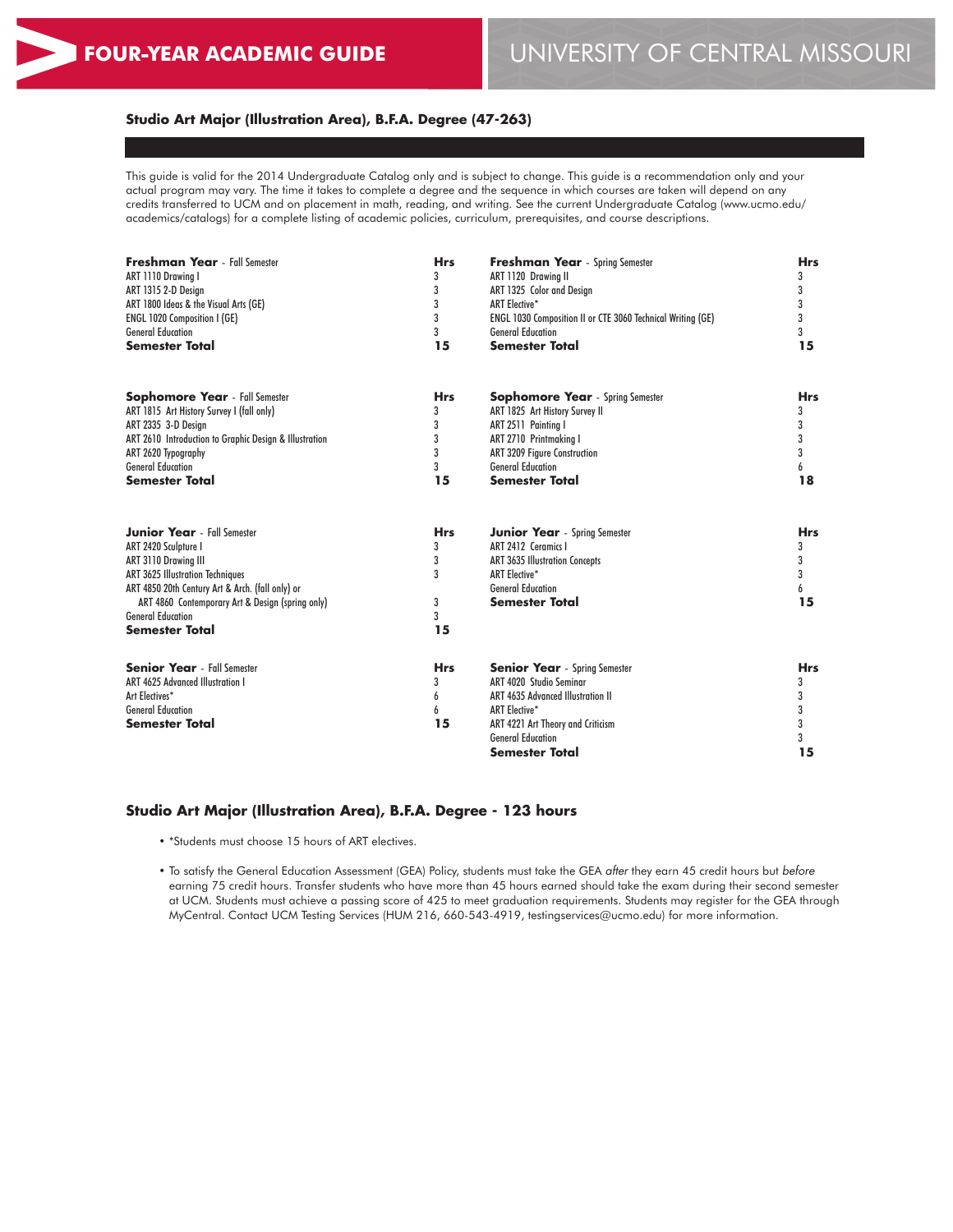## **Studio Art Major (Painting Area), B.F.A. Degree (47-263)**

This guide is valid for the 2014 Undergraduate Catalog only and is subject to change. This guide is a recommendation only and your actual program may vary. The time it takes to complete a degree and the sequence in which courses are taken will depend on any credits transferred to UCM and on placement in math, reading, and writing. See the current Undergraduate Catalog (www.ucmo.edu/ academics/catalogs) for a complete listing of academic policies, curriculum, prerequisites, and course descriptions.

| <b>Freshman Year</b> - Fall Semester<br>ART 1110 Drawina I<br>ART 1315 2-D Design<br>ART 1800 Ideas & the Visual Arts (GE) | <b>Hrs</b><br>3<br>3<br>3 | <b>Freshman Year</b> - Spring Semester<br>ART 1120 Drawing II<br>ART 1325 Color and Design<br>ART 2511 Painting I | <b>Hrs</b><br>3<br>3<br>3 |
|----------------------------------------------------------------------------------------------------------------------------|---------------------------|-------------------------------------------------------------------------------------------------------------------|---------------------------|
| <b>ENGL 1020 Composition I (GE)</b>                                                                                        | 3                         | ENGL 1030 Composition II or CTE 3060 Technical Writing (GE)                                                       | 3                         |
| <b>General Education</b>                                                                                                   | 3                         | <b>General Education</b>                                                                                          | 3                         |
| <b>Semester Total</b>                                                                                                      | 15                        | <b>Semester Total</b>                                                                                             | 15                        |
| <b>Sophomore Year</b> - Fall Semester                                                                                      | <b>Hrs</b>                | <b>Sophomore Year</b> - Spring Semester                                                                           | <b>Hrs</b>                |
| ART 1815 Art History Survey I (fall)                                                                                       | 3                         | ART 1825 Art History Survey II (spring)                                                                           | 3                         |
| ART 2335 3-D Desian                                                                                                        | 3                         | ART 2412 Ceramics I                                                                                               | 3                         |
| <b>ART 3209 Figure Construction</b>                                                                                        | 3                         | ART 2710 Printmaking I                                                                                            | 3                         |
| ART 3511 or 3513 (Painting II or Painting II Plein Air)                                                                    | 3                         | ART 3511 or 3515 (Painting II or Painting II Figure)                                                              | 3                         |
| <b>General Education</b>                                                                                                   | 3                         | <b>General Education</b>                                                                                          | 3                         |
| Semester Total                                                                                                             | 15                        | <b>Semester Total</b>                                                                                             | 15                        |
| <b>Junior Year</b> - Fall Semester                                                                                         | <b>Hrs</b>                | <b>Junior Year</b> - Spring Semester                                                                              | <b>Hrs</b>                |
| ART 2420 Sculpture I                                                                                                       | 3                         | ART 3510 Watercolor                                                                                               | 3                         |
| ART 3110 Drawing III                                                                                                       | 3                         | ART 4511 or 4515 (Painting III or Painting III Figure)                                                            | 3                         |
| ART 3511 or 3513 (Painting II or Painting II Plein Air)                                                                    | 3                         | ART 4850 20th Century Art & Architecture (fall) or                                                                |                           |
| <b>ART Elective**</b>                                                                                                      | 3                         | ART 4860 Contemporary Art & Design (spring)                                                                       | 3                         |
| <b>General Education</b>                                                                                                   | 6                         | <b>ART Elective**</b>                                                                                             | 3                         |
| Semester Total                                                                                                             | 18                        | <b>General Education</b><br><b>Semester Total</b>                                                                 | 3<br>15                   |
|                                                                                                                            |                           |                                                                                                                   |                           |
| <b>Senior Year</b> - Fall Semester                                                                                         | <b>Hrs</b>                | <b>Senior Year</b> - Spring Semester                                                                              | <b>Hrs</b>                |
| ART 4511 or 4513 (Painting III, Painting III Plein Air)                                                                    | 3                         | ART 4511 or 4515 (Painting III or Painting III Figure)                                                            | 3                         |
| <b>ART Electives**</b><br><b>General Education</b>                                                                         | 6                         | ART Elective**                                                                                                    | 3                         |
| <b>Semester Total</b>                                                                                                      | 6<br>15                   | ART 4221 Art Theory and Criticism<br><b>General Education</b>                                                     | 3                         |
|                                                                                                                            |                           | <b>Semester Total</b>                                                                                             | 6<br>15                   |
|                                                                                                                            |                           |                                                                                                                   |                           |

### **Studio Art Major (Painting Area), B.F.A. Degree - 123 hours**

- \*Students must complete 9 hours of Painting II (ART 3511, 3513, and/or 3515) and 9 hours of Painting III (ART 4511, 4513, and/or 4515). Plein Air (3513 & 4513) is offered in the fall and Figure (3515 & 4515) is offered in the spring.
- \*\*Students must choose 15 hours of ART major electives.
- To satisfy the General Education Assessment (GEA) Policy, students must take the GEA *after* they earn 45 credit hours but *before* earning 75 credit hours. Transfer students who have more than 45 hours earned should take the exam during their second semester at UCM. Students must achieve a passing score of 425 to meet graduation requirements. Students may register for the GEA through MyCentral. Contact UCM Testing Services (HUM 216, 660-543-4919, testingservices@ucmo.edu) for more information.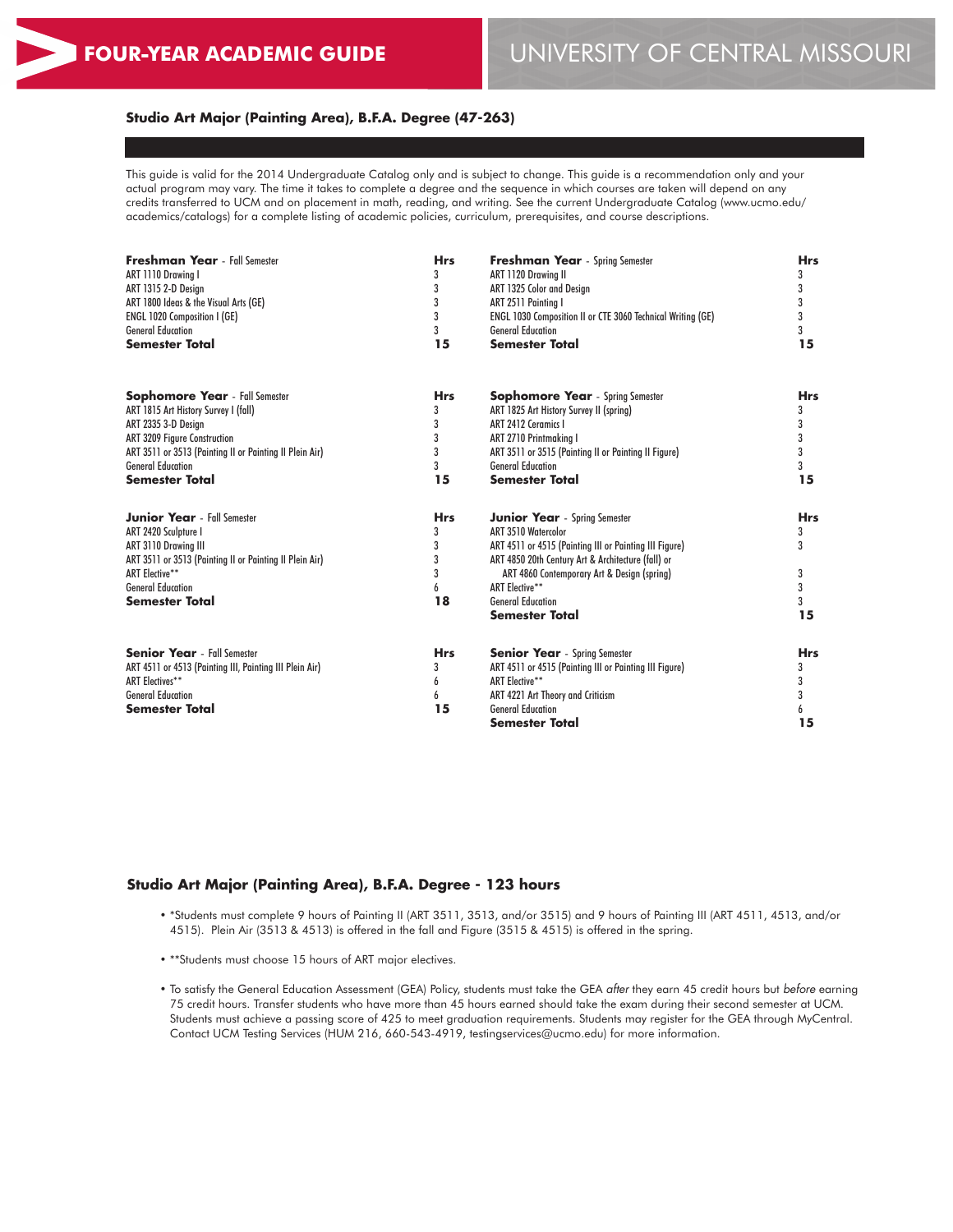## **Studio Art Major (Printmaking Area), B.F.A. Degree (47-263)**

This guide is valid for the 2014 Undergraduate Catalog only and is subject to change. This guide is a recommendation only and your actual program may vary. The time it takes to complete a degree and the sequence in which courses are taken will depend on any credits transferred to UCM and on placement in math, reading, and writing. See the current Undergraduate Catalog (www.ucmo.edu/ academics/catalogs) for a complete listing of academic policies, curriculum, prerequisites, and course descriptions.

| <b>Freshman Year</b> - Fall Semester  | <b>Hrs</b> | <b>Freshman Year</b> - Spring Semester                      | <b>Hrs</b> |
|---------------------------------------|------------|-------------------------------------------------------------|------------|
| ART 1110 Drawing I                    | 3          | ART 1120 Drawing II                                         | 3          |
| ART 1315 2-D Design                   | 3<br>3     | ART 1325 Color and Design                                   | 3<br>3     |
| ART 1800 Ideas & the Visual Arts (GE) |            | ART 2710 Printmaking I                                      |            |
| <b>ENGL 1020 Composition I (GE)</b>   | 3          | ENGL 1030 Composition II or CTE 3060 Technical Writing (GE) | 3          |
| <b>General Education</b>              | 3          | <b>General Education</b>                                    | 3          |
| <b>Semester Total</b>                 | 15         | Semester Total                                              | 15         |
| <b>Sophomore Year</b> - Fall Semester | <b>Hrs</b> | <b>Sophomore Year</b> - Spring Semester                     | <b>Hrs</b> |
| ART 1815 Art History Survey I (fall)  | 3          | ART 1825 Art History Survey II (spring)                     | 3          |
| ART 2335 3-D Design                   | 3          | ART 2412 Ceramics I                                         | 3          |
| <b>ART 3209 Figure Construction</b>   | 3          | ART 2511 Painting I                                         | 3          |
| <b>ART 3710 Printmaking II</b>        | 3          | <b>ART 3710 Printmaking II</b>                              | 3          |
| <b>General Education</b>              | 3          | <b>General Education</b>                                    | 3          |
| <b>Semester Total</b>                 | 15         | Semester Total                                              | 15         |
| <b>Junior Year</b> - Fall Semester    | <b>Hrs</b> | <b>Junior Year</b> - Spring Semester                        | <b>Hrs</b> |
| ART 2420 Sculpture I                  | 3          | ART 3720 Printmaking III                                    | 3          |
| ART 3110 Drawing III                  | 3          | ART 4850 20th Century Art & Architecture (fall) or          |            |
| <b>ART 3710 Printmaking II</b>        | 3          | ART 4860 Contemporary Art & Design (spring)                 | 3          |
| <b>ART Elective*</b>                  | 3          | <b>ART Electives*</b>                                       | 6          |
| <b>General Education</b>              | 6          | <b>General Education</b>                                    | 3          |
| <b>Semester Total</b>                 | 18         | Semester Total                                              | 15         |
| <b>Senior Year</b> - Fall Semester    | <b>Hrs</b> | <b>Senior Year</b> - Spring Semester                        | <b>Hrs</b> |
| <b>ART 3720 Printmaking III</b>       | 3          | ART 3720 Printmaking III                                    | 3          |
| <b>ART Electives*</b>                 | 6          | ART 4020 Studio Seminar                                     | 3          |
| <b>General Education</b>              | 6          | ART 4221 Art Theory and Criticism                           | 3          |
| <b>Semester Total</b>                 | 15         | <b>General Education</b>                                    | 6          |
|                                       |            | Semester Total                                              | 15         |

### **Studio Art Major (Printmaking Area), B.F.A. Degree - 123 hours**

- \*Students must choose 15 hours of ART major electives.
- To satisfy the General Education Assessment (GEA) Policy, students must take the GEA *after* they earn 45 credit hours but *before* earning 75 credit hours. Transfer students who have more than 45 hours earned should take the exam during their second semester at UCM. Students must achieve a passing score of 425 to meet graduation requirements. Students may register for the GEA through MyCentral. Contact UCM Testing Services (HUM 216, 660-543-4919, testingservices@ucmo.edu) for more information.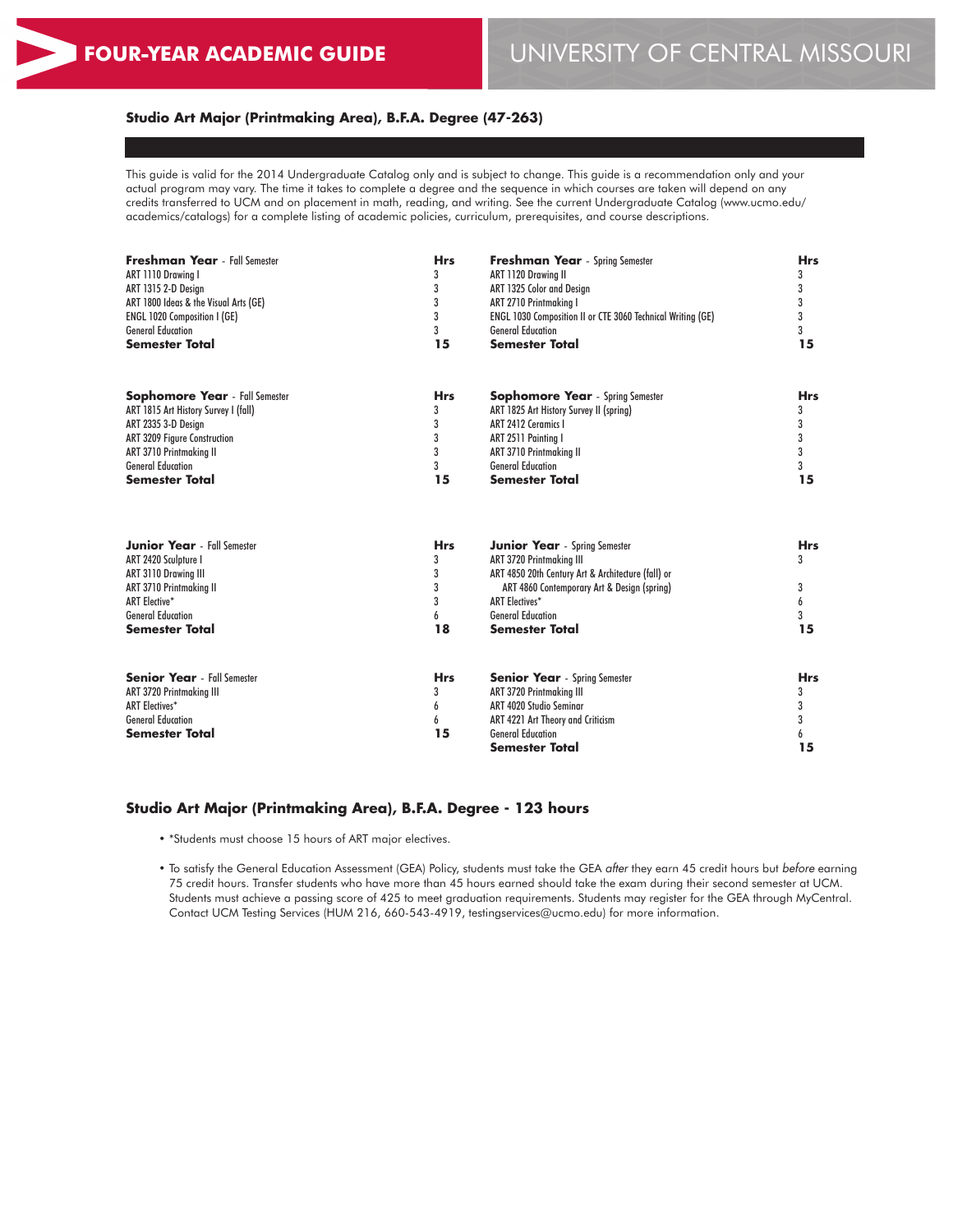### **Studio Art Major (Sculpture Area), B.F.A. Degree (47-263)**

This guide is valid for the 2014 Undergraduate Catalog only and is subject to change. This guide is a recommendation only and your actual program may vary. The time it takes to complete a degree and the sequence in which courses are taken will depend on any credits transferred to UCM and on placement in math, reading, and writing. See the current Undergraduate Catalog (www.ucmo.edu/ academics/catalogs) for a complete listing of academic policies, curriculum, prerequisites, and course descriptions.

| 3<br>ART 1315 2-D Design<br>3<br>ART 1800 Ideas & the Visual Arts (GE)<br>3<br><b>ENGL 1020 Composition I (GE)</b><br>3<br><b>General Education</b><br><b>Semester Total</b><br>15 | ART 1325 Color and Design<br>ART 2420 Sculpture I<br><b>ENGL 1030 Composition II or CTE 3060 Technical Writing (GE)</b><br><b>General Education</b><br><b>Semester Total</b> | 3<br>3<br>3<br>3<br>15 |
|------------------------------------------------------------------------------------------------------------------------------------------------------------------------------------|------------------------------------------------------------------------------------------------------------------------------------------------------------------------------|------------------------|
|                                                                                                                                                                                    |                                                                                                                                                                              |                        |
|                                                                                                                                                                                    |                                                                                                                                                                              |                        |
|                                                                                                                                                                                    |                                                                                                                                                                              |                        |
|                                                                                                                                                                                    |                                                                                                                                                                              |                        |
|                                                                                                                                                                                    |                                                                                                                                                                              |                        |
| <b>Sophomore Year</b> - Fall Semester<br><b>Hrs</b>                                                                                                                                | <b>Sophomore Year</b> - Spring Semester                                                                                                                                      | <b>Hrs</b>             |
| 3<br>ART 1815 Art History Survey I (fall)                                                                                                                                          | ART 1825 Art History Survey II (spring)                                                                                                                                      | 3                      |
| 3<br>ART 2335 3-D Design                                                                                                                                                           | ART 2412 Ceramics I                                                                                                                                                          | 3                      |
| 3<br><b>ART 3209 Figure Construction</b>                                                                                                                                           | ART 2511 Painting I                                                                                                                                                          | 3                      |
| 3<br>ART 3420 Sculpture II                                                                                                                                                         | ART 3440 Sculpture III                                                                                                                                                       | 3                      |
| 3<br><b>General Education</b>                                                                                                                                                      | <b>General Education</b>                                                                                                                                                     | 3                      |
| <b>Semester Total</b><br>15                                                                                                                                                        | <b>Semester Total</b>                                                                                                                                                        | 15                     |
| <b>Junior Year</b> - Fall Semester<br><b>Hrs</b>                                                                                                                                   | <b>Junior Year</b> - Spring Semester                                                                                                                                         | <b>Hrs</b>             |
| 3<br>ART 2710 Printmakina I                                                                                                                                                        | ART 4420 Sculpture IV                                                                                                                                                        | 3                      |
| 3<br>ART 3110 Drawing III                                                                                                                                                          | ART 4850 20th Century Art & Architecture (fall) or                                                                                                                           |                        |
| 3<br>ART 4420 Sculpture IV                                                                                                                                                         | ART 4860 Contemporary Art & Design (spring)                                                                                                                                  | 3                      |
| 3<br><b>ART Elective*</b>                                                                                                                                                          | <b>ART Electives*</b>                                                                                                                                                        | 6                      |
| <b>General Education</b><br>6                                                                                                                                                      | <b>General Education</b>                                                                                                                                                     | 3                      |
| 18<br><b>Semester Total</b>                                                                                                                                                        | <b>Semester Total</b>                                                                                                                                                        | 15                     |
| <b>Senior Year</b> - Fall Semester<br><b>Hrs</b>                                                                                                                                   | <b>Senior Year</b> - Spring Semester                                                                                                                                         | <b>Hrs</b>             |
| 3<br>ART 4420 Sculpture IV                                                                                                                                                         | ART 4020 Studio Seminar                                                                                                                                                      | 3                      |
| <b>ART Electives*</b><br>6                                                                                                                                                         | ART 4420 Sculpture IV                                                                                                                                                        | 3                      |
| <b>General Education</b><br>6                                                                                                                                                      | ART 4221 Art Theory and Criticism                                                                                                                                            | 3                      |
| 15<br><b>Semester Total</b>                                                                                                                                                        | <b>General Education</b>                                                                                                                                                     | 6                      |
|                                                                                                                                                                                    | Semester Total                                                                                                                                                               | 15                     |

#### **Studio Art Major (Sculpture Area), B.F.A. Degree - 123 hours**

• \*Students must choose 15 hours of ART electives.

• To satisfy the General Education Assessment (GEA) Policy, students must take the GEA *after* they earn 45 credit hours but *before* earning 75 credit hours. Transfer students who have more than 45 hours earned should take the exam during their second semester at UCM. Students must achieve a passing score of 425 to meet graduation requirements. Students may register for the GEA through MyCentral. Contact UCM Testing Services (HUM 216, 660-543-4919, testingservices@ucmo.edu) for more information.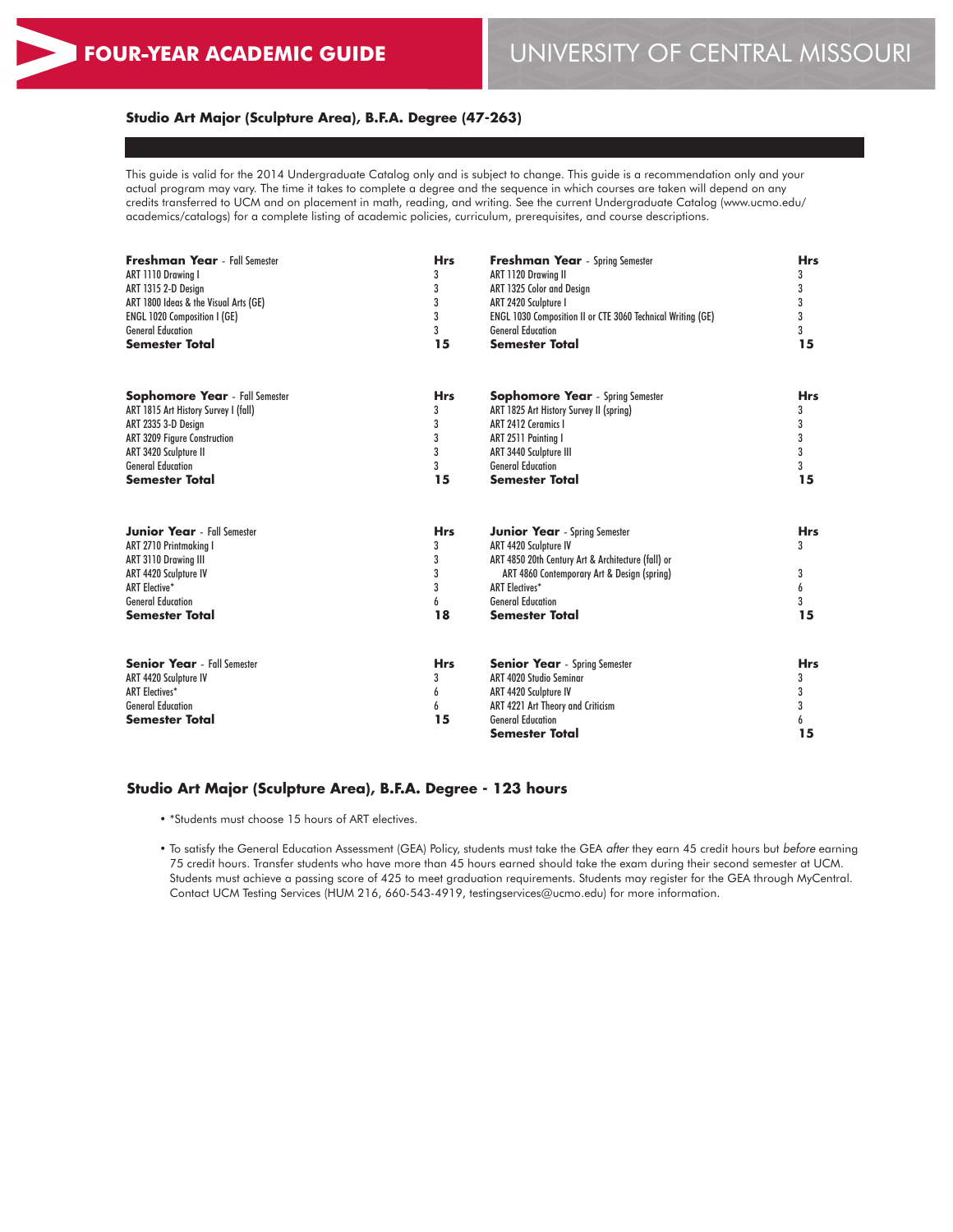# **Systems Engineering Technology Major, B.S. Degree (43-879)**

This guide is valid for the 2014 Undergraduate Catalog only and is subject to change. This guide is a recommendation only and your actual program may vary. The time it takes to complete a degree and the sequence in which courses are taken will depend on any credits transferred to UCM and on placement in math, reading, and writing. See the current Undergraduate Catalog (www.ucmo.edu/ academics/catalogs) for a complete listing of academic policies, curriculum, prerequisites, and course descriptions.

| <b>Freshman Year</b> - Fall Semester<br>BTE 1210 Essentials of Managing Information (GE)<br><b>ENGL 1020 Composition I (GE)</b><br>MATH 1111 College Algebra (GE)<br><b>General Education</b><br>Semester Total<br>AE 1400 Freshman Seminar*                                              | <b>Hrs</b><br>$\boldsymbol{2}$<br>3<br>3<br>6<br>14 | <b>Freshman Year</b> - Spring Semester<br><b>CIS 1600 Business Information Management</b><br>CTE 3060 Technical Writing (GE)<br><b>General Education</b><br><b>Semester Total</b>                                                                 | <b>Hrs</b><br>3<br>3<br>9<br>15      |
|-------------------------------------------------------------------------------------------------------------------------------------------------------------------------------------------------------------------------------------------------------------------------------------------|-----------------------------------------------------|---------------------------------------------------------------------------------------------------------------------------------------------------------------------------------------------------------------------------------------------------|--------------------------------------|
| <b>Sophomore Year</b> - Fall Semester<br>CIS 2605 Programming with Visual C#<br><b>COMM 1000 Public Speaking (GE)</b><br>NET 1060 Introduction to Networking Basics**<br>NET 1061 Routers & Routing Basics**<br><b>General Education Science with Laboratory</b><br><b>Semester Total</b> | <b>Hrs</b><br>3<br>3<br>3<br>3<br>4<br>16           | <b>Sophomore Year</b> - Spring Semester<br>CIS 2665 Prin. of Data Communications & Local Area Network<br>NET 2060 Switching Basics and Intermediate Routing**<br>NET 2061 WAN Technologies**<br><b>General Education</b><br><b>Semester Total</b> | <b>Hrs</b><br>3<br>3<br>3<br>6<br>15 |
| <b>Junior Year</b> - Fall Semester<br>CIS 3665 Data Communication Technologies**<br>NET 4060 Advanced Network Routing**<br><b>General Education</b><br><b>Free Choice Electives</b><br>Semester Total                                                                                     | <b>Hrs</b><br>3<br>3<br>3<br>6<br>15                | <b>Junior Year</b> - Spring Semester<br><b>CIS 3650 Database Management Systems</b><br>CIS 4685 Network Planning, Design and Security**<br>NET 3068 Network Security I<br><b>Free Choice Electives</b><br><b>Semester Total</b>                   | <b>Hrs</b><br>3<br>3<br>4<br>5<br>15 |
| <b>Junior Year</b> - Summer Semester<br>SOT 3022 Internship in Technology<br><b>Semester Total</b>                                                                                                                                                                                        | <b>Hrs</b><br>3<br>3                                |                                                                                                                                                                                                                                                   |                                      |
| <b>Senior Year</b> - Fall Semester<br>CIS 4665 Data Communication & Distributed Data Processing<br><b>CIS 4680 Data Resource Management</b><br>NET 4062 Advanced Switching**<br><b>Free Choice Electives</b><br><b>Semester Total</b>                                                     | <b>Hrs</b><br>3<br>3<br>3<br>6<br>15                | <b>Senior Year</b> - Spring Semester<br><b>CIS 4610 Special Projects</b><br>NET 4063 Network Support**<br><b>Free Choice Electives</b><br><b>Semester Total</b>                                                                                   | <b>Hrs</b><br>3<br>3<br>6<br>12      |

## **Systems Engineering Technology Major B.S. Degree - 120 hours**

- \*AE 1400 is a free choice elective and is highly recommended for academic success. If AE 1400 is chosen, 1 less hour of free choice electives will be needed.
- \*\*This class is only offered during the semester indicated.
- To satisfy the General Education Assessment (GEA) Policy, students must take the GEA *after* they earn 45 credit hours but *before* earning 75 credit hours. Transfer students who have more than 45 hours earned should take the exam during their second semester at UCM. Students must achieve a passing score of 425 to meet graduation requirements. Students may register for the GEA through MyCentral. Contact UCM Testing Services (HUM 216, 660-543-4919, testingservices@ucmo.edu) for more information.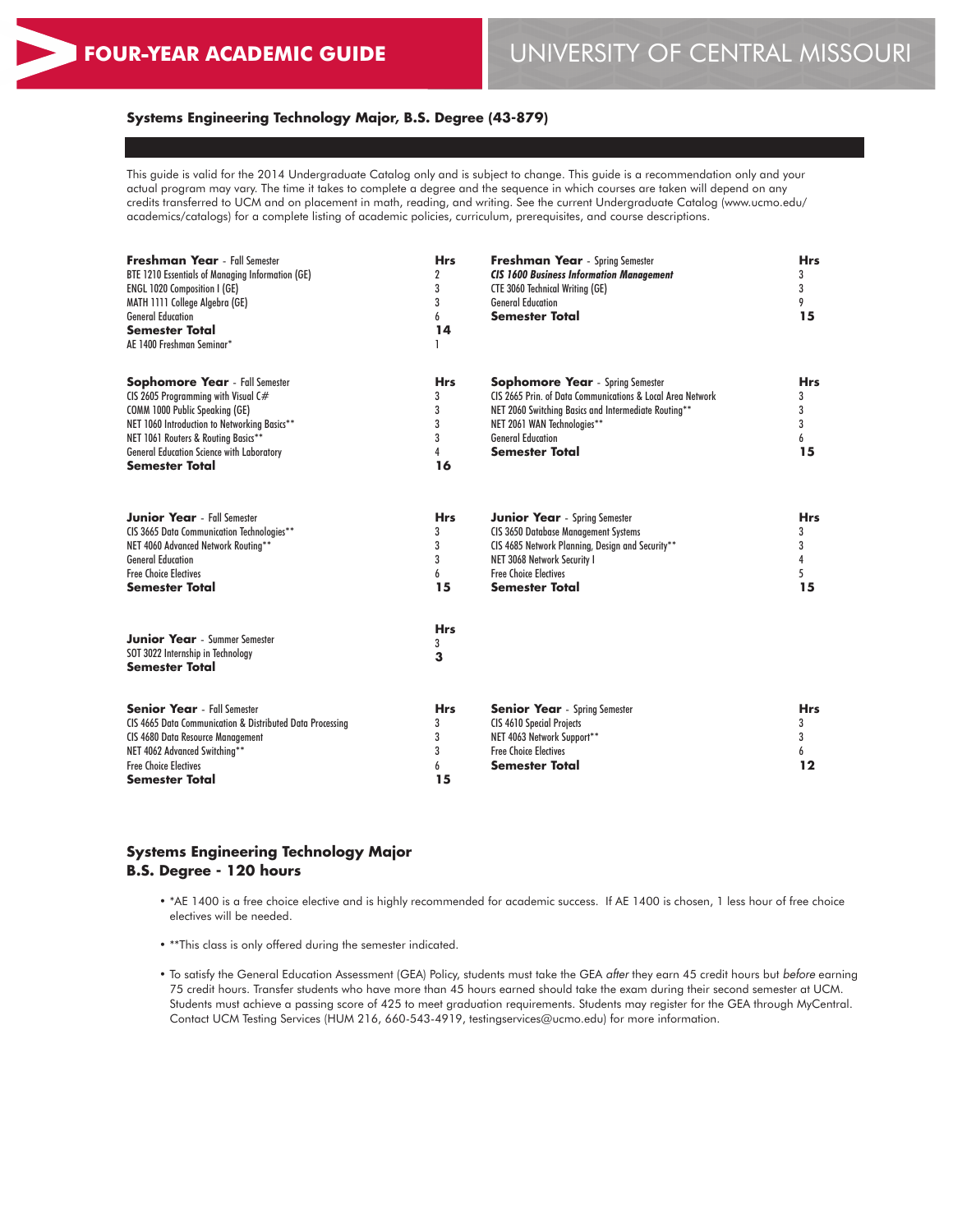# **Systems Engineering Technology Major, Missouri Innovation Campus (MIC), B.S. Degree (43-879)**

This guide is valid for the 2014 Undergraduate Catalog only and is subject to change. This guide is a recommendation only and your actual program may vary. The time it takes to complete a degree and the sequence in which courses are taken will depend on any credits transferred to UCM and on placement in math, reading, and writing. See the current Undergraduate Catalog (www.ucmo.edu/ academics/catalogs) for a complete listing of academic policies, curriculum, prerequisites, and course descriptions.

Courses listed in the first seven semesters include the course prefix, number, and titles used by the Metropolitan Community Colleges (MCC). The UCM equivalents are listed in parenthesis after the MCC course title. If there is no UCM equivalency, (N/A) is listed. Transfer course articulations may be found on the UCM website at www.ucmo.edu/corequiv/transferSearch.cfm.

| <b>High School Junior Year/MCC</b> - Summer Semester<br>CHAOS I (STA Course) (CSIS 111 at MCC/NET 1058 at UCM)<br>COLL 100 First Year Seminar (N/A)<br>CSIS 110 Technology and Information Mgmt. (BTE 1210) (GE)<br>CSIS 115 Computer Concepts and Applications (CIS 1600)<br>MATH 110 Intermediate Algebra (MATH 1101) or<br>120 College Algebra (MATH 1111) (GE - MATH 120 only)<br>Semester Total | <b>Hrs</b><br>3<br>$\mathbf{I}$<br>3<br>3<br>3<br>13 | <b>High School Junior Year/MCC</b> - Fall Semester<br>CHAOS II (STA Course) (CSIS 151 at MCC)<br>IT Essentials (STA Course) (CSIS 161 & 174 at MCC) +<br>MATH 120 College Algebra (MATH 1111) or higher + +<br>Semester Total                                                                                                           | <b>Hrs</b><br>3<br>6<br>3<br>12               |
|------------------------------------------------------------------------------------------------------------------------------------------------------------------------------------------------------------------------------------------------------------------------------------------------------------------------------------------------------------------------------------------------------|------------------------------------------------------|-----------------------------------------------------------------------------------------------------------------------------------------------------------------------------------------------------------------------------------------------------------------------------------------------------------------------------------------|-----------------------------------------------|
| <b>High School Junior Year/MCC</b> - Spring Semester<br>Networking Essentials (STA Course) (CSIS 161 & 174 at MCC/<br>NET 2060 & 2061 at UCM) ^<br><b>Semester Total</b>                                                                                                                                                                                                                             | <b>Hrs</b><br>6<br>6                                 | <b>High School Senior Year/MCC</b> - Summer Semester<br><b>BSAD 120 Organizational Behavior (N/A)</b><br><b>CSIS 170 Principles of Information Assurance (N/A)</b><br>(Non-credit Internship)<br><b>Semester Total</b>                                                                                                                  | <b>Hrs</b><br>3<br>3<br>0<br>6                |
| <b>High School Senior Year/MCC</b> - Fall Semester<br><b>CSIS 152 Linux Operating System (CS 2500)</b><br><b>CSIS 172 LAN Windows Server (N/A)</b><br><b>ENGL 101 Composition and Reading I (ENGL 1020) (GE)</b><br><b>General Education Science with Laboratory</b><br>(Non-credit Internship)<br><b>Semester Total</b>                                                                             | <b>Hrs</b><br>3<br>3<br>3<br>4<br>0<br>13            | <b>High School Senior Year/MCC</b> - Spring Semester<br>CSIS 143 Database Design and Management (CIS 3650)<br>ENGL 215 Technical Writing (CTE 3060) (GE)<br>SPDR 102 Fundamentals of Speech (COMM 1000) (GE) $+ + +$<br>(Non-credit Internship)<br><b>Semester Total</b><br>(graduate from high school this semester)                   | <b>Hrs</b><br>3<br>3<br>3<br>0<br>9           |
| <b>MCC/UCM Junior Year</b> - Summer Semester<br>BSAD 127 Management Internship I (N/A)<br>General Education History*<br>(Non-credit Internship)<br><b>Semester Total</b>                                                                                                                                                                                                                             | Hrs<br>3<br>3<br>0<br>6                              | <b>MCC/UCM Junior Year</b> - Fall Semester<br>CIS 3665 Data Communication Technologies**<br>CSIS 123 Programming Fundamentals (CS 1100)***<br>CSIS 290A Field Competencies and Employment Strat. (N/A)<br><b>General Education</b><br>(Non-credit Internship)<br>Semester Total<br>(graduate from MCC with A.A.S. degree this semester) | <b>Hrs</b><br>3<br>3<br>3<br>3<br>0<br>$12 \$ |
| <b>UCM Junior Year</b> - Spring Semester<br>CIS 4680 Data Resource Management<br>CIS 4685 Network Planning, Design and Security**<br>NET 3068 Network Security I<br><b>General Education</b><br>(Non-credit Internship)<br><b>Semester Total</b>                                                                                                                                                     | <b>Hrs</b><br>3<br>3<br>4<br>6<br>0<br>16            | <b>UCM Senior Year</b> - Summer Semester<br><b>CIS 4610 Special Projects</b><br>SOT 3022 Internship in Technology<br><b>Semester Total</b>                                                                                                                                                                                              | <b>Hrs</b><br>3<br>3<br>6                     |
| <b>UCM Senior Year</b> - Fall Semester<br>CIS 4665 Data Communication & Distributed Data Processing<br>NET 4060 Advanced Network Routing**<br><b>General Education</b><br>(Non-credit Internship)<br><b>Semester Total</b>                                                                                                                                                                           | <b>Hrs</b><br>3<br>3<br>6<br>0<br>$12 \$             | <b>UCM Senior Year</b> - Spring Semester<br>NET 4062 Advanced Switching**<br>NET 4063 Network Support**<br>General Education (only 3 hours will be needed if 6 hours of<br>gen ed MATH is completed in the first year)<br>(Non-credit Internship)<br><b>Semester Total</b>                                                              | <b>Hrs</b><br>3<br>3<br>6<br>0<br>$9 - 12$    |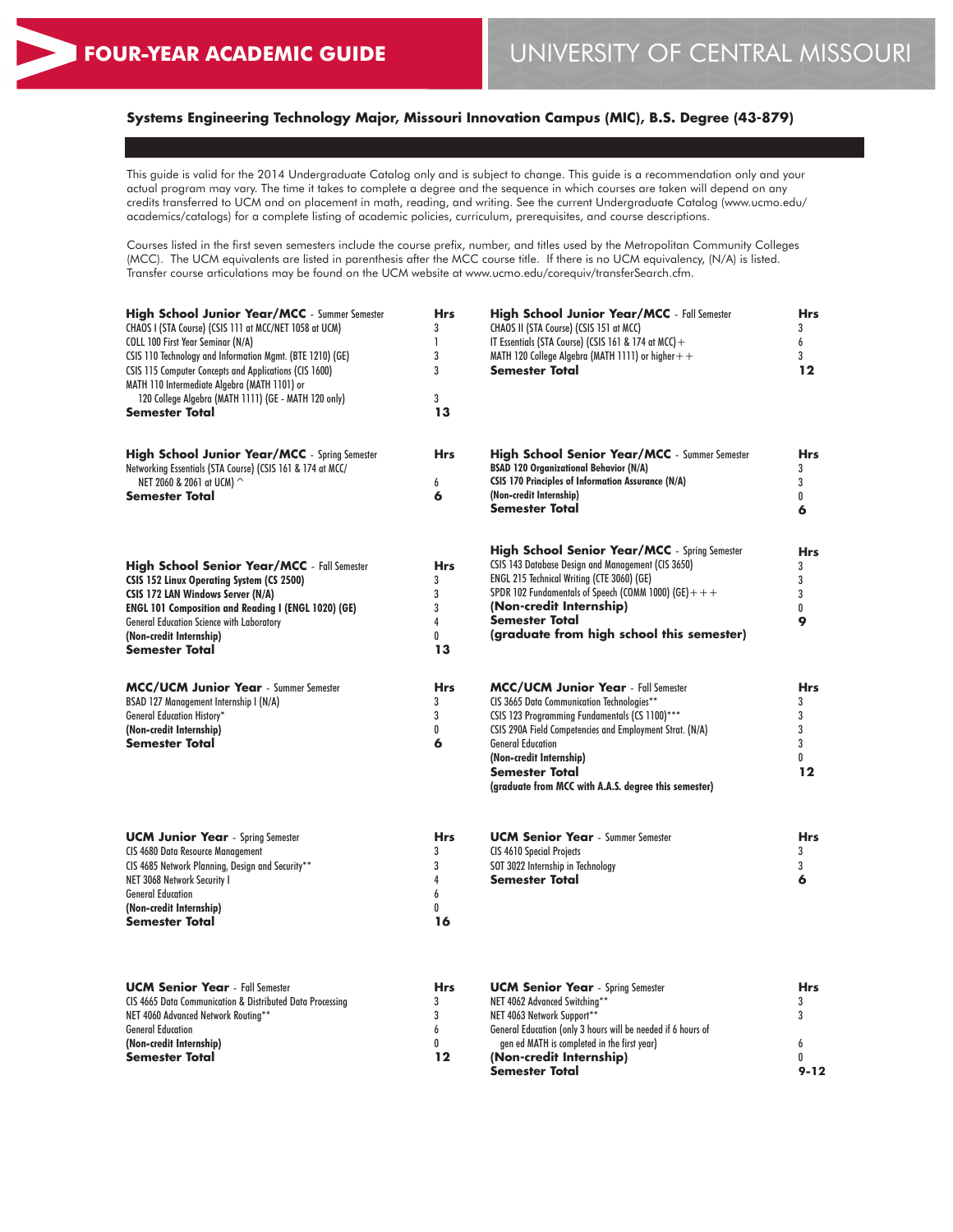# **Systems Engineering Technology Major, Missouri Innovation Campus (MIC), B.S. Degree (43-879)**

This guide is valid for the 2014 Undergraduate Catalog only and is subject to change. This guide is a recommendation only and your actual program may vary. The time it takes to complete a degree and the sequence in which courses are taken will depend on any credits transferred to UCM and on placement in math, reading, and writing. See the current Undergraduate Catalog (www.ucmo.edu/ academics/catalogs) for a complete listing of academic policies, curriculum, prerequisites, and course descriptions.

### **General Information**

- This program is offered in cooperation with the Lee's Summit R-7 School District and the Metropolitan Community College (MCC). Students begin the program during their junior year in high school and will earn an AAS degree from MCC-BTC with a major in Engineering Technology: Architecture Emphasis.
- Students must be accepted into this program. Go to www.ucmo.edu/mic or call 660-543-8256 for more information.
- Please note that the credit hours from any course taken at a community college that articulates or substitutes for an upper-level (3000/4000) UCM course will not count towards the upper-level hours needed for graduation. The same rule applies to any 1000/2000 level courses at four-year institutions, even if the course(s) articulates or substitutes for an upper-level (3000/4000) UCM course. Learn more at

www.ucmo.edu/registrar/standards/upper.cfm.

• To satisfy the General Education Assessment (GEA) Policy, students must take the GEA *after* they earn 45 credit hours but *before* earning 75 credit hours. Transfer students who have more than 45 hours earned should take the exam during their second semester at UCM. Students must achieve a passing score of 425 to meet graduation requirements. Students may register for the GEA through MyCentral. Contact UCM Testing Services (HUM 216, 660-543-4919, testingservices@ucmo.edu) for more information.

#### **Key to Curriculum Notes on Four Year Guide**

- +The hours for IT Essentials will substitute for NET 1060 and 1061 and CIS 2665 which are required in the UCM major.
- ++Consult the UCM Undergraduate Catalog (www.ucmo.edu/academics/catalogs) for a complete listing of appropriate general education math classes.
- +++SPDR 100 and 101, if taken prior to Fall 2014 will also articulate to COMM 1000 at UCM.
- ^The hours for Network Essentials will substitute for NET 2060 and 2061 which are required in the UCM major.
- \*Consult both the MCC and UCM catalogs for appropriate general education history choices.
- \*\*This class is only offered the semester indicated.
- \*\*\* This course will substitute for CIS 2605 which is required in the UCM major.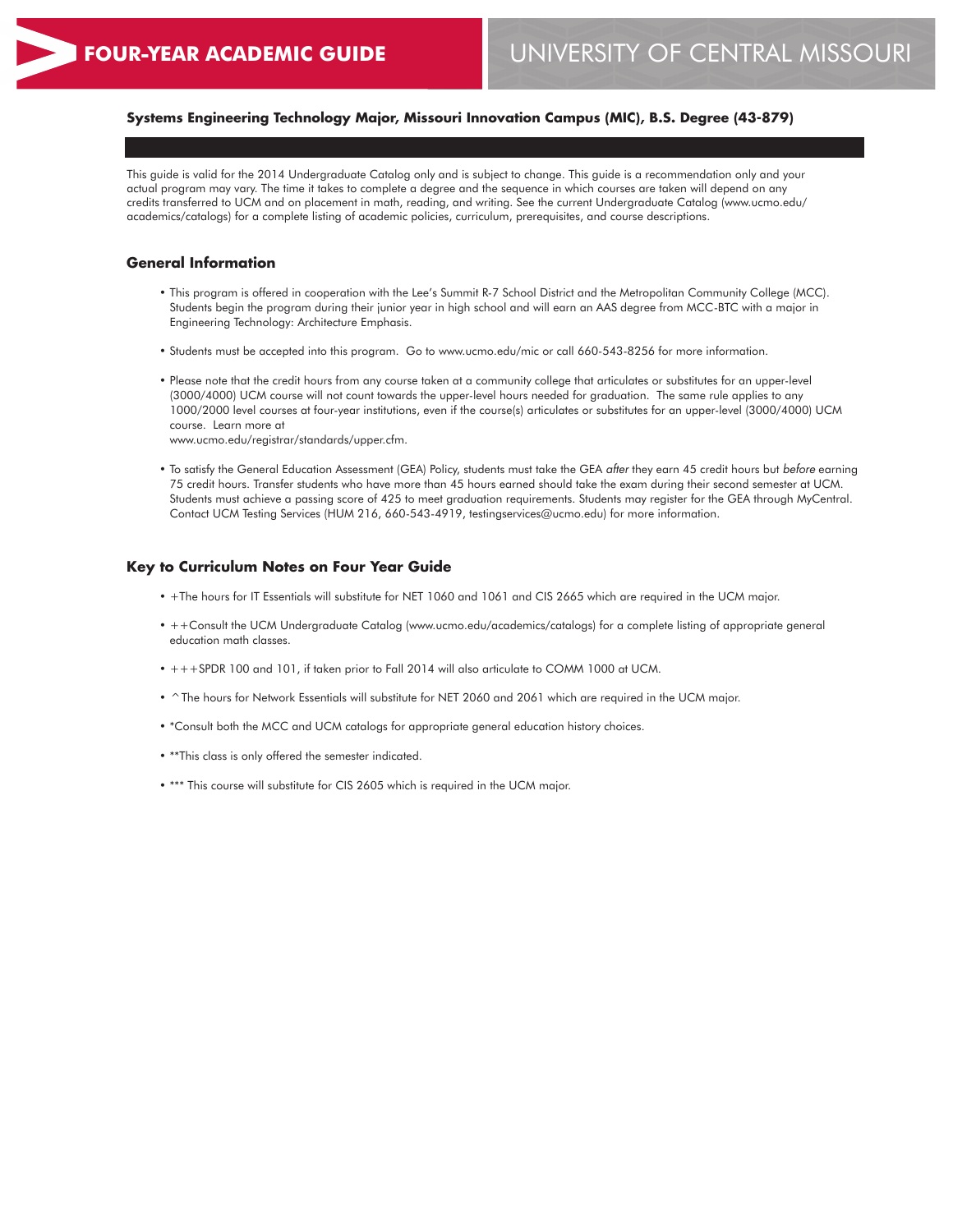### **Theatre Major, B.A. Degree (42-364)**

This guide is valid for the 2014 Undergraduate Catalog only and is subject to change. This guide is a recommendation only and your actual program may vary. The time it takes to complete a degree and the sequence in which courses are taken will depend on any credits transferred to UCM and on placement in math, reading, and writing. See the current Undergraduate Catalog (www.ucmo.edu/ academics/catalogs) for a complete listing of academic policies, curriculum, prerequisites, and course descriptions.

| <b>Freshman Year</b> - Fall Semester              | <b>Hrs</b> | <b>Freshman Year</b> - Spring Semester                      | <b>Hrs</b> |
|---------------------------------------------------|------------|-------------------------------------------------------------|------------|
| <b>ENGL 1020 Composition I (GE)</b>               |            | ENGL 1030 Composition II or CTE 3060 Technical Writing (GE) | 3          |
| <b>THEA 1400 Script Analysis</b>                  |            | THEA 1100 Oral Interpretation (GE)                          | 3          |
| THEA 1500 Acting                                  |            | THEA 1600 Stagecraft                                        | 3          |
| Modern Language Requirement (GE)*                 |            | Modern Language Requirement*                                | 3          |
| <b>General Education</b>                          |            | <b>General Education</b>                                    |            |
| <b>Semester Total</b>                             | 15         | <b>Semester Total</b>                                       | 15         |
| AE 1400 Freshman Seminar**                        |            |                                                             |            |
| <b>Sophomore Year</b> - Fall Semester             | <b>Hrs</b> | <b>Sophomore Year</b> - Spring Semester                     | <b>Hrs</b> |
| <b>THEA 1510 Stage Movement</b>                   | 3          | <b>THEA 1520 Stage Voice</b>                                | 3          |
| <b>THEA 2610 Design Fundamentals</b>              |            | <b>General Education</b>                                    | 12         |
| Modern Language Requirement*                      |            | Semester Total                                              | 15         |
| <b>General Education</b>                          |            |                                                             |            |
| Semester Total                                    | 15         |                                                             |            |
| <b>Junior Year</b> - Fall Semester                | <b>Hrs</b> | <b>Junior Year</b> - Spring Semester                        | <b>Hrs</b> |
| THEA 3600 Scene Design, THEA 3610 Costume Design, |            | <b>Minor Coursework</b>                                     | b          |
| or THEA 3620 Lighting Design                      | 3          | <b>General Education</b>                                    | 6          |
| THEA 3700 Directing                               |            | <b>Free Choice Electives</b>                                | 3          |
| Minor Coursework                                  |            | Semester Total                                              | 15         |
| <b>Free Choice Elective</b>                       |            |                                                             |            |
| Semester Total                                    | 15         |                                                             |            |

| <b>Senior Year</b> - Fall Semester              | <b>Hrs</b> | <b>Senior Year</b> - Spring Semester             | <b>Hrs</b> |
|-------------------------------------------------|------------|--------------------------------------------------|------------|
| THEA 3630 Studio Theatre I                      |            | THEA 4420 Literature & History of the Theatre II |            |
| THEA 4400 Literature & History of the Theatre I |            | THEA 4730 Studio Theatre II                      |            |
| <b>Theatre Elective</b>                         |            | Minor Coursework                                 |            |
| <b>Minor Coursework</b>                         |            | <b>Free Choice Electives</b>                     |            |
| <b>Free Choice Electives</b>                    |            | <b>Semester Total</b>                            |            |
| <b>Semester Total</b>                           | 15         |                                                  |            |

#### **Theatre Major, B.A. Degree - 120 hours**

- \* Refer to the Bachelor's Degree Requirements section for fulfillment options of the BA Modern Language requirements. This plan is based on nine hours of modern language.
- \*\*AE 1400 is a free choice elective and is highly recommended for academic success. If AE 1400 is chosen, 1 less hour of free choice electives will be needed.
- This plan is based on a 24-hour minor.
- This major does not build in the minimum number (30) of upper-level credit hours required for graduation. Be sure to include upperlevel choices (3000/4000) in your major electives, minor, general education, and/or free choice electives.
- To satisfy the General Education Assessment (GEA) Policy, students must take the GEA *after* they earn 45 credit hours but *before* earning 75 credit hours. Transfer students who have more than 45 hours earned should take the exam during their second semester at UCM. Students must achieve a passing score of 425 to meet graduation requirements. Students may register for the GEA through MyCentral. Contact UCM Testing Services (HUM 216, 660-543-4919, testingservices@ucmo.edu) for more information.